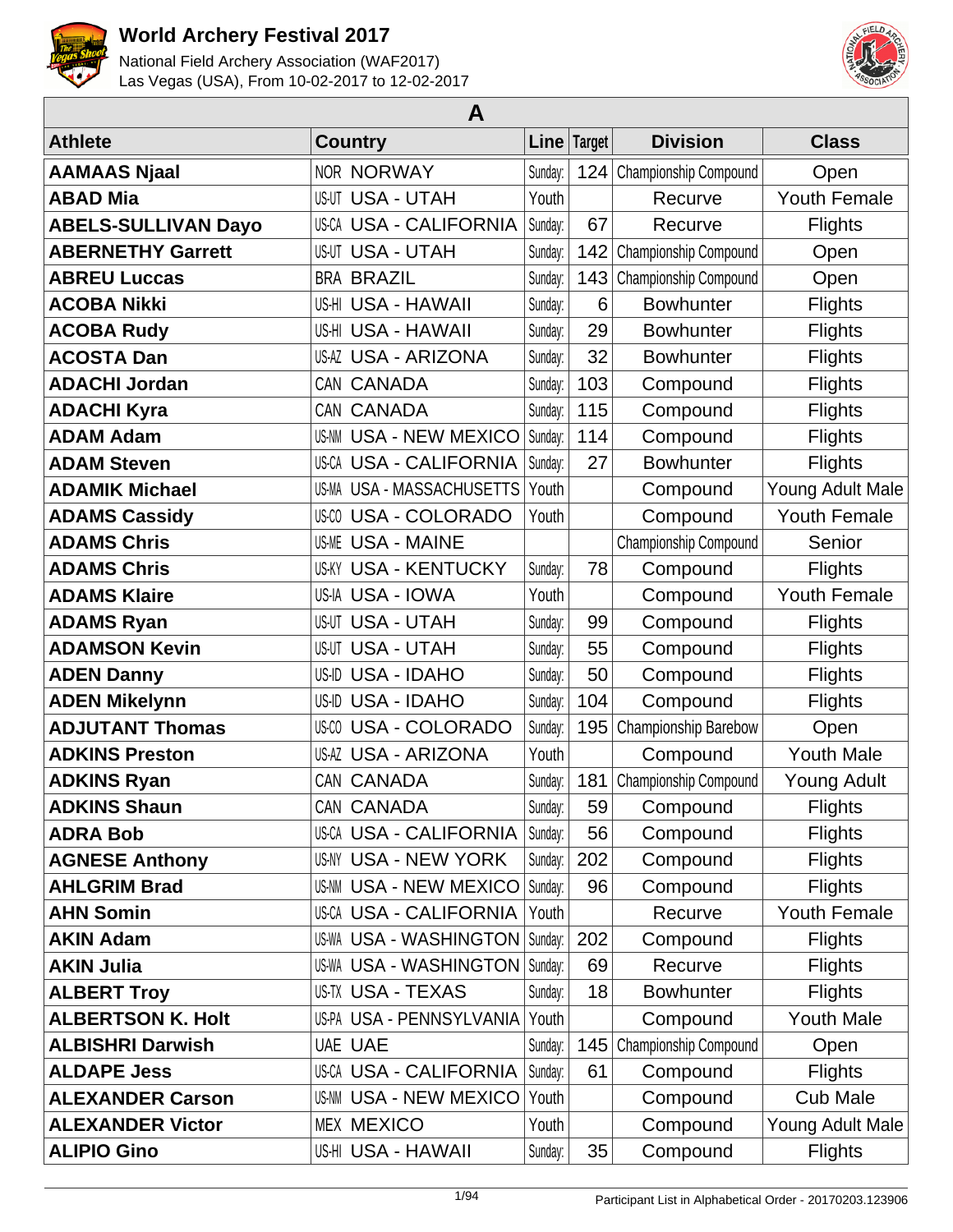



|                                 | A                                    |          | Continue    |                         |                    |
|---------------------------------|--------------------------------------|----------|-------------|-------------------------|--------------------|
| <b>Athlete</b>                  | <b>Country</b>                       |          | Line Target | <b>Division</b>         | <b>Class</b>       |
| <b>ALLAIN David</b>             | <b>US-CA USA - CALIFORNIA</b>        | Sunday:  | 178         | Compound                | <b>Flights</b>     |
| <b>ALLARD David</b>             | US-RI USA - RHODE ISLAND             | Sunday:  | 212         | Compound                | <b>Flights</b>     |
| <b>ALLARD Guillaume</b>         | CAN CANADA                           | Sunday:  | 207         | Compound                | <b>Flights</b>     |
| <b>ALLEM Cameron</b>            | <b>US-CA USA - CALIFORNIA</b>        | Sunday:  | 60          | Recurve                 | <b>Flights</b>     |
| <b>ALLEN Austin</b>             | US-GA USA - GEORGIA                  | Youth    |             | Compound                | <b>Youth Male</b>  |
| <b>ALLEN Brent</b>              | <b>US-CA USA - CALIFORNIA</b>        | Sunday:  | 43          | Recurve                 | <b>Flights</b>     |
| <b>ALLEN Clayton</b>            | US-ID USA - IDAHO                    | Sunday:  | 173         | Championship Compound   | <b>Young Adult</b> |
| <b>ALLEN Lea</b>                | <b>US-NV USA - NEVADA</b>            | Sunday:  | 17          | Recurve                 | <b>Flights</b>     |
| <b>ALLEN Scott</b>              | <b>US-WA USA - WASHINGTON</b>        | Youth    |             | Compound                | Young Adult Male   |
| <b>ALLEN Steve</b>              | <b>US-WA USA - WASHINGTON</b>        | Sunday:  | 23          | <b>Bowhunter</b>        | <b>Flights</b>     |
| <b>ALLOSADA SR. Fausto</b>      | US-HI USA - HAWAII                   | Sunday:  | 26          | Compound                | <b>Flights</b>     |
| <b>ALMARAZ Joseph</b>           | <b>US-TX USA - TEXAS</b>             | Youth    |             | Compound                | <b>Youth Male</b>  |
| <b>ALMARAZ Nancy</b>            | <b>US-CA USA - CALIFORNIA</b>        | Sunday:  | 198         | Compound                | <b>Flights</b>     |
| <b>ALONZO Benjamin</b>          | <b>US-CA USA - CALIFORNIA</b>        | Sunday:  | 111         | Compound                | <b>Flights</b>     |
| <b>ALRODHAN Abdulaziz</b>       | <b>KSA SAUDI ARABIA</b>              | Sunday:  | 111         | Compound                | <b>Flights</b>     |
| <b>ALVARADO Angel</b>           | <b>MEX MEXICO</b>                    | Sunday:  | 160         | Championship Recurve    | Male               |
| <b>ALVARADO FERNANDEZ Bryan</b> | <b>PUR PUERTO RICO</b>               | Sunday:  | 95          | Compound                | <b>Flights</b>     |
| <b>ALVAREZ Elijah</b>           | US-NM<br><b>USA - NEW MEXICO</b>     | Youth    |             | Compound                | <b>Youth Male</b>  |
| <b>ALVAREZ MURILLO Luis</b>     | <b>US-CA USA - CALIFORNIA</b>        | Sunday:  | 162         | Championship Recurve    | Male               |
| <b>AMEN Nicholas</b>            | <b>US-CA USA - CALIFORNIA</b>        | Sunday:  | 38          | Recurve                 | <b>Flights</b>     |
| <b>AMERINE Connor</b>           | <b>US-AZ USA - ARIZONA</b>           | Sunday:  | 133         | Championship Compound   | Open               |
| <b>AMNUAYPAYOAT Peter</b>       | <b>US-CA USA - CALIFORNIA</b>        | Sunday:  | 4           | Compound                | <b>Flights</b>     |
| <b>AMUNDSEN Kiel</b>            | <b>US-AZ USA - ARIZONA</b>           | Youth    |             | Compound                | <b>Youth Male</b>  |
| <b>ANAGNOSTOU Kaleb</b>         | <b>US-WA USA - WASHINGTON</b>        | Youth    |             | Recurve                 | Young Adult Male   |
| <b>ANCTIL Elizabeth</b>         | US-SC USA - SOUTH CAROLINA   Sunday: |          | 193         | Compound                | <b>Flights</b>     |
| <b>ANDERSEN Mads</b>            | <b>DEN DENMARK</b>                   | Sunday:  | 39          | Recurve                 | <b>Flights</b>     |
| <b>ANDERSON Coleton</b>         | US-LA USA - LOUISIANA                | Youth    |             | Compound                | <b>Youth Male</b>  |
| <b>ANDERSON David</b>           | US-IA USA - IOWA                     | Sunday:  | 75          | <b>Compound Limited</b> | <b>Flights</b>     |
| <b>ANDERSON Jeff</b>            | <b>US-WA USA - WASHINGTON</b>        | Sunday:  | 186         | Championship Recurve    | Male               |
| <b>ANDERSON Martha</b>          | US-WA USA - WASHINGTON               | Sunday:  | 21          | Recurve                 | <b>Flights</b>     |
| <b>ANDERSON Matt</b>            | <b>US-WA USA - WASHINGTON</b>        | Sunday:  | 77          | Compound                | <b>Flights</b>     |
| <b>ANDERSON Maverick</b>        | <b>US-AZ USA - ARIZONA</b>           | Sunday:  | 3           | <b>Bowhunter</b>        | <b>Flights</b>     |
| <b>ANDERSON Michael</b>         | US-IA USA - IOWA                     | Sunday:  | 122         | Championship Compound   | Open               |
| <b>ANDERSON Steve</b>           | <b>US-UT USA - UTAH</b>              | Shootoff | 4           | Championship Compound   | Open               |
| <b>ANDERSON Tayler</b>          | <b>US-LA USA - LOUISIANA</b>         | Youth    |             | Compound                | Young Adult Female |
| <b>ANDERSON Tyler</b>           | <b>US-IL USA - ILLINOIS</b>          | Sunday:  | 214         | Compound                | <b>Flights</b>     |
| <b>ANDERSSON Annelie</b>        | <b>SWE SWEDEN</b>                    | Sunday:  | 87          | Compound                | <b>Flights</b>     |
| <b>ANDERSSON Lennart</b>        | <b>SWE SWEDEN</b>                    | Sunday:  | 89          | Compound                | <b>Flights</b>     |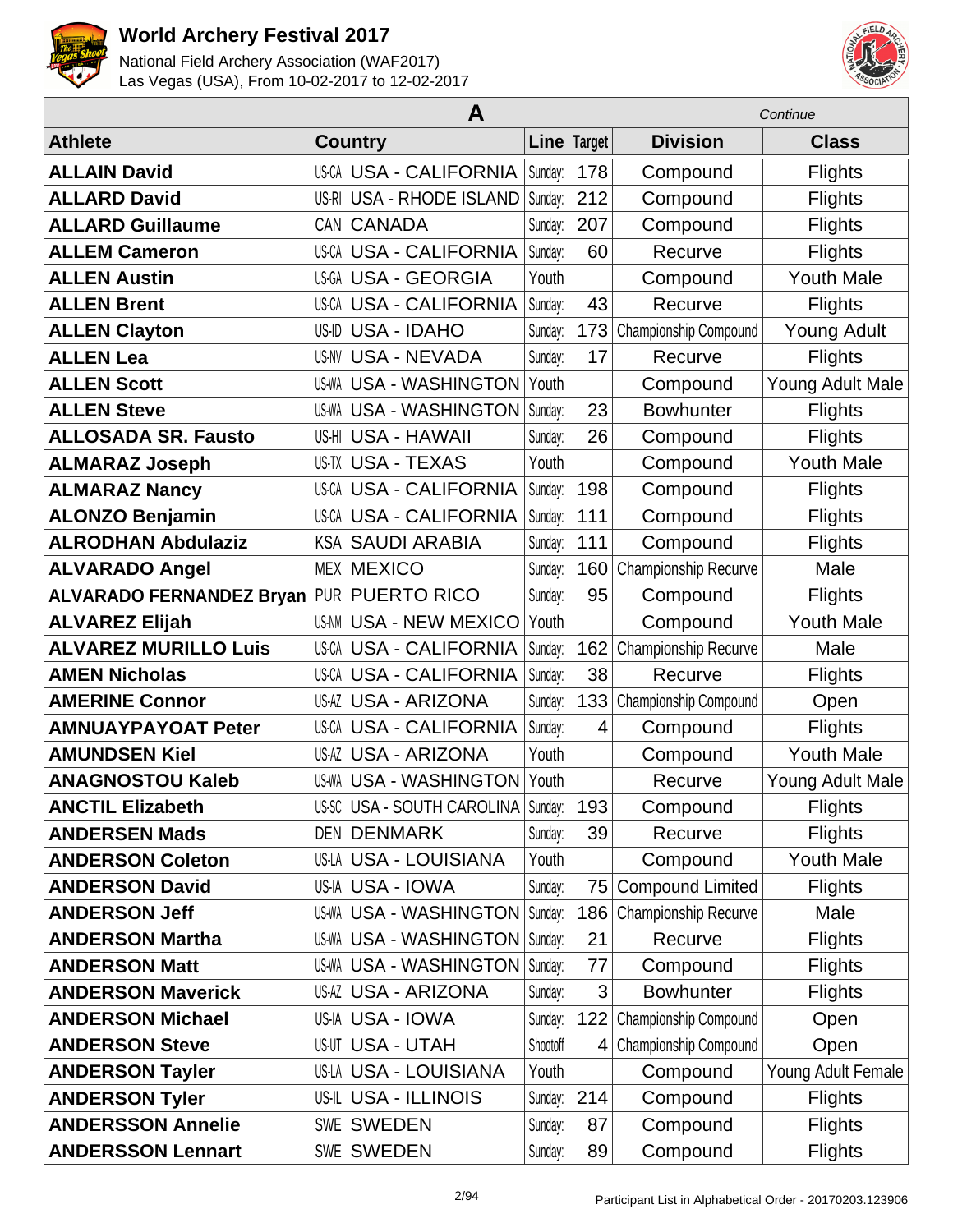



|                             |                               |         | Continue       |                          |                     |
|-----------------------------|-------------------------------|---------|----------------|--------------------------|---------------------|
| <b>Athlete</b>              | <b>Country</b>                |         | Line Target    | <b>Division</b>          | <b>Class</b>        |
| <b>ANDREASEN Jayden</b>     | <b>US-ID USA - IDAHO</b>      | Youth   |                | Compound                 | <b>Cub Male</b>     |
| <b>ANDUS Jace</b>           | <b>US-NV USA - NEVADA</b>     | Youth   |                | Compound                 | <b>Cub Male</b>     |
| <b>ANEAR Erika</b>          | <b>DEN DENMARK</b>            | Sunday: | 146            | Championship Compound    | Female              |
| <b>ANEAR Marcus</b>         | <b>AUS AUSTRALIA</b>          | Sunday: | 204            | Compound                 | <b>Flights</b>      |
| <b>ANGEL JUAN Alejandro</b> | <b>US-NV USA - NEVADA</b>     | Sunday: | 63             | Recurve                  | <b>Flights</b>      |
| <b>ANTOINE Thomas</b>       | FRA FRANCE                    | Sunday: | 158            | Championship Recurve     | Male                |
| <b>APPLEBY Kody</b>         | <b>US-KY USA - KENTUCKY</b>   | Sunday: | 77             | Compound                 | <b>Flights</b>      |
| <b>ARCEO Arsi</b>           | <b>US-CA USA - CALIFORNIA</b> | Sunday: | 38             | Recurve                  | <b>Flights</b>      |
| <b>ARELLANO Humberto</b>    | <b>MEX MEXICO</b>             | Sunday: | 35             | Recurve                  | <b>Flights</b>      |
| <b>ARGYLE Jon</b>           | <b>US-UT USA - UTAH</b>       | Sunday: | 94             | Compound                 | <b>Flights</b>      |
| <b>ARMENTROUT Benjamin</b>  | <b>US-CA USA - CALIFORNIA</b> |         |                | Recurve                  | <b>Flights</b>      |
| <b>ARNALDO Joseph</b>       | <b>US-CA USA - CALIFORNIA</b> | Sunday: | 69             | Recurve                  | <b>Flights</b>      |
| <b>ARREOLA Liko</b>         | US-HI USA - HAWAII            | Youth   |                | Compound                 | <b>Cub Female</b>   |
| <b>ARRIOLA Maximiliano</b>  | <b>MEX MEXICO</b>             | Youth   |                | Compound                 | <b>Youth Male</b>   |
| <b>ARSENAULT Kristen</b>    | CAN CANADA                    | Youth   |                | Compound                 | <b>Youth Female</b> |
| <b>ARTZ Alyssa</b>          | US-PA USA - PENNSYLVANIA      | Youth   |                | Recurve                  | <b>Youth Female</b> |
| <b>ASAY Robert</b>          | <b>US-AZ USA - ARIZONA</b>    | Sunday: | 112            | Compound                 | <b>Flights</b>      |
| <b>ASBACH Jens</b>          | <b>GER GERMANY</b>            | Sunday: | 131            | Championship Compound    | Open                |
| <b>ASHBY Blake</b>          | <b>US-AZ USA - ARIZONA</b>    | Youth   |                | Recurve                  | Young Adult Male    |
| <b>ASHBY Jordon</b>         | <b>US-AZ USA - ARIZONA</b>    | Youth   |                | Recurve                  | <b>Cub Male</b>     |
| <b>ASHLEY Jordan</b>        | <b>US-NY USA - NEW YORK</b>   | Sunday: | 173            | Championship Compound    | <b>Young Adult</b>  |
| <b>ASHLEY Tom</b>           | US-NY USA - NEW YORK          | Sunday: | 112            | Compound                 | <b>Flights</b>      |
| <b>ASHURST Kristn</b>       | US-00 USA - COLORADO          | Sunday: | 17             | <b>Bowhunter</b>         | <b>Flights</b>      |
| <b>ASHURST Lia</b>          | <b>US-CO USA - COLORADO</b>   | Youth   |                | Compound                 | Young Adult Female  |
| <b>ATCHLEY Robert</b>       | US-CA USA - CALIFORNIA        | Sunday: | 170            | Compound                 | <b>Flights</b>      |
| <b>ATEN Valerie</b>         | <b>US-MI USA - MICHIGAN</b>   | Youth   |                | Compound                 | Young Adult Female  |
| <b>AUBERT Thomas</b>        | <b>SUI SWITZERLAND</b>        | Sunday: | 183            | Championship Recurve     | Male                |
| <b>AUDEH Maurice</b>        | <b>US-OR USA - OREGON</b>     | Sunday: | 211            | Compound                 | <b>Flights</b>      |
| <b>AUGSBURGER Amy</b>       | <b>US-AZ USA - ARIZONA</b>    | Sunday: | $\overline{2}$ | Compound                 | <b>Flights</b>      |
| <b>AUSTILL Nathan</b>       | <b>US-KY USA - KENTUCKY</b>   | Sunday: | 124            | Championship Compound    | Open                |
| <b>AVAKIAN Gapriel</b>      | <b>US-CA USA - CALIFORNIA</b> | Sunday: | $\overline{2}$ | Compound                 | <b>Flights</b>      |
| <b>AVDEEVA Natalia</b>      | <b>RUS RUSSIA</b>             | Sunday: | 149            | Championship Compound    | Female              |
| <b>AVILA Carol</b>          | <b>US-UT USA - UTAH</b>       | Sunday: | 55             | Compound                 | <b>Flights</b>      |
| <b>AVIS Tommy</b>           | US-TX USA - TEXAS             | Sunday: | 200            | Championship Barebow     | Open                |
| <b>AXEFLOD Mats</b>         | SWE SWEDEN                    | Sunday: |                | 165 Championship Barebow | Open                |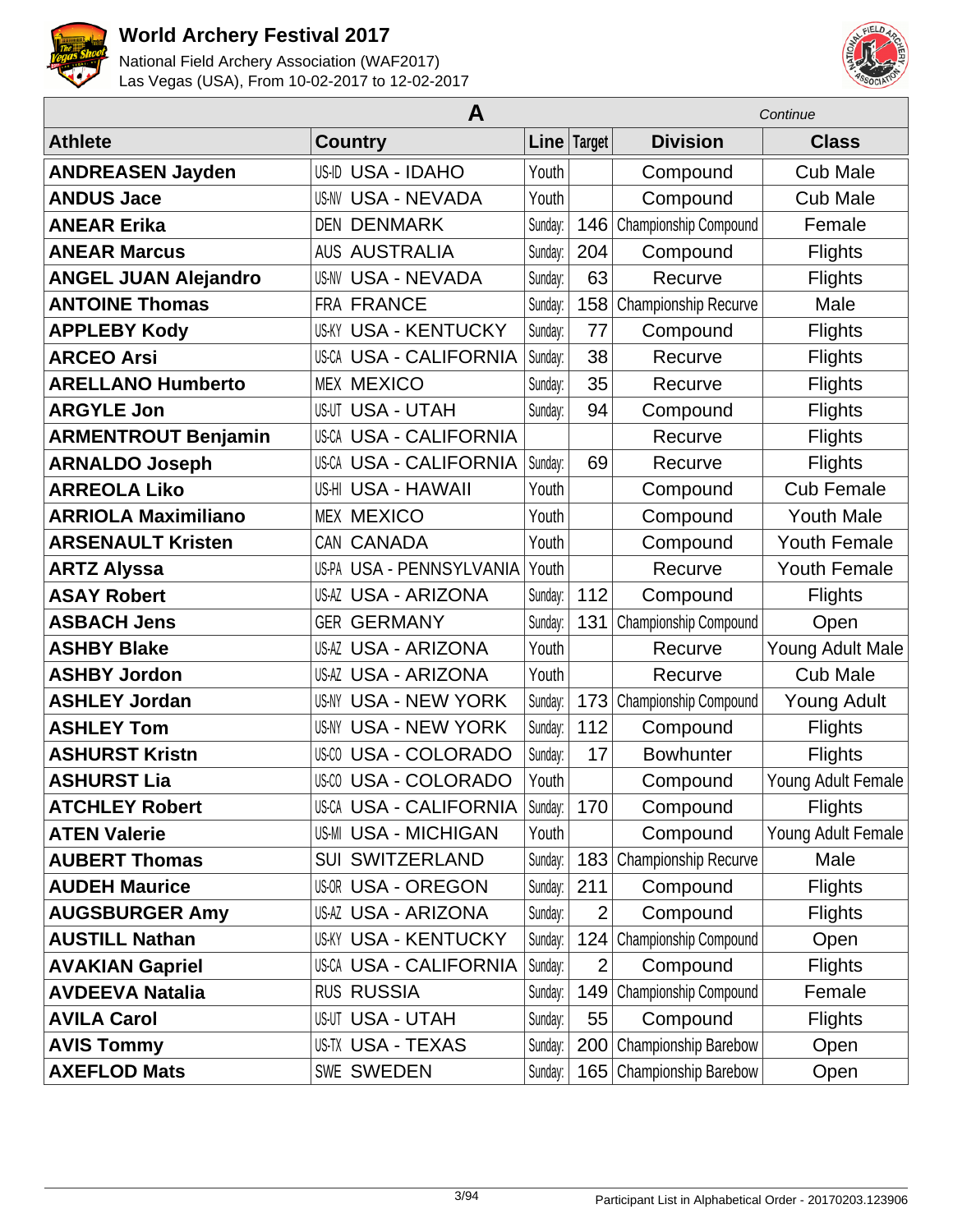



| B                                             |       |                                  |         |             |                         |                     |  |  |
|-----------------------------------------------|-------|----------------------------------|---------|-------------|-------------------------|---------------------|--|--|
| <b>Athlete</b>                                |       | <b>Country</b>                   |         | Line Target | <b>Division</b>         | <b>Class</b>        |  |  |
| <b>BAASANKHUU Adiyasuren</b>                  |       | <b>MGL MONGOLIA</b>              | Sunday: | 186         | Championship Recurve    | Male                |  |  |
| <b>BABCOCK Ron</b>                            |       | US-OR USA - OREGON               | Sunday: | 177         | Championship Compound   | Senior              |  |  |
| <b>BACHMAN Ryan</b>                           |       | US-AZ USA - ARIZONA              | Youth   |             | Compound                | Young Adult Male    |  |  |
| <b>BACHMAN Tyler</b>                          |       | <b>US-AZ USA - ARIZONA</b>       | Sunday: | 65          | Recurve                 | <b>Flights</b>      |  |  |
| <b>BADAM Nomin-Erdene</b>                     |       | <b>MGL MONGOLIA</b>              | Sunday: | 167         | Championship Recurve    | Female              |  |  |
| <b>BAGGETT Keith</b>                          |       | <b>US-CA USA - CALIFORNIA</b>    | Sunday: | 197         | Compound                | <b>Flights</b>      |  |  |
| <b>BAILEY Jade</b>                            |       | <b>US-UT USA - UTAH</b>          | Youth   |             | Compound                | <b>Cub Female</b>   |  |  |
| <b>BAILEY Joseph</b>                          |       | <b>US-MI USA - MICHIGAN</b>      | Sunday: | 90          | Compound                | <b>Flights</b>      |  |  |
| <b>BAILEY Ronda</b>                           |       | US-ID USA - IDAHO                | Sunday: | 206         | Compound                | <b>Flights</b>      |  |  |
| <b>BAILEY Timothy</b>                         |       | <b>US-NM USA - NEW MEXICO</b>    | Sunday: | 131         | Championship Compound   | Open                |  |  |
| <b>BAIRD Darrin</b>                           |       | <b>US-UT USA - UTAH</b>          | Sunday: | 211         | Compound                | <b>Flights</b>      |  |  |
| <b>BAIRD Kerry</b>                            | US-ID | <b>USA - IDAHO</b>               | Sunday: | 201         | Compound                | <b>Flights</b>      |  |  |
| <b>BAIRD Kort</b>                             |       | <b>US-UT USA - UTAH</b>          | Sunday: | 136         | Championship Compound   | Open                |  |  |
| <b>BAIRD Travis</b>                           |       | <b>US-UT USA - UTAH</b>          | Sunday: | 74          | Compound                | <b>Flights</b>      |  |  |
| <b>BAKER Evan</b>                             |       | <b>US-MO USA - MISSOURI</b>      | Sunday: | 178         | Championship Compound   | <b>Young Adult</b>  |  |  |
| <b>BAKER Jayson</b>                           |       | <b>US-UT USA - UTAH</b>          | Sunday: | 44          | Compound                | <b>Flights</b>      |  |  |
| <b>BALCAZAR Alberto</b>                       |       | <b>MEX MEXICO</b>                | Sunday: | 202         | Compound                | <b>Flights</b>      |  |  |
| <b>BALL Jacob</b>                             |       | CAN CANADA                       | Youth   |             | Recurve                 | <b>Cub Male</b>     |  |  |
| <b>BALL Jarrod</b>                            |       | CAN CANADA                       | Sunday: | 56          | Recurve                 | <b>Flights</b>      |  |  |
| <b>BALLENGEE Jillian</b>                      | US-KY | <b>USA - KENTUCKY</b>            | Sunday: | 107         | Compound                | <b>Flights</b>      |  |  |
| <b>BANG Jan</b>                               | DEN   | <b>DENMARK</b>                   | Sunday: | 155         | Championship Compound   | Senior              |  |  |
| <b>BANG Margaret</b>                          |       | <b>DEN DENMARK</b>               | Sunday: | 150         | Championship Compound   | Female              |  |  |
| <b>BANNO Taichi</b>                           |       | <b>JPN JAPAN</b>                 | Sunday: | 185         | Championship Recurve    | Male                |  |  |
| <b>BANTLE Frank</b>                           |       | <b>GER GERMANY</b>               | Sunday: | 133         | Championship Compound   | Open                |  |  |
| <b>BARAJAS Patrick</b>                        |       | US-CA USA - CALIFORNIA   Sunday: |         | 204         | Compound                | <b>Flights</b>      |  |  |
| <b>BARBER Nolen</b>                           |       | <b>US-TX USA - TEXAS</b>         | Sunday: | 32          | Compound                | <b>Flights</b>      |  |  |
| <b>BARILLAS ARAGON Julio Alfredo</b>          |       | <b>GUA GUATEMALA</b>             | Sunday: | 93          | Compound                | <b>Flights</b>      |  |  |
| <b>BARKDULL Ryan</b>                          |       | <b>US-KS USA - KANSAS</b>        | Sunday: | 23          | <b>Bowhunter</b>        | <b>Flights</b>      |  |  |
| <b>BARKER William</b>                         |       | US-WA USA - WASHINGTON           | Sunday: | 73          | <b>Compound Limited</b> | <b>Flights</b>      |  |  |
| <b>BARKEY Brenda</b>                          |       | US-WA USA - WASHINGTON           | Sunday: | 37          | Compound                | <b>Flights</b>      |  |  |
| <b>BARMORE Rick</b>                           |       | US-LA USA - LOUISIANA            | Sunday: | 192         | Compound                | <b>Flights</b>      |  |  |
| <b>BARNARD Monty</b>                          |       | US-NE USA - NEBRASKA             | Sunday: | 30          | <b>Bowhunter</b>        | <b>Flights</b>      |  |  |
| <b>BARNDT Ron</b>                             |       | US-MT USA - MONTANA              | Sunday: | 153         | Championship Compound   | Senior              |  |  |
| <b>BARNES Brandon</b>                         |       | US-MN USA - MINNESOTA            | Sunday: | 96          | Compound                | <b>Flights</b>      |  |  |
| <b>BARNES Kim</b>                             |       | US-MN USA - MINNESOTA            | Sunday: | 199         | Compound                | <b>Flights</b>      |  |  |
| <b>BARNES Sara</b>                            |       | US-00 USA - COLORADO             | Youth   |             | Compound                | <b>Youth Female</b> |  |  |
| <b>BARNSDALE Dave</b>                         |       | <b>US-MI USA - MICHIGAN</b>      | Sunday: | 155         | Championship Compound   | Senior              |  |  |
| BARROSO BESSERER Carlos Santiago   MEX MEXICO |       |                                  | Youth   |             | Compound                | Young Adult Male    |  |  |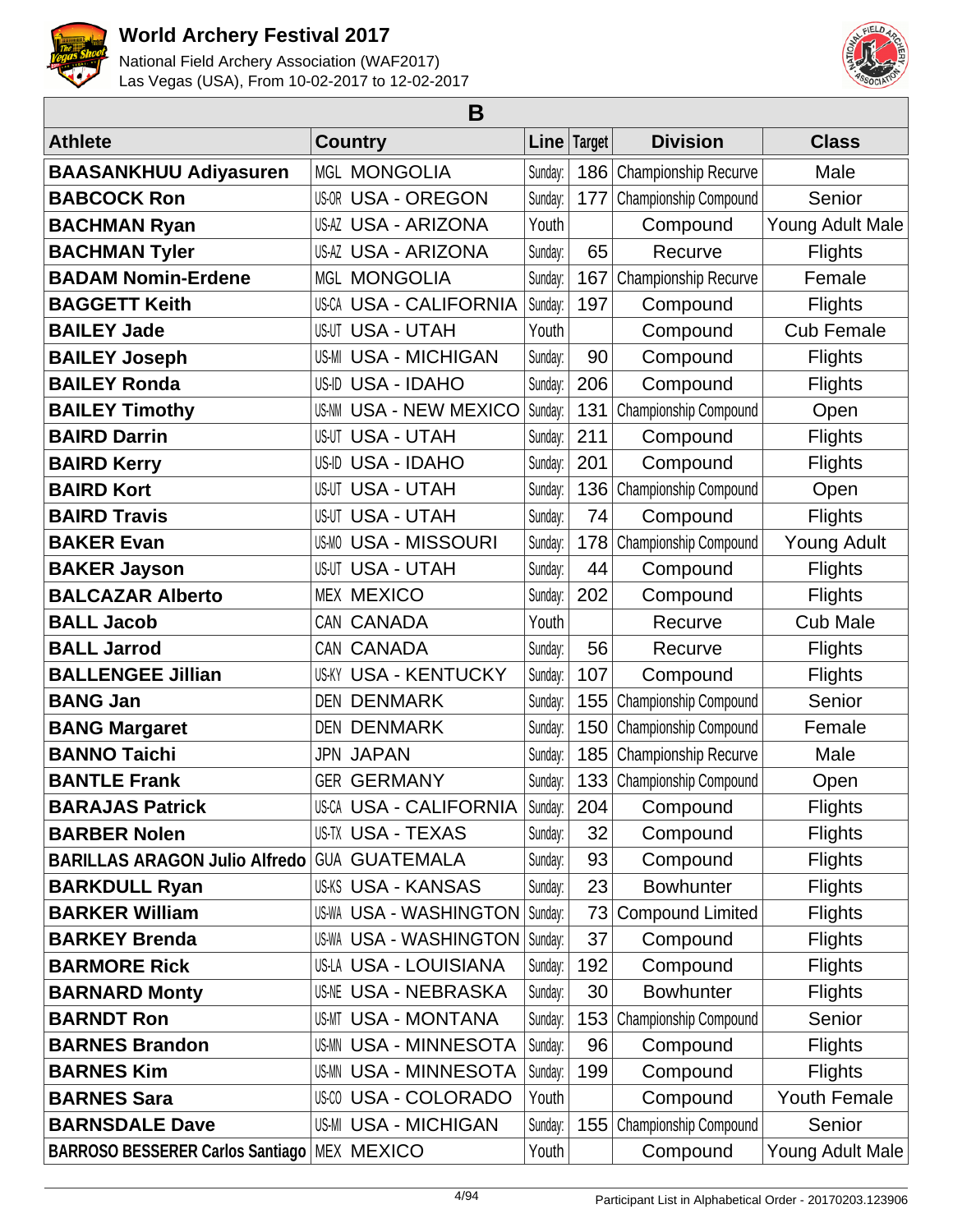



|                            |                                | Continue |             |                       |                    |
|----------------------------|--------------------------------|----------|-------------|-----------------------|--------------------|
| <b>Athlete</b>             | <b>Country</b>                 |          | Line Target | <b>Division</b>       | <b>Class</b>       |
| <b>BARRS Janet</b>         | <b>US-UT USA - UTAH</b>        | Sunday:  | 39          | Recurve               | <b>Flights</b>     |
| <b>BARRS Jay</b>           | <b>US-UT USA - UTAH</b>        | Sunday:  | 44          | Recurve               | <b>Flights</b>     |
| <b>BARTO Kevin</b>         | US-PA USA - PENNSYLVANIA       | Sunday:  | 15          | <b>Bowhunter</b>      | Flights            |
| <b>BARTON Chris</b>        | <b>US-UT USA - UTAH</b>        | Sunday:  | 68          | Compound              | <b>Flights</b>     |
| <b>BARTON Corey</b>        | <b>US-UT USA - UTAH</b>        | Sunday:  | 168         | Compound              | <b>Flights</b>     |
| <b>BARTOS Cedar</b>        | US-SD USA - SOUTH DAKOTA       | Sunday:  | 1           | <b>Bowhunter</b>      | <b>Flights</b>     |
| <b>BARTOS Hannah</b>       | US-SD USA - SOUTH DAKOTA       | Sunday:  | 171         | Championship Compound | <b>Young Adult</b> |
| <b>BARTZ Don</b>           | <b>US-CA USA - CALIFORNIA</b>  | Sunday:  | 31          | <b>Bowhunter</b>      | <b>Flights</b>     |
| <b>BARTZ Hayden</b>        | <b>US-CA USA - CALIFORNIA</b>  | Sunday:  | 8           | <b>Bowhunter</b>      | <b>Flights</b>     |
| <b>BARTZ Jared</b>         | <b>US-CA USA - CALIFORNIA</b>  | Youth    |             | Compound              | Young Adult Male   |
| <b>BARWICK Kara</b>        | <b>US-NV USA - NEVADA</b>      | Sunday:  | 25          | Compound              | <b>Flights</b>     |
| <b>BASS Henry</b>          | <b>US-OR USA - OREGON</b>      | Sunday:  | 121         | Championship Compound | Open               |
| <b>BASS Ramsey</b>         | <b>US-TX USA - TEXAS</b>       | Youth    |             | Compound              | Young Adult Male   |
| <b>BASSETT Easton</b>      | <b>US-UT USA - UTAH</b>        | Youth    |             | Compound              | <b>Youth Male</b>  |
| <b>BASSETT Matt</b>        | US-ID USA - IDAHO              | Sunday:  | 12          | <b>Bowhunter</b>      | <b>Flights</b>     |
| <b>BASTIANI Isabella</b>   | US-NY USA - NEW YORK           | Sunday:  | 94          | Compound              | <b>Flights</b>     |
| <b>BATAA Purevsuren</b>    | <b>MGL MONGOLIA</b>            | Sunday:  | 185         | Championship Recurve  | Male               |
| <b>BATALONA Daniel</b>     | <b>US-AK USA - ALASKA</b>      | Sunday:  | 202         | Championship Barebow  | Open               |
| <b>BATEMAN Earle</b>       | <b>US-TX USA - TEXAS</b>       | Sunday:  | 166         | Championship Barebow  | Open               |
| <b>BATES Barbara</b>       | <b>US-FL USA - FLORIDA</b>     | Sunday:  | 43          | Recurve               | <b>Flights</b>     |
| <b>BATES Mike</b>          | CAN CANADA                     | Sunday:  | 97          | Compound              | <b>Flights</b>     |
| <b>BATINICH Thomas</b>     | <b>US-CA USA - CALIFORNIA</b>  | Sunday:  | 44          | Recurve               | <b>Flights</b>     |
| <b>BATSCH Dusti</b>        | <b>US-IL USA - ILLINOIS</b>    | Sunday:  | 142         | Championship Compound | Female             |
| <b>BATTISTA Parker</b>     | <b>US-MS USA - MISSISSIPPI</b> | Sunday:  | 6           | <b>Bowhunter</b>      | <b>Flights</b>     |
| <b>BATY Jolie</b>          | US-00 USA - COLORADO           | Sunday:  | 209         | Compound              | <b>Flights</b>     |
| <b>BAUER Tierreny</b>      | <b>US-CO USA - COLORADO</b>    | Sunday:  | 28          | Compound              | <b>Flights</b>     |
| <b>BAUM Amber</b>          | <b>US-CO USA - COLORADO</b>    | Youth    |             | Compound              | Youth Female       |
| <b>BAUM Sarah</b>          | <b>US-CO USA - COLORADO</b>    | Youth    |             | Recurve               | <b>Cub Female</b>  |
| <b>BAUMER Doug</b>         | US-00 USA - COLORADO           | Sunday:  | 32          | <b>Bowhunter</b>      | <b>Flights</b>     |
| <b>BAYARDO Gabriela</b>    | <b>MEX MEXICO</b>              | Sunday:  | 162         | Championship Recurve  | Female             |
| <b>BEACH Kevin</b>         | <b>US-KY USA - KENTUCKY</b>    | Sunday:  | 130         | Championship Compound | Open               |
| <b>BEANS Payton</b>        | <b>US-CA USA - CALIFORNIA</b>  |          |             | Compound              | <b>Flights</b>     |
| <b>BEARD Jeremy</b>        | US-GA USA - GEORGIA            | Sunday:  | 123         | Championship Compound | Open               |
| <b>BEARDSWORTH Douglas</b> | US-NJ USA - NEW JERSEY         | Sunday:  | 1           | <b>Bowhunter</b>      | <b>Flights</b>     |
| <b>BEASLEY Zachary</b>     | US-00 USA - COLORADO           | Sunday:  | 90          | Compound              | <b>Flights</b>     |
| <b>BEATTY Lucas</b>        | CAN CANADA                     | Youth    |             | Compound              | Young Adult Male   |
| <b>BEATTY Tyler</b>        | <b>US-CA USA - CALIFORNIA</b>  | Sunday:  | 32          | Compound              | <b>Flights</b>     |
| <b>BEAUBOUEF Chance</b>    | US-TN USA - TENNESSEE          | Shootoff | 5           | Championship Compound | Open               |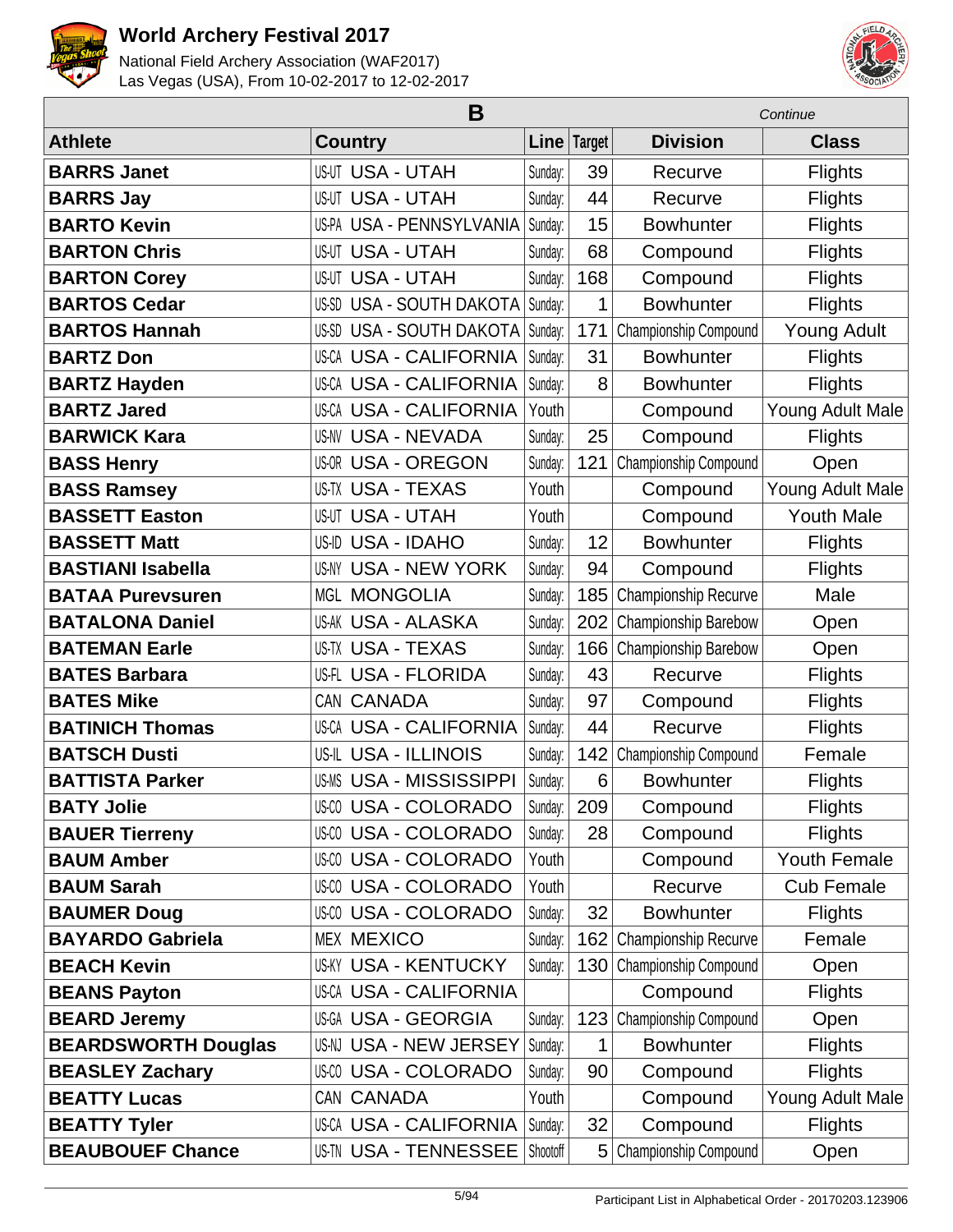



|                              | B                             | Continue |             |                          |                     |
|------------------------------|-------------------------------|----------|-------------|--------------------------|---------------------|
| <b>Athlete</b>               | <b>Country</b>                |          | Line Target | <b>Division</b>          | <b>Class</b>        |
| <b>BEAUCHAMP Allison</b>     | <b>US-AZ USA - ARIZONA</b>    | Sunday:  | 17          | Recurve                  | <b>Flights</b>      |
| <b>BEAUDRY Eric</b>          | <b>US-MI USA - MICHIGAN</b>   | Sunday:  | 84          | Compound                 | <b>Flights</b>      |
| <b>BEAUVAIS Avery</b>        | <b>US-OR USA - OREGON</b>     | Youth    |             | Compound                 | <b>Youth Female</b> |
| <b>BEAVIN Jerry</b>          | <b>US-TX USA - TEXAS</b>      | Sunday:  | 174         | Championship Compound    | Senior              |
| <b>BECHTOLD Greg</b>         | US-PA USA - PENNSYLVANIA      | Sunday:  | 87          | Compound                 | <b>Flights</b>      |
| <b>BECK Jason</b>            | <b>US-CA USA - CALIFORNIA</b> | Sunday:  | 173         | Compound                 | <b>Flights</b>      |
| <b>BECKER Brenna</b>         | US-SD USA - SOUTH DAKOTA      | Sunday:  | 203         | Championship Barebow     | Open                |
| <b>BECKER Dave</b>           | <b>US-MI USA - MICHIGAN</b>   | Sunday:  | 206         | Compound                 | <b>Flights</b>      |
| <b>BECKER James</b>          | <b>US-CA USA - CALIFORNIA</b> | Sunday:  | 102         | Compound                 | <b>Flights</b>      |
| <b>BECKERS Eefje</b>         | <b>NED NETHERLANDS</b>        | Sunday:  | 66          | Recurve                  | <b>Flights</b>      |
| <b>BECWAR Alea</b>           | <b>US-AZ USA - ARIZONA</b>    | Sunday:  | 30          | Compound                 | <b>Flights</b>      |
| <b>BEDARD Elizabeth</b>      | <b>US-NV USA - NEVADA</b>     | Youth    |             | Compound                 | <b>Cub Female</b>   |
| <b>BEDARD Pamela</b>         | <b>US-NV USA - NEVADA</b>     | Sunday:  | 38          | Compound                 | <b>Flights</b>      |
| <b>BEE Chris</b>             | <b>US-MI USA - MICHIGAN</b>   | Shootoff | 5           | Championship Compound    | Open                |
| <b>BEE Christopher A.</b>    | <b>US-MI USA - MICHIGAN</b>   | Sunday:  | 173         | Championship Compound    | Senior              |
| <b>BEE Emily</b>             | <b>US-MI USA - MICHIGAN</b>   | Sunday:  | 145         | Championship Compound    | Female              |
| <b>BEFORT Justin</b>         | <b>US-AK USA - ALASKA</b>     | Sunday:  | 88          | Compound                 | <b>Flights</b>      |
| <b>BEKKER Elliot</b>         | <b>US-MI USA - MICHIGAN</b>   |          |             | Recurve                  | <b>Flights</b>      |
| <b>BELZNER Catherine</b>     | <b>US-AZ USA - ARIZONA</b>    | Sunday:  | 199         | Compound                 | <b>Flights</b>      |
| <b>BELZNER Steven</b>        | <b>US-AZ USA - ARIZONA</b>    | Sunday:  | 201         | Compound                 | <b>Flights</b>      |
| <b>BENEDETTO Edwin</b>       | <b>US-CA USA - CALIFORNIA</b> | Sunday:  | 36          | Recurve                  | <b>Flights</b>      |
| <b>BENNER Greg</b>           | US-PA USA - PENNSYLVANIA      | Sunday:  | 50          | Compound                 | <b>Flights</b>      |
| <b>BENNET Tommy</b>          | <b>US-WY USA - WYOMING</b>    | Sunday:  | 189         | Compound                 | <b>Flights</b>      |
| <b>BENNETT Brandon</b>       | <b>US-IL USA - ILLINOIS</b>   | Sunday:  | 128         | Championship Compound    | Open                |
| <b>BENNETT Eric</b>          | <b>US-AZ USA - ARIZONA</b>    | Sunday:  |             | 159 Championship Recurve | Male                |
| <b>BENNETT II Jason</b>      | US-PA USA - PENNSYLVANIA      | Sunday:  | 136         | Championship Compound    | Open                |
| <b>BENNETT SHELTON Laura</b> | US-PA USA - PENNSYLVANIA      | Sunday:  | 164         | Championship Recurve     | Female              |
| <b>BENTLEY Brad</b>          | <b>US-UT USA - UTAH</b>       | Sunday:  | 93          | Compound                 | <b>Flights</b>      |
| <b>BERENS Mark</b>           | <b>US-CO USA - COLORADO</b>   | Sunday:  | 24          | <b>Bowhunter</b>         | <b>Flights</b>      |
| <b>BERES Cole</b>            | CAN CANADA                    | Sunday:  | 171         | Championship Compound    | Young Adult         |
| <b>BERGEY Ryan</b>           | <b>US-WI USA - WISCONSIN</b>  | Sunday:  | 4           | <b>Bowhunter</b>         | <b>Flights</b>      |
| <b>BERKSHIRE Matthew</b>     | US-IL USA - ILLINOIS          | Youth    |             | Compound                 | Young Adult Male    |
| <b>BERLING Matt</b>          | <b>US-CA USA - CALIFORNIA</b> | Sunday:  | 64          | Recurve                  | Flights             |
| <b>BERNING-MATELL Audrey</b> | <b>US-OH USA - OHIO</b>       | Sunday:  | 42          | Compound                 | <b>Flights</b>      |
| <b>BERNOSKIE Brandi</b>      | <b>US-VA USA - VIRGINIA</b>   | Sunday:  | 203         | Championship Barebow     | Open                |
| <b>BERRY Chris</b>           | <b>US-MO USA - MISSOURI</b>   | Shootoff | 3           | Championship Compound    | Senior              |
| <b>BERRY Curtis</b>          | <b>US-CA USA - CALIFORNIA</b> | Sunday:  | 43          | Recurve                  | <b>Flights</b>      |
| <b>BERTHELOT Shea</b>        | US-TX USA - TEXAS             | Youth    |             | Recurve                  | Youth Female        |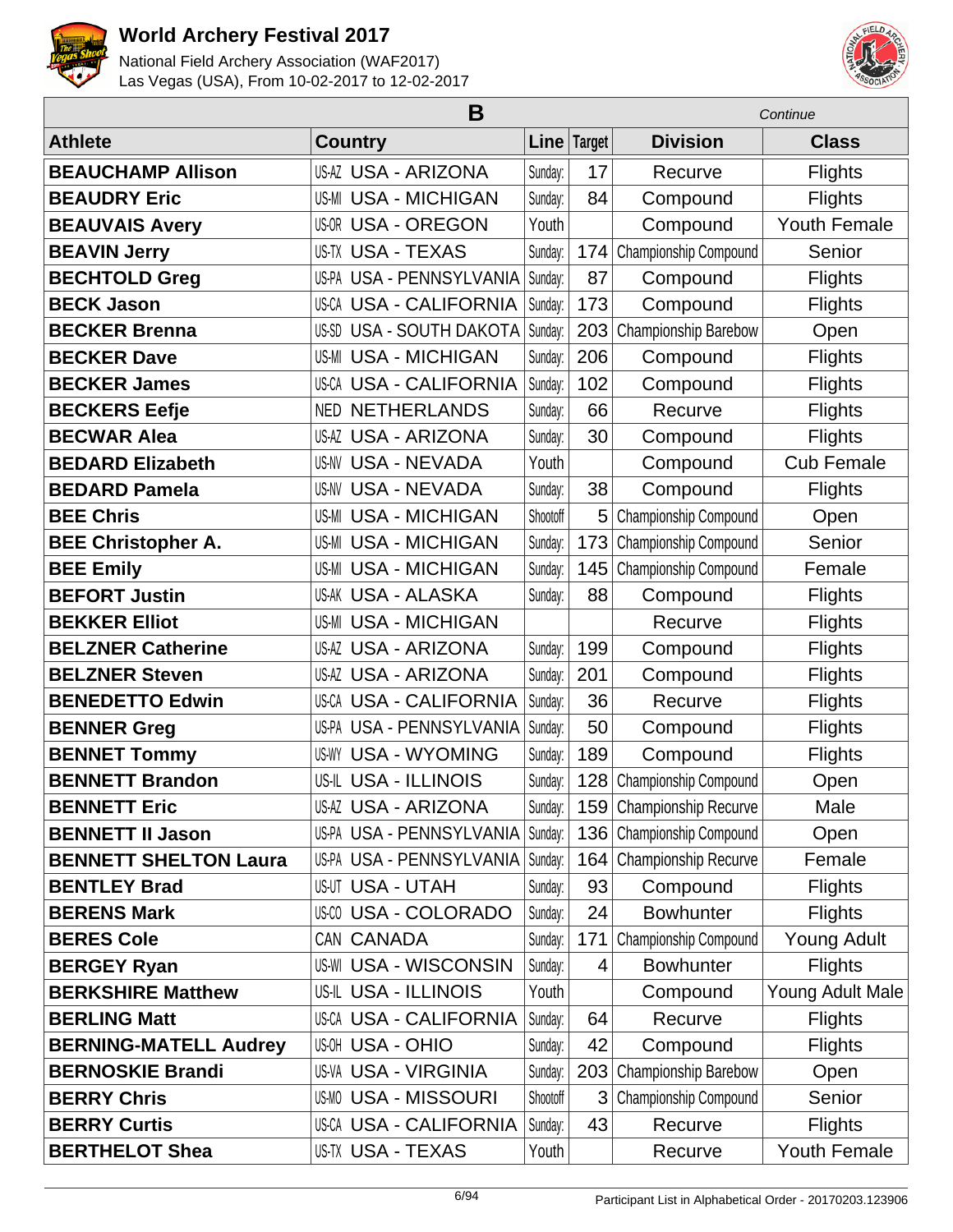



|                              | B                               |         |               |                       |                    |
|------------------------------|---------------------------------|---------|---------------|-----------------------|--------------------|
| <b>Athlete</b>               | <b>Country</b>                  |         | Line   Target | <b>Division</b>       | <b>Class</b>       |
| <b>BEST Charlotte</b>        | <b>US-MI USA - MICHIGAN</b>     | Youth   |               | Recurve               | Youth Female       |
| <b>BESTER Dawid</b>          | <b>AUS AUSTRALIA</b>            | Sunday: | 188           | Championship Recurve  | Male               |
| <b>BETTIS Danny</b>          | <b>US-CA USA - CALIFORNIA</b>   | Sunday: | 9             | Compound              | Flights            |
| <b>BETTS Rick</b>            | <b>US-CA USA - CALIFORNIA</b>   | Sunday: | 25            | Recurve               | <b>Flights</b>     |
| <b>BIAS Michael</b>          | <b>US-MT USA - MONTANA</b>      | Sunday: | 6             | <b>Bowhunter</b>      | <b>Flights</b>     |
| <b>BIDAULT Jerome</b>        | FRA FRANCE                      | Sunday: | 162           | Championship Recurve  | Male               |
| <b>BIESZK Dan</b>            | <b>US-MN USA - MINNESOTA</b>    | Sunday: | 157           | Championship Compound | Senior             |
| <b>BIFFLE Alyssa</b>         | <b>US-WY USA - WYOMING</b>      | Sunday: | 36            | Compound              | <b>Flights</b>     |
| <b>BILLINGSLEY James</b>     | <b>US-OH USA - OHIO</b>         | Sunday: | 206           | Compound              | <b>Flights</b>     |
| <b>BILLINGTON Holly</b>      | US-CA USA - CALIFORNIA          |         |               | Recurve               | <b>Flights</b>     |
| <b>BIRCHMEIER Jason</b>      | <b>US-MI USA - MICHIGAN</b>     | Sunday: | 95            | Compound              | <b>Flights</b>     |
| <b>BISBEE Laney</b>          | <b>US-CA USA - CALIFORNIA</b>   | Sunday: | 169           | Compound              | <b>Flights</b>     |
| <b>BISBEE Susan</b>          | <b>US-CA USA - CALIFORNIA</b>   | Sunday: | 1             | <b>Bowhunter</b>      | <b>Flights</b>     |
| <b>BISSON Jim</b>            | <b>US-ND USA - NORTH DAKOTA</b> | Sunday: | 190           | Compound              | <b>Flights</b>     |
| <b>BITAH Steven</b>          | <b>US-NM USA - NEW MEXICO</b>   | Sunday: | 27            | Recurve               | <b>Flights</b>     |
| <b>BLACK Bridger</b>         | <b>US-CO USA - COLORADO</b>     | Youth   |               | Compound              | Young Adult Male   |
| <b>BLACK John</b>            | US-SC USA - SOUTH CAROLINA      | Sunday: | 206           | Compound              | <b>Flights</b>     |
| <b>BLACKWELL Connor</b>      | <b>US-CA USA - CALIFORNIA</b>   | Youth   |               | Compound              | <b>Youth Male</b>  |
| <b>BLAINE Chris</b>          | <b>US-NM USA - NEW MEXICO</b>   | Sunday: | 103           | Compound              | <b>Flights</b>     |
| <b>BLANKINSHIP Charles</b>   | <b>US-TN USA - TENNESSEE</b>    | Sunday: | 181           | Championship Compound | Senior             |
| <b>BLANTHORN Evan</b>        | <b>US-VA USA - VIRGINIA</b>     | Sunday: | 26            | Recurve               | <b>Flights</b>     |
| <b>BLAZEK Allie</b>          | <b>US-CO USA - COLORADO</b>     | Sunday: | 92            | Compound              | <b>Flights</b>     |
| <b>BLAZEK Steven</b>         | <b>US-CO USA - COLORADO</b>     | Sunday: | 25            | <b>Bowhunter</b>      | <b>Flights</b>     |
| <b>BLAZQUEZ Alberto</b>      | <b>ESP SPAIN</b>                | Sunday: | 123           | Championship Compound | Open               |
| <b>BLEILER Bruce</b>         | US-PA USA - PENNSYLVANIA        | Sunday: | 69            | Compound              | <b>Flights</b>     |
| <b>BOARDMAN Ernesto</b>      | <b>MEX MEXICO</b>               | Sunday: | 159           | Championship Recurve  | Male               |
| <b>BODLE Bob</b>             | <b>US-MT USA - MONTANA</b>      | Sunday: | 30            | Compound              | <b>Flights</b>     |
| <b>BODLE Brad</b>            | <b>US-MT USA - MONTANA</b>      | Sunday: | 84            | Compound              | <b>Flights</b>     |
| <b>BODNAR Happy</b>          | <b>US-MT USA - MONTANA</b>      | Sunday: | 142           | Championship Compound | Open               |
| <b>BOHLANDER Eric</b>        | <b>US-WY USA - WYOMING</b>      | Sunday: | 98            | Compound              | <b>Flights</b>     |
| <b>BOHRER Brian</b>          | US-00 USA - COLORADO            | Sunday: | 28            | <b>Bowhunter</b>      | <b>Flights</b>     |
| <b>BOHRER Travis</b>         | <b>US-CO USA - COLORADO</b>     | Sunday: | 26            | <b>Bowhunter</b>      | <b>Flights</b>     |
| <b>BOIES Tyler</b>           | <b>US-WA USA - WASHINGTON</b>   | Sunday: | 172           | Championship Compound | <b>Young Adult</b> |
| <b>BOMGARDNER Bailey</b>     | <b>US-MT USA - MONTANA</b>      | Sunday: | 104           | Compound              | <b>Flights</b>     |
| <b>BOMGARDNER Jacquelynn</b> | <b>US-MT USA - MONTANA</b>      | Sunday: | 18            | Compound              | <b>Flights</b>     |
| <b>BONACK Michael</b>        | <b>US-WI USA - WISCONSIN</b>    | Sunday: | 197           | Compound              | <b>Flights</b>     |
| <b>BONDON Morgan</b>         | FRA FRANCE                      | Sunday: | 141           | Championship Compound | Open               |
| <b>BONEBRAKE Michael</b>     | US-00 USA - COLORADO            | Sunday: | 113           | Compound              | <b>Flights</b>     |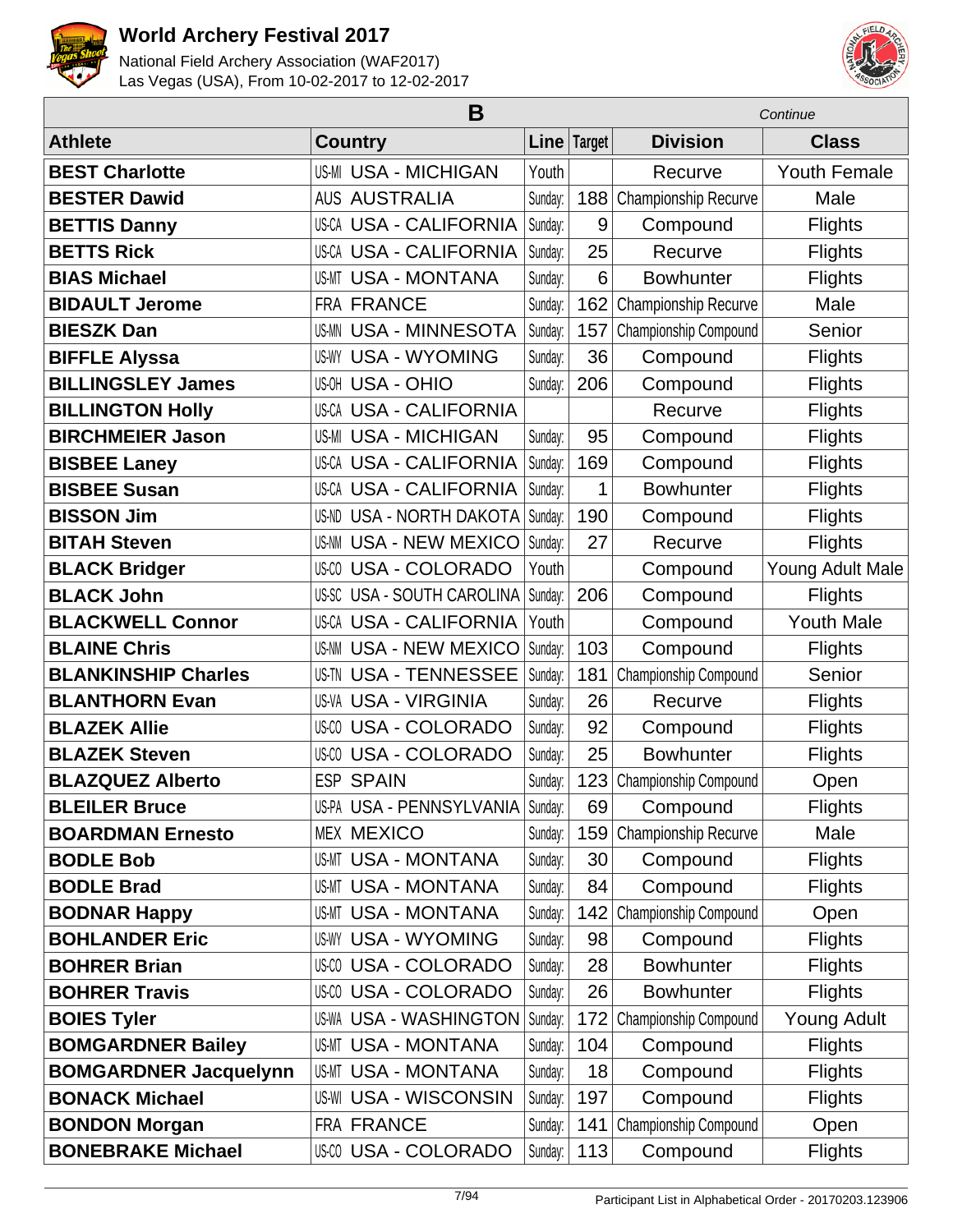



|                              | B                             |          |             |                       | Continue            |  |  |
|------------------------------|-------------------------------|----------|-------------|-----------------------|---------------------|--|--|
| <b>Athlete</b>               | <b>Country</b>                |          | Line Target | <b>Division</b>       | <b>Class</b>        |  |  |
| <b>BONHAM Torrey</b>         | US-TX USA - TEXAS             | Sunday:  | 90          | Compound              | <b>Flights</b>      |  |  |
| <b>BONILLA Juan Fernando</b> | COL COLOMBIA                  | Sunday:  | 184         | Championship Recurve  | Male                |  |  |
| <b>BONK Ryleigh</b>          | US-KY USA - KENTUCKY          | Sunday:  | 18          | Recurve               | <b>Flights</b>      |  |  |
| <b>BOOK Angie</b>            | US-UT USA - UTAH              | Sunday:  | 11          | <b>Bowhunter</b>      | <b>Flights</b>      |  |  |
| <b>BOOK Kenny</b>            | <b>US-UT USA - UTAH</b>       | Sunday:  | 108         | Compound              | <b>Flights</b>      |  |  |
| <b>BOOTH Ryan</b>            | US-TX USA - TEXAS             | Youth    |             | Compound              | <b>Youth Male</b>   |  |  |
| <b>BORBOLLA Diego</b>        | <b>MEX MEXICO</b>             | Youth    |             | Compound              | <b>Youth Male</b>   |  |  |
| <b>BORDWELL Glen</b>         | <b>US-NY USA - NEW YORK</b>   | Shootoff | 4           | Championship Compound | Open                |  |  |
| <b>BORDWELL Jeff</b>         | US-NY USA - NEW YORK          | Sunday:  | 147         | Championship Compound | Senior              |  |  |
| <b>BORDWELL Katelyn</b>      | US-NY USA - NEW YORK          | Sunday:  | 150         | Championship Compound | Female              |  |  |
| <b>BORGES Bob</b>            | <b>US-NM USA - NEW MEXICO</b> | Sunday:  | 166         | Championship Barebow  | Open                |  |  |
| <b>BORGSTROM Hampus</b>      | <b>SWE SWEDEN</b>             | Sunday:  | 135         | Championship Compound | Open                |  |  |
| <b>BORING Ryan</b>           | US-NV USA - NEVADA            | Youth    |             | Compound              | <b>Youth Male</b>   |  |  |
| <b>BORNEMAN Chad</b>         | US-VA USA - VIRGINIA          | Sunday:  | 91          | Compound              | <b>Flights</b>      |  |  |
| <b>BOSCH Gary</b>            | CAN CANADA                    | Sunday:  | 194         | Championship Barebow  | Open                |  |  |
| <b>BOUNCE Dustin</b>         | US-OH USA - OHIO              | Sunday:  | 127         | Championship Compound | Open                |  |  |
| <b>BOURDAGE Alexander</b>    | <b>US-MN USA - MINNESOTA</b>  | Sunday:  | 35          | Recurve               | <b>Flights</b>      |  |  |
| <b>BOWEN Richard</b>         | US-AR USA - ARKANSAS          | Sunday:  | 129         | Championship Compound | Open                |  |  |
| <b>BOWLES Billy</b>          | US-CA USA - CALIFORNIA        | Sunday:  | 209         | Compound              | <b>Flights</b>      |  |  |
| <b>BOWSER Jessica</b>        | <b>US-CO USA - COLORADO</b>   | Sunday:  | 50          | Recurve               | <b>Flights</b>      |  |  |
| <b>BOWYER Mike</b>           | US-UT USA - UTAH              | Sunday:  | 71          | Compound              | <b>Flights</b>      |  |  |
| <b>BOYER John</b>            | US-OH USA - OHIO              | Sunday:  | 16          | <b>Bowhunter</b>      | <b>Flights</b>      |  |  |
| <b>BOYER John</b>            | <b>US-CO USA - COLORADO</b>   | Sunday:  | 86          | Compound              | <b>Flights</b>      |  |  |
| <b>BOYER Tressa</b>          | <b>US-OH USA - OHIO</b>       | Sunday:  | 32          | <b>Bowhunter</b>      | <b>Flights</b>      |  |  |
| <b>BOYLES Sam</b>            | <b>US-WY USA - WYOMING</b>    | Sunday:  | 199         | Compound              | <b>Flights</b>      |  |  |
| <b>BRABEC Randy</b>          | <b>US-CO USA - COLORADO</b>   | Sunday:  | 151         | Championship Compound | Senior              |  |  |
| <b>BRADSHAW Hunter</b>       | <b>US-WY USA - WYOMING</b>    | Youth    |             | Compound              | Young Adult Male    |  |  |
| <b>BRADWAY Jc</b>            | US-NJ USA - NEW JERSEY        | Sunday:  | 104         | Compound              | Flights             |  |  |
| <b>BRANCH Amanda</b>         | US-AZ USA - ARIZONA           | Youth    |             | Compound              | <b>Youth Female</b> |  |  |
| <b>BRANCH Orson</b>          | US-AZ USA - ARIZONA           | Sunday:  | 50          | Compound              | <b>Flights</b>      |  |  |
| <b>BRANDERHORST Bradley</b>  | US-AZ USA - ARIZONA           | Sunday:  | 40          | Compound              | <b>Flights</b>      |  |  |
| <b>BRANDERHORST Joseph</b>   | US-AZ USA - ARIZONA           | Youth    |             | Recurve               | Young Adult Male    |  |  |
| <b>BRAWLEY Ken</b>           | US-TX USA - TEXAS             | Sunday:  | 179         | Compound              | <b>Flights</b>      |  |  |
| <b>BRAY Matt</b>             | US-WI USA - WISCONSIN         | Sunday:  | 80          | Compound              | <b>Flights</b>      |  |  |
| <b>BRAYFORD Kevin</b>        | CAN CANADA                    | Sunday:  | 159         | Championship Compound | Senior              |  |  |
| <b>BREEN Noah</b>            | US-NV USA - NEVADA            | Youth    |             | Compound              | Young Adult Male    |  |  |
| <b>BREHAUT Jamie</b>         | CAN CANADA                    | Sunday:  | 112         | Compound              | <b>Flights</b>      |  |  |
| <b>BRENZEL Kyle</b>          | US-NY USA - NEW YORK          | Sunday:  | 97          | Compound              | <b>Flights</b>      |  |  |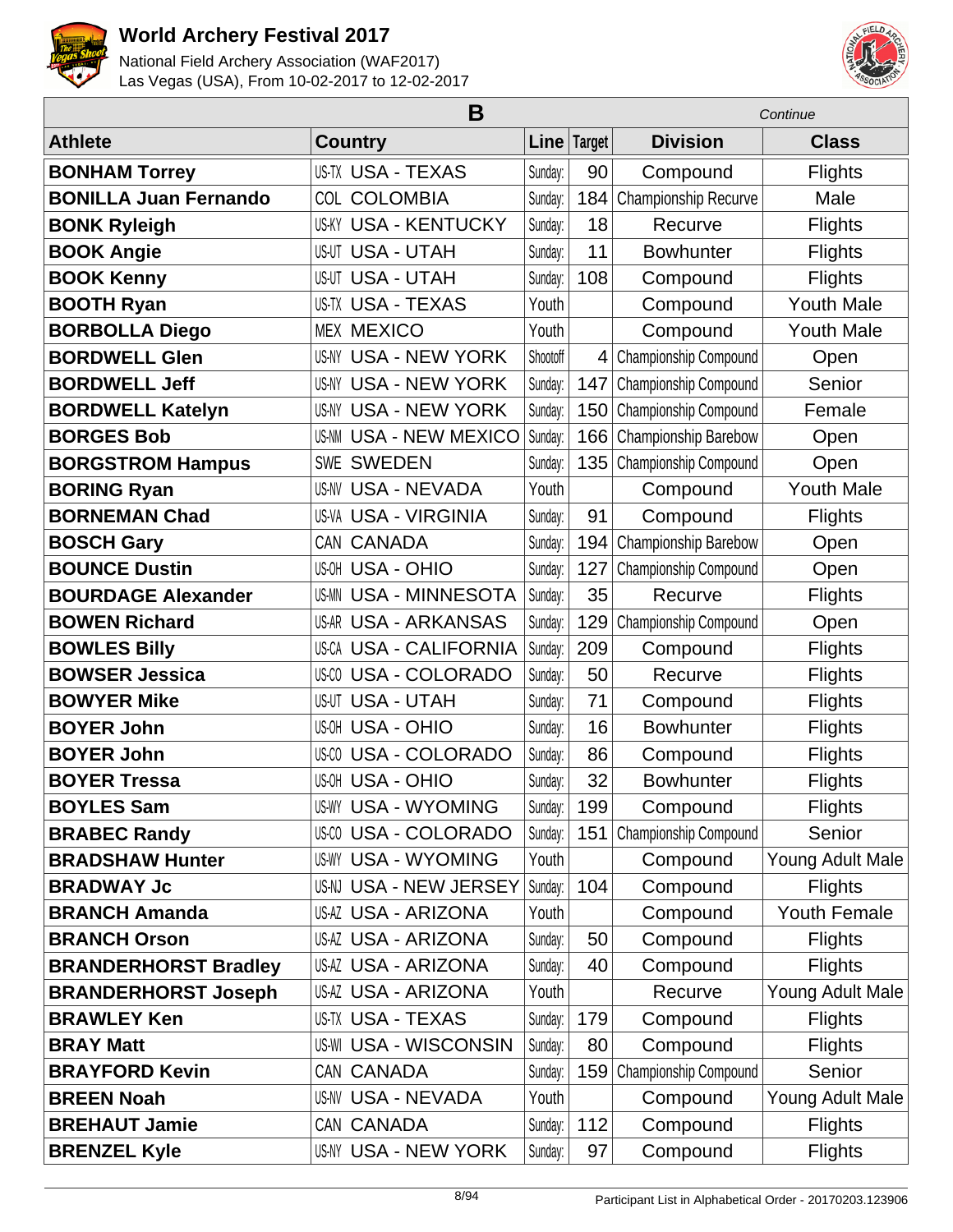



|                          |                                  | Continue |             |                       |                     |
|--------------------------|----------------------------------|----------|-------------|-----------------------|---------------------|
| <b>Athlete</b>           | <b>Country</b>                   |          | Line Target | <b>Division</b>       | <b>Class</b>        |
| <b>BRENZEL Samantha</b>  | <b>US-NY USA - NEW YORK</b>      | Sunday:  | 146         | Championship Compound | Female              |
| <b>BRETSCH Ross</b>      | US-IA USA - IOWA                 | Sunday:  | 139         | Championship Compound | Open                |
| <b>BRETSCH Tressia</b>   | US-IA USA - IOWA                 | Sunday:  | 11          | <b>Bowhunter</b>      | <b>Flights</b>      |
| <b>BREWER Elijah</b>     | <b>USA - NEW MEXICO</b><br>US-NM | Sunday:  | 11          | Recurve               | <b>Flights</b>      |
| <b>BREWER Frank</b>      | <b>US-TX USA - TEXAS</b>         | Sunday:  | 61          | Recurve               | <b>Flights</b>      |
| <b>BREWER Kolby</b>      | <b>US-UT USA - UTAH</b>          | Sunday:  | 203         | Compound              | <b>Flights</b>      |
| <b>BRICKHOUSE Daniel</b> | USA - MISSISSIPPI<br>US-MS       | Sunday:  | 29          | <b>Bowhunter</b>      | <b>Flights</b>      |
| <b>BRIDGER Kieryn</b>    | <b>US-CA USA - CALIFORNIA</b>    | Youth    |             | Recurve               | <b>Youth Female</b> |
| <b>BRIGGS Clarence</b>   | CAN CANADA                       | Sunday:  | 118         | Compound              | <b>Flights</b>      |
| <b>BRIGGS Natalie</b>    | US-AZ USA - ARIZONA              | Sunday:  | 22          | Recurve               | <b>Flights</b>      |
| <b>BRISTOW Aaron</b>     | <b>US-NM USA - NEW MEXICO</b>    | Sunday:  | 140         | Championship Compound | Open                |
| <b>BRITT William</b>     | <b>US-NY USA - NEW YORK</b>      | Youth    |             | Compound              | Young Adult Male    |
| <b>BRITTON Adam</b>      | <b>USA - NEW MEXICO</b><br>US-NM | Youth    |             | Compound              | Young Adult Male    |
| <b>BROADNAX Curtis</b>   | US-GA USA - GEORGIA              | Sunday:  | 138         | Championship Compound | Open                |
| <b>BROADWATER Jesse</b>  | US-FL USA - FLORIDA              | Shootoff | 6           | Championship Compound | Open                |
| <b>BRODIE Kaylee</b>     | <b>US-IL USA - ILLINOIS</b>      | Youth    |             | Compound              | <b>Cub Female</b>   |
| <b>BROOKS Dominic A'</b> | <b>US-CA USA - CALIFORNIA</b>    | Youth    |             | Compound              | Young Adult Male    |
| <b>BROOKS Jennifer</b>   | <b>US-AR USA - ARKANSAS</b>      | Sunday:  | 215         | Compound              | <b>Flights</b>      |
| <b>BROOKS Joe</b>        | <b>USA - KENTUCKY</b><br>US-KY   | Sunday:  | 156         | Championship Compound | Senior              |
| <b>BROOKS John</b>       | <b>US-MO USA - MISSOURI</b>      | Sunday:  | 102         | Compound              | <b>Flights</b>      |
| <b>BROOKS Nathan</b>     | <b>US-AR USA - ARKANSAS</b>      | Sunday:  | 138         | Championship Compound | Open                |
| <b>BROOKS Randy</b>      | US-IA USA - IOWA                 | Sunday:  | 41          | Recurve               | <b>Flights</b>      |
| <b>BROOKS Spanky</b>     | <b>US-KS USA - KANSAS</b>        | Sunday:  | 167         | Championship Barebow  | Open                |
| <b>BROOKSHIER Bill</b>   | <b>US-MO USA - MISSOURI</b>      | Sunday:  | 7           | Compound              | <b>Flights</b>      |
| <b>BROSSMAN Alissa</b>   | US-PA USA - PENNSYLVANIA Youth   |          |             | Recurve               | Young Adult Female  |
| <b>BROUGHTON Rylan</b>   | US-WA USA - WASHINGTON   Sunday: |          | 28          | <b>Bowhunter</b>      | <b>Flights</b>      |
| <b>BROUGHTON Tawni</b>   | US-WA USA - WASHINGTON   Sunday: |          | 4           | <b>Bowhunter</b>      | <b>Flights</b>      |
| <b>BROWN Brent</b>       | US-CA USA - CALIFORNIA           | Sunday:  | 110         | Compound              | <b>Flights</b>      |
| <b>BROWN Cameron</b>     | <b>US-CO USA - COLORADO</b>      | Sunday:  | 181         | Compound              | <b>Flights</b>      |
| <b>BROWN David</b>       | <b>US-AZ USA - ARIZONA</b>       | Sunday:  | 59          | Recurve               | <b>Flights</b>      |
| <b>BROWN Ethan</b>       | US-ID USA - IDAHO                | Sunday:  | 179         | Championship Compound | Young Adult         |
| <b>BROWN Hannah</b>      | <b>GBR GREAT BRITAIN</b>         | Sunday:  | 149         | Championship Compound | Female              |
| <b>BROWN Jace</b>        | <b>US-TN USA - TENNESSEE</b>     | Youth    |             | Compound              | Young Adult Female  |
| <b>BROWN Jim</b>         | US-FL USA - FLORIDA              | Sunday:  | 103         | Compound              | <b>Flights</b>      |
| <b>BROWN Keenan</b>      | CAN CANADA                       | Sunday:  | 212         | Compound              | <b>Flights</b>      |
| <b>BROWN Mackenzie</b>   | US-CA USA - CALIFORNIA           | Sunday:  | 165         | Championship Recurve  | Female              |
| <b>BROWN Madeline</b>    | <b>US-KY USA - KENTUCKY</b>      | Sunday:  | 194         | Compound              | <b>Flights</b>      |
| <b>BROWN Pat</b>         | US-00 USA - COLORADO             | Sunday:  | 101         | Compound              | <b>Flights</b>      |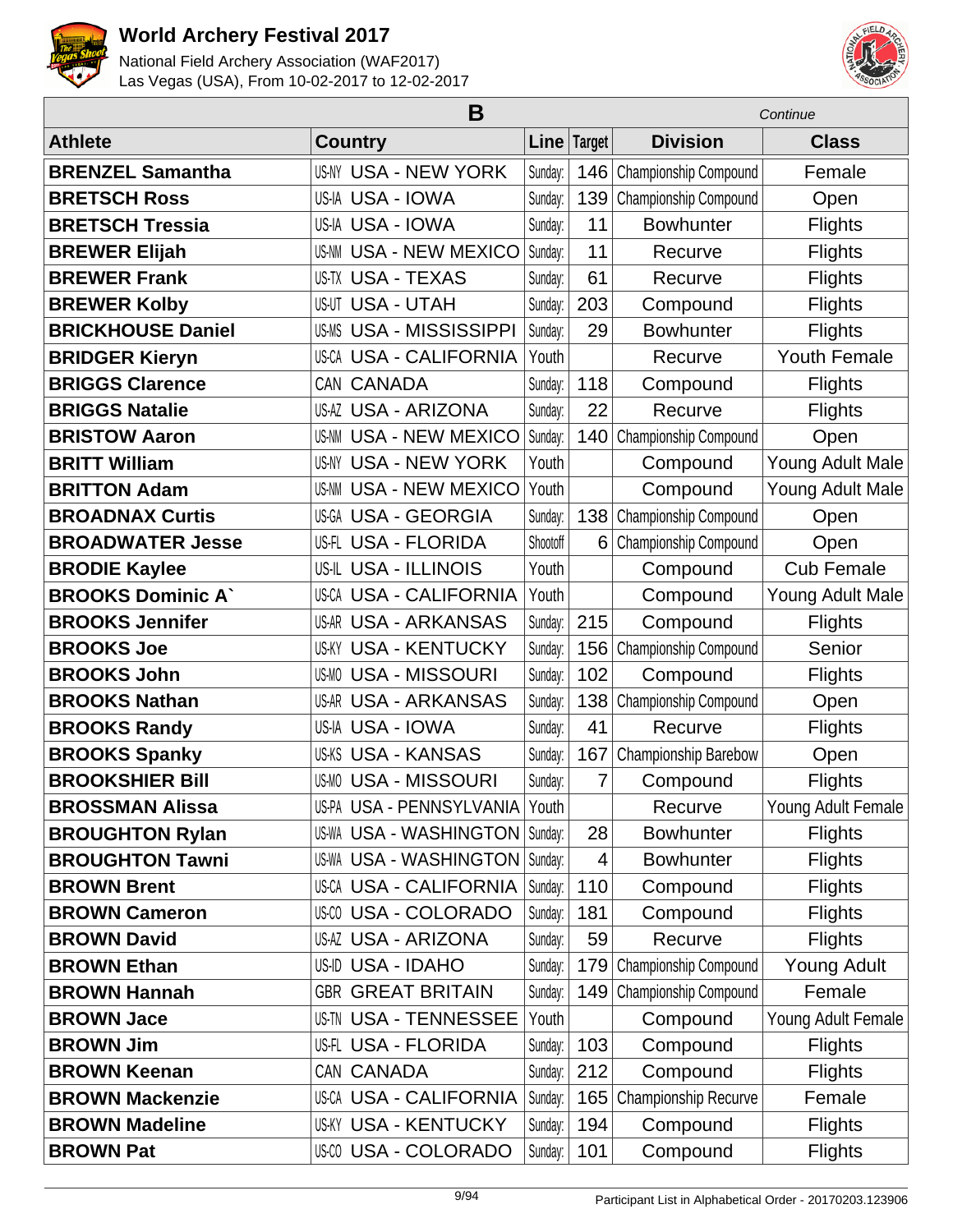



|                              |                                | Continue |             |                       |                     |
|------------------------------|--------------------------------|----------|-------------|-----------------------|---------------------|
| <b>Athlete</b>               | <b>Country</b>                 |          | Line Target | <b>Division</b>       | <b>Class</b>        |
| <b>BROWN Roland</b>          | <b>US-AZ USA - ARIZONA</b>     | Sunday:  | 13          | Compound              | <b>Flights</b>      |
| <b>BROWN Terri</b>           | US-00 USA - COLORADO           | Sunday:  | 6           | Compound              | <b>Flights</b>      |
| <b>BROWNELL Sterling</b>     | <b>US-CA USA - CALIFORNIA</b>  | Youth    |             | Recurve               | Young Adult Male    |
| <b>BRUDI Susan</b>           | US-OR USA - OREGON             | Sunday:  | 198         | Compound              | <b>Flights</b>      |
| <b>BRUNETTA Allen</b>        | <b>US-CA USA - CALIFORNIA</b>  | Sunday:  | 94          | Compound              | <b>Flights</b>      |
| <b>BRUNSON Casey</b>         | <b>USA - IDAHO</b><br>US-ID    | Sunday:  | 105         | Compound              | <b>Flights</b>      |
| <b>BRUNTSCH Chris</b>        | <b>US-CO USA - COLORADO</b>    | Sunday:  | 208         | Compound              | <b>Flights</b>      |
| <b>BRUSH Tyler</b>           | US-CT USA - CONNECTICUT        | Sunday:  | 77          | Compound              | <b>Flights</b>      |
| <b>BUCHANAN Mike</b>         | <b>US-UT USA - UTAH</b>        | Sunday:  | 114         | Compound              | <b>Flights</b>      |
| <b>BUCHANAN Myles</b>        | <b>US-UT USA - UTAH</b>        | Youth    |             | Compound              | <b>Cub Male</b>     |
| <b>BUCHANAN William</b>      | <b>US-UT USA - UTAH</b>        | Youth    |             | Compound              | <b>Youth Male</b>   |
| <b>BUDDE Jacob</b>           | <b>US-MI USA - MICHIGAN</b>    | Sunday:  | 112         | Compound              | <b>Flights</b>      |
| <b>BUDDE James</b>           | <b>USA - MICHIGAN</b><br>US-MI | Sunday:  | 110         | Compound              | Flights             |
| <b>BUDDE Jarrett</b>         | <b>US-MI USA - MICHIGAN</b>    | Youth    |             | Compound              | <b>Youth Male</b>   |
| <b>BUDEN Domagoj</b>         | <b>CROATIA</b><br>CRO          | Sunday:  | 130         | Championship Compound | Open                |
| <b>BUDEN Ivana</b>           | <b>CROATIA</b><br>CRO          | Sunday:  | 151         | Championship Compound | Female              |
| <b>BUEHLER Arnd</b>          | <b>GER GERMANY</b>             | Sunday:  | 37          | Compound              | <b>Flights</b>      |
| <b>BUENROSTRO Sarah</b>      | <b>MEX MEXICO</b>              | Youth    |             | Compound              | Young Adult Female  |
| <b>BUI Peter</b>             | <b>US-CA USA - CALIFORNIA</b>  | Sunday:  | 43          | Recurve               | <b>Flights</b>      |
| <b>BULLER Travis</b>         | <b>US-OK USA - OKLAHOMA</b>    | Sunday:  | 208         | Compound              | <b>Flights</b>      |
| <b>BULLIS Brian</b>          | US-AZ USA - ARIZONA            | Sunday:  | 189         | Championship Recurve  | <b>Young Adult</b>  |
| <b>BUNKER Logan</b>          | <b>US-WA USA - WASHINGTON</b>  | Sunday:  | 175         | Championship Compound | <b>Young Adult</b>  |
| <b>BUNTJER Zoey</b>          | <b>US-NV USA - NEVADA</b>      | Youth    |             | Recurve               | <b>Youth Female</b> |
| <b>BUONACCORSI Elizabeth</b> | <b>US-AZ USA - ARIZONA</b>     | Youth    |             | Compound              | Young Adult Female  |
| <b>BUONACCORSI Jon</b>       | US-AZ USA - ARIZONA            | Sunday:  | 16          | Compound              | <b>Flights</b>      |
| <b>BURCA Alex</b>            | <b>US-NV USA - NEVADA</b>      | Sunday:  | 139         | Championship Compound | Open                |
| <b>BURDEN Ava</b>            | <b>US-AZ USA - ARIZONA</b>     | Youth    |             | Recurve               | <b>Cub Female</b>   |
| <b>BURDICK Brady</b>         | <b>US-NV USA - NEVADA</b>      | Sunday:  | 30          | <b>Bowhunter</b>      | <b>Flights</b>      |
| <b>BURK AI</b>               | <b>US-MI USA - MICHIGAN</b>    | Sunday:  | 41          | Compound              | <b>Flights</b>      |
| <b>BURKE Richy</b>           | US-TX USA - TEXAS              | Sunday:  | 147         | Championship Compound | Senior              |
| <b>BURKETT Jesse</b>         | US-PA USA - PENNSYLVANIA       | Sunday:  | 174         | Championship Compound | <b>Young Adult</b>  |
| <b>BURKHARDT Byron</b>       | US-CA USA - CALIFORNIA         | Sunday:  | 62          | Recurve               | <b>Flights</b>      |
| <b>BURKHARDT Reed</b>        | US-CA USA - CALIFORNIA         | Youth    |             | Recurve               | <b>Cub Male</b>     |
| <b>BURKHART Christopher</b>  | <b>US-AZ USA - ARIZONA</b>     | Sunday:  | 182         | Compound              | <b>Flights</b>      |
| <b>BURKS Max</b>             | US-CA USA - CALIFORNIA         | Sunday:  | 196         | Championship Barebow  | Open                |
| <b>BURKUS Bryan</b>          | <b>US-CO USA - COLORADO</b>    | Sunday:  | 94          | Compound              | <b>Flights</b>      |
| <b>BURNELL Jason</b>         | <b>US-CO USA - COLORADO</b>    | Sunday:  | 208         | Compound              | <b>Flights</b>      |
| <b>BURNELL Terry</b>         | <b>US-CO USA - COLORADO</b>    |          |             | Compound              | <b>Flights</b>      |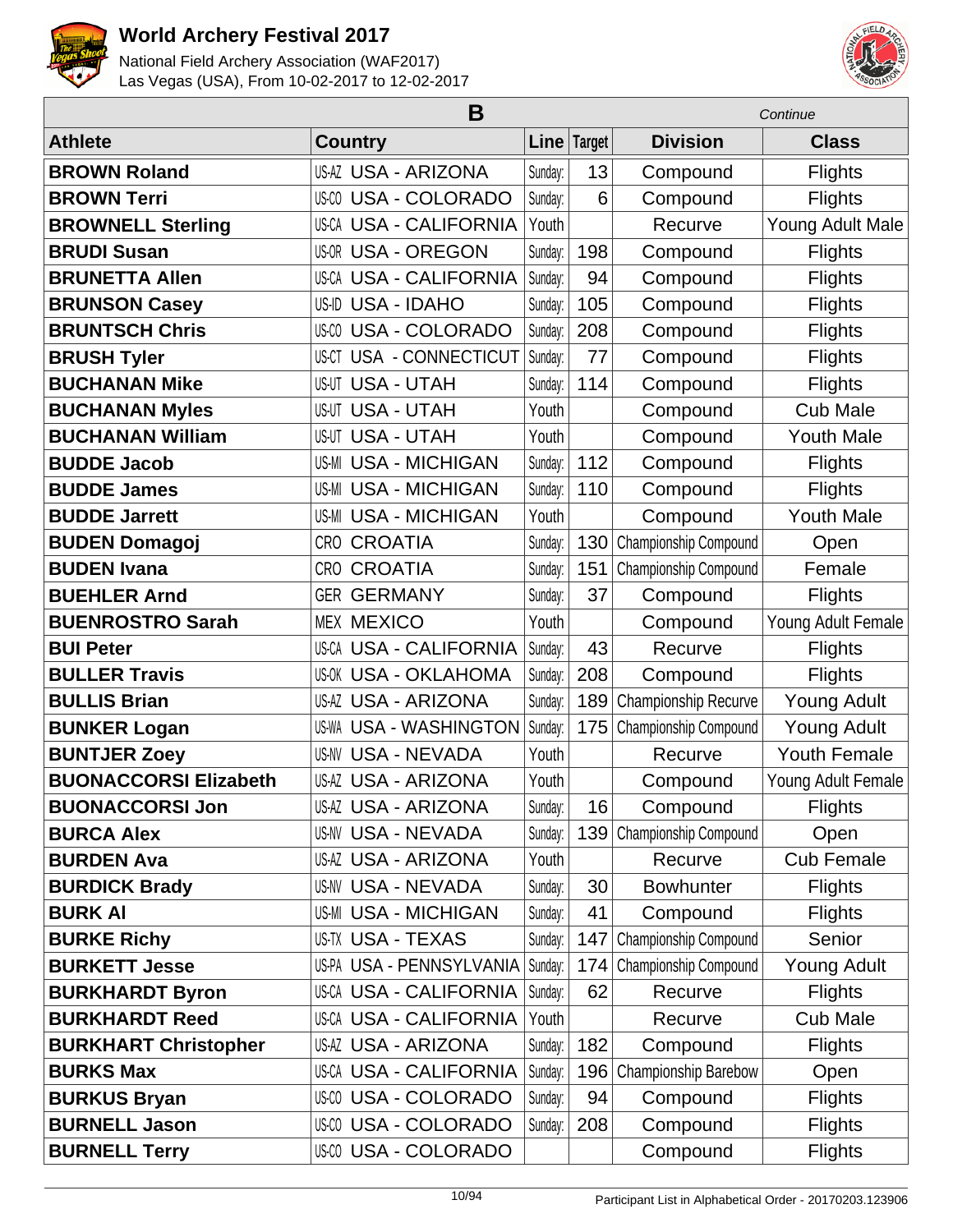



|                            | Continue                         |         |             |                       |                    |
|----------------------------|----------------------------------|---------|-------------|-----------------------|--------------------|
| <b>Athlete</b>             | <b>Country</b>                   |         | Line Target | <b>Division</b>       | <b>Class</b>       |
| <b>BURNETT Tara</b>        | <b>US-UT USA - UTAH</b>          | Sunday: | 8           | Compound              | <b>Flights</b>     |
| <b>BURNETT Tim</b>         | US-CA USA - CALIFORNIA           | Sunday: | 160         | Championship Compound | Senior             |
| <b>BURNS Mina</b>          | <b>US-CA USA - CALIFORNIA</b>    | Sunday: | 61          | Recurve               | <b>Flights</b>     |
| <b>BURNS Sherri</b>        | <b>US-UT USA - UTAH</b>          | Sunday: | 119         | Compound              | <b>Flights</b>     |
| <b>BURNSIDE Scott</b>      | <b>US-WV USA - WEST VIRGINIA</b> | Sunday: | 73          | Compound              | <b>Flights</b>     |
| <b>BURPEE Noah</b>         | <b>US-OH USA - OHIO</b>          | Sunday: | 80          | Compound              | Flights            |
| <b>BURRI Kevin</b>         | <b>SUI SWITZERLAND</b>           | Sunday: | 124         | Championship Compound | Open               |
| <b>BUSBY Kevin</b>         | <b>US-CA USA - CALIFORNIA</b>    | Sunday: | 5           | <b>Bowhunter</b>      | Flights            |
| <b>BUSH John</b>           | <b>US-NV USA - NEVADA</b>        | Sunday: | 26          | <b>Bowhunter</b>      | <b>Flights</b>     |
| <b>BUSSEY Wesley "Tad"</b> | <b>US-GA USA - GEORGIA</b>       | Youth   |             | Compound              | Young Adult Male   |
| <b>BUTCHER Brandon</b>     | <b>US-UT USA - UTAH</b>          | Sunday: | 87          | Compound              | Flights            |
| <b>BUTHIAUX Eric</b>       | <b>FRA FRANCE</b>                | Sunday: | 195         | Compound              | <b>Flights</b>     |
| <b>BUTHIAUX Isabelle</b>   | <b>FRA FRANCE</b>                | Sunday: | 207         | Compound              | <b>Flights</b>     |
| <b>BUTLER Makenzie</b>     | <b>US-NM USA - NEW MEXICO</b>    | Youth   |             | Compound              | <b>Cub Female</b>  |
| <b>BUTLER Payten</b>       | <b>US-NM USA - NEW MEXICO</b>    | Youth   |             | Compound              | <b>Cub Female</b>  |
| <b>BUTLER Tanner</b>       | <b>USA - COLORADO</b><br>US-CO   | Sunday: | 59          | Recurve               | Flights            |
| <b>BUTLER Todd</b>         | <b>USA - COLORADO</b><br>US-CO   | Sunday: | 108         | Compound              | Flights            |
| <b>BUTTERFIELD Larry</b>   | <b>US-AZ USA - ARIZONA</b>       | Sunday: | 154         | Championship Compound | Senior             |
| <b>BUTTON Danny</b>        | <b>US-WI USA - WISCONSIN</b>     | Sunday: | 89          | Compound              | Flights            |
| <b>BUTTON Jeff</b>         | <b>US-WI USA - WISCONSIN</b>     | Sunday: | 170         | Championship Compound | Senior             |
| <b>BUTTON Jessica</b>      | <b>US-WI USA - WISCONSIN</b>     | Sunday: | 64          | Compound              | <b>Flights</b>     |
| <b>BUTTS James</b>         | <b>US-LA USA - LOUISIANA</b>     | Sunday: | 121         | Championship Compound | Open               |
| <b>BYBORDY Geesa</b>       | <b>IR IRAN</b><br>IRI            | Youth   |             | Compound              | Young Adult Female |
| <b>BYRD Bill</b>           | <b>US-CA USA - CALIFORNIA</b>    | Sunday: | 44          | Compound              | Flights            |
| <b>BYRD Jayson</b>         | <b>US-KY USA - KENTUCKY</b>      | Sunday: | 5           | <b>Bowhunter</b>      | <b>Flights</b>     |
| <b>BÆK Eli</b>             | <b>DEN DENMARK</b>               | Sunday: | 40          | Recurve               | Flights            |

| C                             |                             |         |               |                 |                    |  |  |  |
|-------------------------------|-----------------------------|---------|---------------|-----------------|--------------------|--|--|--|
| <b>Athlete</b>                | <b>Country</b>              |         | Line   Target | <b>Division</b> | <b>Class</b>       |  |  |  |
| <b>CABALLERO Joel</b>         | <b>US-CO USA - COLORADO</b> | Sunday: | 83            | Compound        | <b>Flights</b>     |  |  |  |
| <b>CABALLERO Leandro Jose</b> | <b>US-CO USA - COLORADO</b> | Youth   |               | Recurve         | Young Adult Male   |  |  |  |
| <b>CABATINGAN Vash</b>        | <b>US-HI USA - HAWAII</b>   | Youth   |               | Recurve         | <b>Youth Male</b>  |  |  |  |
| <b>CABRINHA II Arlen</b>      | <b>US-HI USA - HAWAII</b>   | Sunday: | 50            | Compound        | <b>Flights</b>     |  |  |  |
| <b>CAGNAZZI Alberto</b>       | <b>ITA ITALY</b>            | Sunday: | 53            | Recurve         | <b>Flights</b>     |  |  |  |
| <b>CAHOON Aaron</b>           | US-CA USA - CALIFORNIA      | Sunday: | 86            | Compound        | <b>Flights</b>     |  |  |  |
| <b>CAIN Culli</b>             | US-NC USA - NORTH CAROLINA  | Youth   |               | Compound        | <b>Cub Male</b>    |  |  |  |
| <b>CAIOPOULOS Athena</b>      | US-CA USA - CALIFORNIA      | Youth   |               | Compound        | Young Adult Female |  |  |  |
| <b>CALDERON Cliffton</b>      | US-IL USA - ILLINOIS        | Sunday: | 39            | Compound        | <b>Flights</b>     |  |  |  |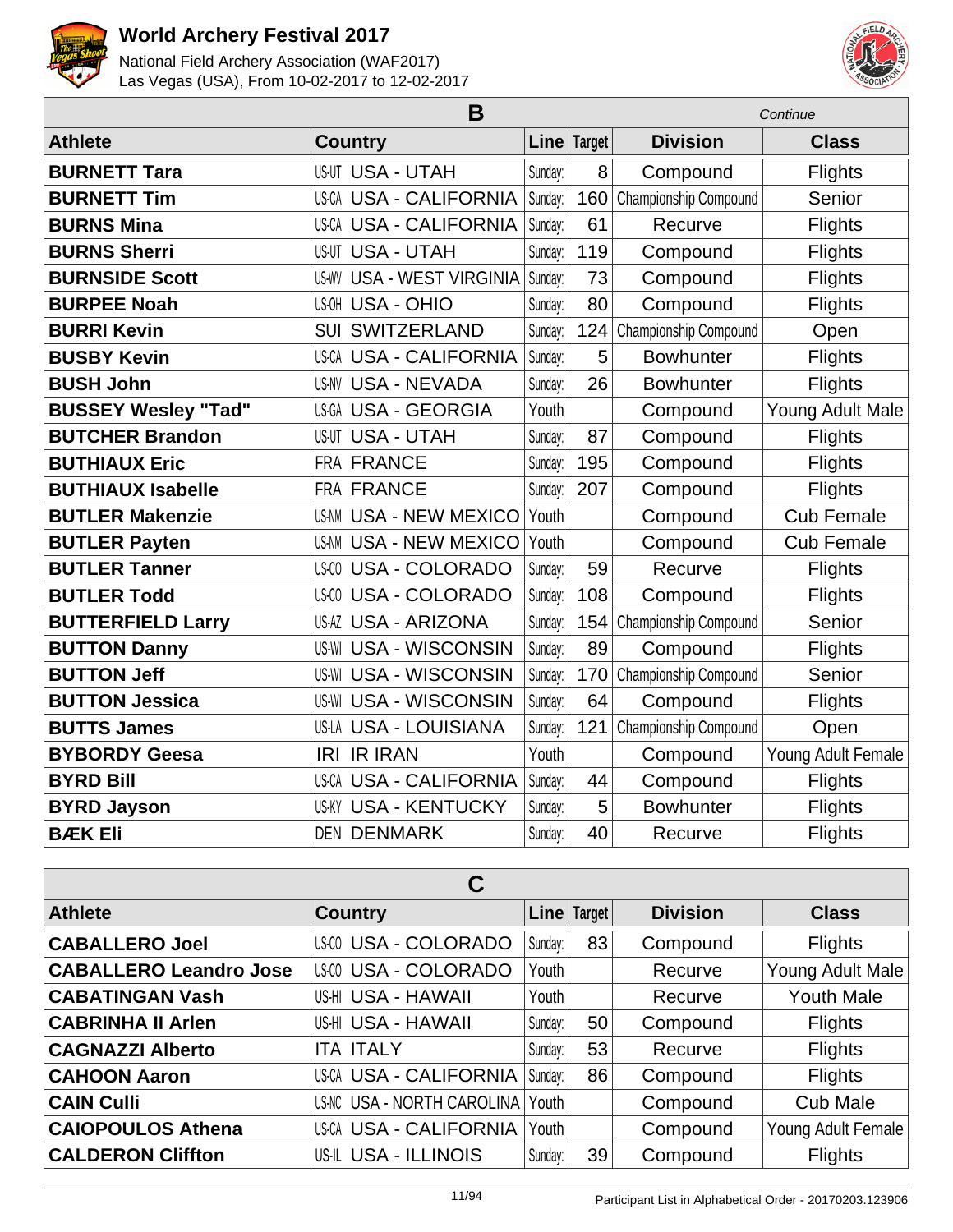



|                                | C                                 |         |               | Continue                |                     |  |
|--------------------------------|-----------------------------------|---------|---------------|-------------------------|---------------------|--|
| <b>Athlete</b>                 | <b>Country</b>                    |         | Line   Target | <b>Division</b>         | <b>Class</b>        |  |
| <b>CALDWELL Heather</b>        | <b>US-AZ USA - ARIZONA</b>        | Sunday: | 156           | Championship Compound   | Female              |  |
| <b>CALHOON Jayce</b>           | <b>US-UT USA - UTAH</b>           | Sunday: | 10            | <b>Bowhunter</b>        | <b>Flights</b>      |  |
| <b>CALLAWAY Andy</b>           | <b>US-NC USA - NORTH CAROLINA</b> | Sunday: | 137           | Championship Compound   | Open                |  |
| <b>CALLAWAY Richard</b>        | <b>US-WI USA - WISCONSIN</b>      | Sunday: | 181           | Championship Compound   | Senior              |  |
| <b>CALLISON Parker</b>         | <b>US-OR USA - OREGON</b>         | Sunday: | 172           | Championship Compound   | <b>Young Adult</b>  |  |
| <b>CALLOWAY Connie</b>         | <b>US-TN USA - TENNESSEE</b>      | Sunday: | 142           | Championship Compound   | Female              |  |
| <b>CAMACHO David</b>           | <b>USA - CALIFORNIA</b><br>US-CA  | Sunday: | 192           | Championship Barebow    | Open                |  |
| <b>CAMERON Colby</b>           | US-ID USA - IDAHO                 | Sunday: | 90            | Compound                | <b>Flights</b>      |  |
| <b>CAMERON Greg</b>            | US-ID USA - IDAHO                 | Sunday: | 76            | <b>Compound Limited</b> | Flights             |  |
| <b>CAMERON Theodore</b>        | <b>US-CA USA - CALIFORNIA</b>     | Sunday: | 40            | Recurve                 | <b>Flights</b>      |  |
| <b>CAMERON Ty</b>              | <b>USA - IDAHO</b><br>US-ID       | Sunday: | 48            | Compound                | <b>Flights</b>      |  |
| <b>CAMPBELL Jason</b>          | <b>US-CA USA - CALIFORNIA</b>     | Youth   |               | Compound                | <b>Youth Male</b>   |  |
| <b>CAMPSALL AI</b>             | CAN CANADA                        | Sunday: | 99            | Compound                | <b>Flights</b>      |  |
| <b>CANEVARI Joshua</b>         | US-FL USA - FLORIDA               | Youth   |               | Compound                | Young Adult Male    |  |
| <b>CANFIELD Michael</b>        | US-FL USA - FLORIDA               | Sunday: | 187           | Championship Recurve    | <b>Young Adult</b>  |  |
| <b>CANION Bradley</b>          | <b>USA - NEW MEXICO</b><br>US-NM  | Sunday: | 101           | Compound                | <b>Flights</b>      |  |
| <b>CANION Bryon</b>            | <b>US-NM USA - NEW MEXICO</b>     | Youth   |               | Compound                | <b>Youth Male</b>   |  |
| <b>CANTU Francisco</b>         | US-ID USA - IDAHO                 | Sunday: | 170           | Championship Compound   | <b>Young Adult</b>  |  |
| <b>CARDENAS GARCIA Gerardo</b> | <b>MEX MEXICO</b>                 | Sunday: | 118           | Compound                | <b>Flights</b>      |  |
| <b>CARDENAS Gerardo</b>        | US-US-                            | Sunday: | 85            | Compound                | <b>Flights</b>      |  |
| <b>CARDONA Camilo Andres</b>   | <b>COL COLOMBIA</b>               | Sunday: | 130           | Championship Compound   | Open                |  |
| <b>CARDOSO Mario</b>           | <b>MEX MEXICO</b>                 | Sunday: | 121           | Championship Compound   | Open                |  |
| <b>CARDOSO Montserrat</b>      | <b>MEX MEXICO</b>                 | Sunday: | 216           | Compound                | <b>Flights</b>      |  |
| <b>CARIVEAU Amanda</b>         | <b>US-CA USA - CALIFORNIA</b>     |         |               | <b>Bowhunter</b>        | <b>Flights</b>      |  |
| <b>CARLI Lucia</b>             | US-WA USA - WASHINGTON Youth      |         |               | Compound                | <b>Youth Female</b> |  |
| <b>CARLINE Nathan</b>          | US-TX USA - TEXAS                 | Sunday: | 78            | Compound                | <b>Flights</b>      |  |
| <b>CARLISE Adam</b>            | <b>US-NH USA - NEW HAMPSHIRE</b>  | Sunday: | 127           | Championship Compound   | Open                |  |
| <b>CARLSON Anthony</b>         | <b>US-CA USA - CALIFORNIA</b>     | Sunday: | 194           | Compound                | <b>Flights</b>      |  |
| <b>CARLSON Chloe</b>           | <b>US-AZ USA - ARIZONA</b>        | Youth   |               | Compound                | <b>Cub Female</b>   |  |
| <b>CARLSON Ella</b>            | <b>US-AZ USA - ARIZONA</b>        | Youth   |               | Compound                | <b>Cub Female</b>   |  |
| <b>CARLSON John</b>            | US-IA USA - IOWA                  | Sunday: | $9\,$         | Compound                | <b>Flights</b>      |  |
| <b>CARLSON Kyle</b>            | US-CA USA - CALIFORNIA            | Sunday: | 9             | Compound                | <b>Flights</b>      |  |
| <b>CARLSON Lee</b>             | US-NM USA - NEW MEXICO            | Sunday: | 174           | Compound                | <b>Flights</b>      |  |
| <b>CARLSON Nate</b>            | US-ID USA - IDAHO                 | Sunday: | 65            | Compound                | <b>Flights</b>      |  |
| <b>CARLSON Sid</b>             | US-ID USA - IDAHO                 | Sunday: | 158           | Championship Compound   | Senior              |  |
| <b>CARLSON Ted</b>             | US-ID USA - IDAHO                 | Sunday: | 211           | Compound                | <b>Flights</b>      |  |
| <b>CARLTON Daniel</b>          | US-MO USA - MISSOURI              | Youth   |               | Compound                | Young Adult Male    |  |
| <b>CARLTON Hunter</b>          | <b>US-KY USA - KENTUCKY</b>       |         |               | Compound                | <b>Flights</b>      |  |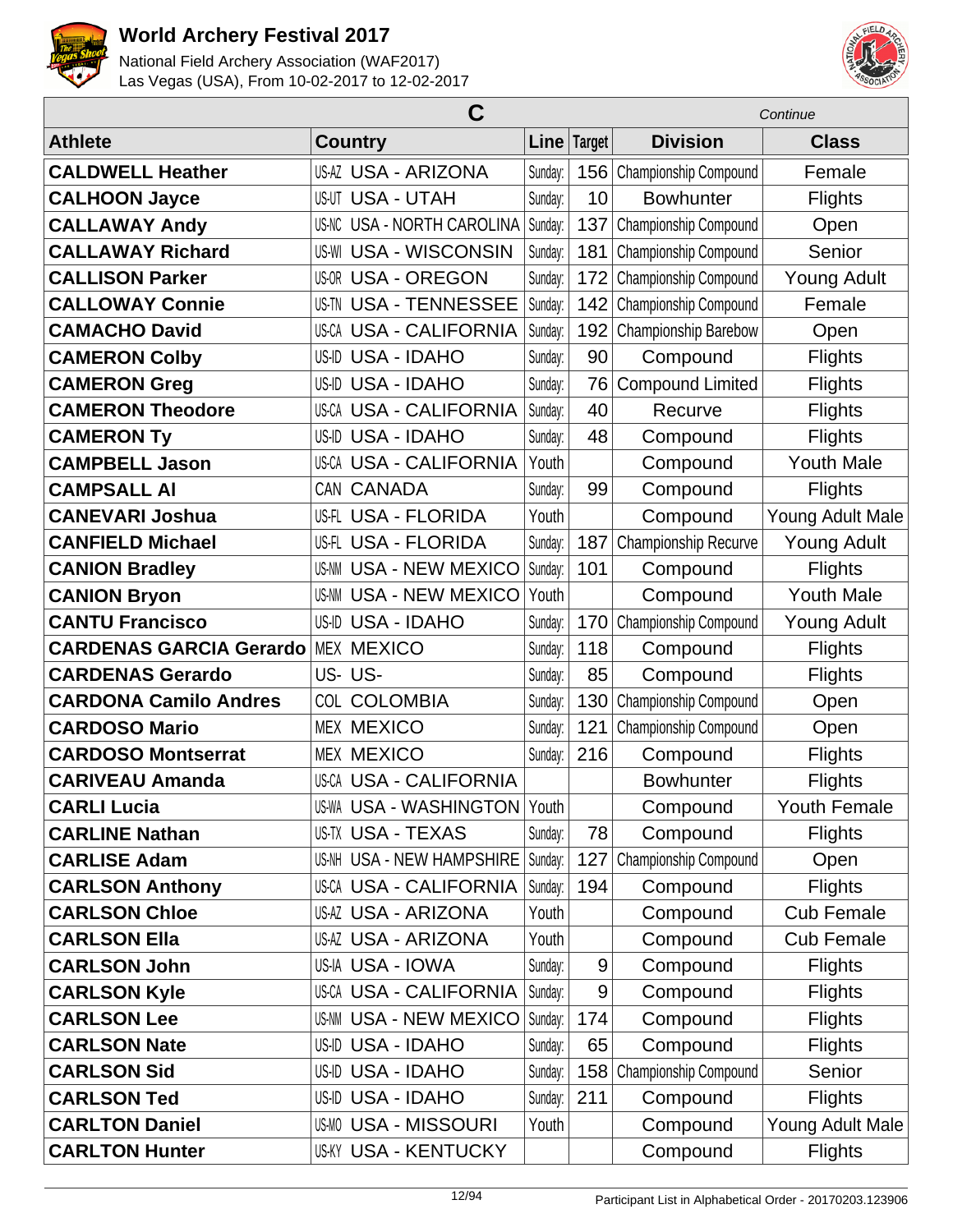



|                                                       | С                             |          |                | Continue                |                     |  |
|-------------------------------------------------------|-------------------------------|----------|----------------|-------------------------|---------------------|--|
| <b>Athlete</b>                                        | <b>Country</b>                |          | Line Target    | <b>Division</b>         | <b>Class</b>        |  |
| <b>CARLTON Hunter</b>                                 | <b>US-KY USA - KENTUCKY</b>   | Sunday:  | 111            | Compound                | <b>Flights</b>      |  |
| <b>CARLTON Michael</b>                                | <b>US-MO USA - MISSOURI</b>   | Youth    |                | Compound                | <b>Youth Male</b>   |  |
| <b>CARMICHAEL Patrick</b>                             | US-IL USA - ILLINOIS          | Youth    |                | Recurve                 | <b>Youth Male</b>   |  |
| <b>CARMINIO Antonio</b>                               | <b>ITA ITALY</b>              | Sunday:  | 127            | Championship Compound   | Open                |  |
| <b>CARPENTER Sharon</b>                               | US-SC USA - SOUTH CAROLINA    | Shootoff | $\overline{4}$ | Championship Compound   | Female              |  |
| <b>CARR Courtnie</b>                                  | <b>US-KY USA - KENTUCKY</b>   | Sunday:  | 15             | <b>Bowhunter</b>        | <b>Flights</b>      |  |
| <b>CARRASCO Leonardo</b>                              | <b>US-CO USA - COLORADO</b>   | Sunday:  | 201            | Championship Barebow    | Open                |  |
| <b>CARRELL Tara</b>                                   | <b>US-NV USA - NEVADA</b>     | Sunday:  | 24             | <b>Bowhunter</b>        | <b>Flights</b>      |  |
| <b>CARROLL Barb</b>                                   | <b>US-AZ USA - ARIZONA</b>    | Sunday:  | 24             | <b>Bowhunter</b>        | <b>Flights</b>      |  |
| <b>CARROLL Bob</b>                                    | <b>US-AZ USA - ARIZONA</b>    | Sunday:  | 72             | <b>Compound Limited</b> | <b>Flights</b>      |  |
| <b>CARTER Corey</b>                                   | <b>US-OH USA - OHIO</b>       | Sunday:  | 66             | Recurve                 | <b>Flights</b>      |  |
| <b>CARTER Forrest</b>                                 | US-ID USA - IDAHO             | Sunday:  | 128            | Championship Compound   | Open                |  |
| <b>CARTER Justin</b>                                  | <b>US-UT USA - UTAH</b>       | Sunday:  | 128            | Championship Compound   | Open                |  |
| <b>CARTER Scott</b>                                   | US-ID USA - IDAHO             | Youth    |                | Compound                | Young Adult Male    |  |
| <b>CARTIA Joe</b>                                     | US-PA USA - PENNSYLVANIA      | Sunday:  | 129            | Championship Compound   | Open                |  |
| <b>CASEY Alexandra</b>                                | US-CA USA - CALIFORNIA        | Sunday:  | 102            | Compound                | <b>Flights</b>      |  |
| <b>CASEY Jerome</b>                                   | <b>US-CA USA - CALIFORNIA</b> | Sunday:  | 7              | <b>Bowhunter</b>        | <b>Flights</b>      |  |
| <b>CASILLAS DEL MONTE Daniel</b>                      | <b>ESP</b><br><b>SPAIN</b>    | Sunday:  | 98             | Compound                | <b>Flights</b>      |  |
| <b>CASSADY Jason</b>                                  | US-CO USA - COLORADO          | Sunday:  | 11             | <b>Bowhunter</b>        | <b>Flights</b>      |  |
| <b>CASSADY Jessaca</b>                                | <b>US-CO USA - COLORADO</b>   | Sunday:  | 18             | <b>Bowhunter</b>        | <b>Flights</b>      |  |
| <b>CASSIDY Kirsten</b>                                | US-CA USA - CALIFORNIA        | Sunday:  | 37             | Recurve                 | <b>Flights</b>      |  |
| <b>CASTEN Michael</b>                                 | <b>US-IN USA - INDIANA</b>    | Youth    |                | Compound                | <b>Youth Male</b>   |  |
| <b>CASTILLO Adriana</b>                               | <b>MEX MEXICO</b>             |          |                | Compound                | <b>Cub Female</b>   |  |
| <b>CASTNER Bryan</b>                                  | <b>US-IN USA - INDIANA</b>    | Sunday:  | 85             | Compound                | <b>Flights</b>      |  |
| CASTRO CASTAÑEDA Emely Joselin US-CA USA - CALIFORNIA |                               | Youth    |                | Compound                | Young Adult Female  |  |
| <b>CASTRO ROJAS Diego Andrés GUA GUATEMALA</b>        |                               | Sunday:  | 108            | Compound                | <b>Flights</b>      |  |
| <b>CATALANO David</b>                                 | <b>US-NV USA - NEVADA</b>     | Sunday:  | 32             | Compound                | <b>Flights</b>      |  |
| <b>CATALMA Jerome Benedict</b>                        | US-CA USA - CALIFORNIA        | Youth    |                | Recurve                 | Young Adult Male    |  |
| <b>CATERINA Michael</b>                               | US-CA USA - CALIFORNIA        | Youth    |                | Recurve                 | <b>Youth Male</b>   |  |
| <b>CAVAZOS Felipe</b>                                 | US-TX USA - TEXAS             |          |                | Compound                | <b>Flights</b>      |  |
| <b>CAVAZOS Hugo</b>                                   | US-TX USA - TEXAS             | Youth    |                | Compound                | <b>Youth Male</b>   |  |
| <b>CAWLEY Sawyer</b>                                  | <b>US-NV USA - NEVADA</b>     | Youth    |                | Compound                | <b>Youth Male</b>   |  |
| <b>CAYABA Darcie</b>                                  | US-NV USA - NEVADA            | Youth    |                | Compound                | <b>Youth Female</b> |  |
| <b>CEMBALISTY Chris</b>                               | <b>US-CO USA - COLORADO</b>   | Sunday:  | 107            | Compound                | <b>Flights</b>      |  |
| <b>CHADA Jaden</b>                                    | US-IL USA - ILLINOIS          | Youth    |                | Compound                | <b>Youth Male</b>   |  |
| <b>CHAMBERS Gracelyn</b>                              | US-NC USA - NORTH CAROLINA    | Youth    |                | Compound                | <b>Youth Female</b> |  |
| <b>CHAMBERS Marty</b>                                 | US-TX USA - TEXAS             | Sunday:  | 171            | Championship Compound   | Senior              |  |
| <b>CHAMBERS Rubie</b>                                 | US-NC USA - NORTH CAROLINA    | Youth    |                | Compound                | <b>Cub Female</b>   |  |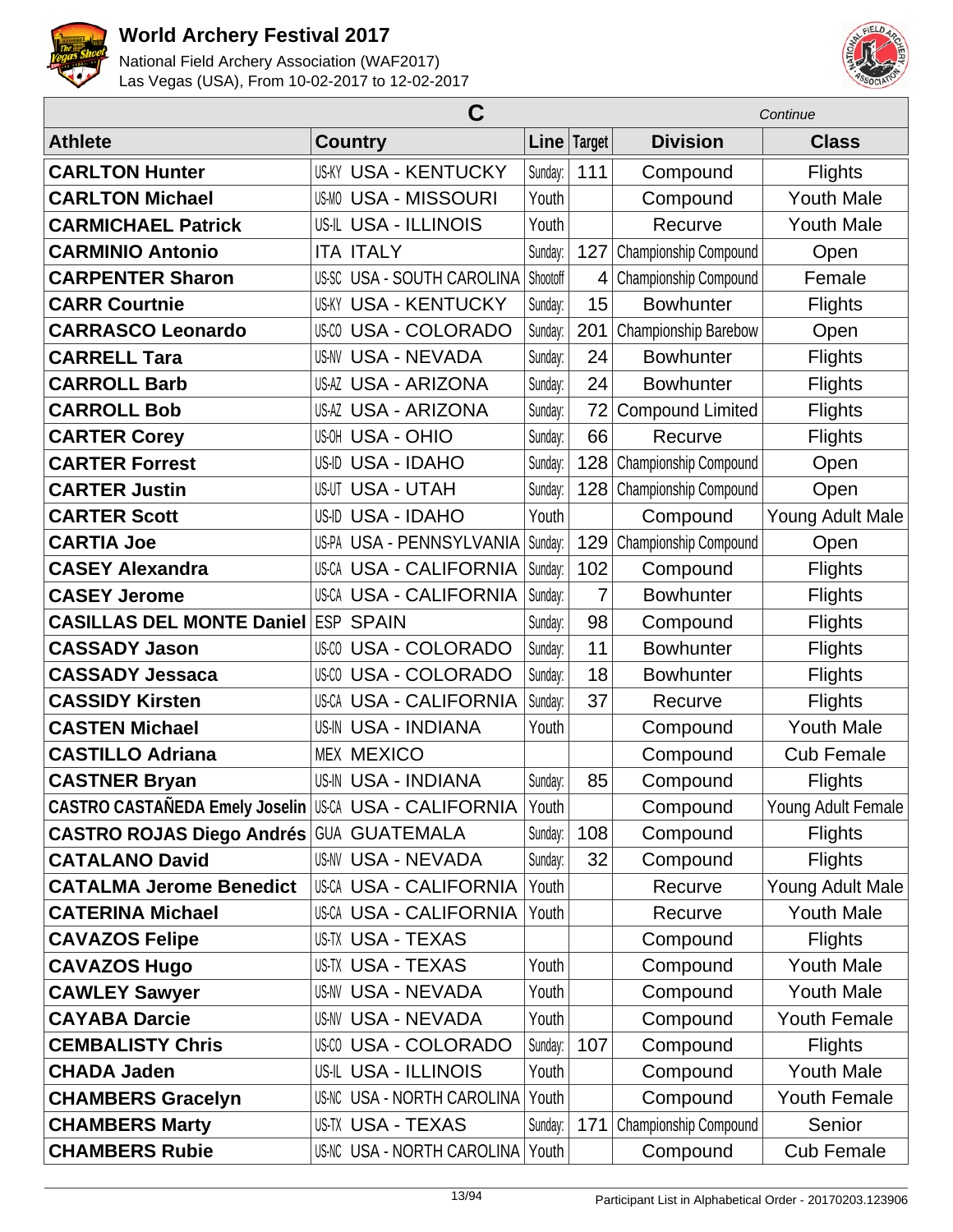



|                             | C                              |          | Continue       |                              |                     |
|-----------------------------|--------------------------------|----------|----------------|------------------------------|---------------------|
| <b>Athlete</b>              | <b>Country</b>                 |          | Line Target    | <b>Division</b>              | <b>Class</b>        |
| <b>CHAMPAIGN Chris</b>      | US-SC USA - SOUTH CAROLINA     | Sunday:  | 67             | Compound                     | <b>Flights</b>      |
| <b>CHAN Kyle</b>            | <b>US-CA USA - CALIFORNIA</b>  | Youth    |                | Recurve                      | <b>Youth Male</b>   |
| <b>CHANEY Joshua</b>        | <b>US-CA USA - CALIFORNIA</b>  | Sunday:  | 195            | Championship Barebow         | Open                |
| <b>CHANG Hye Jin</b>        | <b>KOR KOREA</b>               | Sunday:  | 161            | Championship Recurve         | Female              |
| <b>CHANTHAKHOUN Kam</b>     | <b>US-OR USA - OREGON</b>      | Sunday:  | 168            | Championship Compound        | Senior              |
| <b>CHAPMAN Owen</b>         | <b>US-CA USA - CALIFORNIA</b>  | Youth    |                | Recurve                      | <b>Youth Male</b>   |
| <b>CHAPOY Jose</b>          | <b>US-TX USA - TEXAS</b>       | Sunday:  | 76             | Compound                     | <b>Flights</b>      |
| <b>CHAPPLOW Dale</b>        | CAN CANADA                     | Sunday:  | 177            | Championship Compound        | Senior              |
| <b>CHEAH Ricci</b>          | <b>AUS AUSTRALIA</b>           | Sunday:  | 104            | Compound                     | <b>Flights</b>      |
| <b>CHECKEROSKI Timothy</b>  | <b>US-MI USA - MICHIGAN</b>    | Sunday:  | 130            | Championship Compound        | Open                |
| <b>CHEN Baxton</b>          | <b>US-CA USA - CALIFORNIA</b>  | Youth    |                | Compound                     | Young Adult Male    |
| <b>CHEN Miki</b>            | <b>JPN JAPAN</b>               | Sunday:  | 38             | Compound                     | <b>Flights</b>      |
| <b>CHENG Chris</b>          | <b>US-CA USA - CALIFORNIA</b>  | Sunday:  | 26             | Recurve                      | <b>Flights</b>      |
| <b>CHENG Stanley</b>        | <b>US-CA USA - CALIFORNIA</b>  | Sunday:  | 12             | Recurve                      | <b>Flights</b>      |
| <b>CHERNIAK Kyle</b>        | CAN CANADA                     | Sunday:  | 210            | Compound                     | <b>Flights</b>      |
| <b>CHERNIAK Ryan</b>        | CAN CANADA                     | Youth    |                | Compound                     | <b>Youth Male</b>   |
| <b>CHICOINE Leslie</b>      | <b>US-CO USA - COLORADO</b>    | Sunday:  | 53             | Recurve                      | <b>Flights</b>      |
| <b>CHILDERS Delaynie</b>    | US-AL USA - ALABAMA            | Youth    |                | Compound                     | <b>Youth Female</b> |
| <b>CHILDERS Dylan</b>       | US-AL USA - ALABAMA            | Sunday:  | 175            | Championship Compound        | <b>Young Adult</b>  |
| <b>CHILDRESS Daniel</b>     | US-00 USA - COLORADO           | Sunday:  | 172            | Compound                     | <b>Flights</b>      |
| <b>CHMILL Ron</b>           | <b>US-WI USA - WISCONSIN</b>   | Sunday:  | 12             | Compound                     | <b>Flights</b>      |
| <b>CHOO Young Joo</b>       | <b>US-CA USA - CALIFORNIA</b>  | Youth    |                | Recurve                      | Young Adult Female  |
| <b>CHOW Peter</b>           | <b>US-CA USA - CALIFORNIA</b>  | Sunday:  | 41             | Recurve                      | <b>Flights</b>      |
| <b>CHOW Zachary</b>         | <b>US-CA USA - CALIFORNIA</b>  | Youth    |                | Recurve                      | <b>Youth Male</b>   |
| <b>CHRETIEN SR James J</b>  | US-CA USA - CALIFORNIA Sunday: |          | 206            | Compound                     | <b>Flights</b>      |
| <b>CHRISTEL Evangeline</b>  | <b>US-CO USA - COLORADO</b>    | Sunday:  | 198            | Championship Barebow         | Open                |
| <b>CHRISTENBERRY Darrin</b> | <b>US-IN USA - INDIANA</b>     | Sunday:  | 139            | <b>Championship Compound</b> | Open                |
| <b>CHRISTENSEN Benton</b>   | US-ID USA - IDAHO              | Shootoff | $\overline{2}$ | Championship Compound        | Senior              |
| <b>CHRISTENSEN Dewey</b>    | <b>US-UT USA - UTAH</b>        |          |                | Championship Compound        | Open                |
| <b>CHRISTENSEN Kaden</b>    | <b>US-UT USA - UTAH</b>        | Sunday:  | 177            | Championship Compound        | <b>Young Adult</b>  |
| <b>CHRISTENSEN Lindsay</b>  | US-ID USA - IDAHO              | Sunday:  | 154            | Championship Compound        | Female              |
| <b>CHRISTENSEN Makenna</b>  | <b>US-UT USA - UTAH</b>        | Youth    |                | Compound                     | <b>Youth Female</b> |
| <b>CHRISTENSEN Sherri</b>   | <b>US-UT USA - UTAH</b>        | Sunday:  | 153            | Championship Compound        | Female              |
| <b>CHRISTMAN Edward</b>     | US-NE USA - NEBRASKA           | Sunday:  | 68             | Compound                     | <b>Flights</b>      |
| <b>CHRISTMAS Aaron</b>      | <b>US-TX USA - TEXAS</b>       | Sunday:  | 42             | Compound                     | <b>Flights</b>      |
| <b>CHRISTOPHER Emilie</b>   | <b>US-WA USA - WASHINGTON</b>  | Youth    |                | Recurve                      | Young Adult Female  |
| <b>CHU Caylie</b>           | US-MD USA - MARYLAND           | Youth    |                | Compound                     | Young Adult Female  |
| <b>CHUI Chun Man</b>        | <b>HKG HKG</b>                 | Sunday:  | 184            | <b>Championship Recurve</b>  | Male                |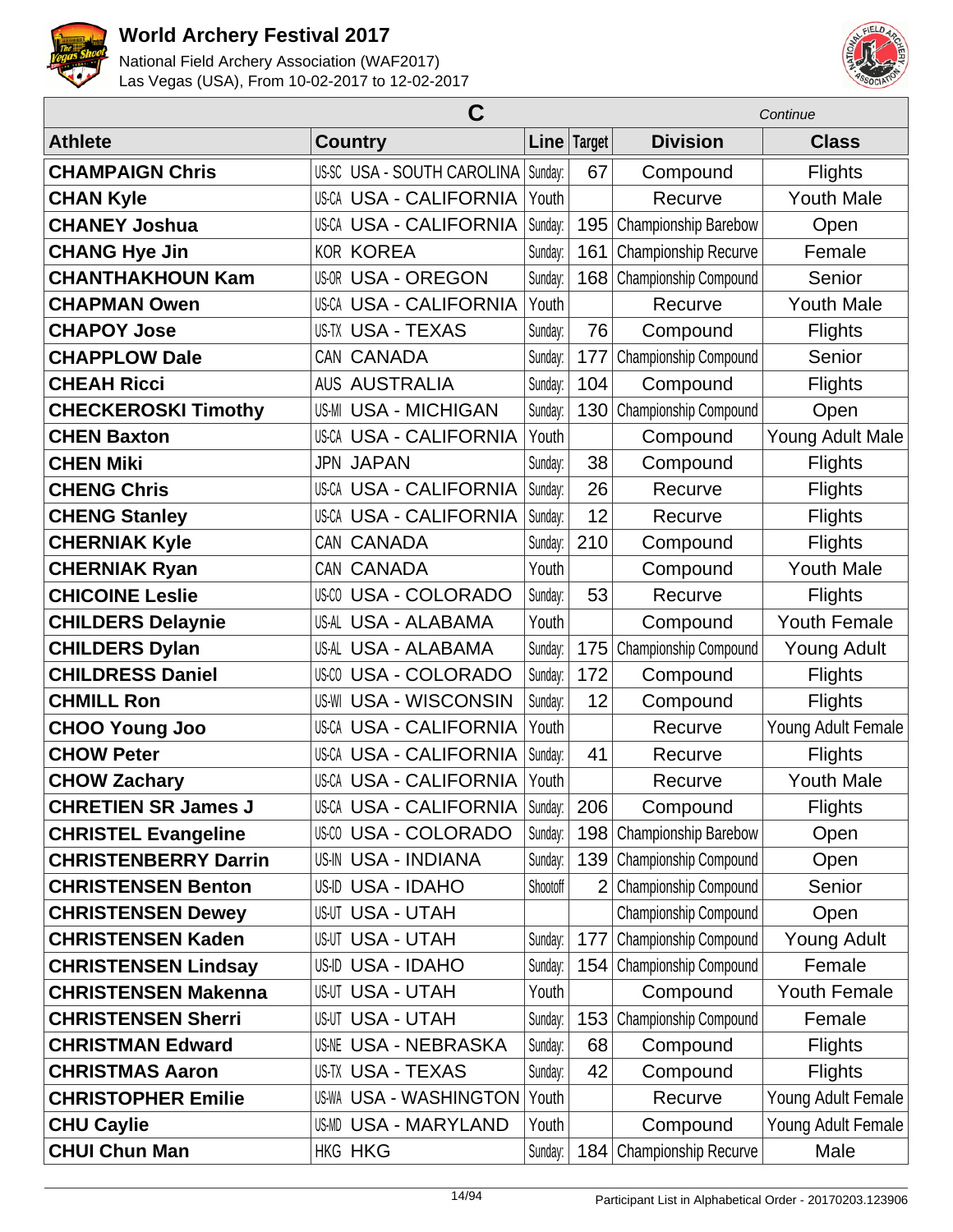



|                            | C                             |         |                |                              | Continue            |  |  |
|----------------------------|-------------------------------|---------|----------------|------------------------------|---------------------|--|--|
| <b>Athlete</b>             | <b>Country</b>                |         | Line Target    | <b>Division</b>              | <b>Class</b>        |  |  |
| <b>CHUNG Angela</b>        | US-CA USA - CALIFORNIA        | Youth   |                | Recurve                      | Young Adult Female  |  |  |
| <b>CHUNG Ashley</b>        | US-CA USA - CALIFORNIA        | Youth   |                | Recurve                      | <b>Youth Female</b> |  |  |
| <b>CHUNG Sarah</b>         | <b>US-CA USA - CALIFORNIA</b> | Youth   |                | Recurve                      | <b>Youth Female</b> |  |  |
| <b>CHUPIN Julie</b>        | FRA FRANCE                    | Sunday: | 154            | Championship Compound        | Female              |  |  |
| <b>CHYLINSKI Emma</b>      | CAN CANADA                    | Youth   |                | Compound                     | Young Adult Female  |  |  |
| <b>CIAK Tom Big Bird</b>   | <b>US-MO USA - MISSOURI</b>   | Sunday: | 11             | Compound                     | <b>Flights</b>      |  |  |
| <b>CICERI Marinella</b>    | <b>ITA ITALY</b>              | Sunday: | 53             | Recurve                      | <b>Flights</b>      |  |  |
| <b>CIPOLLO Amanda</b>      | US-PA USA - PENNSYLVANIA      | Youth   |                | Compound                     | Young Adult Female  |  |  |
| <b>CISNEROS Louie</b>      | <b>US-CA USA - CALIFORNIA</b> | Sunday: | 205            | Compound                     | <b>Flights</b>      |  |  |
| <b>CIVELLO Michael</b>     | US-TX USA - TEXAS             | Sunday: | 17             | Compound                     | <b>Flights</b>      |  |  |
| <b>CLAAR Mark</b>          | <b>US-CA USA - CALIFORNIA</b> | Sunday: | 190            | Compound                     | <b>Flights</b>      |  |  |
| <b>CLAMON Kemper</b>       | <b>US-TX USA - TEXAS</b>      | Youth   |                | Recurve                      | <b>Youth Female</b> |  |  |
| <b>CLANTON Lane</b>        | US-FL USA - FLORIDA           | Sunday: | 180            | Championship Compound        | <b>Young Adult</b>  |  |  |
| <b>CLARK Bailey</b>        | US-CA USA - CALIFORNIA        | Youth   |                | Recurve                      | Young Adult Female  |  |  |
| <b>CLARK Cody</b>          | US-GA USA - GEORGIA           | Sunday: | 124            | Championship Compound        | Open                |  |  |
| <b>CLARK Daisy</b>         | <b>GBR GREAT BRITAIN</b>      | Sunday: | 148            | Championship Compound        | Female              |  |  |
| <b>CLARK Daniel</b>        | US-NV USA - NEVADA            | Sunday: | $\overline{4}$ | <b>Bowhunter</b>             | <b>Flights</b>      |  |  |
| <b>CLARK David</b>         | US-ID USA - IDAHO             | Sunday: | 107            | Compound                     | <b>Flights</b>      |  |  |
| <b>CLARK Evan</b>          | US-GA USA - GEORGIA           | Sunday: | 173            | Championship Compound        | <b>Young Adult</b>  |  |  |
| <b>CLARK Gus</b>           | US-AZ USA - ARIZONA           | Youth   |                | Compound                     | <b>Youth Male</b>   |  |  |
| <b>CLARK Jason</b>         | US-NY USA - NEW YORK          | Sunday: | 111            | Compound                     | <b>Flights</b>      |  |  |
| <b>CLARK Jonathan</b>      | <b>US-GA USA - GEORGIA</b>    | Sunday: | 130            | Championship Compound        | Open                |  |  |
| <b>CLARK Justin</b>        | <b>US-GA USA - GEORGIA</b>    | Sunday: | 191            | Compound                     | Flights             |  |  |
| <b>CLARK Monte</b>         | <b>US-UT USA - UTAH</b>       | Sunday: | 100            | Compound                     | Flights             |  |  |
| <b>CLARSON Brady</b>       | US-WI USA - WISCONSIN         | Sunday: | 107            | Compound                     | <b>Flights</b>      |  |  |
| <b>CLARSON Brian</b>       | <b>US-WI USA - WISCONSIN</b>  | Sunday: | 150            | <b>Championship Compound</b> | Senior              |  |  |
| <b>CLASON Stephanie</b>    | <b>GBR GREAT BRITAIN</b>      | Sunday: | 147            | Championship Compound        | Female              |  |  |
| <b>CLAUSEN Jonathan</b>    | US-WI USA - WISCONSIN         | Sunday: | 106            | Compound                     | <b>Flights</b>      |  |  |
| <b>CLAWSON Cory</b>        | US-UT USA - UTAH              | Sunday: | 210            | Compound                     | <b>Flights</b>      |  |  |
| <b>CLAYTON Jesse</b>       | <b>US-OR USA - OREGON</b>     | Sunday: | 169            | Championship Compound        | Young Adult         |  |  |
| <b>CLELAND Eric</b>        | <b>US-AZ USA - ARIZONA</b>    | Sunday: | 183            | Compound                     | <b>Flights</b>      |  |  |
| <b>CLELAND Johnmichael</b> | US-AZ USA - ARIZONA           | Youth   |                | Compound                     | Young Adult Male    |  |  |
| <b>CLEM Anthony</b>        | <b>US-CO USA - COLORADO</b>   | Sunday: | 123            | Championship Compound        | Open                |  |  |
| <b>CLEM Tanner</b>         | US-CO USA - COLORADO          | Sunday: | 135            | Championship Compound        | Open                |  |  |
| <b>CLENDENIN Grace Ann</b> | US-GA USA - GEORGIA           | Youth   |                | Compound                     | <b>Youth Female</b> |  |  |
| <b>CLIETT Jessica</b>      | US-GA USA - GEORGIA           | Sunday: | 151            | Championship Compound        | Female              |  |  |
| <b>CLINAGE JR Daniel</b>   | <b>US-WA USA - WASHINGTON</b> | Youth   |                | Compound                     | Young Adult Male    |  |  |
| <b>CLINAGE SR Daniel</b>   | US-WA USA - WASHINGTON        | Sunday: | 192            | Compound                     | <b>Flights</b>      |  |  |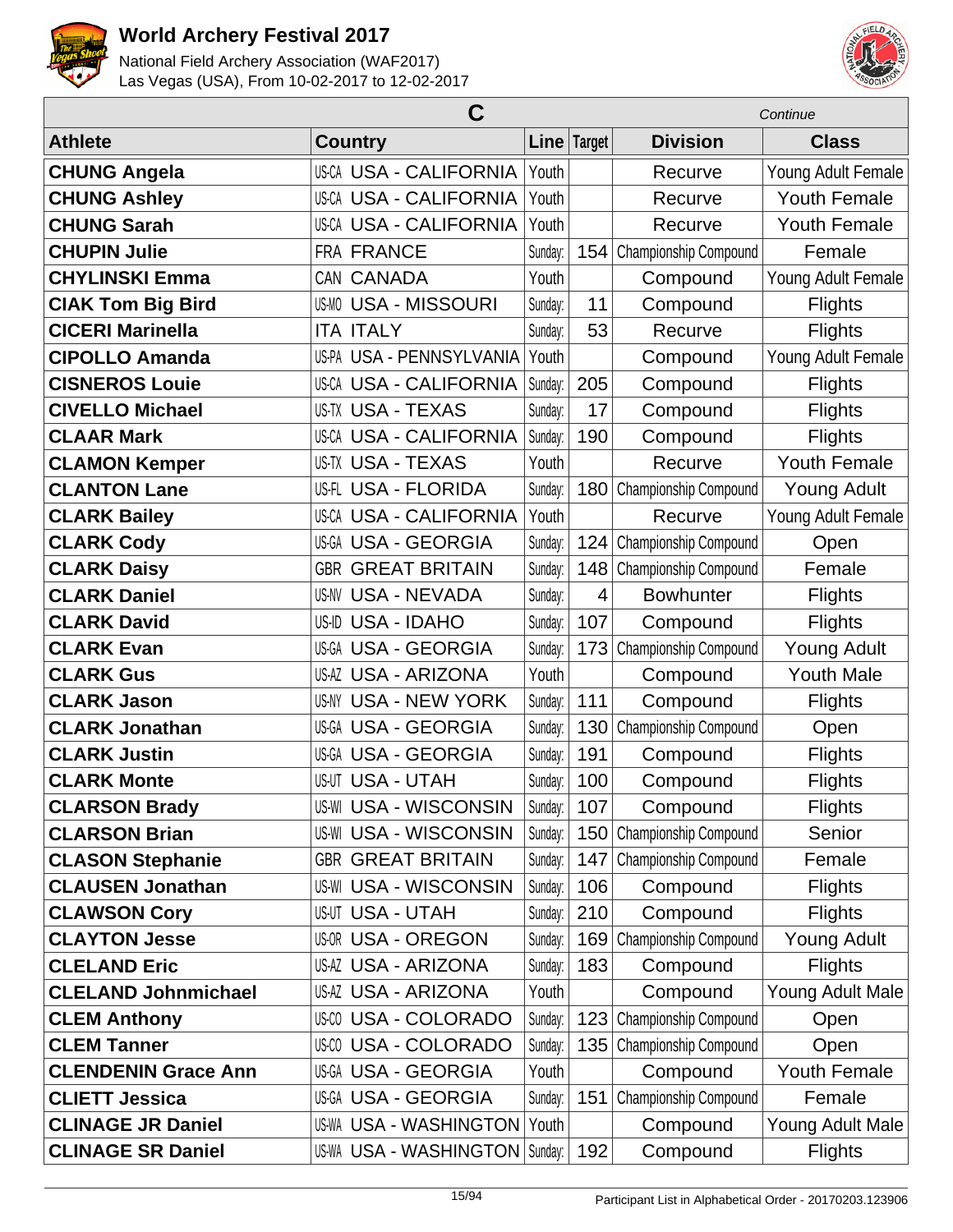



|                            | C                                   |         | Continue    |                         |                     |
|----------------------------|-------------------------------------|---------|-------------|-------------------------|---------------------|
| <b>Athlete</b>             | <b>Country</b>                      |         | Line Target | <b>Division</b>         | <b>Class</b>        |
| <b>CLINE Brandon</b>       | <b>US-CA USA - CALIFORNIA</b>       | Sunday: | 40          | Recurve                 | <b>Flights</b>      |
| <b>CLINE Denny</b>         | <b>US-VA USA - VIRGINIA</b>         | Sunday: | 193         | Championship Barebow    | Open                |
| <b>CLOPTON Taryn</b>       | US-PA USA - PENNSYLVANIA            | Sunday: | 166         | Championship Recurve    | Female              |
| <b>CLOSSER Sammy</b>       | <b>USA - MISSOURI</b><br>US-MO      | Sunday: | 208         | Compound                | <b>Flights</b>      |
| <b>CLYDE Micah</b>         | <b>USA - UTAH</b><br>US-UT          | Sunday: | 93          | Compound                | <b>Flights</b>      |
| <b>COBLENTZ Tom</b>        | <b>USA - MARYLAND</b><br>US-MD      | Sunday: | 155         | Championship Compound   | Senior              |
| <b>COCHRAN Ben</b>         | <b>USA - COLORADO</b><br>US-CO      | Sunday: | 188         | Championship Recurve    | <b>Young Adult</b>  |
| <b>COCHRAN Carli</b>       | US-SC USA - SOUTH CAROLINA          | Sunday: | 145         | Championship Compound   | Female              |
| <b>COFFMAN Rick</b>        | <b>US-WV USA - WEST VIRGINIA</b>    | Sunday: | 43          | Compound                | <b>Flights</b>      |
| <b>COGAR Harold</b>        | <b>USA - WEST VIRGINIA</b><br>US-WV | Sunday: | 79          | Compound                | <b>Flights</b>      |
| <b>COGAR Jennifer</b>      | <b>USA - WEST VIRGINIA</b><br>US-WV | Sunday: | 69          | Compound                | <b>Flights</b>      |
| <b>COGAR Mike</b>          | <b>USA - WEST VIRGINIA</b><br>US-WV | Sunday: | 85          | Compound                | <b>Flights</b>      |
| <b>COHEN Nicole</b>        | <b>US-CA USA - CALIFORNIA</b>       | Youth   |             | Recurve                 | Young Adult Female  |
| <b>COLEMAN Jacquelyne</b>  | <b>USA - NEW YORK</b><br>US-NY      | Sunday: | 190         | Compound                | <b>Flights</b>      |
| <b>COLEMAN Jason</b>       | US-WA USA - WASHINGTON              | Sunday: | 30          | <b>Bowhunter</b>        | <b>Flights</b>      |
| <b>COLEMAN Mickey</b>      | <b>US-CA USA - CALIFORNIA</b>       | Sunday: | 23          | Compound                | <b>Flights</b>      |
| <b>COLIN Christie</b>      | US-PA USA - PENNSYLVANIA            | Sunday: | 142         | Championship Compound   | Female              |
| <b>COLIN Terry</b>         | US-PA USA - PENNSYLVANIA            | Sunday: | 85          | Compound                | <b>Flights</b>      |
| <b>COLIN Tracy</b>         | <b>US-NV USA - NEVADA</b>           | Sunday: | 79          | Compound                | <b>Flights</b>      |
| <b>COLLIER Katherine</b>   | US-NJ USA - NEW JERSEY              | Youth   |             | Compound                | Youth Female        |
| <b>COLLINS Darren</b>      | <b>US-KS USA - KANSAS</b>           | Sunday: | 158         | Championship Compound   | Senior              |
| <b>COLLINS Lee</b>         | US-DE USA - DELAWARE                | Sunday: | 196         | Championship Barebow    | Open                |
| <b>COLLINS Mike</b>        | <b>US-MI USA - MICHIGAN</b>         | Sunday: | 98          | Compound                | <b>Flights</b>      |
| <b>COLLINS Steven</b>      | <b>US-MO USA - MISSOURI</b>         | Sunday: | 170         | Championship Compound   | <b>Young Adult</b>  |
| <b>COLLINS Warren</b>      | CAN CANADA                          | Youth   |             | Compound                | <b>Youth Male</b>   |
| <b>COLLVER Colter</b>      | <b>US-WY USA - WYOMING</b>          | Youth   |             | Compound                | <b>Youth Male</b>   |
| <b>COLOSIMO Ciara</b>      | <b>US-MI USA - MICHIGAN</b>         | Youth   |             | Compound                | <b>Youth Female</b> |
| <b>COMBERBACH Robert</b>   | CAN CANADA                          | Youth   |             | Compound                | <b>Youth Male</b>   |
| <b>COMBS Resa</b>          | <b>US-VA USA - VIRGINIA</b>         | Sunday: | 107         | Compound                | <b>Flights</b>      |
| <b>COMBS Ryan</b>          | US-IN USA - INDIANA                 | Sunday: | 132         | Championship Compound   | Open                |
| <b>COMBS Todd</b>          | <b>US-CO USA - COLORADO</b>         | Sunday: | 107         | Compound                | <b>Flights</b>      |
| <b>CONLEY Hunter</b>       | US-CA USA - CALIFORNIA              | Sunday: | 35          | Recurve                 | <b>Flights</b>      |
| <b>CONNER Allen</b>        | US-AL USA - ALABAMA                 | Sunday: | 151         | Championship Compound   | Senior              |
| <b>CONNERTY Danielle</b>   | US-CA USA - CALIFORNIA              | Sunday: | 97          | Compound                | <b>Flights</b>      |
| <b>CONRAD Danny</b>        | US-WY USA - WYOMING                 | Sunday: | 92          | Compound                | <b>Flights</b>      |
| <b>CONRAD Dean</b>         | US-IA USA - IOWA                    | Sunday: | 73          | <b>Compound Limited</b> | <b>Flights</b>      |
| <b>CONTRERAS Valentina</b> | COL COLOMBIA                        | Sunday: | 37          | Recurve                 | <b>Flights</b>      |
| <b>CONVERY Alan</b>        | <b>GBR GREAT BRITAIN</b>            | Sunday: | 88          | Compound                | <b>Flights</b>      |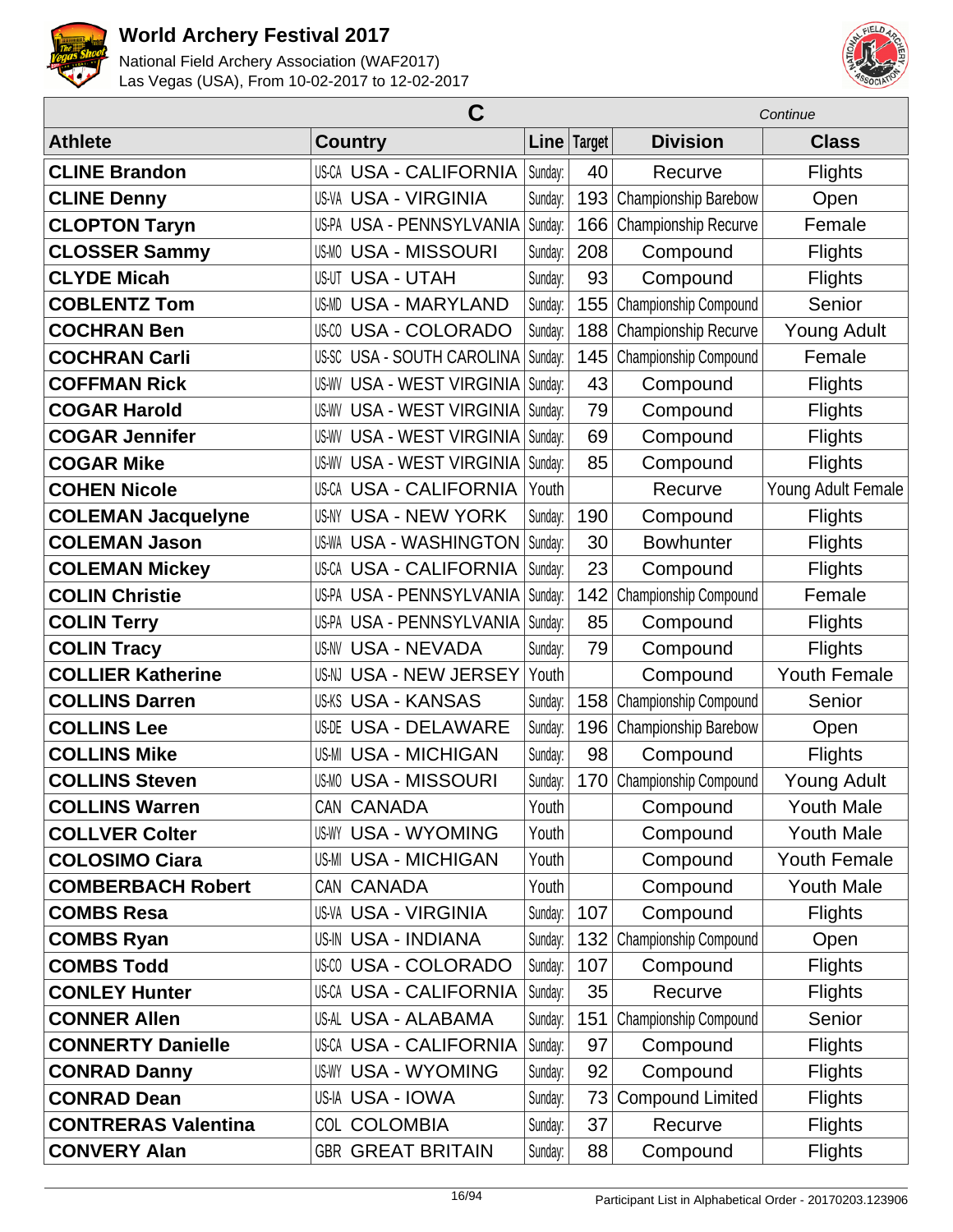



|                                                | Continue                        |         |               |                       |                     |
|------------------------------------------------|---------------------------------|---------|---------------|-----------------------|---------------------|
| <b>Athlete</b>                                 | <b>Country</b>                  |         | Line   Target | <b>Division</b>       | <b>Class</b>        |
| <b>CONYERS Jaden</b>                           | <b>US-CA USA - CALIFORNIA</b>   | Youth   |               | Compound              | Young Adult Male    |
| <b>COODY Chad</b>                              | <b>US-WY USA - WYOMING</b>      | Sunday: | 201           | Championship Barebow  | Open                |
| <b>COOK Aaron</b>                              | <b>US-KY USA - KENTUCKY</b>     | Sunday: | 9             | <b>Bowhunter</b>      | <b>Flights</b>      |
| <b>COOK Elena</b>                              | <b>US-AK USA - ALASKA</b>       | Youth   |               | Recurve               | <b>Cub Female</b>   |
| <b>COOK Faith</b>                              | <b>US-WA USA - WASHINGTON</b>   | Youth   |               | Recurve               | Young Adult Female  |
| <b>COOK Heath</b>                              | US-NC USA - NORTH CAROLINA      | Sunday: | 163           | Championship Recurve  | Male                |
| <b>COOK Kira</b>                               | US-AK USA - ALASKA              | Youth   |               | Compound              | <b>Youth Female</b> |
| <b>COOLEY Brittany</b>                         | <b>US-MI USA - MICHIGAN</b>     | Sunday: | 42            | Compound              | <b>Flights</b>      |
| <b>COOLEY Chuck</b>                            | <b>US-NY USA - NEW YORK</b>     | Sunday: | 137           | Championship Compound | Open                |
| <b>COOLEY lan</b>                              | <b>US-NV USA - NEVADA</b>       | Youth   |               | Compound              | <b>Youth Male</b>   |
| <b>COOLEY Kiera</b>                            | <b>US-NY USA - NEW YORK</b>     | Sunday: | 179           | Compound              | <b>Flights</b>      |
| <b>COOLEY Marcus</b>                           | <b>US-NV USA - NEVADA</b>       | Sunday: | 97            | Compound              | <b>Flights</b>      |
| <b>COOLEY McKenna</b>                          | <b>US-NV USA - NEVADA</b>       | Youth   |               | Recurve               | Young Adult Female  |
| <b>COOMBE Elizabeth</b>                        | <b>US-OH USA - OHIO</b>         | Sunday: | 201           | Championship Barebow  | Open                |
| <b>COOMBE lan</b>                              | <b>US-OH USA - OHIO</b>         | Sunday: | 57            | Recurve               | Flights             |
| <b>COON William</b>                            | US-IA USA - IOWA                | Sunday: | 98            | Compound              | <b>Flights</b>      |
| <b>COONS Scott</b>                             | <b>US-AZ USA - ARIZONA</b>      | Sunday: | 209           | Compound              | <b>Flights</b>      |
| <b>COOPER Amanda</b>                           | <b>US-TX USA - TEXAS</b>        | Sunday: | 86            | Compound              | <b>Flights</b>      |
| <b>COOPER Kailee</b>                           | <b>US-CA USA - CALIFORNIA</b>   | Youth   |               | Compound              | <b>Cub Female</b>   |
| <b>COOPER Sebastian</b>                        | <b>US-MO USA - MISSOURI</b>     | Sunday: | 123           | Championship Compound | Open                |
| <b>COOPER Sylvester</b>                        | US-LA USA - LOUISIANA           | Sunday: | 82            | Compound              | <b>Flights</b>      |
| <b>COPIN Frédéric</b>                          | <b>FRA FRANCE</b>               | Sunday: | 138           | Championship Compound | Open                |
| <b>COPP Steve</b>                              | <b>US-CA USA - CALIFORNIA</b>   | Sunday: | 214           | Compound              | <b>Flights</b>      |
| <b>COPPOCK Dwight</b>                          | <b>US-AK USA - ALASKA</b>       | Sunday: | 1             | <b>Bowhunter</b>      | <b>Flights</b>      |
| <b>CORBETT Bruce</b>                           | <b>US-NV USA - NEVADA</b>       | Sunday: | 19            | <b>Bowhunter</b>      | <b>Flights</b>      |
| <b>CORBETT Joanne</b>                          | CAN CANADA                      | Sunday: | 203           | Compound              | <b>Flights</b>      |
| <b>CORBETT Mel</b>                             | CAN CANADA                      | Sunday: | 106           | Compound              | <b>Flights</b>      |
| <b>CORBETT Nancy</b>                           | <b>US-NV USA - NEVADA</b>       | Sunday: | 18            | <b>Bowhunter</b>      | <b>Flights</b>      |
| <b>CORBETT Nicholas</b>                        | <b>US-ND USA - NORTH DAKOTA</b> | Sunday: | 58            | Compound              | <b>Flights</b>      |
| <b>CORDARO Julie</b>                           | US-CA USA - CALIFORNIA          | Sunday: | 9             | <b>Bowhunter</b>      | <b>Flights</b>      |
| <b>CORDERO HAESE Arturo Luis GUA GUATEMALA</b> |                                 | Sunday: | 109           | Compound              | <b>Flights</b>      |
| <b>CORRIDORI Jeremy</b>                        | <b>US-AZ USA - ARIZONA</b>      | Youth   |               | Compound              | Young Adult Male    |
| <b>CORYELL Lia</b>                             | <b>US-WI USA - WISCONSIN</b>    | Sunday: | 10            | Compound              | <b>Flights</b>      |
| <b>COSTIGAN Tracy</b>                          | US-TX USA - TEXAS               | Sunday: | 89            | Compound              | <b>Flights</b>      |
| <b>COSTIGAN, JR. Gerald L.</b>                 | US-TX USA - TEXAS               | Sunday: | 18            | <b>Bowhunter</b>      | <b>Flights</b>      |
| <b>COTONUTS Kursh</b>                          | <b>US-CO USA - COLORADO</b>     | Sunday: | 96            | Compound              | <b>Flights</b>      |
| <b>COTONUTS Zachary</b>                        | US-00 USA - COLORADO            | Sunday: | 3             | <b>Bowhunter</b>      | <b>Flights</b>      |
| <b>COTTEN Evan</b>                             | US-AK USA - ALASKA              | Sunday: | 92            | Compound              | <b>Flights</b>      |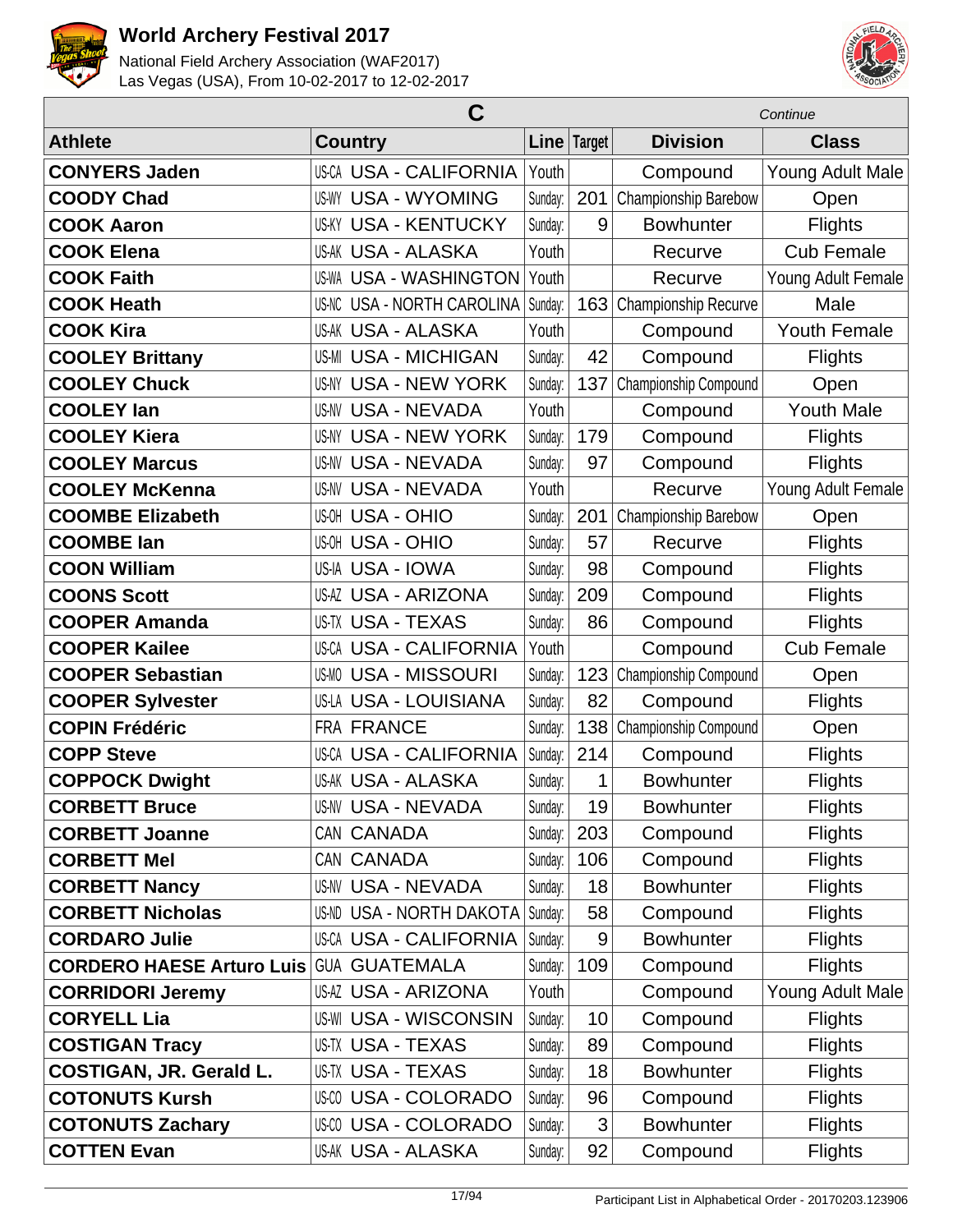



|                                            | C                             |          | Continue      |                       |                     |
|--------------------------------------------|-------------------------------|----------|---------------|-----------------------|---------------------|
| <b>Athlete</b>                             | <b>Country</b>                |          | Line   Target | <b>Division</b>       | <b>Class</b>        |
| <b>COTTEN Kearstyn</b>                     | <b>US-AK USA - ALASKA</b>     | Youth    |               | Compound              | Youth Female        |
| <b>COTTLE Daren</b>                        | <b>US-UT USA - UTAH</b>       | Sunday:  | 195           | Compound              | <b>Flights</b>      |
| <b>COUCH Sara</b>                          | US-FL USA - FLORIDA           | Sunday:  | 205           | Championship Barebow  | Open                |
| <b>COUSINS Dave</b>                        | <b>US-ME USA - MAINE</b>      | Shootoff | 6             | Championship Compound | Open                |
| <b>COUTURE Shawn</b>                       | US-MA USA - MASSACHUSETTS     | Sunday:  | 111           | Compound              | <b>Flights</b>      |
| <b>COUTURE Wendy</b>                       | US-MA USA - MASSACHUSETTS     | Sunday:  | 55            | Compound              | <b>Flights</b>      |
| <b>COUWENBERG Martine</b>                  | <b>NETHERLANDS</b><br>NED     | Sunday:  | 153           | Championship Compound | Female              |
| <b>COVERT Tyler</b>                        | <b>US-UT USA - UTAH</b>       | Sunday:  | 128           | Championship Compound | Open                |
| <b>COWAN Arthur</b>                        | <b>US-CA USA - CALIFORNIA</b> | Sunday:  | 42            | Compound              | <b>Flights</b>      |
| <b>COWLES Trenton</b>                      | <b>US-CA USA - CALIFORNIA</b> | Youth    |               | Recurve               | <b>Youth Male</b>   |
| <b>COX Casey</b>                           | <b>US-UT USA - UTAH</b>       | Sunday:  | 100           | Compound              | <b>Flights</b>      |
| <b>COX Cassidy</b>                         | <b>US-NM USA - NEW MEXICO</b> | Sunday:  | 140           | Championship Compound | Female              |
| <b>COX Diane</b>                           | <b>US-CA USA - CALIFORNIA</b> | Sunday:  | 20            | Compound              | Flights             |
| <b>COX Quintin</b>                         | <b>US-NM USA - NEW MEXICO</b> | Sunday:  | 6             | <b>Bowhunter</b>      | <b>Flights</b>      |
| <b>CRAGHEAD Carissa</b>                    | <b>US-WA USA - WASHINGTON</b> | Sunday:  | 190           | Compound              | <b>Flights</b>      |
| <b>CRAN Meletta</b>                        | <b>US-WI USA - WISCONSIN</b>  | Sunday:  | 200           | Compound              | <b>Flights</b>      |
| <b>CRAN Scott</b>                          | <b>US-WI USA - WISCONSIN</b>  | Sunday:  | 93            | Compound              | <b>Flights</b>      |
| <b>CREVELING Jessica</b>                   | <b>US-AZ USA - ARIZONA</b>    | Youth    |               | Recurve               | Young Adult Female  |
| <b>CREVELING Lauren</b>                    | <b>US-AZ USA - ARIZONA</b>    | Youth    |               | Recurve               | Young Adult Female  |
| <b>CREVOLIN Rylee</b>                      | <b>US-CA USA - CALIFORNIA</b> | Youth    |               | Compound              | <b>Youth Female</b> |
| <b>CREWS Cali</b>                          | <b>US-UT USA - UTAH</b>       | Sunday:  | 14            | <b>Bowhunter</b>      | <b>Flights</b>      |
| <b>CRINKLAW Jill</b>                       | <b>US-NV USA - NEVADA</b>     | Sunday:  | 187           | Compound              | Flights             |
| <b>CRINKLAW Scott</b>                      | <b>US-NV USA - NEVADA</b>     | Sunday:  | 79            | Compound              | <b>Flights</b>      |
| <b>CRITES Byron</b>                        | US-CO USA - COLORADO          | Sunday:  | 22            | <b>Bowhunter</b>      | <b>Flights</b>      |
| <b>CROFT Abigail</b>                       | <b>US-MT USA - MONTANA</b>    | Sunday:  | 16            | <b>Bowhunter</b>      | <b>Flights</b>      |
| <b>CROFT Ben</b>                           | <b>US-MT USA - MONTANA</b>    | Youth    |               | Compound              | <b>Youth Male</b>   |
| <b>CRONIN Brian</b>                        | <b>US-AZ USA - ARIZONA</b>    | Sunday:  | 34            | Compound              | <b>Flights</b>      |
| <b>CRONIN Deanna</b>                       | <b>US-AZ USA - ARIZONA</b>    | Sunday:  | 36            | Compound              | <b>Flights</b>      |
| <b>CROOK Dahlia</b>                        | <b>US-KS USA - KANSAS</b>     | Sunday:  | 151           | Championship Compound | Female              |
| <b>CROOKS Jeff</b>                         | <b>US-OK USA - OKLAHOMA</b>   | Sunday:  | 107           | Compound              | <b>Flights</b>      |
| <b>CROOKS Kolby</b>                        | <b>US-OK USA - OKLAHOMA</b>   | Youth    |               | Compound              | <b>Youth Male</b>   |
| <b>CROWE Thomas</b>                        | <b>US-OR USA - OREGON</b>     | Sunday:  | 172           | Championship Compound | Senior              |
| <b>CROWL Terry</b>                         | US-MD USA - MARYLAND          | Sunday:  | 70            | Compound              | <b>Flights</b>      |
| <b>CROWLEY Savanna</b>                     | <b>US-IL USA - ILLINOIS</b>   | Youth    |               | Compound              | <b>Youth Female</b> |
| <b>CRUZ Ernesto</b>                        | <b>US-MN USA - MINNESOTA</b>  | Sunday:  | 43            | Recurve               | <b>Flights</b>      |
| <b>CRUZ Yvonne</b>                         | <b>US-CA USA - CALIFORNIA</b> | Sunday:  | 19            | Recurve               | <b>Flights</b>      |
| <b>CRUZAN Rose</b>                         | US-TX USA - TEXAS             | Sunday:  | 26            | <b>Bowhunter</b>      | <b>Flights</b>      |
| <b>CUETO AVALOS Hugo Leonel MEX MEXICO</b> |                               | Youth    |               | Recurve               | <b>Cub Male</b>     |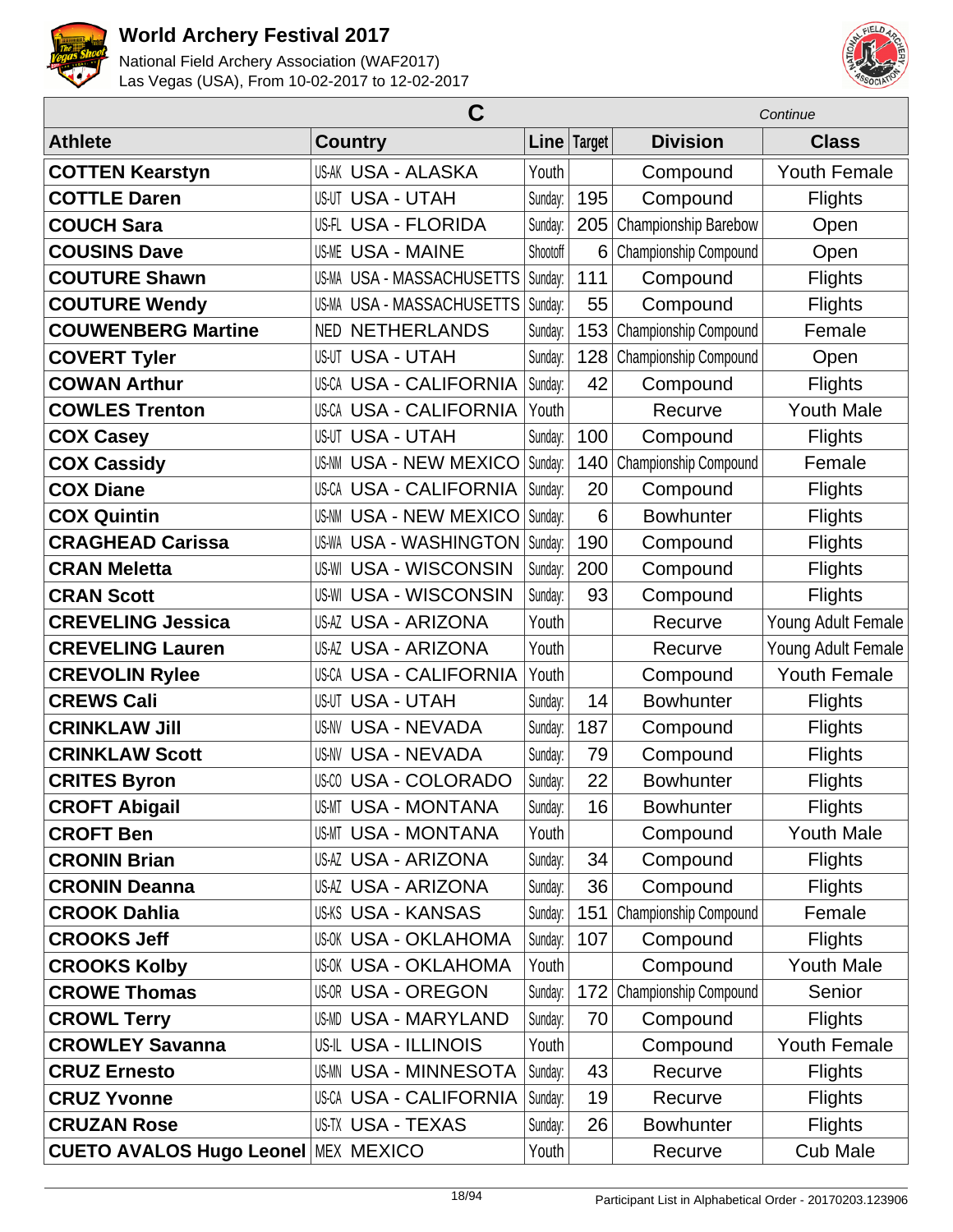



|                              |                                    |         |               | Continue                  |                    |  |
|------------------------------|------------------------------------|---------|---------------|---------------------------|--------------------|--|
| <b>Athlete</b>               | <b>Country</b>                     |         | Line   Target | <b>Division</b>           | <b>Class</b>       |  |
| CUETO AVALOS Nydia Alejandra | <b>MEX MEXICO</b>                  | Youth   |               | Recurve                   | <b>Cub Female</b>  |  |
| <b>CUMMINS JR Rocky</b>      | <b>US-MI USA - MICHIGAN</b>        | Youth   |               | Compound                  | <b>Youth Male</b>  |  |
| <b>CUMMINS Rocky</b>         | <b>US-MI USA - MICHIGAN</b>        | Sunday: |               | 124 Championship Compound | Open               |  |
| <b>CUNNINGHAM Katherine</b>  | US-GA USA - GEORGIA                | Youth   |               | Compound                  | Young Adult Female |  |
| <b>CURRIE Tara</b>           | <b>US-KY USA - KENTUCKY</b>        | Sunday: | 38            | Compound                  | <b>Flights</b>     |  |
| <b>CUSICK Jeremiah</b>       | <b>US-MN USA - MINNESOTA</b>       | Sunday: | 161           | Championship Recurve      | Male               |  |
| <b>CUSTER David</b>          | US-PA USA - PENNSYLVANIA   Sunday: |         | 83            | Compound                  | <b>Flights</b>     |  |
| <b>CYR Troy</b>              | US-AZ USA - ARIZONA                | Sunday: | 5             | Compound                  | <b>Flights</b>     |  |

| D                          |                                  |         |             |                       |                     |  |  |
|----------------------------|----------------------------------|---------|-------------|-----------------------|---------------------|--|--|
| <b>Athlete</b>             | <b>Country</b>                   |         | Line Target | <b>Division</b>       | <b>Class</b>        |  |  |
| <b>D'AMBROSIO Daren</b>    | <b>US-CA USA - CALIFORNIA</b>    | Sunday: | 78          | Compound              | <b>Flights</b>      |  |  |
| <b>D'AREZZO Gianna</b>     | <b>US-CA USA - CALIFORNIA</b>    | Youth   |             | Compound              | Youth Female        |  |  |
| <b>DÄLDBORG Christian</b>  | <b>SWEDEN</b><br>SWE             | Sunday: | 83          | Compound              | <b>Flights</b>      |  |  |
| <b>DALEY Tom</b>           | <b>US-CA USA - CALIFORNIA</b>    | Sunday: | 167         | Championship Barebow  | Open                |  |  |
| <b>DALEY Tommy</b>         | <b>US-CA USA - CALIFORNIA</b>    | Sunday: | 87          | Compound              | Flights             |  |  |
| <b>DALRYMPLE Phillip</b>   | <b>US-AZ USA - ARIZONA</b>       | Sunday: | 9           | <b>Bowhunter</b>      | Flights             |  |  |
| <b>DAMSBO Martin</b>       | <b>DENMARK</b><br><b>DEN</b>     | Sunday: | 133         | Championship Compound | Open                |  |  |
| <b>DANIEL Lucas</b>        | <b>FRA FRANCE</b>                | Sunday: | 163         | Championship Recurve  | Male                |  |  |
| <b>DANIELS James</b>       | <b>US-TN USA - TENNESSEE</b>     | Sunday: | 85          | Compound              | Flights             |  |  |
| <b>DANKO Dylan</b>         | USA - PENNSYLVANIA<br>US-PA      | Sunday: | 174         | Championship Compound | <b>Young Adult</b>  |  |  |
| <b>DANZ Gregory</b>        | <b>US-CA USA - CALIFORNIA</b>    | Youth   |             | Recurve               | Young Adult Male    |  |  |
| <b>DARNALL Davin</b>       | <b>USA - KENTUCKY</b><br>US-KY   | Sunday: | 25          | <b>Bowhunter</b>      | <b>Flights</b>      |  |  |
| <b>DARUM Andreas</b>       | <b>DEN DENMARK</b>               | Sunday: | 125         | Championship Compound | Open                |  |  |
| <b>DAS Atanu</b>           | <b>IND INDIA</b>                 | Sunday: | 156         | Championship Recurve  | Male                |  |  |
| <b>DASTRUP Damon</b>       | <b>US-UT USA - UTAH</b>          | Sunday: | 22          | <b>Bowhunter</b>      | <b>Flights</b>      |  |  |
| <b>DAUBY Lindsey</b>       | <b>USA - MICHIGAN</b><br>US-MI   | Sunday: | 22          | Recurve               | Flights             |  |  |
| <b>DAVENPORT Brooklynn</b> | <b>USA - COLORADO</b><br>US-CO   | Sunday: | 78          | Compound              | Flights             |  |  |
| <b>DAVENPORT Chris</b>     | <b>USA - COLORADO</b><br>US-CO   | Sunday: | 4           | Compound              | <b>Flights</b>      |  |  |
| <b>DAVID Daniel</b>        | <b>CANADA</b><br>CAN             | Sunday: | 108         | Compound              | <b>Flights</b>      |  |  |
| <b>DAVIDSON Clayton</b>    | <b>USA - WASHINGTON</b><br>US-WA | Sunday: | 42          | Recurve               | Flights             |  |  |
| <b>DAVIES Cooper</b>       | US-NV<br><b>USA - NEVADA</b>     | Youth   |             | Compound              | <b>Youth Male</b>   |  |  |
| <b>DAVIS Aaron</b>         | US-CA<br><b>USA - CALIFORNIA</b> | Sunday: | 214         | Compound              | Flights             |  |  |
| <b>DAVIS Austin</b>        | <b>US-CA USA - CALIFORNIA</b>    | Youth   |             | Compound              | Young Adult Male    |  |  |
| <b>DAVIS Christina</b>     | <b>USA - WASHINGTON</b><br>US-WA | Sunday: | 191         | Compound              | Flights             |  |  |
| <b>DAVIS David</b>         | <b>USA - NEVADA</b><br>US-NV     | Sunday: | 82          | Compound              | <b>Flights</b>      |  |  |
| <b>DAVIS Erin</b>          | <b>US-TX USA - TEXAS</b>         | Youth   |             | Compound              | <b>Youth Female</b> |  |  |
| <b>DAVIS James</b>         | <b>USA - MONTANA</b><br>US-MT    | Sunday: | 1           | Compound              | <b>Flights</b>      |  |  |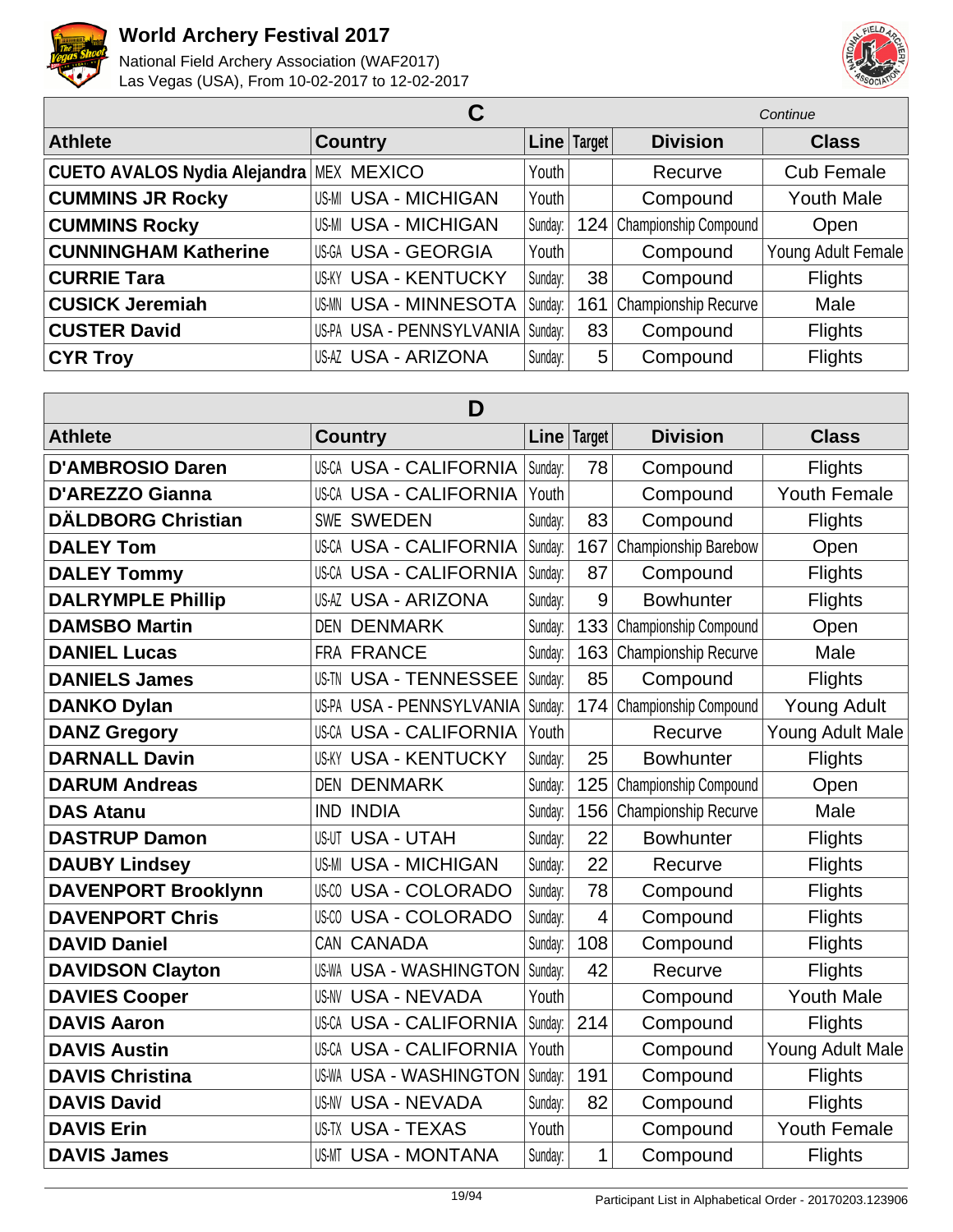



| D                                 |                               |         |                |                              | Continue           |
|-----------------------------------|-------------------------------|---------|----------------|------------------------------|--------------------|
| <b>Athlete</b>                    | <b>Country</b>                |         | Line Target    | <b>Division</b>              | <b>Class</b>       |
| <b>DAVIS Kelly</b>                | US-MA USA - MASSACHUSETTS     | Youth   |                | Compound                     | Young Adult Female |
| <b>DAVIS Morgan</b>               | <b>US-AZ USA - ARIZONA</b>    | Sunday: | 3              | Compound                     | <b>Flights</b>     |
| <b>DAVIS Tim</b>                  | <b>US-WA USA - WASHINGTON</b> | Sunday: | 19             | <b>Bowhunter</b>             | <b>Flights</b>     |
| <b>DAY Vickie</b>                 | US-00 USA - COLORADO          | Sunday: | 120            | Crossbow                     | <b>Flights</b>     |
| <b>DE GRANDIS Jocelyn</b>         | <b>FRA FRANCE</b>             | Sunday: | 124            | Championship Compound        | Open               |
| <b>DE GRANDIS Melina</b>          | <b>FRA FRANCE</b>             | Sunday: | 166            | Championship Recurve         | Female             |
| <b>DE LA REY Christiaan</b>       | <b>RSA SOUTH AFRICA</b>       | Sunday: | 14             | <b>Bowhunter</b>             | <b>Flights</b>     |
| <b>DE LAAT Sanne</b>              | <b>NETHERLANDS</b><br>NED     | Sunday: | 146            | Championship Compound        | Female             |
| <b>DE VERA Alex</b>               | <b>US-IL USA - ILLINOIS</b>   | Sunday: | 200            | Championship Barebow         | Open               |
| <b>DE VOGELAERE Joachim</b>       | <b>BEL BELGIUM</b>            | Sunday: | 145            | Championship Compound        | Open               |
| <b>DE VOGELAERE Jochem</b>        | <b>BEL BELGIUM</b>            | Sunday: | 141            | Championship Compound        | Open               |
| <b>DE VOGELAERE Jonas</b>         | <b>BEL BELGIUM</b>            | Sunday: | 144            | Championship Compound        | Open               |
| <b>DEAL Jay</b>                   | <b>US-MT USA - MONTANA</b>    | Sunday: | 102            | Compound                     | <b>Flights</b>     |
| <b>DEATON Bridger</b>             | US-IA USA - IOWA              | Sunday: | 136            | Championship Compound        | Open               |
| <b>DEDRICK Tammy</b>              | <b>US-OR USA - OREGON</b>     | Sunday: | 185            | Compound                     | <b>Flights</b>     |
| <b>DEETER Andrew</b>              | <b>US-CA USA - CALIFORNIA</b> | Sunday: | 58             | Recurve                      | <b>Flights</b>     |
| <b>DEGARIMORE Michael</b>         | <b>US-WA USA - WASHINGTON</b> | Sunday: | 142            | Championship Compound        | Open               |
| <b>DEGER Hakki Ugur</b>           | <b>TUR TURKEY</b>             | Sunday: | $\overline{2}$ | Compound                     | <b>Flights</b>     |
| <b>DEGN Randi</b>                 | <b>DEN DENMARK</b>            | Sunday: | 167            | Championship Recurve         | Female             |
| <b>DEGOTT Frank</b>               | <b>US-IN USA - INDIANA</b>    | Sunday: | 46             | Compound                     | <b>Flights</b>     |
| <b>DEINEKO Iliana</b>             | <b>SUI SWITZERLAND</b>        | Sunday: | 166            | Championship Recurve         | Female             |
| <b>DEJANE Zachary</b>             | <b>US-AZ USA - ARIZONA</b>    |         |                | Compound                     | <b>Flights</b>     |
| <b>DEL CAMPO C. Laura Emilia</b>  | <b>MEX MEXICO</b>             | Youth   |                | Recurve                      | Young Adult Female |
| <b>DEL CAMPO C. Romeo Eduardo</b> | <b>MEX MEXICO</b>             | Sunday: | 79             | Compound                     | <b>Flights</b>     |
| <b>DEL CAMPO G. Romeo</b>         | <b>MEX MEXICO</b>             | Sunday: | 43             | Compound                     | <b>Flights</b>     |
| <b>DELEGANES Dan</b>              | <b>US-OR USA - OREGON</b>     | Sunday: | 54             | Recurve                      | <b>Flights</b>     |
| <b>DELIVEYNE Frederic</b>         | <b>BEL BELGIUM</b>            | Sunday: | 143            | Championship Compound        | Open               |
| <b>DELOBELLE Fabien</b>           | FRA FRANCE                    | Sunday: | 132            | <b>Championship Compound</b> | Open               |
| <b>DELOCHE Pierre-Julien</b>      | <b>FRA FRANCE</b>             | Sunday: | 126            | Championship Compound        | Open               |
| <b>DELOISON Daniel</b>            | FRA FRANCE                    | Sunday: | 188            | Championship Recurve         | Male               |
| <b>DELRINCON Cody</b>             | <b>US-CA USA - CALIFORNIA</b> | Sunday: | 22             | <b>Bowhunter</b>             | <b>Flights</b>     |
| <b>DELZELL Ruth</b>               | US-00 USA - COLORADO          | Sunday: | 197            | Championship Barebow         | Open               |
| <b>DEMERS Michelle</b>            | <b>US-CA USA - CALIFORNIA</b> | Youth   |                | Recurve                      | Young Adult Female |
| <b>DEMEY Dominiek</b>             | <b>BEL BELGIUM</b>            | Sunday: | 146            | Championship Compound        | Open               |
| <b>DEMICHELE Dominic</b>          | <b>US-MI USA - MICHIGAN</b>   | Sunday: | 157            | <b>Championship Compound</b> | Senior             |
| <b>DEMMER III John</b>            | US-PA USA - PENNSYLVANIA      | Sunday: | 164            | Championship Barebow         | Open               |
| <b>DENLEY Jack</b>                | US-NY USA - NEW YORK          | Sunday: | 204            | Compound                     | <b>Flights</b>     |
| <b>DENNING Kenneth</b>            | <b>US-MT USA - MONTANA</b>    | Sunday: | 181            | Championship Compound        | Senior             |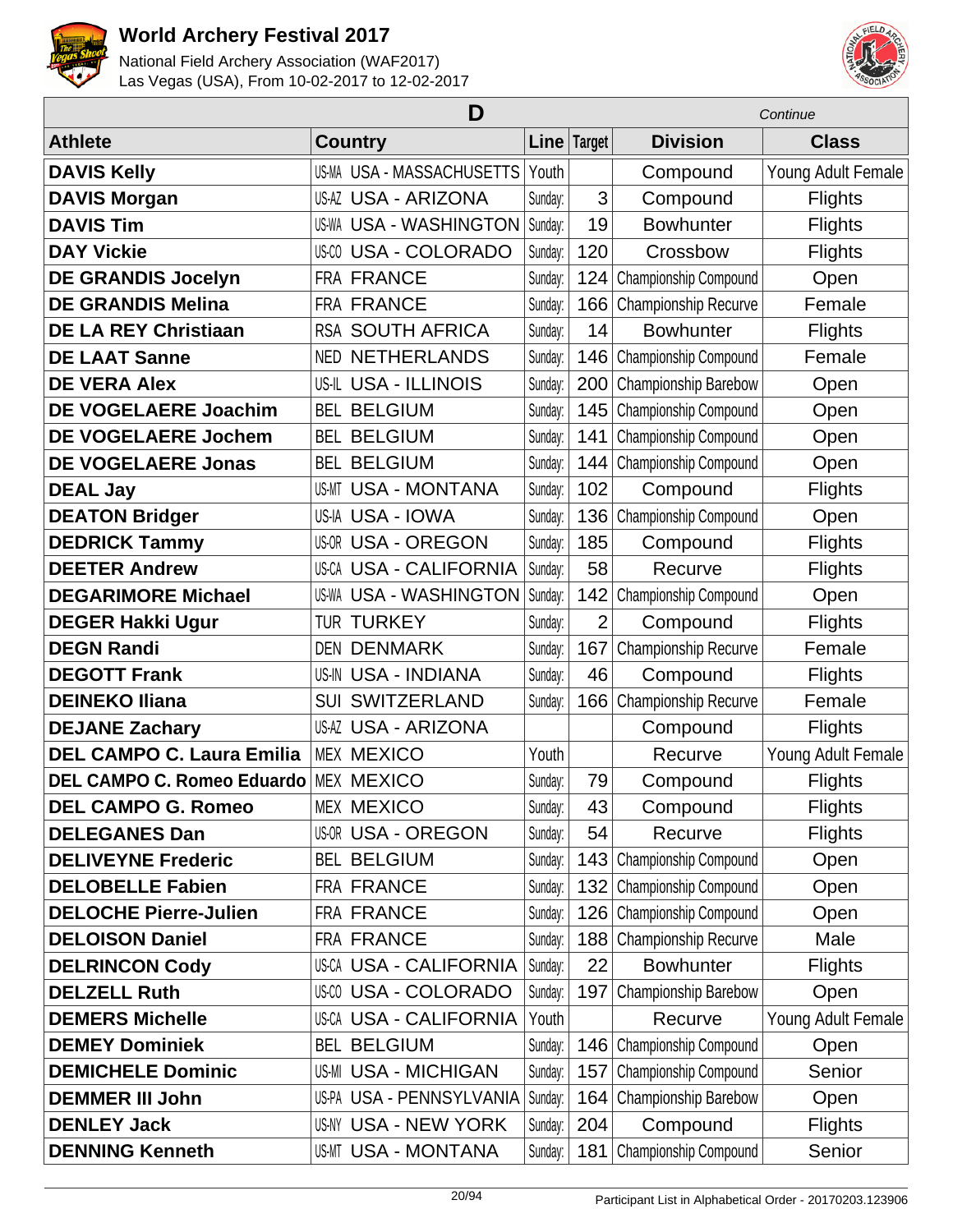



|                                   | D                                   | Continue |             |                             |                     |
|-----------------------------------|-------------------------------------|----------|-------------|-----------------------------|---------------------|
| <b>Athlete</b>                    | <b>Country</b>                      |          | Line Target | <b>Division</b>             | <b>Class</b>        |
| <b>DENTON Douglas</b>             | <b>US-UT USA - UTAH</b>             | Sunday:  | 47          | Recurve                     | <b>Flights</b>      |
| <b>DEPALMA Alessandro</b>         | <b>US-IL USA - ILLINOIS</b>         | Sunday:  | 88          | Compound                    | <b>Flights</b>      |
| <b>DERUS Michael</b>              | <b>US-NY USA - NEW YORK</b>         | Sunday:  | 155         | Championship Compound       | Senior              |
| <b>DESCH Jon</b>                  | <b>US-AZ USA - ARIZONA</b>          | Sunday:  | 1           | Compound                    | <b>Flights</b>      |
| <b>DESOUSA Giselle</b>            | <b>NED NETHERLANDS</b>              | Youth    |             | Recurve                     | <b>Youth Female</b> |
| <b>DESPOMMIER Bruce</b>           | <b>US-KS USA - KANSAS</b>           | Sunday:  | 15          | Compound                    | <b>Flights</b>      |
| <b>DESTON Christopher</b>         | USA - CONNECTICUT<br>US-CT          | Sunday:  | 100         | Compound                    | <b>Flights</b>      |
| <b>DETAMORE Gracie</b>            | <b>US-VA USA - VIRGINIA</b>         | Youth    |             | Compound                    | <b>Youth Female</b> |
| <b>DEVENCENZI Madison</b>         | <b>US-CA USA - CALIFORNIA</b>       | Youth    |             | Recurve                     | Young Adult Female  |
| <b>DIAB Bernadette</b>            | US-NJ USA - NEW JERSEY              | Sunday:  | 152         | Championship Compound       | Female              |
| <b>DIAKOVA Viktorija</b>          | <b>UKR UKRAINE</b>                  | Sunday:  | 147         | Championship Compound       | Female              |
| <b>DIAMANTOPOULOS George</b>      | <b>AUS AUSTRALIA</b>                | Sunday:  | 197         | Compound                    | <b>Flights</b>      |
| <b>DIAS Joseph</b>                | USA - CONNECTICUT<br>US-CT          |          |             | Compound                    | <b>Flights</b>      |
| <b>DIAZ Cesar</b>                 | <b>US-CA USA - CALIFORNIA</b>       | Sunday:  | 201         | Championship Barebow        | Open                |
| <b>DIEGO Caballero</b>            | <b>MEX MEXICO</b>                   | Sunday:  | 163         | Championship Recurve        | Male                |
| <b>DIELEN Nathalie</b>            | <b>SUI SWITZERLAND</b>              | Sunday:  | 164         | Championship Recurve        | Female              |
| <b>DIELEN Tom</b>                 | <b>SUI SWITZERLAND</b>              | Sunday:  | 56          | Recurve                     | <b>Flights</b>      |
| <b>DIENER Helge</b>               | <b>GER GERMANY</b>                  | Youth    |             | Compound                    | <b>Youth Male</b>   |
| <b>DILLINGER John</b>             | <b>USA - UTAH</b><br>US-UT          | Sunday:  | 190         | Championship Barebow        | Open                |
| <b>DISSINGER Meredith</b>         | <b>USA - NEW HAMPSHIRE</b><br>US-NH | Sunday:  | 68          | Recurve                     | <b>Flights</b>      |
| <b>DIXON Caleb</b>                | <b>USA - KENTUCKY</b><br>US-KY      | Sunday:  | 16          | <b>Bowhunter</b>            | <b>Flights</b>      |
| <b>DIXSON Alli</b>                | <b>US-OR USA - OREGON</b>           | Youth    |             | Compound                    | <b>Youth Female</b> |
| <b>DIXSON James</b>               | <b>US-OR USA - OREGON</b>           | Sunday:  | 105         | Compound                    | <b>Flights</b>      |
| <b>DOERING Kim</b>                | US-ID USA - IDAHO                   | Youth    |             | Compound                    | Young Adult Female  |
| <b>DOGAN Cetin</b>                | <b>GER GERMANY</b>                  | Sunday:  |             | 141   Championship Compound | Open                |
| <b>DOLDERMAN Sander</b>           | NED NETHERLANDS                     | Sunday:  | 134         | Championship Compound       | Open                |
| <b>DOMINGUEZ ESCUDERO Rosalia</b> | <b>MEX MEXICO</b>                   | Sunday:  | 75          | Compound                    | <b>Flights</b>      |
| <b>DONAHUE John</b>               | <b>US-AZ USA - ARIZONA</b>          | Sunday:  | 11          | Compound                    | <b>Flights</b>      |
| <b>DONG Danfeng</b>               | CHN PR CHINA                        | Sunday:  | 70          | Recurve                     | <b>Flights</b>      |
| <b>DONNELLY Logan</b>             | <b>US-WA USA - WASHINGTON</b>       | Youth    |             | Compound                    | <b>Youth Male</b>   |
| <b>DOONEY Dave</b>                | <b>US-CA USA - CALIFORNIA</b>       | Sunday:  | 22          | <b>Bowhunter</b>            | <b>Flights</b>      |
| <b>DORAMUS Jennifer</b>           | US-ID USA - IDAHO                   | Sunday:  | 153         | Championship Compound       | Female              |
| <b>DORAMUS Smoky</b>              | US-ID USA - IDAHO                   | Sunday:  | 139         | Championship Compound       | Open                |
| <b>DORIGATTI Patrick</b>          | <b>US-WY USA - WYOMING</b>          | Sunday:  | 176         | Championship Compound       | Senior              |
| <b>DORNAN Sam</b>                 | <b>US-WY USA - WYOMING</b>          | Youth    |             | Recurve                     | <b>Cub Male</b>     |
| <b>DORST Perry</b>                | <b>NED NETHERLANDS</b>              | Sunday:  | 110         | Compound                    | <b>Flights</b>      |
| <b>DOS SANTOS Roberval</b>        | <b>BRA BRAZIL</b>                   | Sunday:  | 140         | Championship Compound       | Open                |
| <b>DOUBET Ben</b>                 | US-CA USA - CALIFORNIA              | Youth    |             | Recurve                     | <b>Youth Male</b>   |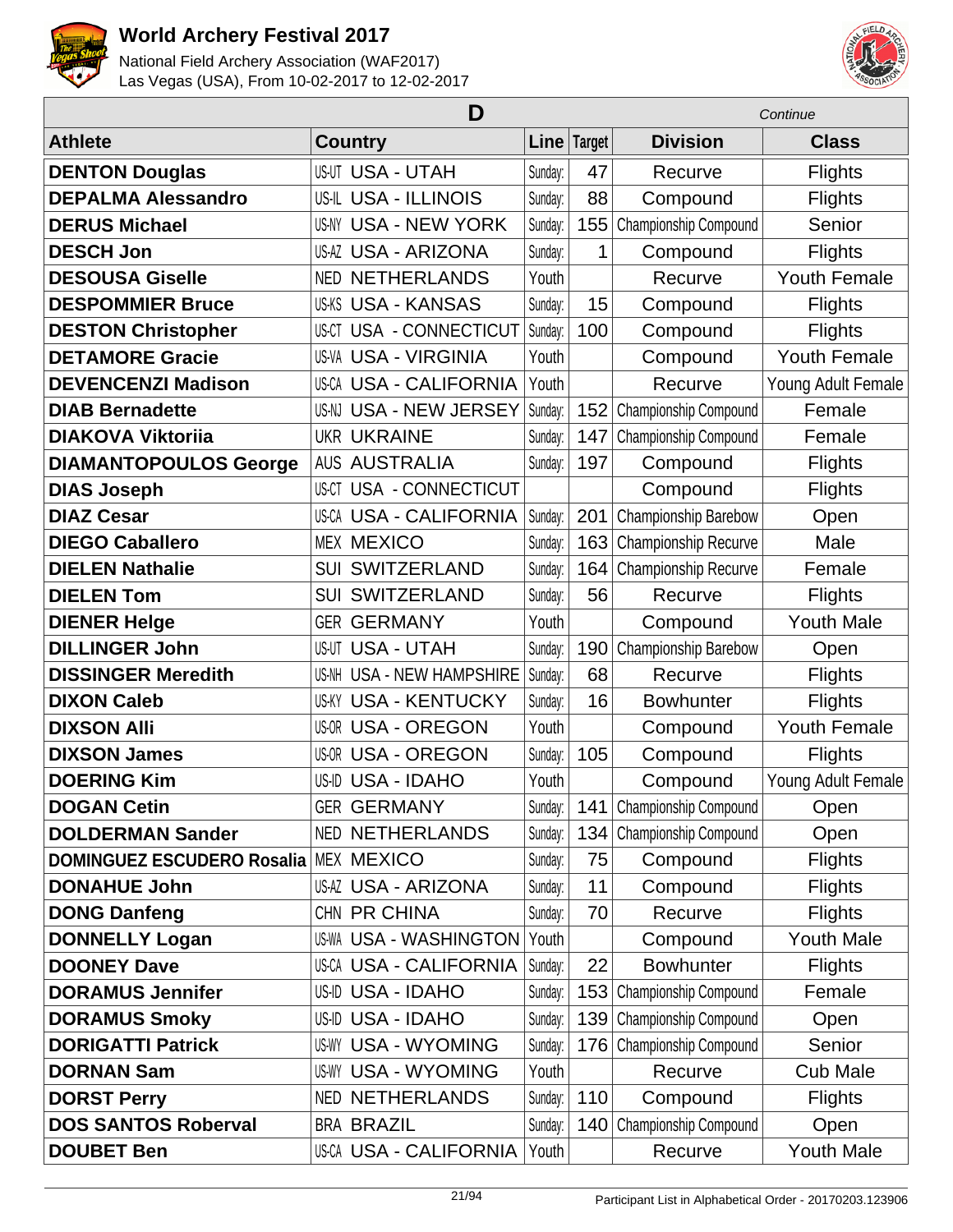



| D                         |                               |         | Continue       |                       |                     |
|---------------------------|-------------------------------|---------|----------------|-----------------------|---------------------|
| <b>Athlete</b>            | <b>Country</b>                |         | Line   Target  | <b>Division</b>       | <b>Class</b>        |
| <b>DOUGHERTY Duane</b>    | <b>US-NV USA - NEVADA</b>     | Sunday: | 28             | Compound              | <b>Flights</b>      |
| <b>DOUGHERTY Lauri</b>    | US-NV USA - NEVADA            | Sunday: | 8              | Compound              | <b>Flights</b>      |
| <b>DOUGLAS Gage</b>       | <b>US-CO USA - COLORADO</b>   | Youth   |                | Compound              | <b>Cub Male</b>     |
| <b>DOUGLAS Keith</b>      | <b>US-CO USA - COLORADO</b>   | Sunday: | 10             | <b>Bowhunter</b>      | <b>Flights</b>      |
| <b>DOUGLAS Kolt</b>       | <b>US-UT USA - UTAH</b>       | Sunday: | 207            | Compound              | <b>Flights</b>      |
| <b>DOUGLAS Kyle</b>       | <b>USA - UTAH</b><br>US-UT    | Sunday: | 128            | Championship Compound | Open                |
| <b>DOUSSOT Christophe</b> | FRA FRANCE                    | Sunday: | 131            | Championship Compound | Open                |
| <b>DOWD Derek</b>         | <b>US-CA USA - CALIFORNIA</b> | Sunday: | 3              | <b>Bowhunter</b>      | <b>Flights</b>      |
| <b>DOWELL Kayla</b>       | <b>US-KY USA - KENTUCKY</b>   | Sunday: | 79             | Compound              | <b>Flights</b>      |
| <b>DOXEY Justin</b>       | <b>US-NV USA - NEVADA</b>     | Sunday: | 130            | Championship Compound | Open                |
| <b>DRAPER Cody</b>        | CAN CANADA                    | Sunday: | 215            | Compound              | <b>Flights</b>      |
| <b>DRAPER Raquel</b>      | CAN CANADA                    | Sunday: | 208            | Compound              | <b>Flights</b>      |
| <b>DREWES Chris</b>       | CAN CANADA                    | Sunday: | 81             | Compound              | <b>Flights</b>      |
| <b>DREYER Thomas</b>      | <b>US-WA USA - WASHINGTON</b> | Sunday: | 82             | Compound              | <b>Flights</b>      |
| <b>DROUILLARD James</b>   | US-MI USA - MICHIGAN          |         |                | Compound              | <b>Flights</b>      |
| <b>DUARTE Ray</b>         | <b>US-CA USA - CALIFORNIA</b> | Sunday: | 29             | Compound              | <b>Flights</b>      |
| <b>DUBOIS George</b>      | <b>US-CA USA - CALIFORNIA</b> | Sunday: | 27             | <b>Bowhunter</b>      | <b>Flights</b>      |
| <b>DUBOIS Sharon</b>      | <b>US-CA USA - CALIFORNIA</b> | Sunday: | $\overline{2}$ | <b>Bowhunter</b>      | <b>Flights</b>      |
| <b>DUDLEY Myra</b>        | <b>US-CA USA - CALIFORNIA</b> | Sunday: | 10             | Compound              | Flights             |
| <b>DUENAS Crispin</b>     | CAN CANADA                    | Sunday: | 156            | Championship Recurve  | Male                |
| <b>DUFEK Pete</b>         | <b>US-AZ USA - ARIZONA</b>    | Sunday: | 106            | Compound              | <b>Flights</b>      |
| <b>DUKES LeRoy</b>        | <b>US-WA USA - WASHINGTON</b> | Sunday: | 169            | Compound              | <b>Flights</b>      |
| <b>DUNAWAY Alanna</b>     | <b>US-CA USA - CALIFORNIA</b> | Sunday: | 112            | Compound              | Flights             |
| <b>DUNN Rickey</b>        | US-ID USA - IDAHO             | Sunday: | 14             | Compound              | <b>Flights</b>      |
| <b>DUNWOODY David</b>     | CAN CANADA                    | Sunday: | 45             | Recurve               | <b>Flights</b>      |
| <b>DUPKE Brady</b>        | <b>US-AZ USA - ARIZONA</b>    | Sunday: | 181            | Compound              | <b>Flights</b>      |
| <b>DWYER Bill</b>         | <b>US-CA USA - CALIFORNIA</b> | Sunday: | 18             | Recurve               | <b>Flights</b>      |
| <b>DZIABA Alexandra</b>   | <b>US-CO USA - COLORADO</b>   | Youth   |                | Recurve               | <b>Youth Female</b> |

| Е                              |                               |         |             |                           |                    |  |  |  |
|--------------------------------|-------------------------------|---------|-------------|---------------------------|--------------------|--|--|--|
| <b>Athlete</b>                 | <b>Country</b>                |         | Line Target | <b>Division</b>           | <b>Class</b>       |  |  |  |
| <b>EAGLETON Alan</b>           | <b>US-CA USA - CALIFORNIA</b> | Sunday: |             | 193 Championship Barebow  | Open               |  |  |  |
| <b>EASTWOOD Earnie</b>         | <b>US-KY USA - KENTUCKY</b>   | Sunday: |             | 127 Championship Compound | Open               |  |  |  |
| <b>EBERHARD Elaila</b>         | <b>SUI SWITZERLAND</b>        | Youth   |             | Compound                  | Young Adult Female |  |  |  |
| <b>EBERHARD Franz</b>          | <b>SUI SWITZERLAND</b>        | Sunday: |             | 157 Championship Compound | Senior             |  |  |  |
| <b>EBRAHIMI SADRABADI Omid</b> | <b>IR IRAN</b><br><b>IRI</b>  | Youth   |             | Championship Recurve      | Male               |  |  |  |
| <b>ECKENBURG Rich</b>          | US-CA USA - CALIFORNIA        | Sunday: |             | 165 Championship Barebow  | Open               |  |  |  |
| <b>ECKERT Nicholas</b>         | <b>US-IL USA - ILLINOIS</b>   | Youth   |             | Compound                  | Young Adult Male   |  |  |  |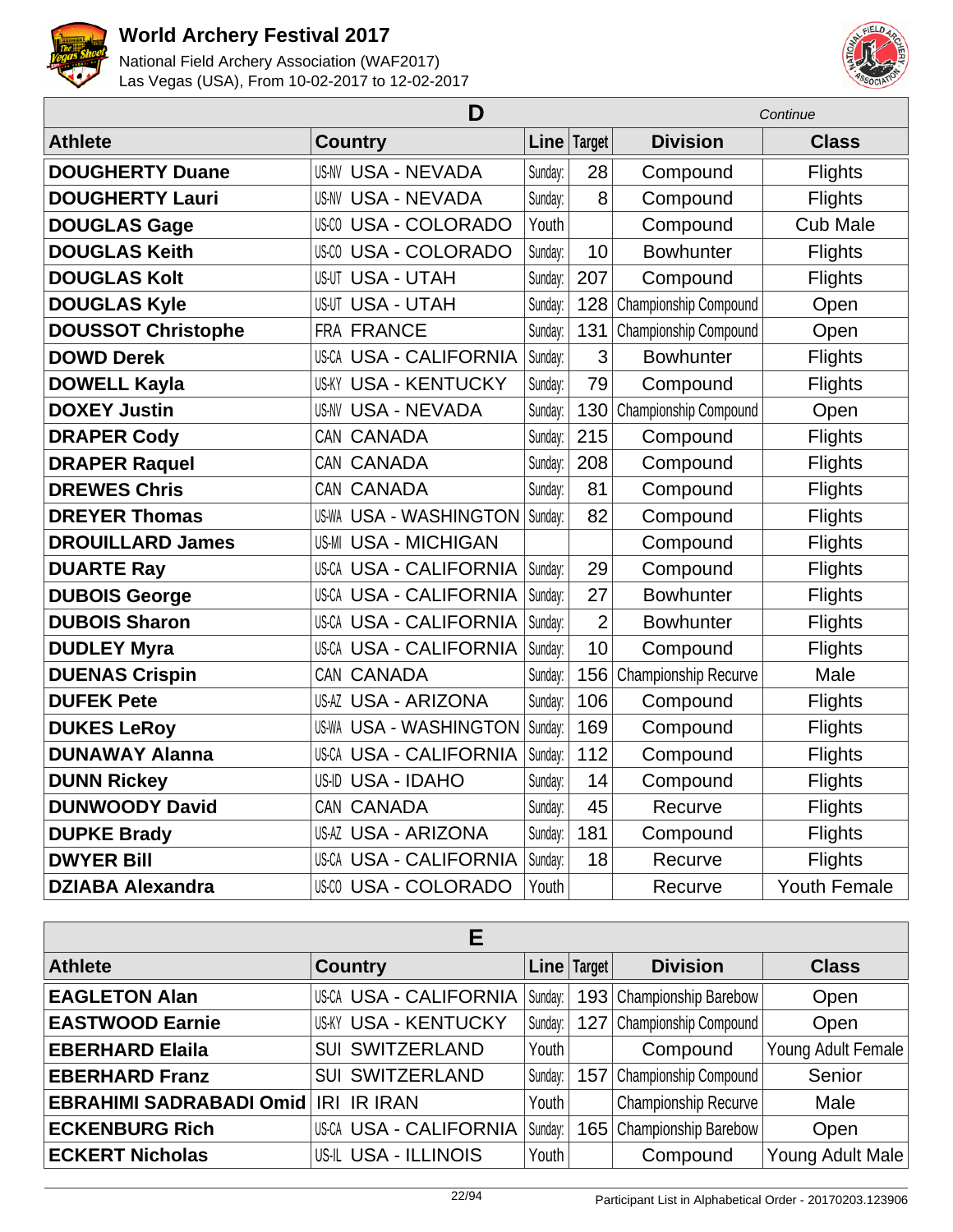



|                                 | E                                  | Continue |                |                              |                     |
|---------------------------------|------------------------------------|----------|----------------|------------------------------|---------------------|
| <b>Athlete</b>                  | <b>Country</b>                     |          | Line Target    | <b>Division</b>              | <b>Class</b>        |
| <b>EDSON Carrie</b>             | <b>US-WA USA - WASHINGTON</b>      | Youth    |                | Recurve                      | Young Adult Female  |
| <b>EDSTROM Magnus</b>           | <b>SWE SWEDEN</b>                  | Sunday:  | 81             | Compound                     | <b>Flights</b>      |
| <b>EILER Alena</b>              | US-WA USA - WASHINGTON             | Youth    |                | Compound                     | <b>Youth Female</b> |
| <b>EILER Payne</b>              | <b>US-WA USA - WASHINGTON</b>      | Youth    |                | Compound                     | <b>Youth Male</b>   |
| <b>EILER Travis</b>             | <b>US-WA USA - WASHINGTON</b>      | Sunday:  | 46             | Compound                     | <b>Flights</b>      |
| <b>EISENMANN Ethan</b>          | <b>US-MI USA - MICHIGAN</b>        | Youth    |                | Compound                     | <b>Youth Male</b>   |
| <b>ELDRIDGE Jeff</b>            | <b>USA - WASHINGTON</b><br>US-WA   | Sunday:  | 109            | Compound                     | <b>Flights</b>      |
| <b>ELIASON Edwin</b>            | <b>US-UT USA - UTAH</b>            | Sunday:  | 36             | Recurve                      | <b>Flights</b>      |
| <b>ELIZONDO DEL BOSQUE Jose</b> | <b>MEX MEXICO</b>                  | Sunday:  | 181            | Championship Compound        | <b>Young Adult</b>  |
| <b>ELLEDGE Lance</b>            | <b>US-TX USA - TEXAS</b>           | Sunday:  | 185            | Compound                     | <b>Flights</b>      |
| <b>ELLENSOHN Christopher</b>    | <b>US-CO USA - COLORADO</b>        | Sunday:  | 127            | Championship Compound        | Open                |
| <b>ELLIOTT Robert</b>           | <b>US-OH USA - OHIO</b>            | Sunday:  | 81             | Compound                     | <b>Flights</b>      |
| <b>ELLIS Doug</b>               | <b>USA - SOUTH DAKOTA</b><br>US-SD | Sunday:  | 97             | Compound                     | <b>Flights</b>      |
| <b>ELLIS Izaiah</b>             | <b>US-WA USA - WASHINGTON</b>      | Sunday:  | 179            | Championship Compound        | <b>Young Adult</b>  |
| <b>ELLIS JR Ronald</b>          | US-IN USA - INDIANA                | Sunday:  | 197            | Compound                     | <b>Flights</b>      |
| <b>ELLIS Robert</b>             | USA - CONNECTICUT<br>US-CT         | Sunday:  | 45             | Compound                     | <b>Flights</b>      |
| <b>ELLIS Zane</b>               | <b>US-UT USA - UTAH</b>            | Sunday:  | 5              | <b>Bowhunter</b>             | <b>Flights</b>      |
| <b>ELLISON Brady</b>            | <b>US-AZ USA - ARIZONA</b>         | Sunday:  | 156            | Championship Recurve         | Male                |
| <b>ELLISON Toja</b>             | US-AZ USA - ARIZONA                | Sunday:  | 142            | Championship Compound        | Female              |
| <b>ELMAAGACLI Demir</b>         | TUR TURKEY                         | Sunday:  | 128            | Championship Compound        | Open                |
| <b>ELWELL Teddy</b>             | <b>US-NV USA - NEVADA</b>          | Sunday:  | 19             | <b>Bowhunter</b>             | Flights             |
| <b>ELY Sierra</b>               | <b>USA - COLORADO</b><br>US-CO     | Sunday:  | 35             | Compound                     | <b>Flights</b>      |
| <b>ELZA Sean</b>                | <b>US-WA USA - WASHINGTON</b>      | Sunday:  | 78             | Compound                     | <b>Flights</b>      |
| <b>ELZINGA Peter</b>            | <b>NED NETHERLANDS</b>             | Sunday:  | 135            | Championship Compound        | Open                |
| <b>EMERSON George</b>           | <b>US-CA USA - CALIFORNIA</b>      | Sunday:  | 173            | Championship Compound        | Senior              |
| <b>EMMEL Pete</b>               | <b>US-CA USA - CALIFORNIA</b>      | Sunday:  | 16             | Recurve                      | <b>Flights</b>      |
| <b>ENGLAND Hannah</b>           | <b>US-KY USA - KENTUCKY</b>        | Sunday:  | 15             | <b>Bowhunter</b>             | <b>Flights</b>      |
| <b>ENGLISH Avery</b>            | US-UT USA - UTAH                   | Youth    |                | Recurve                      | <b>Youth Female</b> |
| <b>ENGLISH Ben</b>              | <b>US-OR USA - OREGON</b>          | Sunday:  | 141            | Championship Compound        | Open                |
| <b>ENGLISH Lucy</b>             | <b>US-UT USA - UTAH</b>            | Youth    |                | Recurve                      | <b>Cub Female</b>   |
| <b>ENGLISH Mindi</b>            | <b>US-WA USA - WASHINGTON</b>      | Sunday:  | 152            | Championship Compound        | Female              |
| <b>ENGSTROM Carley</b>          | US-MI USA - MICHIGAN               | Youth    |                | Compound                     | Young Adult Female  |
| <b>ENRIQUEZ Ariana</b>          | US-WA USA - WASHINGTON             | Youth    |                | Compound                     | <b>Youth Female</b> |
| <b>ENSLEY Ashley</b>            | US-NC USA - NORTH CAROLINA         | Sunday:  | 154            | Championship Compound        | Female              |
| <b>ERICSSON Mats Inge</b>       | SWE SWEDEN                         | Sunday:  | 125            | <b>Championship Compound</b> | Open                |
| <b>ERLEI Quinten</b>            | US-CA USA - CALIFORNIA             | Sunday:  | 171            | Championship Compound        | Senior              |
| <b>ERTEL Justin</b>             | US-MO USA - MISSOURI               | Sunday:  | $\overline{2}$ | <b>Bowhunter</b>             | <b>Flights</b>      |
| <b>ESCARCEGA Chris</b>          | <b>US-AZ USA - ARIZONA</b>         | Sunday:  | 144            | Championship Compound        | Open                |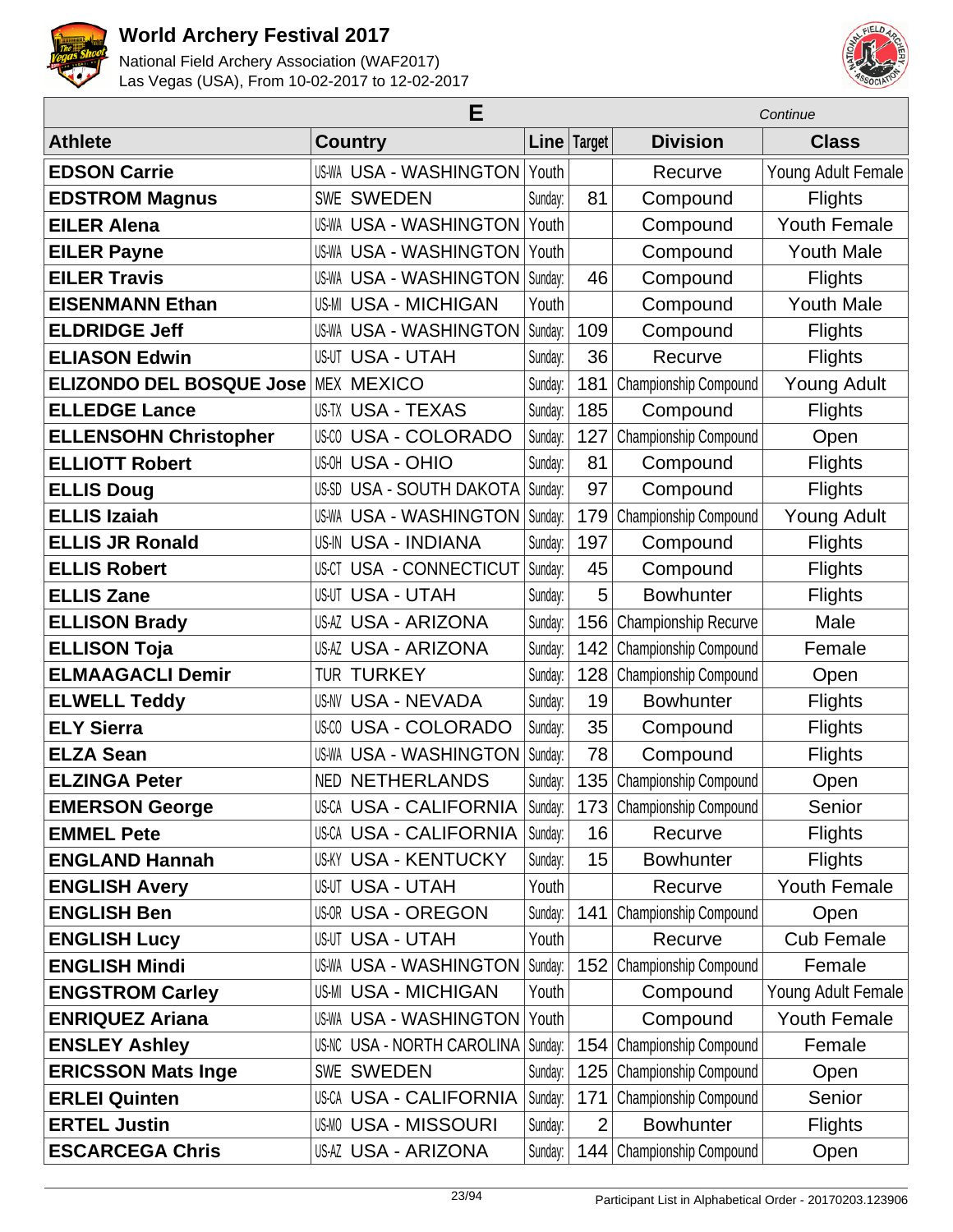



| Е                              |                               |         |             | Continue              |                     |  |
|--------------------------------|-------------------------------|---------|-------------|-----------------------|---------------------|--|
| <b>Athlete</b>                 | <b>Country</b>                |         | Line Target | <b>Division</b>       | <b>Class</b>        |  |
| <b>ESPIRITU Chuck</b>          | US-CA USA - CALIFORNIA        | Sunday: | 5           | <b>Bowhunter</b>      | <b>Flights</b>      |  |
| <b>ESTRADA SNOWDEN Chantal</b> | US-CA USA - CALIFORNIA        | Youth   |             | Compound              | <b>Youth Female</b> |  |
| <b>ET Sarah</b>                | <b>US-CA USA - CALIFORNIA</b> | Sunday: | 35          | Recurve               | <b>Flights</b>      |  |
| <b>ETIENNE David</b>           | <b>BEL BELGIUM</b>            | Sunday: | 99          | Compound              | <b>Flights</b>      |  |
| <b>EVANS Danny</b>             | US-IL USA - ILLINOIS          | Sunday: | 125         | Championship Compound | Open                |  |
| <b>EVANS Michael</b>           | <b>US-KY USA - KENTUCKY</b>   | Sunday: | 142         | Championship Compound | Open                |  |
| <b>EVANS Richard</b>           | <b>US-NV USA - NEVADA</b>     | Sunday: | 111         | Compound              | <b>Flights</b>      |  |
| <b>EVANS Robert</b>            | <b>US-NV USA - NEVADA</b>     | Sunday: | 13          | Recurve               | <b>Flights</b>      |  |
| <b>EVANS Sean</b>              | <b>GBR GREAT BRITAIN</b>      | Sunday: | 36          | Recurve               | <b>Flights</b>      |  |
| <b>EVERETT Justin</b>          | US-AZ USA - ARIZONA           | Sunday: | 92          | Compound              | <b>Flights</b>      |  |
| <b>EVOLA Michael</b>           | <b>US-CA USA - CALIFORNIA</b> | Sunday: | 187         | Compound              | Flights             |  |
| <b>EVOY Jason</b>              | <b>US-OH USA - OHIO</b>       | Sunday: | 176         | Compound              | <b>Flights</b>      |  |
| <b>EWERS Tim</b>               | US-VA USA - VIRGINIA          | Sunday: | 1           | <b>Bowhunter</b>      | <b>Flights</b>      |  |

| F                          |                               |             |     |                         |                     |  |  |
|----------------------------|-------------------------------|-------------|-----|-------------------------|---------------------|--|--|
| <b>Athlete</b>             | <b>Country</b>                | Line Target |     | <b>Division</b>         | <b>Class</b>        |  |  |
| <b>FABRY Jeff</b>          | US-CA USA - CALIFORNIA        | Sunday:     | 71  | <b>Compound Limited</b> | <b>Flights</b>      |  |  |
| <b>FAGE Benoit</b>         | <b>FRA FRANCE</b>             | Sunday:     | 65  | Recurve                 | <b>Flights</b>      |  |  |
| <b>FALCON Jade</b>         | US-CA USA - CALIFORNIA        | Sunday:     | 62  | Recurve                 | <b>Flights</b>      |  |  |
| <b>FALK Anne</b>           | <b>US-MI USA - MICHIGAN</b>   | Youth       |     | Compound                | <b>Youth Female</b> |  |  |
| <b>FALK Darcy</b>          | CAN CANADA                    | Sunday:     | 4   | Compound                | <b>Flights</b>      |  |  |
| <b>FALK Evan</b>           | <b>US-MI USA - MICHIGAN</b>   | Youth       |     | Compound                | Young Adult Male    |  |  |
| <b>FALK Glen</b>           | <b>US-MI USA - MICHIGAN</b>   | Youth       |     | Compound                | Young Adult Male    |  |  |
| <b>FALLAH Mobina</b>       | <b>IRI IR IRAN</b>            | Youth       |     | Recurve                 | Young Adult Female  |  |  |
| <b>FANG Yanbin</b>         | <b>US-CA USA - CALIFORNIA</b> | Sunday:     | 46  | Recurve                 | <b>Flights</b>      |  |  |
| <b>FARGAS Katerina</b>     | US-CA USA - CALIFORNIA        | Youth       |     | Recurve                 | Young Adult Female  |  |  |
| <b>FARKAS Courtney</b>     | <b>US-AZ USA - ARIZONA</b>    | Sunday:     | 61  | Recurve                 | <b>Flights</b>      |  |  |
| <b>FARMER Bobby</b>        | <b>US-CO USA - COLORADO</b>   | Sunday:     | 10  | <b>Bowhunter</b>        | <b>Flights</b>      |  |  |
| <b>FATONE Briahna</b>      | US-FL USA - FLORIDA           | Sunday:     | 189 | Championship Recurve    | <b>Young Adult</b>  |  |  |
| <b>FAUCHERON Thomas</b>    | FRA FRANCE                    | Sunday:     | 160 | Championship Recurve    | Male                |  |  |
| <b>FAULCONER Richard</b>   | US-CA USA - CALIFORNIA        | Sunday:     | 47  | Compound                | Flights             |  |  |
| <b>FAULKNER Catherine</b>  | CAN CANADA                    | Sunday:     | 33  | <b>Bowhunter</b>        | <b>Flights</b>      |  |  |
| <b>FAULKNER Erica</b>      | <b>US-VA USA - VIRGINIA</b>   | Sunday:     | 88  | Compound                | <b>Flights</b>      |  |  |
| <b>FAWCETT David</b>       | <b>US-AZ USA - ARIZONA</b>    | Sunday:     | 15  | Compound                | <b>Flights</b>      |  |  |
| <b>FAY Klara</b>           | <b>GBR GREAT BRITAIN</b>      | Sunday:     | 65  | Recurve                 | Flights             |  |  |
| <b>FAY Paul</b>            | <b>US-MN USA - MINNESOTA</b>  | Sunday:     | 33  | Compound                | <b>Flights</b>      |  |  |
| <b>FAYLAYEV Vyacheslav</b> | <b>US-NY USA - NEW YORK</b>   | Sunday:     | 66  | Recurve                 | Flights             |  |  |
| <b>FEDIRKO Daniel</b>      | <b>US-CO USA - COLORADO</b>   | Sunday:     | 115 | Compound                | <b>Flights</b>      |  |  |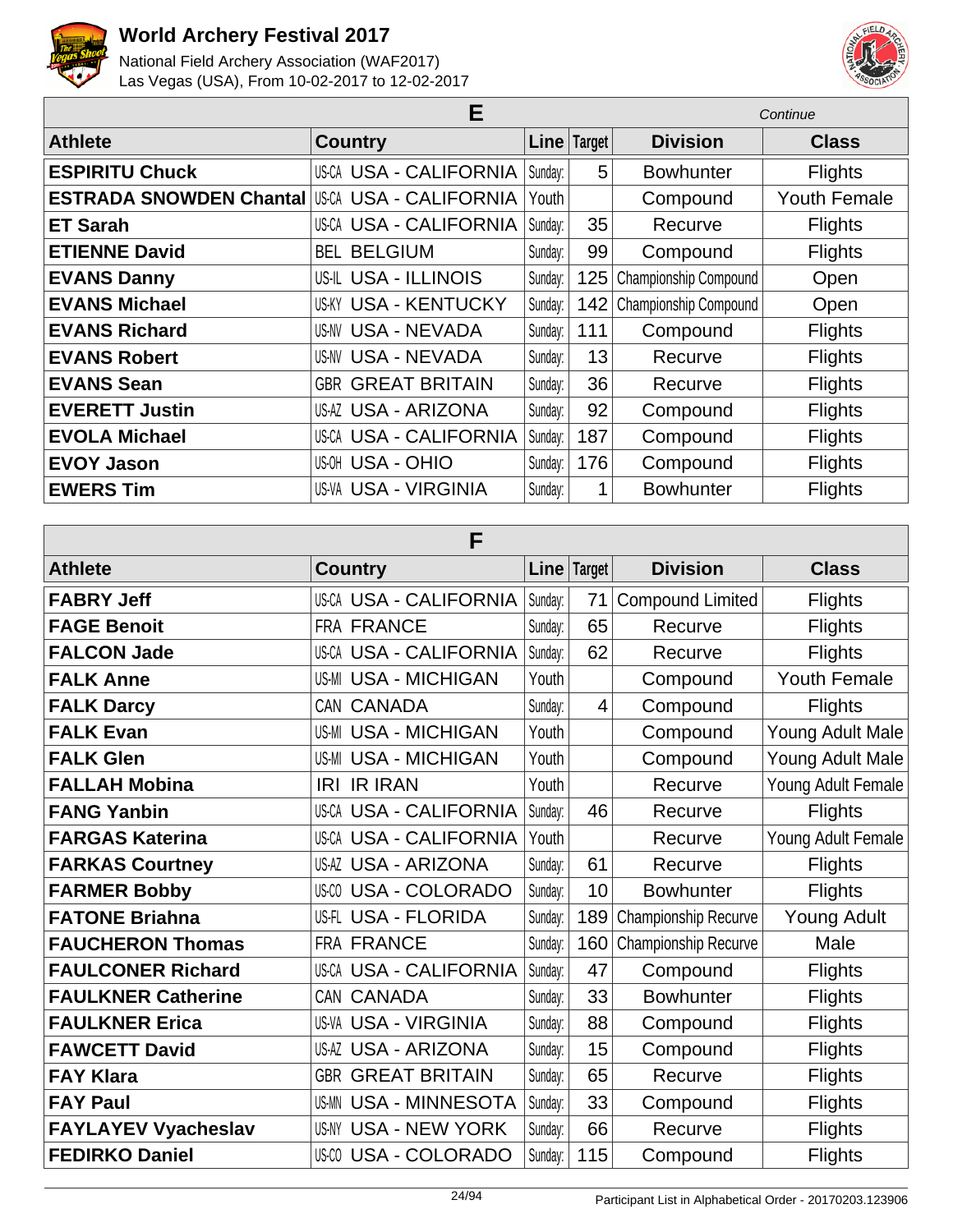



|                           | F                               |          |             | Continue                    |                     |  |
|---------------------------|---------------------------------|----------|-------------|-----------------------------|---------------------|--|
| <b>Athlete</b>            | <b>Country</b>                  |          | Line Target | <b>Division</b>             | <b>Class</b>        |  |
| <b>FEENEY Alexandra</b>   | <b>AUS AUSTRALIA</b>            | Sunday:  | 150         | Championship Compound       | Female              |  |
| <b>FEI Brian</b>          | <b>US-CA USA - CALIFORNIA</b>   | Sunday:  | 52          | Recurve                     | <b>Flights</b>      |  |
| <b>FEIN Marie</b>         | US-NJ USA - NEW JERSEY          | Sunday:  | 166         | <b>Championship Recurve</b> | Female              |  |
| <b>FELIX Kaylee</b>       | <b>US-AZ USA - ARIZONA</b>      | Youth    |             | Compound                    | <b>Cub Female</b>   |  |
| <b>FERBERT Carissa</b>    | <b>US-CA USA - CALIFORNIA</b>   | Sunday:  | 5           | Compound                    | <b>Flights</b>      |  |
| <b>FERKO Kate</b>         | <b>US-CA USA - CALIFORNIA</b>   | Sunday:  | 46          | Recurve                     | <b>Flights</b>      |  |
| <b>FERNANDEZ Coco</b>     | <b>US-CA USA - CALIFORNIA</b>   | Sunday:  | 7           | <b>Bowhunter</b>            | <b>Flights</b>      |  |
| <b>FERNANDEZ Pablo</b>    | <b>ESP SPAIN</b>                | Sunday:  | 107         | Compound                    | <b>Flights</b>      |  |
| <b>FERRARA Natalianna</b> | US-HI USA - HAWAII              | Youth    |             | Recurve                     | <b>Youth Female</b> |  |
| <b>FERRARO Anthony</b>    | US-PA USA - PENNSYLVANIA        | Shootoff | 1           | Championship Compound       | <b>Young Adult</b>  |  |
| <b>FERRY Jacob</b>        | US-CA USA - CALIFORNIA          | Youth    |             | Compound                    | Young Adult Male    |  |
| <b>FESMIRE Chris</b>      | <b>USA - COLORADO</b><br>US-CO  | Sunday:  | 17          | <b>Bowhunter</b>            | <b>Flights</b>      |  |
| <b>FETERL Cole</b>        | US-SD USA - SOUTH DAKOTA        | Sunday:  | 172         | Championship Compound       | <b>Young Adult</b>  |  |
| <b>FETERL Hailey</b>      | <b>US-SD USA - SOUTH DAKOTA</b> | Sunday:  | 25          | <b>Bowhunter</b>            | <b>Flights</b>      |  |
| <b>FEVELLA Jason</b>      | US-HI USA - HAWAII              | Sunday:  | 180         | Championship Compound       | Senior              |  |
| <b>FEYES Emma</b>         | <b>US-KS USA - KANSAS</b>       | Youth    |             | Compound                    | <b>Youth Female</b> |  |
| <b>FIERKE Tim</b>         | <b>US-MN USA - MINNESOTA</b>    | Sunday:  | 207         | Compound                    | <b>Flights</b>      |  |
| <b>FIGUEROA Mario</b>     | <b>MEX MEXICO</b>               | Sunday:  | 182         | Championship Recurve        | Male                |  |
| <b>FILGAS Zak</b>         | CAN CANADA                      | Sunday:  | 177         | Championship Compound       | <b>Young Adult</b>  |  |
| <b>FINKEL Marianna</b>    | <b>US-CA USA - CALIFORNIA</b>   | Sunday:  | 31          | <b>Bowhunter</b>            | <b>Flights</b>      |  |
| <b>FINN Kym</b>           | <b>US-OR USA - OREGON</b>       | Sunday:  | 27          | Recurve                     | <b>Flights</b>      |  |
| <b>FINNEY Steve</b>       | US-IN USA - INDIANA             | Sunday:  | 112         | Compound                    | <b>Flights</b>      |  |
| <b>FINNEY Tammy</b>       | US-IN USA - INDIANA             | Sunday:  | 109         | Compound                    | <b>Flights</b>      |  |
| <b>FIRESTONE Ron</b>      | <b>US-AR USA - ARKANSAS</b>     | Sunday:  | 173         | Championship Compound       | Senior              |  |
| <b>FISCHER Sam</b>        | US-NM USA - NEW MEXICO          | Youth    |             | Compound                    | Young Adult Male    |  |
| <b>FISHER Aidan</b>       | US-TX USA - TEXAS               | Youth    |             | Compound                    | <b>Cub Male</b>     |  |
| <b>FISHER Brittney</b>    | <b>US-MT USA - MONTANA</b>      | Sunday:  | 114         | Compound                    | <b>Flights</b>      |  |
| <b>FISHER Ella</b>        | US-TX USA - TEXAS               | Youth    |             | Compound                    | <b>Youth Female</b> |  |
| <b>FISHER Nick</b>        | US-AZ USA - ARIZONA             | Sunday:  | 44          | Compound                    | <b>Flights</b>      |  |
| <b>FISSORE Matteo</b>     | <b>ITA ITALY</b>                | Sunday:  | 159         | Championship Recurve        | Male                |  |
| <b>FITE Austin</b>        | <b>US-CA USA - CALIFORNIA</b>   | Sunday:  | 106         | Compound                    | <b>Flights</b>      |  |
| <b>FLAKE Wade</b>         | US-AZ USA - ARIZONA             | Sunday:  | 134         | Championship Compound       | Open                |  |
| <b>FLENNER James</b>      | US-NV USA - NEVADA              | Sunday:  | 15          | Recurve                     | <b>Flights</b>      |  |
| <b>FLENNER Janet</b>      | US-NV USA - NEVADA              | Sunday:  | 57          | Recurve                     | <b>Flights</b>      |  |
| <b>FLOOD Cassie</b>       | US-IL USA - ILLINOIS            | Sunday:  | 152         | Championship Compound       | Female              |  |
| <b>FLORES Beto</b>        | <b>US-WY USA - WYOMING</b>      | Sunday:  | 39          | Compound                    | <b>Flights</b>      |  |
| <b>FLORES Lauren</b>      | US-NV USA - NEVADA              | Youth    |             | Compound                    | Youth Female        |  |
| <b>FLOYD Isaiah</b>       | <b>US-CA USA - CALIFORNIA</b>   | Youth    |             | Compound                    | <b>Cub Male</b>     |  |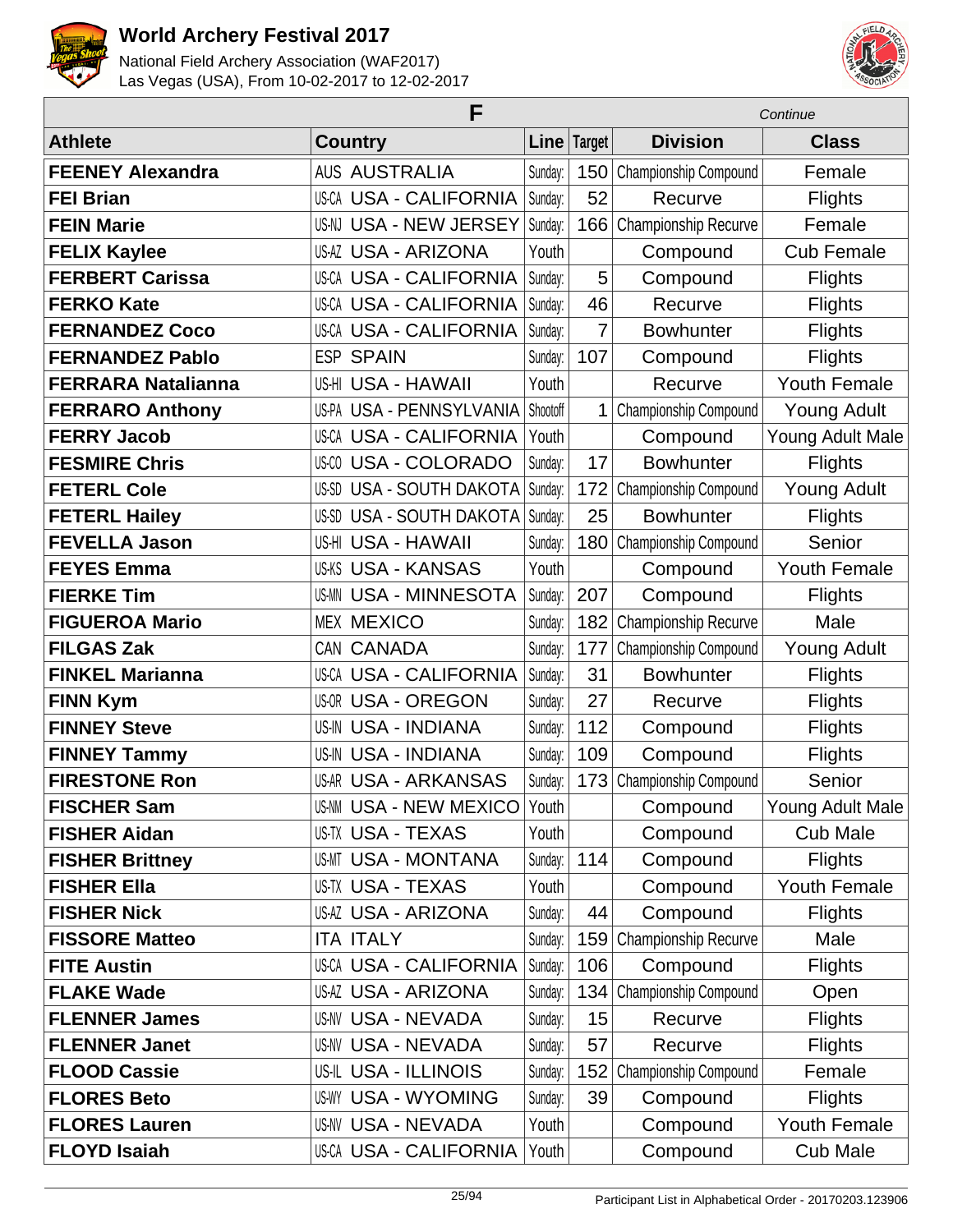



|                                 | F                               |         | Continue    |                       |                    |
|---------------------------------|---------------------------------|---------|-------------|-----------------------|--------------------|
| <b>Athlete</b>                  | <b>Country</b>                  |         | Line Target | <b>Division</b>       | <b>Class</b>       |
| <b>FLY Levi</b>                 | <b>US-MO USA - MISSOURI</b>     | Sunday: | 107         | Compound              | <b>Flights</b>     |
| <b>FOGLI Francesco</b>          | <b>ITA ITALY</b>                | Sunday: | 36          | Recurve               | <b>Flights</b>     |
| <b>FONG Jordan</b>              | US-CA USA - CALIFORNIA          | Youth   |             | Recurve               | <b>Youth Male</b>  |
| <b>FORBES Jim</b>               | <b>US-MO USA - MISSOURI</b>     | Sunday: | 171         | Championship Compound | Senior             |
| <b>FORD Brandi</b>              | <b>US-CA USA - CALIFORNIA</b>   |         |             | Compound              | <b>Flights</b>     |
| <b>FORD Caitlyn</b>             | <b>US-NV USA - NEVADA</b>       | Youth   |             | Compound              | <b>Cub Female</b>  |
| <b>FORD Ryan</b>                | <b>US-NV USA - NEVADA</b>       | Sunday: | 25          | <b>Bowhunter</b>      | <b>Flights</b>     |
| <b>FORD-FAHERTY Eileen</b>      | US-GA USA - GEORGIA             | Sunday: | 166         | Championship Recurve  | Female             |
| <b>FORDICE Dean</b>             | <b>US-NV USA - NEVADA</b>       | Sunday: | 37          | Compound              | <b>Flights</b>     |
| <b>FORSYTHE Randy</b>           | <b>US-CO USA - COLORADO</b>     | Sunday: | 34          | <b>Bowhunter</b>      | <b>Flights</b>     |
| <b>FOSTER Jennifer</b>          | <b>US-CA USA - CALIFORNIA</b>   | Youth   |             | Recurve               | Youth Female       |
| <b>FOULKROD Bob</b>             | <b>US-PA USA - PENNSYLVANIA</b> | Sunday: | 179         | Championship Compound | Senior             |
| <b>FOUST Owen</b>               | US-OR USA - OREGON              | Sunday: | 20          | <b>Bowhunter</b>      | <b>Flights</b>     |
| <b>FRANCIS Seneca</b>           | <b>US-UT USA - UTAH</b>         | Sunday: | 146         | Championship Compound | Female             |
| <b>FRANCIS Shawndel</b>         | <b>US-NV USA - NEVADA</b>       | Sunday: | 25          | Recurve               | <b>Flights</b>     |
| <b>FRANKLIN Brent</b>           | US-NY USA - NEW YORK            | Sunday: | 46          | Compound              | <b>Flights</b>     |
| <b>FRANKLIN Conor</b>           | <b>US-MN USA - MINNESOTA</b>    | Sunday: | 174         | Championship Compound | <b>Young Adult</b> |
| <b>FRANKLIN Morgan</b>          | <b>US-MN USA - MINNESOTA</b>    | Sunday: | 52          | Compound              | <b>Flights</b>     |
| <b>FRANZ Heath</b>              | <b>US-OK USA - OKLAHOMA</b>     | Sunday: | 76          | Compound              | <b>Flights</b>     |
| <b>FRANZ Parker</b>             | <b>US-OK USA - OKLAHOMA</b>     | Youth   |             | Compound              | <b>Youth Male</b>  |
| <b>FRANZEN Kati</b>             | <b>GER GERMANY</b>              | Sunday: | 174         | Compound              | <b>Flights</b>     |
| <b>FRANZONE Hailey</b>          | US-AZ USA - ARIZONA             | Youth   |             | Compound              | <b>Cub Female</b>  |
| <b>FRASER Jill</b>              | <b>US-CA USA - CALIFORNIA</b>   | Sunday: | 44          | Recurve               | <b>Flights</b>     |
| <b>FREDINBURG Katie</b>         | US-00 USA - COLORADO            | Sunday: | 14          | <b>Bowhunter</b>      | <b>Flights</b>     |
| <b>FREESE Walt</b>              | US-AZ USA - ARIZONA             | Sunday: | 172         | Compound              | <b>Flights</b>     |
| <b>FREIRE DOS SANTOS Rafael</b> | <b>SUI SWITZERLAND</b>          | Sunday: | 188         | Championship Recurve  | Male               |
| <b>FRENCH Christina</b>         | <b>US-KY USA - KENTUCKY</b>     | Sunday: | 22          | Recurve               | <b>Flights</b>     |
| <b>FRENCH Cooper</b>            | <b>US-AZ USA - ARIZONA</b>      | Sunday: | 169         | Championship Compound | Young Adult        |
| <b>FRENCHMAN Tom</b>            | <b>US-AZ USA - ARIZONA</b>      | Sunday: | 9           | Compound              | <b>Flights</b>     |
| <b>FROMM Donald</b>             | <b>US-MN USA - MINNESOTA</b>    | Sunday: | 70          | Compound              | <b>Flights</b>     |
| <b>FUENTES Maximiliano</b>      | ARG ARGENTINA                   | Sunday: | 60          | Recurve               | <b>Flights</b>     |
| <b>FUKUHARA Paige</b>           | <b>US-CA USA - CALIFORNIA</b>   | Youth   |             | Compound              | Young Adult Female |
| <b>FUKUHARA Tony</b>            | US-CA USA - CALIFORNIA          | Sunday: | 44          | Compound              | <b>Flights</b>     |
| <b>FUKUNAGA James</b>           | US-HI USA - HAWAII              | Sunday: | 17          | <b>Bowhunter</b>      | <b>Flights</b>     |
| <b>FULLER Justin</b>            | <b>US-MI USA - MICHIGAN</b>     | Sunday: | 123         | Championship Compound | Open               |
| <b>FUNG Vitor</b>               | US-FL USA - FLORIDA             | Sunday: | 34          | Recurve               | <b>Flights</b>     |
| <b>FURIOSI Cody</b>             | US-FL USA - FLORIDA             | Youth   |             | Compound              | Youth Male         |
| <b>FURMAN Robert</b>            | <b>US-AZ USA - ARIZONA</b>      | Sunday: | 55          | Recurve               | <b>Flights</b>     |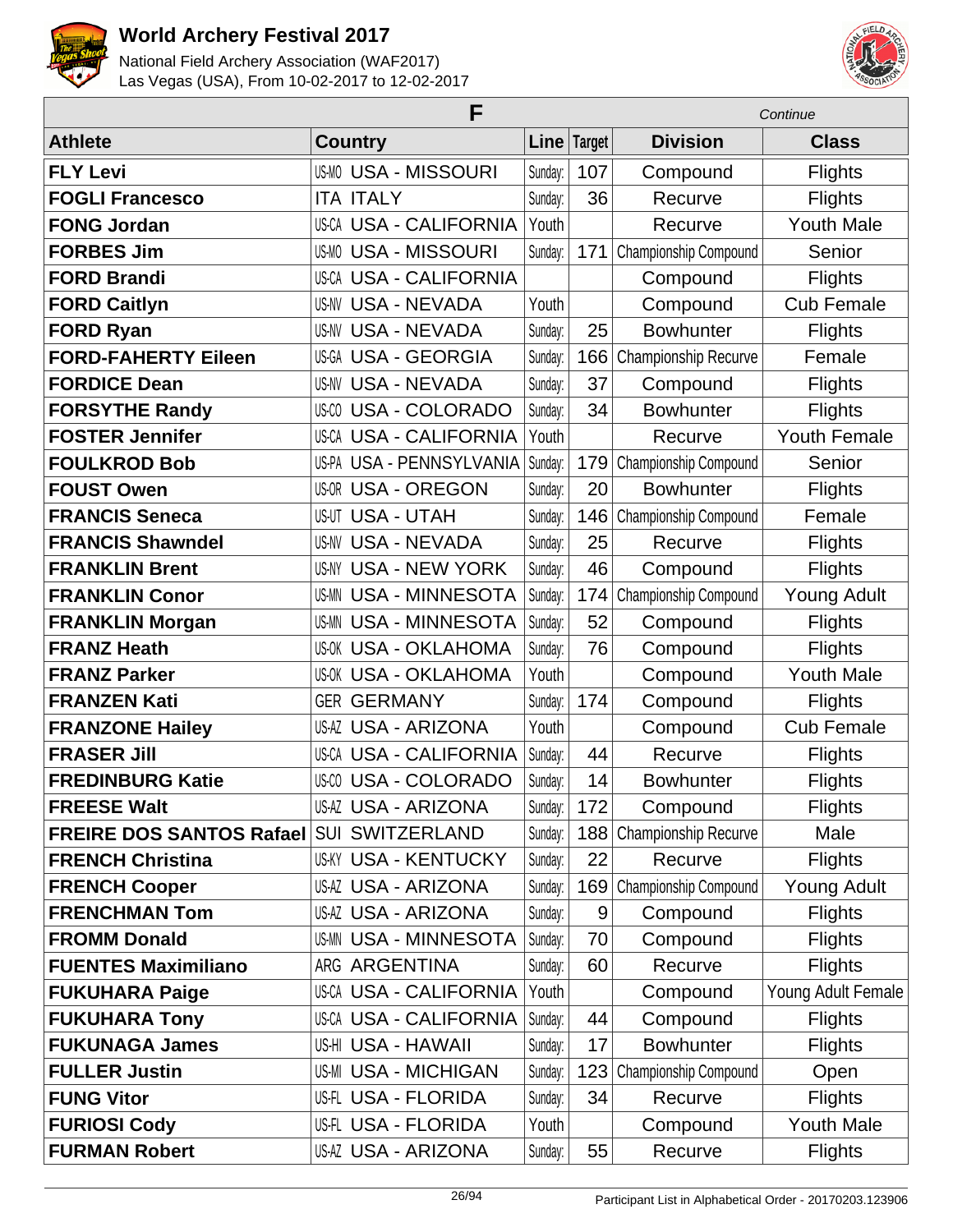



|                         |                     |             |             | Continue        |                |
|-------------------------|---------------------|-------------|-------------|-----------------|----------------|
| <b>Athlete</b>          | <b>Country</b>      |             | Line Target | <b>Division</b> | <b>Class</b>   |
| <b>FURUHASHI Atsuko</b> | <b>JPN JAPAN</b>    | Sundav: 211 |             | Compound        | <b>Flights</b> |
| <b>FYFFE Matthew</b>    | US-AZ USA - ARIZONA | Sunday:     | 106         | Compound        | <b>Flights</b> |

| G                              |                                  |         |                |                           |                     |  |  |
|--------------------------------|----------------------------------|---------|----------------|---------------------------|---------------------|--|--|
| <b>Athlete</b>                 | <b>Country</b>                   |         | Line   Target  | <b>Division</b>           | <b>Class</b>        |  |  |
| <b>GAGNON Rony</b>             | CAN CANADA                       | Sunday: | 214            | Compound                  | <b>Flights</b>      |  |  |
| <b>GALL Trent</b>              | US-MA USA - MASSACHUSETTS        | Sunday: | 47             | Compound                  | <b>Flights</b>      |  |  |
| <b>GAMBY Mark</b>              | <b>US-OH USA - OHIO</b>          | Sunday: | 210            | Compound                  | <b>Flights</b>      |  |  |
| <b>GARCES Luz</b>              | <b>US-CA USA - CALIFORNIA</b>    | Sunday: | 28             | Compound                  | <b>Flights</b>      |  |  |
| <b>GARCIA Christopher</b>      | <b>US-CA USA - CALIFORNIA</b>    | Sunday: | 105            | Compound                  | <b>Flights</b>      |  |  |
| <b>GARCIA Erica</b>            | <b>US-AZ USA - ARIZONA</b>       | Sunday: | 110            | Compound                  | <b>Flights</b>      |  |  |
| <b>GARCIA FLORES Sebastian</b> | <b>MEX MEXICO</b>                | Youth   |                | Compound                  | <b>Youth Male</b>   |  |  |
| <b>GARCÍA Ignacio</b>          | <b>MEX MEXICO</b>                | Sunday: | 32             | <b>Bowhunter</b>          | <b>Flights</b>      |  |  |
| <b>GARCIA Rex</b>              | <b>US-CA USA - CALIFORNIA</b>    |         |                | Compound                  | <b>Flights</b>      |  |  |
| <b>GARCIA Rivera</b>           | <b>MEX MEXICO</b>                | Sunday: | 11             | Compound                  | <b>Flights</b>      |  |  |
| <b>GARCIA-JIMENEZ Mariana</b>  | <b>MEX MEXICO</b>                | Youth   |                | Compound                  | <b>Youth Female</b> |  |  |
| <b>GARDNER Haley</b>           | US-CO<br><b>USA - COLORADO</b>   | Youth   |                | Recurve                   | <b>Youth Female</b> |  |  |
| <b>GARDNER Kaitlin</b>         | <b>US-CO USA - COLORADO</b>      | Youth   |                | Recurve                   | Young Adult Female  |  |  |
| <b>GAREW Jinny</b>             | <b>US-CO USA - COLORADO</b>      | Youth   |                | Recurve                   | <b>Cub Female</b>   |  |  |
| <b>GARIBAY Juan</b>            | <b>US-CA USA - CALIFORNIA</b>    | Sunday: | 60             | Recurve                   | <b>Flights</b>      |  |  |
| <b>GARMAN Kevin</b>            | US-PA USA - PENNSYLVANIA         | Sunday: | 194            | Compound                  | <b>Flights</b>      |  |  |
| <b>GARN Zoey</b>               | <b>US-CO USA - COLORADO</b>      | Youth   |                | Recurve                   | <b>Cub Female</b>   |  |  |
| <b>GARRETT Zach</b>            | US-CA USA - CALIFORNIA           | Sunday: | 157            | Championship Recurve      | Male                |  |  |
| <b>GARRISON Chloe</b>          | <b>US-GA USA - GEORGIA</b>       | Sunday: | 47             | Recurve                   | <b>Flights</b>      |  |  |
| <b>GARRISON Karl</b>           | US-CA USA - CALIFORNIA           | Sunday: | 8              | <b>Bowhunter</b>          | <b>Flights</b>      |  |  |
| <b>GATTO Steven</b>            | US-NJ USA - NEW JERSEY           | Sunday: | 81             | Compound                  | <b>Flights</b>      |  |  |
| <b>GAUVIN Crystal</b>          | US-CT USA - CONNECTICUT          | Sunday: | 45             | Recurve                   | <b>Flights</b>      |  |  |
| <b>GAUVIN Rich</b>             | US-CT USA - CONNECTICUT          | Sunday: | 44             | Recurve                   | <b>Flights</b>      |  |  |
| <b>GEBHARDT Jennifer</b>       | US-WA USA - WASHINGTON   Sunday: |         | 50             | Recurve                   | <b>Flights</b>      |  |  |
| <b>GEE Michael</b>             | US-CA USA - CALIFORNIA Sunday:   |         | 39             | Compound                  | <b>Flights</b>      |  |  |
| <b>GEE Renee</b>               | US-CA USA - CALIFORNIA           | Sunday: | 45             | Compound                  | <b>Flights</b>      |  |  |
| <b>GEIGER Urs</b>              | <b>US-MI USA - MICHIGAN</b>      | Sunday: | 36             | Recurve                   | <b>Flights</b>      |  |  |
| <b>GEISSBUHLER Isabelle</b>    | US-WA USA - WASHINGTON           | Youth   |                | Compound                  | <b>Youth Female</b> |  |  |
| <b>GEISSBUHLER Kaylee</b>      | <b>US-WA USA - WASHINGTON</b>    | Youth   |                | Compound                  | <b>Youth Female</b> |  |  |
| <b>GEIST Anne</b>              | US-00 USA - COLORADO             | Sunday: | $\overline{2}$ | <b>Bowhunter</b>          | <b>Flights</b>      |  |  |
| <b>GEIST Kaylee</b>            | <b>US-CO USA - COLORADO</b>      | Sunday: | 152            | Championship Compound     | Female              |  |  |
| <b>GELLENTHIEN Braden</b>      | US-MA USA - MASSACHUSETTS        | Sunday: | 130            | Championship Compound     | Open                |  |  |
| <b>GERALD Ethan</b>            | US-LA USA - LOUISIANA            | Sunday: |                | 180 Championship Compound | <b>Young Adult</b>  |  |  |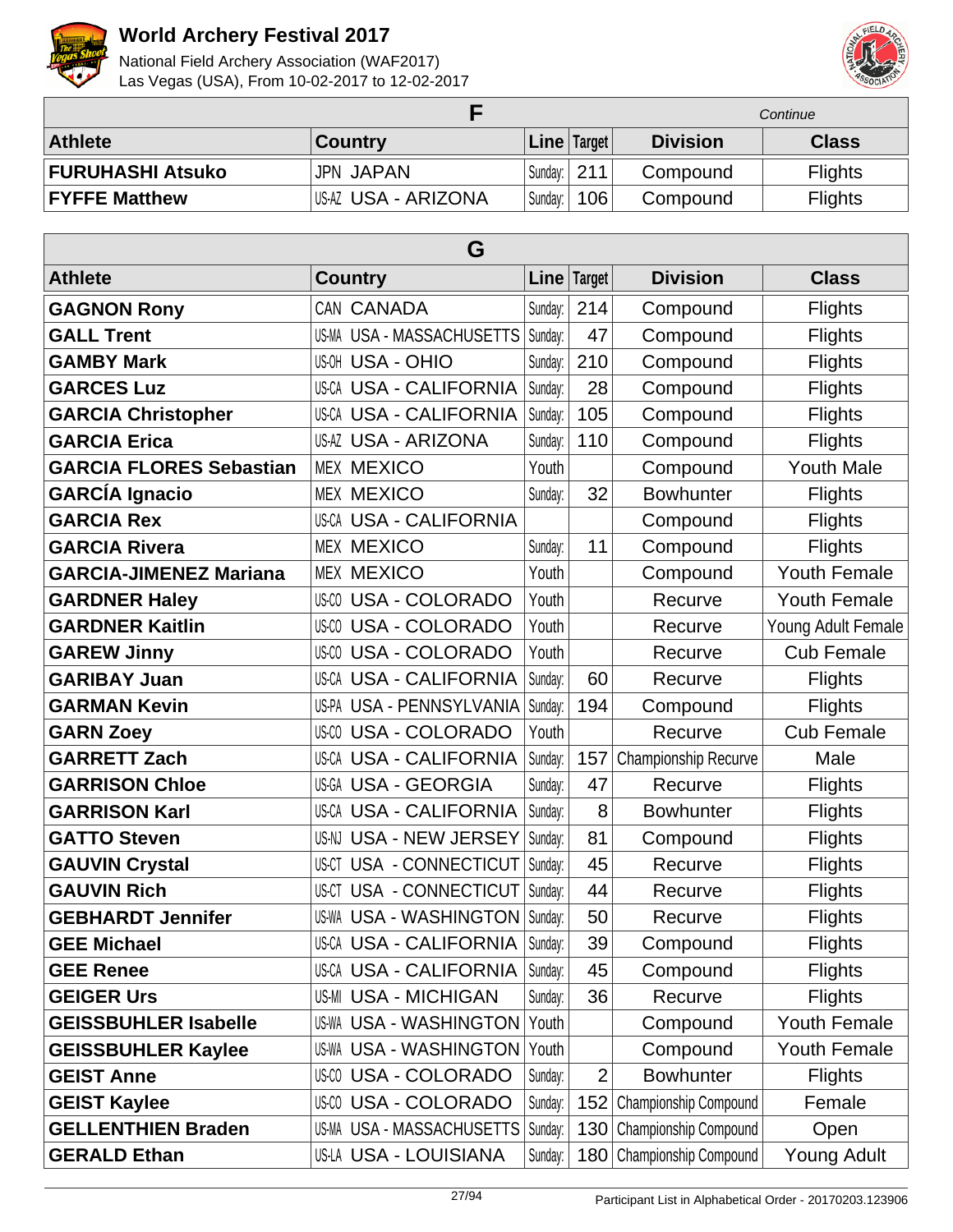



|                             | G                               |         | Continue    |                             |                     |
|-----------------------------|---------------------------------|---------|-------------|-----------------------------|---------------------|
| <b>Athlete</b>              | <b>Country</b>                  |         | Line Target | <b>Division</b>             | <b>Class</b>        |
| <b>GERARD Joshua</b>        | US-LA USA - LOUISIANA           | Sunday: | 82          | Compound                    | <b>Flights</b>      |
| <b>GERARD Nathan</b>        | <b>BEL BELGIUM</b>              | Sunday: | 143         | Championship Compound       | Open                |
| <b>GERHART Sandra</b>       | <b>USA - NEW YORK</b><br>US-NY  | Youth   |             | Compound                    | Young Adult Female  |
| <b>GERIG Guy</b>            | <b>USA - NEW YORK</b><br>US-NY  | Sunday: | 45          | Recurve                     | Flights             |
| <b>GERIG Guy A.</b>         | <b>US-NY USA - NEW YORK</b>     |         |             | Recurve                     | <b>Flights</b>      |
| <b>GERIG Valerie L.</b>     | <b>US-NY USA - NEW YORK</b>     |         |             | Recurve                     | <b>Flights</b>      |
| <b>GERRELLS Blain</b>       | <b>US-CO USA - COLORADO</b>     | Sunday: | 57          | Recurve                     | <b>Flights</b>      |
| <b>GERSTEL Keila</b>        | <b>US-CA USA - CALIFORNIA</b>   | Youth   |             | Recurve                     | <b>Cub Female</b>   |
| <b>GESELL Travis</b>        | <b>USA - MARYLAND</b><br>US-MD  | Sunday: | 135         | Championship Compound       | Open                |
| <b>GETTLE Corey</b>         | <b>US-PA USA - PENNSYLVANIA</b> | Sunday: | 211         | Compound                    | <b>Flights</b>      |
| <b>GHIDORZI Carmen</b>      | <b>USA - WISCONSIN</b><br>US-WI | Youth   |             | Compound                    | <b>Cub Female</b>   |
| <b>GHILDIYAL Aadi</b>       | <b>US-CA USA - CALIFORNIA</b>   | Youth   |             | Recurve                     | Young Adult Female  |
| <b>GIANG Terrence</b>       | <b>US-CA USA - CALIFORNIA</b>   | Sunday: | 47          | Recurve                     | <b>Flights</b>      |
| <b>GIANNINI Alessandro</b>  | <b>ITA ITALY</b>                | Sunday: | 193         | Championship Barebow        | Open                |
| <b>GIBBS Lee</b>            | <b>US-WI USA - WISCONSIN</b>    | Sunday: | 128         | Championship Compound       | Open                |
| <b>GIBBS Phoebe</b>         | <b>US-AZ USA - ARIZONA</b>      | Youth   |             | Recurve                     | <b>Youth Female</b> |
| <b>GIBILARO Ariel</b>       | US-TX USA - TEXAS               | Sunday: | 48          | Recurve                     | <b>Flights</b>      |
| <b>GIBSON Adam</b>          | US-IN USA - INDIANA             | Sunday: | 131         | Championship Compound       | Open                |
| <b>GIBSON Kaylei</b>        | US-LA USA - LOUISIANA           | Youth   |             | Compound                    | <b>Youth Female</b> |
| <b>GIBSON Richard</b>       | US-LA USA - LOUISIANA           | Sunday: | 44          | Compound                    | <b>Flights</b>      |
| <b>GILBERT Chuck</b>        | <b>US-CA USA - CALIFORNIA</b>   | Sunday: | 178         | Compound                    | <b>Flights</b>      |
| <b>GILBERT Eric</b>         | <b>US-UT USA - UTAH</b>         | Sunday: | 77          | Compound                    | <b>Flights</b>      |
| <b>GILBERT Jacques</b>      | FRA FRANCE                      | Sunday: | 22          | Compound                    | <b>Flights</b>      |
| <b>GILBERT Michelle</b>     | <b>US-MD USA - MARYLAND</b>     | Sunday: | 41          | Recurve                     | <b>Flights</b>      |
| <b>GILL Bryan</b>           | US-MO USA - MISSOURI            | Sunday: | 35          | Recurve                     | Flights             |
| <b>GILL Darcy</b>           | <b>US-MO USA - MISSOURI</b>     | Sunday: | 164         | <b>Championship Recurve</b> | Female              |
| <b>GILLESPIE Arthur</b>     | US-PA USA - PENNSYLVANIA        | Sunday: | 196         | Compound                    | <b>Flights</b>      |
| <b>GILLEY Jennifer</b>      | <b>US-OK USA - OKLAHOMA</b>     | Sunday: | 74          | <b>Compound Limited</b>     | <b>Flights</b>      |
| <b>GILLEY Rick</b>          | <b>US-OK USA - OKLAHOMA</b>     | Sunday: | 90          | Compound                    | <b>Flights</b>      |
| <b>GILLIAM Alex</b>         | US-GA USA - GEORGIA             | Sunday: | 185         | Championship Recurve        | Young Adult         |
| <b>GILLINGHAM Tim</b>       | <b>US-UT USA - UTAH</b>         | Sunday: | 128         | Championship Compound       | Open                |
| <b>GIRARD Fawn</b>          | <b>US-OH USA - OHIO</b>         | Sunday: | 190         | Championship Barebow        | Open                |
| <b>GIROUILLE Romain</b>     | FRA FRANCE                      | Sunday: | 161         | Championship Recurve        | Male                |
| <b>GLEITZ Jake</b>          | US-MN USA - MINNESOTA           | Sunday: | 78          | Compound                    | <b>Flights</b>      |
| <b>GLEWAN Lily</b>          | US-ID USA - IDAHO               | Youth   |             | Recurve                     | <b>Cub Female</b>   |
| <b>GOBBI Marina Canetta</b> | <b>BRA BRAZIL</b>               | Sunday: | 52          | Recurve                     | <b>Flights</b>      |
| <b>GODDEN David</b>         | US-CA USA - CALIFORNIA          | Sunday: | 34          | Compound                    | <b>Flights</b>      |
| <b>GOELZ Dominic</b>        | <b>GER GERMANY</b>              | Sunday: | 36          | Recurve                     | <b>Flights</b>      |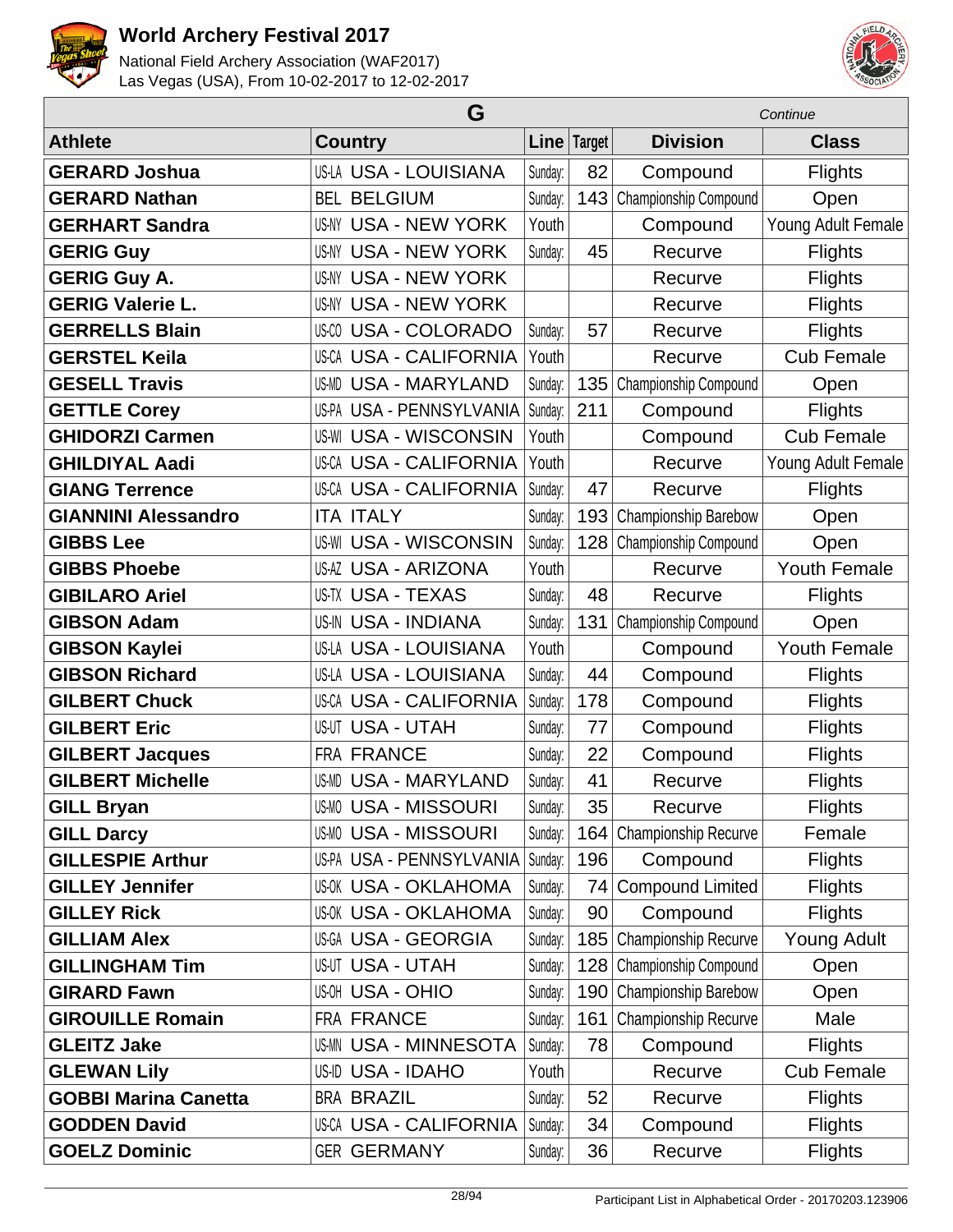



| G                           |                                |         |             |                       | Continue            |
|-----------------------------|--------------------------------|---------|-------------|-----------------------|---------------------|
| <b>Athlete</b>              | <b>Country</b>                 |         | Line Target | <b>Division</b>       | <b>Class</b>        |
| <b>GOFF Tyler</b>           | <b>US-CO USA - COLORADO</b>    | Sunday: | 25          | Compound              | <b>Flights</b>      |
| <b>GOLD Brian</b>           | <b>US-UT USA - UTAH</b>        | Sunday: | 134         | Championship Compound | Open                |
| <b>GOLDEN Haley</b>         | <b>US-KY USA - KENTUCKY</b>    | Sunday: | 8           | <b>Bowhunter</b>      | <b>Flights</b>      |
| <b>GOMEZ Thomas</b>         | <b>USA - KENTUCKY</b><br>US-KY | Sunday: | 1           | <b>Bowhunter</b>      | <b>Flights</b>      |
| <b>GONZALES Ben</b>         | <b>US-NM USA - NEW MEXICO</b>  | Sunday: | 46          | Compound              | <b>Flights</b>      |
| <b>GONZALES J P</b>         | <b>US-TX USA - TEXAS</b>       | Sunday: | 175         | Championship Compound | <b>Young Adult</b>  |
| <b>GONZALES Jacob</b>       | <b>US-TX USA - TEXAS</b>       | Youth   |             | Compound              | <b>Youth Male</b>   |
| <b>GONZALES Santos</b>      | <b>US-TX USA - TEXAS</b>       | Sunday: | 12          | Compound              | <b>Flights</b>      |
| <b>GONZALEZ TOBIAS Ivan</b> | <b>MEX MEXICO</b>              | Sunday: | 183         | Championship Recurve  | Male                |
| <b>GOODMAN Joshua</b>       | <b>US-GA USA - GEORGIA</b>     | Sunday: | 40          | Recurve               | <b>Flights</b>      |
| <b>GOODRICH Lauren</b>      | <b>US-NY USA - NEW YORK</b>    | Sunday: | 189         | Championship Recurve  | <b>Young Adult</b>  |
| <b>GOODWIN Joseph</b>       | <b>US-OK USA - OKLAHOMA</b>    | Sunday: | 171         | Compound              | <b>Flights</b>      |
| <b>GOODWIN Robert</b>       | <b>US-KS USA - KANSAS</b>      | Sunday: | 216         | Compound              | <b>Flights</b>      |
| <b>GOODWIN Stacey</b>       | <b>US-OK USA - OKLAHOMA</b>    | Sunday: | 205         | Compound              | <b>Flights</b>      |
| <b>GORDON Hailey</b>        | <b>US-WA USA - WASHINGTON</b>  | Youth   |             | Compound              | Young Adult Female  |
| <b>GORDON Therese</b>       | <b>US-WA USA - WASHINGTON</b>  | Youth   |             | Recurve               | <b>Youth Female</b> |
| <b>GORE Dave</b>            | US-CA USA - CALIFORNIA         | Sunday: | 92          | Compound              | <b>Flights</b>      |
| <b>GORE Heather</b>         | US-CA USA - CALIFORNIA         | Sunday: | 151         | Championship Compound | Female              |
| <b>GORE Paige</b>           | <b>US-CA USA - CALIFORNIA</b>  | Sunday: | 144         | Championship Compound | Female              |
| <b>GORMAN Brandon</b>       | US-AZ USA - ARIZONA            | Sunday: | 68          | Recurve               | <b>Flights</b>      |
| <b>GORMAN Foster</b>        | US-AZ USA - ARIZONA            | Sunday: | 51          | Recurve               | <b>Flights</b>      |
| <b>GOTTLIEB Brian</b>       | US-OR USA - OREGON             | Sunday: | 58          | Compound              | <b>Flights</b>      |
| <b>GOTTLIEB Judith</b>      | <b>US-CA USA - CALIFORNIA</b>  | Youth   |             | Recurve               | <b>Youth Female</b> |
| <b>GOULD Miles</b>          | <b>US-CA USA - CALIFORNIA</b>  | Youth   |             | Compound              | <b>Youth Male</b>   |
| <b>GOULD Patrick</b>        | <b>US-AZ USA - ARIZONA</b>     | Sunday: | 33          | <b>Bowhunter</b>      | <b>Flights</b>      |
| <b>GOZA Joseph</b>          | US-AL USA - ALABAMA            | Sunday: | 137         | Championship Compound | Open                |
| <b>GRANADOS Juan</b>        | <b>US-CA USA - CALIFORNIA</b>  | Sunday: | 102         | Compound              | <b>Flights</b>      |
| <b>GRANATA Giuliana</b>     | <b>ITA ITALY</b>               | Sunday: | 65          | Recurve               | <b>Flights</b>      |
| <b>GRANT Landyn</b>         | CAN CANADA                     | Sunday: | 78          | Compound              | <b>Flights</b>      |
| <b>GRANT Michael</b>        | US-TX USA - TEXAS              | Sunday: | 111         | Compound              | <b>Flights</b>      |
| <b>GRANT William</b>        | <b>US-TX USA - TEXAS</b>       | Sunday: | 189         | Compound              | <b>Flights</b>      |
| <b>GRAPENTIEN Tim</b>       | <b>US-MI USA - MICHIGAN</b>    | Sunday: | 81          | Compound              | <b>Flights</b>      |
| <b>GRAVES Alexia</b>        | US-GA USA - GEORGIA            | Youth   |             | Recurve               | <b>Youth Female</b> |
| <b>GRAVES Brandon</b>       | US-ID USA - IDAHO              | Sunday: | 107         | Compound              | <b>Flights</b>      |
| <b>GRAVES Gary</b>          | <b>US-NM USA - NEW MEXICO</b>  | Sunday: | 196         | Compound              | <b>Flights</b>      |
| <b>GRAY Wyatt</b>           | US-CA USA - CALIFORNIA         | Youth   |             | Compound              | Young Adult Male    |
| <b>GREATHOUSE Shawn</b>     | US-00 USA - COLORADO           | Sunday: | 98          | Compound              | <b>Flights</b>      |
| <b>GREEN Annalesha</b>      | <b>US-KS USA - KANSAS</b>      | Sunday: | 101         | Compound              | <b>Flights</b>      |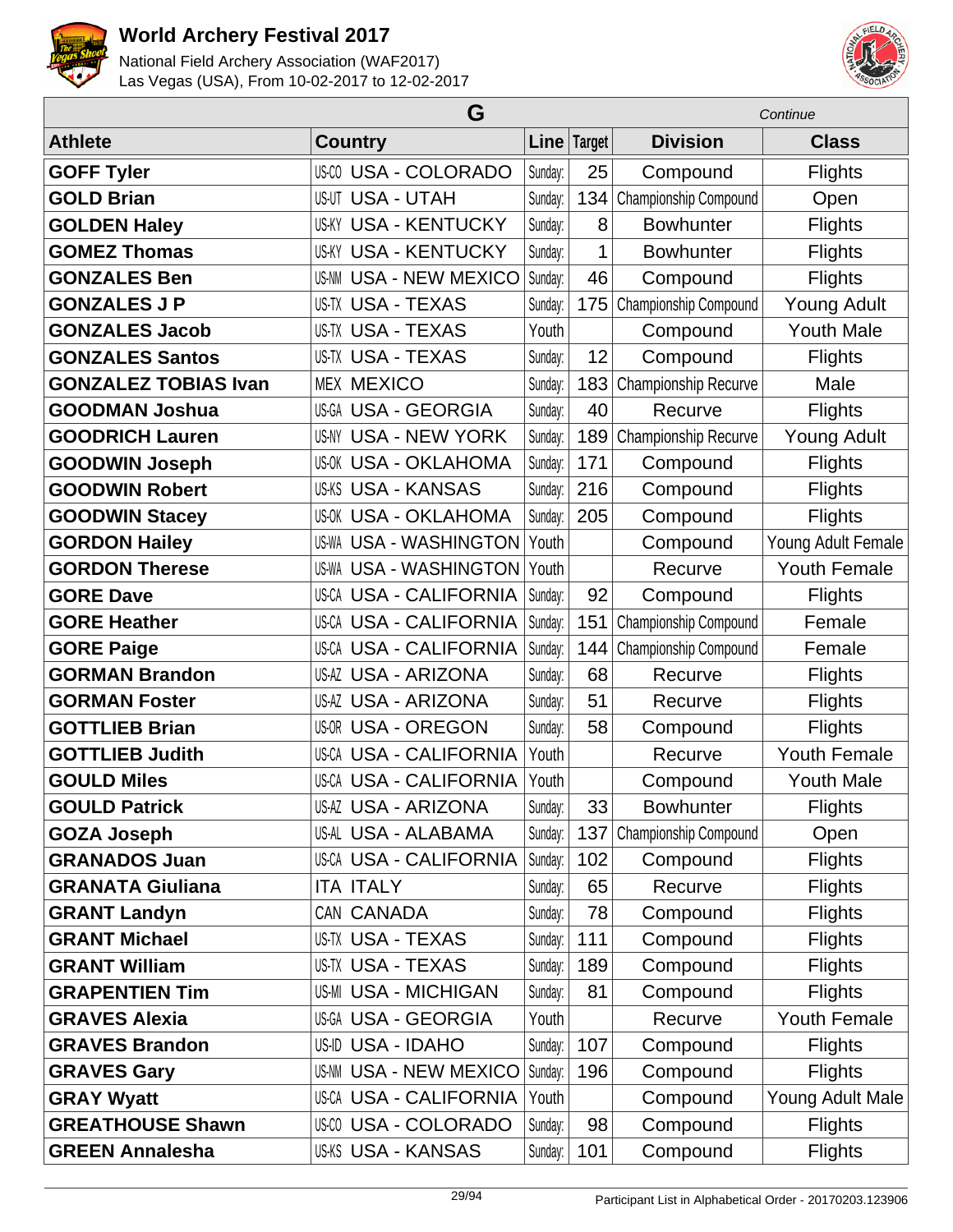



|                            | G                               |             |     |                       | Continue            |  |  |
|----------------------------|---------------------------------|-------------|-----|-----------------------|---------------------|--|--|
| <b>Athlete</b>             | <b>Country</b>                  | Line Target |     | <b>Division</b>       | <b>Class</b>        |  |  |
| <b>GREEN Brooklyn</b>      | US-CA USA - CALIFORNIA          | Youth       |     | Recurve               | <b>Youth Female</b> |  |  |
| <b>GREEN III Roy</b>       | <b>US-WI USA - WISCONSIN</b>    | Sunday:     | 132 | Championship Compound | Open                |  |  |
| <b>GREEN Keith</b>         | <b>US-KS USA - KANSAS</b>       | Sunday:     | 82  | Compound              | <b>Flights</b>      |  |  |
| <b>GREEN Larry</b>         | <b>US-CA USA - CALIFORNIA</b>   | Sunday:     | 41  | Compound              | <b>Flights</b>      |  |  |
| <b>GREEN Michael</b>       | <b>USA - MONTANA</b><br>US-MT   | Youth       |     | Compound              | <b>Youth Male</b>   |  |  |
| <b>GREENWOOD Hope</b>      | <b>GBR GREAT BRITAIN</b>        | Sunday:     | 156 | Championship Compound | Female              |  |  |
| <b>GREGORY Brian</b>       | <b>US-CA USA - CALIFORNIA</b>   | Sunday:     | 212 | Compound              | <b>Flights</b>      |  |  |
| <b>GREGORY Daniel</b>      | <b>US-UT USA - UTAH</b>         | Sunday:     | 83  | Compound              | <b>Flights</b>      |  |  |
| <b>GRESHOCK Jedd</b>       | <b>US-VA USA - VIRGINIA</b>     | Sunday:     | 133 | Championship Compound | Open                |  |  |
| <b>GREYEYES Garin</b>      | <b>US-AZ USA - ARIZONA</b>      | Sunday:     | 70  | Recurve               | <b>Flights</b>      |  |  |
| <b>GRIDLEY Maury</b>       | <b>US-WA USA - WASHINGTON</b>   |             |     | Recurve               | <b>Flights</b>      |  |  |
| <b>GRIESEMER Bill</b>      | <b>US-PA USA - PENNSYLVANIA</b> | Sunday:     | 8   | <b>Bowhunter</b>      | <b>Flights</b>      |  |  |
| <b>GRIFFIN Caitlin</b>     | <b>US-MN USA - MINNESOTA</b>    | Sunday:     | 65  | Compound              | <b>Flights</b>      |  |  |
| <b>GRIFFIN William</b>     | <b>US-AZ USA - ARIZONA</b>      | Sunday:     | 192 | Compound              | <b>Flights</b>      |  |  |
| <b>GRIFFITHS Ashlee</b>    | US-00 USA - COLORADO            | Sunday:     | 114 | Compound              | <b>Flights</b>      |  |  |
| <b>GRIGGS Eric</b>         | <b>USA - KENTUCKY</b><br>US-KY  | Sunday:     | 9   | <b>Bowhunter</b>      | <b>Flights</b>      |  |  |
| <b>GRIGGS Julie</b>        | <b>US-MO USA - MISSOURI</b>     | Sunday:     | 208 | Compound              | <b>Flights</b>      |  |  |
| <b>GRIM Aleksander</b>     | <b>US-CA USA - CALIFORNIA</b>   | Sunday:     | 203 | Championship Barebow  | Open                |  |  |
| <b>GRIMALDI Jack</b>       | <b>US-OK USA - OKLAHOMA</b>     | Sunday:     | 45  | Recurve               | <b>Flights</b>      |  |  |
| <b>GRIMM Hartley</b>       | <b>US-OH USA - OHIO</b>         | Sunday:     | 13  | <b>Bowhunter</b>      | <b>Flights</b>      |  |  |
| <b>GRIMM Maddy</b>         | <b>US-OH USA - OHIO</b>         | Youth       |     | Compound              | Young Adult Female  |  |  |
| <b>GRINAGER Wade</b>       | <b>US-MN USA - MINNESOTA</b>    | Sunday:     | 142 | Championship Compound | Open                |  |  |
| <b>GRINDLAND Dakota</b>    | <b>US-WA USA - WASHINGTON</b>   | Youth       |     | Compound              | Young Adult Male    |  |  |
| <b>GROGAN Troy</b>         | US-NM USA - NEW MEXICO          | Sunday:     | 125 | Championship Compound | Open                |  |  |
| <b>GRONADOS Sebastian</b>  | <b>MEX MEXICO</b>               | Youth       |     | Compound              | <b>Youth Male</b>   |  |  |
| <b>GRONADOS Valeria</b>    | <b>MEX MEXICO</b>               | Youth       |     | Compound              | <b>Cub Female</b>   |  |  |
| <b>GROSS Alyssa</b>        | <b>US-CA USA - CALIFORNIA</b>   | Youth       |     | Compound              | Young Adult Female  |  |  |
| <b>GROSS Luke</b>          | US-PA USA - PENNSYLVANIA        | Sunday:     | 131 | Championship Compound | Open                |  |  |
| <b>GROSS Raelynn</b>       | <b>US-CO USA - COLORADO</b>     | Youth       |     | Recurve               | Young Adult Female  |  |  |
| <b>GROSZKO Dawn</b>        | CAN CANADA                      | Sunday:     | 152 | Championship Compound | Female              |  |  |
| <b>GROVER Kiera</b>        | <b>US-CO USA - COLORADO</b>     | Youth       |     | Recurve               | <b>Youth Female</b> |  |  |
| <b>GROVER Matt</b>         | US-00 USA - COLORADO            | Sunday:     | 61  | Recurve               | <b>Flights</b>      |  |  |
| <b>GROVER Matthew</b>      | <b>US-TX USA - TEXAS</b>        | Sunday:     | 58  | Recurve               | <b>Flights</b>      |  |  |
| <b>GROVER Michael</b>      | US-00 USA - COLORADO            | Sunday:     | 201 | Compound              | Flights             |  |  |
| <b>GROVER Stacy</b>        | US-00 USA - COLORADO            | Sunday:     | 207 | Compound              | <b>Flights</b>      |  |  |
| <b>GRUBER Marc</b>         | <b>US-WI USA - WISCONSIN</b>    | Sunday:     | 133 | Championship Compound | Open                |  |  |
| <b>GUENTHNER Christian</b> | <b>US-MT USA - MONTANA</b>      | Sunday:     | 33  | Compound              | <b>Flights</b>      |  |  |
| <b>GUERRIERO Neil</b>      | US-NJ USA - NEW JERSEY          | Sunday:     | 22  | Compound              | <b>Flights</b>      |  |  |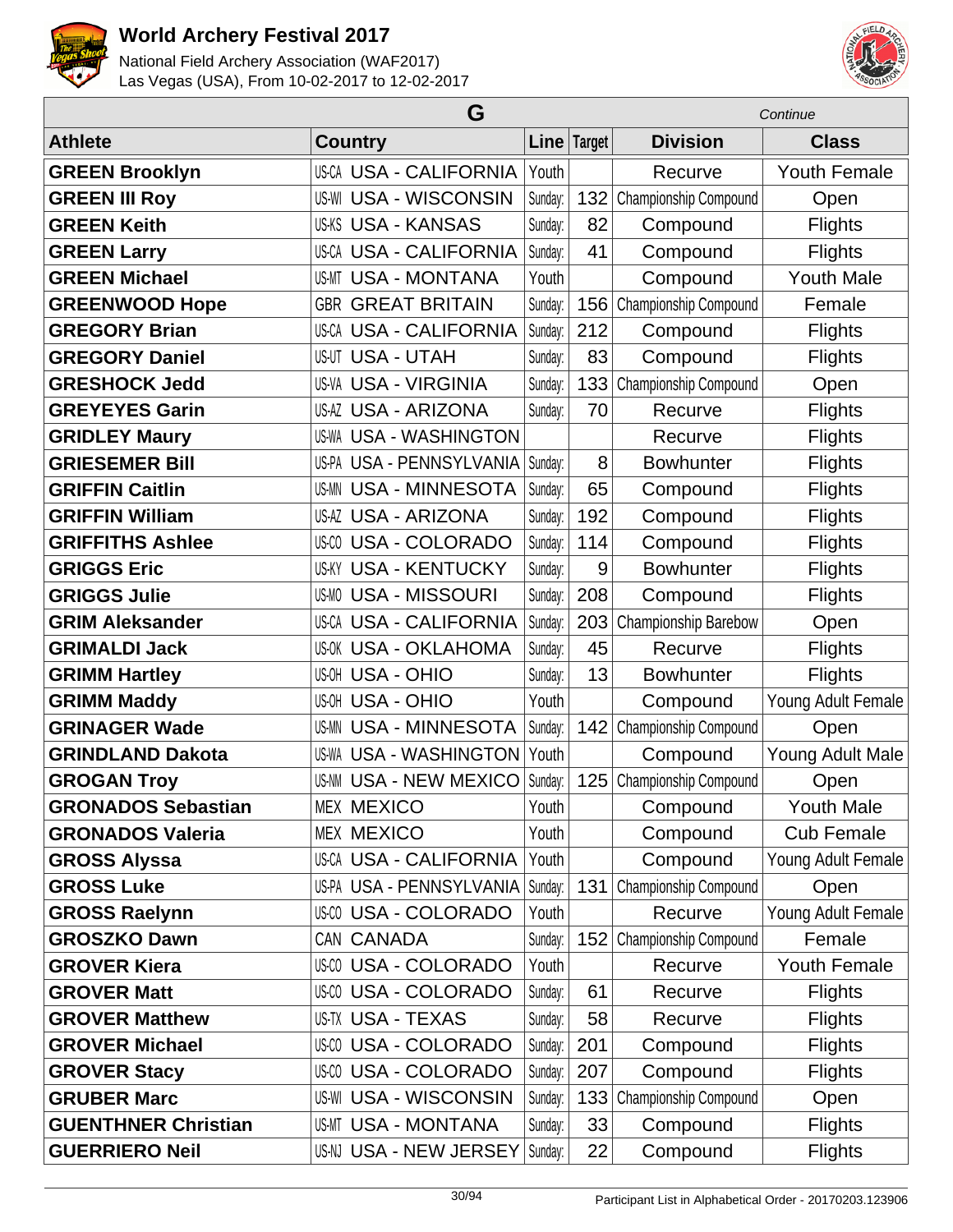



| G                             |                               |         |                |                      | Continue            |
|-------------------------------|-------------------------------|---------|----------------|----------------------|---------------------|
| <b>Athlete</b>                | <b>Country</b>                |         | Line Target    | <b>Division</b>      | <b>Class</b>        |
| <b>GUILFOYLE Julie</b>        | <b>US-OH USA - OHIO</b>       | Sunday: | 28             | <b>Bowhunter</b>     | <b>Flights</b>      |
| <b>GULLEDGE Travis</b>        | <b>US-NM USA - NEW MEXICO</b> | Sunday: | 90             | Compound             | <b>Flights</b>      |
| <b>GUNDERSON Anna</b>         | <b>US-WI USA - WISCONSIN</b>  | Youth   |                | Compound             | Young Adult Female  |
| <b>GUNN Danii</b>             | <b>US-AZ USA - ARIZONA</b>    | Sunday: | 76             | Compound             | <b>Flights</b>      |
| <b>GUPTON Ronald</b>          | US-CA USA - CALIFORNIA        | Sunday: | 45             | Compound             | <b>Flights</b>      |
| <b>GURNEY Kaylee</b>          | <b>US-UT USA - UTAH</b>       | Youth   |                | Compound             | <b>Cub Female</b>   |
| <b>GUSTAFSON Colton</b>       | CAN CANADA                    | Sunday: | 94             | Compound             | <b>Flights</b>      |
| <b>GUTIERREZ Isabella</b>     | <b>US-NM USA - NEW MEXICO</b> | Youth   |                | Recurve              | <b>Youth Female</b> |
| <b>GUTIERREZ Rogelio</b>      | <b>MEX MEXICO</b>             | Youth   |                | Compound             | <b>Youth Male</b>   |
| <b>GUTIERREZ Sofia</b>        | <b>MEX MEXICO</b>             | Youth   |                | Compound             | <b>Cub Female</b>   |
| <b>GUTIERREZ-TOPETE David</b> | US-CA USA - CALIFORNIA        | Youth   |                | Recurve              | <b>Cub Male</b>     |
| <b>GUYETT John</b>            | US-NY USA - NEW YORK          | Sunday: | $\overline{4}$ | <b>Bowhunter</b>     | <b>Flights</b>      |
| <b>GUYETT Sean</b>            | <b>US-MI USA - MICHIGAN</b>   | Sunday: | 10             | <b>Bowhunter</b>     | <b>Flights</b>      |
| <b>GUZMAN MARTINEZ Israel</b> | <b>MEX MEXICO</b>             | Sunday: | 186            | Championship Recurve | Young Adult         |
| <b>GYE Dong Hyun</b>          | <b>KOR KOREA</b>              | Sunday: | 157            | Championship Recurve | Male                |
| <b>GYS Lenthy</b>             | <b>BEL BELGIUM</b>            | Sunday: | 46             | Recurve              | <b>Flights</b>      |

| н                      |                                    |         |             |                       |                     |
|------------------------|------------------------------------|---------|-------------|-----------------------|---------------------|
| <b>Athlete</b>         | <b>Country</b>                     |         | Line Target | <b>Division</b>       | <b>Class</b>        |
| <b>HAAS Matt</b>       | <b>US-MN USA - MINNESOTA</b>       | Sunday: | 90          | Compound              | <b>Flights</b>      |
| <b>HAAS Sabrina</b>    | US-WA USA - WASHINGTON             | Youth   |             | Compound              | <b>Cub Female</b>   |
| <b>HACKER Chris</b>    | US-AR USA - ARKANSAS               | Sunday: | 121         | Championship Compound | Open                |
| <b>HADDOCK Ryan</b>    | US-SC USA - SOUTH CAROLINA         | Sunday: | 138         | Championship Compound | Open                |
| <b>HAEFFELE Jessie</b> | <b>US-UT USA - UTAH</b>            | Sunday: | 20          | Recurve               | <b>Flights</b>      |
| <b>HAERS Riley</b>     | <b>USA - NEW YORK</b><br>US-NY     | Youth   |             | Compound              | <b>Cub Male</b>     |
| <b>HAGER Masyn</b>     | <b>USA - COLORADO</b><br>US-CO     | Youth   |             | Compound              | <b>Cub Male</b>     |
| <b>HAGER McKenzie</b>  | <b>USA - COLORADO</b><br>US-CO     | Youth   |             | Compound              | <b>Youth Female</b> |
| <b>HAGLEY Dwight</b>   | <b>GREAT BRITAIN</b><br><b>GBR</b> |         |             | Recurve               | <b>Flights</b>      |
| <b>HAGSTROM Matt</b>   | US-IL USA - ILLINOIS               | Sunday: | 40          | Compound              | <b>Flights</b>      |
| <b>HAINES Ramie</b>    | <b>USA - WYOMING</b><br>US-WY      | Sunday: | 149         | Championship Compound | Senior              |
| <b>HAIR John</b>       | US-CA USA - CALIFORNIA             | Sunday: | 72          | Compound              | <b>Flights</b>      |
| <b>HAIRE Aidan</b>     | US-LA USA - LOUISIANA              | Youth   |             | Recurve               | <b>Youth Male</b>   |
| <b>HAKL Bill</b>       | <b>US-MN USA - MINNESOTA</b>       | Sunday: | 178         | Championship Compound | Senior              |
| <b>HAKL Julene</b>     | <b>US-MN USA - MINNESOTA</b>       | Sunday: | 173         | Championship Compound | Senior              |
| <b>HAKOPIAN Vartan</b> | <b>US-NV USA - NEVADA</b>          | Sunday: | 7           | <b>Bowhunter</b>      | <b>Flights</b>      |
| <b>HALE Jason</b>      | <b>US-IN USA - INDIANA</b>         | Sunday: | 91          | Compound              | <b>Flights</b>      |
| <b>HALEY Sara</b>      | USA - CONNECTICUT<br>US-CT         | Sunday: | 183         | Compound              | <b>Flights</b>      |
| <b>HALL Aaron</b>      | US-CA USA - CALIFORNIA             | Sunday: | 107         | Compound              | <b>Flights</b>      |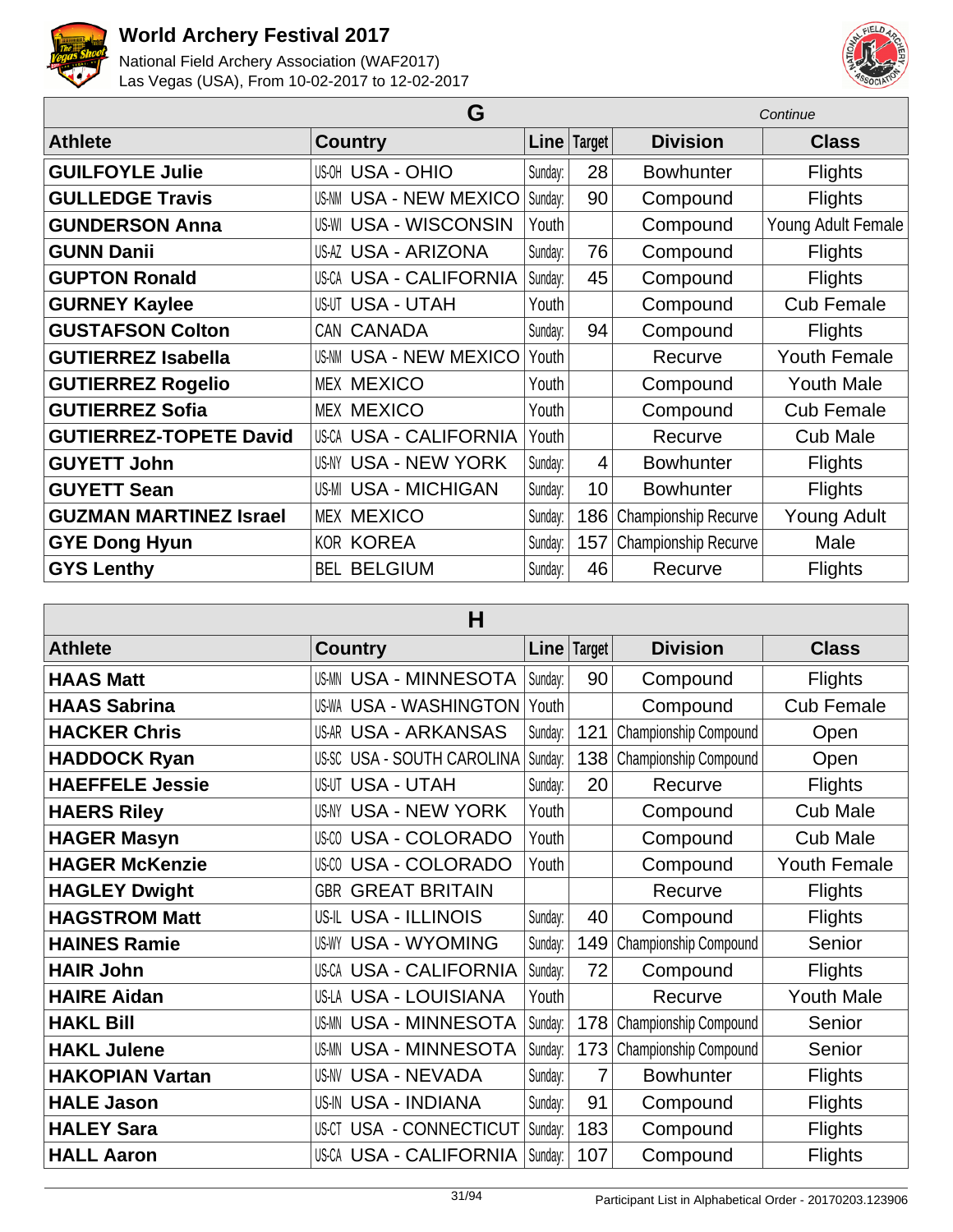



|                         | Н                                 |          |                | Continue              |                     |  |
|-------------------------|-----------------------------------|----------|----------------|-----------------------|---------------------|--|
| <b>Athlete</b>          | <b>Country</b>                    |          | Line Target    | <b>Division</b>       | <b>Class</b>        |  |
| <b>HALL Austin</b>      | <b>US-FL USA - FLORIDA</b>        | Youth    |                | Compound              | <b>Youth Male</b>   |  |
| <b>HALL Devin</b>       | <b>US-CO USA - COLORADO</b>       | Sunday:  | 62             | Compound              | <b>Flights</b>      |  |
| <b>HALL Mathew</b>      | US-FL USA - FLORIDA               | Sunday:  | 76             | Compound              | <b>Flights</b>      |  |
| <b>HALL Tom</b>         | <b>GBR GREAT BRITAIN</b>          | Sunday:  | 182            | Championship Recurve  | Male                |  |
| <b>HALL William</b>     | <b>US-CT USA - CONNECTICUT</b>    | Sunday:  | 41             | Recurve               | <b>Flights</b>      |  |
| <b>HALLADAY Rennen</b>  | <b>US-UT USA - UTAH</b>           | Youth    |                | Compound              | <b>Youth Male</b>   |  |
| <b>HAM Jason</b>        | <b>US-CA USA - CALIFORNIA</b>     | Sunday:  | 5              | <b>Bowhunter</b>      | <b>Flights</b>      |  |
| <b>HAM Rebekah</b>      | <b>US-CA USA - CALIFORNIA</b>     | Sunday:  | 29             | <b>Bowhunter</b>      | <b>Flights</b>      |  |
| <b>HAMILTON Claude</b>  | <b>US-UT USA - UTAH</b>           | Sunday:  | 100            | Compound              | <b>Flights</b>      |  |
| <b>HAMILTON Colton</b>  | <b>USA - UTAH</b><br>US-UT        | Sunday:  | 135            | Championship Compound | Open                |  |
| <b>HAMILTON John</b>    | <b>US-WI USA - WISCONSIN</b>      | Sunday:  | 104            | Compound              | <b>Flights</b>      |  |
| <b>HAMILTON Lesa</b>    | <b>US-UT USA - UTAH</b>           | Sunday:  | 188            | Compound              | <b>Flights</b>      |  |
| <b>HAMLIN Ashtyn</b>    | <b>US-CO USA - COLORADO</b>       | Youth    |                | Compound              | <b>Youth Female</b> |  |
| <b>HAMMOND Coleson</b>  | US-MA USA - MASSACHUSETTS         | Youth    |                | Compound              | Young Adult Male    |  |
| <b>HAMNER Elizabeth</b> | <b>US-CA USA - CALIFORNIA</b>     | Youth    |                | Compound              | <b>Youth Female</b> |  |
| <b>HAMNER Nicholas</b>  | <b>US-CA USA - CALIFORNIA</b>     | Youth    |                | Recurve               | <b>Youth Male</b>   |  |
| <b>HANDLEY Melissa</b>  | <b>US-KS USA - KANSAS</b>         | Sunday:  | 195            | Compound              | <b>Flights</b>      |  |
| <b>HANDLEY Scottie</b>  | <b>US-KS USA - KANSAS</b>         | Sunday:  | 50             | Compound              | <b>Flights</b>      |  |
| <b>HANES Jace</b>       | US-HI USA - HAWAII                | Youth    |                | Compound              | Young Adult Male    |  |
| <b>HANINA Ethan</b>     | <b>US-CA USA - CALIFORNIA</b>     | Youth    |                | Compound              | <b>Youth Male</b>   |  |
| <b>HANKINS AI</b>       | <b>USA - MISSISSIPPI</b><br>US-MS | Sunday:  | 174            | Championship Compound | Senior              |  |
| <b>HANLEY Kolby</b>     | <b>USA - VERMONT</b><br>US-VT     | Sunday:  | 122            | Championship Compound | Open                |  |
| <b>HANNAH Justin</b>    | <b>US-NC USA - NORTH CAROLINA</b> | Shootoff | $\overline{2}$ | Championship Compound | Open                |  |
| <b>HANSEMANN Aidan</b>  | <b>US-MT USA - MONTANA</b>        | Youth    |                | Compound              | <b>Youth Male</b>   |  |
| <b>HANSEMANN Eloise</b> | <b>US-MT USA - MONTANA</b>        | Youth    |                | Compound              | <b>Youth Female</b> |  |
| <b>HANSEMANN Isabel</b> | <b>US-MT USA - MONTANA</b>        | Youth    |                | Compound              | Young Adult Female  |  |
| <b>HANSEN Buckey</b>    | <b>US-UT USA - UTAH</b>           | Sunday:  | 39             | Compound              | <b>Flights</b>      |  |
| <b>HANSEN Carter</b>    | <b>US-UT USA - UTAH</b>           | Youth    |                | Compound              | <b>Youth Male</b>   |  |
| <b>HANSEN Hunter</b>    | <b>US-CA USA - CALIFORNIA</b>     | Youth    |                | Compound              | Young Adult Female  |  |
| <b>HANSEN Stephan</b>   | <b>DEN DENMARK</b>                | Shootoff | 1              | Championship Compound | Open                |  |
| <b>HANSON Larry</b>     | <b>US-AZ USA - ARIZONA</b>        | Sunday:  | 26             | Compound              | <b>Flights</b>      |  |
| <b>HANSON Mark G</b>    | <b>US-AZ USA - ARIZONA</b>        | Sunday:  | 17             | <b>Bowhunter</b>      | <b>Flights</b>      |  |
| <b>HANSON Matthew</b>   | US-TX USA - TEXAS                 | Sunday:  | 46             | Recurve               | <b>Flights</b>      |  |
| <b>HANZEL Joshua</b>    | <b>US-WI USA - WISCONSIN</b>      | Sunday:  | 34             | <b>Bowhunter</b>      | <b>Flights</b>      |  |
| <b>HARBAUGH Tony</b>    | US-ID USA - IDAHO                 | Sunday:  | 149            | Championship Compound | Senior              |  |
| <b>HARDIN Tom</b>       | <b>US-IN USA - INDIANA</b>        | Sunday:  | 40             | Recurve               | <b>Flights</b>      |  |
| <b>HARDING Marissa</b>  | US-NY USA - NEW YORK              | Youth    |                | Compound              | Youth Female        |  |
| <b>HARNISH Korrie</b>   | US-IL USA - ILLINOIS              | Youth    |                | Compound              | Young Adult Female  |  |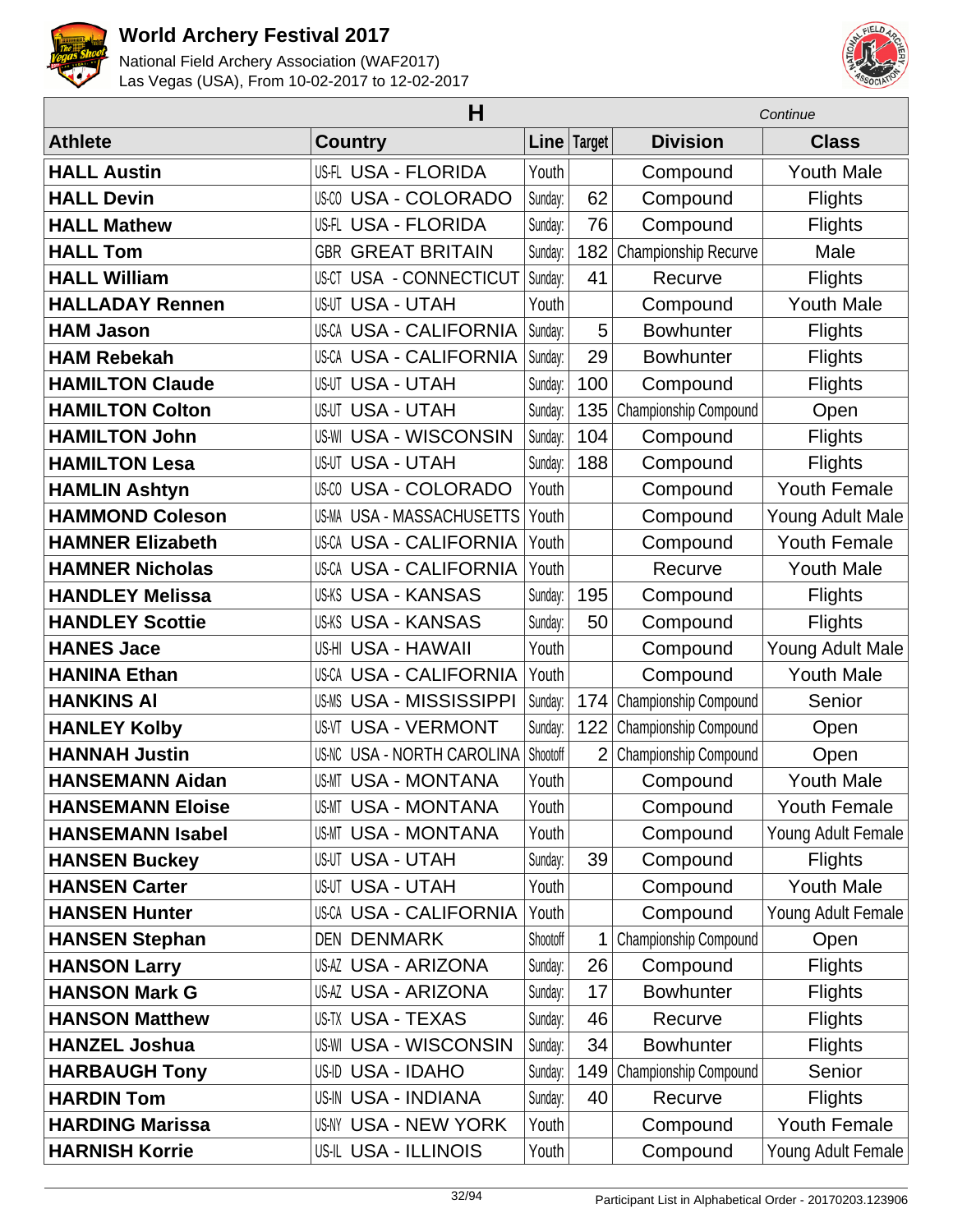



|                            | H                                |             |     | Continue              |                     |  |
|----------------------------|----------------------------------|-------------|-----|-----------------------|---------------------|--|
| <b>Athlete</b>             | <b>Country</b>                   | Line Target |     | <b>Division</b>       | <b>Class</b>        |  |
| <b>HARO Joel</b>           | <b>US-TX USA - TEXAS</b>         | Youth       |     | Recurve               | Young Adult Male    |  |
| <b>HARPER Alina</b>        | <b>US-CO USA - COLORADO</b>      | Youth       |     | Compound              | <b>Youth Female</b> |  |
| <b>HARPER Allison</b>      | US-00 USA - COLORADO             | Sunday:     | 91  | Compound              | <b>Flights</b>      |  |
| <b>HARPER Bryan</b>        | CAN CANADA                       | Sunday:     | 211 | Compound              | <b>Flights</b>      |  |
| <b>HARPER Eric</b>         | <b>US-CO USA - COLORADO</b>      | Sunday:     | 25  | <b>Bowhunter</b>      | <b>Flights</b>      |  |
| <b>HARPER lan</b>          | <b>US-NY USA - NEW YORK</b>      | Sunday:     | 39  | Recurve               | Flights             |  |
| <b>HARPER Rick</b>         | <b>US-VA USA - VIRGINIA</b>      | Sunday:     | 176 | Championship Compound | Senior              |  |
| <b>HARR Dustin</b>         | <b>US-OH USA - OHIO</b>          |             |     | Compound              | <b>Flights</b>      |  |
| <b>HARRELSON Christine</b> | US-NC USA - NORTH CAROLINA       | Sunday:     | 145 | Championship Compound | Female              |  |
| <b>HARRINGTON Mason</b>    | <b>US-NY USA - NEW YORK</b>      | Youth       |     | Compound              | <b>Youth Male</b>   |  |
| <b>HARRINGTON Wyatt</b>    | <b>US-NY USA - NEW YORK</b>      | Youth       |     | Compound              | Young Adult Male    |  |
| <b>HARRIS Austin</b>       | <b>US-TX USA - TEXAS</b>         | Youth       |     | Compound              | <b>Youth Male</b>   |  |
| <b>HARRIS Chris</b>        | <b>US-OR USA - OREGON</b>        | Sunday:     | 45  | Compound              | <b>Flights</b>      |  |
| <b>HARRIS Haley</b>        | <b>US-AZ USA - ARIZONA</b>       | Youth       |     | Compound              | <b>Youth Female</b> |  |
| <b>HARRIS Jeff</b>         | <b>US-CA USA - CALIFORNIA</b>    | Sunday:     | 81  | Compound              | <b>Flights</b>      |  |
| <b>HARRIS Lexi</b>         | <b>US-CO USA - COLORADO</b>      | Sunday:     | 14  | Recurve               | <b>Flights</b>      |  |
| <b>HARRIS Rusty</b>        | <b>US-TX USA - TEXAS</b>         | Sunday:     | 84  | Compound              | <b>Flights</b>      |  |
| <b>HARRIS Zachary</b>      | <b>US-GA USA - GEORGIA</b>       | Sunday:     | 177 | Championship Compound | <b>Young Adult</b>  |  |
| <b>HART Madison</b>        | CAN CANADA                       | Sunday:     | 150 | Championship Compound | Female              |  |
| <b>HART Nathan</b>         | <b>US-OR USA - OREGON</b>        | Youth       |     | Recurve               | <b>Youth Male</b>   |  |
| <b>HARTMAN Caitlin</b>     | US-OH USA - OHIO                 | Sunday:     | 27  | Recurve               | <b>Flights</b>      |  |
| <b>HARTSOCK Zarah</b>      | <b>USA - NEW MEXICO</b><br>US-NM | Sunday:     | 196 | Compound              | <b>Flights</b>      |  |
| <b>HASH David</b>          | <b>US-AZ USA - ARIZONA</b>       | Sunday:     | 30  | <b>Bowhunter</b>      | <b>Flights</b>      |  |
| <b>HASSLER Olivia</b>      | <b>US-WA USA - WASHINGTON</b>    | Youth       |     | Compound              | <b>Cub Female</b>   |  |
| <b>HATHAWAY Kurtis</b>     | CAN CANADA                       | Sunday:     | 8   | <b>Bowhunter</b>      | Flights             |  |
| <b>HAUGSNESS Greg</b>      | <b>US-KS USA - KANSAS</b>        | Sunday:     | 96  | Compound              | <b>Flights</b>      |  |
| <b>HAVRANEK Stephen</b>    | <b>GBR GREAT BRITAIN</b>         | Sunday:     | 191 | Championship Barebow  | Open                |  |
| <b>HAY Angela</b>          | CAN CANADA                       | Sunday:     | 31  | <b>Bowhunter</b>      | <b>Flights</b>      |  |
| <b>HAYDEN Julius (Jay)</b> | <b>US-UT USA - UTAH</b>          | Sunday:     | 175 | Championship Compound | Senior              |  |
| <b>HAYES Joey</b>          | <b>US-CA USA - CALIFORNIA</b>    |             |     | Compound              | <b>Flights</b>      |  |
| <b>HAYES Mark</b>          | <b>US-WI USA - WISCONSIN</b>     | Sunday:     | 212 | Compound              | <b>Flights</b>      |  |
| <b>HAYES Susan</b>         | <b>US-ID USA - IDAHO</b>         | Sunday:     | 194 | Compound              | <b>Flights</b>      |  |
| <b>HAYGOOD Haley</b>       | <b>US-KY USA - KENTUCKY</b>      | Sunday:     | 18  | <b>Bowhunter</b>      | <b>Flights</b>      |  |
| <b>HAYNES Elizabeth</b>    | <b>US-TX USA - TEXAS</b>         | Sunday:     | 60  | Recurve               | <b>Flights</b>      |  |
| <b>HAZELBUSH Dalan</b>     | <b>US-UT USA - UTAH</b>          | Youth       |     | Compound              | <b>Youth Male</b>   |  |
| <b>HEARRIN Briley</b>      | <b>US-KY USA - KENTUCKY</b>      | Sunday:     | 67  | Recurve               | <b>Flights</b>      |  |
| <b>HECKER Justin</b>       | <b>US-OH USA - OHIO</b>          | Sunday:     | 28  | <b>Bowhunter</b>      | <b>Flights</b>      |  |
| <b>HEDGE Nathan</b>        | <b>US-WY USA - WYOMING</b>       | Sunday:     | 4   | <b>Bowhunter</b>      | <b>Flights</b>      |  |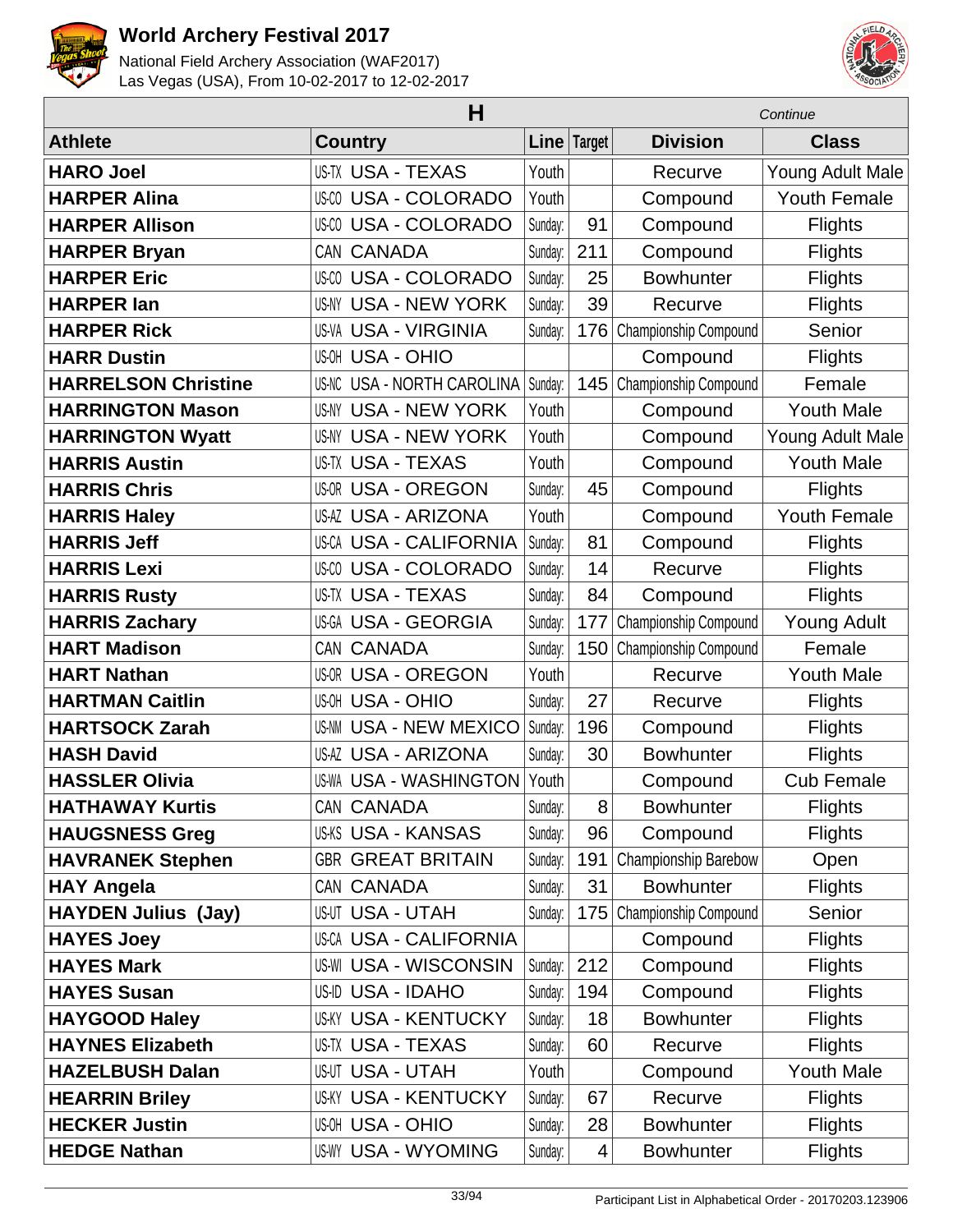



|                            | Н                             |         |               | Continue                  |                     |  |
|----------------------------|-------------------------------|---------|---------------|---------------------------|---------------------|--|
| <b>Athlete</b>             | <b>Country</b>                | Linel   | <b>Target</b> | <b>Division</b>           | <b>Class</b>        |  |
| <b>HEFFELFINGER John</b>   | <b>US-AZ USA - ARIZONA</b>    | Sunday: | 54            | Recurve                   | <b>Flights</b>      |  |
| HEFFELFINGER John "Chip"   | US-AZ USA - ARIZONA           | Sunday: | 43            | Recurve                   | <b>Flights</b>      |  |
| <b>HEGG Jason</b>          | <b>US-MT USA - MONTANA</b>    | Sunday: | 100           | Compound                  | <b>Flights</b>      |  |
| HEIDARZADEHDEHKORDI Danial | <b>IR IRAN</b><br>IRI         | Youth   |               | Compound                  | Young Adult Male    |  |
| <b>HEIDT Adam</b>          | US-GA USA - GEORGIA           | Sunday: |               | 184 Championship Recurve  | <b>Young Adult</b>  |  |
| <b>HEIDT Natali</b>        | <b>US-AZ USA - ARIZONA</b>    | Youth   |               | Compound                  | Young Adult Female  |  |
| <b>HEINRICH Ariana</b>     | <b>US-AZ USA - ARIZONA</b>    | Youth   |               | Compound                  | Young Adult Female  |  |
| <b>HEINZ Jeff</b>          | <b>US-WA USA - WASHINGTON</b> | Sunday: | 175           | Championship Compound     | Senior              |  |
| <b>HEINZ Kyle</b>          | <b>US-CO USA - COLORADO</b>   | Sunday: | 26            | <b>Bowhunter</b>          | <b>Flights</b>      |  |
| <b>HEISKELL Barry</b>      | <b>US-TX USA - TEXAS</b>      | Sunday: | 125           | Championship Compound     | Open                |  |
| <b>HEITZ Michael</b>       | <b>US-IL USA - ILLINOIS</b>   | Sunday: | 133           | Championship Compound     | Open                |  |
| <b>HEKKER Kaden</b>        | <b>US-WA USA - WASHINGTON</b> | Youth   |               | Compound                  | Young Adult Female  |  |
| <b>HELLAND Bryan</b>       | <b>US-MN USA - MINNESOTA</b>  | Sunday: | 85            | Compound                  | <b>Flights</b>      |  |
| <b>HELLAND Stephen</b>     | <b>US-MN USA - MINNESOTA</b>  | Sunday: | 183           | Compound                  | Flights             |  |
| <b>HELLSTROM Tobias</b>    | <b>SWE SWEDEN</b>             | Sunday: | 91            | Compound                  | <b>Flights</b>      |  |
| <b>HELSLEY Jeff</b>        | <b>US-CO USA - COLORADO</b>   | Sunday: | 93            | Compound                  | <b>Flights</b>      |  |
| <b>HEMPHILL Kathleen</b>   | <b>US-LA USA - LOUISIANA</b>  | Sunday: | 175           | Compound                  | <b>Flights</b>      |  |
| <b>HEMPHILL Kenneth</b>    | US-LA USA - LOUISIANA         | Sunday: | 43            | Compound                  | <b>Flights</b>      |  |
| <b>HENDERSON Braydin</b>   | <b>US-WA USA - WASHINGTON</b> | Sunday: | 176           | Compound                  | <b>Flights</b>      |  |
| <b>HENDERSON Kirk</b>      | <b>US-WA USA - WASHINGTON</b> | Sunday: | 7             | <b>Bowhunter</b>          | Flights             |  |
| <b>HENDRICKS John</b>      | <b>US-OR USA - OREGON</b>     | Sunday: | 108           | Compound                  | <b>Flights</b>      |  |
| <b>HENDRICKSON Chloe</b>   | <b>US-AZ USA - ARIZONA</b>    | Youth   |               | Recurve                   | <b>Youth Female</b> |  |
| <b>HENDRICKSON Stone</b>   | <b>US-AZ USA - ARIZONA</b>    | Youth   |               | Compound                  | <b>Youth Male</b>   |  |
| <b>HENDRIX Blakelee</b>    | US-AL USA - ALABAMA           | Sunday: | 155           | Championship Compound     | Female              |  |
| <b>HENLEY Kameron</b>      | <b>US-KY USA - KENTUCKY</b>   | Sunday: | 91            | Compound                  | <b>Flights</b>      |  |
| <b>HENRICKSEN Braden</b>   | <b>US-WA USA - WASHINGTON</b> | Sunday: |               | 173 Championship Compound | <b>Young Adult</b>  |  |
| <b>HENSBERRY Kevin</b>     | <b>US-AZ USA - ARIZONA</b>    | Sunday: | 109           | Compound                  | <b>Flights</b>      |  |
| <b>HENSON Ken</b>          | <b>US-CO USA - COLORADO</b>   | Sunday: |               | 170 Championship Compound | Senior              |  |
| <b>HEPPERLE Keaton</b>     | US-IA USA - IOWA              | Youth   |               | Compound                  | <b>Youth Male</b>   |  |
| <b>HERBST Anna</b>         | <b>US-CA USA - CALIFORNIA</b> | Youth   |               | Recurve                   | Youth Female        |  |
| <b>HERITAGE Tyler</b>      | <b>US-NJ USA - NEW JERSEY</b> | Youth   |               | Compound                  | Young Adult Male    |  |
| <b>HERNANDEZ Aubree</b>    | <b>US-CA USA - CALIFORNIA</b> | Youth   |               | Compound                  | Youth Female        |  |
| <b>HERNANDEZ Gerard</b>    | CAN CANADA                    | Sunday: | 66            | Recurve                   | <b>Flights</b>      |  |
| <b>HERNANDEZ John</b>      | <b>US-OR USA - OREGON</b>     | Sunday: | 87            | Compound                  | <b>Flights</b>      |  |
| <b>HERNANDEZ Logan</b>     | US-CA USA - CALIFORNIA        | Sunday: | 21            | Recurve                   | <b>Flights</b>      |  |
| <b>HERNANDEZ Mike</b>      | US-CA USA - CALIFORNIA        | Sunday: | 213           | Compound                  | <b>Flights</b>      |  |
| <b>HERNANDEZ Oscar</b>     | <b>US-CA USA - CALIFORNIA</b> | Sunday: | 35            | Compound                  | <b>Flights</b>      |  |
| <b>HERNANDEZ Roberto</b>   | <b>ESA EL SALVADOR</b>        | Sunday: | 134           | Championship Compound     | Open                |  |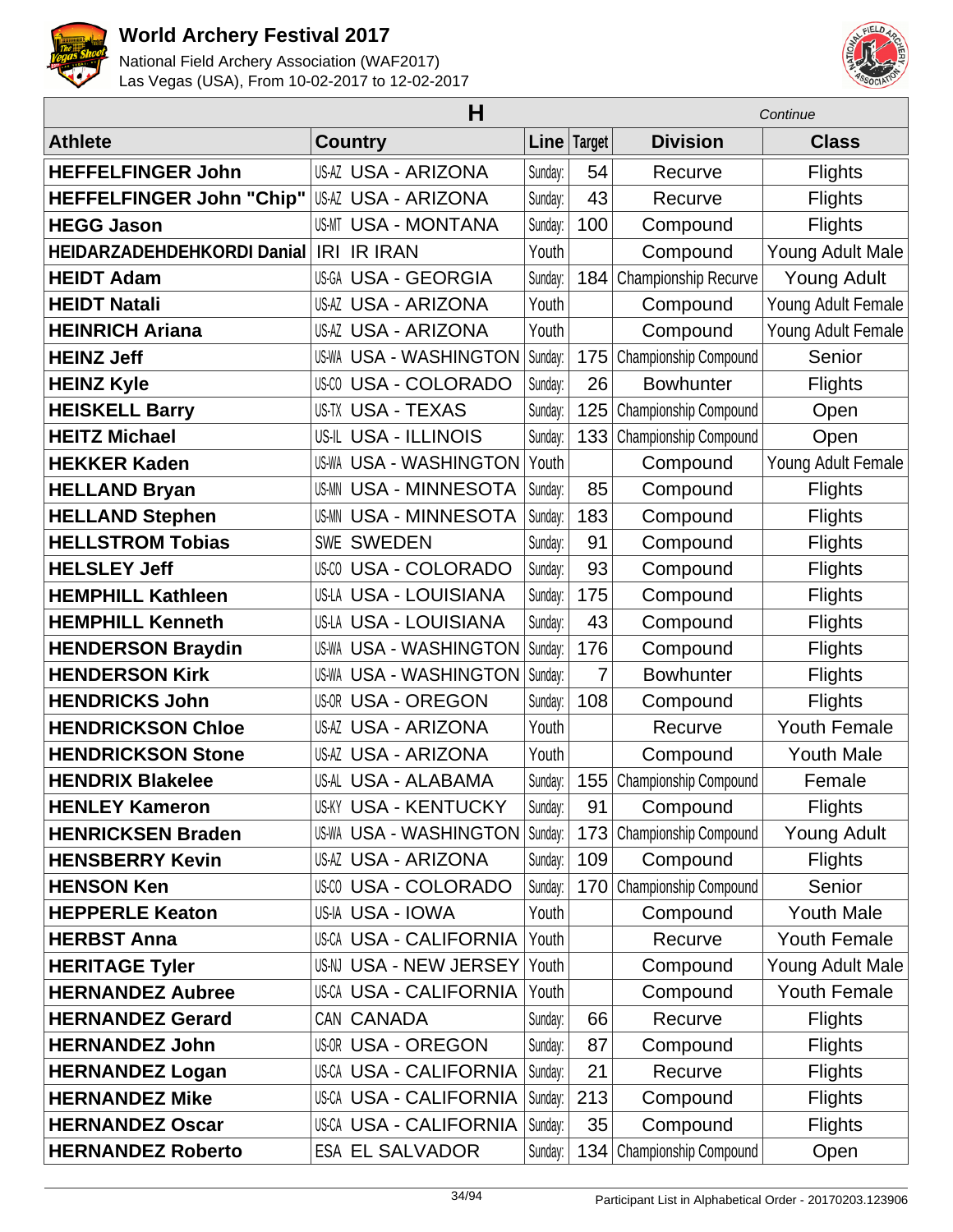



|                            | н                                |             |                | Continue                  |                     |  |
|----------------------------|----------------------------------|-------------|----------------|---------------------------|---------------------|--|
| <b>Athlete</b>             | <b>Country</b>                   | <b>Line</b> | <b>Target</b>  | <b>Division</b>           | <b>Class</b>        |  |
| <b>HERNANDEZ Roman</b>     | <b>US-TX USA - TEXAS</b>         | Sunday:     | 42             | Compound                  | <b>Flights</b>      |  |
| <b>HEROLD Hannah</b>       | <b>US-WY USA - WYOMING</b>       | Sunday:     | 83             | Compound                  | <b>Flights</b>      |  |
| <b>HERRAIZ OSUNA Jordi</b> | <b>ESP SPAIN</b>                 | Sunday:     | 180            | Compound                  | <b>Flights</b>      |  |
| <b>HERRERA Tim</b>         | <b>US-CO USA - COLORADO</b>      | Sunday:     | 83             | Compound                  | <b>Flights</b>      |  |
| <b>HERRING Mark</b>        | <b>US-OH USA - OHIO</b>          | Sunday:     | 110            | Compound                  | <b>Flights</b>      |  |
| <b>HERRLEIN Danielle</b>   | US-SD USA - SOUTH DAKOTA         | Youth       |                | Compound                  | Young Adult Female  |  |
| <b>HERRLEIN Sandy</b>      | US-SD USA - SOUTH DAKOTA         | Sunday:     | 177            | Compound                  | Flights             |  |
| <b>HERWICK Kelly</b>       | US-00 USA - COLORADO             | Sunday:     | 9              | <b>Bowhunter</b>          | <b>Flights</b>      |  |
| <b>HESS D'arce</b>         | US-RI USA - RHODE ISLAND         | Sunday:     | 35             | Compound                  | <b>Flights</b>      |  |
| <b>HESS Vernon</b>         | <b>US-KS USA - KANSAS</b>        | Sunday:     |                | 159 Championship Compound | Senior              |  |
| <b>HETLETVED Hatley</b>    | <b>US-ND USA - NORTH DAKOTA</b>  | Youth       |                | Compound                  | <b>Cub Female</b>   |  |
| <b>HETLETVED Kinley</b>    | <b>US-ND USA - NORTH DAKOTA</b>  | Youth       |                | Compound                  | <b>Youth Female</b> |  |
| <b>HETLETVED Lee</b>       | <b>US-ND USA - NORTH DAKOTA</b>  |             |                | Compound                  | <b>Flights</b>      |  |
| <b>HEUVEL John</b>         | <b>US-WA USA - WASHINGTON</b>    | Sunday:     | 29             | Compound                  | <b>Flights</b>      |  |
| <b>HEWSON Jeremy</b>       | <b>US-WA USA - WASHINGTON</b>    | Sunday:     | 31             | Compound                  | <b>Flights</b>      |  |
| <b>HEWSON Rick</b>         | <b>US-WA USA - WASHINGTON</b>    | Sunday:     | 3              | <b>Bowhunter</b>          | <b>Flights</b>      |  |
| <b>HEYREND Leith</b>       | <b>US-CA USA - CALIFORNIA</b>    | Sunday:     | 90             | Compound                  | <b>Flights</b>      |  |
| <b>HICKS Billy</b>         | <b>US-TX USA - TEXAS</b>         | Sunday:     | 149            | Championship Compound     | Senior              |  |
| <b>HICKS Chuck</b>         | <b>US-CA USA - CALIFORNIA</b>    | Sunday:     | 10             | <b>Bowhunter</b>          | <b>Flights</b>      |  |
| <b>HICKS David</b>         | <b>US-CA USA - CALIFORNIA</b>    | Sunday:     | 17             | Compound                  | <b>Flights</b>      |  |
| <b>HICKS Jodi</b>          | <b>US-KY USA - KENTUCKY</b>      | Sunday:     | 198            | Compound                  | <b>Flights</b>      |  |
| <b>HICKS Kimberly</b>      | <b>US-AZ USA - ARIZONA</b>       | Youth       |                | Compound                  | Young Adult Female  |  |
| <b>HIGGINS Monica</b>      | CAN CANADA                       | Sunday:     | 29             | Compound                  | <b>Flights</b>      |  |
| <b>HIGLEY Brandon</b>      | US-ID USA - IDAHO                | Sunday:     | 144            | Championship Compound     | Open                |  |
| <b>HILBERT Del</b>         | US-PA USA - PENNSYLVANIA Sunday: |             | 82             | Compound                  | <b>Flights</b>      |  |
| <b>HILL Ava</b>            | <b>US-UT USA - UTAH</b>          | Youth       |                | Recurve                   | <b>Youth Female</b> |  |
| <b>HILL Dru</b>            | <b>US-UT USA - UTAH</b>          | Youth       |                | Recurve                   | <b>Cub Female</b>   |  |
| <b>HILL Gretchen</b>       | <b>US-NV USA - NEVADA</b>        | Sunday:     | 16             | Recurve                   | <b>Flights</b>      |  |
| <b>HILL Justin</b>         | <b>US-WA USA - WASHINGTON</b>    | Sunday:     | $\overline{7}$ | <b>Bowhunter</b>          | <b>Flights</b>      |  |
| <b>HILL Rebekah</b>        | US-NV USA - NEVADA               | Youth       |                | Recurve                   | Young Adult Female  |  |
| <b>HILL Stephanie</b>      | <b>US-NV USA - NEVADA</b>        | Sunday:     | 68             | Recurve                   | <b>Flights</b>      |  |
| <b>HILL William</b>        | <b>US-NV USA - NEVADA</b>        | Sunday:     | 161            | Championship Recurve      | Male                |  |
| <b>HILLESHEIM Jake</b>     | <b>US-MN USA - MINNESOTA</b>     | Sunday:     | 127            | Championship Compound     | Open                |  |
| <b>HILLIUS Tanner</b>      | <b>US-WA USA - WASHINGTON</b>    | Youth       |                | Recurve                   | Young Adult Male    |  |
| <b>HINDMAN Jacob</b>       | US-AZ USA - ARIZONA              | Youth       |                | Compound                  | <b>Youth Male</b>   |  |
| <b>HINDMAN Kim</b>         | <b>US-AZ USA - ARIZONA</b>       | Sunday:     | $\overline{2}$ | Compound                  | <b>Flights</b>      |  |
| <b>HINDS Vince</b>         | <b>US-AZ USA - ARIZONA</b>       | Sunday:     | 15             | <b>Bowhunter</b>          | <b>Flights</b>      |  |
| <b>HINKLE Jacob</b>        | <b>US-WV USA - WEST VIRGINIA</b> | Sunday:     | 93             | Compound                  | <b>Flights</b>      |  |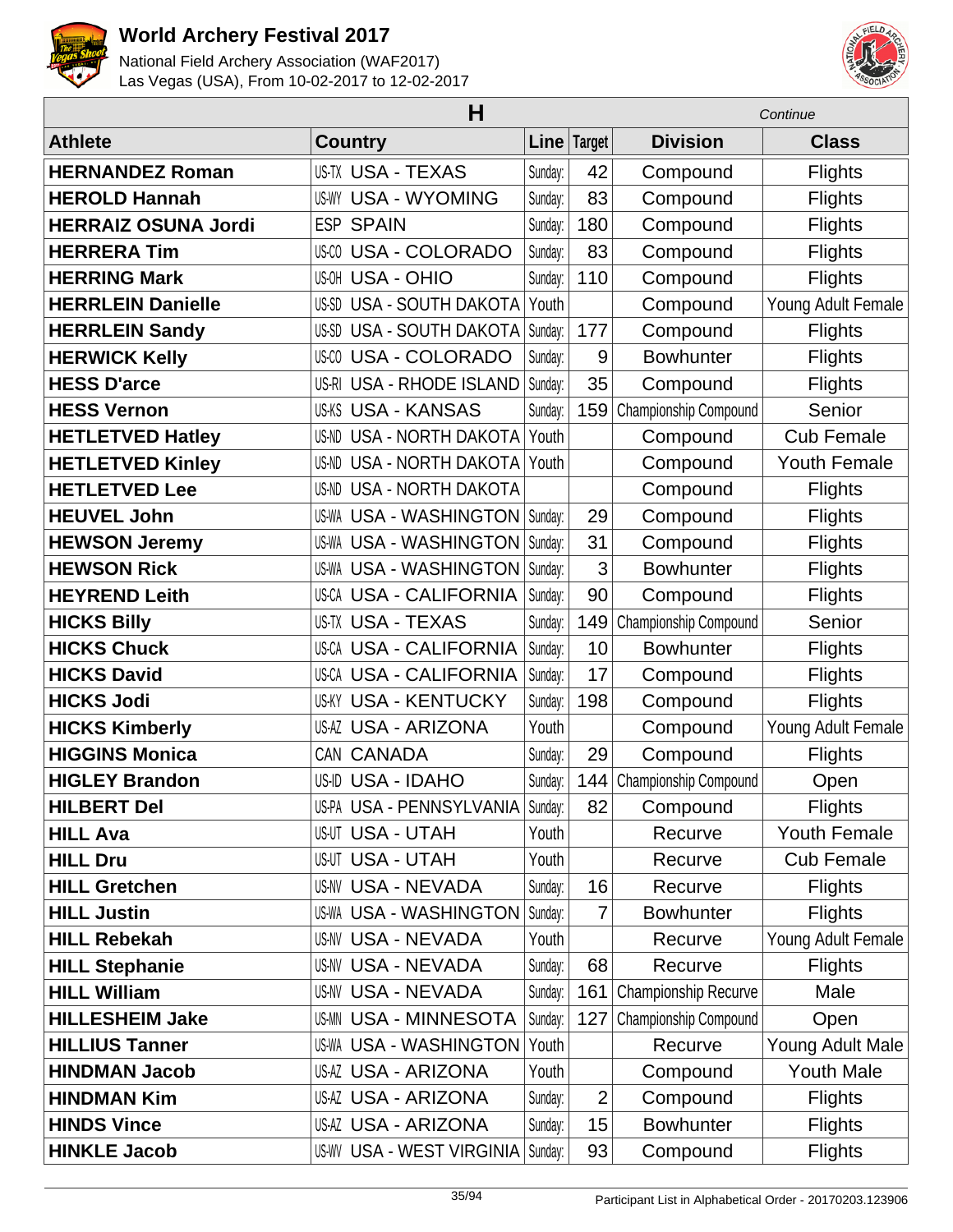



|                                   | н                                |          |                | Continue              |                     |  |
|-----------------------------------|----------------------------------|----------|----------------|-----------------------|---------------------|--|
| <b>Athlete</b>                    | <b>Country</b>                   |          | Line   Target  | <b>Division</b>       | <b>Class</b>        |  |
| <b>HINMAN Julia</b>               | <b>US-CO USA - COLORADO</b>      | Youth    |                | Compound              | Young Adult Female  |  |
| <b>HINTZ Gary</b>                 | <b>US-WI USA - WISCONSIN</b>     | Sunday:  | 9              | <b>Bowhunter</b>      | <b>Flights</b>      |  |
| <b>HIOTAKIS Jeffrey</b>           | <b>US-CT USA - CONNECTICUT</b>   | Sunday:  | 163            | Championship Recurve  | Male                |  |
| <b>HIRANO Mio</b>                 | <b>JPN JAPAN</b>                 | Sunday:  | 28             | Recurve               | <b>Flights</b>      |  |
| <b>HIRANO Sen</b>                 | <b>US-CA USA - CALIFORNIA</b>    | Sunday:  | 63             | Recurve               | <b>Flights</b>      |  |
| <b>HIRSCH Brittney</b>            | <b>US-CO USA - COLORADO</b>      | Sunday:  | 14             | <b>Bowhunter</b>      | <b>Flights</b>      |  |
| <b>HIRSCH Chris</b>               | US-00 USA - COLORADO             | Sunday:  | 71             | Compound              | <b>Flights</b>      |  |
| <b>HITE Mary Hunter</b>           | US-NC USA - NORTH CAROLINA       | Youth    |                | Compound              | <b>Youth Female</b> |  |
| <b>HIX Carl</b>                   | <b>US-CA USA - CALIFORNIA</b>    | Sunday:  | 11             | Compound              | <b>Flights</b>      |  |
| <b>HJERPE Waylon</b>              | <b>US-AZ USA - ARIZONA</b>       | Youth    |                | Recurve               | <b>Youth Male</b>   |  |
| <b>HO Hangan</b>                  | <b>US-CA USA - CALIFORNIA</b>    | Sunday:  | 69             | Recurve               | <b>Flights</b>      |  |
| <b>HOAGLUND Erik</b>              | <b>US-NV USA - NEVADA</b>        | Youth    |                | Compound              | <b>Cub Male</b>     |  |
| <b>HOAGLUND Toby</b>              | <b>US-NV USA - NEVADA</b>        | Sunday:  | 209            | Compound              | <b>Flights</b>      |  |
| <b>HOBBS Tony</b>                 | US-00 USA - COLORADO             | Sunday:  | 14             | <b>Bowhunter</b>      | <b>Flights</b>      |  |
| <b>HOBBS Will</b>                 | <b>US-WA USA - WASHINGTON</b>    | Youth    |                | Compound              | Young Adult Male    |  |
| <b>HOCKETT Freddy</b>             | <b>US-OK USA - OKLAHOMA</b>      | Sunday:  | $\overline{7}$ | Compound              | <b>Flights</b>      |  |
| <b>HOCKMAN Pamela</b>             | US-PA USA - PENNSYLVANIA         | Sunday:  | 150            | Championship Compound | Female              |  |
| <b>HOCKSTRA-JOHNSON Gabrielle</b> | US-NM<br><b>USA - NEW MEXICO</b> | Youth    |                | Compound              | Young Adult Female  |  |
| <b>HODGE Heather</b>              | <b>US-IL USA - ILLINOIS</b>      | Sunday:  | 57             | Recurve               | <b>Flights</b>      |  |
| <b>HODGES Troy</b>                | <b>US-CA USA - CALIFORNIA</b>    | Sunday:  | 12             | <b>Bowhunter</b>      | <b>Flights</b>      |  |
| <b>HODGINS Kevin</b>              | <b>US-WA USA - WASHINGTON</b>    | Sunday:  | 53             | Recurve               | <b>Flights</b>      |  |
| <b>HOE Andrea</b>                 | <b>US-NY USA - NEW YORK</b>      | Youth    |                | Recurve               | Young Adult Female  |  |
| <b>HOEFS Max</b>                  | <b>US-ND USA - NORTH DAKOTA</b>  | Sunday:  | 75             | Compound              | <b>Flights</b>      |  |
| <b>HOEFT Johnnie</b>              | <b>US-AZ USA - ARIZONA</b>       | Sunday:  | 196            | Championship Barebow  | Open                |  |
| <b>HOETTECKE Silke</b>            | <b>GER GERMANY</b>               | Sunday:  | 74             | Compound              | <b>Flights</b>      |  |
| <b>HOFER Patrizio</b>             | <b>SUI SWITZERLAND</b>           | Sunday:  | 137            | Championship Compound | Open                |  |
| <b>HOFFMAN Jim</b>                | <b>US-IL USA - ILLINOIS</b>      | Sunday:  | 51             | Compound              | <b>Flights</b>      |  |
| <b>HOFMANN Olivia</b>             | <b>US-CA USA - CALIFORNIA</b>    | Youth    |                | Recurve               | <b>Youth Female</b> |  |
| <b>HOGERTON David</b>             | <b>US-CA USA - CALIFORNIA</b>    | Sunday:  | 47             | Compound              | <b>Flights</b>      |  |
| <b>HOGERTON Katrina</b>           | <b>US-CA USA - CALIFORNIA</b>    | Sunday:  | 197            | Compound              | <b>Flights</b>      |  |
| <b>HOLDER Joseph</b>              | US-PA USA - PENNSYLVANIA         | Sunday:  | 104            | Compound              | <b>Flights</b>      |  |
| <b>HOLDER Thomas</b>              | US-PA USA - PENNSYLVANIA         | Sunday:  | 79             | Compound              | <b>Flights</b>      |  |
| <b>HOLGADO Juan-Carlos</b>        | <b>SUI SWITZERLAND</b>           | Sunday:  | 64             | Recurve               | <b>Flights</b>      |  |
| <b>HOLLAR Darla</b>               | US-GA USA - GEORGIA              | Sunday:  | 16             | Recurve               | <b>Flights</b>      |  |
| <b>HOLMBERG Micah</b>             | US-HI USA - HAWAII               | Youth    |                | Recurve               | <b>Cub Male</b>     |  |
| <b>HOLMES Abe</b>                 | US-PA USA - PENNSYLVANIA         | Sunday:  | 95             | Compound              | <b>Flights</b>      |  |
| <b>HOLMES III Lewis</b>           | <b>US-WI USA - WISCONSIN</b>     | Shootoff | 1              | Championship Compound | Open                |  |
| <b>HOLST John</b>                 | <b>US-MT USA - MONTANA</b>       | Sunday:  | 44             | Recurve               | <b>Flights</b>      |  |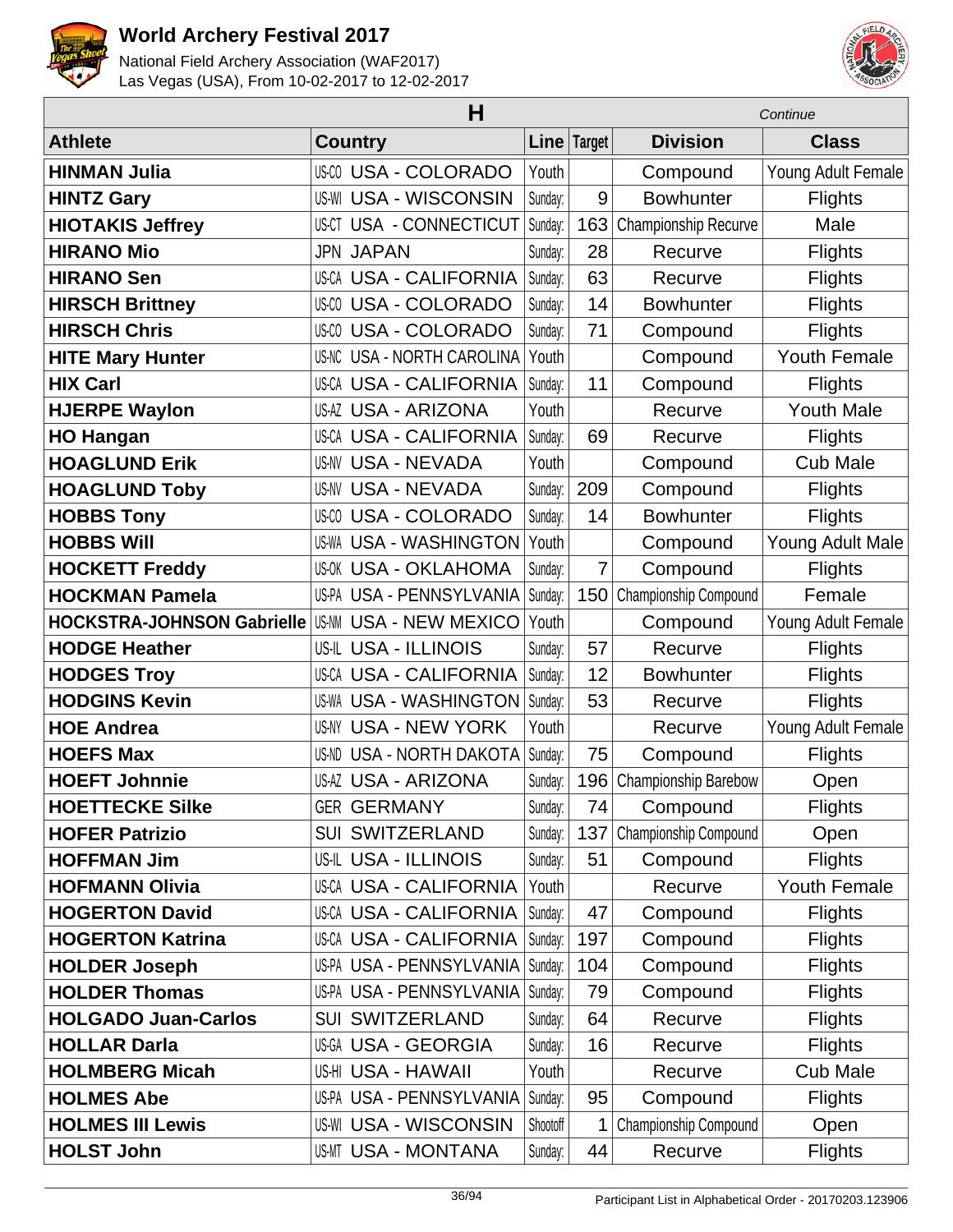



| н                         |                                 |         |             | Continue                |                     |
|---------------------------|---------------------------------|---------|-------------|-------------------------|---------------------|
| <b>Athlete</b>            | <b>Country</b>                  |         | Line Target | <b>Division</b>         | <b>Class</b>        |
| <b>HOMAN Joseph</b>       | US-PA USA - PENNSYLVANIA        | Sunday: | 214         | Compound                | <b>Flights</b>      |
| <b>HONEYCUTT Bayli</b>    | <b>US-TX USA - TEXAS</b>        | Youth   |             | Compound                | <b>Youth Female</b> |
| <b>HONEYCUTT Tim</b>      | <b>US-CA USA - CALIFORNIA</b>   | Sunday: | 196         | Championship Barebow    | Open                |
| <b>HONG Audrey</b>        | <b>US-CA USA - CALIFORNIA</b>   | Sunday: | 165         | Championship Recurve    | Female              |
| <b>HONG Christina</b>     | <b>US-NV USA - NEVADA</b>       | Youth   |             | Recurve                 | <b>Youth Female</b> |
| <b>HONG Hannah</b>        | <b>US-NV USA - NEVADA</b>       | Youth   |             | Recurve                 | <b>Cub Female</b>   |
| <b>HONG Sung Ho</b>       | <b>KOR KOREA</b>                | Sunday: | 121         | Championship Compound   | Open                |
| <b>HOOD Brandon</b>       | <b>US-AZ USA - ARIZONA</b>      | Sunday: | 212         | Compound                | <b>Flights</b>      |
| <b>HOOD Tom</b>           | <b>US-MO USA - MISSOURI</b>     | Sunday: | 152         | Championship Compound   | Senior              |
| <b>HOOK Danielle</b>      | <b>US-MI USA - MICHIGAN</b>     | Sunday: | 184         | Compound                | <b>Flights</b>      |
| <b>HOOK Mark</b>          | <b>US-MI USA - MICHIGAN</b>     | Sunday: | 108         | Compound                | <b>Flights</b>      |
| <b>HOOKSTEAD Cade</b>     | <b>US-WI USA - WISCONSIN</b>    | Sunday: | 13          | <b>Bowhunter</b>        | <b>Flights</b>      |
| <b>HOOKSTEAD Payton</b>   | <b>US-WI USA - WISCONSIN</b>    | Sunday: | 85          | Compound                | <b>Flights</b>      |
| <b>HOON Katie</b>         | <b>US-WA USA - WASHINGTON</b>   | Sunday: | 13          | <b>Bowhunter</b>        | <b>Flights</b>      |
| <b>HOON Sean</b>          | <b>US-WA USA - WASHINGTON</b>   | Sunday: | 161         | Championship Recurve    | Male                |
| <b>HOOVER Elesse</b>      | <b>US-NM USA - NEW MEXICO</b>   | Youth   |             | Compound                | <b>Youth Female</b> |
| <b>HOOVER Meredith</b>    | <b>US-OH USA - OHIO</b>         | Sunday: | 88          | Compound                | <b>Flights</b>      |
| <b>HOOVER Robert</b>      | <b>US-NM USA - NEW MEXICO</b>   | Sunday: | 95          | Compound                | <b>Flights</b>      |
| <b>HOPKINS Craig</b>      | US-CO USA - COLORADO            | Sunday: | 13          | <b>Bowhunter</b>        | Flights             |
| <b>HOPKINS Jeff</b>       | US-IA USA - IOWA                | Sunday: | 129         | Championship Compound   | Open                |
| <b>HOPPER Kenneth</b>     | <b>US-CA USA - CALIFORNIA</b>   | Sunday: | 60          | Compound                | <b>Flights</b>      |
| <b>HOPPES Caleb</b>       | <b>US-CO USA - COLORADO</b>     | Sunday: | 6           | <b>Bowhunter</b>        | <b>Flights</b>      |
| <b>HOPPES Dan</b>         | <b>US-CO USA - COLORADO</b>     | Sunday: | 76          | <b>Compound Limited</b> | <b>Flights</b>      |
| <b>HORAK Sheila</b>       | <b>US-TX USA - TEXAS</b>        | Sunday: | 28          | <b>Bowhunter</b>        | <b>Flights</b>      |
| <b>HORAN Chris</b>        | <b>GBR GREAT BRITAIN</b>        | Sunday: | 199         | Compound                | <b>Flights</b>      |
| <b>HORCAJO Egon</b>       | US-HI USA - HAWAII              | Sunday: | 1           | <b>Bowhunter</b>        | <b>Flights</b>      |
| <b>HORD Peter</b>         | <b>US-NV USA - NEVADA</b>       | Sunday: | 205         | Championship Barebow    | Open                |
| <b>HORIGUCHI Lynn</b>     | <b>US-CA USA - CALIFORNIA</b>   | Youth   |             | Recurve                 | <b>Youth Female</b> |
| <b>HORN Ed</b>            | US-IA USA - IOWA                | Sunday: | 170         | Championship Compound   | Senior              |
| <b>HORN Rick</b>          | <b>US-MO USA - MISSOURI</b>     | Sunday: | 90          | Compound                | <b>Flights</b>      |
| <b>HORN Tj</b>            | US-IA USA - IOWA                | Sunday: | 182         | Compound                | <b>Flights</b>      |
| <b>HORTMAN Drew</b>       | <b>US-UT USA - UTAH</b>         | Sunday: | 139         | Championship Compound   | Open                |
| <b>HORTON Dakota</b>      | <b>US-OK USA - OKLAHOMA</b>     | Youth   |             | Compound                | Young Adult Male    |
| <b>HOSTUTLER Brian</b>    | <b>US-SD USA - SOUTH DAKOTA</b> | Sunday: | 80          | Compound                | <b>Flights</b>      |
| <b>HOTCHKISS Patricia</b> | <b>GBR GREAT BRITAIN</b>        | Sunday: | 208         | Compound                | <b>Flights</b>      |
| <b>HOTZ Ruedi</b>         | <b>SUI SWITZERLAND</b>          | Sunday: | 177         | Championship Compound   | Senior              |
| <b>HOUDE Gabriel</b>      | CAN CANADA                      | Sunday: | 180         | Championship Compound   | <b>Young Adult</b>  |
| <b>HOUDE Guy</b>          | CAN CANADA                      | Sunday: | 170         | Championship Compound   | Senior              |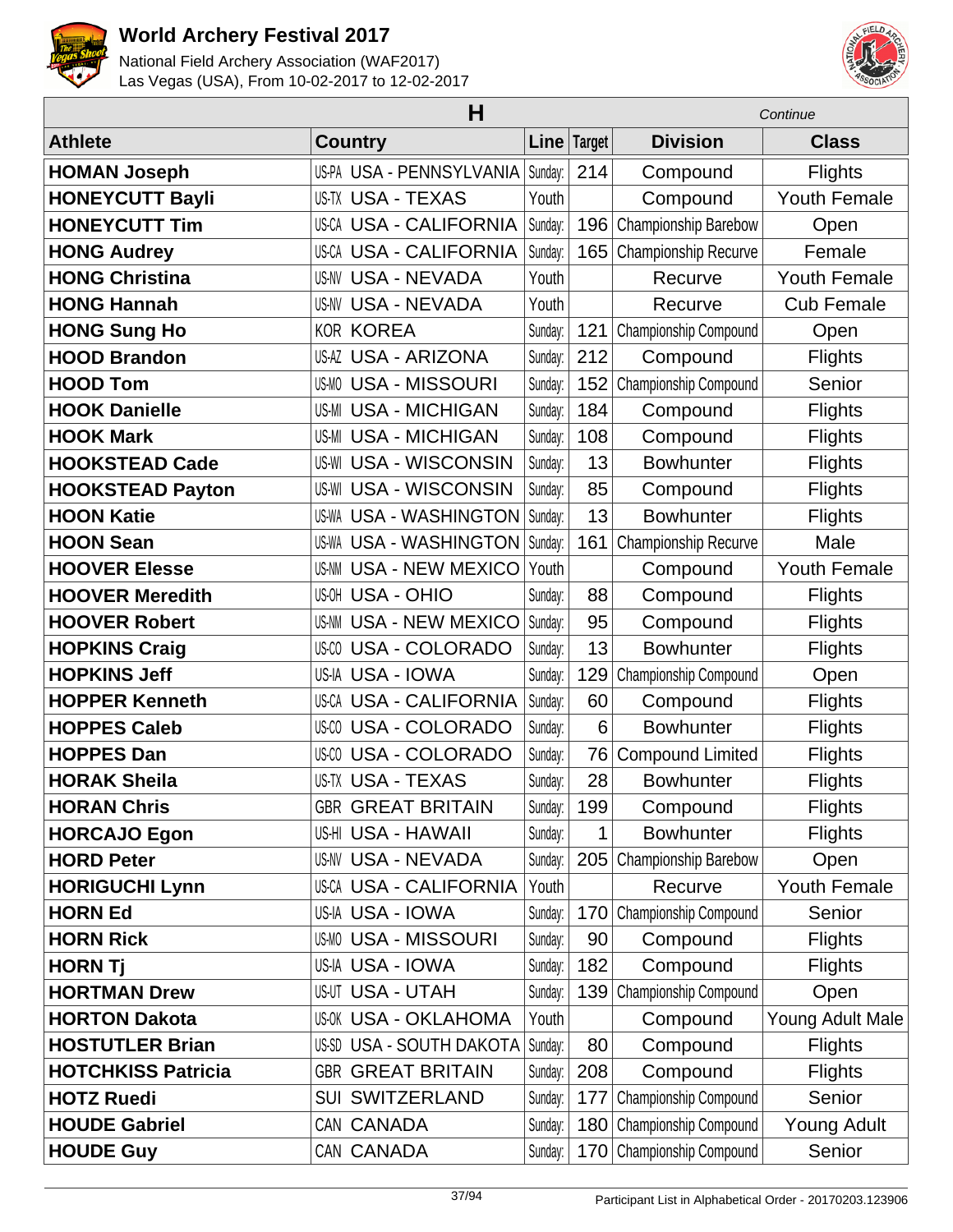



| н                          |                                   |          |                | Continue                  |                     |  |
|----------------------------|-----------------------------------|----------|----------------|---------------------------|---------------------|--|
| <b>Athlete</b>             | <b>Country</b>                    |          | Line Target    | <b>Division</b>           | <b>Class</b>        |  |
| <b>HOUGH Rowan</b>         | <b>US-WA USA - WASHINGTON</b>     | Youth    |                | Recurve                   | Young Adult Female  |  |
| <b>HOUK Henry</b>          | <b>US-MO USA - MISSOURI</b>       | Sunday:  | 84             | Compound                  | <b>Flights</b>      |  |
| <b>HOUSEHOLDER Robert</b>  | US-AL USA - ALABAMA               | Sunday:  | 140            | Championship Compound     | Open                |  |
| <b>HOUSER David</b>        | US-PA USA - PENNSYLVANIA          | Shootoff | 1              | Championship Compound     | Open                |  |
| <b>HOUSEWEART Ira</b>      | <b>US-CO USA - COLORADO</b>       | Sunday:  | 89             | Compound                  | <b>Flights</b>      |  |
| <b>HOWARD Jeff</b>         | <b>US-UT USA - UTAH</b>           | Sunday:  | 87             | Compound                  | <b>Flights</b>      |  |
| <b>HOWELL Benjamin</b>     | <b>AUS AUSTRALIA</b>              | Sunday:  | 162            | Championship Recurve      | Male                |  |
| <b>HOWELLS Jason</b>       | <b>US-UT USA - UTAH</b>           | Sunday:  | 76             | Compound                  | <b>Flights</b>      |  |
| <b>HOWES Braeden</b>       | <b>US-ND USA - NORTH DAKOTA</b>   | Sunday:  | 176            | Championship Compound     | <b>Young Adult</b>  |  |
| <b>HU Jacey</b>            | <b>US-CA USA - CALIFORNIA</b>     | Youth    |                | Recurve                   | Young Adult Female  |  |
| <b>HUANG Wenda</b>         | <b>AUS AUSTRALIA</b>              | Sunday:  | 58             | Recurve                   | <b>Flights</b>      |  |
| <b>HUANG Zhengguo</b>      | <b>US-CA USA - CALIFORNIA</b>     | Sunday:  | 63             | Recurve                   | <b>Flights</b>      |  |
| <b>HUBBARD Kevin</b>       | <b>US-AZ USA - ARIZONA</b>        | Sunday:  | 38             | Recurve                   | <b>Flights</b>      |  |
| <b>HUBER Nathan</b>        | US-AZ USA - ARIZONA               | Sunday:  | 95             | Compound                  | <b>Flights</b>      |  |
| <b>HUDSON James</b>        | <b>US-AZ USA - ARIZONA</b>        | Sunday:  | 177            | Compound                  | <b>Flights</b>      |  |
| <b>HUDSON Joseph</b>       | <b>US-CA USA - CALIFORNIA</b>     | Youth    |                | Compound                  | <b>Cub Male</b>     |  |
| <b>HUFFER Olivia</b>       | US-FL USA - FLORIDA               | Youth    |                | Recurve                   | Young Adult Female  |  |
| <b>HUFFMAN Paige</b>       | <b>US-CO USA - COLORADO</b>       | Sunday:  | $\mathbf{1}$   | Compound                  | <b>Flights</b>      |  |
| <b>HUGHES Allen</b>        | US-NC USA - NORTH CAROLINA        | Sunday:  | 198            | Championship Barebow      | Open                |  |
| <b>HUGHES Eli</b>          | <b>US-NC USA - NORTH CAROLINA</b> | Shootoff | $\overline{2}$ | Championship Compound     | <b>Young Adult</b>  |  |
| <b>HUGHES Jim</b>          | US-ID USA - IDAHO                 | Sunday:  | 12             | <b>Bowhunter</b>          | <b>Flights</b>      |  |
| <b>HUGHES Laura</b>        | <b>US-NC USA - NORTH CAROLINA</b> | Youth    |                | Recurve                   | <b>Youth Female</b> |  |
| <b>HULBURT JR. Michael</b> | <b>US-IN USA - INDIANA</b>        | Sunday:  | 171            | Championship Compound     | <b>Young Adult</b>  |  |
| <b>HULSEY Mark</b>         | <b>US-CA USA - CALIFORNIA</b>     | Sunday:  | 31             | Compound                  | Flights             |  |
| <b>HULTMAN Elijah</b>      | US-ID USA - IDAHO                 | Sunday:  |                | 133 Championship Compound | Open                |  |
| <b>HUMAN Jeff</b>          | <b>US-NY USA - NEW YORK</b>       | Sunday:  | 156            | Championship Compound     | Senior              |  |
| <b>HUMES Ryane</b>         | <b>US-NV USA - NEVADA</b>         | Youth    |                | Compound                  | <b>Youth Female</b> |  |
| <b>HUMETZ Guillaume</b>    | FRA FRANCE                        | Sunday:  | 209            | Compound                  | <b>Flights</b>      |  |
| <b>HUNG Victor</b>         | <b>US-CA USA - CALIFORNIA</b>     | Sunday:  | 36             | Recurve                   | <b>Flights</b>      |  |
| <b>HUNNELL Andy</b>        | US-PA USA - PENNSYLVANIA          | Sunday:  | 98             | Compound                  | <b>Flights</b>      |  |
| <b>HUNT Waylon</b>         | <b>US-AZ USA - ARIZONA</b>        | Sunday:  | 29             | Compound                  | <b>Flights</b>      |  |
| <b>HUNTER Dianne</b>       | CAN CANADA                        | Sunday:  | 208            | Compound                  | <b>Flights</b>      |  |
| <b>HUNTER John</b>         | <b>US-NM USA - NEW MEXICO</b>     | Sunday:  | 211            | Compound                  | <b>Flights</b>      |  |
| <b>HUNTINGTON Cody</b>     | US-ID USA - IDAHO                 | Youth    |                | Compound                  | Young Adult Male    |  |
| <b>HUNTLEY William</b>     | <b>US-AK USA - ALASKA</b>         | Sunday:  | 6              | <b>Bowhunter</b>          | <b>Flights</b>      |  |
| <b>HUNTZINGER David</b>    | <b>US-MI USA - MICHIGAN</b>       | Sunday:  | 84             | Compound                  | <b>Flights</b>      |  |
| <b>HUNTZINGER Tina</b>     | <b>US-MI USA - MICHIGAN</b>       | Sunday:  | 153            | Championship Compound     | Female              |  |
| <b>HUSTON Patrick</b>      | <b>GBR GREAT BRITAIN</b>          | Sunday:  | 162            | Championship Recurve      | Male                |  |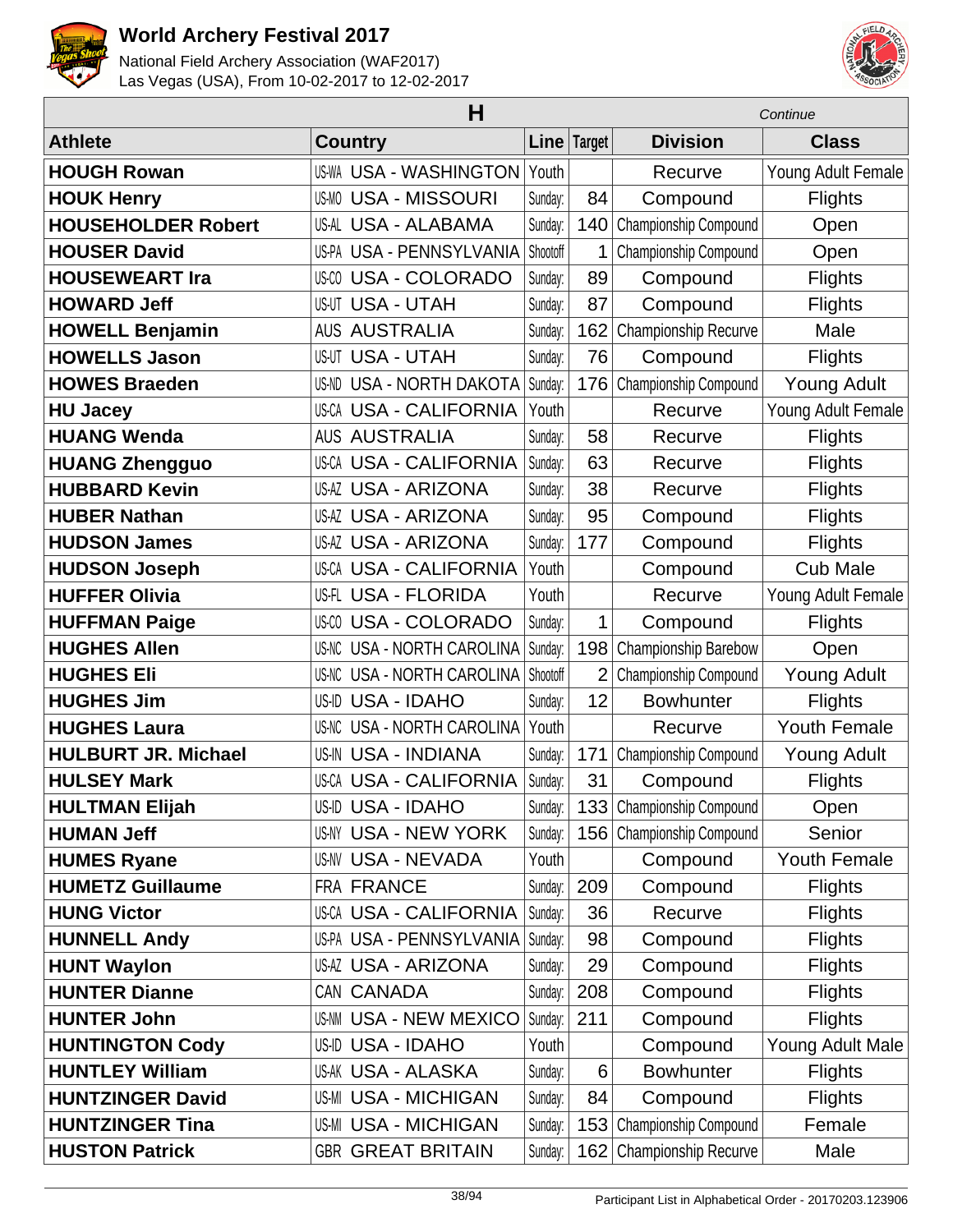



|                        |                                     |                         | Continue |                             |                     |
|------------------------|-------------------------------------|-------------------------|----------|-----------------------------|---------------------|
| <b>Athlete</b>         | <b>Country</b>                      | $ $ Line $ $ Target $ $ |          | <b>Division</b>             | <b>Class</b>        |
| <b>HUTCHISON Julia</b> | ∣US-HI USA - HAWAII                 | Youth I                 |          | Recurve                     | <b>Youth Female</b> |
| <b>HUTCHISON Steve</b> | US-TN USA - TENNESSEE   Sunday:   ' |                         |          | 155   Championship Compound | Senior              |
| <b>HUYNH Sebastien</b> | I US-UT USA - UTAH                  | Youth                   |          | Recurve                     | <b>Cub Male</b>     |

| <b>Athlete</b>          | <b>Country</b>                |         | Line   Target | <b>Division</b>             | <b>Class</b>        |  |  |  |
|-------------------------|-------------------------------|---------|---------------|-----------------------------|---------------------|--|--|--|
| <b>IBAY Makena</b>      | <b>US-CA USA - CALIFORNIA</b> | Youth   |               | Compound                    | <b>Youth Female</b> |  |  |  |
| <b>IBBOTSON lan</b>     | <b>US-MI USA - MICHIGAN</b>   | Youth   |               | Compound                    | <b>Youth Male</b>   |  |  |  |
| <b>IBUS Rodel</b>       | US-TX USA - TEXAS             | Sunday: | 207           | Compound                    | <b>Flights</b>      |  |  |  |
| IM Ji Wan               | <b>KOR KOREA</b>              | Sunday: | 158           | <b>Championship Recurve</b> | Male                |  |  |  |
| <b>IMHOFF Joerg</b>     | <b>GER GERMANY</b>            | Sunday: | 52            | Compound                    | <b>Flights</b>      |  |  |  |
| <b>INAGAKI Nobuhiro</b> | <b>JPN JAPAN</b>              | Sunday: | 49            | Recurve                     | <b>Flights</b>      |  |  |  |
| <b>INDIAN Julianna</b>  | CAN CANADA                    | Sunday: | 183           | Championship Compound       | <b>Young Adult</b>  |  |  |  |
| <b>INENAGA Hironobu</b> | US-SC USA - SOUTH CAROLINA    | Sunday: | 54            | Recurve                     | <b>Flights</b>      |  |  |  |
| <b>INGHAM Nicholas</b>  | <b>US-CA USA - CALIFORNIA</b> | Sunday: |               | 124 Championship Compound   | Open                |  |  |  |
| <b>INGRAM Jake</b>      | <b>US-OR USA - OREGON</b>     | Youth   |               | Compound                    | Young Adult Male    |  |  |  |
| <b>INOUE Seiya</b>      | <b>JPN JAPAN</b>              | Youth   |               | Recurve                     | Young Adult Male    |  |  |  |
| <b>IRWIN Linn</b>       | US-IA USA - IOWA              | Sunday: | 192           | Compound                    | <b>Flights</b>      |  |  |  |
| <b>ISENHOFF Josh</b>    | <b>US-KY USA - KENTUCKY</b>   | Sunday: | 86            | Compound                    | <b>Flights</b>      |  |  |  |
| <b>ISRAEL Samantha</b>  | US-TX USA - TEXAS             | Youth   |               | Recurve                     | Young Adult Female  |  |  |  |
| <b>IVERSON Raven</b>    | US-NM USA - NEW MEXICO        | Youth   |               | Compound                    | Young Adult Female  |  |  |  |

| J                       |                               |             |     |                             |                     |  |  |
|-------------------------|-------------------------------|-------------|-----|-----------------------------|---------------------|--|--|
| <b>Athlete</b>          | <b>Country</b>                | Line Target |     | <b>Division</b>             | <b>Class</b>        |  |  |
| <b>JABLONSKI Mike</b>   | <b>US-MI USA - MICHIGAN</b>   | Sunday:     |     | 156   Championship Compound | Senior              |  |  |
| <b>JACKSON Richard</b>  | US-PA USA - PENNSYLVANIA      | Sunday:     | 131 | Championship Compound       | Open                |  |  |
| <b>JACOBS Jeremy</b>    | <b>US-CA USA - CALIFORNIA</b> | Sunday:     | 181 | Championship Compound       | <b>Young Adult</b>  |  |  |
| <b>JACOBSEN Bob</b>     | <b>US-UT USA - UTAH</b>       | Sunday:     | 80  | Compound                    | <b>Flights</b>      |  |  |
| <b>JACQUES Mathieu</b>  | CAN CANADA                    | Sunday:     | 172 | Compound                    | <b>Flights</b>      |  |  |
| <b>JAIME Carmen</b>     | <b>US-CA USA - CALIFORNIA</b> | Sunday:     | 174 | Compound                    | <b>Flights</b>      |  |  |
| <b>JAIME Hafid</b>      | <b>US-CA USA - CALIFORNIA</b> | Sunday:     | 47  | Compound                    | <b>Flights</b>      |  |  |
| <b>JAIME Natividad</b>  | <b>US-CA USA - CALIFORNIA</b> | Sunday:     | 192 | Compound                    | <b>Flights</b>      |  |  |
| <b>JAMERINO Jack</b>    | <b>US-MI USA - MICHIGAN</b>   | Youth       |     | Compound                    | <b>Youth Male</b>   |  |  |
| <b>JAMIESON Gilbert</b> | <b>GBR GREAT BRITAIN</b>      | Sunday:     | 47  | Recurve                     | <b>Flights</b>      |  |  |
| <b>JAMIESON Karen</b>   | <b>GBR GREAT BRITAIN</b>      | Sunday:     | 187 | Compound                    | <b>Flights</b>      |  |  |
| <b>JAMPEN Rudy</b>      | CAN CANADA                    | Sunday:     | 150 | Championship Compound       | Senior              |  |  |
| <b>JANG Matteo</b>      | CAN CANADA                    | Sunday:     | 194 | Compound                    | <b>Flights</b>      |  |  |
| <b>JANIEC Dana</b>      | US-IL USA - ILLINOIS          | Youth       |     | Compound                    | <b>Youth Female</b> |  |  |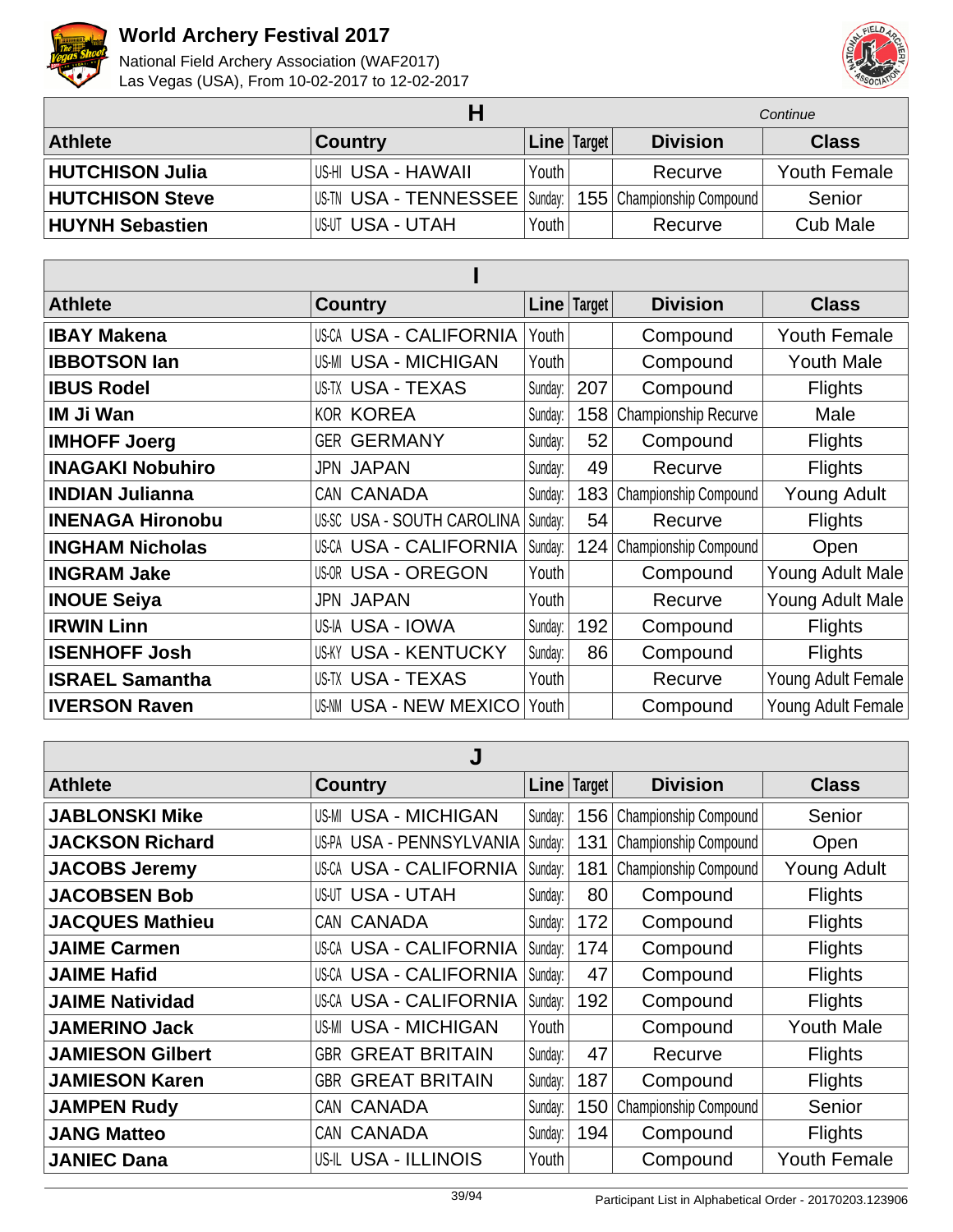



|                              | J                              |          |        | Continue                  |                     |  |
|------------------------------|--------------------------------|----------|--------|---------------------------|---------------------|--|
| <b>Athlete</b>               | <b>Country</b>                 | Linel    | Target | <b>Division</b>           | <b>Class</b>        |  |
| <b>JANKE Kai</b>             | <b>GER GERMANY</b>             | Sunday:  | 208    | Compound                  | <b>Flights</b>      |  |
| <b>JARPE Kyle</b>            | <b>US-AZ USA - ARIZONA</b>     | Sunday:  | 24     | Recurve                   | <b>Flights</b>      |  |
| <b>JARRETT Mick</b>          | <b>US-TX USA - TEXAS</b>       | Sunday:  | 26     | <b>Bowhunter</b>          | <b>Flights</b>      |  |
| <b>JASA Dan</b>              | <b>US-MO USA - MISSOURI</b>    | Sunday:  | 139    | Championship Compound     | Open                |  |
| <b>JAVANSHIR Arman</b>       | <b>TUR TURKEY</b>              | Sunday:  | 122    | Championship Compound     | Open                |  |
| <b>JAVATE Faith</b>          | <b>US-NV USA - NEVADA</b>      | Youth    |        | Recurve                   | <b>Youth Female</b> |  |
| <b>JAY Jason</b>             | US-CA USA - CALIFORNIA         | Sunday:  | 43     | Compound                  | <b>Flights</b>      |  |
| <b>JENG Matt</b>             | <b>US-NV USA - NEVADA</b>      | Sunday:  | 179    | Compound                  | <b>Flights</b>      |  |
| <b>JENKINS Jeff</b>          | <b>US-CA USA - CALIFORNIA</b>  | Sunday:  | 144    | Championship Compound     | Open                |  |
| <b>JENKINS Steve</b>         | <b>US-TX USA - TEXAS</b>       | Sunday:  | 166    | Championship Barebow      | Open                |  |
| <b>JENNISON Michael</b>      | <b>US-CA USA - CALIFORNIA</b>  | Sunday:  | 8      | <b>Bowhunter</b>          | <b>Flights</b>      |  |
| <b>JENSEN Tanja</b>          | <b>DEN DENMARK</b>             | Sunday:  | 140    | Championship Compound     | Female              |  |
| <b>JENSEN Whitney</b>        | <b>US-AZ USA - ARIZONA</b>     | Youth    |        | Recurve                   | <b>Youth Female</b> |  |
| <b>JENSON Justin</b>         | <b>US-WI USA - WISCONSIN</b>   | Sunday:  | 88     | Compound                  | <b>Flights</b>      |  |
| <b>JEON Hunyoung</b>         | <b>KOR KOREA</b>               | Sunday:  | 161    | Championship Recurve      | Female              |  |
| <b>JEROME Blake</b>          | <b>US-WA USA - WASHINGTON</b>  | Sunday:  | 96     | Compound                  | <b>Flights</b>      |  |
| <b>JESSE Herbert</b>         | <b>GER GERMANY</b>             | Sunday:  | 72     | Compound                  | <b>Flights</b>      |  |
| <b>JETT Timmy</b>            | <b>USA - KENTUCKY</b><br>US-KY | Sunday:  | 6      | Compound                  | <b>Flights</b>      |  |
| <b>JIANG Leia</b>            | <b>US-TX USA - TEXAS</b>       | Youth    |        | Compound                  | <b>Youth Female</b> |  |
| <b>JIANG Melody</b>          | <b>US-TX USA - TEXAS</b>       | Youth    |        | Compound                  | <b>Youth Female</b> |  |
| <b>JIN Allen</b>             | US-CA USA - CALIFORNIA         | Sunday:  | 43     | Recurve                   | <b>Flights</b>      |  |
| <b>JIN Sophia</b>            | <b>US-CA USA - CALIFORNIA</b>  | Youth    |        | Recurve                   | Young Adult Female  |  |
| <b>JIN Yun</b>               | <b>KOR KOREA</b>               | Sunday:  | 160    | Championship Recurve      | Female              |  |
| <b>JIROVSKY Adam</b>         | <b>US-NE USA - NEBRASKA</b>    | Sunday:  | 86     | Compound                  | <b>Flights</b>      |  |
| <b>JOHANSSON Hakan</b>       | <b>SWE SWEDEN</b>              | Sunday:  |        | 168 Championship Compound | Senior              |  |
| <b>JOHNSON Adam</b>          | <b>US-MN USA - MINNESOTA</b>   | Sunday:  | 140    | Championship Compound     | Open                |  |
| <b>JOHNSON Amy</b>           | <b>US-CA USA - CALIFORNIA</b>  | Sunday:  | 20     | Recurve                   | <b>Flights</b>      |  |
| <b>JOHNSON Brady</b>         | <b>US-WI USA - WISCONSIN</b>   | Sunday:  | 70     | Compound                  | <b>Flights</b>      |  |
| <b>JOHNSON Chadrick</b>      | <b>US-CA USA - CALIFORNIA</b>  | Sunday:  | 91     | Compound                  | <b>Flights</b>      |  |
| <b>JOHNSON Cody</b>          | US-AZ USA - ARIZONA            | Youth    |        | Compound                  | Young Adult Male    |  |
| <b>JOHNSON Dane</b>          | <b>US-IN USA - INDIANA</b>     | Shootoff | 1      | Championship Compound     | <b>Young Adult</b>  |  |
| <b>JOHNSON Daniel</b>        | <b>US-UT USA - UTAH</b>        | Sunday:  | 111    | Compound                  | <b>Flights</b>      |  |
| <b>JOHNSON Daniel "Jack"</b> | US-00 USA - COLORADO           | Youth    |        | Compound                  | <b>Youth Male</b>   |  |
| <b>JOHNSON Hailey</b>        | US-SD USA - SOUTH DAKOTA       | Youth    |        | Compound                  | <b>Youth Female</b> |  |
| <b>JOHNSON Harvie</b>        | <b>US-TN USA - TENNESSEE</b>   | Sunday:  | 11     | <b>Bowhunter</b>          | <b>Flights</b>      |  |
| <b>JOHNSON Heather</b>       | US-FL USA - FLORIDA            | Sunday:  | 80     | Compound                  | <b>Flights</b>      |  |
| <b>JOHNSON Jeremiah</b>      | US-AZ USA - ARIZONA            | Sunday:  | 100    | Compound                  | <b>Flights</b>      |  |
| <b>JOHNSON Jp</b>            | US-ID USA - IDAHO              | Sunday:  | 216    | Compound                  | <b>Flights</b>      |  |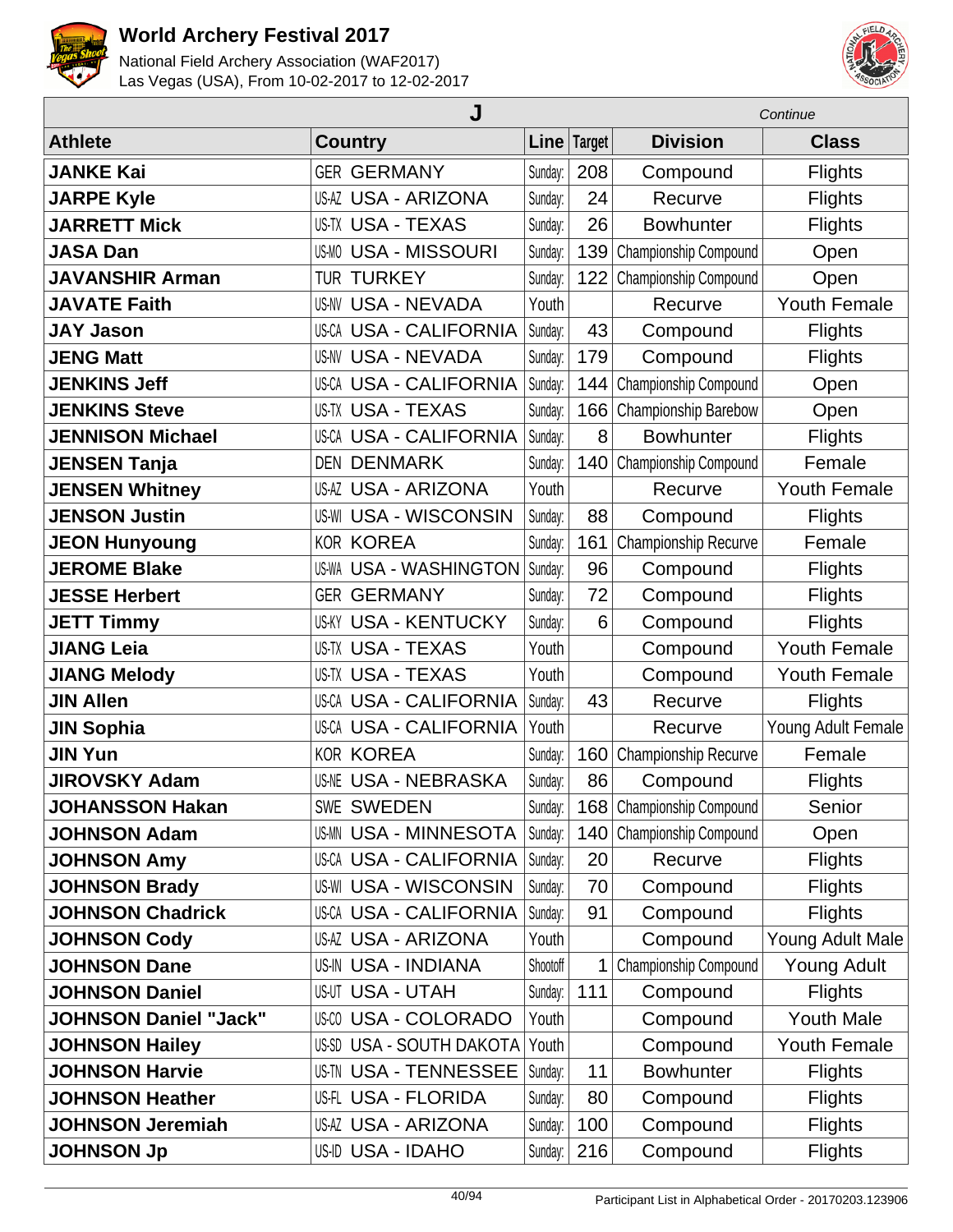



|                          | Continue                           |         |             |                              |                     |
|--------------------------|------------------------------------|---------|-------------|------------------------------|---------------------|
| <b>Athlete</b>           | <b>Country</b>                     |         | Line Target | <b>Division</b>              | <b>Class</b>        |
| <b>JOHNSON Kailey</b>    | <b>US-NE USA - NEBRASKA</b>        | Youth   |             | Compound                     | Young Adult Female  |
| <b>JOHNSON Kort</b>      | US-FL USA - FLORIDA                | Sunday: | 5           | <b>Bowhunter</b>             | <b>Flights</b>      |
| <b>JOHNSON Ryan</b>      | <b>USA - COLORADO</b><br>US-CO     | Sunday: | 89          | Compound                     | <b>Flights</b>      |
| <b>JOHNSON Steven</b>    | <b>USA - MISSOURI</b><br>US-MO     | Sunday: | 32          | Compound                     | <b>Flights</b>      |
| <b>JOHNSON Thomas</b>    | <b>US-CA USA - CALIFORNIA</b>      | Youth   |             | Compound                     | Young Adult Male    |
| <b>JOHNSON Tracy</b>     | <b>USA - WISCONSIN</b><br>US-WI    | Sunday: | 93          | Compound                     | <b>Flights</b>      |
| <b>JOHNSON Troy</b>      | <b>US-AZ USA - ARIZONA</b>         | Youth   |             | Compound                     | <b>Youth Male</b>   |
| <b>JOHNSON Vicki</b>     | <b>US-CO USA - COLORADO</b>        | Sunday: | 20          | <b>Bowhunter</b>             | <b>Flights</b>      |
| <b>JOINES Chauney</b>    | US-HI USA - HAWAII                 | Youth   |             | Recurve                      | <b>Cub Female</b>   |
| <b>JOKINEN Robert</b>    | <b>USA - OREGON</b><br>US-OR       | Sunday: | 198         | Championship Barebow         | Open                |
| <b>JOLLEY Lucas</b>      | <b>USA - UTAH</b><br>US-UT         | Sunday: | 98          | Compound                     | <b>Flights</b>      |
| <b>JOLLEY Novalie</b>    | <b>US-UT USA - UTAH</b>            | Youth   |             | Recurve                      | <b>Youth Female</b> |
| <b>JONES Christina</b>   | <b>US-KS USA - KANSAS</b>          | Sunday: | 71          | <b>Compound Limited</b>      | <b>Flights</b>      |
| <b>JONES Erika</b>       | <b>US-OK USA - OKLAHOMA</b>        | Sunday: | 144         | Championship Compound        | Female              |
| <b>JONES Frank</b>       | <b>US-VA USA - VIRGINIA</b>        | Sunday: | 203         | Compound                     | <b>Flights</b>      |
| <b>JONES Lewis</b>       | US-CA USA - CALIFORNIA             | Sunday: | 188         | Compound                     | <b>Flights</b>      |
| <b>JONES Melissa</b>     | US-ID USA - IDAHO                  | Sunday: | 13          | <b>Bowhunter</b>             | <b>Flights</b>      |
| <b>JONES Michel</b>      | <b>USA - NORTH DAKOTA</b><br>US-ND | Sunday: | 204         | Compound                     | <b>Flights</b>      |
| <b>JONES Mike</b>        | <b>US-AZ USA - ARIZONA</b>         | Sunday: | 80          | Compound                     | <b>Flights</b>      |
| <b>JONES Naomi</b>       | <b>NETHERLANDS</b><br>NED.         | Sunday: | 147         | Championship Compound        | Female              |
| <b>JONES Scott</b>       | <b>USA - IDAHO</b><br>US-ID        | Sunday: | 129         | Championship Compound        | Open                |
| <b>JONES Shane</b>       | <b>US-CA USA - CALIFORNIA</b>      | Sunday: | 72          | Compound                     | <b>Flights</b>      |
| <b>JONOVICH Abigail</b>  | <b>US-AZ USA - ARIZONA</b>         | Youth   |             | Recurve                      | Youth Female        |
| <b>JORDENING Kim</b>     | <b>US-NE USA - NEBRASKA</b>        | Sunday: | 14          | <b>Bowhunter</b>             | <b>Flights</b>      |
| <b>JORIS Gianni</b>      | <b>BEL BELGIUM</b>                 | Sunday: | 104         | Compound                     | <b>Flights</b>      |
| <b>JOSHI Rhea</b>        | <b>US-CA USA - CALIFORNIA</b>      | Youth   |             | Recurve                      | <b>Cub Female</b>   |
| <b>JOSHI Ritu</b>        | <b>US-CA USA - CALIFORNIA</b>      | Youth   |             | Recurve                      | Youth Female        |
| <b>JOYCE Adam</b>        | <b>GBR GREAT BRITAIN</b>           | Sunday: | 6           | Compound                     | <b>Flights</b>      |
| <b>JOYCE Doug</b>        | US-NJ USA - NEW JERSEY             |         |             | Compound                     | <b>Flights</b>      |
| <b>JU Hyebhin</b>        | <b>KOR KOREA</b>                   | Sunday: | 163         | Championship Recurve         | Female              |
| <b>JUN Justin</b>        | US-CA USA - CALIFORNIA             | Sunday: | 64          | Recurve                      | <b>Flights</b>      |
| <b>JUNG Dasomi</b>       | <b>KOR KOREA</b>                   | Sunday: | 161         | Championship Recurve         | Female              |
| <b>JURENKA Jahna</b>     | <b>US-MT USA - MONTANA</b>         | Sunday: | 149         | <b>Championship Compound</b> | Female              |
| <b>JUUTILAINEN Mikko</b> | FIN FINLAND                        | Sunday: | 127         | Championship Compound        | Open                |

| <b>Athlete</b>        | <b>Country</b>         | <b>Line</b> $ Target $ |  | <b>Division</b> | <b>Class</b>      |  |
|-----------------------|------------------------|------------------------|--|-----------------|-------------------|--|
| <b>KAIN Leighanna</b> | IUS-LA USA - LOUISIANA | Youth                  |  | Compound        | <b>Cub Female</b> |  |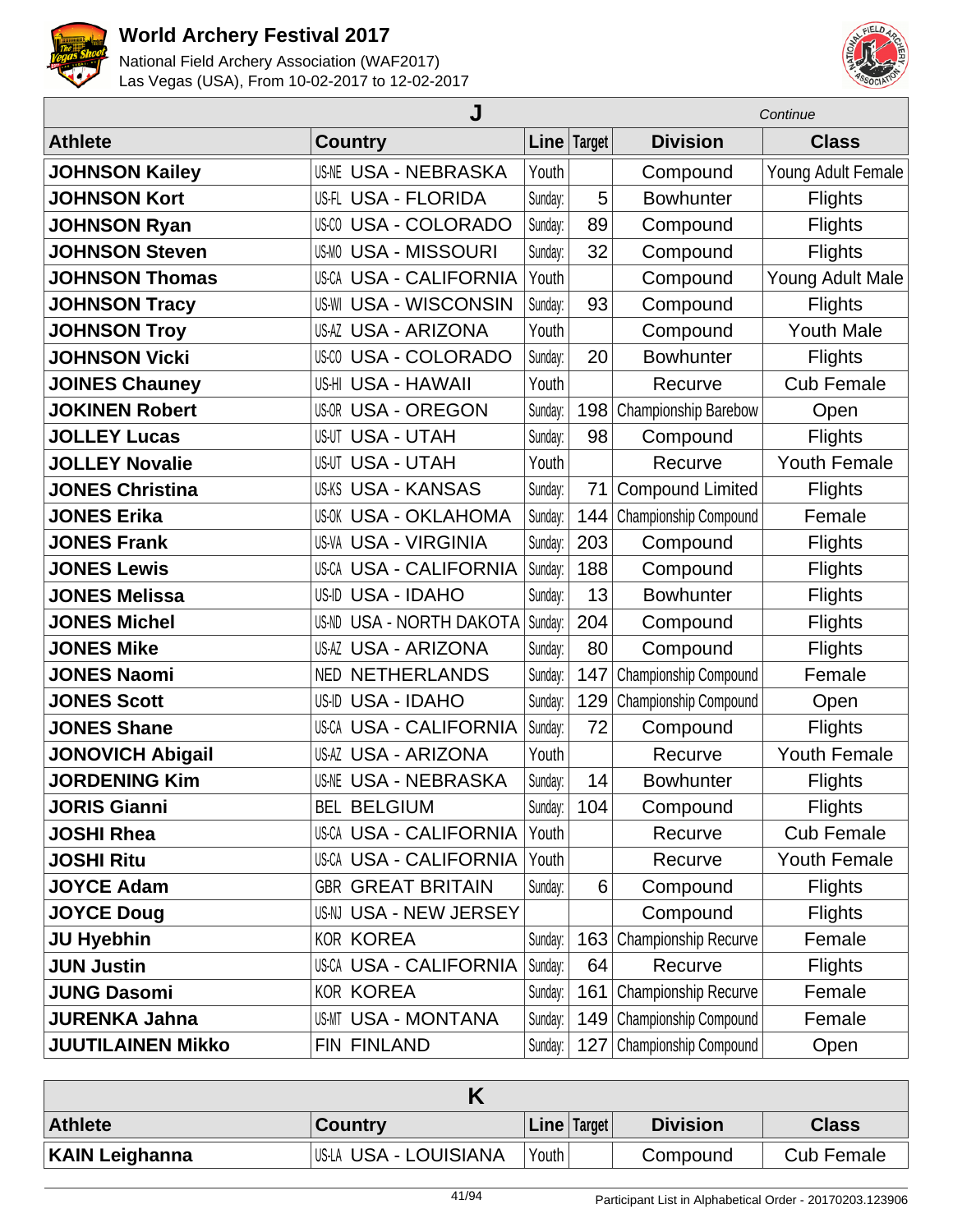



|                               | K                                   |         | Continue       |                       |                     |
|-------------------------------|-------------------------------------|---------|----------------|-----------------------|---------------------|
| <b>Athlete</b>                | <b>Country</b>                      |         | Line   Target  | <b>Division</b>       | <b>Class</b>        |
| <b>KAISER Kayla</b>           | US-ID USA - IDAHO                   | Sunday: | 183            | Championship Compound | <b>Young Adult</b>  |
| <b>KAKUNO Sierra</b>          | CAN CANADA                          | Youth   |                | Compound              | <b>Youth Female</b> |
| <b>KALAL Matthew</b>          | US-CA USA - CALIFORNIA              | Sunday: | 65             | Recurve               | <b>Flights</b>      |
| <b>KAMILAR Victoria</b>       | US-TX USA - TEXAS                   | Sunday: | 115            | Compound              | <b>Flights</b>      |
| <b>KAMINSKI Jake</b>          | US-FL USA - FLORIDA                 | Sunday: | 161            | Championship Recurve  | Male                |
| <b>KAMMERER Emmily</b>        | US-IA USA - IOWA                    | Youth   |                | Compound              | Young Adult Female  |
| <b>KANNAN Sathish Kumar</b>   | <b>GBR GREAT BRITAIN</b>            | Youth   |                | Championship Recurve  | Male                |
| <b>KAPP Joe</b>               | <b>US-IN USA - INDIANA</b>          | Sunday: | 153            | Championship Compound | Senior              |
| <b>KARIMISAEIDABADI Borna</b> | <b>IRI IR IRAN</b>                  | Youth   |                | Recurve               | Young Adult Male    |
| <b>KARSTETTER Chad</b>        | USPA USA - PENNSYLVANIA             | Sunday: | 84             | Compound              | <b>Flights</b>      |
| <b>KATES Lauren</b>           | US-FL USA - FLORIDA                 | Sunday: | 35             | Recurve               | <b>Flights</b>      |
| <b>KAUFHOLD Casey</b>         | US-PA USA - PENNSYLVANIA            | Youth   |                | Recurve               | <b>Youth Female</b> |
| <b>KAUFHOLD Conner</b>        | US-PA USA - PENNSYLVANIA            | Youth   |                | Recurve               | Young Adult Male    |
| <b>KAUFMAN Ben</b>            | <b>US-OR USA - OREGON</b>           | Youth   |                | Recurve               | Young Adult Male    |
| <b>KAUFMAN Kyle</b>           | <b>US-MT USA - MONTANA</b>          | Sunday: | 99             | Compound              | <b>Flights</b>      |
| <b>KAUFMAN Shane</b>          | <b>US-MT USA - MONTANA</b>          | Sunday: | 215            | Compound              | <b>Flights</b>      |
| <b>KAZUI Mickie</b>           | <b>JPN JAPAN</b>                    | Sunday: | 31             | Compound              | <b>Flights</b>      |
| <b>KEE CHONG Mitchell</b>     | US-HI USA - HAWAII                  | Youth   |                | Recurve               | <b>Youth Male</b>   |
| <b>KEE Reuben</b>             | US-AZ USA - ARIZONA                 | Sunday: | 49             | Recurve               | <b>Flights</b>      |
| <b>KEELER Sandra</b>          | US-CA USA - CALIFORNIA              | Sunday: | 40             | Compound              | <b>Flights</b>      |
| <b>KEISER Gabrielle</b>       | US-SD USA - SOUTH DAKOTA            | Youth   |                | Compound              | Young Adult Female  |
| <b>KEITH Robert</b>           | <b>US-CA USA - CALIFORNIA</b>       | Sunday: | 168            | Compound              | <b>Flights</b>      |
| <b>KELLER Elisa</b>           | <b>US-AZ USA - ARIZONA</b>          | Youth   |                | Compound              | Young Adult Female  |
| <b>KELLER Lexi</b>            | <b>US-WI USA - WISCONSIN</b>        | Sunday: | 147            | Championship Compound | Female              |
| <b>KELLER Paeton</b>          | <b>US-AZ USA - ARIZONA</b>          | Sunday: | 94             | Compound              | <b>Flights</b>      |
| <b>KELLER West</b>            | US-AZ USA - ARIZONA                 | Sunday: | 209            | Compound              | <b>Flights</b>      |
| <b>KELLY Nathan</b>           | US-CO USA - COLORADO                | Sunday: | $\overline{2}$ | <b>Bowhunter</b>      | <b>Flights</b>      |
| <b>KEMP Annalyn</b>           | US-UT USA - UTAH                    | Youth   |                | Compound              | Youth Female        |
| <b>KENASTON Dennis</b>        | US-00 USA - COLORADO                | Sunday: | 20             | <b>Bowhunter</b>      | <b>Flights</b>      |
| <b>KENNEDY Jason</b>          | US-MA USA - MASSACHUSETTS   Sunday: |         | 62             | Compound              | <b>Flights</b>      |
| <b>KENNELLEY Dwayne</b>       | <b>US-CA USA - CALIFORNIA</b>       | Sunday: | 31             | <b>Bowhunter</b>      | <b>Flights</b>      |
| <b>KENNELLEY Nicole</b>       | US-CA USA - CALIFORNIA              | Sunday: | 2              | <b>Bowhunter</b>      | <b>Flights</b>      |
| <b>KEPPEL JR Anthony</b>      | US-NY USA - NEW YORK                |         |                | Recurve               | <b>Flights</b>      |
| <b>KERBER Dan</b>             | US-CA USA - CALIFORNIA              | Sunday: | 101            | Compound              | <b>Flights</b>      |
| <b>KERBER Stephanie</b>       | US-CA USA - CALIFORNIA              | Sunday: | 89             | Compound              | <b>Flights</b>      |
| <b>KERN Jed</b>               | US-CA USA - CALIFORNIA              | Sunday: | 202            | Championship Barebow  | Open                |
| <b>KERN Phillip</b>           | US-AZ USA - ARIZONA                 |         |                | <b>Bowhunter</b>      | <b>Flights</b>      |
| <b>KERNER Rick</b>            | <b>US-MN USA - MINNESOTA</b>        | Sunday: | 45             | Compound              | <b>Flights</b>      |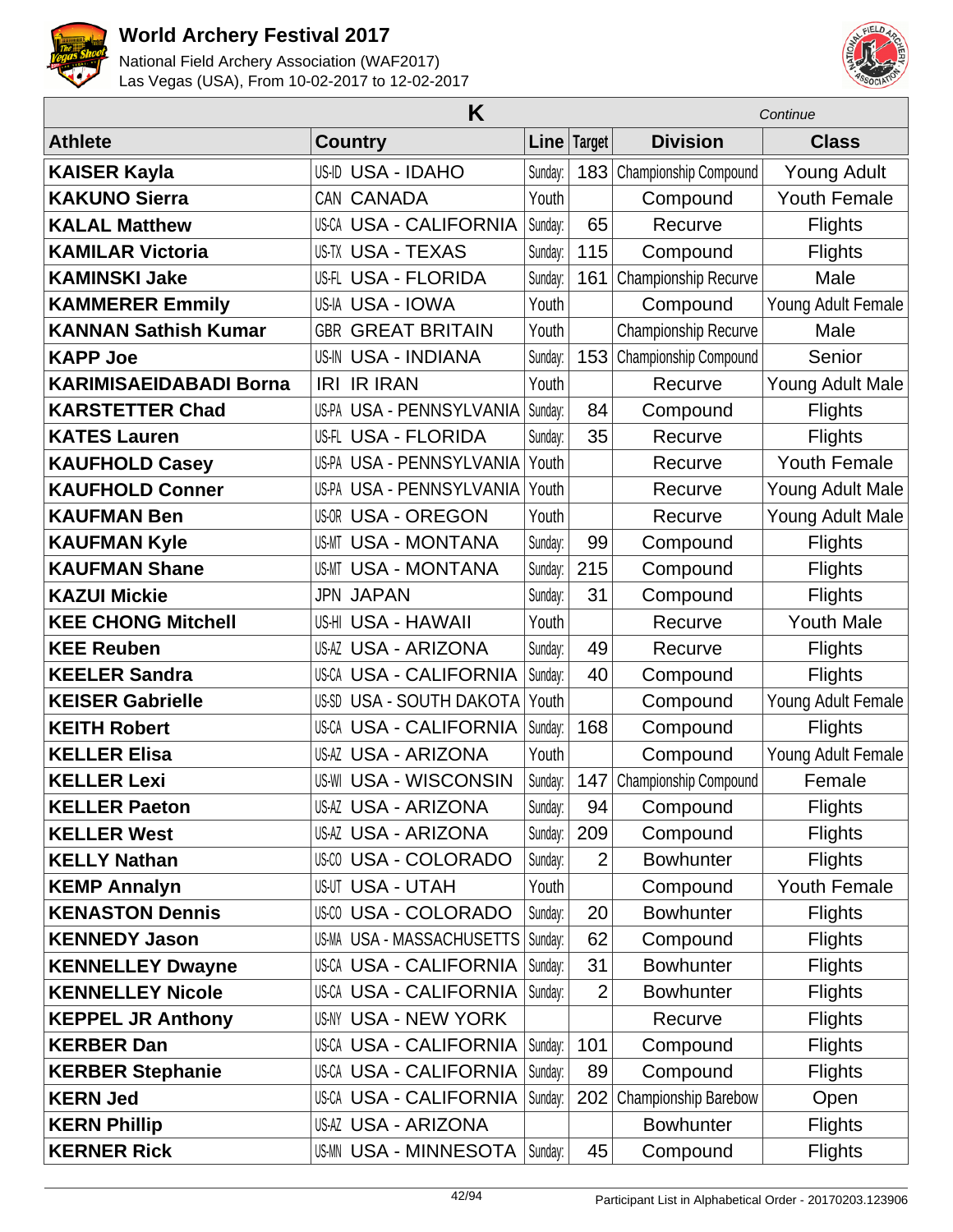



|                               | Continue                      |         |             |                          |                     |
|-------------------------------|-------------------------------|---------|-------------|--------------------------|---------------------|
| <b>Athlete</b>                | <b>Country</b>                |         | Line Target | <b>Division</b>          | <b>Class</b>        |
| <b>KERNS Kyle</b>             | <b>US-AZ USA - ARIZONA</b>    | Youth   |             | Compound                 | Young Adult Male    |
| <b>KERR Lisa</b>              | US-CO USA - COLORADO          | Sunday: | 105         | Compound                 | <b>Flights</b>      |
| <b>KESINGER Jim</b>           | <b>US-LA USA - LOUISIANA</b>  | Sunday: | 202         | Compound                 | <b>Flights</b>      |
| <b>KESINGER Lisa</b>          | <b>US-LA USA - LOUISIANA</b>  | Sunday: | 34          | Compound                 | <b>Flights</b>      |
| <b>KESTER Charlie</b>         | <b>US-AZ USA - ARIZONA</b>    | Sunday: | 41          | Compound                 | <b>Flights</b>      |
| <b>KETTERLING Kayla</b>       | <b>US-WY USA - WYOMING</b>    | Youth   |             | Recurve                  | <b>Youth Female</b> |
| <b>KHATCHADOURIAN Richard</b> | <b>US-CA USA - CALIFORNIA</b> | Sunday: | 180         | Compound                 | <b>Flights</b>      |
| <b>KHENG Linda</b>            | US-NY USA - NEW YORK          | Sunday: | 68          | Recurve                  | <b>Flights</b>      |
| <b>KIAI Peter</b>             | US-NJ USA - NEW JERSEY        | Sunday: | 47          | Recurve                  | <b>Flights</b>      |
| <b>KIANZAD Majid</b>          | <b>IRI IR IRAN</b>            | Sunday: | 83          | Compound                 | <b>Flights</b>      |
| <b>KIBBEE Linda</b>           | <b>US-AZ USA - ARIZONA</b>    | Sunday: | 56          | Recurve                  | <b>Flights</b>      |
| <b>KIBEL Michelle</b>         | <b>US-CO USA - COLORADO</b>   | Sunday: | 4           | <b>Bowhunter</b>         | <b>Flights</b>      |
| <b>KIBEL Teddy</b>            | <b>US-CO USA - COLORADO</b>   | Sunday: | 165         | Championship Barebow     | Open                |
| <b>KIEBORZ Mackenzie</b>      | <b>US-KY USA - KENTUCKY</b>   | Sunday: | 54          | Recurve                  | <b>Flights</b>      |
| <b>KIEFER Herwig</b>          | CAN CANADA                    | Sunday: | 184         | Compound                 | <b>Flights</b>      |
| <b>KILE Sierrah</b>           | US-ID USA - IDAHO             | Sunday: | 149         | Championship Compound    | Female              |
| <b>KILE Zachariah</b>         | US-ID USA - IDAHO             | Youth   |             | Compound                 | <b>Youth Male</b>   |
| <b>KILLPACK Olinda</b>        | <b>US-CA USA - CALIFORNIA</b> | Sunday: | 14          | Recurve                  | <b>Flights</b>      |
| <b>KILLPACK Randall</b>       | <b>US-CA USA - CALIFORNIA</b> | Sunday: | 209         | Compound                 | <b>Flights</b>      |
| <b>KIM Arnold</b>             | <b>US-CA USA - CALIFORNIA</b> | Youth   |             | Recurve                  | <b>Youth Male</b>   |
| <b>KIM Ashley</b>             | <b>US-CA USA - CALIFORNIA</b> | Youth   |             | Recurve                  | <b>Youth Female</b> |
| <b>KIM Austin</b>             | <b>US-CA USA - CALIFORNIA</b> | Youth   |             | Recurve                  | <b>Youth Male</b>   |
| <b>KIM Diana</b>              | <b>US-CA USA - CALIFORNIA</b> | Sunday: | 69          | Recurve                  | <b>Flights</b>      |
| <b>KIM Edward</b>             | <b>US-CA USA - CALIFORNIA</b> | Sunday: | 38          | Recurve                  | <b>Flights</b>      |
| <b>KIM Eun Jung</b>           | <b>KOR KOREA</b>              | Sunday: |             | 164 Championship Recurve | Female              |
| <b>KIM Geun</b>               | US-CA USA - CALIFORNIA        | Sunday: |             | 186 Championship Recurve | Young Adult         |
| <b>KIM Hyejin</b>             | <b>KOR KOREA</b>              | Sunday: | 162         | Championship Recurve     | Female              |
| <b>KIM Iris</b>               | US-CA USA - CALIFORNIA        | Youth   |             | Recurve                  | Young Adult Female  |
| <b>KIM Jennifer</b>           | <b>US-CA USA - CALIFORNIA</b> | Youth   |             | Recurve                  | <b>Youth Female</b> |
| <b>KIM Joo Wan</b>            | <b>KOR KOREA</b>              | Sunday: | 157         | Championship Recurve     | Male                |
| <b>KIM Joony</b>              | US-ID USA - IDAHO             | Sunday: | 185         | Championship Recurve     | <b>Young Adult</b>  |
| <b>KIM Katherine</b>          | US-CA USA - CALIFORNIA        | Sunday: | 63          | Recurve                  | <b>Flights</b>      |
| <b>KIM Lauren</b>             | US-CA USA - CALIFORNIA        | Youth   |             | Recurve                  | <b>Youth Female</b> |
| <b>KIM Madison</b>            | <b>US-CA USA - CALIFORNIA</b> | Youth   |             | Recurve                  | Young Adult Female  |
| <b>KIM Min Soo</b>            | US-CA USA - CALIFORNIA        | Sunday: | 185         | Championship Recurve     | Young Adult         |
| <b>KIM Minjung</b>            | <b>KOR KOREA</b>              | Sunday: | 162         | Championship Recurve     | Female              |
| <b>KIM Noah</b>               | US-CA USA - CALIFORNIA        | Sunday: | 37          | Recurve                  | <b>Flights</b>      |
| <b>KIM Patrick</b>            | US-CA USA - CALIFORNIA        | Sunday: | 54          | Recurve                  | <b>Flights</b>      |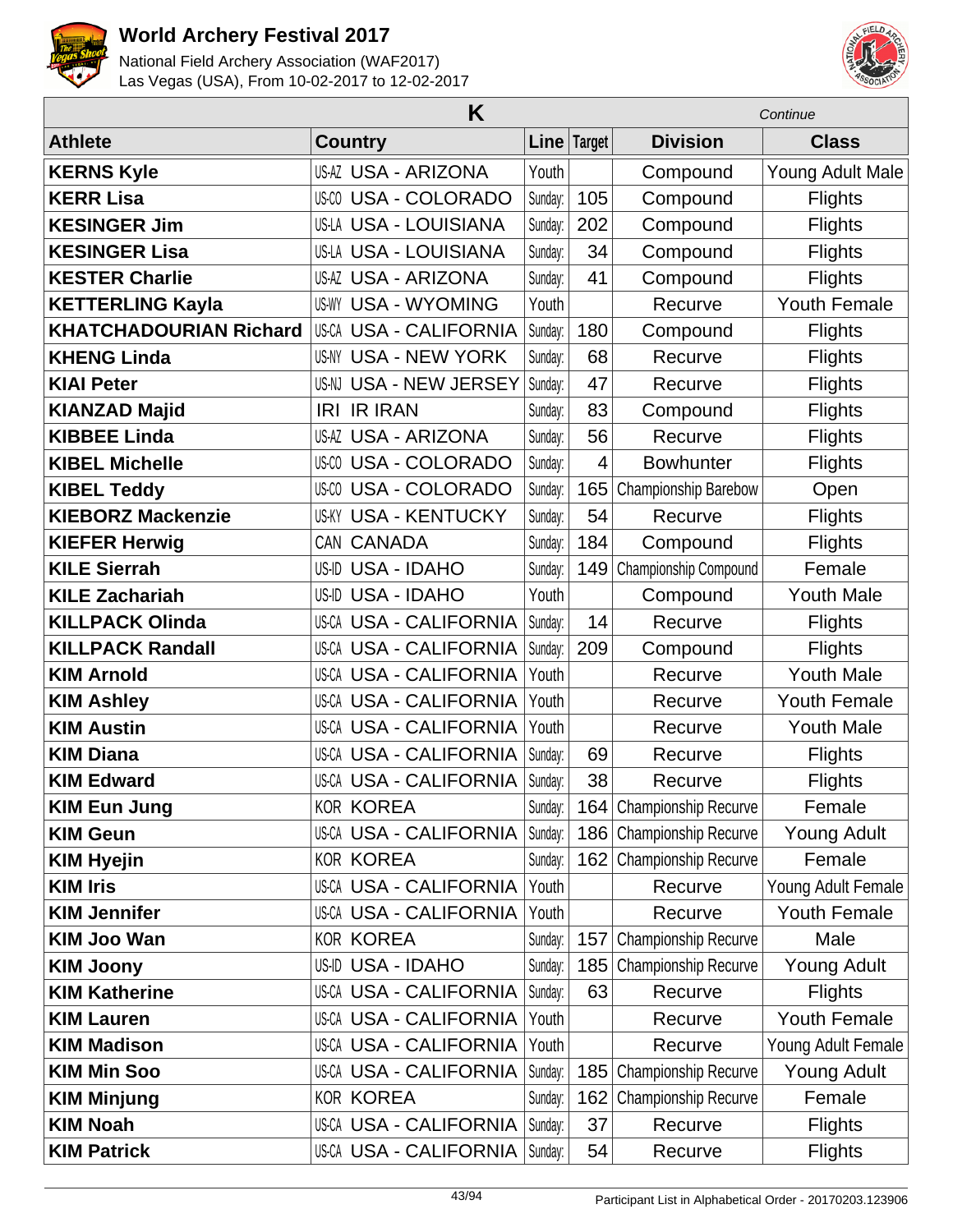



|                          | Continue                        |         |             |                       |                     |
|--------------------------|---------------------------------|---------|-------------|-----------------------|---------------------|
| <b>Athlete</b>           | <b>Country</b>                  |         | Line Target | <b>Division</b>       | <b>Class</b>        |
| <b>KIM Phillip</b>       | <b>US-CA USA - CALIFORNIA</b>   | Youth   |             | Recurve               | Young Adult Male    |
| <b>KIM Poul</b>          | <b>US-TX USA - TEXAS</b>        | Sunday: | 199         | Championship Barebow  | Open                |
| <b>KIM Sang Myung</b>    | <b>US-CA USA - CALIFORNIA</b>   | Youth   |             | Recurve               | Young Adult Male    |
| <b>KIM Shawn</b>         | <b>US-CA USA - CALIFORNIA</b>   | Youth   |             | Recurve               | <b>Youth Male</b>   |
| <b>KIM Taylor</b>        | <b>USA - MARYLAND</b><br>US-MD  | Youth   |             | Recurve               | <b>Youth Female</b> |
| <b>KIM Toby</b>          | <b>US-CA USA - CALIFORNIA</b>   | Sunday: | 41          | Recurve               | <b>Flights</b>      |
| <b>KIMACK William</b>    | <b>US-CO USA - COLORADO</b>     | Sunday: | 4           | <b>Bowhunter</b>      | Flights             |
| <b>KIMBELL Nichole</b>   | <b>US-CA USA - CALIFORNIA</b>   | Sunday: | 183         | Compound              | <b>Flights</b>      |
| <b>KIMBERLY Shawn</b>    | <b>US-KS USA - KANSAS</b>       | Sunday: | 25          | <b>Bowhunter</b>      | <b>Flights</b>      |
| <b>KIMBRELL Aerin</b>    | <b>US-TX USA - TEXAS</b>        | Youth   |             | Recurve               | Young Adult Female  |
| <b>KINCHEN Brent</b>     | <b>US-OH USA - OHIO</b>         | Sunday: | 207         | Compound              | <b>Flights</b>      |
| <b>KING Alex</b>         | <b>AUS AUSTRALIA</b>            | Sunday: | 186         | Championship Recurve  | Male                |
| <b>KING Colton</b>       | <b>USA - COLORADO</b><br>US-CO  | Youth   |             | Compound              | Young Adult Male    |
| <b>KING Ray</b>          | <b>US-CO USA - COLORADO</b>     | Sunday: | 1           | <b>Bowhunter</b>      | <b>Flights</b>      |
| <b>KING Tayla</b>        | <b>AUS AUSTRALIA</b>            | Sunday: | 50          | Recurve               | <b>Flights</b>      |
| <b>KINNEY Miles</b>      | <b>US-CA USA - CALIFORNIA</b>   | Youth   |             | Compound              | <b>Cub Male</b>     |
| <b>KINROSS Kenzie</b>    | <b>US-UT USA - UTAH</b>         | Youth   |             | Compound              | <b>Youth Female</b> |
| <b>KINROSS Kloie</b>     | <b>US-UT USA - UTAH</b>         | Youth   |             | Compound              | <b>Cub Female</b>   |
| <b>KINSEL Shane</b>      | <b>USA - WYOMING</b><br>US-WY   | Sunday: | 77          | Compound              | <b>Flights</b>      |
| <b>KIRBY Cody</b>        | <b>US-KY USA - KENTUCKY</b>     | Sunday: | 72          | Compound              | <b>Flights</b>      |
| <b>KIRKWOOD Dave</b>     | <b>US-NV USA - NEVADA</b>       | Sunday: | 20          | <b>Bowhunter</b>      | <b>Flights</b>      |
| <b>KIRKWOOD Hunter</b>   | <b>US-NV USA - NEVADA</b>       | Youth   |             | Compound              | Young Adult Male    |
| <b>KITE Layton</b>       | US-ID USA - IDAHO               | Sunday: | 106         | Compound              | <b>Flights</b>      |
| <b>KJELLSTROM Pia</b>    | <b>SWE SWEDEN</b>               | Sunday: | 52          | Recurve               | <b>Flights</b>      |
| <b>KLASSEN Brady</b>     | CAN CANADA                      | Youth   |             | Compound              | <b>Youth Male</b>   |
| <b>KLATT Easton</b>      | US-SD USA - SOUTH DAKOTA        | Youth   |             | Compound              | <b>Cub Male</b>     |
| <b>KLATT Jessarae</b>    | <b>US-SD USA - SOUTH DAKOTA</b> | Youth   |             | Compound              | Youth Female        |
| <b>KLEEBERGER Trent</b>  | <b>US-MN USA - MINNESOTA</b>    | Sunday: | 135         | Championship Compound | Open                |
| <b>KLEIN Addison</b>     | <b>US-CA USA - CALIFORNIA</b>   | Youth   |             | Recurve               | <b>Youth Female</b> |
| <b>KLEIN Janice</b>      | <b>US-MI USA - MICHIGAN</b>     | Sunday: | 17          | Compound              | <b>Flights</b>      |
| <b>KLEIN John</b>        | <b>US-MI USA - MICHIGAN</b>     | Sunday: | 34          | Compound              | <b>Flights</b>      |
| <b>KLEIN Maxwell</b>     | <b>US-CA USA - CALIFORNIA</b>   | Sunday: | 188         | Championship Recurve  | Young Adult         |
| <b>KLEKAR Timothy</b>    | <b>US-NV USA - NEVADA</b>       | Sunday: | 80          | Compound              | <b>Flights</b>      |
| <b>KLERKS Eric</b>       | <b>US-CA USA - CALIFORNIA</b>   | Sunday: | 49          | Compound              | <b>Flights</b>      |
| <b>KLIMITCHEK Collin</b> | US-TX USA - TEXAS               | Sunday: | 161         | Championship Recurve  | Male                |
| <b>KLINGER Alex</b>      | <b>US-CO USA - COLORADO</b>     | Youth   |             | Recurve               | <b>Youth Male</b>   |
| <b>KLINGER Jan</b>       | US-CO USA - COLORADO            | Sunday: | 83          | Compound              | <b>Flights</b>      |
| <b>KLUS John</b>         | <b>US-WI USA - WISCONSIN</b>    | Sunday: | 15          | <b>Bowhunter</b>      | <b>Flights</b>      |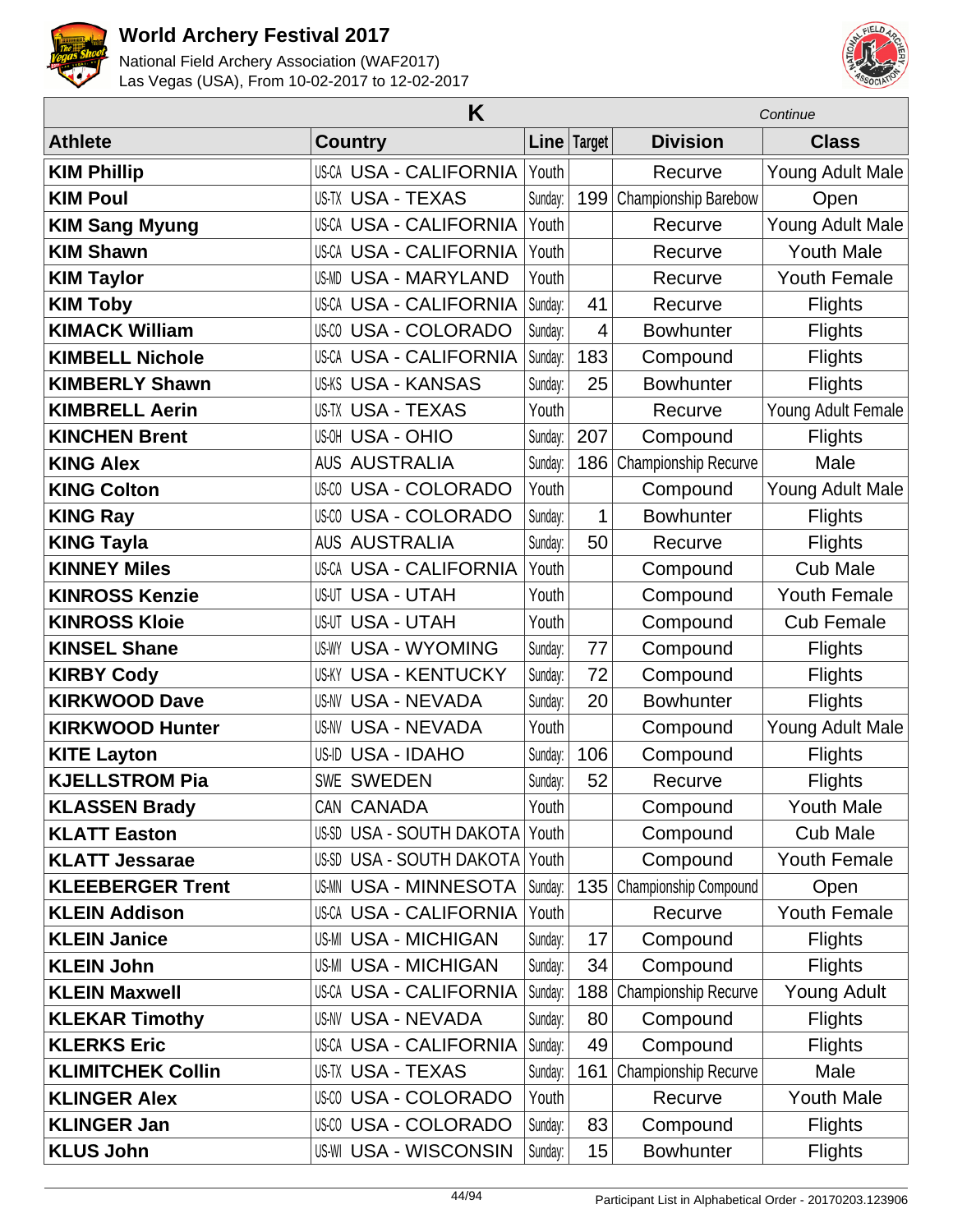



|                           | K                                  | Continue |             |                       |                    |
|---------------------------|------------------------------------|----------|-------------|-----------------------|--------------------|
| <b>Athlete</b>            | <b>Country</b>                     |          | Line Target | <b>Division</b>       | <b>Class</b>       |
| <b>KLUS JR. John</b>      | <b>US-WI USA - WISCONSIN</b>       | Sunday:  | 176         | Championship Compound | <b>Young Adult</b> |
| <b>KNALL Philipp</b>      | <b>JPN JAPAN</b>                   | Sunday:  | 47          | Compound              | <b>Flights</b>     |
| <b>KNEE Caleb</b>         | <b>US-MI USA - MICHIGAN</b>        | Youth    |             | Compound              | <b>Youth Male</b>  |
| <b>KNIGGE Kylie</b>       | <b>US-NE USA - NEBRASKA</b>        | Sunday:  | 71          | Compound              | <b>Flights</b>     |
| <b>KNOPP Trevor</b>       | <b>US-WA USA - WASHINGTON</b>      | Sunday:  | 110         | Compound              | <b>Flights</b>     |
| <b>KNOWLES Pat</b>        | <b>US-CA USA - CALIFORNIA</b>      | Sunday:  | 11          | <b>Bowhunter</b>      | <b>Flights</b>     |
| <b>KNOWLTON Chris</b>     | <b>USA - CALIFORNIA</b><br>US-CA   | Sunday:  | 33          | <b>Bowhunter</b>      | <b>Flights</b>     |
| <b>KNOX Haley</b>         | <b>US-TX USA - TEXAS</b>           | Youth    |             | Compound              | <b>Cub Female</b>  |
| <b>KNUTSON Kirsten</b>    | <b>US-TX USA - TEXAS</b>           | Sunday:  | 184         | Compound              | <b>Flights</b>     |
| <b>KNUTSON Rob</b>        | <b>US-MN USA - MINNESOTA</b>       | Sunday:  | 93          | Compound              | <b>Flights</b>     |
| <b>KNUTSON Valarie</b>    | <b>USA - MINNESOTA</b><br>US-MN    | Youth    |             | Compound              | <b>Cub Female</b>  |
| <b>KOCH Walter</b>        | <b>GER GERMANY</b>                 | Sunday:  | 41          | Recurve               | <b>Flights</b>     |
| <b>KOCHERSBERGER AI</b>   | <b>USA - SOUTH DAKOTA</b><br>US-SD | Sunday:  | 205         | Compound              | <b>Flights</b>     |
| <b>KOCSAN Michael</b>     | <b>USA - MARYLAND</b><br>US-MD     | Sunday:  | 180         | Championship Compound | Senior             |
| <b>KOCUREK Zachary</b>    | <b>US-TX USA - TEXAS</b>           | Sunday:  | 62          | Recurve               | <b>Flights</b>     |
| <b>KOEHL Heather</b>      | <b>US-TX USA - TEXAS</b>           | Sunday:  | 52          | Recurve               | <b>Flights</b>     |
| <b>KOHNKE John</b>        | <b>US-AZ USA - ARIZONA</b>         | Sunday:  | 114         | Compound              | <b>Flights</b>     |
| <b>KOJO Aoi</b>           | <b>JPN JAPAN</b>                   | Sunday:  | 166         | Championship Recurve  | Female             |
| <b>KOK Justin</b>         | <b>AUSTRALIA</b><br>AUS            | Sunday:  | 210         | Compound              | <b>Flights</b>     |
| <b>KOK Shaun</b>          | <b>AUS AUSTRALIA</b>               | Sunday:  | 199         | Compound              | <b>Flights</b>     |
| <b>KOLB Dan</b>           | <b>US-AZ USA - ARIZONA</b>         | Sunday:  | 190         | Compound              | <b>Flights</b>     |
| <b>KOLKER Melinda</b>     | US-IL USA - ILLINOIS               | Sunday:  | 13          | Compound              | <b>Flights</b>     |
| <b>KONG George</b>        | US-HI USA - HAWAII                 | Sunday:  | 27          | Compound              | <b>Flights</b>     |
| <b>KORTHOUT Maikel</b>    | <b>NED NETHERLANDS</b>             | Sunday:  | 61          | Recurve               | <b>Flights</b>     |
| <b>KOSSLER Darlene</b>    | US-IL USA - ILLINOIS               | Sunday:  | 193         | Compound              | <b>Flights</b>     |
| <b>KOSTRZEWSKI Blaine</b> | <b>US-MN USA - MINNESOTA</b>       | Youth    |             | Compound              | <b>Youth Male</b>  |
| <b>KOSTRZEWSKI Dewey</b>  | <b>US-MN USA - MINNESOTA</b>       | Sunday:  | 73          | Compound              | <b>Flights</b>     |
| <b>KOTOW Todd</b>         | <b>US-CA USA - CALIFORNIA</b>      | Sunday:  | 42          | Recurve               | <b>Flights</b>     |
| <b>KOUNS Don</b>          | <b>US-CA USA - CALIFORNIA</b>      | Sunday:  | 10          | Compound              | <b>Flights</b>     |
| <b>KOUTZ Patricia</b>     | <b>US-CA USA - CALIFORNIA</b>      | Sunday:  | 27          | Recurve               | <b>Flights</b>     |
| <b>KOVACH Kevin</b>       | <b>US-AZ USA - ARIZONA</b>         | Sunday:  | 189         | Compound              | <b>Flights</b>     |
| <b>KOVACS Brandon</b>     | <b>US-CA USA - CALIFORNIA</b>      | Sunday:  | 66          | Compound              | <b>Flights</b>     |
| <b>KOVACS Gerald</b>      | US-CA USA - CALIFORNIA             | Sunday:  | 178         | Championship Compound | Senior             |
| <b>KOVACS Ken</b>         | US-CA USA - CALIFORNIA             | Sunday:  | 178         | Championship Compound | Senior             |
| <b>KRAUSE Debbie</b>      | US-WA USA - WASHINGTON   Sunday:   |          | 13          | <b>Bowhunter</b>      | <b>Flights</b>     |
| <b>KRAUSE Kevin</b>       | US-WA USA - WASHINGTON   Sunday:   |          | 76          | Compound              | <b>Flights</b>     |
| <b>KREIDLER Kaitlin</b>   | US-AZ USA - ARIZONA                | Youth    |             | Compound              | <b>Cub Female</b>  |
| <b>KREZMAN Jake</b>       | US-CA USA - CALIFORNIA             | Sunday:  | 195         | Compound              | <b>Flights</b>     |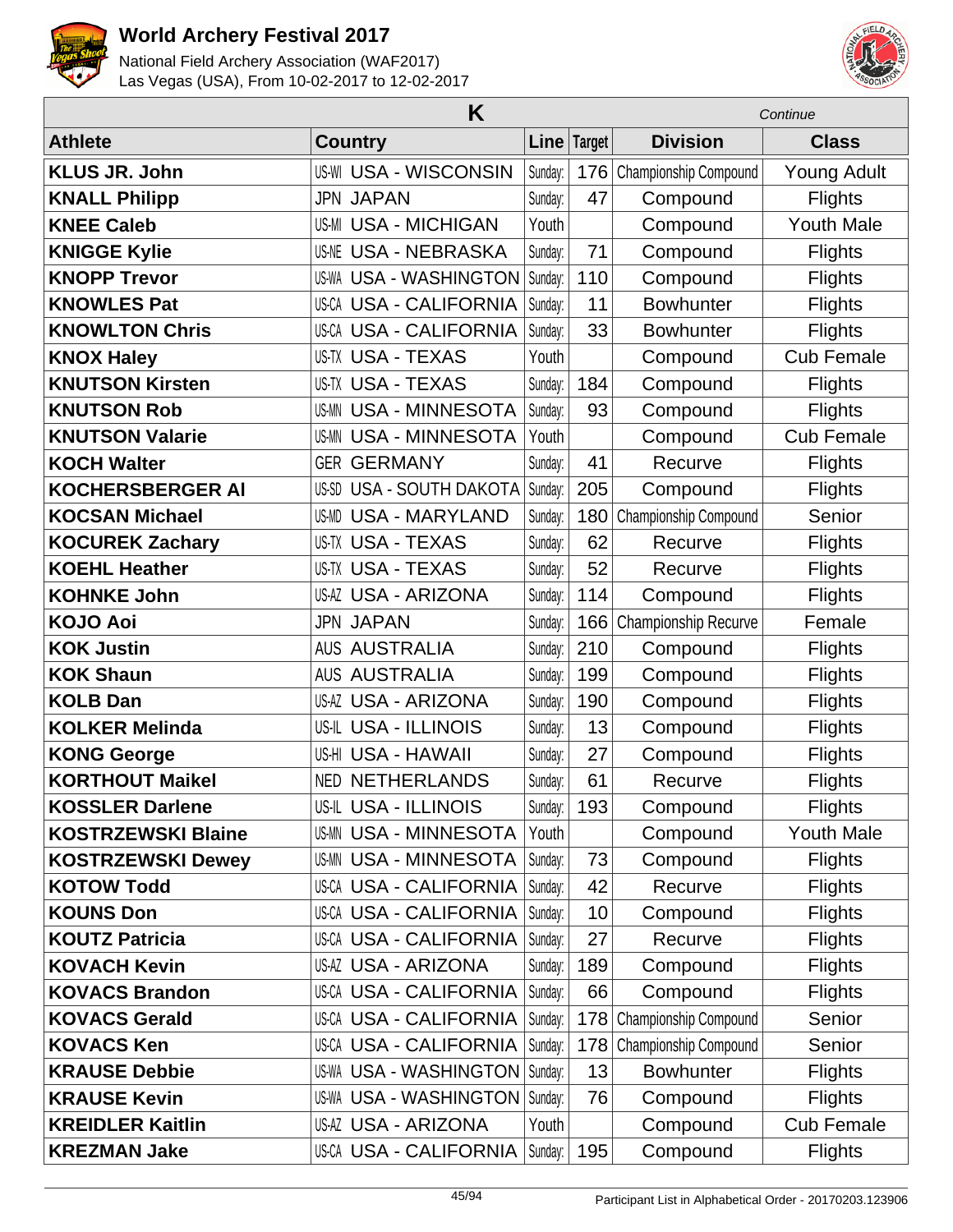



|                             | Continue                      |         |        |                       |                    |
|-----------------------------|-------------------------------|---------|--------|-----------------------|--------------------|
| <b>Athlete</b>              | <b>Country</b>                | Line    | Target | <b>Division</b>       | <b>Class</b>       |
| <b>KRISCHAN Kyle</b>        | <b>US-WI USA - WISCONSIN</b>  | Sunday: | 74     | Compound              | <b>Flights</b>     |
| <b>KRISTOFER Ashley</b>     | US-IL USA - ILLINOIS          | Youth   |        | Compound              | Young Adult Female |
| <b>KRISTOFER Timothy</b>    | US-IL USA - ILLINOIS          | Youth   |        | Compound              | <b>Youth Male</b>  |
| <b>KROEGER Mark</b>         | <b>US-WY USA - WYOMING</b>    | Sunday: | 1      | <b>Bowhunter</b>      | <b>Flights</b>     |
| <b>KROLL Karen</b>          | US-CA USA - CALIFORNIA        | Sunday: | 62     | Recurve               | Flights            |
| <b>KROLLPFEIFFER Kallie</b> | <b>US-CO USA - COLORADO</b>   | Sunday: | 6      | <b>Bowhunter</b>      | <b>Flights</b>     |
| <b>KRUMKOP Etai</b>         | <b>US-NV USA - NEVADA</b>     | Youth   |        | Compound              | <b>Cub Male</b>    |
| <b>KRUMM Hubertus</b>       | <b>GER GERMANY</b>            | Sunday: | 66     | Compound              | <b>Flights</b>     |
| <b>KU Bonchan</b>           | <b>KOR KOREA</b>              | Sunday: | 156    | Championship Recurve  | Male               |
| <b>KUBLAY Ilayda</b>        | <b>US-CA USA - CALIFORNIA</b> | Youth   |        | Compound              | <b>Cub Female</b>  |
| <b>KUBOKAWA Kaley</b>       | US-CA USA - CALIFORNIA        | Sunday: | 197    | Compound              | <b>Flights</b>     |
| <b>KUBOTA Lauren</b>        | US-CA USA - CALIFORNIA        | Sunday: | 67     | Recurve               | Flights            |
| <b>KUCUKKAYALAR Tunc</b>    | TUR TURKEY                    | Sunday: | 106    | Compound              | <b>Flights</b>     |
| <b>KUHL Rodger</b>          | US-TX USA - TEXAS             | Sunday: | 192    | Compound              | <b>Flights</b>     |
| <b>KUHN Nathan</b>          | <b>US-MN USA - MINNESOTA</b>  | Sunday: | 20     | Compound              | Flights            |
| <b>KULP Greg</b>            | US-PA USA - PENNSYLVANIA      | Sunday: | 77     | Compound              | <b>Flights</b>     |
| <b>KUNTZ Alexander</b>      | US-GA USA - GEORGIA           | Sunday: | 37     | Compound              | <b>Flights</b>     |
| <b>KUO lan</b>              | US-HI USA - HAWAII            | Youth   |        | Recurve               | <b>Cub Male</b>    |
| <b>KURTZHALS Zak</b>        | <b>US-UT USA - UTAH</b>       | Sunday: | 134    | Championship Compound | Open               |
| <b>KUZMA Jenni</b>          | <b>US-NV USA - NEVADA</b>     | Sunday: | 12     | Recurve               | <b>Flights</b>     |
| <b>KWEN Chan Young</b>      | US-CA USA - CALIFORNIA        | Sunday: | 50     | Recurve               | <b>Flights</b>     |

| <b>Athlete</b>                         | <b>Country</b>                  |         | Line   Target  | <b>Division</b>       | <b>Class</b>        |  |  |  |
|----------------------------------------|---------------------------------|---------|----------------|-----------------------|---------------------|--|--|--|
| <b>LABILLE Parker</b>                  | <b>US-MO USA - MISSOURI</b>     | Youth   |                | Compound              | Young Adult Male    |  |  |  |
| <b>LABLUE Tatyana</b>                  | <b>USA - COLORADO</b><br>US-CO  | Youth   |                | Recurve               | Young Adult Female  |  |  |  |
| LABORANTI BERNASCONI Augusto           | <b>ARGENTINA</b><br>ARG         | Sunday: | 140            | Championship Compound | Open                |  |  |  |
| <b>LACINA Adam</b>                     | US-IA USA - IOWA                | Youth   |                | Compound              | <b>Youth Male</b>   |  |  |  |
| <b>LACSON-VILLAFUERTE Cassidy Anne</b> | <b>USA - NEVADA</b><br>US-NV    | Youth   |                | Recurve               | <b>Youth Female</b> |  |  |  |
| <b>LADD Jason</b>                      | <b>US-MI USA - MICHIGAN</b>     | Sunday: | $\overline{2}$ | <b>Bowhunter</b>      | <b>Flights</b>      |  |  |  |
| <b>LAKE Shawn</b>                      | USA - UTAH<br>US-UT             | Sunday: | 94             | Compound              | <b>Flights</b>      |  |  |  |
| <b>LALLEMANT Julien</b>                | <b>FRA FRANCE</b>               | Sunday: | 76             | Compound              | <b>Flights</b>      |  |  |  |
| <b>LAM Hayden</b>                      | <b>US-MS USA - MISSISSIPPI</b>  | Sunday: | 26             | Recurve               | <b>Flights</b>      |  |  |  |
| <b>LAMBRIGHT Todd</b>                  | US-PA USA - PENNSYLVANIA        | Sunday: | 138            | Championship Compound | Open                |  |  |  |
| <b>LAMEG Bryanne</b>                   | CAN CANADA                      | Sunday: | 99             | Compound              | <b>Flights</b>      |  |  |  |
| <b>LAMPSHIRE Jonathan</b>              | <b>USA - UTAH</b><br>US-UT      | Sunday: | 57             | Compound              | <b>Flights</b>      |  |  |  |
| <b>LANCE Sarah</b>                     | <b>USA - WISCONSIN</b><br>US-WI | Sunday: | 141            | Championship Compound | Female              |  |  |  |
| <b>LANCE Sherry</b>                    | <b>US-MI USA - MICHIGAN</b>     | Sunday: | 31             | Compound              | <b>Flights</b>      |  |  |  |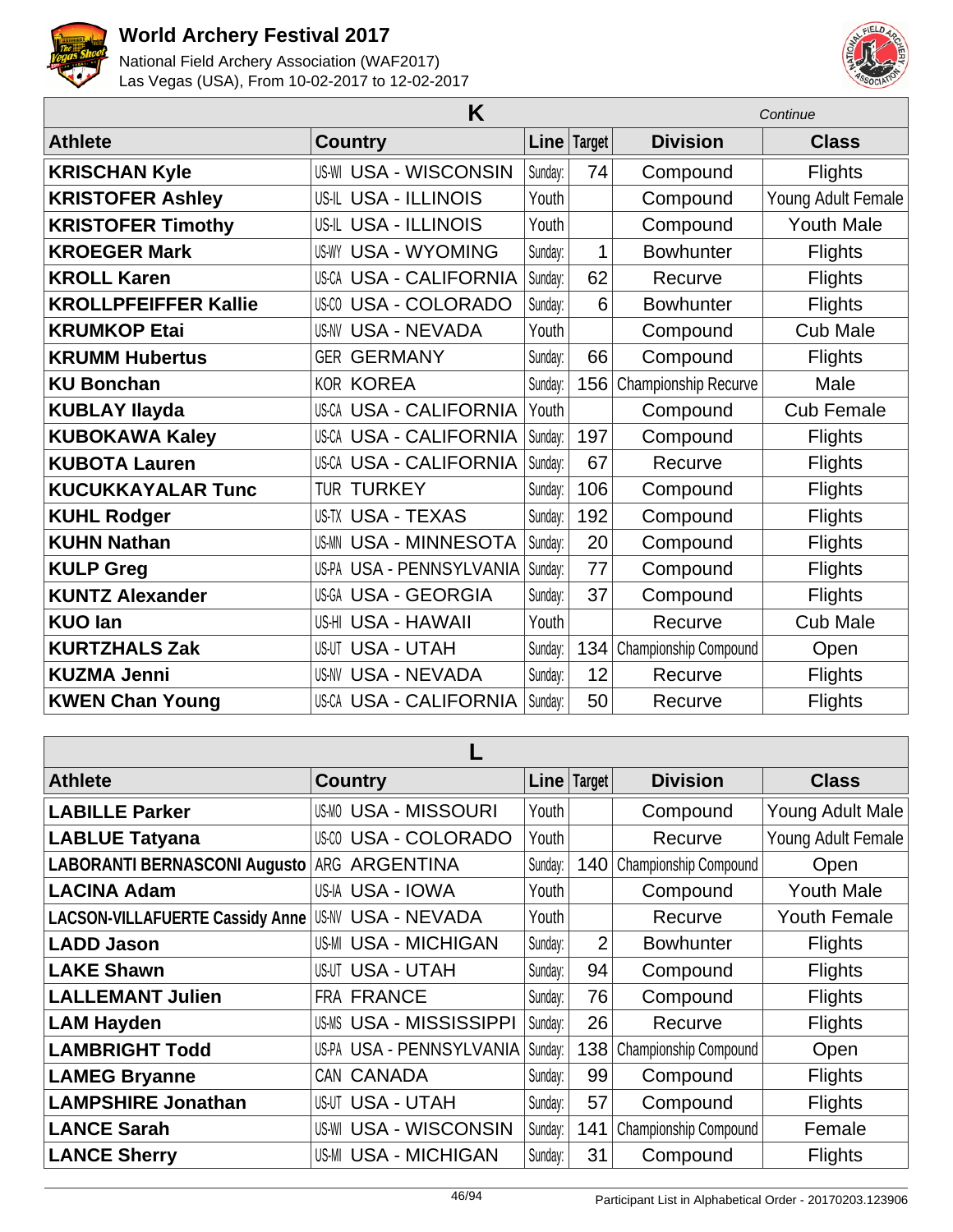



|                           |                               |             |        | Continue                    |                     |  |
|---------------------------|-------------------------------|-------------|--------|-----------------------------|---------------------|--|
| <b>Athlete</b>            | <b>Country</b>                | <b>Line</b> | Target | <b>Division</b>             | <b>Class</b>        |  |
| <b>LANDRUM Densel</b>     | US-FL USA - FLORIDA           | Sunday:     | 74     | <b>Compound Limited</b>     | <b>Flights</b>      |  |
| <b>LANE Dan</b>           | <b>US-OH USA - OHIO</b>       | Sunday:     | 100    | Compound                    | <b>Flights</b>      |  |
| <b>LANE Hannah</b>        | <b>US-KY USA - KENTUCKY</b>   | Sunday:     | 70     | Compound                    | <b>Flights</b>      |  |
| <b>LANE Jodie</b>         | <b>US-OH USA - OHIO</b>       | Sunday:     | 31     | Compound                    | <b>Flights</b>      |  |
| <b>LANE Kevin</b>         | <b>US-CO USA - COLORADO</b>   | Sunday:     | 195    | Compound                    | <b>Flights</b>      |  |
| <b>LANEY Dennis</b>       | <b>US-CA USA - CALIFORNIA</b> | Sunday:     | 186    | Compound                    | <b>Flights</b>      |  |
| <b>LANGDALE Avery</b>     | <b>US-CA USA - CALIFORNIA</b> | Youth       |        | Recurve                     | <b>Cub Female</b>   |  |
| <b>LANGLEY Courtney</b>   | <b>US-IL USA - ILLINOIS</b>   | Youth       |        | Compound                    | <b>Youth Female</b> |  |
| <b>LANGSTON Barry</b>     | US-AL USA - ALABAMA           | Sunday:     | 190    | Compound                    | <b>Flights</b>      |  |
| <b>LANTEE Anne</b>        | FIN FINLAND                   | Sunday:     | 150    | Championship Compound       | Female              |  |
| <b>LARD Kelsey</b>        | <b>US-AZ USA - ARIZONA</b>    | Sunday:     | 42     | Recurve                     | <b>Flights</b>      |  |
| <b>LARGO Calvin</b>       | <b>US-NM USA - NEW MEXICO</b> | Sunday:     | 13     | <b>Bowhunter</b>            | <b>Flights</b>      |  |
| <b>LARKE Daniel</b>       | <b>US-IL USA - ILLINOIS</b>   | Sunday:     | 51     | Recurve                     | <b>Flights</b>      |  |
| <b>LARRIVÉE Jonathan</b>  | CAN CANADA                    | Sunday:     | 146    | Championship Compound       | Open                |  |
| <b>LARSEN Norman</b>      | <b>US-MT USA - MONTANA</b>    | Sunday:     | 138    | Championship Compound       | Open                |  |
| <b>LARSON Holly</b>       | <b>US-MN USA - MINNESOTA</b>  | Shootoff    | 5      | Championship Compound       | Female              |  |
| <b>LASH Carter</b>        | US-PA USA - PENNSYLVANIA      | Youth       |        | Compound                    | <b>Cub Male</b>     |  |
| <b>LASH Colton</b>        | US-PA USA - PENNSYLVANIA      | Youth       |        | Compound                    | <b>Cub Male</b>     |  |
| <b>LATORRE Maria</b>      | PUR PUERTO RICO               | Sunday:     | 67     | Compound                    | <b>Flights</b>      |  |
| <b>LATTIMER Patrick</b>   | <b>US-NV USA - NEVADA</b>     | Sunday:     | 98     | Compound                    | <b>Flights</b>      |  |
| <b>LAURIA Brookann</b>    | <b>USA - MONTANA</b><br>US-MT | Youth       |        | Recurve                     | <b>Cub Female</b>   |  |
| <b>LAURIA Miranda</b>     | <b>USA - MONTANA</b><br>US-MT | Sunday:     | 66     | Recurve                     | Flights             |  |
| <b>LAURSEN Louise</b>     | <b>DEN DENMARK</b>            | Sunday:     | 152    | Championship Compound       | Female              |  |
| <b>LAURSEN Martin</b>     | <b>DEN DENMARK</b>            | Sunday:     | 75     | Compound                    | <b>Flights</b>      |  |
| <b>LAVAN Alexander</b>    | US-IA USA - IOWA              | Sunday:     |        | 172 Championship Compound   | Young Adult         |  |
| <b>LAVRENTIEV Oleg</b>    | <b>BLR BELARUS</b>            | Sunday:     |        | 136   Championship Compound | Open                |  |
| <b>LAWS Jack</b>          | <b>US-LA USA - LOUISIANA</b>  | Sunday:     | 21     | <b>Bowhunter</b>            | <b>Flights</b>      |  |
| <b>LEBARON III Verlan</b> | <b>US-OR USA - OREGON</b>     | Sunday:     | 60     | Recurve                     | <b>Flights</b>      |  |
| <b>LEBOEUF Melanie</b>    | <b>US-TX USA - TEXAS</b>      | Sunday:     |        | 148 Championship Compound   | Female              |  |
| <b>LECHNER Ramsey</b>     | US-TX USA - TEXAS             | Youth       |        | Recurve                     | Young Adult Female  |  |
| <b>LECOINTE Erik</b>      | FRA FRANCE                    | Sunday:     | 191    | Compound                    | <b>Flights</b>      |  |
| <b>LEDBETTER Gary</b>     | <b>US-CA USA - CALIFORNIA</b> | Sunday:     | 179    | Championship Compound       | Senior              |  |
| <b>LEE Alex</b>           | US-CA USA - CALIFORNIA        | Sunday:     | 57     | Recurve                     | <b>Flights</b>      |  |
| <b>LEE Anna</b>           | <b>US-OK USA - OKLAHOMA</b>   | Youth       |        | Compound                    | <b>Youth Female</b> |  |
| <b>LEE Chak Kiu</b>       | <b>US-WA USA - WASHINGTON</b> | Sunday:     | 42     | Compound                    | <b>Flights</b>      |  |
| <b>LEE Daniel</b>         | <b>US-TX USA - TEXAS</b>      | Sunday:     | 64     | Recurve                     | <b>Flights</b>      |  |
| <b>LEE Elizabeth</b>      | US-CA USA - CALIFORNIA        | Youth       |        | Recurve                     | Young Adult Female  |  |
| <b>LEE Elliott</b>        | US-CA USA - CALIFORNIA        | Sunday:     | 65     | Recurve                     | <b>Flights</b>      |  |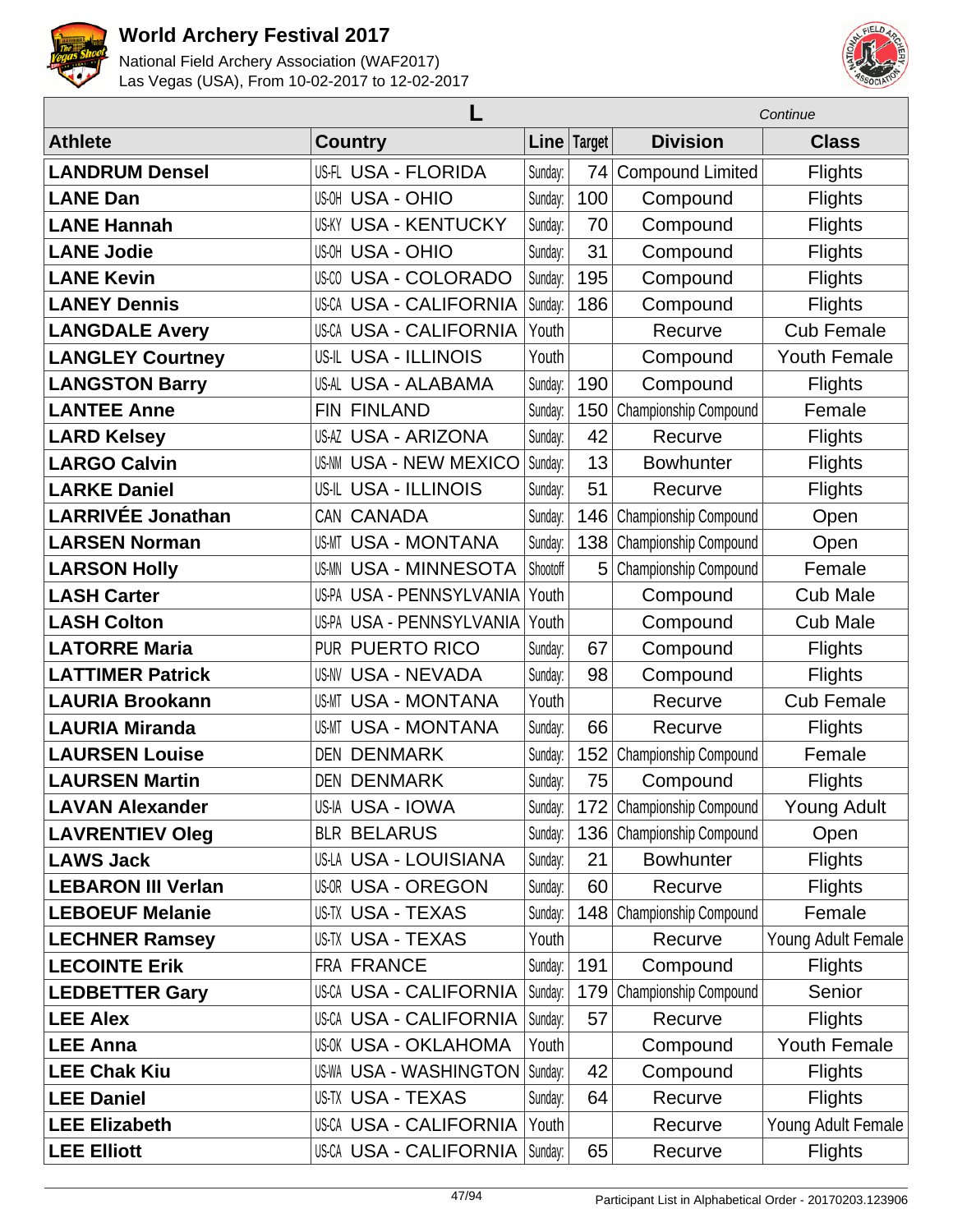



|                          |                               |         |                | Continue                  |                     |  |
|--------------------------|-------------------------------|---------|----------------|---------------------------|---------------------|--|
| <b>Athlete</b>           | <b>Country</b>                |         | Line Target    | <b>Division</b>           | <b>Class</b>        |  |
| <b>LEE Iris</b>          | <b>US-CA USA - CALIFORNIA</b> | Sunday: | 66             | Recurve                   | <b>Flights</b>      |  |
| <b>LEE Jacob</b>         | US-CA USA - CALIFORNIA        | Sunday: | 38             | Recurve                   | <b>Flights</b>      |  |
| <b>LEE Jessica</b>       | <b>US-CA USA - CALIFORNIA</b> | Youth   |                | Recurve                   | <b>Youth Female</b> |  |
| <b>LEE Kyra</b>          | <b>US-CA USA - CALIFORNIA</b> | Youth   |                | Compound                  | <b>Cub Female</b>   |  |
| <b>LEE Melissa</b>       | <b>US-NJ USA - NEW JERSEY</b> | Youth   |                | Recurve                   | Young Adult Female  |  |
| <b>LEE Mia</b>           | <b>US-WA USA - WASHINGTON</b> | Youth   |                | Recurve                   | Young Adult Female  |  |
| <b>LEE Richard</b>       | US-ID USA - IDAHO             | Sunday: | 45             | Compound                  | Flights             |  |
| <b>LEE Sumin</b>         | <b>US-CA USA - CALIFORNIA</b> | Youth   |                | Recurve                   | Young Adult Female  |  |
| <b>LEE TaraRose</b>      | US-ID USA - IDAHO             | Youth   |                | Recurve                   | <b>Youth Female</b> |  |
| <b>LEE Yeiji</b>         | <b>US-CA USA - CALIFORNIA</b> | Youth   |                | Recurve                   | Young Adult Female  |  |
| <b>LEE Yunjoo</b>        | <b>US-CA USA - CALIFORNIA</b> | Sunday: | 17             | Recurve                   | <b>Flights</b>      |  |
| <b>LEHR Robert</b>       | <b>US-CA USA - CALIFORNIA</b> | Sunday: | 74             | Compound                  | <b>Flights</b>      |  |
| <b>LEIJON Peter</b>      | <b>SWE SWEDEN</b>             | Sunday: | 139            | Championship Compound     | Open                |  |
| <b>LEITER Mike</b>       | <b>US-MD USA - MARYLAND</b>   | Sunday: | 152            | Championship Compound     | Senior              |  |
| <b>LEMKE Daren</b>       | <b>US-NE USA - NEBRASKA</b>   | Sunday: | 186            | Compound                  | <b>Flights</b>      |  |
| <b>LEMOS Marina</b>      | <b>BRA BRAZIL</b>             | Sunday: | 74             | Compound                  | <b>Flights</b>      |  |
| <b>LENTE Daisy</b>       | <b>US-NM USA - NEW MEXICO</b> | Youth   |                | Compound                  | <b>Youth Female</b> |  |
| <b>LEON Yohualli</b>     | <b>MEX MEXICO</b>             | Youth   |                | Recurve                   | <b>Youth Male</b>   |  |
| <b>LEONARD Fredrick</b>  | <b>US-MD USA - MARYLAND</b>   | Sunday: | 5              | Compound                  | <b>Flights</b>      |  |
| <b>LEONARD Remy</b>      | <b>AUS AUSTRALIA</b>          | Sunday: | 170            | Championship Compound     | Young Adult         |  |
| <b>LEONG Jordan</b>      | US-HI USA - HAWAII            | Sunday: | 38             | Compound                  | <b>Flights</b>      |  |
| <b>LERBERG Micael</b>    | <b>SWE SWEDEN</b>             | Sunday: | 200            | Compound                  | <b>Flights</b>      |  |
| <b>LERG Debbie</b>       | <b>US-NV USA - NEVADA</b>     | Sunday: | 11             | <b>Bowhunter</b>          | <b>Flights</b>      |  |
| <b>LEROY Laurie</b>      | <b>US-TX USA - TEXAS</b>      | Sunday: | 155            | Championship Compound     | Female              |  |
| <b>LESATZ Vance</b>      | US-AZ USA - ARIZONA           | Sunday: |                | 175 Championship Compound | Young Adult         |  |
| <b>LEVAI Christopher</b> | <b>US-CA USA - CALIFORNIA</b> | Sunday: | 61             | Compound                  | <b>Flights</b>      |  |
| <b>LEVARIO Travis</b>    | <b>US-AZ USA - ARIZONA</b>    | Youth   |                | Compound                  | <b>Youth Male</b>   |  |
| <b>LEVINSOHN Leon</b>    | <b>US-TX USA - TEXAS</b>      | Sunday: | 113            | Compound                  | <b>Flights</b>      |  |
| <b>LEWIS Bill</b>        | <b>US-NE USA - NEBRASKA</b>   | Sunday: | $\mathfrak{S}$ | <b>Bowhunter</b>          | <b>Flights</b>      |  |
| <b>LEWIS Charlotte</b>   | <b>US-CA USA - CALIFORNIA</b> | Sunday: | 9              | <b>Bowhunter</b>          | <b>Flights</b>      |  |
| <b>LEWIS Gavin</b>       | <b>US-CA USA - CALIFORNIA</b> | Youth   |                | Recurve                   | <b>Youth Male</b>   |  |
| <b>LEWIS Jennifer</b>    | <b>US-CA USA - CALIFORNIA</b> | Sunday: | 38             | Compound                  | <b>Flights</b>      |  |
| <b>LEWIS Kelly</b>       | US-CA USA - CALIFORNIA        | Sunday: | 34             | Recurve                   | <b>Flights</b>      |  |
| <b>LEWIS Tate</b>        | US-AZ USA - ARIZONA           | Youth   |                | Compound                  | Young Adult Male    |  |
| <b>LEWIS Trish</b>       | <b>US-KY USA - KENTUCKY</b>   | Sunday: | 15             | Compound                  | <b>Flights</b>      |  |
| <b>LIAO Peizheng</b>     | <b>US-CA USA - CALIFORNIA</b> | Sunday: | 46             | Recurve                   | <b>Flights</b>      |  |
| <b>LIAPIS Steven</b>     | US-00 USA - COLORADO          | Sunday: | 23             | <b>Bowhunter</b>          | <b>Flights</b>      |  |
| <b>LICKFELDT Cole</b>    | US-AZ USA - ARIZONA           | Youth   |                | Compound                  | <b>Cub Male</b>     |  |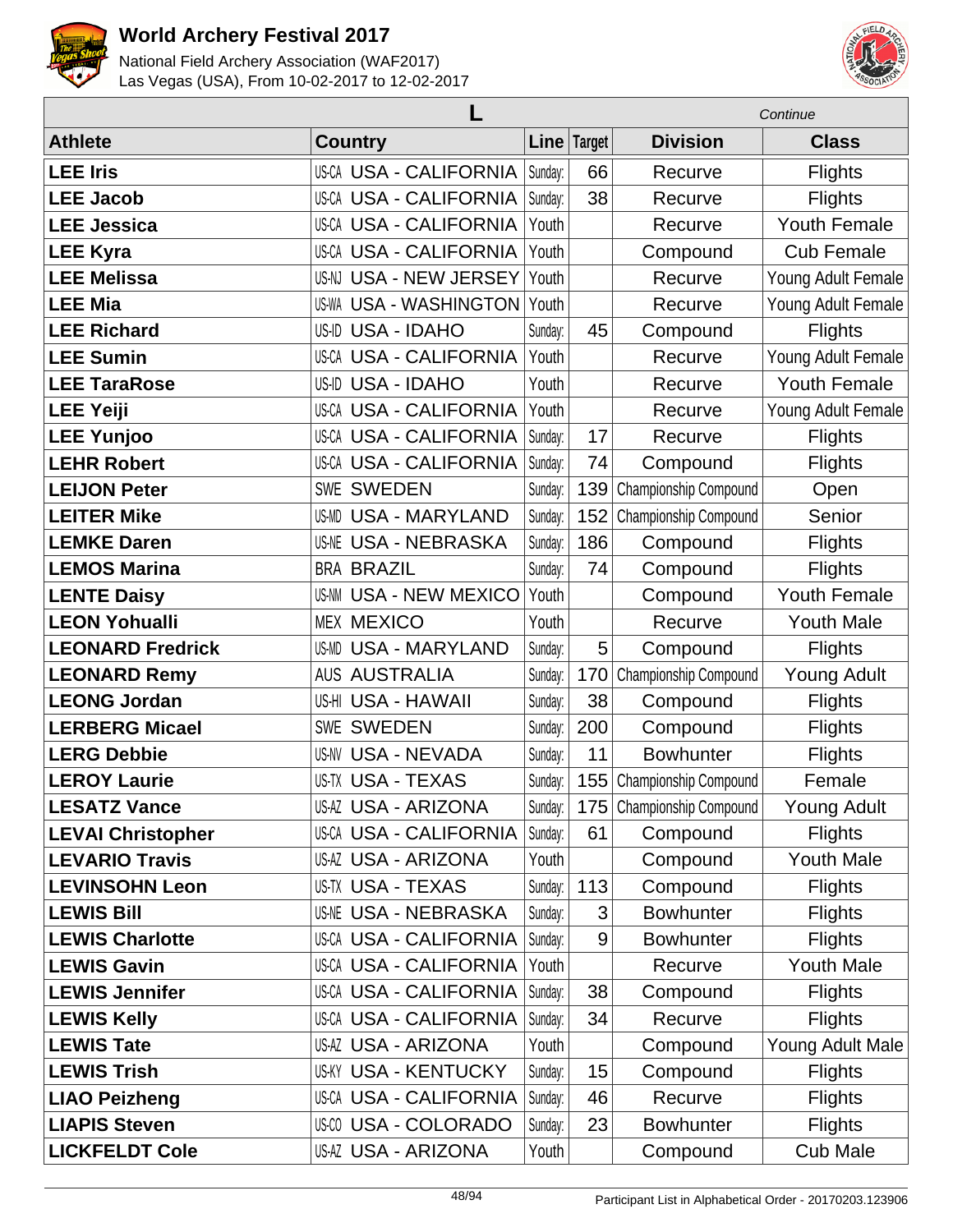



|                           |                               |         |        | Continue                  |                     |  |
|---------------------------|-------------------------------|---------|--------|---------------------------|---------------------|--|
| <b>Athlete</b>            | <b>Country</b>                | Line    | Target | <b>Division</b>           | <b>Class</b>        |  |
| <b>LIE Eivind</b>         | <b>NOR NORWAY</b>             | Sunday: | 129    | Championship Compound     | Open                |  |
| <b>LIEBERMAN Meric</b>    | <b>US-CA USA - CALIFORNIA</b> | Sunday: | 62     | Recurve                   | <b>Flights</b>      |  |
| <b>LIM Heeseon</b>        | <b>KOR KOREA</b>              | Sunday: | 165    | Championship Recurve      | Female              |  |
| <b>LIN Allen</b>          | <b>US-TN USA - TENNESSEE</b>  | Sunday: | 44     | Recurve                   | <b>Flights</b>      |  |
| <b>LIN Carrie</b>         | <b>US-WA USA - WASHINGTON</b> | Sunday: | 13     | Recurve                   | <b>Flights</b>      |  |
| <b>LIND Taylor</b>        | <b>US-ID USA - IDAHO</b>      | Sunday: | 80     | Compound                  | <b>Flights</b>      |  |
| <b>LINDAUER Erica</b>     | US-ID USA - IDAHO             | Sunday: | 23     | <b>Bowhunter</b>          | <b>Flights</b>      |  |
| <b>LINDBLOM Thomas</b>    | <b>SWE SWEDEN</b>             | Sunday: | 171    | Compound                  | <b>Flights</b>      |  |
| <b>LINDE Gary</b>         | <b>US-CA USA - CALIFORNIA</b> | Sunday: | 112    | Compound                  | <b>Flights</b>      |  |
| <b>LINDSTROM Joshua</b>   | <b>US-VA USA - VIRGINIA</b>   | Sunday: | 53     | Compound                  | <b>Flights</b>      |  |
| <b>LINNE Dean</b>         | <b>US-AZ USA - ARIZONA</b>    | Sunday: | 70     | Compound                  | <b>Flights</b>      |  |
| <b>LINTERMAN Holland</b>  | <b>US-NV USA - NEVADA</b>     | Youth   |        | Recurve                   | <b>Youth Female</b> |  |
| <b>LIONETTI Pia</b>       | <b>ITA ITALY</b>              | Sunday: | 164    | Championship Recurve      | Female              |  |
| <b>LISLE Garrett</b>      | <b>US-NV USA - NEVADA</b>     | Sunday: | 23     | <b>Bowhunter</b>          | <b>Flights</b>      |  |
| <b>LIU Joshua</b>         | <b>US-TX USA - TEXAS</b>      | Youth   |        | Compound                  | <b>Youth Male</b>   |  |
| <b>LIU Lauren</b>         | <b>US-CA USA - CALIFORNIA</b> | Sunday: | 51     | Recurve                   | <b>Flights</b>      |  |
| <b>LIZIK Julia</b>        | <b>US-MD USA - MARYLAND</b>   | Youth   |        | Compound                  | <b>Youth Female</b> |  |
| <b>LLAMES Leonardo</b>    | <b>US-AZ USA - ARIZONA</b>    | Sunday: | 67     | Recurve                   | <b>Flights</b>      |  |
| <b>LLOYD Michael</b>      | <b>US-MT USA - MONTANA</b>    | Sunday: | 195    | Compound                  | <b>Flights</b>      |  |
| <b>LLOYD-MASSEY Jacob</b> | US-CA USA - CALIFORNIA        | Sunday: | 6      | <b>Bowhunter</b>          | <b>Flights</b>      |  |
| <b>LOCKE Jared</b>        | <b>US-MI USA - MICHIGAN</b>   | Sunday: | 205    | Compound                  | <b>Flights</b>      |  |
| <b>LOCKE Ryan</b>         | <b>US-MI USA - MICHIGAN</b>   | Sunday: |        | 126 Championship Compound | Open                |  |
| <b>LOEWEN Diana</b>       | <b>US-WA USA - WASHINGTON</b> | Youth   |        | Recurve                   | <b>Cub Female</b>   |  |
| <b>LOFTEN Bill</b>        | <b>US-MD USA - MARYLAND</b>   | Sunday: | 213    | Compound                  | <b>Flights</b>      |  |
| <b>LOGINOVA Albina</b>    | <b>RUS RUSSIA</b>             | Sunday: |        | 149 Championship Compound | Female              |  |
| <b>LOGSDON George</b>     | US-ID USA - IDAHO             | Sunday: | 49     | Recurve                   | <b>Flights</b>      |  |
| <b>LOGSDON Matt</b>       | <b>US-CA USA - CALIFORNIA</b> | Youth   |        | Compound                  | Young Adult Male    |  |
| <b>LOHAN Christopher</b>  | <b>US-AZ USA - ARIZONA</b>    | Sunday: | 35     | Compound                  | <b>Flights</b>      |  |
| <b>LONG Amber</b>         | <b>US-LA USA - LOUISIANA</b>  | Youth   |        | Recurve                   | Youth Female        |  |
| <b>LONG Brennan</b>       | <b>US-CA USA - CALIFORNIA</b> | Youth   |        | Recurve                   | Young Adult Male    |  |
| <b>LONG Kolten</b>        | <b>US-MO USA - MISSOURI</b>   | Youth   |        | Compound                  | Young Adult Male    |  |
| <b>LONG Wiley</b>         | <b>US-OR USA - OREGON</b>     | Youth   |        | Compound                  | <b>Cub Male</b>     |  |
| <b>LOPEZ Alonso</b>       | <b>US-CA USA - CALIFORNIA</b> | Sunday: | 24     | Recurve                   | <b>Flights</b>      |  |
| <b>LOPEZ Cesar</b>        | <b>MEX MEXICO</b>             | Youth   |        | Recurve                   | <b>Youth Male</b>   |  |
| <b>LÓPEZ Ricardo</b>      | <b>MEX MEXICO</b>             | Youth   |        | Recurve                   | <b>Youth Male</b>   |  |
| <b>LOPEZ Samuel</b>       | <b>US-AZ USA - ARIZONA</b>    | Youth   |        | Compound                  | Young Adult Male    |  |
| <b>LOPEZ Sara</b>         | <b>COL COLOMBIA</b>           | Sunday: | 137    | Championship Compound     | Open                |  |
| <b>LOPEZ Sergio</b>       | US-TX USA - TEXAS             | Sunday: | 175    | Compound                  | <b>Flights</b>      |  |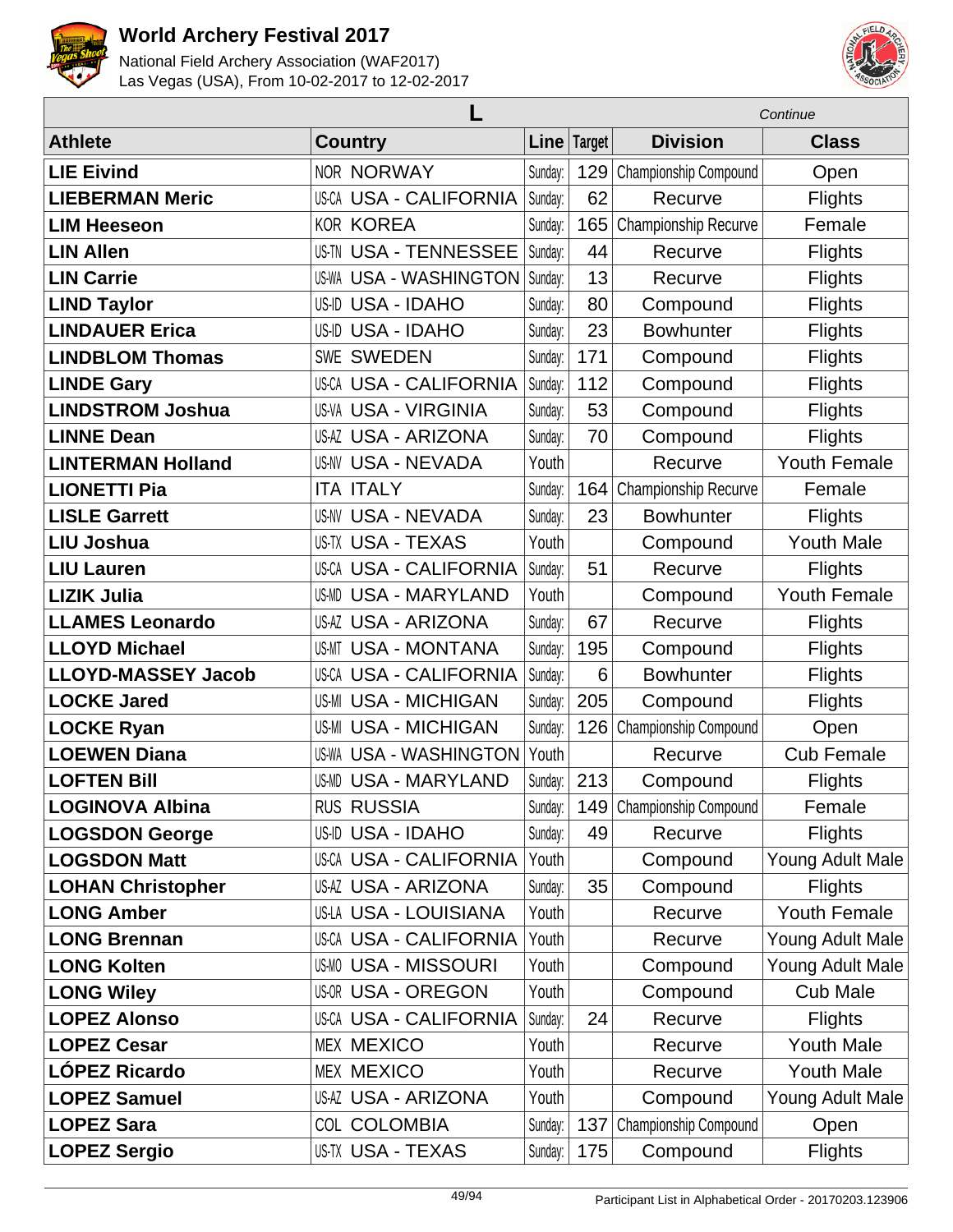



|                             | Continue                       |         |                |                         |                     |
|-----------------------------|--------------------------------|---------|----------------|-------------------------|---------------------|
| <b>Athlete</b>              | <b>Country</b>                 |         | Line Target    | <b>Division</b>         | <b>Class</b>        |
| <b>LOPEZ Tom</b>            | <b>US-CO USA - COLORADO</b>    | Sunday: | 34             | Recurve                 | <b>Flights</b>      |
| <b>LOR Lucky</b>            | <b>US-CO USA - COLORADO</b>    | Sunday: | 12             | Recurve                 | <b>Flights</b>      |
| <b>LORD Bud</b>             | <b>US-AZ USA - ARIZONA</b>     | Sunday: | 6              | Compound                | <b>Flights</b>      |
| <b>LORD Nicole</b>          | <b>US-AZ USA - ARIZONA</b>     | Youth   |                | Compound                | Young Adult Female  |
| <b>LORD Stephanie</b>       | <b>US-AZ USA - ARIZONA</b>     | Sunday: | 3              | Compound                | <b>Flights</b>      |
| <b>LORENCE Frank</b>        | <b>US-OH USA - OHIO</b>        | Sunday: | 93             | Compound                | <b>Flights</b>      |
| <b>LORENCE Martha</b>       | <b>US-OH USA - OHIO</b>        | Sunday: | 73             | Compound                | <b>Flights</b>      |
| <b>LORIG Khatuna</b>        | <b>USA - COLORADO</b><br>US-CO | Sunday: | 163            | Championship Recurve    | Female              |
| <b>LOVERN Cooper</b>        | <b>US-CO USA - COLORADO</b>    | Youth   |                | Compound                | <b>Youth Male</b>   |
| <b>LOVERN Judd</b>          | <b>US-CO USA - COLORADO</b>    | Sunday: | 74             | Compound                | <b>Flights</b>      |
| <b>LOVERN Leo</b>           | US-CO<br><b>USA - COLORADO</b> | Youth   |                | Compound                | <b>Cub Male</b>     |
| <b>LOWE Michael</b>         | <b>US-TX USA - TEXAS</b>       | Sunday: | 72             | <b>Compound Limited</b> | <b>Flights</b>      |
| <b>LUBBEN Joshua</b>        | <b>US-MN USA - MINNESOTA</b>   | Sunday: | 109            | Compound                | <b>Flights</b>      |
| <b>LUCAS B</b>              | US-GA USA - GEORGIA            | Youth   |                | Compound                | Young Adult Male    |
| <b>LUCERO Lily</b>          | <b>US-CA USA - CALIFORNIA</b>  | Sunday: | 56             | Recurve                 | <b>Flights</b>      |
| <b>LUCZENOZYN Jerry</b>     | <b>US-CA USA - CALIFORNIA</b>  | Sunday: | 40             | Compound                | <b>Flights</b>      |
| <b>LUDENA Zoe</b>           | <b>US-CA USA - CALIFORNIA</b>  | Youth   |                | Recurve                 | <b>Youth Female</b> |
| <b>LUDWIG Jim</b>           | <b>US-IN USA - INDIANA</b>     | Sunday: | 92             | Compound                | <b>Flights</b>      |
| <b>LUM Grace</b>            | US-HI USA - HAWAII             | Youth   |                | Recurve                 | <b>Youth Female</b> |
| <b>LUM Samantha</b>         | US-HI USA - HAWAII             | Youth   |                | Recurve                 | <b>Youth Female</b> |
| <b>LUMAYAG Jonas</b>        | US-IL USA - ILLINOIS           | Sunday: | 46             | Recurve                 | <b>Flights</b>      |
| <b>LUMAYAG Steve</b>        | <b>US-IL USA - ILLINOIS</b>    | Sunday: | 48             | Recurve                 | <b>Flights</b>      |
| <b>LUND-AKAJI Alexander</b> | <b>US-CA USA - CALIFORNIA</b>  | Youth   |                | Recurve                 | <b>Youth Male</b>   |
| <b>LUNDIN Morgan</b>        | <b>SWE SWEDEN</b>              | Sunday: | 136            | Championship Compound   | Open                |
| <b>LUNGER Bethany</b>       | US-PA USA - PENNSYLVANIA Youth |         |                | Compound                | <b>Youth Female</b> |
| <b>LUO Gabriella</b>        | US-TX USA - TEXAS              | Youth   |                | Recurve                 | Youth Female        |
| <b>LURCH Christian</b>      | US-PA USA - PENNSYLVANIA       | Youth   |                | Compound                | Young Adult Male    |
| <b>LUTZ James</b>           | <b>US-WI USA - WISCONSIN</b>   | Sunday: | 164            | Championship Barebow    | Open                |
| <b>LYDAY Stephanie</b>      | <b>US-NV USA - NEVADA</b>      | Sunday: | 37             | Compound                | <b>Flights</b>      |
| <b>LYFORD Larry</b>         | US-CA USA - CALIFORNIA         | Sunday: | 202            | Compound                | <b>Flights</b>      |
| <b>LYKINS Stacy</b>         | <b>US-KY USA - KENTUCKY</b>    | Sunday: | $\overline{2}$ | <b>Bowhunter</b>        | <b>Flights</b>      |

| M                                                  |                      |         |               |                            |                   |  |  |  |  |
|----------------------------------------------------|----------------------|---------|---------------|----------------------------|-------------------|--|--|--|--|
| <b>Athlete</b>                                     | <b>Country</b>       |         | Line   Target | <b>Division</b>            | <b>Class</b>      |  |  |  |  |
| <b>MACALANDONG Nazhruddin US-IL USA - ILLINOIS</b> |                      | Youth I |               | Recurve                    | <b>Cub Male</b>   |  |  |  |  |
| <b>MACDONALD Matt</b>                              | IUSAZ USA - ARIZONA  | Sunday: | 76            | Compound                   | <b>Flights</b>    |  |  |  |  |
| <b>MACE Curtis</b>                                 | US-NY USA - NEW YORK | Youth   |               | Compound                   | <b>Youth Male</b> |  |  |  |  |
| <b>MACHART David</b>                               | US-IA USA - IOWA     | Sunday: |               | 164   Championship Barebow | Open              |  |  |  |  |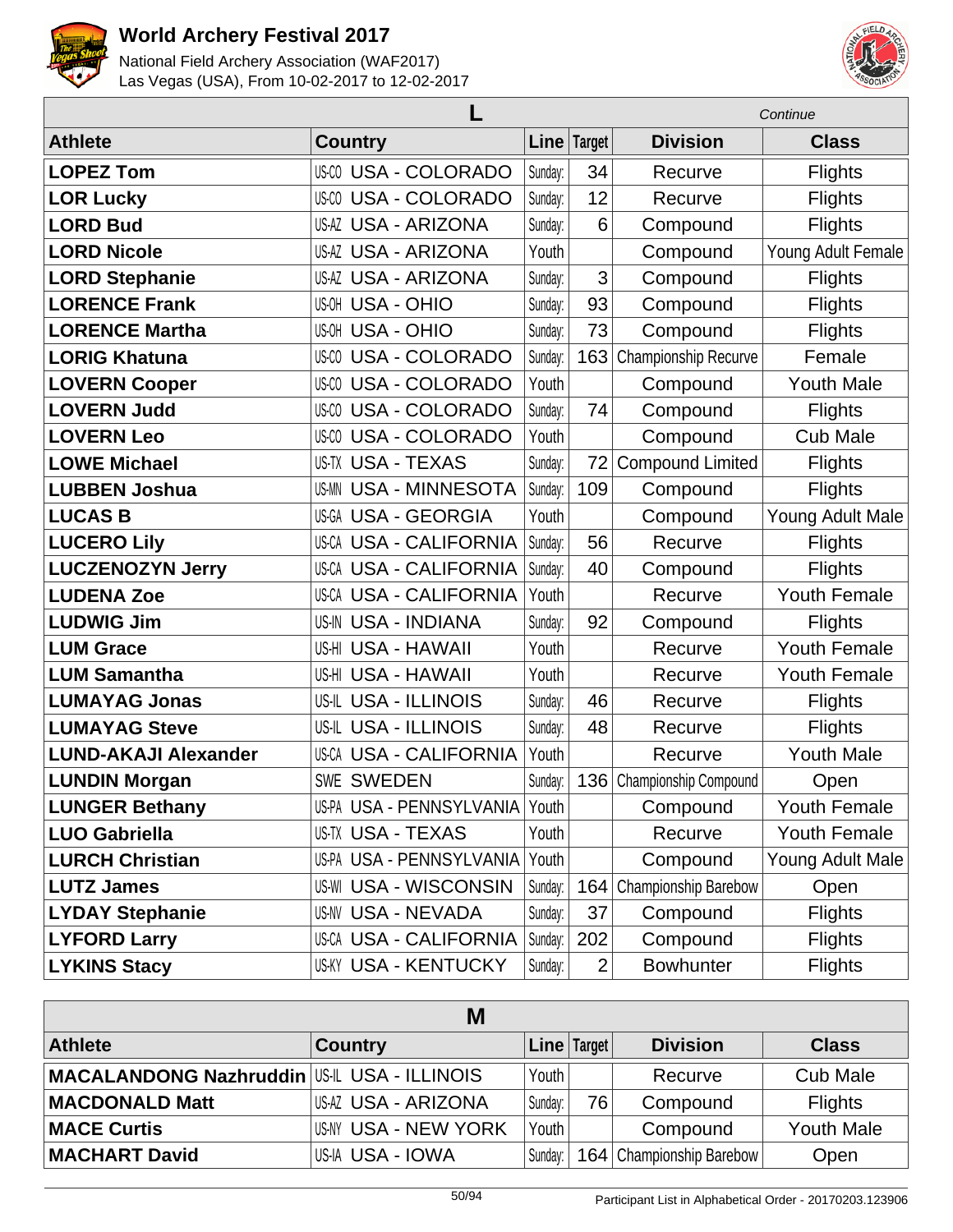



|                              | M                             |             | Continue |                       |                    |
|------------------------------|-------------------------------|-------------|----------|-----------------------|--------------------|
| <b>Athlete</b>               | <b>Country</b>                | Line Target |          | <b>Division</b>       | <b>Class</b>       |
| <b>MACIAS Paul</b>           | <b>US-NV USA - NEVADA</b>     | Sunday:     | 140      | Championship Compound | Open               |
| <b>MADDOX Willie</b>         | <b>US-CA USA - CALIFORNIA</b> | Sunday:     | 18       | Compound              | <b>Flights</b>     |
| <b>MAICH David</b>           | CAN CANADA                    | Sunday:     | 181      | Championship Compound | Senior             |
| <b>MAIR Mindy</b>            | <b>US-UT USA - UTAH</b>       | Sunday:     | 105      | Compound              | <b>Flights</b>     |
| <b>MAITLAND Pamela</b>       | <b>US-CO USA - COLORADO</b>   | Sunday:     | 39       | Recurve               | <b>Flights</b>     |
| <b>MAJDECKI Joseph</b>       | <b>US-MI USA - MICHIGAN</b>   | Sunday:     | 94       | Compound              | <b>Flights</b>     |
| <b>MAJOR Steve</b>           | <b>US-CO USA - COLORADO</b>   | Sunday:     | 78       | Compound              | <b>Flights</b>     |
| <b>MAKA Jozef</b>            | <b>US-IL USA - ILLINOIS</b>   | Sunday:     | 35       | Compound              | <b>Flights</b>     |
| <b>MALDONADO Alejandro</b>   | <b>MEX MEXICO</b>             | Sunday:     | 97       | Compound              | <b>Flights</b>     |
| <b>MALDONADO Maximiliano</b> | <b>MEX MEXICO</b>             | Youth       |          | Compound              | <b>Youth Male</b>  |
| <b>MALECH Robert</b>         | <b>US-CA USA - CALIFORNIA</b> | Sunday:     | 199      | Championship Barebow  | Open               |
| <b>MALM Anders</b>           | <b>SWE SWEDEN</b>             | Sunday:     | 141      | Championship Compound | Open               |
| <b>MAN Anthony</b>           | <b>US-CA USA - CALIFORNIA</b> | Youth       |          | Recurve               | <b>Youth Male</b>  |
| <b>MAN Vincent</b>           | <b>US-CA USA - CALIFORNIA</b> | Youth       |          | Recurve               | <b>Cub Male</b>    |
| <b>MANDIA Claudia</b>        | <b>ITA ITALY</b>              | Sunday:     | 163      | Championship Recurve  | Female             |
| <b>MANDIA Massimiliano</b>   | <b>ITA ITALY</b>              | Sunday:     | 158      | Championship Recurve  | Male               |
| <b>MANFULL Ray</b>           | <b>US-KS USA - KANSAS</b>     | Sunday:     | 84       | Compound              | <b>Flights</b>     |
| <b>MANFULL Steven</b>        | <b>US-KS USA - KANSAS</b>     | Sunday:     | 129      | Championship Compound | Open               |
| <b>MANSFIELD Tony</b>        | <b>US-CO USA - COLORADO</b>   | Sunday:     | 107      | Compound              | <b>Flights</b>     |
| <b>MANTZ Abigail</b>         | <b>US-NY USA - NEW YORK</b>   | Youth       |          | Compound              | Young Adult Female |
| <b>MARBEITER Tim</b>         | <b>US-IN USA - INDIANA</b>    | Sunday:     | 64       | Compound              | <b>Flights</b>     |
| <b>MARCOS GARCIA Andrea</b>  | <b>ESP SPAIN</b>              | Sunday:     | 143      | Championship Compound | Female             |
| <b>MARCOZZI Gabriel</b>      | US-PA USA - PENNSYLVANIA      | Sunday:     | 105      | Compound              | <b>Flights</b>     |
| <b>MARIENAU Michael</b>      | <b>US-CO USA - COLORADO</b>   | Sunday:     | 84       | Compound              | <b>Flights</b>     |
| <b>MARIN David</b>           | <b>MEX MEXICO</b>             | Sunday:     | 192      | Compound              | <b>Flights</b>     |
| <b>MARINO Anthony</b>        | US-NJ USA - NEW JERSEY        | Sunday:     | 57       | Recurve               | <b>Flights</b>     |
| <b>MARKHAM Dave</b>          | <b>US-OH USA - OHIO</b>       | Sunday:     | 8        | <b>Bowhunter</b>      | <b>Flights</b>     |
| <b>MARKS Debra Rose</b>      | <b>US-CA USA - CALIFORNIA</b> | Sunday:     | 202      | Championship Barebow  | Open               |
| <b>MARKT Kyle</b>            | <b>US-MO USA - MISSOURI</b>   | Sunday:     | 101      | Compound              | <b>Flights</b>     |
| <b>MARQUEZ Samantha</b>      | <b>US-AZ USA - ARIZONA</b>    | Youth       |          | Recurve               | Young Adult Female |
| <b>MARQUEZ Sarah</b>         | <b>US-AZ USA - ARIZONA</b>    | Youth       |          | Recurve               | Youth Female       |
| <b>MARRS Dustin</b>          | US-IA USA - IOWA              | Sunday:     | 4        | <b>Bowhunter</b>      | <b>Flights</b>     |
| <b>MARSH Dave</b>            | US-00 USA - COLORADO          | Sunday:     | 9        | <b>Bowhunter</b>      | <b>Flights</b>     |
| <b>MARSH Steve</b>           | <b>US-CO USA - COLORADO</b>   | Sunday:     | 137      | Championship Compound | Open               |
| <b>MARSHALL Adam</b>         | CAN CANADA                    | Sunday:     | 96       | Compound              | <b>Flights</b>     |
| <b>MARSHALL Andrew</b>       | <b>US-OR USA - OREGON</b>     | Sunday:     | 32       | <b>Bowhunter</b>      | <b>Flights</b>     |
| <b>MARSHALL Austin</b>       | US-00 USA - COLORADO          | Youth       |          | Compound              | Young Adult Male   |
| <b>MARSHALL Eli</b>          | US-MD USA - MARYLAND          | Youth       |          | Compound              | Young Adult Male   |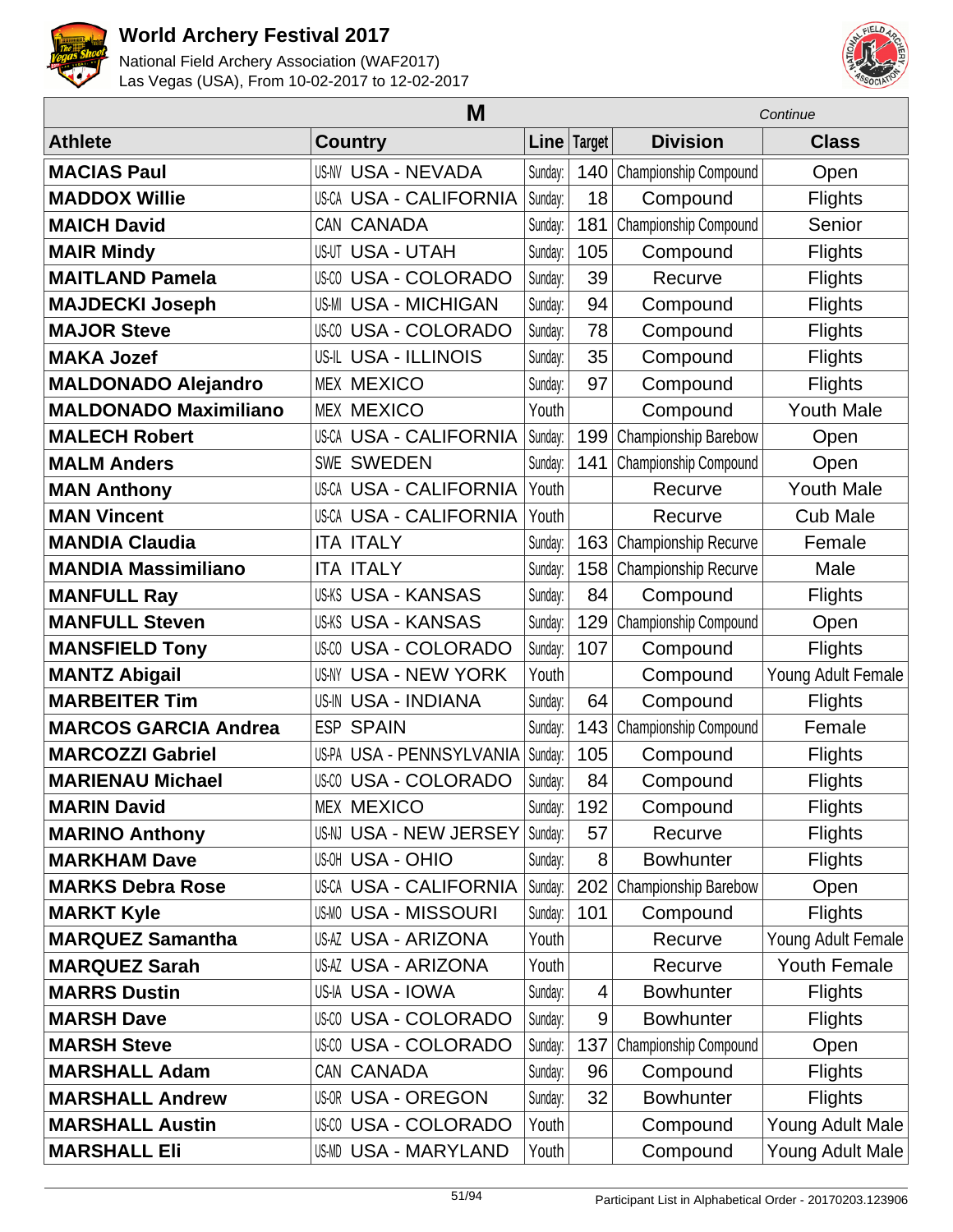



|                                     | M                             | Continue |               |                       |                    |
|-------------------------------------|-------------------------------|----------|---------------|-----------------------|--------------------|
| <b>Athlete</b>                      | <b>Country</b>                |          | Line   Target | <b>Division</b>       | <b>Class</b>       |
| <b>MARSHALL Jim</b>                 | <b>US-NV USA - NEVADA</b>     | Sunday:  | 80            | Compound              | <b>Flights</b>     |
| <b>MARSHALL John</b>                | <b>US-UT USA - UTAH</b>       | Sunday:  | 22            | <b>Bowhunter</b>      | <b>Flights</b>     |
| <b>MARSHALL Karren</b>              | <b>US-CO USA - COLORADO</b>   | Sunday:  | 20            | Compound              | <b>Flights</b>     |
| <b>MARSHALL Steve</b>               | <b>US-CO USA - COLORADO</b>   | Sunday:  | 71            | Compound              | <b>Flights</b>     |
| <b>MARTIN Amber</b>                 | <b>US-MI USA - MICHIGAN</b>   | Youth    |               | Compound              | Young Adult Female |
| <b>MARTIN Brian</b>                 | <b>US-GA USA - GEORGIA</b>    | Sunday:  | 208           | Compound              | <b>Flights</b>     |
| <b>MARTIN Craig</b>                 | <b>US-WY USA - WYOMING</b>    | Sunday:  | 33            | <b>Bowhunter</b>      | <b>Flights</b>     |
| <b>MARTIN Dan</b>                   | <b>US-WY USA - WYOMING</b>    | Sunday:  | 24            | Compound              | <b>Flights</b>     |
| <b>MARTIN Felix</b>                 | US-US-                        | Sunday:  | 28            | Compound              | <b>Flights</b>     |
| <b>MARTIN James</b>                 | CAN CANADA                    | Sunday:  | 195           | Compound              | <b>Flights</b>     |
| <b>MARTIN Jeff</b>                  | <b>US-MO USA - MISSOURI</b>   | Sunday:  | 97            | Compound              | <b>Flights</b>     |
| <b>MARTIN John</b>                  | <b>US-UT USA - UTAH</b>       | Sunday:  | 117           | Compound              | <b>Flights</b>     |
| <b>MARTIN Julia</b>                 | <b>US-CA USA - CALIFORNIA</b> | Youth    |               | Recurve               | <b>Cub Female</b>  |
| <b>MARTIN Lexie</b>                 | US-GA USA - GEORGIA           | Youth    |               | Compound              | Young Adult Female |
| <b>MARTIN Susannah</b>              | <b>US-VA USA - VIRGINIA</b>   | Sunday:  | 23            | Recurve               | <b>Flights</b>     |
| <b>MARTINDALE Jennifer</b>          | <b>US-MI USA - MICHIGAN</b>   | Sunday:  | 27            | <b>Bowhunter</b>      | <b>Flights</b>     |
| <b>MARTINEAU Monique</b>            | <b>MEX MEXICO</b>             | Youth    |               | Compound              | Youth Female       |
| <b>MARTINELLI Jennifer</b>          | <b>US-CA USA - CALIFORNIA</b> | Sunday:  | 194           | Championship Barebow  | Open               |
| <b>MARTINELLI Michael M</b>         | <b>US-CA USA - CALIFORNIA</b> | Sunday:  | 192           | Championship Barebow  | Open               |
| <b>MARTINEZ CALVO Raquel</b>        | <b>ESP SPAIN</b>              | Sunday:  | 150           | Championship Compound | Female             |
| <b>MARTINEZ Derrick</b>             | <b>US-NM USA - NEW MEXICO</b> | Youth    |               | Compound              | <b>Youth Male</b>  |
| <b>MARTINEZ Diego Raul</b>          | <b>MEX MEXICO</b>             | Youth    |               | Compound              | Young Adult Male   |
| <b>MARTINEZ Domonic</b>             | <b>US-UT USA - UTAH</b>       | Sunday:  | 210           | Compound              | <b>Flights</b>     |
| <b>MARTINEZ GUERRA Jose Alberto</b> | <b>MEX MEXICO</b>             | Sunday:  | 69            | Compound              | <b>Flights</b>     |
| <b>MARTINEZ John</b>                | US-CA USA - CALIFORNIA        | Sunday:  | 43            | Compound              | <b>Flights</b>     |
| <b>MARTINEZ Jose Alberto</b>        | <b>MEX MEXICO</b>             | Sunday:  | 77            | Compound              | <b>Flights</b>     |
| <b>MARTINEZ ORTIZ Borja</b>         | <b>ESP SPAIN</b>              | Sunday:  | 109           | Compound              | <b>Flights</b>     |
| <b>MARTINEZ Raul Alejandro</b>      | <b>MEX MEXICO</b>             | Youth    |               | Compound              | <b>Youth Male</b>  |
| <b>MARTIRES Cayden</b>              | <b>US-NV USA - NEVADA</b>     | Youth    |               | Recurve               | <b>Cub Male</b>    |
| <b>MARTIRES Colin</b>               | <b>US-NV USA - NEVADA</b>     | Youth    |               | Recurve               | Young Adult Male   |
| <b>MARX Riley</b>                   | US-TX USA - TEXAS             | Youth    |               | Recurve               | Young Adult Female |
| <b>MASCARENAS Demetrio B</b>        | US-IL USA - ILLINOIS          | Sunday:  | 96            | Compound              | <b>Flights</b>     |
| <b>MASCARENAS Demetrio JR</b>       | <b>US-IL USA - ILLINOIS</b>   | Sunday:  | 56            | Recurve               | <b>Flights</b>     |
| <b>MASCARENAS Maria N</b>           | <b>US-IL USA - ILLINOIS</b>   | Sunday:  | 13            | Recurve               | <b>Flights</b>     |
| <b>MASCARENAS Zachary</b>           | US-IL USA - ILLINOIS          | Sunday:  | 16            | Compound              | <b>Flights</b>     |
| <b>MASON Austin</b>                 | <b>US-UT USA - UTAH</b>       | Sunday:  | 193           | Compound              | <b>Flights</b>     |
| <b>MASON Daniel</b>                 | <b>US-UT USA - UTAH</b>       | Sunday:  | 189           | Compound              | <b>Flights</b>     |
| <b>MASTALKA Travis</b>              | <b>US-NV USA - NEVADA</b>     | Youth    |               | Compound              | Young Adult Male   |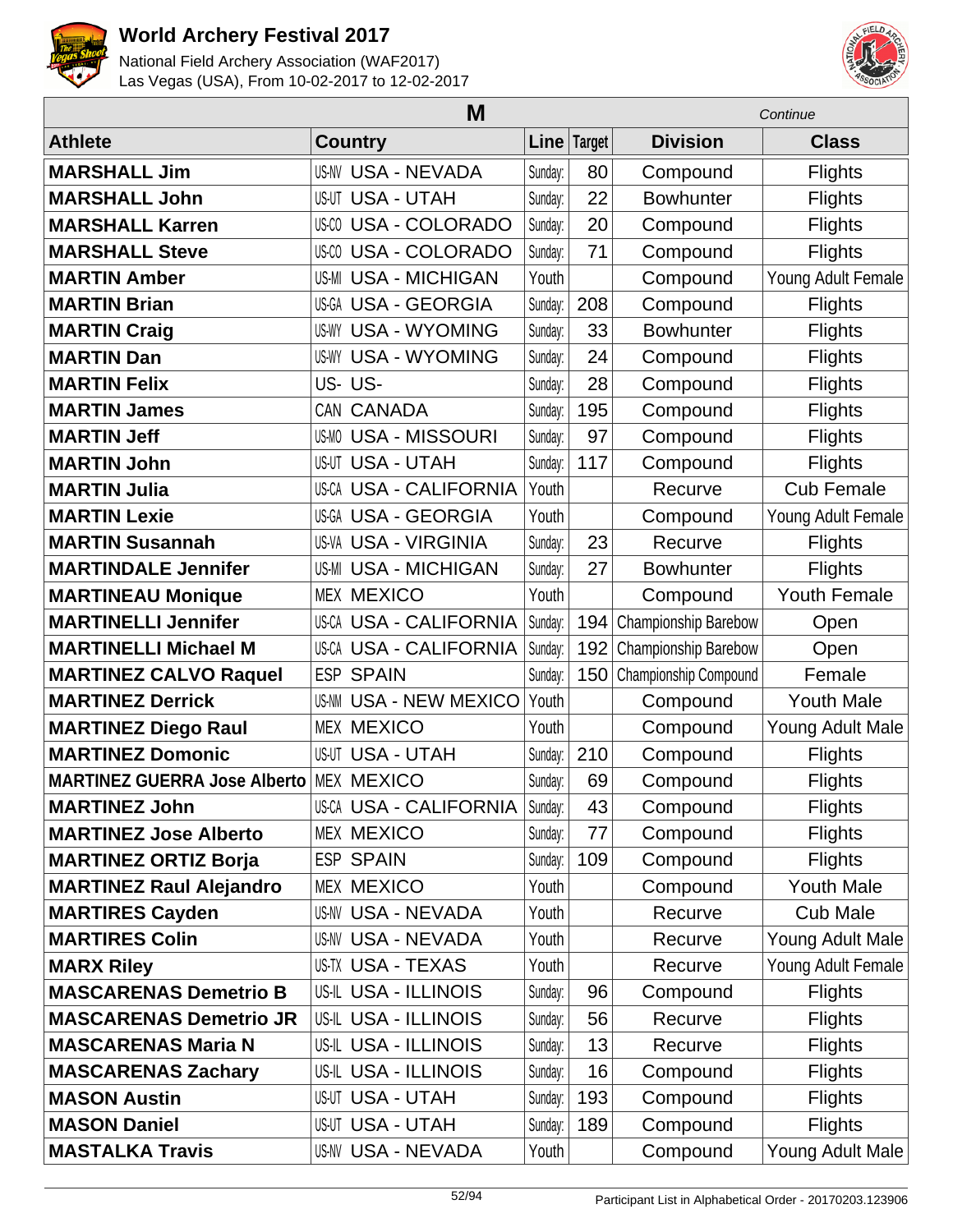



|                           |                               | Continue      |                |                              |                     |
|---------------------------|-------------------------------|---------------|----------------|------------------------------|---------------------|
| <b>Athlete</b>            | <b>Country</b>                | Line   Target |                | <b>Division</b>              | <b>Class</b>        |
| <b>MATA Roger</b>         | US-FL USA - FLORIDA           | Sunday:       | 8              | <b>Bowhunter</b>             | <b>Flights</b>      |
| <b>MATEVOSYAN Boris</b>   | <b>US-CA USA - CALIFORNIA</b> | Sunday:       | 204            | Compound                     | <b>Flights</b>      |
| <b>MATHISON David</b>     | <b>US-OR USA - OREGON</b>     | Sunday:       | 22             | <b>Bowhunter</b>             | <b>Flights</b>      |
| <b>MATHISON Hannah</b>    | <b>US-OR USA - OREGON</b>     | Youth         |                | Compound                     | Young Adult Female  |
| <b>MATRANGA Vincent</b>   | <b>US-CA USA - CALIFORNIA</b> | Sunday:       | 203            | Compound                     | <b>Flights</b>      |
| <b>MATSUKAWA Tomoya</b>   | <b>JPN JAPAN</b>              | Youth         |                | Recurve                      | Young Adult Male    |
| <b>MATTESON Alexis</b>    | <b>US-TX USA - TEXAS</b>      | Youth         |                | Compound                     | <b>Youth Female</b> |
| <b>MATTHEWS Daniel</b>    | US-LA USA - LOUISIANA         | Sunday:       | 142            | Championship Compound        | Open                |
| <b>MATTHEWS Rebekah</b>   | <b>US-OH USA - OHIO</b>       | Sunday:       | 214            | Compound                     | <b>Flights</b>      |
| <b>MATUSZAK Jeff</b>      | <b>US-CO USA - COLORADO</b>   | Sunday:       | 59             | Recurve                      | <b>Flights</b>      |
| <b>MAUDE Fiona</b>        | CAN CANADA                    | Sunday:       | 148            | Championship Compound        | Female              |
| <b>MAWHORTER Colby</b>    | <b>US-CO USA - COLORADO</b>   | Youth         |                | Compound                     | <b>Youth Male</b>   |
| <b>MAWHORTER Paul</b>     | <b>US-CO USA - COLORADO</b>   | Sunday:       | 91             | Compound                     | <b>Flights</b>      |
| <b>MAXWELL Brian</b>      | CAN CANADA                    | Sunday:       | 184            | Championship Recurve         | Male                |
| <b>MAY Charles</b>        | <b>US-KY USA - KENTUCKY</b>   | Sunday:       | 73             | <b>Compound Limited</b>      | <b>Flights</b>      |
| <b>MAY Marvin</b>         | <b>US-TX USA - TEXAS</b>      | Sunday:       | 1              | <b>Bowhunter</b>             | <b>Flights</b>      |
| <b>MAYER Kirbie</b>       | <b>US-MN USA - MINNESOTA</b>  | Sunday:       | 31             | Compound                     | <b>Flights</b>      |
| <b>MAYER Paredes</b>      | <b>MEX MEXICO</b>             | Sunday:       | 187            | Championship Recurve         | Male                |
| <b>MAZUR Jennifer</b>     | <b>US-MD USA - MARYLAND</b>   |               |                | Crossbow                     | <b>Flights</b>      |
| <b>MCBRIDE Greg</b>       | US-PA USA - PENNSYLVANIA      | Sunday:       | 3              | <b>Bowhunter</b>             | <b>Flights</b>      |
| <b>MCBRIDE Melissa</b>    | US-PA USA - PENNSYLVANIA      | Sunday:       | $\overline{7}$ | <b>Bowhunter</b>             | <b>Flights</b>      |
| <b>MCCAIN Gary</b>        | <b>US-CA USA - CALIFORNIA</b> | Sunday:       | 165            | Championship Barebow         | Open                |
| <b>MCCANN Casey</b>       | <b>US-KY USA - KENTUCKY</b>   | Sunday:       | 113            | Compound                     | Flights             |
| <b>MCCANN Samantha</b>    | <b>US-KY USA - KENTUCKY</b>   | Sunday:       | 88             | Compound                     | <b>Flights</b>      |
| <b>MCCARTHY Daniel</b>    | <b>US-WI USA - WISCONSIN</b>  | Sunday:       |                | 128 Championship Compound    | Open                |
| <b>MCCARTHY Emily</b>     | <b>US-WI USA - WISCONSIN</b>  | Sunday:       | 147            | Championship Compound        | Female              |
| <b>MCCLANAHAN Wade</b>    | US-SD USA - SOUTH DAKOTA      | Sunday:       | 134            | Championship Compound        | Open                |
| <b>MCCLEAN Fiona</b>      | CAN CANADA                    | Sunday:       | 154            | <b>Championship Compound</b> | Female              |
| <b>MCCONAHY Lauren</b>    | US-PA USA - PENNSYLVANIA      | Youth         |                | Compound                     | <b>Youth Female</b> |
| <b>MCCONNELL Bethany</b>  | US-CO USA - COLORADO          | Sunday:       | 49             | Compound                     | <b>Flights</b>      |
| <b>MCCONNELL Eric</b>     | <b>US-CA USA - CALIFORNIA</b> | Youth         |                | Recurve                      | Young Adult Male    |
| <b>MCCONNELL Jeremiah</b> | <b>US-CO USA - COLORADO</b>   | Sunday:       | 137            | Championship Compound        | Open                |
| <b>MCCORMICK Ernest</b>   | US-IN USA - INDIANA           | Sunday:       | 116            | Compound                     | <b>Flights</b>      |
| <b>MCCORMICK Sterlin</b>  | US-IN USA - INDIANA           | Sunday:       | 209            | Compound                     | <b>Flights</b>      |
| <b>MCCRACKEN Caroline</b> | <b>US-VA USA - VIRGINIA</b>   | Youth         |                | Compound                     | Young Adult Female  |
| <b>MCCRAW Nikki</b>       | <b>US-AZ USA - ARIZONA</b>    | Sunday:       | 205            | Compound                     | <b>Flights</b>      |
| <b>MCCRICKERD Bryan</b>   | US-PA USA - PENNSYLVANIA      | Sunday:       | 30             | Compound                     | <b>Flights</b>      |
| <b>MCCRICKERD Ryan</b>    | US-PA USA - PENNSYLVANIA      | Sunday:       | 22             | Compound                     | <b>Flights</b>      |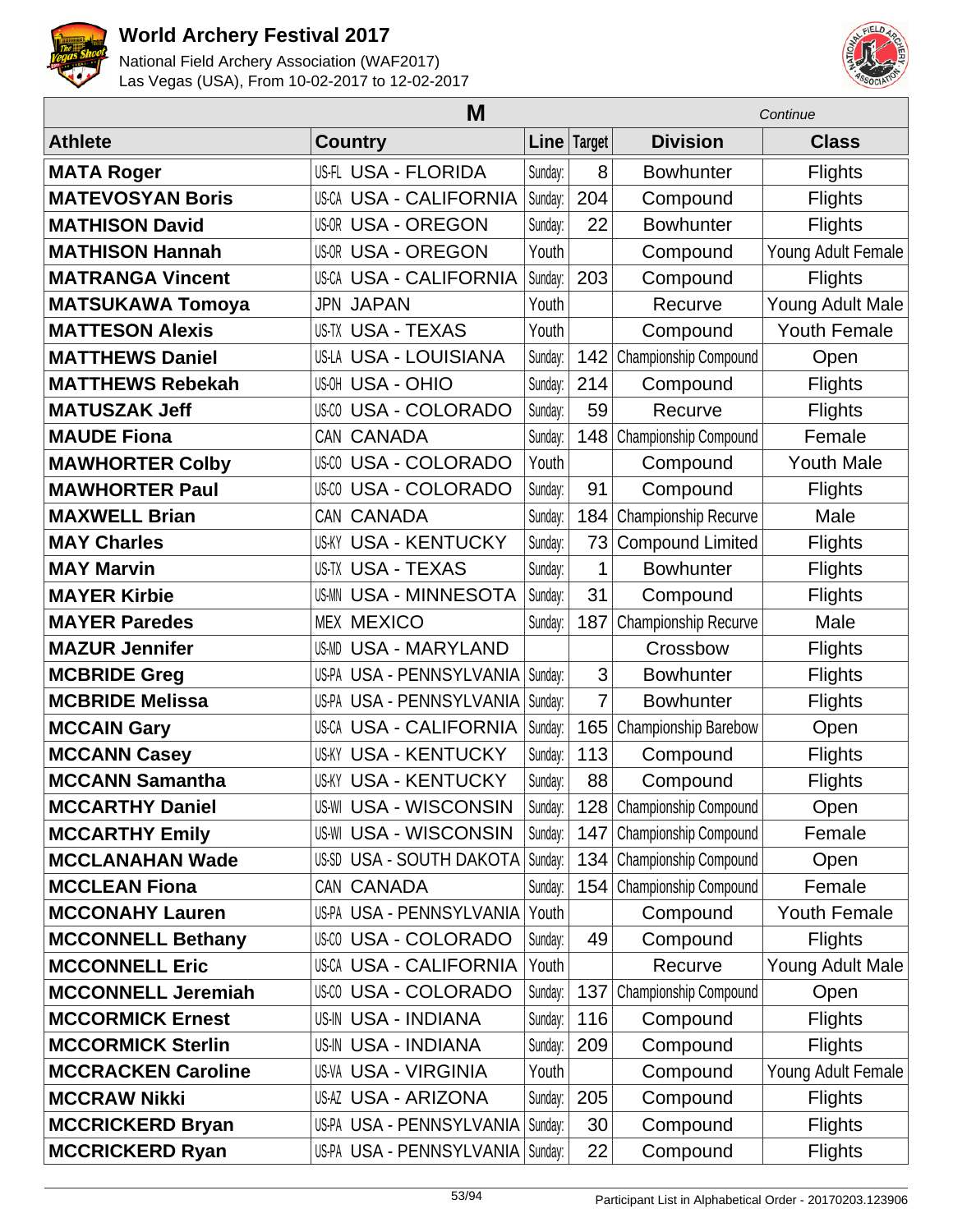



|                              | M                              |             | Continue |                       |                     |
|------------------------------|--------------------------------|-------------|----------|-----------------------|---------------------|
| <b>Athlete</b>               | <b>Country</b>                 | Line Target |          | <b>Division</b>       | <b>Class</b>        |
| <b>MCCUBBINS Kristopher</b>  | US-WA USA - WASHINGTON         | Sunday:     | 191      | Championship Barebow  | Open                |
| <b>MCCULLOUGH Mike</b>       | US-PA USA - PENNSYLVANIA       | Sunday:     | 85       | Compound              | Flights             |
| <b>MCDONALD Randy</b>        | US-PA USA - PENNSYLVANIA       | Sunday:     | 49       | Recurve               | <b>Flights</b>      |
| <b>MCDONALD Trey</b>         | <b>US-OH USA - OHIO</b>        | Youth       |          | Compound              | <b>Youth Male</b>   |
| <b>MCDONOUGH Timothy</b>     | <b>USA - COLORADO</b><br>US-CO | Sunday:     | 68       | Recurve               | <b>Flights</b>      |
| <b>MCELROY Ben</b>           | US-IL USA - ILLINOIS           | Sunday:     | 142      | Championship Compound | Open                |
| <b>MCENERY Cliona</b>        | <b>US-NV USA - NEVADA</b>      | Youth       |          | Recurve               | <b>Youth Female</b> |
| <b>MCFARLAND Nicole</b>      | <b>US-NE USA - NEBRASKA</b>    | Sunday:     | 26       | Recurve               | <b>Flights</b>      |
| <b>MCGHEE Mikey</b>          | <b>US-MI USA - MICHIGAN</b>    | Sunday:     | 148      | Championship Compound | Female              |
| <b>MCGLADDERY Erin</b>       | CAN CANADA                     | Sunday:     | 147      | Championship Compound | Female              |
| <b>MCGLEINNAISS Chris</b>    | <b>US-NE USA - NEBRASKA</b>    | Sunday:     | 28       | Recurve               | <b>Flights</b>      |
| <b>MCGLYN Joseph</b>         | US-NY USA - NEW YORK           | Sunday:     | 163      | Championship Recurve  | Male                |
| <b>MCGOVERN Bob</b>          | <b>US-VA USA - VIRGINIA</b>    | Sunday:     | 202      | Compound              | <b>Flights</b>      |
| <b>MCGUIRE Jeff</b>          | <b>US-CO USA - COLORADO</b>    | Sunday:     | 49       | Compound              | <b>Flights</b>      |
| <b>MCINTOSH Drew</b>         | <b>USA - MONTANA</b><br>US-MT  | Sunday:     | 136      | Championship Compound | Open                |
| <b>MCINTYRE Parker</b>       | <b>US-UT USA - UTAH</b>        | Youth       |          | Recurve               | <b>Youth Male</b>   |
| <b>MCINTYRE-GILLEY Karen</b> | US-IL USA - ILLINOIS           | Sunday:     | 50       | Recurve               | <b>Flights</b>      |
| <b>MCKENTY Sean</b>          | CAN CANADA                     | Sunday:     | 178      | Championship Compound | Senior              |
| <b>MCKNIGHT Russ</b>         | <b>USA - COLORADO</b><br>US-CO |             |          | <b>Bowhunter</b>      | <b>Flights</b>      |
| <b>MCLAUGHLIN Daniel</b>     | <b>US-OH USA - OHIO</b>        | Sunday:     | 184      | Championship Recurve  | Male                |
| <b>MCLAUGHLIN Sean</b>       | <b>USA - OHIO</b><br>US-OH     | Sunday:     | 185      | Championship Recurve  | Male                |
| <b>MCLAURIN Arthur</b>       | <b>US-CA USA - CALIFORNIA</b>  | Sunday:     | 37       | Compound              | <b>Flights</b>      |
| <b>MCLEAN Autumn</b>         | <b>US-AZ USA - ARIZONA</b>     | Youth       |          | Compound              | Young Adult Female  |
| <b>MCLOUGHLIN Max</b>        | <b>US-CA USA - CALIFORNIA</b>  | Youth       |          | Recurve               | Young Adult Male    |
| <b>MCMAHAN Barbara</b>       | US-CA USA - CALIFORNIA Sunday: |             | 5        | <b>Bowhunter</b>      | Flights             |
| <b>MCMAHAN Thomas</b>        | US-CA USA - CALIFORNIA         | Sunday:     | 36       | Compound              | <b>Flights</b>      |
| <b>MCMULLIN Elisabeth</b>    | US-CA USA - CALIFORNIA         |             |          | Compound              | Flights             |
| <b>MCNEALY David</b>         | <b>US-AZ USA - ARIZONA</b>     | Sunday:     | 71       | Compound              | <b>Flights</b>      |
| <b>MCNEELY Bryan</b>         | <b>US-NY USA - NEW YORK</b>    | Sunday:     | 190      | Compound              | <b>Flights</b>      |
| <b>MCNEESE Connor</b>        | US-MT USA - MONTANA            | Sunday:     | 190      | Compound              | <b>Flights</b>      |
| <b>MCNEESE Joel</b>          | <b>US-MT USA - MONTANA</b>     | Sunday:     | 164      | Championship Barebow  | Open                |
| <b>MCNEIL Roweina</b>        | <b>US-NV USA - NEVADA</b>      | Sunday:     | 19       | Compound              | <b>Flights</b>      |
| <b>MCNICHOLAS Edward</b>     | US-FL USA - FLORIDA            | Sunday:     | 62       | Compound              | <b>Flights</b>      |
| <b>MCROY Steve</b>           | <b>US-AZ USA - ARIZONA</b>     | Sunday:     | 43       | Compound              | <b>Flights</b>      |
| <b>MCSPADDEN Quinn</b>       | <b>US-UT USA - UTAH</b>        | Sunday:     | 130      | Championship Compound | Open                |
| <b>MEAD Jim</b>              | <b>US-CA USA - CALIFORNIA</b>  | Sunday:     | 20       | <b>Bowhunter</b>      | Flights             |
| <b>MEAD Robert</b>           | <b>US-CA USA - CALIFORNIA</b>  | Sunday:     | 48       | Recurve               | <b>Flights</b>      |
| <b>MEDINA Michael</b>        | <b>US-NV USA - NEVADA</b>      | Youth       |          | Compound              | Young Adult Male    |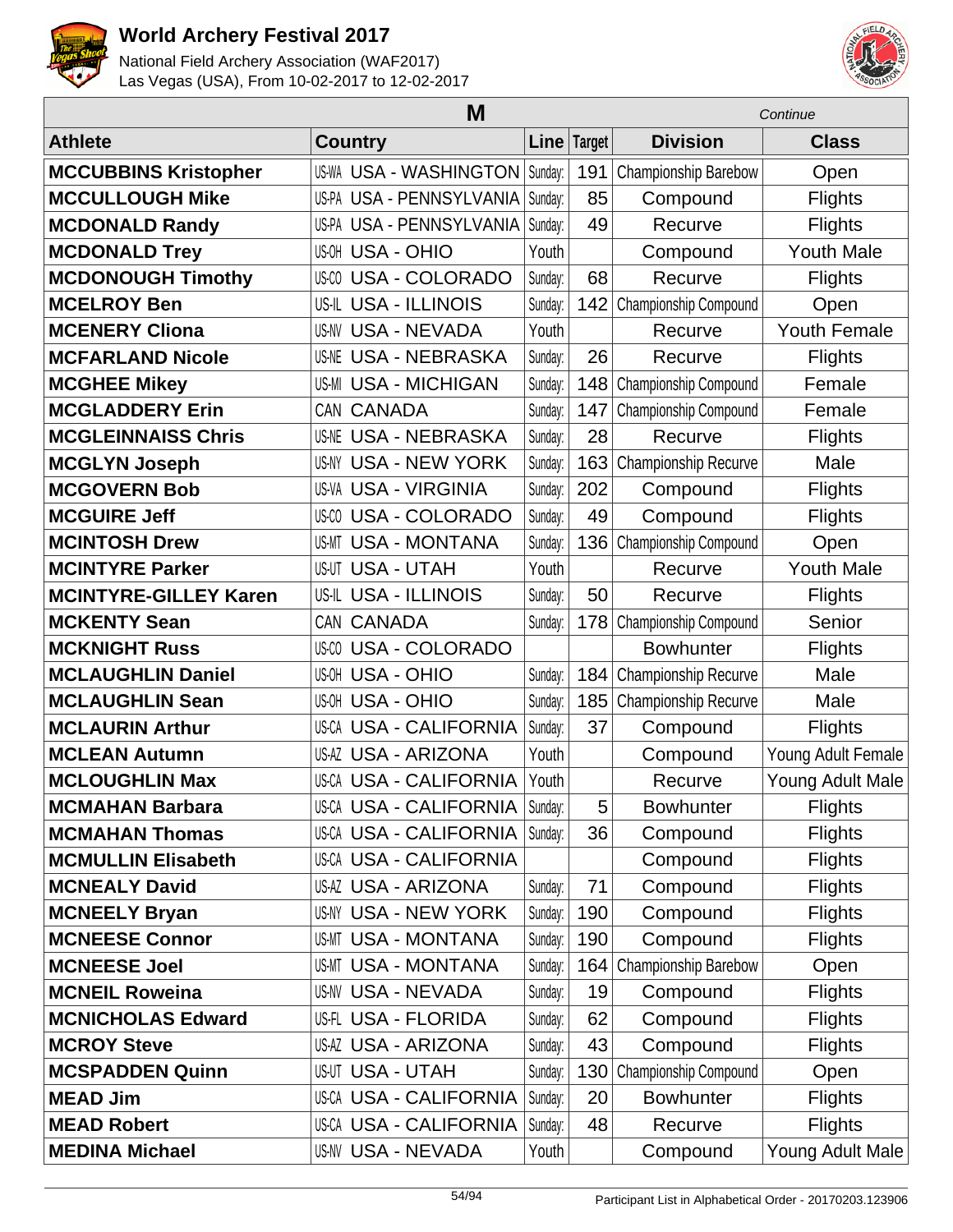



|                               | M              |                               |             |     |                       | Continue            |  |  |
|-------------------------------|----------------|-------------------------------|-------------|-----|-----------------------|---------------------|--|--|
| <b>Athlete</b>                | <b>Country</b> |                               | Line Target |     | <b>Division</b>       | <b>Class</b>        |  |  |
| <b>MEERING Sophie</b>         |                | <b>GBR GREAT BRITAIN</b>      | Sunday:     | 101 | Compound              | <b>Flights</b>      |  |  |
| <b>MEHS Justin</b>            |                | <b>US-KY USA - KENTUCKY</b>   | Sunday:     | 97  | Compound              | Flights             |  |  |
| <b>MEIER Justin</b>           |                | <b>US-MN USA - MINNESOTA</b>  | Sunday:     | 126 | Championship Compound | Open                |  |  |
| <b>MEINEKE Scott</b>          |                | <b>US-CO USA - COLORADO</b>   | Sunday:     | 91  | Compound              | <b>Flights</b>      |  |  |
| <b>MEINEKE Tammy</b>          |                | <b>US-CO USA - COLORADO</b>   | Sunday:     | 113 | Compound              | <b>Flights</b>      |  |  |
| <b>MEISTER Jesse</b>          |                | CAN CANADA                    | Sunday:     | 103 | Compound              | <b>Flights</b>      |  |  |
| <b>MELLADO FLORES Fatima</b>  |                | <b>MEX MEXICO</b>             | Sunday:     | 178 | Championship Compound | <b>Young Adult</b>  |  |  |
| <b>MENZER Rod</b>             |                | <b>US-WI USA - WISCONSIN</b>  | Sunday:     | 155 | Championship Compound | Senior              |  |  |
| <b>MERCADO Waverly</b>        |                | <b>US-CA USA - CALIFORNIA</b> | Youth       |     | Recurve               | <b>Youth Female</b> |  |  |
| <b>MERCER Lance</b>           |                | <b>US-TX USA - TEXAS</b>      | Sunday:     | 138 | Championship Compound | Open                |  |  |
| MERCER, JR. John              |                | <b>US-TX USA - TEXAS</b>      | Sunday:     | 197 | Championship Barebow  | Open                |  |  |
| <b>MERCHANT Carter</b>        |                | <b>US-CA USA - CALIFORNIA</b> | Youth       |     | Recurve               | <b>Youth Male</b>   |  |  |
| <b>MERJANO George</b>         |                | <b>US-CA USA - CALIFORNIA</b> |             |     | <b>Bowhunter</b>      | <b>Flights</b>      |  |  |
| <b>MERRELLS Nevin</b>         |                | CAN CANADA                    | Sunday:     | 31  | Compound              | <b>Flights</b>      |  |  |
| <b>MERRELLS-DEVEREUX Zach</b> |                | CAN CANADA                    | Youth       |     | Compound              | <b>Youth Male</b>   |  |  |
| <b>MERRITT Alison</b>         |                | <b>US-CO USA - COLORADO</b>   | Youth       |     | Compound              | <b>Youth Female</b> |  |  |
| <b>MERRITT Ashlyn</b>         |                | <b>US-AZ USA - ARIZONA</b>    | Youth       |     | Recurve               | Young Adult Female  |  |  |
| <b>MERSON Charles</b>         |                | <b>US-CA USA - CALIFORNIA</b> | Youth       |     | Recurve               | Young Adult Male    |  |  |
| <b>MERTZ Steven</b>           |                | <b>US-AK USA - ALASKA</b>     | Sunday:     | 159 | Championship Compound | Senior              |  |  |
| <b>MESKO David</b>            |                | <b>US-CO USA - COLORADO</b>   | Sunday:     | 88  | Compound              | <b>Flights</b>      |  |  |
| <b>MESLE Margaux</b>          |                | <b>GBR GREAT BRITAIN</b>      | Sunday:     | 63  | Recurve               | <b>Flights</b>      |  |  |
| <b>MESTAS Benny</b>           |                | <b>US-CO USA - COLORADO</b>   | Sunday:     | 18  | Compound              | <b>Flights</b>      |  |  |
| <b>MESTAS Erik</b>            |                | <b>US-CO USA - COLORADO</b>   | Sunday:     | 171 | Compound              | <b>Flights</b>      |  |  |
| <b>METSCHKE Gene</b>          |                | <b>US-NE USA - NEBRASKA</b>   | Sunday:     | 195 | Compound              | <b>Flights</b>      |  |  |
| <b>MEYER Adam</b>             |                | US-AZ USA - ARIZONA           | Sunday:     | 92  | Compound              | <b>Flights</b>      |  |  |
| <b>MEYER Gus</b>              |                | <b>US-WY USA - WYOMING</b>    | Youth       |     | Compound              | <b>Youth Male</b>   |  |  |
| <b>MEYER Jeff</b>             |                | <b>US-WY USA - WYOMING</b>    | Sunday:     | 194 | Compound              | <b>Flights</b>      |  |  |
| <b>MEYERS Marvin</b>          |                | <b>US-CO USA - COLORADO</b>   | Sunday:     | 179 | Championship Compound | Senior              |  |  |
| <b>MICHEL Sévigny</b>         |                | CAN CANADA                    | Sunday:     | 210 | Compound              | <b>Flights</b>      |  |  |
| <b>MIDROUILLET Cecile</b>     |                | <b>GBR GREAT BRITAIN</b>      | Sunday:     | 180 | Compound              | <b>Flights</b>      |  |  |
| <b>MIKA Morgan</b>            |                | <b>US-MI USA - MICHIGAN</b>   | Youth       |     | Compound              | Young Adult Female  |  |  |
| <b>MIKALSEN Bjorn</b>         |                | <b>NOR NORWAY</b>             | Sunday:     | 213 | Compound              | <b>Flights</b>      |  |  |
| <b>MILES Paige</b>            |                | <b>US-NM USA - NEW MEXICO</b> | Sunday:     | 82  | Compound              | <b>Flights</b>      |  |  |
| <b>MILLER Brooke</b>          |                | <b>US-MO USA - MISSOURI</b>   | Sunday:     | 148 | Championship Compound | Female              |  |  |
| <b>MILLER David</b>           |                | US-AZ USA - ARIZONA           | Sunday:     | 157 | Championship Compound | Senior              |  |  |
| <b>MILLER Elek</b>            |                | <b>US-NV USA - NEVADA</b>     | Sunday:     | 179 | Championship Compound | Young Adult         |  |  |
| <b>MILLER Faith</b>           |                | <b>US-CA USA - CALIFORNIA</b> | Youth       |     | Compound              | <b>Youth Female</b> |  |  |
| <b>MILLER Harry</b>           |                | US-NJ USA - NEW JERSEY        |             |     | Compound              | <b>Flights</b>      |  |  |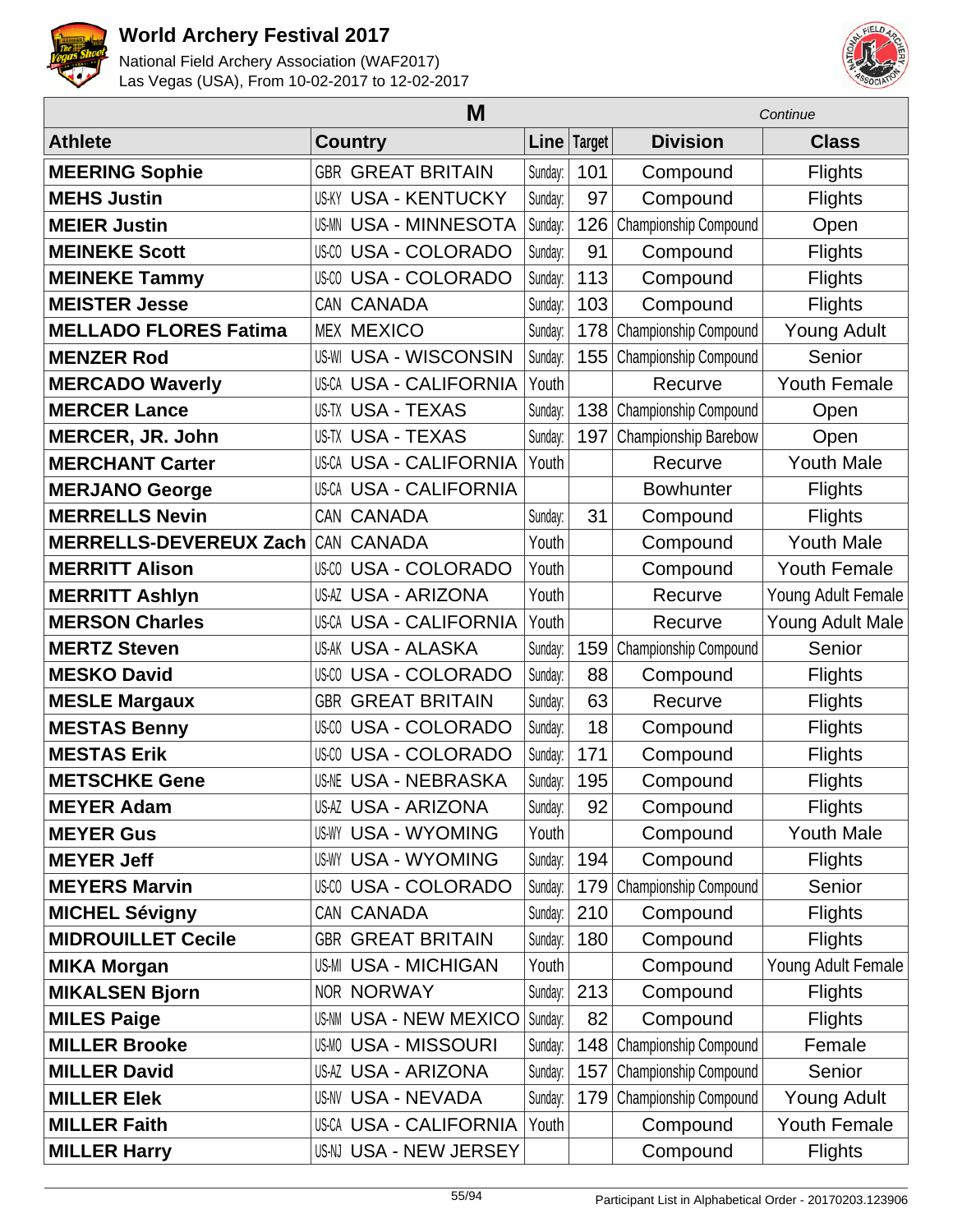



|                           | Continue                      |         |             |                       |                   |
|---------------------------|-------------------------------|---------|-------------|-----------------------|-------------------|
| <b>Athlete</b>            | <b>Country</b>                |         | Line Target | <b>Division</b>       | <b>Class</b>      |
| <b>MILLER Maya</b>        | <b>US-AZ USA - ARIZONA</b>    | Youth   |             | Compound              | <b>Cub Female</b> |
| <b>MILLER Maya Anne</b>   | <b>US-MN USA - MINNESOTA</b>  | Youth   |             | Recurve               | <b>Cub Female</b> |
| <b>MILLER Noah</b>        | <b>US-MN USA - MINNESOTA</b>  | Youth   |             | Recurve               | Young Adult Male  |
| <b>MILLER Paul</b>        | <b>US-MD USA - MARYLAND</b>   | Sunday: | 78          | Compound              | <b>Flights</b>    |
| <b>MILLER Rodney</b>      | US-PA USA - PENNSYLVANIA      | Sunday: | 104         | Compound              | <b>Flights</b>    |
| <b>MILLER Whitney</b>     | US-LA USA - LOUISIANA         | Sunday: | 101         | Compound              | <b>Flights</b>    |
| <b>MILNE Harrison</b>     | <b>US-IN USA - INDIANA</b>    | Youth   |             | Compound              | <b>Youth Male</b> |
| <b>MILNE Jonathon</b>     | <b>AUS AUSTRALIA</b>          | Sunday: | 207         | Compound              | <b>Flights</b>    |
| <b>MILONE Joseph</b>      | <b>US-CO USA - COLORADO</b>   | Youth   |             | Recurve               | <b>Youth Male</b> |
| <b>MILONE Zachary</b>     | <b>US-CO USA - COLORADO</b>   | Youth   |             | Recurve               | <b>Youth Male</b> |
| <b>MILYARD Jeff</b>       | <b>US-AZ USA - ARIZONA</b>    | Sunday: | 189         | Compound              | <b>Flights</b>    |
| <b>MILYARD Ken</b>        | <b>US-MO USA - MISSOURI</b>   | Sunday: | 33          | Compound              | <b>Flights</b>    |
| <b>MINGARD Emilien</b>    | <b>SUI SWITZERLAND</b>        | Sunday: | 162         | Championship Recurve  | Male              |
| <b>MINYARD James</b>      | <b>US-CA USA - CALIFORNIA</b> | Sunday: | 118         | Compound              | Flights           |
| <b>MIRIC-SMOJVER Sara</b> | <b>SWE SWEDEN</b>             | Sunday: | 56          | Recurve               | <b>Flights</b>    |
| <b>MIRICH Jackson</b>     | <b>US-AZ USA - ARIZONA</b>    | Youth   |             | Recurve               | Young Adult Male  |
| <b>MISCIONE Anna</b>      | <b>US-CA USA - CALIFORNIA</b> | Sunday: | 54          | Recurve               | <b>Flights</b>    |
| <b>MISNER Greg</b>        | <b>US-MI USA - MICHIGAN</b>   | Sunday: | 26          | <b>Bowhunter</b>      | <b>Flights</b>    |
| <b>MITCHELL Dan</b>       | US-MA USA - MASSACHUSETTS     | Sunday: | 49          | Compound              | <b>Flights</b>    |
| <b>MITCHELL Jordan</b>    | <b>GBR GREAT BRITAIN</b>      | Sunday: | 122         | Championship Compound | Open              |
| <b>MITCHELL Kaylee</b>    | <b>US-CA USA - CALIFORNIA</b> | Sunday: | 11          | Recurve               | <b>Flights</b>    |
| <b>MITCHELL Robert</b>    | US-PA USA - PENNSYLVANIA      | Sunday: | 212         | Compound              | <b>Flights</b>    |
| <b>MITCHELL Ron</b>       | <b>US-CO USA - COLORADO</b>   |         |             | Compound              | <b>Flights</b>    |
| <b>MOGENSEN Hunter</b>    | <b>US-UT USA - UTAH</b>       | Youth   |             | Compound              | Young Adult Male  |
| <b>MOHAMMED Sarah</b>     | US-CA USA - CALIFORNIA        | Youth   |             | Recurve               | <b>Cub Female</b> |
| <b>MOLARO Benjamin</b>    | <b>US-CA USA - CALIFORNIA</b> | Youth   |             | Compound              | Young Adult Male  |
| <b>MOLARO Donald</b>      | <b>US-CA USA - CALIFORNIA</b> | Sunday: | 61          | Recurve               | <b>Flights</b>    |
| <b>MOLINA Dan</b>         | <b>US-CA USA - CALIFORNIA</b> | Sunday: | 8           | Compound              | <b>Flights</b>    |
| <b>MOLONEY Kamryn</b>     | <b>US-NV USA - NEVADA</b>     | Sunday: | 26          | <b>Bowhunter</b>      | <b>Flights</b>    |
| <b>MOLTENI Sadi Mario</b> | <b>ITA ITALY</b>              | Sunday: | 206         | Compound              | <b>Flights</b>    |
| <b>MONEY Nicholas</b>     | <b>US-AZ USA - ARIZONA</b>    | Youth   |             | Compound              | Young Adult Male  |
| <b>MONKARSH Bryan</b>     | <b>US-CA USA - CALIFORNIA</b> | Sunday: | 23          | Compound              | <b>Flights</b>    |
| <b>MONKARSH Tina</b>      | US-CA USA - CALIFORNIA        | Sunday: | 36          | Compound              | <b>Flights</b>    |
| <b>MONRAD Robbie</b>      | US-SD USA - SOUTH DAKOTA      | Sunday: | 75          | Compound              | <b>Flights</b>    |
| <b>MONROE Lewis</b>       | US-OK USA - OKLAHOMA          | Sunday: | 69          | Compound              | <b>Flights</b>    |
| <b>MONTELEONE Douglas</b> | <b>US-NY USA - NEW YORK</b>   | Sunday: | 168         | Championship Compound | Senior            |
| <b>MONTERO Dave</b>       | <b>US-AZ USA - ARIZONA</b>    | Sunday: | 27          | <b>Bowhunter</b>      | <b>Flights</b>    |
| <b>MONTERO Kyle</b>       | <b>US-AZ USA - ARIZONA</b>    | Sunday: | 33          | <b>Bowhunter</b>      | <b>Flights</b>    |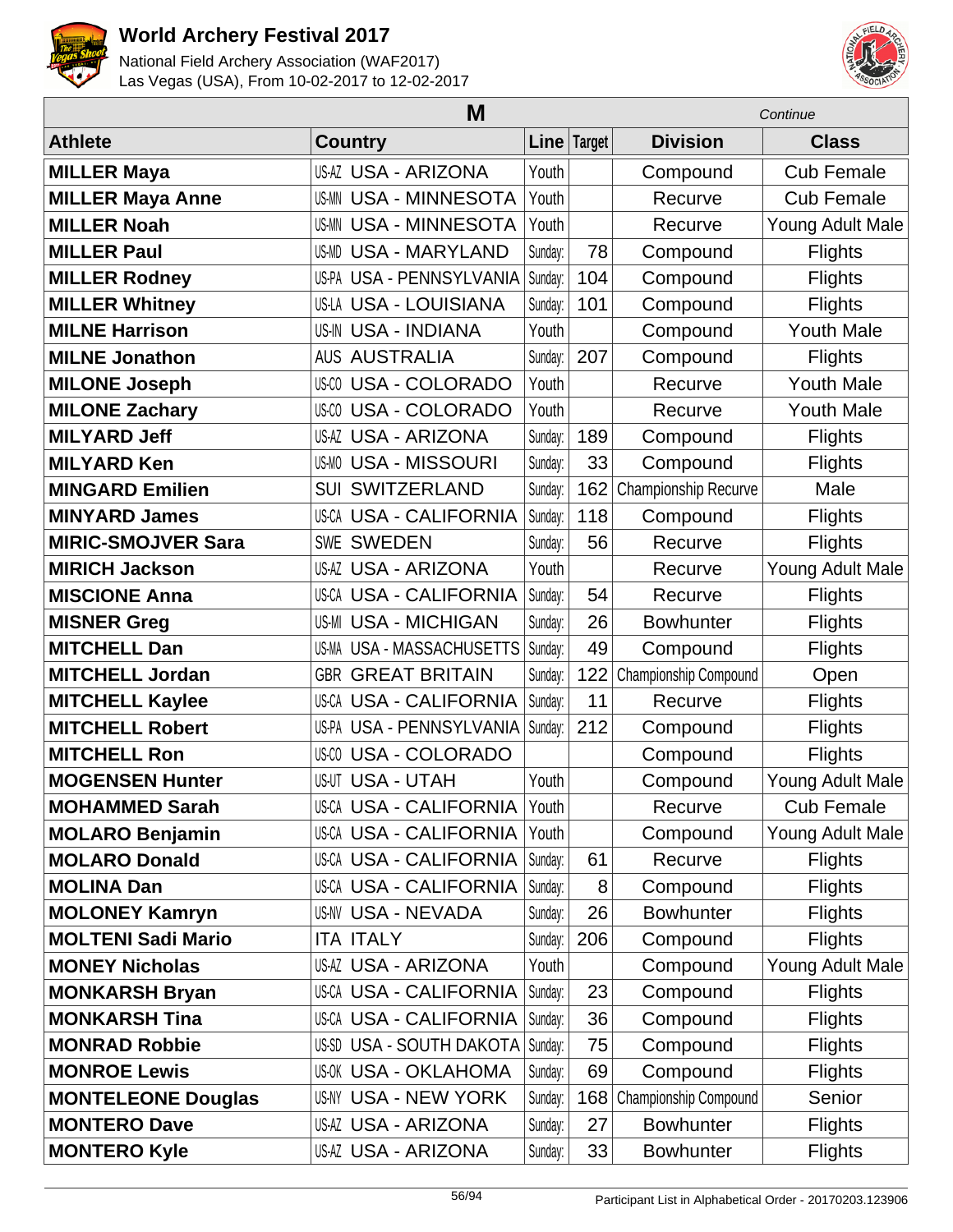



|                            | Continue                           |          |                |                           |                     |
|----------------------------|------------------------------------|----------|----------------|---------------------------|---------------------|
| <b>Athlete</b>             | <b>Country</b>                     | Line     | Target         | <b>Division</b>           | <b>Class</b>        |
| <b>MONTERO Medley</b>      | <b>US-AZ USA - ARIZONA</b>         | Youth    |                | Recurve                   | <b>Youth Female</b> |
| <b>MONTEZ Patrick</b>      | <b>US-AZ USA - ARIZONA</b>         | Sunday:  | 26             | Compound                  | <b>Flights</b>      |
| <b>MOODY Samuel</b>        | <b>US-MT USA - MONTANA</b>         | Sunday:  | 88             | Compound                  | <b>Flights</b>      |
| <b>MOORE Briana</b>        | US-GA USA - GEORGIA                | Youth    |                | Compound                  | <b>Cub Female</b>   |
| <b>MOORE Jeremy</b>        | <b>US-CO USA - COLORADO</b>        | Sunday:  | 17             | <b>Bowhunter</b>          | <b>Flights</b>      |
| <b>MOORE Joshua</b>        | <b>US-UT USA - UTAH</b>            | Sunday:  | 102            | Compound                  | <b>Flights</b>      |
| <b>MOORE Maukenzi</b>      | <b>US-AZ USA - ARIZONA</b>         | Sunday:  | 19             | <b>Bowhunter</b>          | <b>Flights</b>      |
| <b>MOORE Nick</b>          | <b>US-WI USA - WISCONSIN</b>       | Sunday:  | 127            | Championship Compound     | Open                |
| <b>MOORMAN Austin</b>      | US-IA USA - IOWA                   | Sunday:  | 77             | Compound                  | <b>Flights</b>      |
| <b>MOOSE Hannah</b>        | US-PA USA - PENNSYLVANIA           | Youth    |                | Compound                  | Young Adult Female  |
| <b>MORAN Bret</b>          | <b>US-AZ USA - ARIZONA</b>         | Sunday:  | 8              | <b>Bowhunter</b>          | <b>Flights</b>      |
| <b>MORAN Tim</b>           | <b>US-CA USA - CALIFORNIA</b>      | Sunday:  | 17             | <b>Bowhunter</b>          | <b>Flights</b>      |
| <b>MORAN Tristan</b>       | CAN CANADA                         | Sunday:  | 122            | Championship Compound     | Open                |
| <b>MORENO Joel</b>         | <b>US-UT USA - UTAH</b>            | Sunday:  | 96             | Compound                  | <b>Flights</b>      |
| <b>MORENO Karen</b>        | <b>MEX MEXICO</b>                  | Sunday:  | 180            | Championship Compound     | <b>Young Adult</b>  |
| <b>MORGAN Ashe</b>         | <b>GREAT BRITAIN</b><br><b>GBR</b> | Sunday:  | 35             | Recurve                   | <b>Flights</b>      |
| <b>MORGAN John</b>         | <b>US-NV USA - NEVADA</b>          | Sunday:  | 93             | Compound                  | <b>Flights</b>      |
| <b>MORGAN Joseph</b>       | <b>US-CA USA - CALIFORNIA</b>      | Youth    |                | Recurve                   | <b>Cub Male</b>     |
| <b>MORGAN Kristopher</b>   | <b>USA - UTAH</b><br>US-UT         | Youth    |                | Compound                  | <b>Youth Male</b>   |
| <b>MORGAN Levi</b>         | US-PA USA - PENNSYLVANIA           | Sunday:  | 128            | Championship Compound     | Open                |
| <b>MORGAN Lucas</b>        | <b>US-NV USA - NEVADA</b>          | Youth    |                | Compound                  | <b>Cub Male</b>     |
| <b>MORGAN Raley</b>        | US-AZ USA - ARIZONA                | Sunday:  | 50             | Recurve                   | <b>Flights</b>      |
| <b>MORGAN Rick</b>         | <b>US-WA USA - WASHINGTON</b>      | Sunday:  | 36             | Compound                  | <b>Flights</b>      |
| <b>MORGAN Rob</b>          | <b>US-MT USA - MONTANA</b>         | Sunday:  | 122            | Championship Compound     | Open                |
| <b>MORGAN Samantha</b>     | US-PA USA - PENNSYLVANIA           | Sunday:  |                | 146 Championship Compound | Female              |
| <b>MORGAN Shauna</b>       | <b>US-MT USA - MONTANA</b>         | Sunday:  |                | 154 Championship Compound | Female              |
| <b>MORGAN Tate</b>         | <b>US-MT USA - MONTANA</b>         | Shootoff | $\overline{2}$ | Championship Compound     | Open                |
| <b>MORIN Jacques-Andre</b> | CAN CANADA                         | Sunday:  | 67             | Recurve                   | <b>Flights</b>      |
| <b>MORNINGSTAR Glenn</b>   | US-PA USA - PENNSYLVANIA           | Sunday:  | 99             | Compound                  | <b>Flights</b>      |
| <b>MOROCCO Randall</b>     | <b>US-OH USA - OHIO</b>            | Sunday:  | 123            | Championship Compound     | Open                |
| <b>MOROZKO Eva</b>         | <b>US-CA USA - CALIFORNIA</b>      | Sunday:  | 55             | Recurve                   | <b>Flights</b>      |
| <b>MORRIS Arthur</b>       | US-CA USA - CALIFORNIA             | Sunday:  | 104            | Compound                  | <b>Flights</b>      |
| <b>MORRIS Caleb</b>        | US-SD USA - SOUTH DAKOTA           | Youth    |                | Compound                  | <b>Cub Male</b>     |
| <b>MORRIS Jeremiah</b>     | US-CA USA - CALIFORNIA             | Sunday:  | 47             | Recurve                   | <b>Flights</b>      |
| <b>MORRIS Travis</b>       | US-CA USA - CALIFORNIA             | Sunday:  | 204            | Compound                  | <b>Flights</b>      |
| <b>MORSTAD Chris</b>       | <b>US-ND USA - NORTH DAKOTA</b>    | Youth    |                | Compound                  | Young Adult Male    |
| <b>MORSTAD Erin</b>        | US-ND USA - NORTH DAKOTA           | Sunday:  | 47             | Compound                  | <b>Flights</b>      |
| <b>MOSBEK Jake</b>         | <b>US-MN USA - MINNESOTA</b>       | Sunday:  | 212            | Compound                  | <b>Flights</b>      |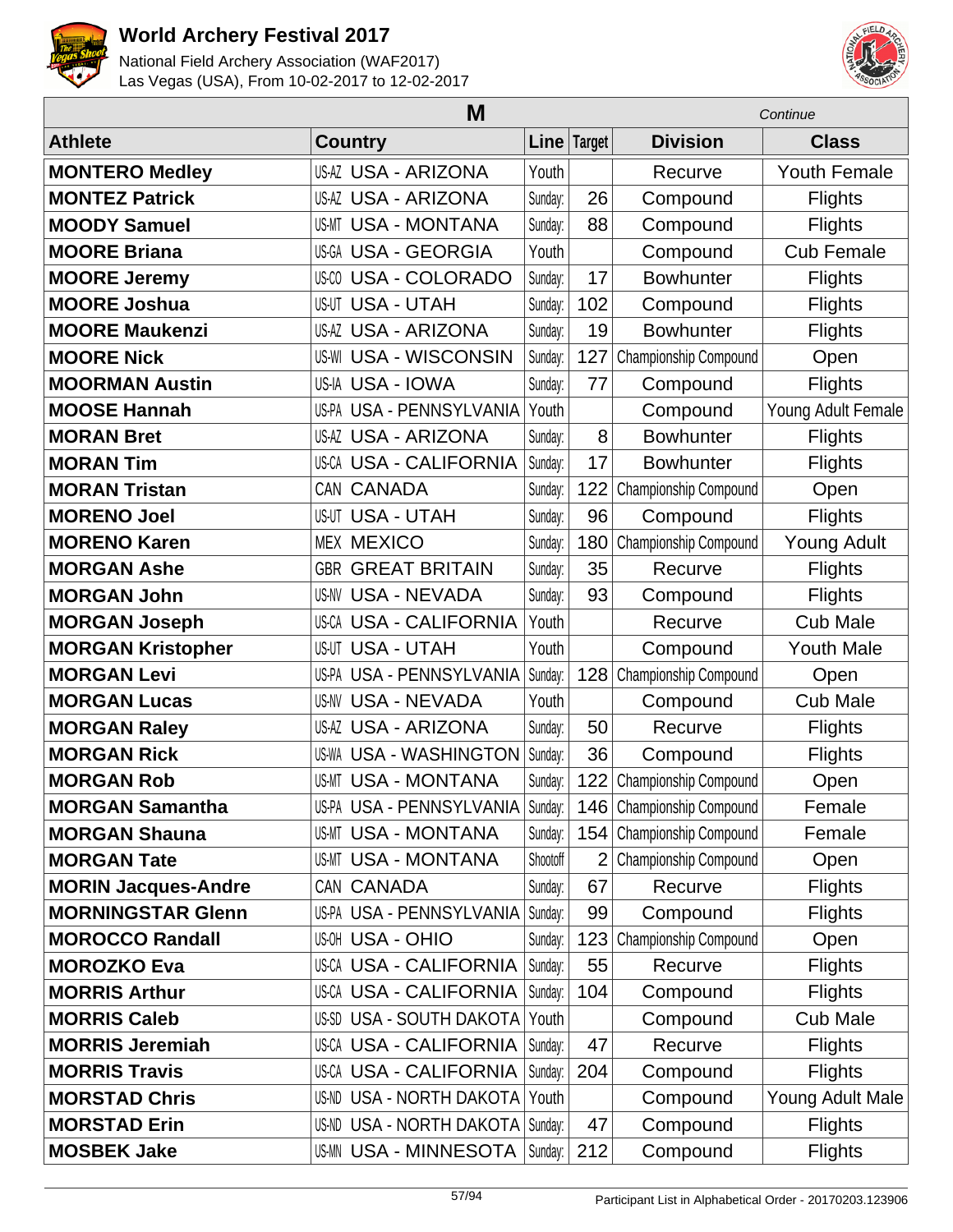



| M                          |                                  |         | Continue      |                       |                     |
|----------------------------|----------------------------------|---------|---------------|-----------------------|---------------------|
| <b>Athlete</b>             | <b>Country</b>                   | Line    | <b>Target</b> | <b>Division</b>       | <b>Class</b>        |
| <b>MOSCOWITZ Coby</b>      | <b>US-MI USA - MICHIGAN</b>      | Sunday: | 40            | Recurve               | <b>Flights</b>      |
| <b>MOSS Kaylee</b>         | <b>US-OK USA - OKLAHOMA</b>      | Youth   |               | Recurve               | <b>Youth Female</b> |
| <b>MOSS Travis</b>         | <b>US-OK USA - OKLAHOMA</b>      | Sunday: | 131           | Championship Compound | Open                |
| <b>MOTOYA Akira</b>        | <b>JPN JAPAN</b>                 | Sunday: | 20            | <b>Bowhunter</b>      | <b>Flights</b>      |
| <b>MOULTON Adam</b>        | <b>US-SD USA - SOUTH DAKOTA</b>  | Youth   |               | Compound              | <b>Cub Male</b>     |
| <b>MOULTON Jack</b>        | <b>US-SD USA - SOUTH DAKOTA</b>  | Sunday: | 104           | Compound              | <b>Flights</b>      |
| <b>MOYER Ella</b>          | <b>US-WA USA - WASHINGTON</b>    | Youth   |               | Compound              | <b>Youth Female</b> |
| <b>MOZILO Christopher</b>  | <b>US-AZ USA - ARIZONA</b>       | Youth   |               | Compound              | <b>Youth Male</b>   |
| <b>MUELLER Kurt</b>        | US-US-                           | Sunday: | 108           | Compound              | <b>Flights</b>      |
| <b>MUFFLEY Jordan</b>      | <b>US-NM USA - NEW MEXICO</b>    | Sunday: | 206           | Compound              | <b>Flights</b>      |
| <b>MUGAVERO Don</b>        | <b>US-AZ USA - ARIZONA</b>       | Sunday: | 109           | Compound              | <b>Flights</b>      |
| <b>MUGAVERO Lori</b>       | <b>US-AZ USA - ARIZONA</b>       | Sunday: | 170           | Compound              | <b>Flights</b>      |
| <b>MUKAI Matthew</b>       | US-HI USA - HAWAII               | Sunday: | 9             | <b>Bowhunter</b>      | <b>Flights</b>      |
| <b>MULOT Florent</b>       | FRA FRANCE                       | Sunday: | 161           | Championship Recurve  | Male                |
| <b>MUNKRES Emerson</b>     | US-CA USA - CALIFORNIA           | Sunday: | 136           | Championship Compound | Open                |
| <b>MUNOZ Daniel</b>        | COL COLOMBIA                     | Sunday: | 131           | Championship Compound | Open                |
| <b>MUNSON Gary</b>         | <b>US-WV USA - WEST VIRGINIA</b> | Sunday: | 203           | Compound              | <b>Flights</b>      |
| <b>MUNSON William</b>      | US-IL USA - ILLINOIS             | Sunday: | 136           | Championship Compound | Open                |
| <b>MURPHY Carolina</b>     | US-PA USA - PENNSYLVANIA         | Youth   |               | Recurve               | Young Adult Female  |
| <b>MURPHY Leah</b>         | US-CO USA - COLORADO             | Sunday: | 24            | Recurve               | <b>Flights</b>      |
| <b>MURRAY Jaymie</b>       | <b>AUS AUSTRALIA</b>             | Sunday: | 67            | Recurve               | <b>Flights</b>      |
| <b>MURRAY Ryan</b>         | <b>US-CA USA - CALIFORNIA</b>    | Sunday: | 86            | Compound              | <b>Flights</b>      |
| <b>MURRY Holly</b>         | <b>US-AR USA - ARKANSAS</b>      | Sunday: | 32            | Compound              | <b>Flights</b>      |
| <b>MURRY Lane</b>          | <b>US-AR USA - ARKANSAS</b>      | Sunday: | 97            | Compound              | <b>Flights</b>      |
| <b>MUSSMAN Christopher</b> | <b>US-AZ USA - ARIZONA</b>       | Youth   |               | Recurve               | Young Adult Male    |
| <b>MYSORE Manvitha</b>     | <b>US-CA USA - CALIFORNIA</b>    | Youth   |               | Recurve               | <b>Youth Female</b> |

| N                        |                                  |         |               |                             |                     |  |  |
|--------------------------|----------------------------------|---------|---------------|-----------------------------|---------------------|--|--|
| <b>Athlete</b>           | <b>Country</b>                   |         | Line   Target | <b>Division</b>             | <b>Class</b>        |  |  |
| <b>NACHTRIEB Addison</b> | US-WA USA - WASHINGTON Youth     |         |               | Compound                    | <b>Youth Female</b> |  |  |
| <b>NAGAAMI Miki</b>      | <b>JPN JAPAN</b>                 | Sunday: | 48            | Recurve                     | <b>Flights</b>      |  |  |
| <b>NAGANO Tyler</b>      | <b>US-CA USA - CALIFORNIA</b>    | Youth   |               | Compound                    | Young Adult Male    |  |  |
| <b>NAKANISHI Michael</b> | <b>US-OR USA - OREGON</b>        | Sunday: | 64            | Recurve                     | <b>Flights</b>      |  |  |
| <b>NAKAZAWA Towah</b>    | <b>JPN JAPAN</b>                 | Youth   |               | Recurve                     | <b>Cub Male</b>     |  |  |
| <b>NASH Darryl</b>       | <b>US-WY USA - WYOMING</b>       | Sunday: | 106           | Compound                    | <b>Flights</b>      |  |  |
| <b>NASH Tim</b>          | <b>GBR GREAT BRITAIN</b>         | Sunday: |               | 135   Championship Compound | Open                |  |  |
| <b>NATHE Eric</b>        | <b>US-MN USA - MINNESOTA</b>     | Sunday: |               | 121   Championship Compound | Open                |  |  |
| <b>NATTERSTAD Collin</b> | US-WA USA - WASHINGTON   Sunday: |         |               | 138   Championship Compound | Open                |  |  |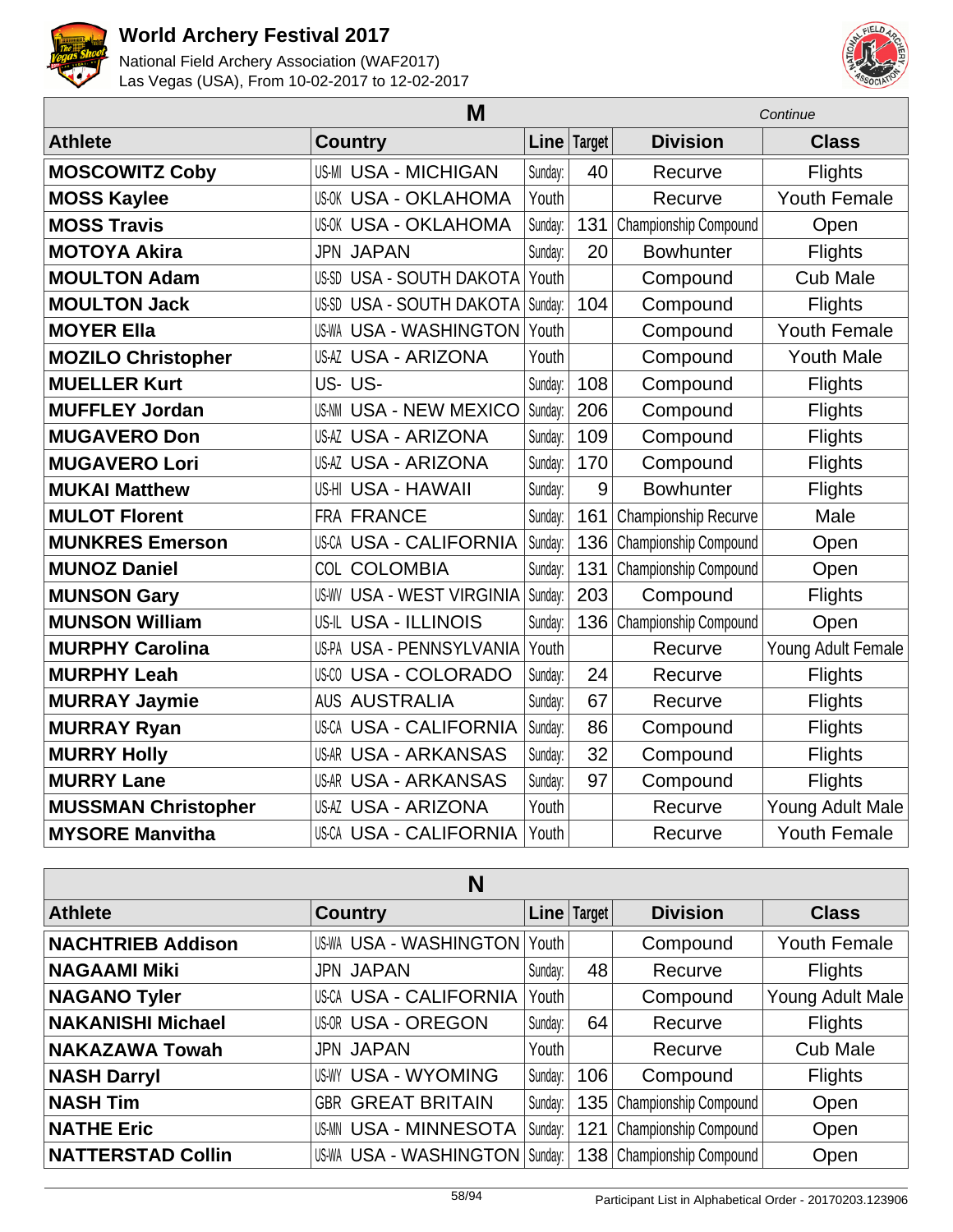



| N                            |                               |               |     | Continue              |                     |
|------------------------------|-------------------------------|---------------|-----|-----------------------|---------------------|
| <b>Athlete</b>               | <b>Country</b>                | Line   Target |     | <b>Division</b>       | <b>Class</b>        |
| <b>NAUMAN Tom</b>            | <b>US-NE USA - NEBRASKA</b>   | Sunday:       | 204 | Compound              | <b>Flights</b>      |
| <b>NAY Deborah</b>           | <b>US-AZ USA - ARIZONA</b>    | Sunday:       | 44  | Compound              | <b>Flights</b>      |
| <b>NAY Tim</b>               | US-ID USA - IDAHO             | Sunday:       | 54  | Compound              | <b>Flights</b>      |
| <b>NAZIROV Igor</b>          | CAN CANADA                    | Sunday:       | 33  | Compound              | <b>Flights</b>      |
| <b>NECAISE Russ</b>          | <b>US-UT USA - UTAH</b>       | Sunday:       | 113 | Compound              | <b>Flights</b>      |
| <b>NED Andrew</b>            | <b>US-AZ USA - ARIZONA</b>    | Sunday:       | 11  | Recurve               | <b>Flights</b>      |
| <b>NEGRETE-CLAAR Garrett</b> | <b>US-CA USA - CALIFORNIA</b> | Sunday:       | 71  | Compound              | <b>Flights</b>      |
| <b>NEILSON Shawna</b>        | <b>US-OR USA - OREGON</b>     | Sunday:       | 33  | Compound              | <b>Flights</b>      |
| <b>NEILSON Zachary</b>       | <b>US-AZ USA - ARIZONA</b>    | Youth         |     | Compound              | <b>Youth Male</b>   |
| <b>NELLESSEN Isaac</b>       | <b>US-WI USA - WISCONSIN</b>  | Sunday:       | 127 | Championship Compound | Open                |
| <b>NELSON Brenna</b>         | <b>US-CO USA - COLORADO</b>   | Sunday:       | 63  | Recurve               | <b>Flights</b>      |
| <b>NELSON Brian</b>          | <b>US-CO USA - COLORADO</b>   | Sunday:       | 46  | Recurve               | <b>Flights</b>      |
| <b>NELSON Eleanor</b>        | <b>US-CO USA - COLORADO</b>   | Youth         |     | Recurve               | <b>Youth Female</b> |
| <b>NELSON Jack</b>           | <b>US-ID USA - IDAHO</b>      | Youth         |     | Compound              | Young Adult Male    |
| <b>NELSON Joshua</b>         | US-CO USA - COLORADO          | Sunday:       | 112 | Compound              | <b>Flights</b>      |
| <b>NELSON Samuel</b>         | <b>US-ID USA - IDAHO</b>      | Youth         |     | Compound              | <b>Youth Male</b>   |
| <b>NELSON Todd</b>           | <b>US-MN USA - MINNESOTA</b>  | Sunday:       | 148 | Championship Compound | Senior              |
| <b>NENCIONI Michele</b>      | <b>ITA ITALY</b>              | Sunday:       | 129 | Championship Compound | Open                |
| <b>NEPPER Todd</b>           | <b>US-MN USA - MINNESOTA</b>  | Sunday:       | 193 | Compound              | <b>Flights</b>      |
| <b>NESBITT Mark</b>          | <b>GBR GREAT BRITAIN</b>      | Sunday:       | 37  | Recurve               | <b>Flights</b>      |
| <b>NETZLER Brad</b>          | <b>US-WI USA - WISCONSIN</b>  | Sunday:       | 99  | Compound              | <b>Flights</b>      |
| <b>NEVILLE Camden</b>        | <b>US-VA USA - VIRGINIA</b>   | Youth         |     | Compound              | <b>Youth Male</b>   |
| <b>NEVILLE Chelsea</b>       | <b>US-VA USA - VIRGINIA</b>   | Youth         |     | Compound              | <b>Cub Female</b>   |
| <b>NEWLAND Amanda</b>        | US-PA USA - PENNSYLVANIA      | Youth         |     | Compound              | Young Adult Female  |
| <b>NEWMAN Brynn</b>          | US-AZ USA - ARIZONA           | Youth         |     | Compound              | Youth Female        |
| <b>NEWMAN Norman</b>         | <b>US-OH USA - OHIO</b>       | Sunday:       | 180 | Compound              | <b>Flights</b>      |
| <b>NG Zena</b>               | <b>US-CA USA - CALIFORNIA</b> | Sunday:       | 34  | Recurve               | <b>Flights</b>      |
| <b>NGUYEN Brian</b>          | <b>US-CA USA - CALIFORNIA</b> | Sunday:       | 201 | Compound              | <b>Flights</b>      |
| <b>NGUYEN Chanh</b>          | <b>US-CA USA - CALIFORNIA</b> | Sunday:       | 44  | Recurve               | <b>Flights</b>      |
| <b>NGUYEN Gregory</b>        | <b>AUS AUSTRALIA</b>          | Sunday:       | 41  | Recurve               | <b>Flights</b>      |
| <b>NGUYEN Viet Thai</b>      | <b>AUS AUSTRALIA</b>          | Sunday:       | 198 | Compound              | <b>Flights</b>      |
| <b>NIBBE Brett</b>           | <b>US-WI USA - WISCONSIN</b>  | Sunday:       | 130 | Championship Compound | Open                |
| <b>NICHOLLS Paul</b>         | <b>US-CA USA - CALIFORNIA</b> | Sunday:       | 48  | Compound              | <b>Flights</b>      |
| <b>NICHOLS Wade</b>          | <b>US-AZ USA - ARIZONA</b>    | Sunday:       | 168 | Championship Compound | Senior              |
| <b>NICHOLSON Julian</b>      | US-ID USA - IDAHO             | Sunday:       | 31  | Compound              | <b>Flights</b>      |
| <b>NICHOLSON Zach</b>        | <b>US-AZ USA - ARIZONA</b>    | Sunday:       | 133 | Championship Compound | Open                |
| <b>NIEBLA Pablo</b>          | <b>US-CA USA - CALIFORNIA</b> | Youth         |     | Compound              | Young Adult Male    |
| <b>NIELSEN Patrick</b>       | <b>US-AZ USA - ARIZONA</b>    | Youth         |     | Compound              | <b>Cub Male</b>     |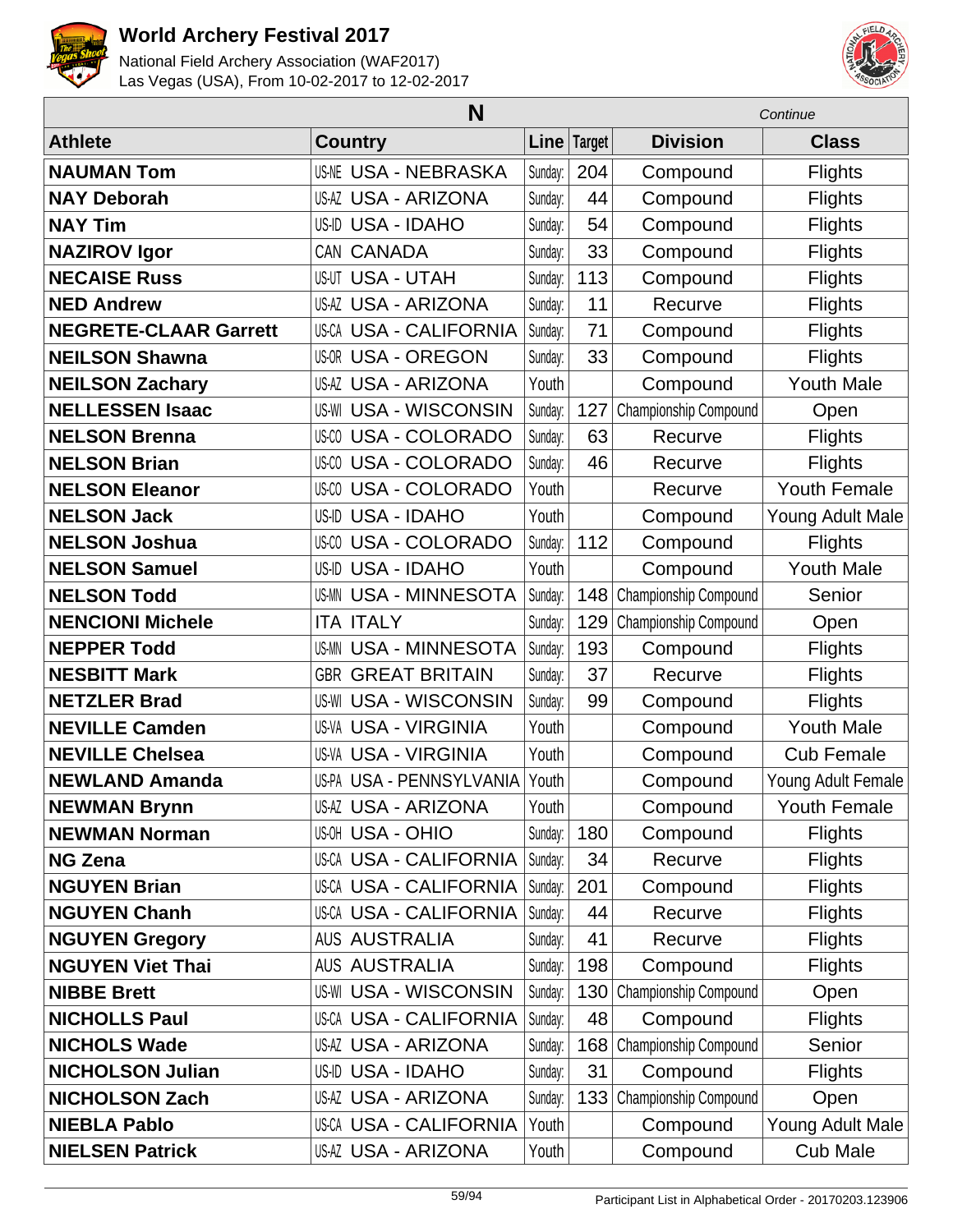



|                          | Continue                        |         |             |                       |                     |
|--------------------------|---------------------------------|---------|-------------|-----------------------|---------------------|
| <b>Athlete</b>           | <b>Country</b>                  |         | Line Target | <b>Division</b>       | <b>Class</b>        |
| <b>NIERMAN Gregory</b>   | US-WA USA - WASHINGTON          | Sunday: | 196         | Compound              | <b>Flights</b>      |
| <b>NIEVES Luis</b>       | <b>US-NY USA - NEW YORK</b>     | Sunday: | 206         | Compound              | <b>Flights</b>      |
| <b>NILES Pam</b>         | <b>US-SD USA - SOUTH DAKOTA</b> | Sunday: | 9           | <b>Bowhunter</b>      | Flights             |
| <b>NISHIMURA Everett</b> | <b>US-CA USA - CALIFORNIA</b>   | Sunday: | 53          | Recurve               | <b>Flights</b>      |
| <b>NISSLEY Kristy</b>    | <b>US-KS USA - KANSAS</b>       | Sunday: | 21          | <b>Bowhunter</b>      | <b>Flights</b>      |
| <b>NITTA Kent</b>        | <b>US-CA USA - CALIFORNIA</b>   | Sunday: | 48          | Recurve               | <b>Flights</b>      |
| <b>NITTA Kylie</b>       | US-HI USA - HAWAII              | Youth   |             | Recurve               | <b>Youth Female</b> |
| <b>NIU Kay</b>           | <b>US-CA USA - CALIFORNIA</b>   | Sunday: | 58          | Recurve               | <b>Flights</b>      |
| <b>NIXON Archie</b>      | <b>US-NM USA - NEW MEXICO</b>   | Sunday: | 190         | Championship Barebow  | Open                |
| <b>NOEL Doug</b>         | <b>US-WI USA - WISCONSIN</b>    | Sunday: | 45          | Compound              | <b>Flights</b>      |
| <b>NOLTE Jacob</b>       | <b>US-AZ USA - ARIZONA</b>      | Youth   |             | Compound              | Young Adult Male    |
| <b>NONOSHITA Susumu</b>  | <b>JPN JAPAN</b>                | Sunday: | 134         | Championship Compound | Open                |
| <b>NORBURY Audie</b>     | <b>US-CA USA - CALIFORNIA</b>   | Sunday: | 100         | Compound              | <b>Flights</b>      |
| <b>NORMAN Brian</b>      | <b>US-WA USA - WASHINGTON</b>   | Sunday: | 14          | Recurve               | <b>Flights</b>      |
| <b>NORMAN Kelsey</b>     | <b>US-WA USA - WASHINGTON</b>   | Sunday: | 29          | Compound              | <b>Flights</b>      |
| <b>NORTH Luke</b>        | <b>US-AZ USA - ARIZONA</b>      | Youth   |             | Compound              | Young Adult Male    |
| <b>NORTHROP Logan</b>    | <b>US-AZ USA - ARIZONA</b>      | Sunday: | 21          | Compound              | <b>Flights</b>      |
| <b>NOTEBAERT Brianna</b> | <b>US-NY USA - NEW YORK</b>     | Youth   |             | Compound              | Young Adult Female  |
| <b>NOTESTINE Bob</b>     | <b>US-OH USA - OHIO</b>         | Sunday: | 177         | Compound              | <b>Flights</b>      |
| <b>NOTT Robert</b>       | CAN CANADA                      | Sunday: | 74          | Compound              | <b>Flights</b>      |
| <b>NOVOTNY Kathryn</b>   | <b>US-CA USA - CALIFORNIA</b>   | Sunday: | 97          | Compound              | <b>Flights</b>      |
| <b>NOYES Sarah</b>       | <b>US-CA USA - CALIFORNIA</b>   | Youth   |             | Recurve               | <b>Youth Female</b> |
| <b>NUGENT Molly</b>      | <b>US-AZ USA - ARIZONA</b>      | Youth   |             | Recurve               | Young Adult Female  |
| <b>NUNES Cory</b>        | <b>US-CA USA - CALIFORNIA</b>   | Sunday: | 105         | Compound              | <b>Flights</b>      |
| <b>NUNN Daniel</b>       | <b>US-CO USA - COLORADO</b>     | Sunday: | 91          | Compound              | <b>Flights</b>      |
| <b>NYDICK Gabe</b>       | <b>US-CA USA - CALIFORNIA</b>   |         |             | Compound              | <b>Flights</b>      |

| Ő                           |                               |         |             |                           |                    |  |  |
|-----------------------------|-------------------------------|---------|-------------|---------------------------|--------------------|--|--|
| <b>Athlete</b>              | <b>Country</b>                |         | Line Target | <b>Division</b>           | <b>Class</b>       |  |  |
| <b>O'CONNOR Cadyn</b>       | <b>US-LA USA - LOUISIANA</b>  | Sunday: | 77          | Compound                  | <b>Flights</b>     |  |  |
| <b>O'DONNELL Michelle</b>   | US-FL USA - FLORIDA           | Sunday: | 119         | Crossbow                  | <b>Flights</b>     |  |  |
| <b>O'NEILL Sean</b>         | CAN CANADA                    |         |             | Compound                  | <b>Flights</b>     |  |  |
| <b>O'STEEN Kimberly</b>     | <b>US-CA USA - CALIFORNIA</b> | Sunday: | 24          | <b>Bowhunter</b>          | <b>Flights</b>     |  |  |
| <b>OAKS Emily</b>           | US-WA USA - WASHINGTON Youth  |         |             | Compound                  | Young Adult Female |  |  |
| <b>OBLANDER Devin</b>       | <b>US-OK USA - OKLAHOMA</b>   | Sunday: |             | 185 Championship Recurve  | <b>Young Adult</b> |  |  |
| <b>OBLANDER Dylan</b>       | <b>US-OK USA - OKLAHOMA</b>   | Youth   |             | Recurve                   | <b>Youth Male</b>  |  |  |
| <b>OCHOA Ruben</b>          | <b>MEX MEXICO</b>             | Sunday: | 171         | Championship Compound     | Senior             |  |  |
| <b>OCHOA-ANDERSON Linda</b> | <b>US-UT USA - UTAH</b>       | Sunday: |             | 143 Championship Compound | Female             |  |  |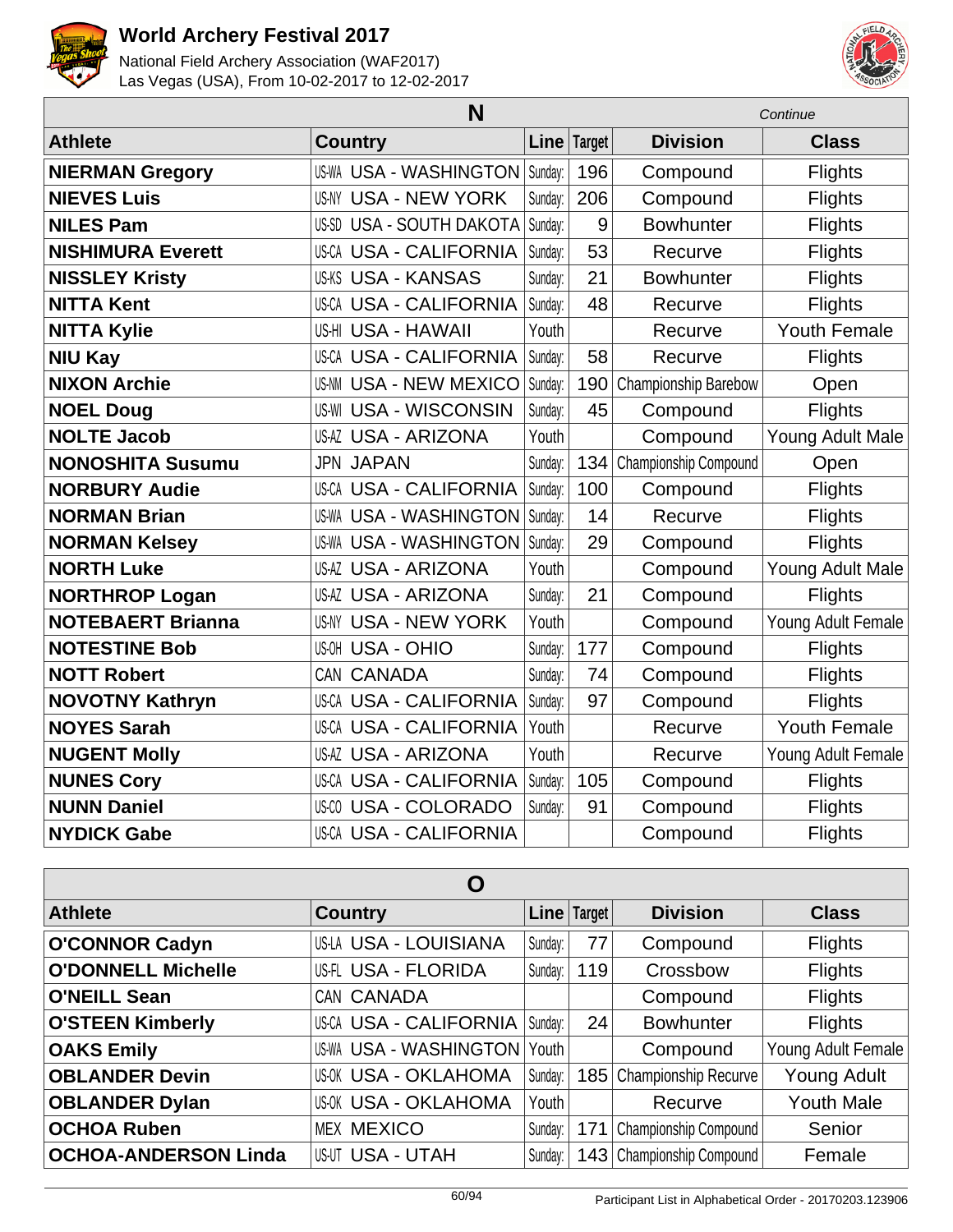



|                                     | O                             |         |                | Continue                |                    |  |
|-------------------------------------|-------------------------------|---------|----------------|-------------------------|--------------------|--|
| <b>Athlete</b>                      | <b>Country</b>                |         | Line Target    | <b>Division</b>         | <b>Class</b>       |  |
| <b>ODA Ichiro</b>                   | <b>JPN JAPAN</b>              | Sunday: | 162            | Championship Recurve    | Male               |  |
| <b>ODDY Carlina</b>                 | CAN CANADA                    | Youth   |                | Recurve                 | Young Adult Female |  |
| <b>ODOM Edward</b>                  | <b>US-TN USA - TENNESSEE</b>  | Sunday: | 191            | Compound                | <b>Flights</b>     |  |
| <b>OGDEN Frank</b>                  | <b>US-FL USA - FLORIDA</b>    | Sunday: | 58             | Compound                | <b>Flights</b>     |  |
| <b>OH Jin Hyek</b>                  | <b>KOR KOREA</b>              | Sunday: | 157            | Championship Recurve    | Male               |  |
| <b>OHLENDORF Jake</b>               | <b>US-CA USA - CALIFORNIA</b> | Sunday: | 48             | Recurve                 | <b>Flights</b>     |  |
| <b>OKINAKA Lawrence</b>             | <b>US-CA USA - CALIFORNIA</b> | Sunday: | 44             | Recurve                 | <b>Flights</b>     |  |
| <b>OKITA Karl</b>                   | <b>US-OR USA - OREGON</b>     | Sunday: | 29             | Compound                | <b>Flights</b>     |  |
| <b>OLEKSEJENKO Jelena</b>           | <b>SUI SWITZERLAND</b>        | Sunday: | 147            | Championship Compound   | Female             |  |
| <b>OLES Jeffrey</b>                 | <b>US-NY USA - NEW YORK</b>   | Sunday: | 40             | Compound                | <b>Flights</b>     |  |
| <b>OLESEN Maria</b>                 | <b>DEN DENMARK</b>            | Sunday: | 106            | Compound                | <b>Flights</b>     |  |
| <b>OLEXIENKO Justin</b>             | <b>AUS AUSTRALIA</b>          | Sunday: | 141            | Championship Compound   | Open               |  |
| <b>OLGUIN Mark</b>                  | <b>US-NM USA - NEW MEXICO</b> | Sunday: | 7              | <b>Bowhunter</b>        | <b>Flights</b>     |  |
| <b>OLGUIN Matthew</b>               | <b>US-NM USA - NEW MEXICO</b> | Sunday: | 206            | Compound                | <b>Flights</b>     |  |
| <b>OLGUIN Stacy Jo</b>              | <b>US-NM USA - NEW MEXICO</b> | Sunday: | 60             | Compound                | <b>Flights</b>     |  |
| <b>OLIBEROS Stephen</b>             | US-HI USA - HAWAII            | Sunday: | 22             | <b>Bowhunter</b>        | <b>Flights</b>     |  |
| <b>OLIPHANT Kevin</b>               | <b>US-WA USA - WASHINGTON</b> | Sunday: | 29             | <b>Bowhunter</b>        | <b>Flights</b>     |  |
| <b>OLIVAS Alyssa</b>                | <b>US-NM USA - NEW MEXICO</b> | Youth   |                | Recurve                 | <b>Cub Female</b>  |  |
| <b>OLIVAS Jonathan</b>              | <b>US-NM USA - NEW MEXICO</b> | Sunday: | 112            | Compound                | <b>Flights</b>     |  |
| <b>OLIVER Noel</b>                  | US-CA USA - CALIFORNIA        | Sunday: | 38             | Compound                | <b>Flights</b>     |  |
| <b>OLIVER Zachary</b>               | <b>US-CA USA - CALIFORNIA</b> | Sunday: | 24             | Compound                | <b>Flights</b>     |  |
| <b>OLMER Spencer</b>                | <b>US-NE USA - NEBRASKA</b>   | Sunday: | 18             | <b>Bowhunter</b>        | <b>Flights</b>     |  |
| <b>OLORES Christopher</b>           | US-HI USA - HAWAII            | Sunday: | 74             | <b>Compound Limited</b> | <b>Flights</b>     |  |
| <b>OLSEN Judd</b>                   | <b>US-UT USA - UTAH</b>       | Sunday: | 176            | Compound                | <b>Flights</b>     |  |
| <b>OLSON Braedyn</b>                | US-MT USA - MONTANA           | Youth   |                | Compound                | Young Adult Male   |  |
| <b>OLSON Kyle</b>                   | <b>US-MN USA - MINNESOTA</b>  | Sunday: | 190            | Championship Barebow    | Open               |  |
| <b>OMEL Mark</b>                    | <b>US-CA USA - CALIFORNIA</b> | Sunday: | 78             | Compound                | <b>Flights</b>     |  |
| <b>ONGKING Jared Matthew</b>        | PHI PHILIPPINES               | Youth   |                | Recurve                 | <b>Youth Male</b>  |  |
| <b>ONGKING Juliana Isabelle</b>     | PHI PHILIPPINES               | Youth   |                | Recurve                 | <b>Cub Female</b>  |  |
| <b>OOSTERLINCK Chris</b>            | <b>US-CA USA - CALIFORNIA</b> | Sunday: | 135            | Championship Compound   | Open               |  |
| <b>ORNER Justin</b>                 | <b>US-NV USA - NEVADA</b>     | Youth   |                | Compound                | Young Adult Male   |  |
| <b>ORNER Sarah</b>                  | <b>US-NV USA - NEVADA</b>     | Youth   |                | Compound                | Youth Female       |  |
| <b>ORNOSKI Mike</b>                 | <b>US-AZ USA - ARIZONA</b>    | Sunday: | $\overline{2}$ | <b>Bowhunter</b>        | <b>Flights</b>     |  |
| <b>OROSZ Viktor</b>                 | HUN HUNGARY                   | Sunday: | 137            | Championship Compound   | Open               |  |
| <b>ORTEGA FLORES Kenia Victoria</b> | <b>MEX MEXICO</b>             | Youth   |                | Recurve                 | Youth Female       |  |
| <b>ORTH Richard</b>                 | <b>US-AZ USA - ARIZONA</b>    | Sunday: | 36             | Compound                | <b>Flights</b>     |  |
| <b>ORTIZ Jose</b>                   | <b>US-TX USA - TEXAS</b>      | Sunday: | 195            | Championship Barebow    | Open               |  |
| <b>ORTIZ Sheyanne</b>               | <b>US-CA USA - CALIFORNIA</b> | Youth   |                | Recurve                 | Youth Female       |  |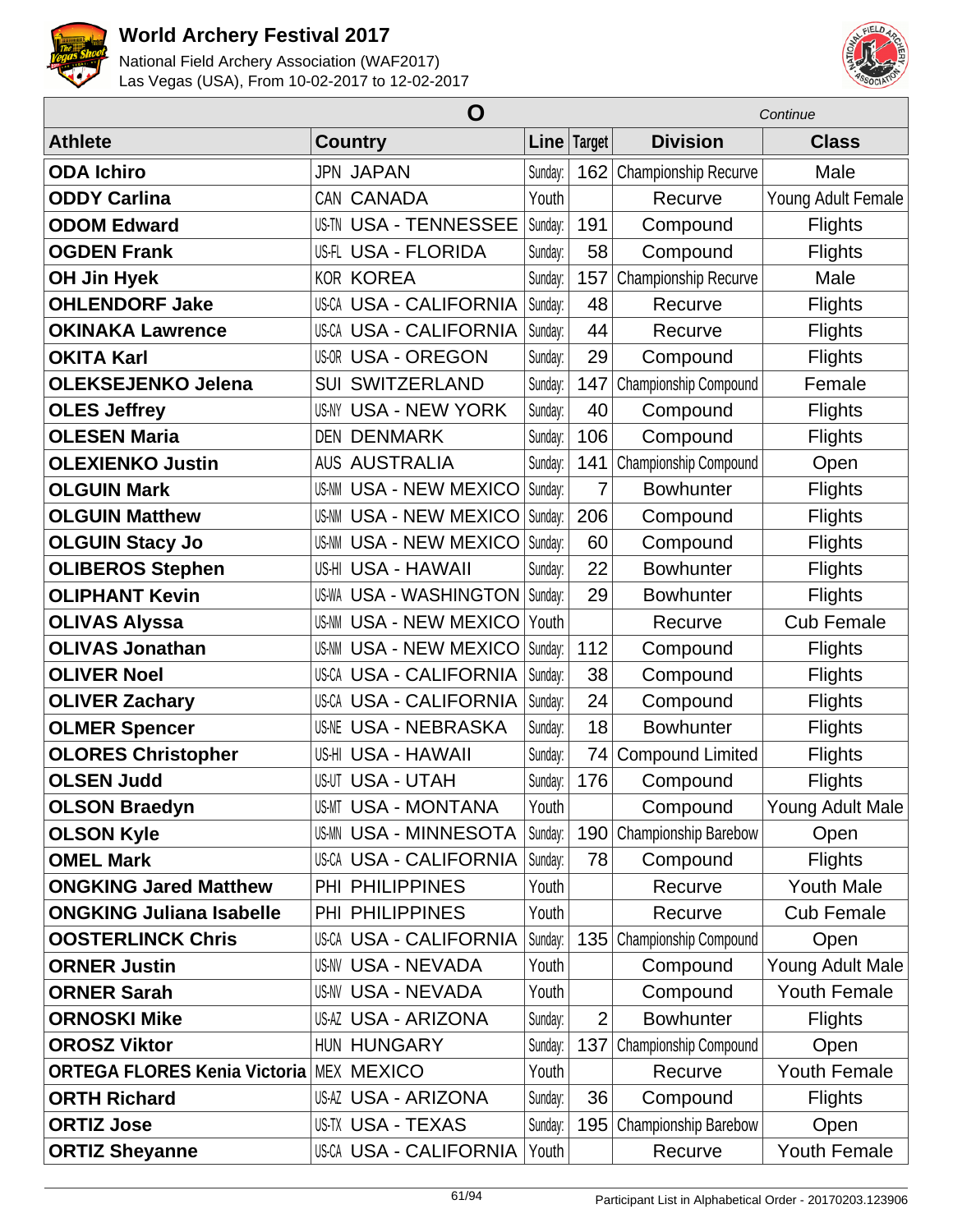



|                            | Continue                      |         |                |                         |                     |
|----------------------------|-------------------------------|---------|----------------|-------------------------|---------------------|
| <b>Athlete</b>             | <b>Country</b>                | Line    | Target         | <b>Division</b>         | <b>Class</b>        |
| <b>OSAWA Tadashi</b>       | <b>JPN JAPAN</b>              | Sunday: | 159            | Championship Compound   | Senior              |
| <b>OSBORN SR. Britt</b>    | US-IA USA - IOWA              | Sunday: | 30             | Compound                | <b>Flights</b>      |
| <b>OSBORNE Hilda</b>       | <b>US-NY USA - NEW YORK</b>   | Sunday: | 31             | <b>Bowhunter</b>        | <b>Flights</b>      |
| <b>OSHIRO Tricia</b>       | CAN CANADA                    | Sunday: | 151            | Championship Compound   | Female              |
| <b>OSTRANDER Craig</b>     | <b>US-CA USA - CALIFORNIA</b> | Sunday: | 10             | Recurve                 | <b>Flights</b>      |
| <b>OSTROWSKI III Lenny</b> | <b>US-WI USA - WISCONSIN</b>  | Sunday: | 89             | Compound                | <b>Flights</b>      |
| <b>OSTROWSKI JR Len</b>    | <b>US-WI USA - WISCONSIN</b>  | Sunday: | 210            | Compound                | <b>Flights</b>      |
| <b>OTA Ryo</b>             | <b>JPN JAPAN</b>              | Youth   |                | Recurve                 | Young Adult Female  |
| <b>OTIS Sophia</b>         | <b>US-UT USA - UTAH</b>       | Youth   |                | Recurve                 | <b>Youth Female</b> |
| <b>OTSUKA Tadatsugu</b>    | <b>JPN JAPAN</b>              | Sunday: | 71             | <b>Compound Limited</b> | <b>Flights</b>      |
| <b>OTT Charles</b>         | US-00 USA - COLORADO          | Sunday: | 94             | Compound                | <b>Flights</b>      |
| <b>OTTESEN Christopher</b> | US-AK USA - ALASKA            | Sunday: | 119            | Compound                | <b>Flights</b>      |
| <b>OUGHTON Ewan</b>        | <b>US-CA USA - CALIFORNIA</b> | Sunday: | 135            | Championship Compound   | Open                |
| <b>OVALLE Mariano</b>      | <b>US-CA USA - CALIFORNIA</b> | Sunday: | 64             | Recurve                 | Flights             |
| <b>OWENS Elaine</b>        | US-TX USA - TEXAS             | Sunday: | $\overline{2}$ | <b>Bowhunter</b>        | <b>Flights</b>      |
| <b>OWENS Troy</b>          | <b>US-WY USA - WYOMING</b>    | Sunday: | 19             | <b>Bowhunter</b>        | <b>Flights</b>      |
| <b>OWENS Tyler</b>         | <b>US-WY USA - WYOMING</b>    | Sunday: | 109            | Compound                | <b>Flights</b>      |

| P                              |                                |         |        |                           |                     |  |  |
|--------------------------------|--------------------------------|---------|--------|---------------------------|---------------------|--|--|
| <b>Athlete</b>                 | <b>Country</b>                 | Line    | Target | <b>Division</b>           | <b>Class</b>        |  |  |
| <b>PAAVOLA Aki</b>             | <b>FIN FINLAND</b>             | Sunday: | 129    | Championship Compound     | Open                |  |  |
| <b>PACHECO Miguel</b>          | <b>USA - NEW YORK</b><br>US-NY | Youth   |        | Compound                  | Young Adult Male    |  |  |
| <b>PACIFICADOR Rey Patrick</b> | <b>USA - NEW YORK</b><br>US-NY | Sunday: | 62     | Recurve                   | <b>Flights</b>      |  |  |
| <b>PADGETT Ashley</b>          | <b>US-TX USA - TEXAS</b>       | Sunday: | 12     | <b>Bowhunter</b>          | <b>Flights</b>      |  |  |
| <b>PADILLA Alan</b>            | <b>MEX MEXICO</b>              | Sunday: | 101    | Compound                  | <b>Flights</b>      |  |  |
| <b>PADILLA Arnoldo</b>         | <b>MEX MEXICO</b>              | Sunday: | 75     | Compound                  | <b>Flights</b>      |  |  |
| <b>PAGNELLA Pat</b>            | <b>US-CA USA - CALIFORNIA</b>  | Sunday: | 53     | Compound                  | <b>Flights</b>      |  |  |
| <b>PAGNI Sergio</b>            | <b>ITA ITALY</b>               | Sunday: | 129    | Championship Compound     | Open                |  |  |
| <b>PAGNONI Federico</b>        | <b>ITA ITALY</b>               | Sunday: |        | 136 Championship Compound | Open                |  |  |
| <b>PAGUIA Raymond</b>          | US-CA USA - CALIFORNIA         | Sunday: | 49     | Recurve                   | <b>Flights</b>      |  |  |
| <b>PAINTER Jillian</b>         | <b>US-CA USA - CALIFORNIA</b>  | Youth   |        | Recurve                   | <b>Youth Female</b> |  |  |
| <b>PAKZAD Armin</b>            | <b>IR IRAN</b><br>IRI          | Youth   |        | Compound                  | <b>Youth Male</b>   |  |  |
| <b>PALADINO Ben</b>            | <b>US-IL USA - ILLINOIS</b>    | Youth   |        | Recurve                   | <b>Cub Male</b>     |  |  |
| <b>PALMER Doug</b>             | <b>US-UT USA - UTAH</b>        | Sunday: | 95     | Compound                  | <b>Flights</b>      |  |  |
| <b>PALMER Jason</b>            | <b>US-AZ USA - ARIZONA</b>     | Sunday: | 15     | <b>Bowhunter</b>          | <b>Flights</b>      |  |  |
| <b>PALMER Karen</b>            | <b>US-WA USA - WASHINGTON</b>  | Sunday: | 64     | Compound                  | <b>Flights</b>      |  |  |
| <b>PALMER Kevin</b>            | <b>US-UT USA - UTAH</b>        | Sunday: | 4      | <b>Bowhunter</b>          | <b>Flights</b>      |  |  |
| <b>PALMER Mike</b>             | <b>US-WA USA - WASHINGTON</b>  | Sunday: | 6      | <b>Bowhunter</b>          | <b>Flights</b>      |  |  |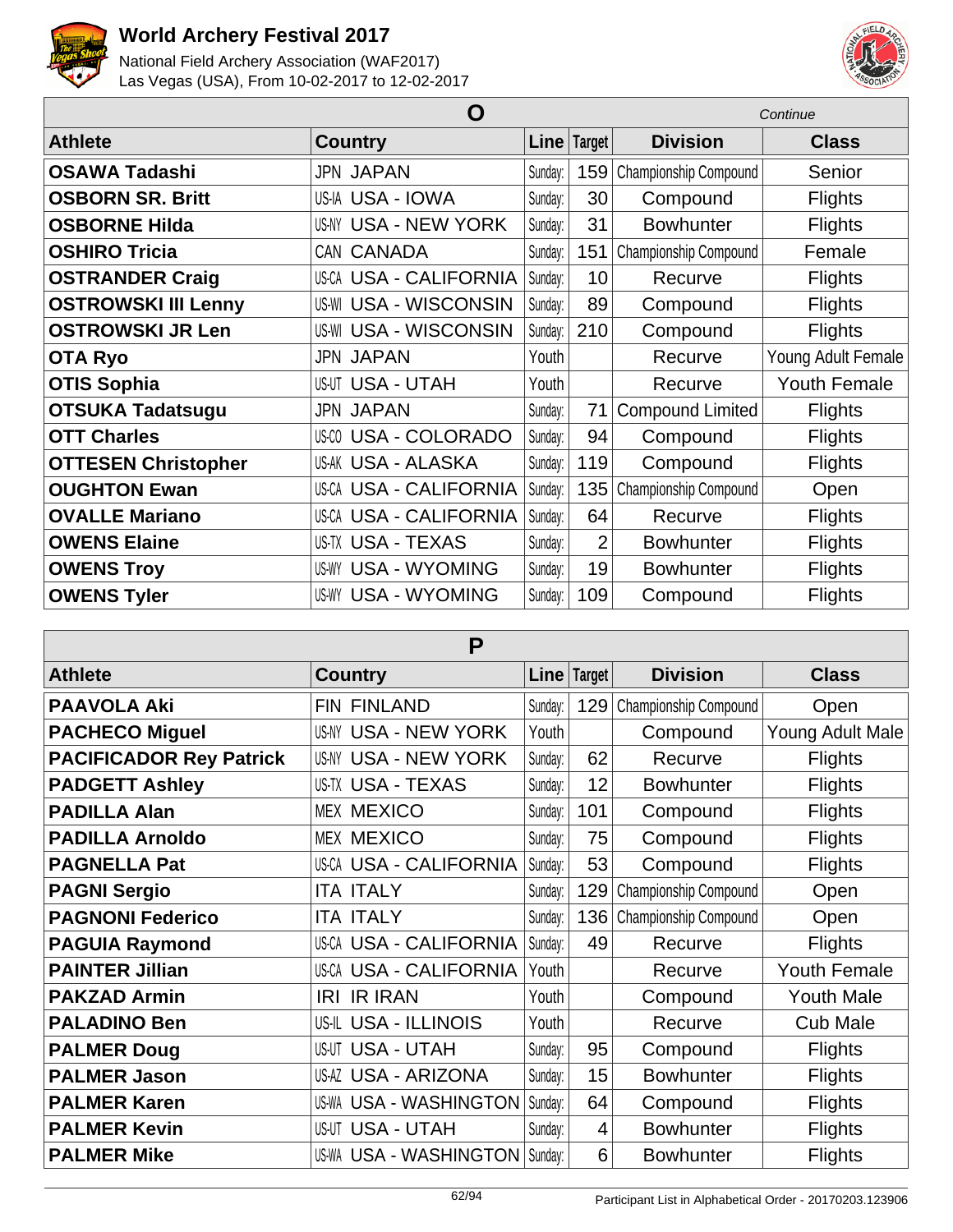



|                               | P                                |             |     |                           | Continue            |  |  |
|-------------------------------|----------------------------------|-------------|-----|---------------------------|---------------------|--|--|
| <b>Athlete</b>                | <b>Country</b>                   | Line Target |     | <b>Division</b>           | <b>Class</b>        |  |  |
| <b>PALOMO Emily</b>           | US-CA USA - CALIFORNIA           | Sunday:     | 32  | <b>Bowhunter</b>          | <b>Flights</b>      |  |  |
| <b>PALOMO Peter</b>           | US-CA USA - CALIFORNIA           | Sunday:     | 76  | <b>Compound Limited</b>   | <b>Flights</b>      |  |  |
| <b>PANG Calvin</b>            | US-CA USA - CALIFORNIA           | Youth       |     | Recurve                   | <b>Cub Male</b>     |  |  |
| <b>PANG Jaden</b>             | <b>US-CA USA - CALIFORNIA</b>    | Youth       |     | Recurve                   | <b>Youth Female</b> |  |  |
| <b>PANOU Blake</b>            | <b>US-NV USA - NEVADA</b>        | Sunday:     | 169 | Compound                  | <b>Flights</b>      |  |  |
| <b>PARDUE Jared</b>           | US-PA USA - PENNSYLVANIA         | Sunday:     | 124 | Championship Compound     | Open                |  |  |
| <b>PARENT Easton</b>          | <b>US-MI USA - MICHIGAN</b>      | Youth       |     | Compound                  | <b>Youth Male</b>   |  |  |
| <b>PARENT Troy</b>            | <b>US-MI USA - MICHIGAN</b>      | Sunday:     | 95  | Compound                  | <b>Flights</b>      |  |  |
| <b>PARENTEAU Benny</b>        | <b>CANADA</b><br>CAN             | Sunday:     | 153 | Championship Compound     | Senior              |  |  |
| <b>PARENTI Mark</b>           | <b>US-MI USA - MICHIGAN</b>      | Sunday:     | 100 | Compound                  | <b>Flights</b>      |  |  |
| <b>PARENTI Sophie</b>         | <b>US-MI USA - MICHIGAN</b>      | Youth       |     | Compound                  | Young Adult Female  |  |  |
| <b>PARK Andrew</b>            | <b>US-AZ USA - ARIZONA</b>       | Youth       |     | Recurve                   | <b>Youth Male</b>   |  |  |
| <b>PARK Danielle</b>          | US-CA USA - CALIFORNIA           |             |     | Recurve                   | <b>Flights</b>      |  |  |
| <b>PARK Isabel</b>            | US-CA USA - CALIFORNIA           | Youth       |     | Recurve                   | Young Adult Female  |  |  |
| <b>PARK Sehui</b>             | <b>KOR KOREA</b>                 | Sunday:     | 160 | Championship Recurve      | Female              |  |  |
| <b>PARK Tim</b>               | <b>US-UT USA - UTAH</b>          | Sunday:     | 83  | Compound                  | <b>Flights</b>      |  |  |
| <b>PARKER Linda</b>           | <b>US-WA USA - WASHINGTON</b>    | Sunday:     | 75  | <b>Compound Limited</b>   | <b>Flights</b>      |  |  |
| <b>PARKER Rachel</b>          | US-AZ USA - ARIZONA              | Youth       |     | Recurve                   | <b>Cub Female</b>   |  |  |
| <b>PARKINS James</b>          | <b>US-WY USA - WYOMING</b>       | Sunday:     | 19  | <b>Bowhunter</b>          | Flights             |  |  |
| <b>PARKINS Reece</b>          | <b>US-WY USA - WYOMING</b>       | Sunday:     | 105 | Compound                  | <b>Flights</b>      |  |  |
| <b>PARNAT Reena</b>           | <b>ESTONIA</b><br><b>EST</b>     | Sunday:     | 167 | Championship Recurve      | Female              |  |  |
| <b>PARSAMEHR Mahtab</b>       | US-GA USA - GEORGIA              | Sunday:     | 155 | Championship Compound     | Female              |  |  |
| <b>PARSHEN Larry</b>          | <b>US-WI USA - WISCONSIN</b>     | Sunday:     | 16  | <b>Bowhunter</b>          | <b>Flights</b>      |  |  |
| <b>PARSONS Jeremiah</b>       | <b>US-WV USA - WEST VIRGINIA</b> | Sunday:     | 108 | Compound                  | <b>Flights</b>      |  |  |
| <b>PARTLOW JR David</b>       | US-HI USA - HAWAII               | Sunday:     |     | 157 Championship Compound | Senior              |  |  |
| <b>PASHA Alena</b>            | <b>US-NV USA - NEVADA</b>        | Youth       |     | Recurve                   | <b>Cub Female</b>   |  |  |
| <b>PASHA Zane</b>             | <b>US-NV USA - NEVADA</b>        | Youth       |     | Recurve                   | <b>Youth Male</b>   |  |  |
| <b>PASSETO Fabio</b>          | <b>BRA BRAZIL</b>                | Sunday:     | 42  | Recurve                   | Flights             |  |  |
| <b>PAULINO Justin</b>         | <b>US-MS USA - MISSISSIPPI</b>   | Sunday:     | 77  | Compound                  | <b>Flights</b>      |  |  |
| <b>PAULUS Sarah</b>           | <b>US-VA USA - VIRGINIA</b>      | Sunday:     | 23  | Compound                  | <b>Flights</b>      |  |  |
| <b>PAVLIK Kali</b>            | <b>US-NE USA - NEBRASKA</b>      | Sunday:     | 145 | Championship Compound     | Female              |  |  |
| <b>PAVLOV Vadim</b>           | <b>US-NV USA - NEVADA</b>        | Sunday:     | 56  | Recurve                   | Flights             |  |  |
| <b>PAWLUKANDERSON Chayten</b> | CAN CANADA                       | Sunday:     | 89  | Compound                  | Flights             |  |  |
| <b>PAZOS Valentina</b>        | US-IL USA - ILLINOIS             | Youth       |     | Recurve                   | <b>Cub Female</b>   |  |  |
| <b>PEARCE Kevin</b>           | US-CA USA - CALIFORNIA           | Sunday:     | 176 | Championship Compound     | Senior              |  |  |
| <b>PEARCE Stacy</b>           | US-CA USA - CALIFORNIA           | Sunday:     | 95  | Compound                  | <b>Flights</b>      |  |  |
| <b>PEARL Eva</b>              | US-AZ USA - ARIZONA              | Youth       |     | Compound                  | <b>Youth Female</b> |  |  |
| <b>PEARSON Becky</b>          | <b>US-AZ USA - ARIZONA</b>       | Sunday:     | 103 | Compound                  | <b>Flights</b>      |  |  |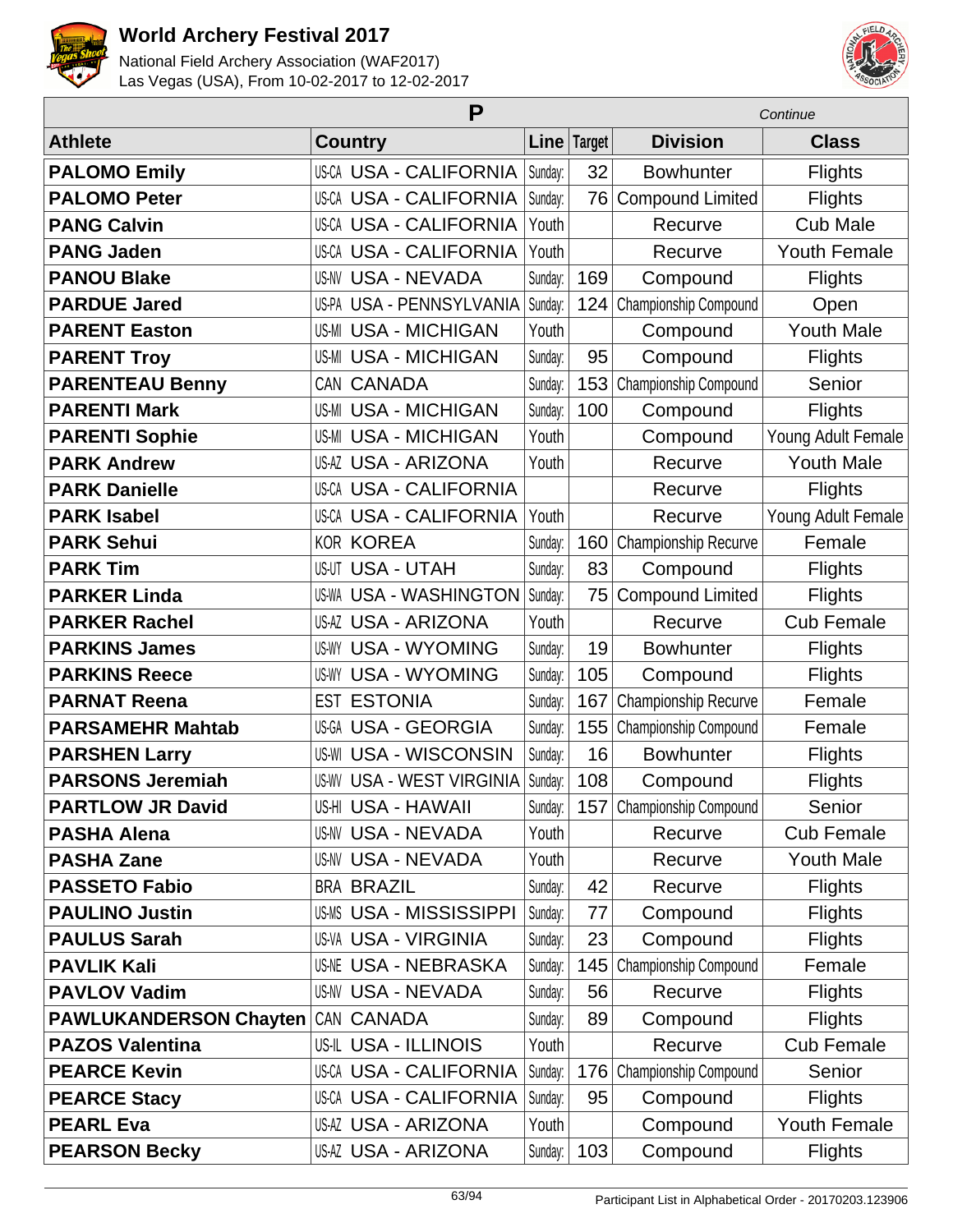



|                                   | P                             |          |               | Continue              |                     |  |
|-----------------------------------|-------------------------------|----------|---------------|-----------------------|---------------------|--|
| <b>Athlete</b>                    | <b>Country</b>                |          | Line   Target | <b>Division</b>       | <b>Class</b>        |  |
| <b>PEARSON Frank</b>              | <b>US-AZ USA - ARIZONA</b>    | Sunday:  | 188           | Compound              | <b>Flights</b>      |  |
| <b>PECK Carter</b>                | <b>US-MO USA - MISSOURI</b>   | Youth    |               | Compound              | <b>Cub Male</b>     |  |
| <b>PECK Garrett</b>               | <b>US-MO USA - MISSOURI</b>   | Youth    |               | Compound              | <b>Youth Male</b>   |  |
| <b>PEDERSEN Erik</b>              | <b>US-AZ USA - ARIZONA</b>    | Sunday:  | 193           | Compound              | <b>Flights</b>      |  |
| <b>PELLEGRINATO Catherine</b>     | FRA FRANCE                    | Sunday:  | 165           | Championship Recurve  | Female              |  |
| PELLEGRINATO Jean-Christophe      | <b>FRA FRANCE</b>             | Sunday:  | 187           | Championship Recurve  | Male                |  |
| <b>PELOSI Carol</b>               | <b>US-MD USA - MARYLAND</b>   | Sunday:  | 118           | Crossbow              | <b>Flights</b>      |  |
| <b>PELTON Cassandra</b>           | US-GA USA - GEORGIA           | Sunday:  | 53            | Recurve               | <b>Flights</b>      |  |
| <b>PENA Miranda</b>               | US-HI USA - HAWAII            | Youth    |               | Recurve               | Young Adult Female  |  |
| <b>PENGAL Keyth</b>               | <b>US-CA USA - CALIFORNIA</b> | Sunday:  | 110           | Compound              | <b>Flights</b>      |  |
| <b>PENNINGTON Ray</b>             | <b>US-NY USA - NEW YORK</b>   | Sunday:  | 15            | Compound              | <b>Flights</b>      |  |
| <b>PENNYPACKER Stan</b>           | <b>US-CO USA - COLORADO</b>   | Sunday:  | 118           | Crossbow              | <b>Flights</b>      |  |
| <b>PENROD Paul</b>                | <b>US-MO USA - MISSOURI</b>   | Shootoff | 1             | Championship Compound | Senior              |  |
| <b>PERDOMO GALLARDO Valentina</b> | <b>MEX MEXICO</b>             | Youth    |               | Compound              | <b>Youth Female</b> |  |
| <b>PERES Pierre (Tony)</b>        | <b>US-MT USA - MONTANA</b>    | Sunday:  | 99            | Compound              | <b>Flights</b>      |  |
| <b>PEREZ Carlos</b>               | <b>US-TX USA - TEXAS</b>      | Sunday:  | 50            | Compound              | <b>Flights</b>      |  |
| <b>PERFETTI Marissa</b>           | <b>US-CA USA - CALIFORNIA</b> | Youth    |               | Recurve               | Young Adult Female  |  |
| <b>PERKINS Christopher</b>        | CAN CANADA                    | Sunday:  | 132           | Championship Compound | Open                |  |
| <b>PERKINS Derrick</b>            | <b>US-TX USA - TEXAS</b>      | Sunday:  | 36            | Compound              | <b>Flights</b>      |  |
| <b>PEROUTKA Ond?ej</b>            | <b>CZECH REPUBLIC</b><br>CZE  | Sunday:  | 105           | Compound              | <b>Flights</b>      |  |
| <b>PERREAULT Ron</b>              | CAN CANADA                    | Sunday:  | 160           | Championship Compound | Senior              |  |
| <b>PERREGO Jonathan</b>           | <b>US-CO USA - COLORADO</b>   | Sunday:  | 101           | Compound              | <b>Flights</b>      |  |
| <b>PERREGO Liv</b>                | <b>US-CO USA - COLORADO</b>   | Youth    |               | Recurve               | Young Adult Female  |  |
| <b>PERREGO Mike</b>               | <b>US-CO USA - COLORADO</b>   | Sunday:  | 15            | Recurve               | <b>Flights</b>      |  |
| <b>PERREGO Teresa</b>             | US-00 USA - COLORADO          | Sunday:  | 17            | Recurve               | <b>Flights</b>      |  |
| <b>PERRY Dale</b>                 | US-AZ USA - ARIZONA           | Sunday:  | 20            | <b>Bowhunter</b>      | <b>Flights</b>      |  |
| <b>PERRY David</b>                | US-AK USA - ALASKA            | Sunday:  | 29            | Compound              | <b>Flights</b>      |  |
| <b>PERRY Douglas</b>              | <b>US-NM USA - NEW MEXICO</b> | Youth    |               | Compound              | <b>Youth Male</b>   |  |
| <b>PERRY Martin</b>               | <b>US-NM USA - NEW MEXICO</b> | Sunday:  | 31            | Bowhunter             | <b>Flights</b>      |  |
| <b>PERSSON Andreas</b>            | SWE SWEDEN                    | Sunday:  | 114           | Compound              | <b>Flights</b>      |  |
| <b>PETERMAN Michael</b>           | US-TX USA - TEXAS             |          |               | Championship Compound | Open                |  |
| <b>PETERS Chet</b>                | US-TX USA - TEXAS             | Youth    |               | Compound              | <b>Youth Male</b>   |  |
| <b>PETERSON Brad</b>              | US-ID USA - IDAHO             | Sunday:  | 66            | Compound              | <b>Flights</b>      |  |
| <b>PETERSON Chris</b>             | <b>US-CA USA - CALIFORNIA</b> | Sunday:  | 58            | Recurve               | <b>Flights</b>      |  |
| <b>PETERSON Craig</b>             | <b>US-OR USA - OREGON</b>     | Sunday:  | 170           | Compound              | <b>Flights</b>      |  |
| <b>PETERSON Danny</b>             | US-ID USA - IDAHO             | Sunday:  | 173           | Compound              | <b>Flights</b>      |  |
| <b>PETERSON Dennis</b>            | <b>US-MN USA - MINNESOTA</b>  | Sunday:  | 204           | Championship Barebow  | Open                |  |
| <b>PETREY Dallas</b>              | US-AK USA - ALASKA            | Sunday:  | 193           | Compound              | <b>Flights</b>      |  |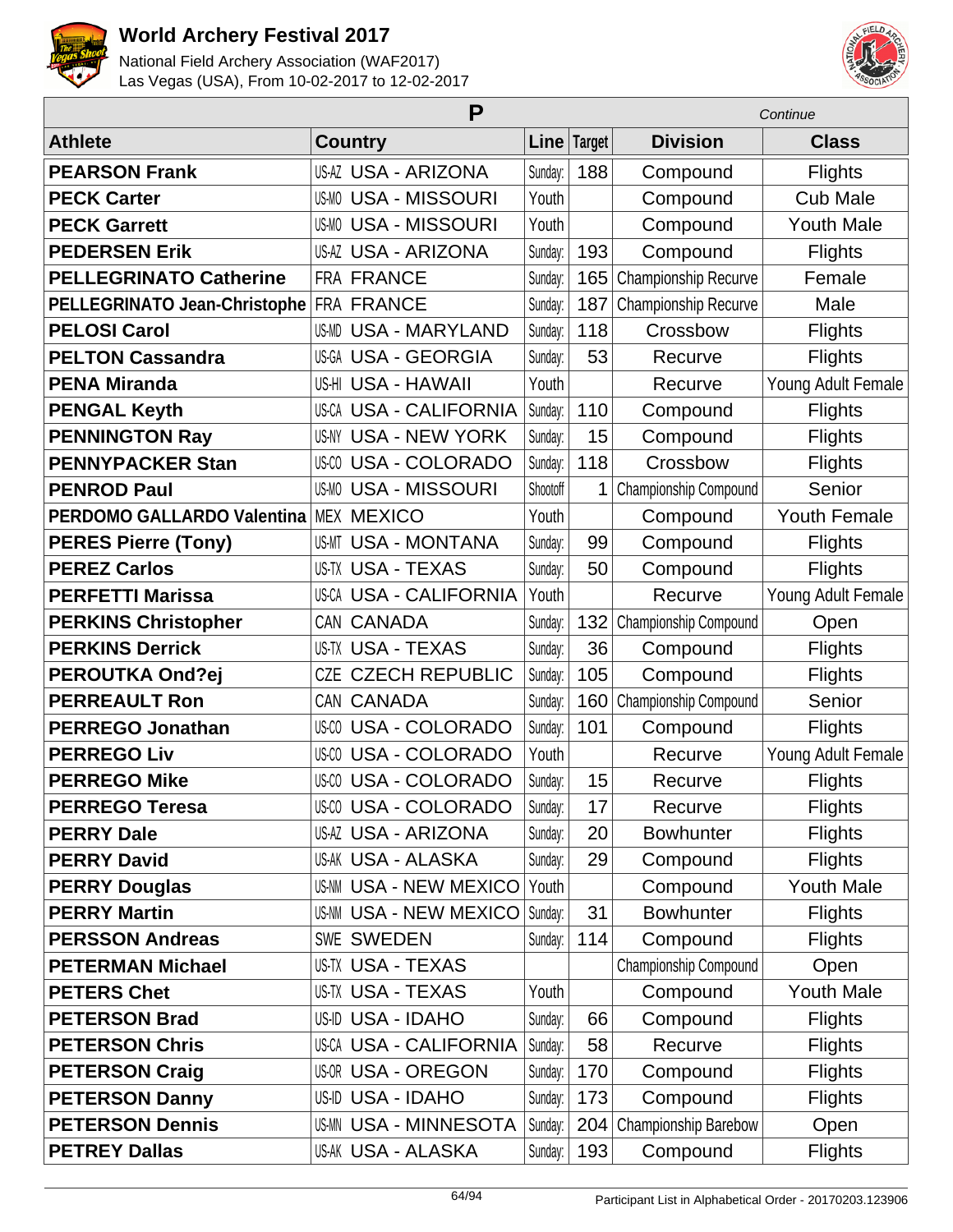



|                               | P                                  |         | Continue    |                       |                     |
|-------------------------------|------------------------------------|---------|-------------|-----------------------|---------------------|
| <b>Athlete</b>                | <b>Country</b>                     |         | Line Target | <b>Division</b>       | <b>Class</b>        |
| <b>PETRUN David</b>           | US-CA USA - CALIFORNIA             | Sunday: | 203         | Compound              | <b>Flights</b>      |
| <b>PETTIT Jacob</b>           | <b>USA - COLORADO</b><br>US-CO     | Sunday: | 134         | Championship Compound | Open                |
| <b>PETTIT Mike</b>            | <b>USA - COLORADO</b><br>US-CO     | Sunday: | 86          | Compound              | Flights             |
| <b>PEYTON Cameron</b>         | <b>USA - KENTUCKY</b><br>US-KY     | Sunday: | 70          | Recurve               | Flights             |
| <b>PFLASTERER Joshua</b>      | <b>US-NE USA - NEBRASKA</b>        | Sunday: | 13          | <b>Bowhunter</b>      | Flights             |
| <b>PHAM Thomas</b>            | US-CA USA - CALIFORNIA             | Sunday: | 47          | Recurve               | Flights             |
| <b>PHELPS Jacob</b>           | <b>US-VA USA - VIRGINIA</b>        | Sunday: | 130         | Championship Compound | Open                |
| <b>PHETTEPLACE Enoch</b>      | US-TX USA - TEXAS                  | Sunday: | 102         | Compound              | Flights             |
| <b>PHETTEPLACE Stacey</b>     | <b>US-TX USA - TEXAS</b>           | Sunday: | 148         | Championship Compound | Female              |
| <b>PHILLIPS Aidan</b>         | US-TX USA - TEXAS                  | Youth   |             | Compound              | <b>Youth Male</b>   |
| <b>PHILLIPS Carrie</b>        | US-AZ USA - ARIZONA                | Sunday: | 12          | Compound              | Flights             |
| <b>PHILLIPS Larry</b>         | <b>USA - COLORADO</b><br>US-CO     | Sunday: | 62          | Compound              | Flights             |
| <b>PHILLIPS Teko</b>          | <b>US-WA USA - WASHINGTON</b>      | Sunday: | 22          | Compound              | Flights             |
| <b>PHLIEGER Michael</b>       | <b>US-NM USA - NEW MEXICO</b>      | Sunday: | 207         | Compound              | <b>Flights</b>      |
| <b>PHLIEGER Rowan</b>         | <b>US-NM USA - NEW MEXICO</b>      | Youth   |             | Recurve               | Young Adult Female  |
| <b>PHLIPOT Stephanie</b>      | US-AZ USA - ARIZONA                | Sunday: | 55          | Recurve               | Flights             |
| <b>PIAGENTINI Dean</b>        | US-IA USA - IOWA                   | Sunday: | 199         | Compound              | Flights             |
| <b>PICK Alex</b>              | <b>USA - IOWA</b><br>US-IA         | Sunday: | 27          | <b>Bowhunter</b>      | Flights             |
| <b>PICK Bryce</b>             | <b>USA - OREGON</b><br>US-OR       | Sunday: | 100         | Compound              | <b>Flights</b>      |
| <b>PICK Jeff</b>              | US-US-                             | Sunday: | 17          | <b>Bowhunter</b>      | Flights             |
| <b>PIECKENSTAINER Ricardo</b> | ARG<br><b>ARGENTINA</b>            | Sunday: | 132         | Championship Compound | Open                |
| <b>PIERCE Lilith</b>          | US-CA USA - CALIFORNIA             | Youth   |             | Recurve               | <b>Cub Female</b>   |
| <b>PIERCE Michael</b>         | <b>US-CA USA - CALIFORNIA</b>      | Sunday: | 193         | Championship Barebow  | Open                |
| PIETRZAK-SCHROEDER Thomas     | <b>USA - SOUTH DAKOTA</b><br>US-SD | Youth   |             | Compound              | Young Adult Male    |
| <b>PILLOW Mark</b>            | <b>US-UT USA - UTAH</b>            | Sunday: | 63          | Compound              | <b>Flights</b>      |
| <b>PILZ Michael</b>           | <b>US-AZ USA - ARIZONA</b>         | Sunday: | 57          | Compound              | <b>Flights</b>      |
| <b>PIMENTEL Ryan</b>          | US-ID USA - IDAHO                  | Sunday: | 88          | Compound              | <b>Flights</b>      |
| <b>PIMM JR William</b>        | <b>US-FL USA - FLORIDA</b>         | Sunday: | 119         | Crossbow              | <b>Flights</b>      |
| <b>PINCKNEY Lauren</b>        | <b>US-CO USA - COLORADO</b>        | Sunday: | 18          | Recurve               | <b>Flights</b>      |
| <b>PINCUS Ashley</b>          | US-GA USA - GEORGIA                | Youth   |             | Recurve               | <b>Youth Female</b> |
| <b>PINE Glen</b>              | <b>US-CA USA - CALIFORNIA</b>      | Sunday: | 34          | Compound              | <b>Flights</b>      |
| <b>PINERO Cando</b>           | US-NY USA - NEW YORK               | Sunday: | 41          | Recurve               | <b>Flights</b>      |
| <b>PIRTZ Anton</b>            | US-CA USA - CALIFORNIA             | Sunday: | 19          | <b>Bowhunter</b>      | <b>Flights</b>      |
| <b>PIRTZ Ellen</b>            | US-CA USA - CALIFORNIA             | Sunday: | 39          | Compound              | <b>Flights</b>      |
| <b>PITMAN Bryony</b>          | <b>GBR GREAT BRITAIN</b>           | Sunday: | 164         | Championship Recurve  | Female              |
| <b>PITTS Lystra</b>           | <b>US-NV USA - NEVADA</b>          | Sunday: | 100         | Compound              | <b>Flights</b>      |
| <b>PITTS Weldon</b>           | <b>US-NV USA - NEVADA</b>          | Youth   |             | Compound              | Young Adult Male    |
| <b>PIZARRO Jean</b>           | PUR PUERTO RICO                    | Sunday: | 144         | Championship Compound | Open                |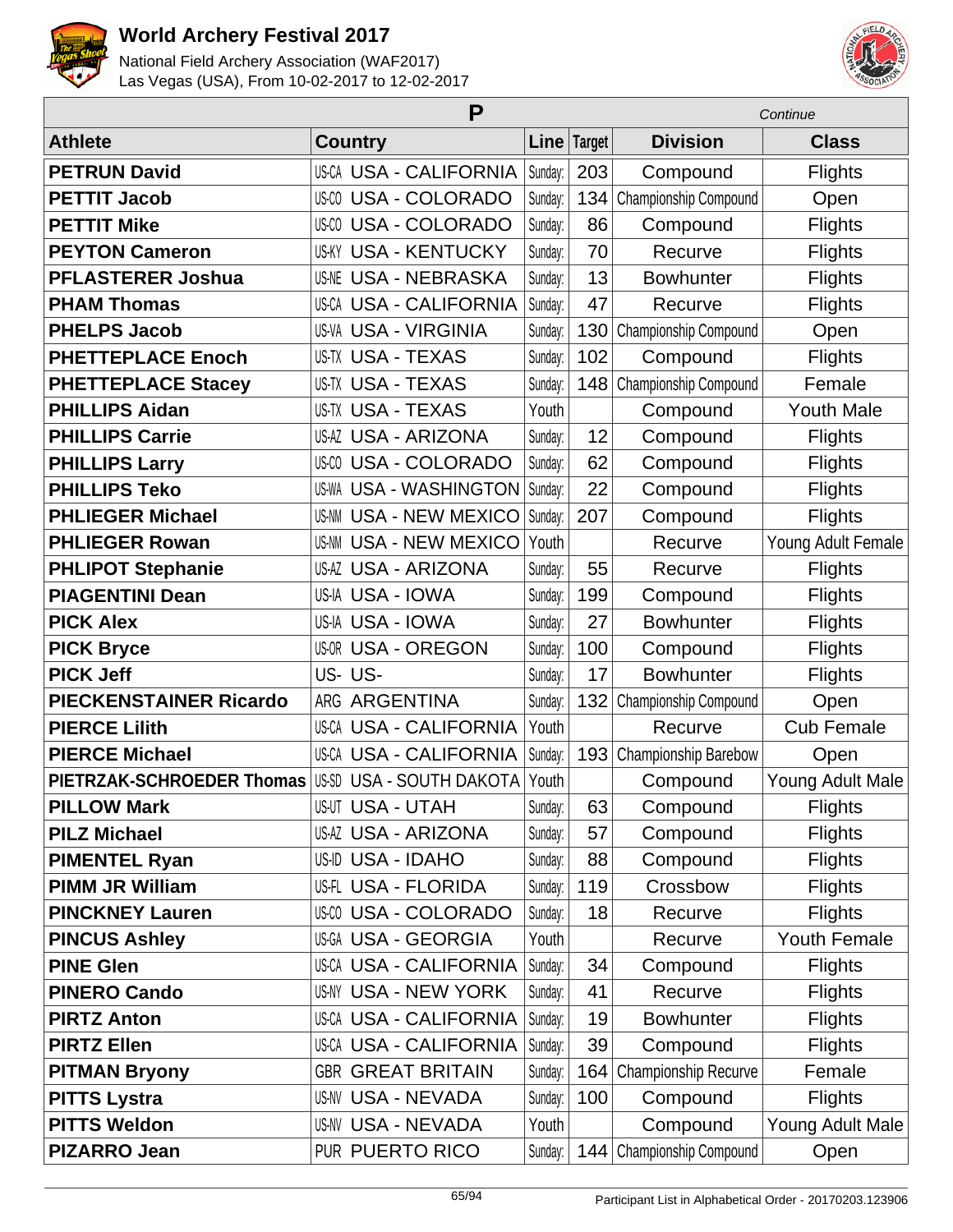



| P                          |                                  |          |                | Continue              |                    |  |
|----------------------------|----------------------------------|----------|----------------|-----------------------|--------------------|--|
| <b>Athlete</b>             | <b>Country</b>                   |          | Line Target    | <b>Division</b>       | <b>Class</b>       |  |
| <b>PLANTE Tommy</b>        | CAN CANADA                       | Sunday:  | 105            | Compound              | <b>Flights</b>     |  |
| <b>POINDEXTER Mike</b>     | <b>US-CA USA - CALIFORNIA</b>    | Sunday:  | 175            | Compound              | <b>Flights</b>     |  |
| <b>POLASTRI Annunciata</b> | <b>ITA ITALY</b>                 | Sunday:  | 51             | Recurve               | <b>Flights</b>     |  |
| <b>POLIDORI Jacopo</b>     | <b>ITA ITALY</b>                 | Sunday:  | 131            | Championship Compound | Open               |  |
| <b>POLIDORI Vittorio</b>   | <b>ITA ITALY</b>                 | Sunday:  | 68             | Compound              | Flights            |  |
| <b>POLING Mark</b>         | <b>US-CA USA - CALIFORNIA</b>    | Sunday:  | 159            | Championship Compound | Senior             |  |
| <b>POLISH Kevin</b>        | US-PA USA - PENNSYLVANIA         | Sunday:  | 124            | Championship Compound | Open               |  |
| <b>POLLEI Jordan</b>       | <b>US-AZ USA - ARIZONA</b>       | Sunday:  | 202            | Compound              | <b>Flights</b>     |  |
| <b>POLLEI Tom</b>          | <b>US-AZ USA - ARIZONA</b>       | Sunday:  | 139            | Championship Compound | Open               |  |
| <b>POLSGROVE Jim</b>       | <b>US-CA USA - CALIFORNIA</b>    | Sunday:  | 196            | Compound              | <b>Flights</b>     |  |
| <b>POMEROY Preston</b>     | <b>US-CA USA - CALIFORNIA</b>    | Youth    |                | Recurve               | <b>Youth Male</b>  |  |
| <b>PONSNESS Brody</b>      | <b>USA - MONTANA</b><br>US-MT    | Youth    |                | Compound              | <b>Youth Male</b>  |  |
| <b>POOL Darren</b>         | <b>US-CA USA - CALIFORNIA</b>    | Sunday:  | 21             | Compound              | <b>Flights</b>     |  |
| <b>POOL Ethan</b>          | <b>USA - CALIFORNIA</b><br>US-CA | Sunday:  | 116            | Compound              | <b>Flights</b>     |  |
| <b>POOL Kierstyn</b>       | <b>US-CA USA - CALIFORNIA</b>    | Youth    |                | Compound              | Young Adult Female |  |
| <b>POOLE Greg</b>          | <b>US-AZ USA - ARIZONA</b>       | Sunday:  | 127            | Championship Compound | Open               |  |
| <b>POOLE Stephen</b>       | <b>US-NV USA - NEVADA</b>        | Sunday:  | 23             | Recurve               | <b>Flights</b>     |  |
| <b>POORMAN Cindy</b>       | <b>USA - COLORADO</b><br>US-CO   | Sunday:  | 200            | Compound              | <b>Flights</b>     |  |
| <b>POPE Amy</b>            | <b>US-TX USA - TEXAS</b>         | Sunday:  | 45             | Recurve               | <b>Flights</b>     |  |
| <b>POPPY Lance</b>         | <b>USA - WISCONSIN</b><br>US-WI  | Sunday:  | 126            | Championship Compound | Open               |  |
| <b>PORTER Rebecca</b>      | <b>US-CA USA - CALIFORNIA</b>    | Sunday:  | 33             | <b>Bowhunter</b>      | <b>Flights</b>     |  |
| <b>PORTER Steven</b>       | US-ID USA - IDAHO                | Sunday:  | 177            | Championship Compound | Senior             |  |
| <b>POSPISHEK Philip</b>    | <b>US-CA USA - CALIFORNIA</b>    | Sunday:  | 29             | <b>Bowhunter</b>      | <b>Flights</b>     |  |
| <b>POTTS Alec</b>          | <b>AUS AUSTRALIA</b>             | Sunday:  | 183            | Championship Recurve  | Male               |  |
| <b>POTTS William</b>       | US-CA USA - CALIFORNIA           | Sunday:  | 177            | Compound              | <b>Flights</b>     |  |
| <b>POWELL Brandon</b>      | <b>US-CO USA - COLORADO</b>      | Sunday:  | 157            | Championship Compound | Senior             |  |
| <b>POWELL Thomas</b>       | <b>US-OR USA - OREGON</b>        | Sunday:  | 27             | <b>Bowhunter</b>      | <b>Flights</b>     |  |
| <b>POZNIAK Richard</b>     | <b>US-CA USA - CALIFORNIA</b>    | Sunday:  | 197            | Compound              | <b>Flights</b>     |  |
| <b>POZNIAKOVA Tetiana</b>  | <b>UKR UKRAINE</b>               | Sunday:  | 148            | Championship Compound | Female             |  |
| <b>PRATER Don</b>          | <b>US-MI USA - MICHIGAN</b>      | Sunday:  | 63             | Compound              | <b>Flights</b>     |  |
| <b>PRATER Scott</b>        | <b>US-MI USA - MICHIGAN</b>      | Sunday:  | 90             | Compound              | <b>Flights</b>     |  |
| <b>PREGENT Patrick</b>     | CAN CANADA                       | Sunday:  | 209            | Compound              | <b>Flights</b>     |  |
| <b>PRICE Duane</b>         | <b>US-WI USA - WISCONSIN</b>     | Shootoff | $\overline{2}$ | Championship Compound | Senior             |  |
| <b>PRICE H. Donald</b>     | USPA USA - PENNSYLVANIA          | Sunday:  | 198            | Compound              | <b>Flights</b>     |  |
| <b>PRICE Louis</b>         | US-NY USA - NEW YORK             | Sunday:  | 128            | Championship Compound | Open               |  |
| <b>PRICE Michael</b>       | US-NY USA - NEW YORK             | Sunday:  | 156            | Championship Compound | Senior             |  |
| <b>PRIEELS Sarah</b>       | <b>GBR GREAT BRITAIN</b>         | Sunday:  | 146            | Championship Compound | Female             |  |
| <b>PRIEST Haley</b>        | CAN CANADA                       | Youth    |                | Compound              | Youth Female       |  |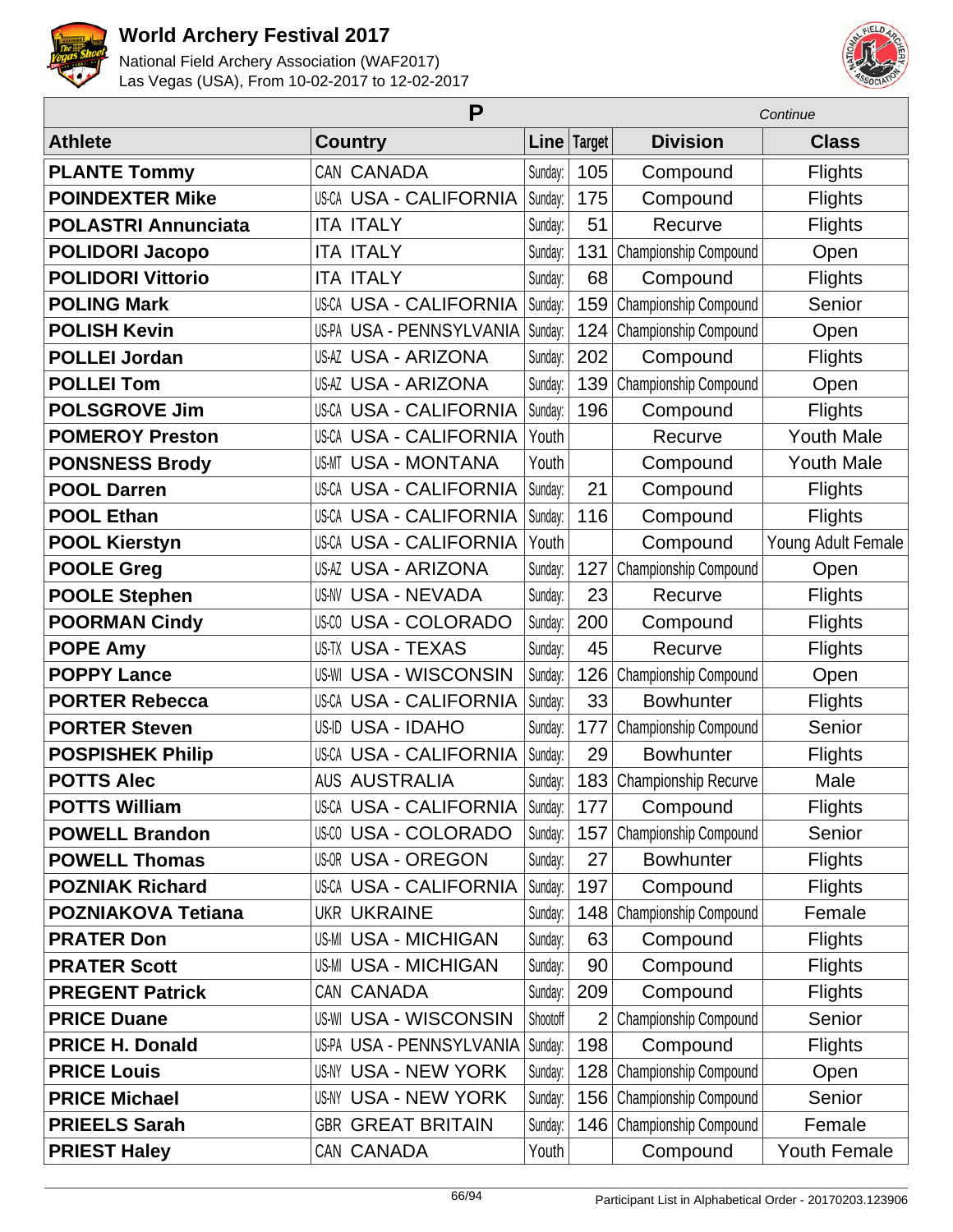



| Р                       |                                     |           |               | Continue              |                    |  |
|-------------------------|-------------------------------------|-----------|---------------|-----------------------|--------------------|--|
| <b>Athlete</b>          | <b>Country</b>                      |           | Line   Target | <b>Division</b>       | <b>Class</b>       |  |
| <b>PRITCHARD LaNola</b> | <b>US-CA USA - CALIFORNIA</b>       | Sunday:   | 37            | Recurve               | <b>Flights</b>     |  |
| <b>PROCTER Allaina</b>  | CAN CANADA                          | Youth     |               | Compound              | Young Adult Female |  |
| <b>PRUETT Dorothy</b>   | <b>US-TX USA - TEXAS</b>            | Sunday:   | 25            | Compound              | <b>Flights</b>     |  |
| <b>PRUETT Shawn</b>     | <b>US-TX USA - TEXAS</b>            | Sunday:   | 189           | Compound              | <b>Flights</b>     |  |
| <b>PULLEN Arianna</b>   | <b>US-MS USA - MISSISSIPPI</b>      | Sunday:   | 41            | Compound              | <b>Flights</b>     |  |
| <b>PULS Caleb</b>       | US-WA USA - WASHINGTON              | Sunday:   | 20            | Recurve               | <b>Flights</b>     |  |
| <b>PULS Charles</b>     | <b>US-WA USA - WASHINGTON</b>       | Sunday: I | 41            | Compound              | <b>Flights</b>     |  |
| <b>PULS DeAnna</b>      | <b>US-WA USA - WASHINGTON</b>       | Sunday:   | 57            | Recurve               | <b>Flights</b>     |  |
| <b>PULS Sarah</b>       | <b>US-WA USA - WASHINGTON Youth</b> |           |               | Compound              | <b>Cub Female</b>  |  |
| <b>PULS Timothy</b>     | US-WA USA - WASHINGTON              | Youth     |               | Compound              | <b>Youth Male</b>  |  |
| <b>PUNZALAN Bernie</b>  | US-AK USA - ALASKA                  | Sunday:   | 159           | Championship Compound | Senior             |  |

| Q                       |                               |         |               |                       |                     |
|-------------------------|-------------------------------|---------|---------------|-----------------------|---------------------|
| <b>Athlete</b>          | <b>Country</b>                |         | Line   Target | <b>Division</b>       | <b>Class</b>        |
| <b>QAZI Ahmad</b>       | <b>US-NV USA - NEVADA</b>     | Youth   |               | Recurve               | <b>Youth Male</b>   |
| <b>QAZI Furgaan</b>     | US-NV USA - NEVADA            | Youth   |               | Recurve               | <b>Cub Male</b>     |
| <b>QAZI Ibrahim</b>     | US-NV USA - NEVADA            | Youth   |               | Recurve               | <b>Youth Male</b>   |
| <b>QAZI Maryam</b>      | US-NV USA - NEVADA            | Youth   |               | Recurve               | Young Adult Female  |
| <b>QUALLS Brent</b>     | US-SC USA - SOUTH CAROLINA    | Sunday: | 81            | Compound              | <b>Flights</b>      |
| <b>QUAN Marsha</b>      | <b>US-CA USA - CALIFORNIA</b> | Sunday: | 21            | <b>Bowhunter</b>      | <b>Flights</b>      |
| <b>QUEEN Gene</b>       | <b>US-OR USA - OREGON</b>     | Sunday: | 51            | Recurve               | <b>Flights</b>      |
| <b>QUEROL Gabriel</b>   | <b>US-IL USA - ILLINOIS</b>   | Sunday: | 52            | Recurve               | <b>Flights</b>      |
| <b>QUINATA Cristian</b> | US-HI USA - HAWAII            | Youth   |               | Recurve               | Young Adult Male    |
| <b>QUINTANA Daniel</b>  | US-AZ USA - ARIZONA           | Sunday: | 54            | Compound              | <b>Flights</b>      |
| <b>QUINTERO Dafne</b>   | <b>MEX MEXICO</b>             | Youth   |               | Compound              | <b>Youth Female</b> |
| <b>QUINTERO Ricardo</b> | US-TX USA - TEXAS             | Sunday: | 114           | Compound              | <b>Flights</b>      |
| <b>QUIOCHO Caleb</b>    | US-CA USA - CALIFORNIA        | Youth   |               | Compound              | <b>Cub Male</b>     |
| <b>QUIQUERE Antoine</b> | <b>FRA FRANCE</b>             | Sunday: | 137           | Championship Compound | Open                |

| R                          |                                    |         |               |                          |                  |
|----------------------------|------------------------------------|---------|---------------|--------------------------|------------------|
| <b>Athlete</b>             | <b>Country</b>                     |         | Line   Target | <b>Division</b>          | <b>Class</b>     |
| <b>RABSKA Don</b>          | US-CA USA - CALIFORNIA Sunday:     |         | 49            | Recurve                  | <b>Flights</b>   |
| <b>RABY Josh</b>           | US-WA USA - WASHINGTON   Sunday:   |         | 36            | Recurve                  | <b>Flights</b>   |
| <b>RACHUI Shelby</b>       | US-TX USA - TEXAS                  | Sunday: | 6             | <b>Bowhunter</b>         | <b>Flights</b>   |
| <b>RADDATZ Jennnifer</b>   | US-SD USA - SOUTH DAKOTA   Sunday: |         | 175           | Compound                 | Flights          |
| <b>RAEEISI Armin</b>       | <b>IRI IR IRAN</b>                 | Youth I |               | Recurve                  | Young Adult Male |
| <b>RAFF Russell</b>        | US-TX USA - TEXAS                  | Sunday: |               | 199 Championship Barebow | Open             |
| <b>RAFFENSPERGER Kagen</b> | <b>US-UT USA - UTAH</b>            | Sunday: | 97            | Compound                 | <b>Flights</b>   |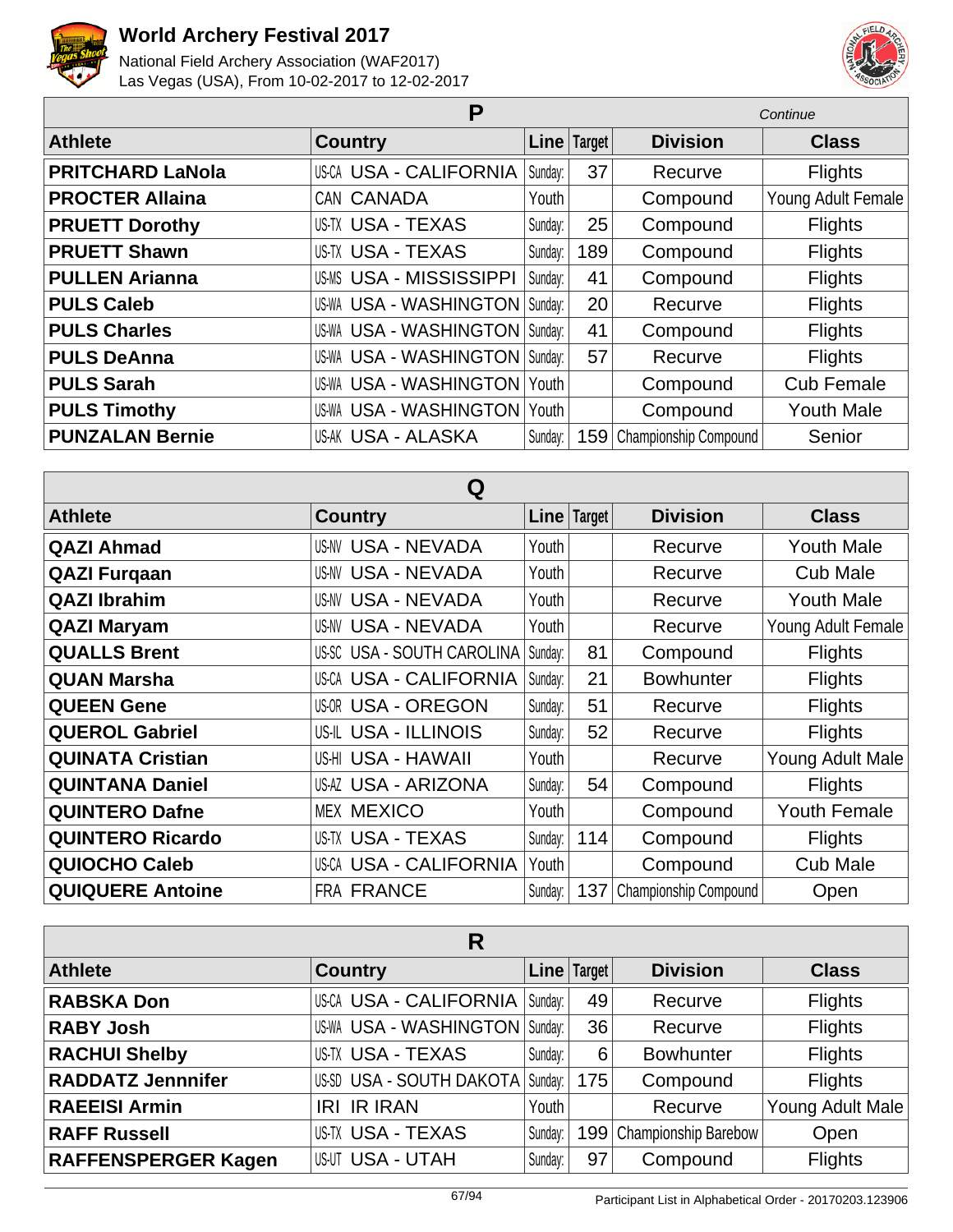



|                                | R                                  |         |             | Continue              |                     |  |
|--------------------------------|------------------------------------|---------|-------------|-----------------------|---------------------|--|
| <b>Athlete</b>                 | <b>Country</b>                     |         | Line Target | <b>Division</b>       | <b>Class</b>        |  |
| <b>RAGLIN Randy</b>            | <b>US-CA USA - CALIFORNIA</b>      | Sunday: | 83          | Compound              | <b>Flights</b>      |  |
| <b>RAHMANI Sogand</b>          | <b>IRI IR IRAN</b>                 | Youth   |             | Recurve               | <b>Youth Female</b> |  |
| <b>RAI Tarundeep</b>           | <b>INDIA</b><br>IND                | Youth   |             | Championship Recurve  | Male                |  |
| <b>RAINES John</b>             | <b>US-OR USA - OREGON</b>          | Sunday: | 175         | Championship Compound | Senior              |  |
| <b>RAINVILLE Enrick</b>        | CAN CANADA                         | Sunday: | 182         | Championship Compound | <b>Young Adult</b>  |  |
| <b>RAIZEN Zachary</b>          | <b>US-IL USA - ILLINOIS</b>        | Sunday: | 37          | Recurve               | <b>Flights</b>      |  |
| <b>RALLISON Rick</b>           | <b>US-UT USA - UTAH</b>            | Sunday: | 175         | Championship Compound | Senior              |  |
| <b>RAMIREZ ANDRADE Ignacio</b> | <b>MEX MEXICO</b>                  | Sunday: | 200         | Championship Barebow  | Open                |  |
| <b>RAMIREZ Angel</b>           | <b>MEX MEXICO</b>                  | Sunday: | 84          | Compound              | <b>Flights</b>      |  |
| <b>RAMIREZ James</b>           | <b>US-CA USA - CALIFORNIA</b>      | Sunday: | 44          | Compound              | <b>Flights</b>      |  |
| <b>RAMIREZ Paola</b>           | US-OR USA - OREGON                 |         |             | Compound              | <b>Flights</b>      |  |
| <b>RAMIREZ TARIN Kenobi A</b>  | <b>USA - NEBRASKA</b><br>US-NE     | Youth   |             | Recurve               | Young Adult Male    |  |
| <b>RAMSEY Aaron</b>            | <b>USA - MONTANA</b><br>US-MT      | Youth   |             | Recurve               | <b>Youth Male</b>   |  |
| <b>RAMSEY Ana</b>              | <b>USA - MONTANA</b><br>US-MT      | Youth   |             | Recurve               | Young Adult Female  |  |
| <b>RASMUSSEN Sasha</b>         | <b>DEN DENMARK</b>                 | Sunday: | 211         | Compound              | <b>Flights</b>      |  |
| <b>RASMUSSEN Sune</b>          | <b>DEN DENMARK</b>                 | Sunday: | 170         | Championship Compound | <b>Young Adult</b>  |  |
| <b>RAWSON Richard</b>          | <b>US-MO USA - MISSOURI</b>        | Sunday: | 53          | Compound              | <b>Flights</b>      |  |
| <b>RAY Todd</b>                | <b>USA - COLORADO</b><br>US-CO     | Sunday: | 68          | Compound              | <b>Flights</b>      |  |
| <b>RAYA John</b>               | US-CA USA - CALIFORNIA             | Sunday: | 43          | Compound              | <b>Flights</b>      |  |
| <b>RAYBURN Samantha</b>        | <b>US-KY USA - KENTUCKY</b>        | Sunday: | 31          | <b>Bowhunter</b>      | <b>Flights</b>      |  |
| <b>RAYMOND Darren</b>          | US-NY USA - NEW YORK               | Sunday: | 214         | Compound              | <b>Flights</b>      |  |
| <b>RAYNER-COOLEY Amy</b>       | <b>US-NV USA - NEVADA</b>          | Sunday: | 202         | Championship Barebow  | Open                |  |
| <b>RAYOW Devin</b>             | <b>US-NY USA - NEW YORK</b>        | Sunday: | 86          | Compound              | <b>Flights</b>      |  |
| <b>REACH Amelia</b>            | <b>US-CA USA - CALIFORNIA</b>      | Youth   |             | Recurve               | Young Adult Female  |  |
| <b>REALICA Rusty</b>           | US-CA USA - CALIFORNIA             | Sunday: | 210         | Compound              | Flights             |  |
| <b>REAMS Bart</b>              | <b>US-CO USA - COLORADO</b>        | Sunday: | 9           | <b>Bowhunter</b>      | <b>Flights</b>      |  |
| <b>RECKNAGEL Karl</b>          | <b>US-OK USA - OKLAHOMA</b>        | Sunday: | 98          | Compound              | Flights             |  |
| <b>REDDY Maya</b>              | <b>US-OR USA - OREGON</b>          | Youth   |             | Compound              | <b>Youth Female</b> |  |
| <b>REED Emma</b>               | <b>US-LA USA - LOUISIANA</b>       | Youth   |             | Recurve               | <b>Youth Female</b> |  |
| <b>REED Merl</b>               | US-WA USA - WASHINGTON             | Sunday: | 23          | <b>Bowhunter</b>      | <b>Flights</b>      |  |
| <b>REED Ryan</b>               | <b>US-KY USA - KENTUCKY</b>        | Sunday: | 79          | Compound              | Flights             |  |
| <b>REGA Brad</b>               | US-PA USA - PENNSYLVANIA           | Sunday: | 92          | Compound              | Flights             |  |
| <b>REICHERT Ed</b>             | US-PA USA - PENNSYLVANIA   Sunday: |         | 95          | Compound              | <b>Flights</b>      |  |
| <b>REID Owen</b>               | <b>US-NY USA - NEW YORK</b>        | Sunday: | 174         | Championship Compound | <b>Young Adult</b>  |  |
| <b>REIDER Charles</b>          | US-PA USA - PENNSYLVANIA   Sunday: |         | 5           | <b>Bowhunter</b>      | <b>Flights</b>      |  |
| <b>REIFSCHNEIDER Candice</b>   | US-WA USA - WASHINGTON   Sunday:   |         | 69          | Recurve               | <b>Flights</b>      |  |
| <b>REITMEIER Filip</b>         | <b>CZE CZECH REPUBLIC</b>          | Sunday: | 89          | Compound              | Flights             |  |
| <b>REMUND Danny</b>            | US-ID USA - IDAHO                  | Sunday: | 209         | Compound              | Flights             |  |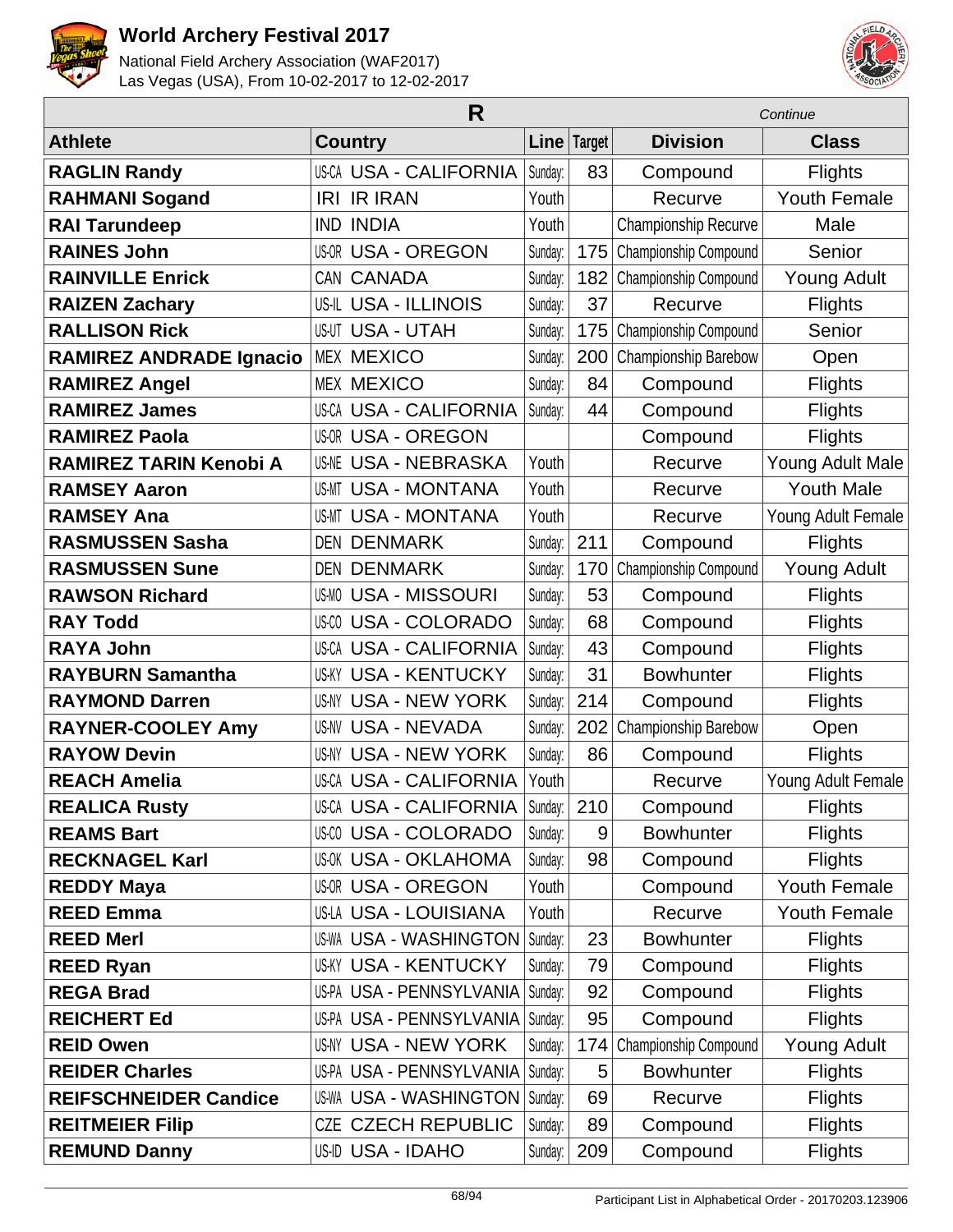



| R                          |                               |         |               | Continue              |                    |  |
|----------------------------|-------------------------------|---------|---------------|-----------------------|--------------------|--|
| <b>Athlete</b>             | <b>Country</b>                |         | Line   Target | <b>Division</b>       | <b>Class</b>       |  |
| <b>REMUND Jetta</b>        | US-ID USA - IDAHO             | Youth   |               | Compound              | <b>Cub Female</b>  |  |
| <b>RENAUD Christopher</b>  | US-IL USA - ILLINOIS          | Youth   |               | Compound              | Young Adult Male   |  |
| <b>RENDON Ana Maria</b>    | <b>COL COLOMBIA</b>           | Sunday: | 165           | Championship Recurve  | Female             |  |
| <b>RENDON David</b>        | <b>US-UT USA - UTAH</b>       | Sunday: | 201           | Compound              | <b>Flights</b>     |  |
| <b>REQUA Matthew</b>       | <b>US-TX USA - TEXAS</b>      | Sunday: | 182           | Championship Recurve  | Male               |  |
| <b>REYES Brandon</b>       | <b>US-VA USA - VIRGINIA</b>   | Sunday: | 129           | Championship Compound | Open               |  |
| <b>REYES Connor</b>        | <b>US-CA USA - CALIFORNIA</b> | Youth   |               | Compound              | Young Adult Male   |  |
| <b>REYNOLDS Adeline</b>    | <b>US-CO USA - COLORADO</b>   | Youth   |               | Compound              | Young Adult Female |  |
| <b>REYNOLDS Danielle</b>   | <b>US-AZ USA - ARIZONA</b>    | Sunday: | 145           | Championship Compound | Female             |  |
| <b>REYNOLDS Dylan</b>      | <b>US-KS USA - KANSAS</b>     | Youth   |               | Compound              | Young Adult Male   |  |
| <b>REYNOLDS Michael</b>    | <b>US-KS USA - KANSAS</b>     | Sunday: | 98            | Compound              | <b>Flights</b>     |  |
| <b>REYNTIENS Kristof</b>   | <b>BEL BELGIUM</b>            | Sunday: | 48            | Compound              | <b>Flights</b>     |  |
| <b>RICHARDS Brittany</b>   | <b>US-MI USA - MICHIGAN</b>   | Sunday: | 106           | Compound              | <b>Flights</b>     |  |
| <b>RICHARDS Jana</b>       | <b>US-UT USA - UTAH</b>       | Sunday: | 18            | <b>Bowhunter</b>      | <b>Flights</b>     |  |
| <b>RICHARDS Jessica</b>    | <b>US-UT USA - UTAH</b>       | Sunday: | 6             | <b>Bowhunter</b>      | <b>Flights</b>     |  |
| <b>RICHARDS Nick</b>       | <b>US-CA USA - CALIFORNIA</b> | Sunday: | 3             | Compound              | <b>Flights</b>     |  |
| <b>RICHARDS Sydney</b>     | <b>US-CA USA - CALIFORNIA</b> | Youth   |               | Recurve               | <b>Cub Female</b>  |  |
| <b>RICHARDS Todd</b>       | <b>US-UT USA - UTAH</b>       | Sunday: | 12            | <b>Bowhunter</b>      | <b>Flights</b>     |  |
| <b>RICHARDSON Duane</b>    | <b>US-AZ USA - ARIZONA</b>    | Sunday: | 172           | Compound              | <b>Flights</b>     |  |
| <b>RICHARDSON Lauren</b>   | <b>US-AZ USA - ARIZONA</b>    | Sunday: | 17            | Compound              | <b>Flights</b>     |  |
| <b>RICHARDSON Nicholas</b> | US-IL USA - ILLINOIS          | Sunday: | 178           | Compound              | <b>Flights</b>     |  |
| <b>RICHARDSON Russ</b>     | <b>US-AZ USA - ARIZONA</b>    | Sunday: | 102           | Compound              | <b>Flights</b>     |  |
| <b>RIDDERSTROM Line</b>    | <b>NOR NORWAY</b>             | Sunday: | 38            | Recurve               | <b>Flights</b>     |  |
| <b>RIDENOUR Marc</b>       | <b>US-UT USA - UTAH</b>       | Sunday: | 136           | Championship Compound | Open               |  |
| <b>RIDENOUR Monica</b>     | <b>US-UT USA - UTAH</b>       |         |               | Compound              | <b>Flights</b>     |  |
| <b>RIDER Melissa</b>       | US-PA USA - PENNSYLVANIA      | Sunday: | 21            | <b>Bowhunter</b>      | <b>Flights</b>     |  |
| <b>RIDGEWAY Landon</b>     | <b>US-CO USA - COLORADO</b>   | Youth   |               | Compound              | <b>Youth Male</b>  |  |
| <b>RIDGEWAY Wyatt</b>      | US-CO USA - COLORADO          | Youth   |               | Compound              | <b>Cub Male</b>    |  |
| <b>RIEMER Tom</b>          | <b>US-CA USA - CALIFORNIA</b> | Sunday: | 7             | <b>Bowhunter</b>      | <b>Flights</b>     |  |
| <b>RIGGI Anna</b>          | US-NV USA - NEVADA            | Sunday: | 149           | Championship Compound | Female             |  |
| <b>RIGGS Bill</b>          | <b>US-NM USA - NEW MEXICO</b> | Sunday: | 12            | Compound              | <b>Flights</b>     |  |
| <b>RIGGS Ethan</b>         | <b>US-NM USA - NEW MEXICO</b> | Youth   |               | Compound              | <b>Youth Male</b>  |  |
| <b>RIGGS Jeannette</b>     | US-ID USA - IDAHO             | Sunday: | 20            | <b>Bowhunter</b>      | <b>Flights</b>     |  |
| <b>RIGGS Marvin</b>        | US-ID USA - IDAHO             | Sunday: | 15            | <b>Bowhunter</b>      | <b>Flights</b>     |  |
| <b>RIGGS Shane</b>         | <b>US-NM USA - NEW MEXICO</b> | Sunday: | 121           | Championship Compound | Open               |  |
| <b>RIGNEY Gary</b>         | US-IL USA - ILLINOIS          | Sunday: | 180           | Championship Compound | Senior             |  |
| <b>RIGNEY Kim</b>          | US-IL USA - ILLINOIS          | Sunday: | 153           | Championship Compound | Female             |  |
| <b>RILEY Cody</b>          | <b>US-UT USA - UTAH</b>       | Sunday: | 58            | Compound              | <b>Flights</b>     |  |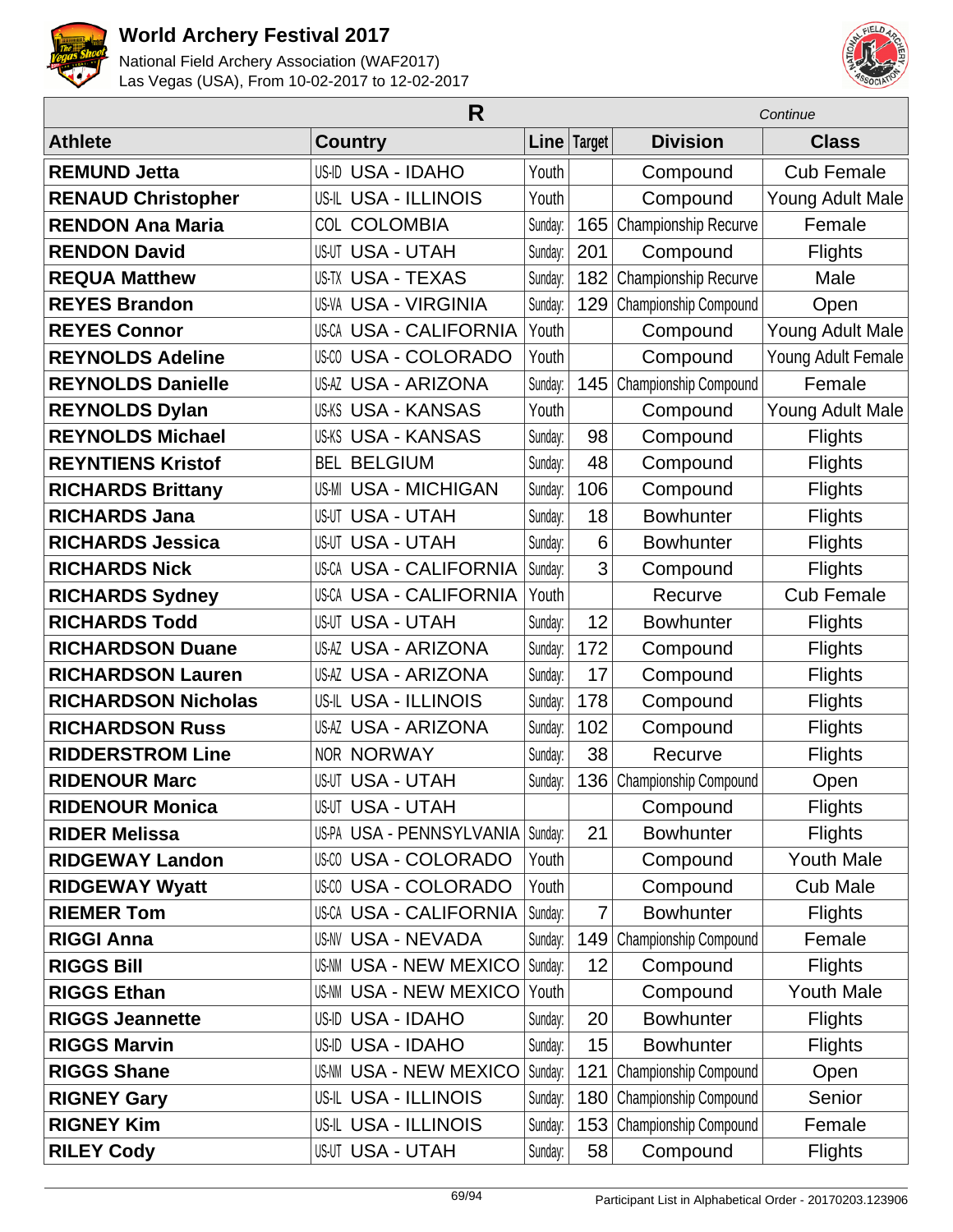



|                              | R                              |          | Continue       |                         |                     |
|------------------------------|--------------------------------|----------|----------------|-------------------------|---------------------|
| <b>Athlete</b>               | <b>Country</b>                 |          | Line Target    | <b>Division</b>         | <b>Class</b>        |
| <b>RILEY Joseph</b>          | US-NV USA - NEVADA             | Sunday:  | 13             | Compound                | <b>Flights</b>      |
| <b>RINEHEART Rachel</b>      | US-IL USA - ILLINOIS           | Sunday:  | 52             | Recurve                 | <b>Flights</b>      |
| <b>RIPAUX Valentin</b>       | <b>FRA FRANCE</b>              | Sunday:  | 39             | Recurve                 | <b>Flights</b>      |
| <b>RITCHESON Nicolas</b>     | <b>US-CA USA - CALIFORNIA</b>  |          |                | Recurve                 | <b>Flights</b>      |
| <b>RITTER Jacob</b>          | US-AK USA - ALASKA             | Sunday:  | 143            | Championship Compound   | Open                |
| <b>RIVES Morgan</b>          | <b>US-MS USA - MISSISSIPPI</b> | Youth    |                | Compound                | <b>Cub Female</b>   |
| <b>ROACH David</b>           | <b>US-CA USA - CALIFORNIA</b>  | Sunday:  | 3              | <b>Bowhunter</b>        | <b>Flights</b>      |
| <b>ROARK Brittany</b>        | US-TX USA - TEXAS              | Youth    |                | Compound                | <b>Cub Female</b>   |
| <b>ROARK Sara</b>            | <b>US-TX USA - TEXAS</b>       | Youth    |                | Compound                | <b>Youth Female</b> |
| <b>ROBB Christina</b>        | <b>US-AZ USA - ARIZONA</b>     | Sunday:  | 50             | Recurve                 | <b>Flights</b>      |
| <b>ROBB Kirsty</b>           | <b>GBR GREAT BRITAIN</b>       | Sunday:  | 73             | Compound                | <b>Flights</b>      |
| <b>ROBBETT Billy</b>         | US-VA USA - VIRGINIA           | Sunday:  | 192            | Compound                | <b>Flights</b>      |
| <b>ROBBINS Dennis</b>        | <b>US-CA USA - CALIFORNIA</b>  | Sunday:  | 19             | Compound                | <b>Flights</b>      |
| <b>ROBBINS Mary</b>          | US-CA USA - CALIFORNIA         | Sunday:  | 16             | Compound                | <b>Flights</b>      |
| <b>ROBERSON Colton</b>       | <b>US-WY USA - WYOMING</b>     | Sunday:  | 203            | Championship Barebow    | Open                |
| <b>ROBERTS-OLSEN Chris</b>   | <b>US-OR USA - OREGON</b>      | Sunday:  | 96             | Compound                | <b>Flights</b>      |
| <b>ROBERTSON Randi</b>       | US-CA USA - CALIFORNIA         | Youth    |                | Recurve                 | Young Adult Female  |
| <b>ROBINSON Kaitlin</b>      | <b>US-CA USA - CALIFORNIA</b>  |          |                | Compound                | <b>Flights</b>      |
| <b>ROBINSON Kaitlin</b>      | <b>US-CA USA - CALIFORNIA</b>  | Sunday:  | 16             | <b>Bowhunter</b>        | <b>Flights</b>      |
| <b>ROBINSON Kameron</b>      | US-UT USA - UTAH               | Youth    |                | Compound                | <b>Youth Female</b> |
| <b>ROBISON Ray</b>           | <b>US-MT USA - MONTANA</b>     |          |                | <b>Bowhunter</b>        | Flights             |
| <b>ROCKEL Chuck</b>          | <b>US-CA USA - CALIFORNIA</b>  | Sunday:  | 185            | Compound                | <b>Flights</b>      |
| <b>ROCKLIN-WEARE Rebecca</b> | US-NH USA - NEW HAMPSHIRE      | Sunday:  | 29             | <b>Bowhunter</b>        | <b>Flights</b>      |
| <b>RODGERS Bailey</b>        | US-KY USA - KENTUCKY           | Sunday:  | 1              | <b>Bowhunter</b>        | <b>Flights</b>      |
| <b>RODGERS Darron</b>        | US-MO USA - MISSOURI           | Sunday:  | 82             | Compound                | <b>Flights</b>      |
| <b>ROE Dylan</b>             | <b>US-MI USA - MICHIGAN</b>    | Sunday:  | 187            | Championship Recurve    | Young Adult         |
| <b>ROGERS Angela</b>         | <b>US-TX USA - TEXAS</b>       | Sunday:  | 63             | Recurve                 | <b>Flights</b>      |
| <b>ROGERS Ben</b>            | US-00 USA - COLORADO           | Sunday:  | 166            | Championship Barebow    | Open                |
| <b>ROGERS Tyrel</b>          | <b>US-CO USA - COLORADO</b>    | Sunday:  | 28             | <b>Bowhunter</b>        | <b>Flights</b>      |
| <b>ROHANIAN Parisa</b>       | <b>IRI IR IRAN</b>             | Youth    |                | Recurve                 | Young Adult Female  |
| <b>ROMAN Aida</b>            | <b>MEX MEXICO</b>              | Shootoff | 7              | Championship Recurve    | Female              |
| <b>ROMERO Isaac</b>          | US-CA USA - CALIFORNIA         | Sunday:  | 45             | Compound                | <b>Flights</b>      |
| <b>ROMRELL Candace</b>       | US-UT USA - UTAH               | Youth    |                | Recurve                 | Youth Female        |
| <b>ROOF Charles</b>          | US-NV USA - NEVADA             | Sunday:  | 124            | Championship Compound   | Open                |
| <b>ROOK Conner</b>           | <b>US-OH USA - OHIO</b>        | Sunday:  | 182            | Championship Compound   | Young Adult         |
| <b>ROSAS Veronica</b>        | US-AZ USA - ARIZONA            | Sunday:  | $\overline{4}$ | Compound                | <b>Flights</b>      |
| <b>ROSE Guy</b>              | US-IA USA - IOWA               | Sunday:  | 72             | <b>Compound Limited</b> | <b>Flights</b>      |
| <b>ROSIN Doug</b>            | US-CA USA - CALIFORNIA         |          |                | <b>Bowhunter</b>        | <b>Flights</b>      |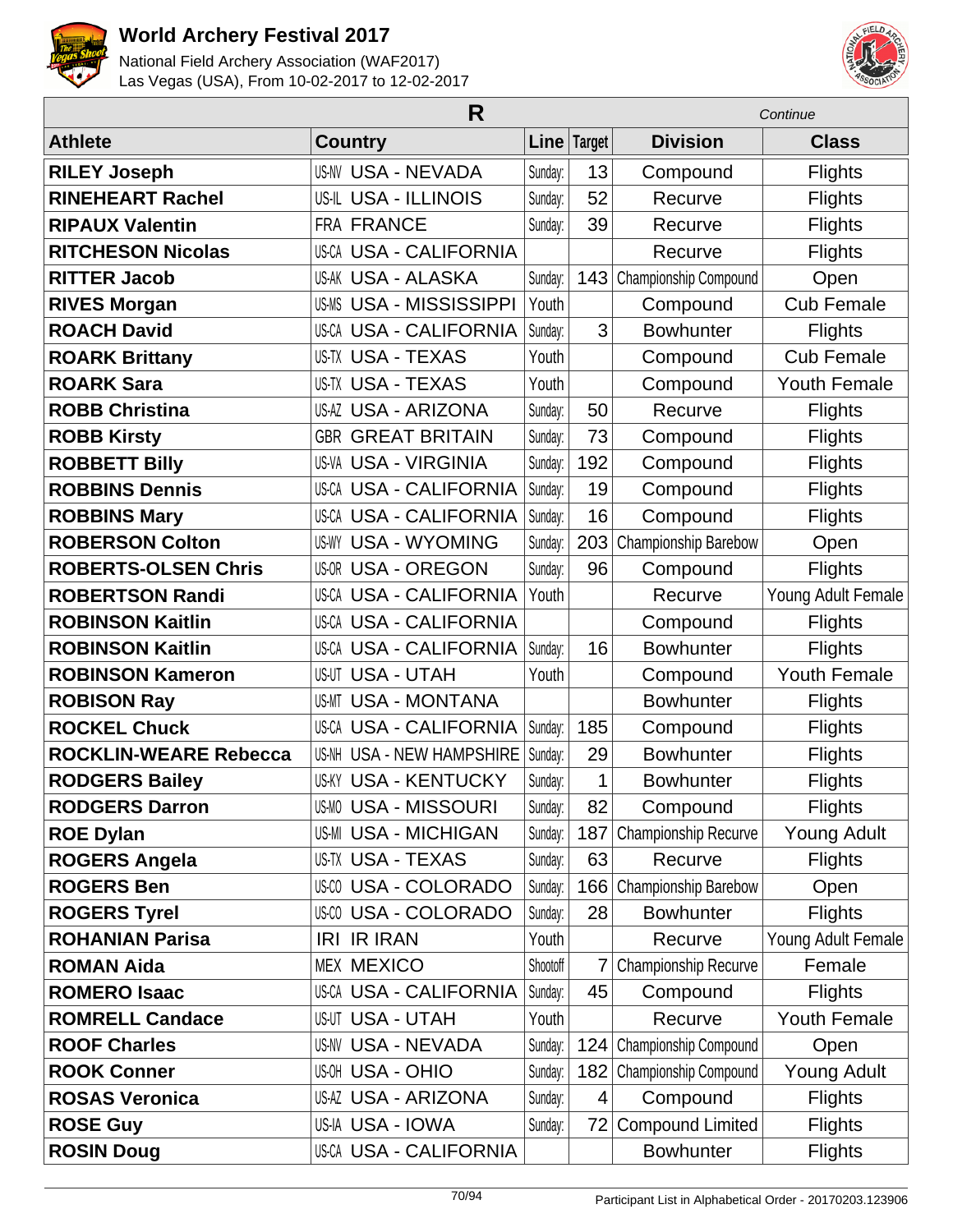



|                                     | Continue                      |         |             |                       |                     |
|-------------------------------------|-------------------------------|---------|-------------|-----------------------|---------------------|
| <b>Athlete</b>                      | <b>Country</b>                |         | Line Target | <b>Division</b>       | <b>Class</b>        |
| <b>ROSS Adam</b>                    | <b>US-CA USA - CALIFORNIA</b> | Sunday: | 93          | Compound              | <b>Flights</b>      |
| <b>ROSS Casey</b>                   | <b>US-OR USA - OREGON</b>     | Sunday: | 84          | Compound              | <b>Flights</b>      |
| <b>ROSSETTI Eric</b>                | <b>US-CA USA - CALIFORNIA</b> | Sunday: | 186         | Compound              | <b>Flights</b>      |
| <b>ROSSIGNOL Jack</b>               | <b>US-NY USA - NEW YORK</b>   | Youth   |             | Compound              | Young Adult Male    |
| <b>ROTH Axel</b>                    | <b>GER GERMANY</b>            | Sunday: | 176         | Championship Compound | Senior              |
| <b>ROTH Katie</b>                   | CAN CANADA                    | Sunday: | 88          | Compound              | <b>Flights</b>      |
| <b>ROTTIGNI Laura Marina</b>        | <b>ITA ITALY</b>              | Sunday: | 23          | Compound              | <b>Flights</b>      |
| <b>ROUGIER Mathieu</b>              | <b>FRA FRANCE</b>             | Sunday: | 105         | Compound              | <b>Flights</b>      |
| <b>ROUSSEAU Simon</b>               | <b>US-TX USA - TEXAS</b>      | Sunday: | 112         | Compound              | <b>Flights</b>      |
| <b>ROWBOTHAM Erik</b>               | <b>GBR GREAT BRITAIN</b>      | Sunday: | 39          | Recurve               | <b>Flights</b>      |
| <b>ROWDEN Bradley</b>               | <b>US-AZ USA - ARIZONA</b>    | Sunday: | 90          | Compound              | <b>Flights</b>      |
| <b>ROWDEN Corbyn</b>                | <b>US-AZ USA - ARIZONA</b>    | Sunday: | 181         | Compound              | <b>Flights</b>      |
| <b>ROY Lucas</b>                    | <b>US-OH USA - OHIO</b>       | Sunday: | 106         | Compound              | <b>Flights</b>      |
| <b>RUBBEN Guillaume</b>             | FRA FRANCE                    | Sunday: | 132         | Championship Compound | Open                |
| <b>RUBIO Madison</b>                | <b>US-HI USA - HAWAII</b>     | Youth   |             | Recurve               | <b>Cub Female</b>   |
| <b>RUDDOCK Allan</b>                | <b>US-OR USA - OREGON</b>     | Sunday: | 152         | Championship Compound | Senior              |
| <b>RUDE Aidan</b>                   | <b>US-AK USA - ALASKA</b>     | Sunday: | 24          | <b>Bowhunter</b>      | <b>Flights</b>      |
| <b>RUDE Paul</b>                    | <b>US-AK USA - ALASKA</b>     | Sunday: | 86          | Compound              | <b>Flights</b>      |
| <b>RUDY Darrin</b>                  | CAN CANADA                    | Sunday: | 8           | Compound              | <b>Flights</b>      |
| <b>RUDY Nicolas</b>                 | CAN CANADA                    | Sunday: | 53          | Compound              | <b>Flights</b>      |
| <b>RUETTEN Michael</b>              | <b>US-WI USA - WISCONSIN</b>  | Sunday: | 22          | <b>Bowhunter</b>      | <b>Flights</b>      |
| <b>RUFFING Blaze</b>                | <b>US-WI USA - WISCONSIN</b>  | Youth   |             | Compound              | <b>Youth Male</b>   |
| <b>RUGRODEN Rick</b>                | <b>US-MN USA - MINNESOTA</b>  | Sunday: | 205         | Compound              | <b>Flights</b>      |
| <b>RUIZ Alexis</b>                  | <b>US-AZ USA - ARIZONA</b>    | Youth   |             | Compound              | Young Adult Female  |
| <b>RUIZ Armando</b>                 | <b>US-AZ USA - ARIZONA</b>    | Sunday: | 33          | <b>Bowhunter</b>      | <b>Flights</b>      |
| RUIZ COLMENERO Alejandra MEX MEXICO |                               | Sunday: | 208         | Compound              | <b>Flights</b>      |
| <b>RUIZ Jaime</b>                   | <b>US-AZ USA - ARIZONA</b>    | Sunday: | 21          | <b>Bowhunter</b>      | <b>Flights</b>      |
| <b>RUIZ LIMON Jhaan</b>             | <b>MEX MEXICO</b>             | Sunday: | 65          | Recurve               | <b>Flights</b>      |
| <b>RUIZ Mike</b>                    | <b>US-CA USA - CALIFORNIA</b> | Sunday: | 49          | Recurve               | <b>Flights</b>      |
| <b>RUSSELL Matthew</b>              | US-GA USA - GEORGIA           | Youth   |             | Compound              | <b>Youth Male</b>   |
| <b>RUSSO Louie</b>                  | <b>US-NY USA - NEW YORK</b>   | Sunday: | 214         | Compound              | <b>Flights</b>      |
| <b>RUTKOWSKI Breanna</b>            | <b>US-OH USA - OHIO</b>       | Youth   |             | Compound              | <b>Youth Female</b> |
| <b>RUTKOWSKI Madison</b>            | US-PA USA - PENNSYLVANIA      | Sunday: | 144         | Championship Compound | Female              |
| <b>RUTLEDGE Randy</b>               | US-IL USA - ILLINOIS          | Sunday: | 79          | Compound              | <b>Flights</b>      |
| <b>RUZBASAN Tyler</b>               | US-CT USA - CONNECTICUT       | Sunday: | 184         | Championship Recurve  | Young Adult         |
| <b>RYALS George</b>                 | US-GA USA - GEORGIA           | Sunday: | 132         | Championship Compound | Open                |
| <b>RYAN Race</b>                    | <b>US-MO USA - MISSOURI</b>   | Sunday: | 92          | Compound              | <b>Flights</b>      |
| <b>RZENDZIAN Erek</b>               | US-NV USA - NEVADA            | Youth   |             | Compound              | Youth Male          |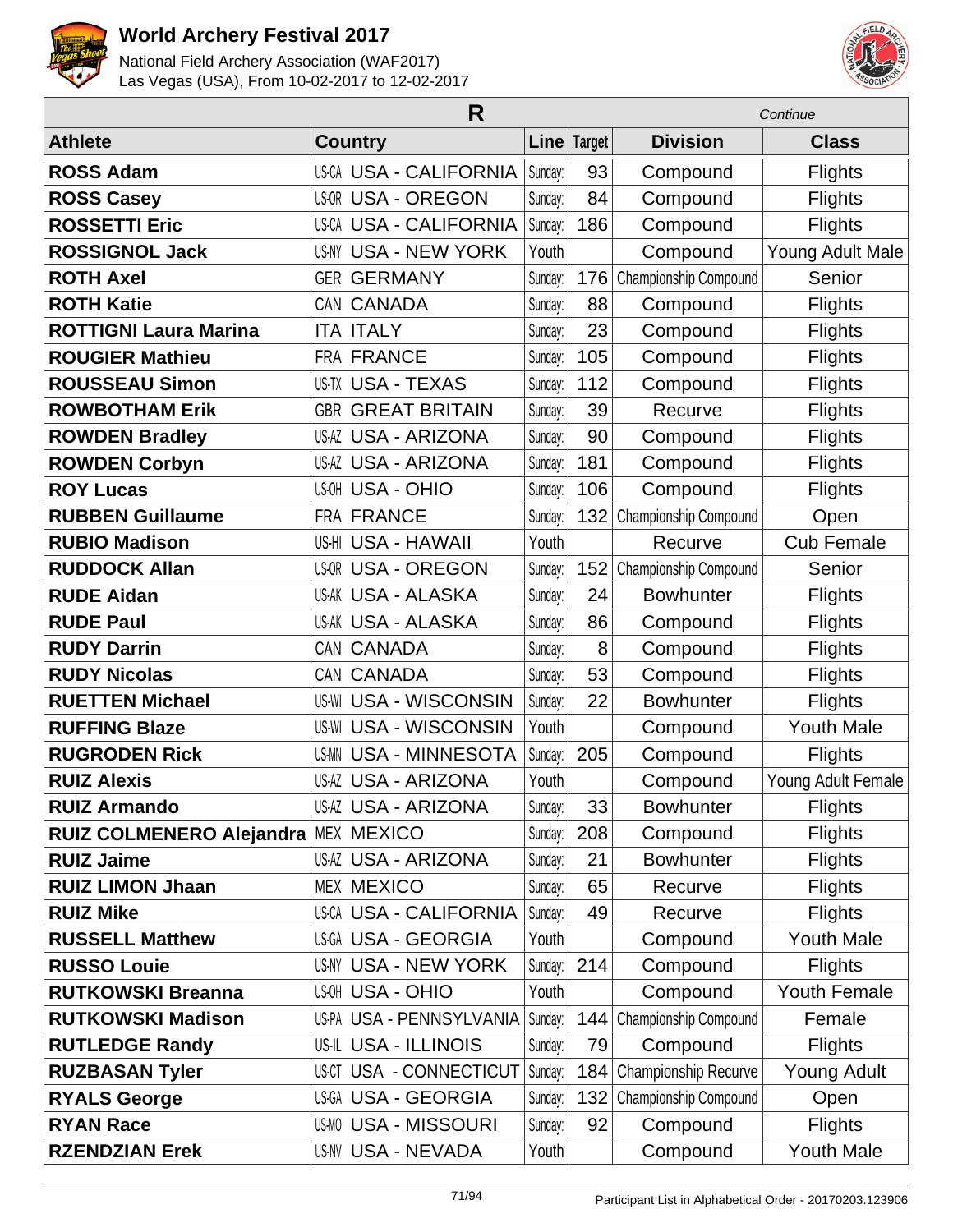



| S                              |                                  |             |                |                             |                     |  |  |
|--------------------------------|----------------------------------|-------------|----------------|-----------------------------|---------------------|--|--|
| <b>Athlete</b>                 | <b>Country</b>                   | Line Target |                | <b>Division</b>             | <b>Class</b>        |  |  |
| <b>SABOL Justin</b>            | <b>US-MT USA - MONTANA</b>       | Sunday:     | 200            | Compound                    | <b>Flights</b>      |  |  |
| <b>SAENZ Paola</b>             | US-TX USA - TEXAS                | Youth       |                | Recurve                     | Young Adult Female  |  |  |
| <b>SAFADY Robert</b>           | <b>US-TX USA - TEXAS</b>         | Sunday:     | $\overline{2}$ | <b>Bowhunter</b>            | Flights             |  |  |
| <b>SALAZAR Christhian</b>      | <b>US-NV USA - NEVADA</b>        | Youth       |                | Recurve                     | Young Adult Male    |  |  |
| <b>SALAZAR John</b>            | <b>US-CA USA - CALIFORNIA</b>    | Youth       |                | Compound                    | Young Adult Male    |  |  |
| <b>SALAZAR Leonardo</b>        | <b>COSTA RICA</b><br><b>CRC</b>  | Sunday:     | 144            | Championship Compound       | Open                |  |  |
| <b>SALETTA Eva</b>             | <b>US-CA USA - CALIFORNIA</b>    | Sunday:     | 15             | Recurve                     | <b>Flights</b>      |  |  |
| <b>SALETTA Steven</b>          | US-CA USA - CALIFORNIA           | Sunday:     | 46             | Recurve                     | <b>Flights</b>      |  |  |
| <b>SALGADO Raul</b>            | <b>US-NV USA - NEVADA</b>        | Sunday:     | 1              | Compound                    | <b>Flights</b>      |  |  |
| <b>SALINAS Stephanie</b>       | <b>US-CA USA - CALIFORNIA</b>    | Sunday:     | 150            | Championship Compound       | Female              |  |  |
| <b>SALVADOR Iris</b>           | <b>US-AZ USA - ARIZONA</b>       | Youth       |                | Recurve                     | Young Adult Female  |  |  |
| <b>SALVETTI Franco</b>         | <b>ITA ITALY</b>                 | Sunday:     | 161            | Championship Recurve        | Male                |  |  |
| <b>SALVONI Gianmarco</b>       | <b>ITA ITALY</b>                 | Sunday:     | 172            | Championship Compound       | Senior              |  |  |
| <b>SAMM Stefaniya</b>          | US-CA USA - CALIFORNIA           | Sunday:     | 50             | Recurve                     | <b>Flights</b>      |  |  |
| <b>SAMPSEL Logan</b>           | US-AZ USA - ARIZONA              | Youth       |                | Compound                    | Young Adult Male    |  |  |
| <b>SAMSON Nathan</b>           | <b>US-CA USA - CALIFORNIA</b>    | Youth       |                | Recurve                     | <b>Youth Male</b>   |  |  |
| <b>SANCHEZ Mara</b>            | <b>MEX MEXICO</b>                | Youth       |                | Recurve                     | <b>Youth Female</b> |  |  |
| <b>SANDERS Brad</b>            | US-AZ USA - ARIZONA              | Sunday:     | 63             | Compound                    | Flights             |  |  |
| <b>SANDERS Michael</b>         | <b>US-CA USA - CALIFORNIA</b>    | Sunday:     | 111            | Compound                    | <b>Flights</b>      |  |  |
| <b>SANDERS Rik</b>             | <b>NETHERLANDS</b><br><b>NED</b> | Sunday:     | 101            | Compound                    | <b>Flights</b>      |  |  |
| <b>SANDERS Steven</b>          | <b>USA - MARYLAND</b><br>US-MD   | Sunday:     | 94             | Compound                    | <b>Flights</b>      |  |  |
| <b>SANDERS William</b>         | <b>US-CA USA - CALIFORNIA</b>    | Sunday:     | 27             | Compound                    | Flights             |  |  |
| <b>SANDERSON Judd</b>          | US-TX USA - TEXAS                |             |                | Compound                    | <b>Flights</b>      |  |  |
| <b>SANDOVAL JR Rodolfo</b>     | US-CA USA - CALIFORNIA           | Sunday:     | 141            | Championship Compound       | Open                |  |  |
| <b>SANFORD Elizabeth</b>       | US-FL USA - FLORIDA              | Sunday:     | 211            | Compound                    | Flights             |  |  |
| <b>SANFORD Joe</b>             | <b>US-MO USA - MISSOURI</b>      | Sunday:     | 200            | Championship Barebow        | Open                |  |  |
| <b>SANJ Bolorsaikhan</b>       | <b>MGL MONGOLIA</b>              | Sunday:     | 155            | Championship Compound       | Female              |  |  |
| <b>SANNA Michael</b>           | FRA FRANCE                       | Sunday:     | 183            | <b>Championship Recurve</b> | Male                |  |  |
| <b>SANNERUD Stian</b>          | NOR NORWAY                       | Sunday:     | 144            | Championship Compound       | Open                |  |  |
| <b>SANTIAGO Arianna</b>        | <b>US-WA USA - WASHINGTON</b>    | Youth       |                | Recurve                     | Young Adult Female  |  |  |
| <b>SANTO Katherine</b>         | <b>US-WA USA - WASHINGTON</b>    | Sunday:     | 25             | Recurve                     | <b>Flights</b>      |  |  |
| <b>SANTOS Althea Gabrielle</b> | US-NV USA - NEVADA               | Youth       |                | Recurve                     | <b>Youth Female</b> |  |  |
| <b>SANTOS Felix</b>            | <b>US-NV USA - NEVADA</b>        | Sunday:     | 63             | Compound                    | <b>Flights</b>      |  |  |
| <b>SANTOS Stephen</b>          | US-MA USA - MASSACHUSETTS        | Sunday:     | 169            | Championship Compound       | Senior              |  |  |
| <b>SAPP Carson</b>             | US-GA USA - GEORGIA              | Sunday:     | 168            | Championship Compound       | Young Adult         |  |  |
| <b>SAPP Hunter</b>             | US-PA USA - PENNSYLVANIA         | Youth       |                | Compound                    | Young Adult Male    |  |  |
| <b>SARAGUSA Siobhan</b>        | US-TX USA - TEXAS                | Sunday:     | 167            | Championship Recurve        | Female              |  |  |
| <b>SARKHOSH Mahdi</b>          | <b>IRI IR IRAN</b>               | Youth       |                | Recurve                     | <b>Youth Male</b>   |  |  |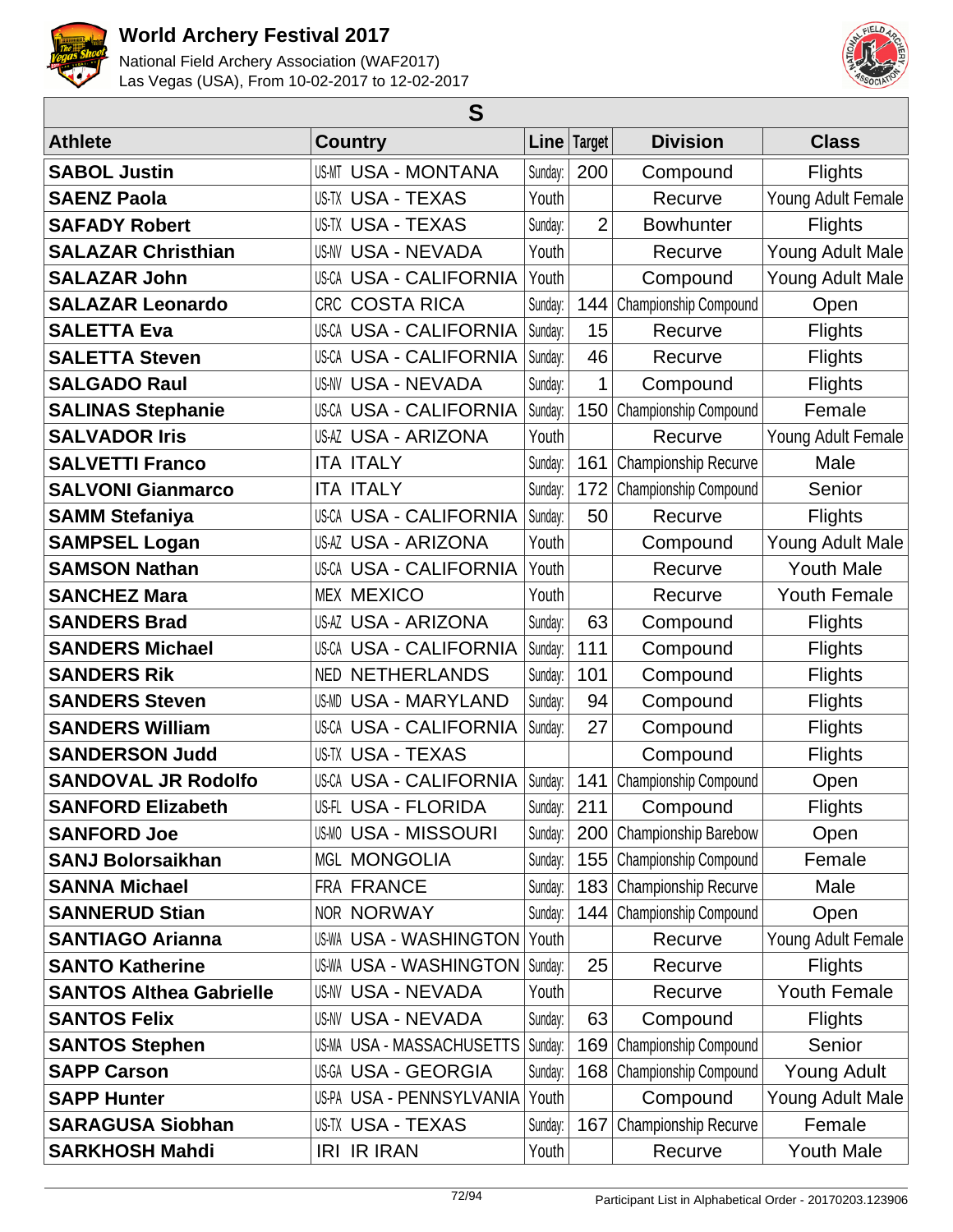



| S                             |                               |          |                | Continue                     |                    |  |
|-------------------------------|-------------------------------|----------|----------------|------------------------------|--------------------|--|
| <b>Athlete</b>                | <b>Country</b>                |          | Line Target    | <b>Division</b>              | <b>Class</b>       |  |
| <b>SARNER Dawson</b>          | US-CA USA - CALIFORNIA        | Youth    |                | Recurve                      | <b>Cub Male</b>    |  |
| <b>SARNS Justin</b>           | <b>US-TX USA - TEXAS</b>      | Sunday:  | 197            | Championship Barebow         | Open               |  |
| <b>SARNS Reynold</b>          | <b>US-TX USA - TEXAS</b>      | Sunday:  | 191            | Championship Barebow         | Open               |  |
| <b>SARVIS Steven</b>          | <b>USA - MONTANA</b><br>US-MT | Sunday:  | 162            | Championship Recurve         | Male               |  |
| <b>SASAI Gabrielle</b>        | <b>US-WA USA - WASHINGTON</b> | Youth    |                | Recurve                      | <b>Cub Female</b>  |  |
| <b>SATO James</b>             | <b>US-TX USA - TEXAS</b>      | Sunday:  | 52             | Recurve                      | <b>Flights</b>     |  |
| <b>SATODA lan</b>             | <b>US-CA USA - CALIFORNIA</b> | Youth    |                | Recurve                      | Young Adult Male   |  |
| <b>SATRAN Steven</b>          | <b>US-AZ USA - ARIZONA</b>    | Sunday:  | 30             | Compound                     | <b>Flights</b>     |  |
| <b>SAULNIER Ken</b>           | CAN CANADA                    | Sunday:  | 199            | Compound                     | <b>Flights</b>     |  |
| <b>SAWYER Caren</b>           | US-CA USA - CALIFORNIA        | Sunday:  | 19             | Recurve                      | <b>Flights</b>     |  |
| <b>SAXWOLD Tim</b>            | <b>USA - NEVADA</b><br>US-NV  | Sunday:  | 60             | Compound                     | <b>Flights</b>     |  |
| <b>SAYLORS Hunter</b>         | <b>US-OH USA - OHIO</b>       | Sunday:  | 86             | Compound                     | <b>Flights</b>     |  |
| <b>SCAMMELL Richard</b>       | CAN CANADA                    | Sunday:  | 208            | Compound                     | <b>Flights</b>     |  |
| <b>SCARBORO Angelina</b>      | US-GA USA - GEORGIA           | Youth    |                | Recurve                      | <b>Cub Female</b>  |  |
| <b>SCARBORO Josef</b>         | <b>US-GA USA - GEORGIA</b>    | Youth    |                | Recurve                      | <b>Youth Male</b>  |  |
| <b>SCARBROUGH Anna</b>        | US-GA USA - GEORGIA           | Youth    |                | Compound                     | Young Adult Female |  |
| <b>SCHAEFER Matthew</b>       | US-HI USA - HAWAII            | Youth    |                | Recurve                      | <b>Youth Male</b>  |  |
| <b>SCHAEFER Tyler</b>         | US-HI USA - HAWAII            | Sunday:  | 9              | <b>Bowhunter</b>             | <b>Flights</b>     |  |
| <b>SCHAFF Kris</b>            | <b>USA - MONTANA</b><br>US-MT | Shootoff | 3              | Championship Compound        | Open               |  |
| <b>SCHAFF Mike</b>            | <b>USA - MONTANA</b><br>US-MT | Sunday:  | 168            | Compound                     | <b>Flights</b>     |  |
| <b>SCHARMAN Russell</b>       | US-ID USA - IDAHO             | Sunday:  | 99             | Compound                     | <b>Flights</b>     |  |
| <b>SCHAUBROECK Tim</b>        | US-00 USA - COLORADO          | Sunday:  | 39             | Compound                     | <b>Flights</b>     |  |
| <b>SCHECHTER Claire</b>       | <b>US-CA USA - CALIFORNIA</b> | Youth    |                | Recurve                      | Young Adult Female |  |
| <b>SCHERER Gregory</b>        | <b>US-MI USA - MICHIGAN</b>   | Sunday:  | 125            | Championship Compound        | Open               |  |
| <b>SCHETTLER-JEHL Barbara</b> | US-CA USA - CALIFORNIA        | Sunday:  | 64             | Recurve                      | <b>Flights</b>     |  |
| <b>SCHEUNEMANN Travis</b>     | <b>US-AZ USA - ARIZONA</b>    | Sunday:  | 109            | Compound                     | <b>Flights</b>     |  |
| <b>SCHINA Sonia</b>           | CAN CANADA                    | Sunday:  | 103            | Compound                     | <b>Flights</b>     |  |
| <b>SCHLANGEN Jake</b>         | <b>US-MN USA - MINNESOTA</b>  | Sunday:  | 140            | Championship Compound        | Open               |  |
| <b>SCHLEUSNER Grant</b>       | <b>US-WI USA - WISCONSIN</b>  | Sunday:  | 132            | Championship Compound        | Open               |  |
| <b>SCHLEUSNER Serena</b>      | <b>US-WI USA - WISCONSIN</b>  | Sunday:  | 153            | Championship Compound        | Female             |  |
| <b>SCHLIEF Madison</b>        | <b>US-AZ USA - ARIZONA</b>    | Youth    |                | Compound                     | Young Adult Female |  |
| <b>SCHLOESSER Mike</b>        | <b>NETHERLANDS</b><br>NED     | Shootoff | $\overline{2}$ | Championship Compound        | Open               |  |
| <b>SCHMIDT John</b>           | <b>US-CO USA - COLORADO</b>   | Sunday:  | 10             | <b>Bowhunter</b>             | <b>Flights</b>     |  |
| <b>SCHMIDT Kelly</b>          | <b>US-KY USA - KENTUCKY</b>   | Sunday:  | 126            | Championship Compound        | Open               |  |
| <b>SCHNEIDER Jennifer</b>     | <b>US-TX USA - TEXAS</b>      | Sunday:  | 53             | Recurve                      | <b>Flights</b>     |  |
| <b>SCHNEIDER Michael</b>      | <b>US-NE USA - NEBRASKA</b>   | Sunday:  | 117            | Compound                     | <b>Flights</b>     |  |
| <b>SCHNUR Ashley</b>          | US-MI USA - MICHIGAN          | Sunday:  | 149            | <b>Championship Compound</b> | Female             |  |
| <b>SCHNUR Christopher</b>     | <b>US-MI USA - MICHIGAN</b>   | Sunday:  | 122            | Championship Compound        | Open               |  |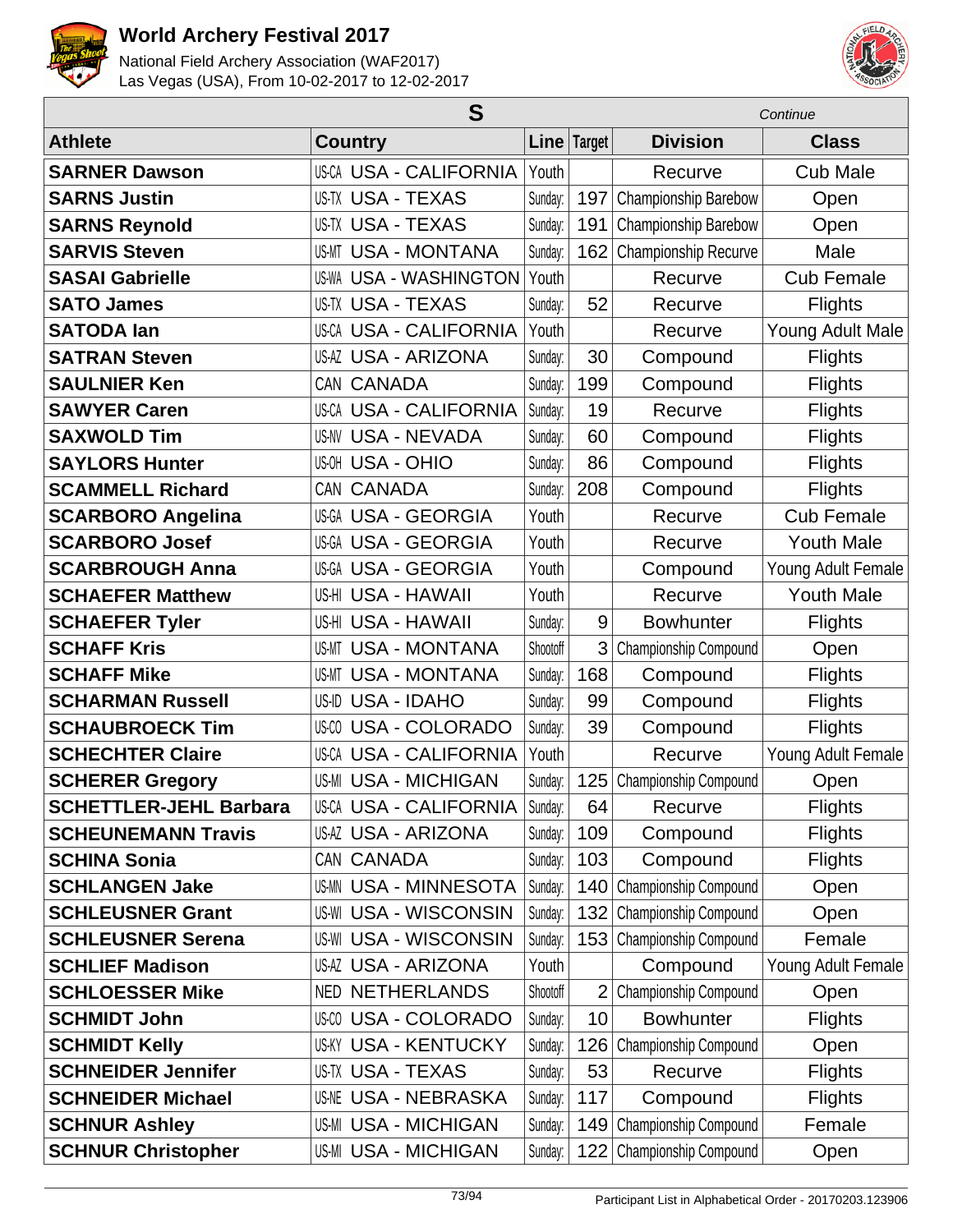



|                              | S                             |         |               | Continue              |                     |  |
|------------------------------|-------------------------------|---------|---------------|-----------------------|---------------------|--|
| <b>Athlete</b>               | <b>Country</b>                |         | Line   Target | <b>Division</b>       | <b>Class</b>        |  |
| <b>SCHOUTEERE Eddy</b>       | <b>BEL BELGIUM</b>            | Sunday: | 145           | Championship Compound | Open                |  |
| <b>SCHOUWENBURG Spencer</b>  | CAN CANADA                    | Sunday: | 176           | Championship Compound | <b>Young Adult</b>  |  |
| <b>SCHRAMM Jacque</b>        | <b>US-NV USA - NEVADA</b>     | Youth   |               | Recurve               | <b>Youth Female</b> |  |
| <b>SCHRAND Mark</b>          | <b>US-AZ USA - ARIZONA</b>    | Sunday: | 50            | Compound              | <b>Flights</b>      |  |
| <b>SCHULTES Joan</b>         | <b>US-MI USA - MICHIGAN</b>   | Sunday: | 215           | Compound              | <b>Flights</b>      |  |
| <b>SCHULTES Vince</b>        | <b>US-MI USA - MICHIGAN</b>   | Sunday: | 29            | Compound              | <b>Flights</b>      |  |
| <b>SCHULTZ Nicole</b>        | <b>US-TX USA - TEXAS</b>      | Sunday: | 21            | <b>Bowhunter</b>      | <b>Flights</b>      |  |
| <b>SCHUSTER Daniel</b>       | <b>US-IN USA - INDIANA</b>    | Sunday: | 108           | Compound              | <b>Flights</b>      |  |
| <b>SCHWENDEMAN Patrick</b>   | <b>US-WA USA - WASHINGTON</b> | Sunday: | 82            | Compound              | <b>Flights</b>      |  |
| <b>SCIACCA Chuck</b>         | <b>US-CA USA - CALIFORNIA</b> | Sunday: | 192           | Championship Barebow  | Open                |  |
| <b>SCIACCA Jan</b>           | <b>US-CA USA - CALIFORNIA</b> | Sunday: | 192           | Championship Barebow  | Open                |  |
| <b>SCOTT Amanda</b>          | US-MO USA - MISSOURI          | Sunday: | 33            | Compound              | <b>Flights</b>      |  |
| <b>SCOTT Dawnel</b>          | <b>US-CA USA - CALIFORNIA</b> | Sunday: | 15            | <b>Bowhunter</b>      | Flights             |  |
| <b>SCOTT lan</b>             | <b>US-TX USA - TEXAS</b>      | Sunday: | 42            | Recurve               | <b>Flights</b>      |  |
| <b>SCOTT Jonathan</b>        | <b>US-NY USA - NEW YORK</b>   | Sunday: | 130           | Championship Compound | Open                |  |
| <b>SCOTT Mitchell</b>        | <b>US-NY USA - NEW YORK</b>   | Sunday: | 103           | Compound              | <b>Flights</b>      |  |
| <b>SCOTT Nathan</b>          | <b>US-TX USA - TEXAS</b>      | Youth   |               | Compound              | <b>Youth Male</b>   |  |
| <b>SCOTT Sienna</b>          | <b>US-CA USA - CALIFORNIA</b> | Youth   |               | Recurve               | <b>Youth Female</b> |  |
| <b>SCOTT Simon</b>           | <b>GBR GREAT BRITAIN</b>      | Sunday: | 108           | Compound              | <b>Flights</b>      |  |
| <b>SCOTT Steve</b>           | <b>US-CA USA - CALIFORNIA</b> | Sunday: | 24            | <b>Bowhunter</b>      | <b>Flights</b>      |  |
| <b>SCOTT Steven</b>          | US-NY USA - NEW YORK          | Sunday: | 101           | Compound              | <b>Flights</b>      |  |
| <b>SCRIVEN Ashlyn</b>        | CAN CANADA                    | Sunday: | 103           | Compound              | Flights             |  |
| <b>SCULLY Emily</b>          | <b>US-IL USA - ILLINOIS</b>   | Youth   |               | Compound              | Young Adult Female  |  |
| <b>SEARS Connor</b>          | <b>US-TX USA - TEXAS</b>      | Youth   |               | Compound              | Young Adult Male    |  |
| <b>SEBERT Aliyah</b>         | US-WI USA - WISCONSIN         | Youth   |               | Compound              | Youth Female        |  |
| <b>SEBRING-MORRIS Meghan</b> | US-AL USA - ALABAMA           | Sunday: | 183           | Championship Compound | Young Adult         |  |
| <b>SEDDON Neil</b>           | <b>GBR GREAT BRITAIN</b>      | Sunday: | 68            | Recurve               | <b>Flights</b>      |  |
| <b>SEELEY Josh</b>           | <b>US-MT USA - MONTANA</b>    | Sunday: | 112           | Compound              | <b>Flights</b>      |  |
| <b>SEELEY-ION Carter</b>     | US-NY USA - NEW YORK          | Youth   |               | Compound              | Young Adult Male    |  |
| <b>SEIDELL Bryce</b>         | <b>US-MI USA - MICHIGAN</b>   | Sunday: | 178           | Championship Compound | <b>Young Adult</b>  |  |
| <b>SEIDEMANN Joshua</b>      | <b>US-NV USA - NEVADA</b>     | Youth   |               | Compound              | Young Adult Male    |  |
| <b>SEIDEMANN Matthew</b>     | <b>US-NV USA - NEVADA</b>     | Sunday: | 204           | Championship Barebow  | Open                |  |
| <b>SEILER Ana</b>            | <b>US-NV USA - NEVADA</b>     | Youth   |               | Compound              | <b>Youth Female</b> |  |
| <b>SEKHON Gurvinder</b>      | <b>AUS AUSTRALIA</b>          | Sunday: | 41            | Compound              | <b>Flights</b>      |  |
| <b>SEKORA Keith</b>          | <b>US-WA USA - WASHINGTON</b> | Sunday: | 37            | Compound              | <b>Flights</b>      |  |
| <b>SEKURA Tom</b>            | CAN CANADA                    | Sunday: | 51            | Compound              | <b>Flights</b>      |  |
| <b>SELLIER Hawkins</b>       | <b>US-CA USA - CALIFORNIA</b> | Sunday: | 23            | Recurve               | <b>Flights</b>      |  |
| <b>SENA Jeff</b>             | <b>US-OR USA - OREGON</b>     | Sunday: | 75            | Compound              | Flights             |  |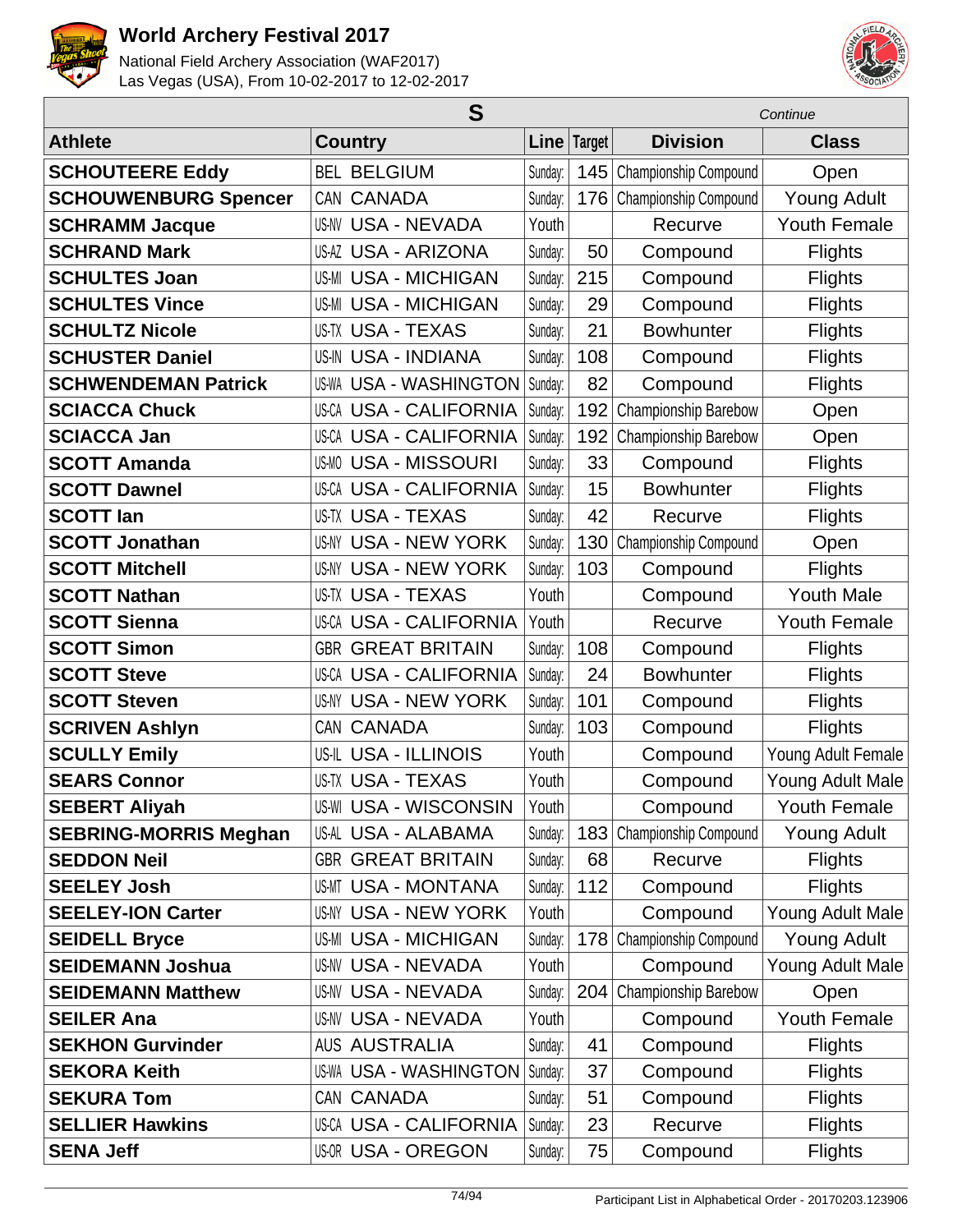



|                                  |                               | Continue |             |                           |                    |
|----------------------------------|-------------------------------|----------|-------------|---------------------------|--------------------|
| <b>Athlete</b>                   | <b>Country</b>                |          | Line Target | <b>Division</b>           | <b>Class</b>       |
| <b>SENSABOUGH George</b>         | <b>US-AZ USA - ARIZONA</b>    | Sunday:  | 61          | Compound                  | <b>Flights</b>     |
| <b>SEO James</b>                 | <b>US-IL USA - ILLINOIS</b>   | Sunday:  | 55          | Recurve                   | <b>Flights</b>     |
| <b>SEO Sherry</b>                | <b>US-NV USA - NEVADA</b>     | Sunday:  | 66          | Recurve                   | Flights            |
| <b>SEPULVEDA Maira Alejandra</b> | <b>COLOMBIA</b><br>COL        | Sunday:  | 166         | Championship Recurve      | Female             |
| <b>SERRANO Juan Rene</b>         | <b>MEX MEXICO</b>             | Sunday:  | 162         | Championship Recurve      | Male               |
| <b>SERRAON Kriztian</b>          | PHI PHILIPPINES               | Youth    |             | Recurve                   | <b>Youth Male</b>  |
| <b>SETHER Dillon</b>             | <b>US-CO USA - COLORADO</b>   | Sunday:  | 135         | Championship Compound     | Open               |
| <b>SETTLE Trey</b>               | US-MD USA - MARYLAND          | Sunday:  | 83          | Compound                  | <b>Flights</b>     |
| <b>SETZER Matt</b>               | US-NJ USA - NEW JERSEY        | Sunday:  | 151         | Championship Compound     | Senior             |
| <b>SEVERTSON Matt</b>            | <b>US-CA USA - CALIFORNIA</b> |          |             | Compound                  | <b>Flights</b>     |
| <b>SEVERTSON Pam</b>             | <b>US-CA USA - CALIFORNIA</b> | Sunday:  | 196         | Compound                  | Flights            |
| <b>SEWALL JR Arthur</b>          | <b>US-NV USA - NEVADA</b>     | Sunday:  | 158         | Championship Compound     | Senior             |
| <b>SEWINSKY Brieonna</b>         | US-PA USA - PENNSYLVANIA      |          |             | Championship Compound     | <b>Young Adult</b> |
| <b>SEYMOUR Ryan</b>              | <b>US-CO USA - COLORADO</b>   | Youth    |             | Recurve                   | <b>Cub Male</b>    |
| <b>SEYMOUR Steven</b>            | <b>US-AZ USA - ARIZONA</b>    | Sunday:  | 206         | Compound                  | <b>Flights</b>     |
| <b>SHABANI Reza</b>              | <b>IRI IR IRAN</b>            | Youth    |             | Recurve                   | Young Adult Male   |
| <b>SHAGJSUREN Davaakhuu</b>      | <b>MGL MONGOLIA</b>           | Sunday:  | 134         | Championship Compound     | Open               |
| <b>SHANER Rhonda</b>             | US-GA USA - GEORGIA           | Sunday:  | 203         | Compound                  | <b>Flights</b>     |
| <b>SHANKS Drew</b>               | <b>US-MO USA - MISSOURI</b>   | Sunday:  | 191         | Compound                  | <b>Flights</b>     |
| <b>SHARP Andrew</b>              | <b>US-VA USA - VIRGINIA</b>   | Sunday:  | 82          | Compound                  | <b>Flights</b>     |
| <b>SHARP David</b>               | <b>US-MD USA - MARYLAND</b>   | Sunday:  | 108         | Compound                  | <b>Flights</b>     |
| <b>SHAW Glen</b>                 | CAN CANADA                    | Sunday:  | 32          | <b>Bowhunter</b>          | <b>Flights</b>     |
| <b>SHEEHAN Kaitlyn</b>           | <b>US-UT USA - UTAH</b>       | Youth    |             | Recurve                   | Young Adult Female |
| <b>SHEELY John</b>               | <b>US-WY USA - WYOMING</b>    | Sunday:  | 111         | Compound                  | <b>Flights</b>     |
| <b>SHEHAN Brandon</b>            | US-AL USA - ALABAMA           | Sunday:  |             | 133 Championship Compound | Open               |
| <b>SHELBY Cassidy</b>            | US-LA USA - LOUISIANA         | Youth    |             | Compound                  | Young Adult Female |
| <b>SHELL Katie</b>               | US-00 USA - COLORADO          | Sunday:  | 182         | Compound                  | <b>Flights</b>     |
| <b>SHELLEY Sarah</b>             | <b>US-FL USA - FLORIDA</b>    | Youth    |             | Compound                  | <b>Cub Female</b>  |
| <b>SHEPHERD John</b>             | <b>US-CA USA - CALIFORNIA</b> | Sunday:  | 205         | Championship Barebow      | Open               |
| <b>SHEPHERD Sarah</b>            | <b>US-CA USA - CALIFORNIA</b> | Youth    |             | Recurve                   | Young Adult Female |
| <b>SHEPHERD Sophie</b>           | US-FL USA - FLORIDA           | Youth    |             | Recurve                   | Young Adult Female |
| <b>SHEPLEY Pete</b>              | <b>US-AZ USA - ARIZONA</b>    | Sunday:  | 191         | Compound                  | <b>Flights</b>     |
| <b>SHEPPARD Gwen</b>             | <b>US-WI USA - WISCONSIN</b>  | Sunday:  | 10          | Recurve                   | <b>Flights</b>     |
| <b>SHERLOCK Robert</b>           | <b>US-CA USA - CALIFORNIA</b> | Sunday:  | 28          | <b>Bowhunter</b>          | <b>Flights</b>     |
| <b>SHERMAN Sara</b>              | US-PA USA - PENNSYLVANIA      | Sunday:  | 152         | Championship Compound     | Female             |
| <b>SHIN Alex</b>                 | US-CA USA - CALIFORNIA        | Youth    |             | Recurve                   | <b>Youth Male</b>  |
| <b>SHIN Clare</b>                | US-CA USA - CALIFORNIA        | Youth    |             | Recurve                   | Young Adult Female |
| <b>SHIPMAN Phyllis</b>           | US-HI USA - HAWAII            | Sunday:  | 52          | Recurve                   | <b>Flights</b>     |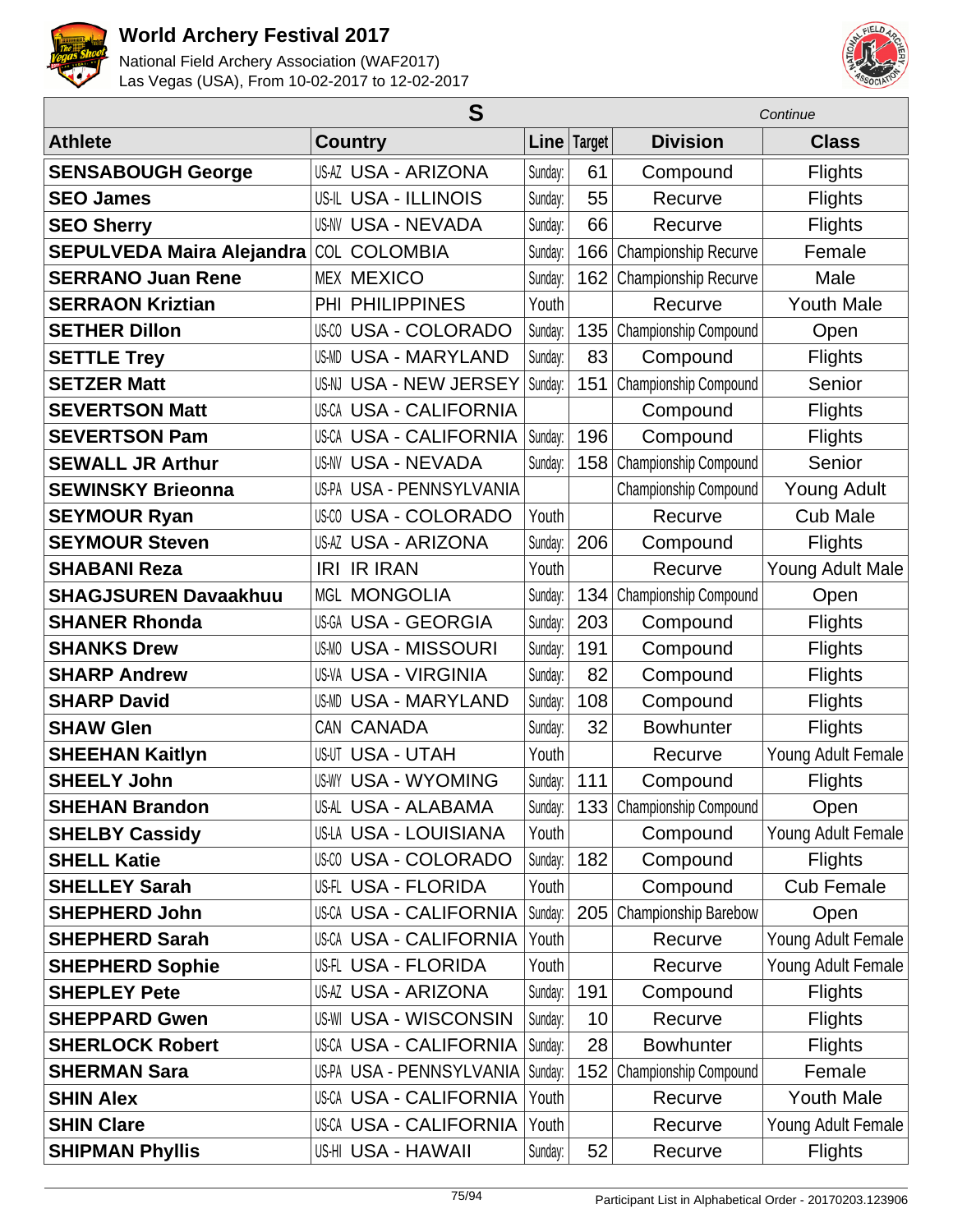



|                            | S                                |         |             | Continue              |                    |  |
|----------------------------|----------------------------------|---------|-------------|-----------------------|--------------------|--|
| <b>Athlete</b>             | <b>Country</b>                   |         | Line Target | <b>Division</b>       | <b>Class</b>       |  |
| <b>SHIPMAN Robert L</b>    | US-CO USA - COLORADO             | Sunday: | 23          | <b>Bowhunter</b>      | <b>Flights</b>     |  |
| <b>SHIPMAN Spencer</b>     | <b>US-NV USA - NEVADA</b>        | Youth   |             | Compound              | <b>Youth Male</b>  |  |
| <b>SHIROMA Trinity</b>     | US-HI USA - HAWAII               | Youth   |             | Recurve               | Young Adult Female |  |
| <b>SHOCKEY Brad Jr.</b>    | US-ID USA - IDAHO                | Sunday: | 64          | Compound              | <b>Flights</b>     |  |
| <b>SHOCKEY Bradley</b>     | US-ID USA - IDAHO                | Sunday: | 55          | Compound              | <b>Flights</b>     |  |
| <b>SHOCKEY Jasmine</b>     | <b>USA - IDAHO</b><br>US-ID      | Sunday: | 95          | Compound              | <b>Flights</b>     |  |
| <b>SHOEMAKER Gerald</b>    | US-ID USA - IDAHO                | Sunday: | 21          | Recurve               | <b>Flights</b>     |  |
| <b>SHOEMAKER Valerie</b>   | US-CA USA - CALIFORNIA           | Sunday: | 16          | <b>Bowhunter</b>      | <b>Flights</b>     |  |
| <b>SHREVES Phil</b>        | <b>US-CA USA - CALIFORNIA</b>    | Sunday: | 110         | Compound              | <b>Flights</b>     |  |
| <b>SHULTZ Todd</b>         | <b>US-PA USA - PENNSYLVANIA</b>  |         |             | Championship Compound | Senior             |  |
| <b>SHUMWAY Kailee</b>      | <b>US-CO USA - COLORADO</b>      | Youth   |             | Compound              | <b>Cub Female</b>  |  |
| <b>SHUTTER Jennifer</b>    | US-PA USA - PENNSYLVANIA         | Sunday: | 7           | <b>Bowhunter</b>      | <b>Flights</b>     |  |
| <b>SIDEBOTTOM Josh</b>     | US-NY USA - NEW YORK             | Sunday: | 103         | Compound              | <b>Flights</b>     |  |
| <b>SIEPERDA James</b>      | <b>US-CA USA - CALIFORNIA</b>    | Sunday: | 46          | Compound              | <b>Flights</b>     |  |
| <b>SIEPERDA Pete</b>       | US-CA USA - CALIFORNIA           | Sunday: | 24          | Compound              | <b>Flights</b>     |  |
| <b>SILOS Riley</b>         | <b>US-CA USA - CALIFORNIA</b>    | Sunday: | 187         | Championship Recurve  | <b>Young Adult</b> |  |
| <b>SILVASI Joe</b>         | <b>US-AZ USA - ARIZONA</b>       | Sunday: | 24          | Compound              | <b>Flights</b>     |  |
| <b>SILVERSON Tim</b>       | <b>US-MI USA - MICHIGAN</b>      | Sunday: | 3           | <b>Bowhunter</b>      | <b>Flights</b>     |  |
| <b>SIM Yeji</b>            | <b>KOR KOREA</b>                 | Sunday: | 161         | Championship Recurve  | Female             |  |
| <b>SIMMONS Brent</b>       | <b>US-OK USA - OKLAHOMA</b>      | Sunday: | 4           | <b>Bowhunter</b>      | <b>Flights</b>     |  |
| <b>SIMMONS Jack</b>        | <b>US-OK USA - OKLAHOMA</b>      | Youth   |             | Compound              | <b>Youth Male</b>  |  |
| <b>SIMONE Joe</b>          | US-FL USA - FLORIDA              | Sunday: | 14          | Recurve               | <b>Flights</b>     |  |
| <b>SIMONSON Daniel</b>     | <b>USA - WYOMING</b><br>US-WY    | Sunday: | 69          | Compound              | <b>Flights</b>     |  |
| <b>SIMPSON John</b>        | <b>US-PA USA - PENNSYLVANIA</b>  | Sunday: | 97          | Compound              | <b>Flights</b>     |  |
| <b>SINAL Patrick</b>       | US-GA USA - GEORGIA              | Sunday: | 54          | Compound              | Flights            |  |
| <b>SINAPI Valter</b>       | <b>ITA ITALY</b>                 | Sunday: | 56          | Recurve               | <b>Flights</b>     |  |
| <b>SINCLAIR Philip</b>     | CAN CANADA                       | Sunday: | 174         | Compound              | Flights            |  |
| <b>SINGER Mira</b>         | <b>US-AZ USA - ARIZONA</b>       | Sunday: | 7           | <b>Bowhunter</b>      | <b>Flights</b>     |  |
| <b>SINGH Matthew</b>       | <b>US-CA USA - CALIFORNIA</b>    | Sunday: | 194         | Compound              | <b>Flights</b>     |  |
| <b>SINGH Vikram</b>        | US-NY USA - NEW YORK             | Sunday: | 51          | Recurve               | <b>Flights</b>     |  |
| <b>SINGLETON Joshua</b>    | <b>US-TX USA - TEXAS</b>         | Sunday: | 79          | Compound              | <b>Flights</b>     |  |
| <b>SIRACUSANO Danielle</b> | US-IL USA - ILLINOIS             | Youth   |             | Compound              | Young Adult Female |  |
| <b>SIRAVO Catarina</b>     | US-00 USA - COLORADO             | Youth   |             | Recurve               | Youth Female       |  |
| <b>SIRAVO Leonardo</b>     | <b>US-CO USA - COLORADO</b>      | Youth   |             | Compound              | <b>Youth Male</b>  |  |
| <b>SISON Clifford</b>      | US-HI USA - HAWAII               | Sunday: | 30          | <b>Bowhunter</b>      | <b>Flights</b>     |  |
| <b>SISON Sabrina</b>       | US-PA USA - PENNSYLVANIA         | Youth   |             | Recurve               | Young Adult Female |  |
| <b>SITES Coty</b>          | <b>US-WV USA - WEST VIRGINIA</b> | Sunday: | 77          | Compound              | <b>Flights</b>     |  |
| <b>SKELLY Kristofer</b>    | CAN CANADA                       | Sunday: | 67          | Compound              | <b>Flights</b>     |  |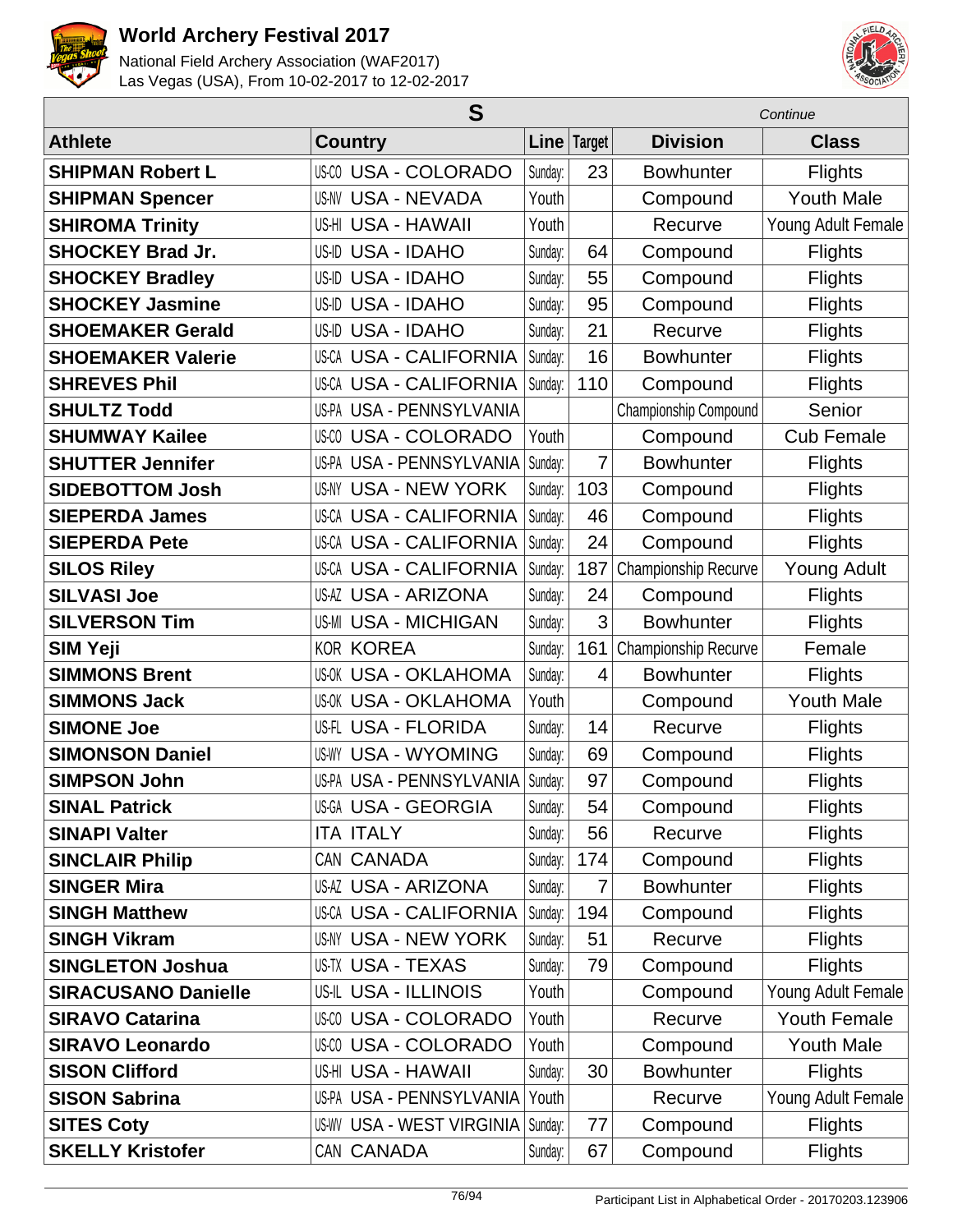



|                          | S                              |         |             | Continue                  |                     |  |
|--------------------------|--------------------------------|---------|-------------|---------------------------|---------------------|--|
| <b>Athlete</b>           | <b>Country</b>                 |         | Line Target | <b>Division</b>           | <b>Class</b>        |  |
| <b>SKELTON Hala</b>      | US-FL USA - FLORIDA            | Youth   |             | Compound                  | Young Adult Female  |  |
| <b>SKRECEK Milan</b>     | CAN CANADA                     | Sunday: | 200         | Compound                  | <b>Flights</b>      |  |
| <b>SLUSARZ Jacob</b>     | <b>US-NY USA - NEW YORK</b>    | Sunday: | 169         | Championship Compound     | <b>Young Adult</b>  |  |
| <b>SMANDYCH Cory</b>     | CAN CANADA                     | Sunday: | 128         | Championship Compound     | Open                |  |
| <b>SMILEY Charlie</b>    | <b>US-MO USA - MISSOURI</b>    | Sunday: | 101         | Compound                  | <b>Flights</b>      |  |
| <b>SMITH Aleksandria</b> | US-AZ USA - ARIZONA            | Youth   |             | Compound                  | <b>Youth Female</b> |  |
| <b>SMITH Alex</b>        | <b>GBR GREAT BRITAIN</b>       | Sunday: | 39          | Recurve                   | <b>Flights</b>      |  |
| <b>SMITH Annabella</b>   | <b>US-AZ USA - ARIZONA</b>     | Youth   |             | Compound                  | <b>Youth Female</b> |  |
| <b>SMITH Bailey</b>      | <b>US-MO USA - MISSOURI</b>    | Sunday: | 211         | Compound                  | <b>Flights</b>      |  |
| <b>SMITH Cheryl</b>      | <b>US-OH USA - OHIO</b>        | Sunday: | 65          | Compound                  | <b>Flights</b>      |  |
| <b>SMITH Ches</b>        | <b>US-UT USA - UTAH</b>        | Sunday: | 57          | Compound                  | <b>Flights</b>      |  |
| <b>SMITH Cole</b>        | <b>US-MS USA - MISSISSIPPI</b> | Sunday: | 40          | Compound                  | <b>Flights</b>      |  |
| <b>SMITH Colton</b>      | US-TX USA - TEXAS              | Sunday: | 25          | <b>Bowhunter</b>          | <b>Flights</b>      |  |
| <b>SMITH Craig</b>       | <b>US-AZ USA - ARIZONA</b>     | Sunday: | 113         | Compound                  | <b>Flights</b>      |  |
| <b>SMITH David</b>       | <b>US-AZ USA - ARIZONA</b>     | Sunday: | 38          | Recurve                   | <b>Flights</b>      |  |
| <b>SMITH Gary</b>        | US-OH USA - OHIO               | Sunday: | 89          | Compound                  | <b>Flights</b>      |  |
| <b>SMITH Houston</b>     | <b>US-MS USA - MISSISSIPPI</b> | Sunday: | 139         | Championship Compound     | Open                |  |
| <b>SMITH IV Wade</b>     | <b>US-WA USA - WASHINGTON</b>  | Sunday: | 143         | Championship Compound     | Open                |  |
| <b>SMITH Jack</b>        | <b>US-OR USA - OREGON</b>      | Sunday: | 207         | Compound                  | <b>Flights</b>      |  |
| <b>SMITH John</b>        | <b>IRL IRELAND</b>             | Sunday: | 116         | Compound                  | <b>Flights</b>      |  |
| <b>SMITH Johnny</b>      | <b>US-NV USA - NEVADA</b>      | Sunday: | 84          | Compound                  | <b>Flights</b>      |  |
| <b>SMITH Kevin</b>       | <b>US-GA USA - GEORGIA</b>     | Sunday: | 213         | Compound                  | <b>Flights</b>      |  |
| <b>SMITH Mary Beth</b>   | US-GA USA - GEORGIA            | Youth   |             | Compound                  | Young Adult Female  |  |
| <b>SMITH Michael</b>     | <b>US-TX USA - TEXAS</b>       | Sunday: | 117         | Compound                  | <b>Flights</b>      |  |
| <b>SMITH Richard</b>     | <b>US-CO USA - COLORADO</b>    | Sunday: |             | 158 Championship Compound | Senior              |  |
| <b>SMITH Ricky</b>       | US-NY USA - NEW YORK           | Sunday: | 131         | Championship Compound     | Open                |  |
| <b>SMITH Shaylee</b>     | US-AZ USA - ARIZONA            | Youth   |             | Compound                  | <b>Cub Female</b>   |  |
| <b>SMITH Shelby</b>      | US-TX USA - TEXAS              | Youth   |             | Recurve                   | Youth Female        |  |
| <b>SMITH Steven</b>      | <b>US-MS USA - MISSISSIPPI</b> | Sunday: | 26          | Recurve                   | <b>Flights</b>      |  |
| <b>SMITH Travis</b>      | <b>US-MT USA - MONTANA</b>     | Sunday: | 92          | Compound                  | <b>Flights</b>      |  |
| <b>SMITH Tristan</b>     | US-MT USA - MONTANA            | Sunday: | 45          | Recurve                   | <b>Flights</b>      |  |
| <b>SMITH Tyler</b>       | US-CA USA - CALIFORNIA         | Youth   |             | Compound                  | Young Adult Male    |  |
| <b>SMITH Walter</b>      | US-AZ USA - ARIZONA            | Sunday: | 75          | Compound                  | <b>Flights</b>      |  |
| <b>SMOCK Calvin</b>      | USPA USA - PENNSYLVANIA        | Sunday: | 191         | Championship Barebow      | Open                |  |
| <b>SMOLLETT Andrew</b>   | CAN CANADA                     | Youth   |             | Compound                  | Young Adult Male    |  |
| <b>SMOLLETT Luke</b>     | CAN CANADA                     | Youth   |             | Compound                  | <b>Youth Male</b>   |  |
| <b>SMOOT Brett</b>       | US-UT USA - UTAH               | Sunday: | 12          | <b>Bowhunter</b>          | <b>Flights</b>      |  |
| <b>SMOOT Terry</b>       | <b>US-UT USA - UTAH</b>        | Sunday: | 7           | <b>Bowhunter</b>          | <b>Flights</b>      |  |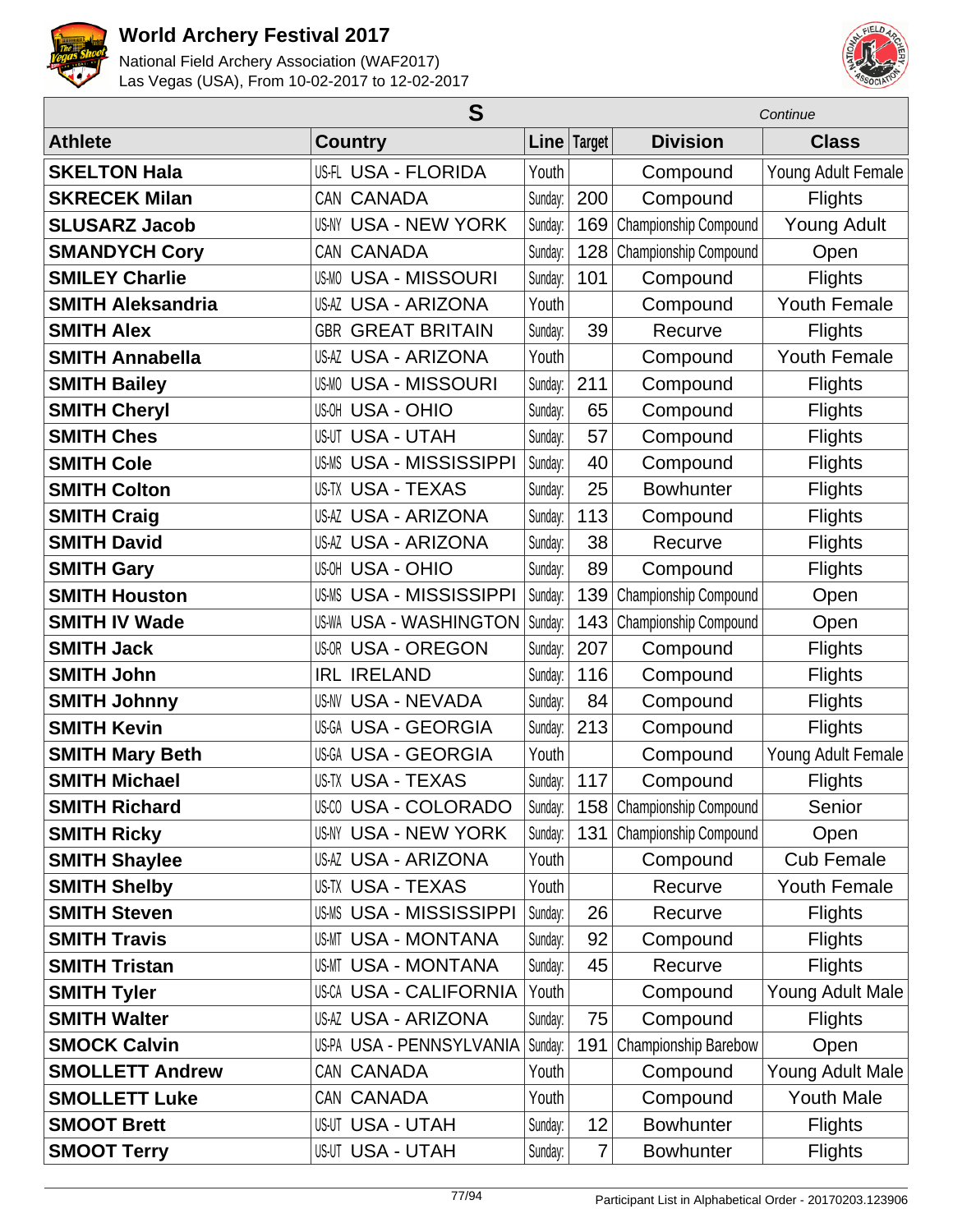



|                           | S                                   |          |             |                       | Continue            |  |  |
|---------------------------|-------------------------------------|----------|-------------|-----------------------|---------------------|--|--|
| <b>Athlete</b>            | <b>Country</b>                      |          | Line Target | <b>Division</b>       | <b>Class</b>        |  |  |
| <b>SMRDEL Adam</b>        | <b>US-OH USA - OHIO</b>             | Sunday:  | 213         | Compound              | <b>Flights</b>      |  |  |
| <b>SNOW Garret</b>        | US-PA USA - PENNSYLVANIA            | Sunday:  | 106         | Compound              | <b>Flights</b>      |  |  |
| <b>SNOW Megan</b>         | US-PA USA - PENNSYLVANIA            | Sunday:  | 171         | Compound              | <b>Flights</b>      |  |  |
| <b>SNYDER Rachel</b>      | <b>US-TX USA - TEXAS</b>            | Sunday:  | 58          | Recurve               | <b>Flights</b>      |  |  |
| <b>SO Chae Won</b>        | <b>KOR KOREA</b>                    | Sunday:  | 143         | Championship Compound | Female              |  |  |
| <b>SONG Jiyung</b>        | <b>KOR KOREA</b>                    | Shootoff | 8           | Championship Recurve  | Female              |  |  |
| <b>SONG Jorrin</b>        | US-CA USA - CALIFORNIA              | Sunday:  | 186         | Championship Recurve  | <b>Young Adult</b>  |  |  |
| <b>SONG Yun Soo</b>       | <b>KOR KOREA</b>                    | Sunday:  | 146         | Championship Compound | Female              |  |  |
| <b>SONNICHSEN Sarah</b>   | <b>DEN DENMARK</b>                  | Sunday:  | 140         | Championship Compound | Female              |  |  |
| <b>SORENSEN Rita</b>      | US-HI USA - HAWAII                  | Youth    |             | Recurve               | Young Adult Female  |  |  |
| <b>SORNOZA Zachary</b>    | <b>US-AZ USA - ARIZONA</b>          | Youth    |             | Compound              | Young Adult Male    |  |  |
| <b>SORRELLS Caleb</b>     | <b>US-AZ USA - ARIZONA</b>          | Sunday:  | 130         | Championship Compound | Open                |  |  |
| <b>SOUZA Wendell</b>      | <b>US-CA USA - CALIFORNIA</b>       | Sunday:  | 87          | Compound              | <b>Flights</b>      |  |  |
| <b>SOWELL Kenny</b>       | <b>USA - COLORADO</b><br>US-CO      | Sunday:  | 132         | Championship Compound | Open                |  |  |
| <b>SPANFELLNER Randy</b>  | <b>US-OR USA - OREGON</b>           | Sunday:  | 65          | Compound              | <b>Flights</b>      |  |  |
| <b>SPEAKMAN Justin</b>    | <b>USA - COLORADO</b><br>US-CO      | Sunday:  | 92          | Compound              | <b>Flights</b>      |  |  |
| <b>SPECK Michael</b>      | <b>US-AZ USA - ARIZONA</b>          | Sunday:  | 72          | Compound              | <b>Flights</b>      |  |  |
| <b>SPENCER Kari</b>       | <b>US-UT USA - UTAH</b>             | Sunday:  | 147         | Championship Compound | Female              |  |  |
| <b>SPIDEL Cai</b>         | <b>USA - WASHINGTON</b><br>US-WA    | Youth    |             | Compound              | <b>Youth Male</b>   |  |  |
| <b>SPIDEL David</b>       | <b>USA - WASHINGTON</b><br>US-WA    | Sunday:  | 67          | Recurve               | <b>Flights</b>      |  |  |
| <b>SPIDEL Hanna</b>       | <b>US-WA USA - WASHINGTON</b>       | Youth    |             | Recurve               | <b>Youth Female</b> |  |  |
| <b>SPINOCCHIA Melissa</b> | <b>AUS AUSTRALIA</b>                | Sunday:  | 60          | Recurve               | <b>Flights</b>      |  |  |
| <b>SPITZ Brice</b>        | <b>USA - CALIFORNIA</b><br>US-CA    | Sunday:  | 21          | Recurve               | <b>Flights</b>      |  |  |
| <b>SPITZ Scot</b>         | <b>US-CA USA - CALIFORNIA</b>       | Sunday:  | 7           | <b>Bowhunter</b>      | <b>Flights</b>      |  |  |
| <b>SPONSLER Adam</b>      | <b>US-NV USA - NEVADA</b>           | Sunday:  | 91          | Compound              | <b>Flights</b>      |  |  |
| <b>SPONSLER Cody</b>      | <b>US-NV USA - NEVADA</b>           | Youth    |             | Compound              | Young Adult Male    |  |  |
| <b>SPOOLSTRA David</b>    | <b>US-CA USA - CALIFORNIA</b>       | Sunday:  | 21          | <b>Bowhunter</b>      | <b>Flights</b>      |  |  |
| <b>SPOOLSTRA Taylor</b>   | <b>US-CA USA - CALIFORNIA</b>       | Sunday:  | 80          | Compound              | <b>Flights</b>      |  |  |
| <b>SPRAY Randy</b>        | <b>US-AZ USA - ARIZONA</b>          | Sunday:  | 169         | Championship Compound | Senior              |  |  |
| <b>SPRINGER Mike</b>      | <b>US-NV USA - NEVADA</b>           | Sunday:  | 196         | Compound              | <b>Flights</b>      |  |  |
| <b>STACY Michele</b>      | <b>US-CA USA - CALIFORNIA</b>       | Sunday:  | 49          | Compound              | <b>Flights</b>      |  |  |
| <b>STAINS Kate</b>        | <b>US-AZ USA - ARIZONA</b>          | Youth    |             | Recurve               | Young Adult Female  |  |  |
| <b>STALEY Lani</b>        | US-HI USA - HAWAII                  | Youth    |             | Recurve               | <b>Youth Female</b> |  |  |
| <b>STALNAKER Adrienne</b> | <b>US-WV USA - WEST VIRGINIA</b>    | Sunday:  | 168         | Compound              | <b>Flights</b>      |  |  |
| <b>STALNAKER Charles</b>  | US-WV USA - WEST VIRGINIA   Sunday: |          | 48          | Compound              | <b>Flights</b>      |  |  |
| <b>STALNAKER Lily</b>     | <b>US-WV USA - WEST VIRGINIA</b>    | Youth    |             | Compound              | Young Adult Female  |  |  |
| <b>STAMANIS Costa</b>     | US-NV USA - NEVADA                  | Youth    |             | Compound              | <b>Cub Male</b>     |  |  |
| <b>STAMANIS Robert</b>    | US-NV USA - NEVADA                  | Youth    |             | Compound              | <b>Cub Male</b>     |  |  |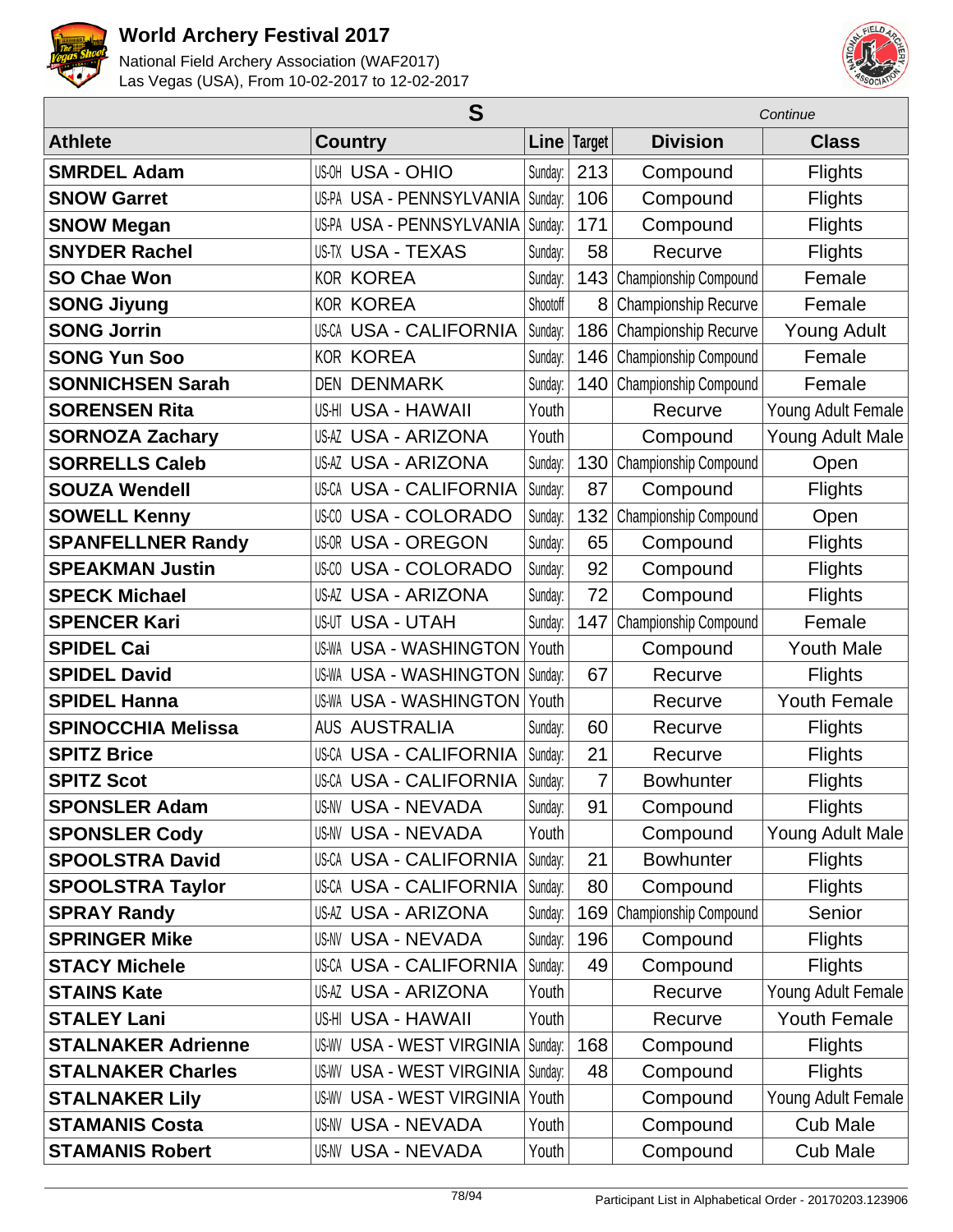



|                                   | S                               |         |               | Continue                    |                     |  |
|-----------------------------------|---------------------------------|---------|---------------|-----------------------------|---------------------|--|
| <b>Athlete</b>                    | <b>Country</b>                  |         | Line   Target | <b>Division</b>             | <b>Class</b>        |  |
| <b>STAMBUL Beverly</b>            | US-PA USA - PENNSYLVANIA        | Sunday: | 73            | Compound                    | <b>Flights</b>      |  |
| <b>STAMBUL JR Larry</b>           | US-PA USA - PENNSYLVANIA        | Sunday: | 215           | Compound                    | <b>Flights</b>      |  |
| <b>STANFIELD Hunter</b>           | <b>US-AZ USA - ARIZONA</b>      | Youth   |               | Compound                    | <b>Cub Male</b>     |  |
| <b>STANFIELD Tyler</b>            | <b>US-AZ USA - ARIZONA</b>      | Youth   |               | Compound                    | <b>Cub Male</b>     |  |
| <b>STANFORD Richard</b>           | <b>US-AZ USA - ARIZONA</b>      | Sunday: | 170           | Compound                    | <b>Flights</b>      |  |
| <b>STANK Justin</b>               | <b>US-CO USA - COLORADO</b>     | Sunday: | 200           | Compound                    | <b>Flights</b>      |  |
| <b>STANSBERRY John</b>            | <b>US-OR USA - OREGON</b>       | Sunday: | 21            | Compound                    | <b>Flights</b>      |  |
| <b>STANWOOD Thomas</b>            | US-MA USA - MASSACHUSETTS       | Sunday: | 160           | Championship Recurve        | Male                |  |
| <b>STARK Richard</b>              | <b>US-VA USA - VIRGINIA</b>     | Sunday: | 167           | Championship Barebow        | Open                |  |
| <b>STARNES Dee</b>                | <b>US-IN USA - INDIANA</b>      | Sunday: | 149           | Championship Compound       | Female              |  |
| <b>STARNES Scott</b>              | <b>US-IN USA - INDIANA</b>      | Sunday: | 133           | Championship Compound       | Open                |  |
| <b>STAS Hareld</b>                | <b>NETHERLANDS</b><br>NED       | Sunday: | 132           | Championship Compound       | Open                |  |
| <b>STATON Abigale</b>             | <b>US-TX USA - TEXAS</b>        | Youth   |               | Compound                    | <b>Cub Female</b>   |  |
| <b>STAUB Michelle</b>             | <b>US-PA USA - PENNSYLVANIA</b> | Sunday: | 98            | Compound                    | <b>Flights</b>      |  |
| <b>STAUFFER David</b>             | <b>US-CA USA - CALIFORNIA</b>   | Sunday: | 4             | <b>Bowhunter</b>            | <b>Flights</b>      |  |
| <b>STEBNER Dean</b>               | <b>US-OH USA - OHIO</b>         |         |               | Compound                    | <b>Flights</b>      |  |
| <b>STEDMAN Rick</b>               | US-CA USA - CALIFORNIA          | Sunday: | 197           | Compound                    | <b>Flights</b>      |  |
| <b>STEILING Jeannie</b>           | <b>US-WA USA - WASHINGTON</b>   | Sunday: | 79            | Compound                    | <b>Flights</b>      |  |
| <b>STEILING Kyle</b>              | <b>US-WA USA - WASHINGTON</b>   | Sunday: | 51            | Compound                    | <b>Flights</b>      |  |
| <b>STENEGÄRD Lars</b>             | <b>SWE SWEDEN</b>               | Sunday: | 104           | Compound                    | <b>Flights</b>      |  |
| <b>STENSTROM Craig</b>            | US-HI USA - HAWAII              | Sunday: | 33            | Compound                    | <b>Flights</b>      |  |
| <b>STEPANEK Bill</b>              | <b>US-CA USA - CALIFORNIA</b>   | Sunday: | 211           | Compound                    | <b>Flights</b>      |  |
| <b>STEPHENS Bryan</b>             | <b>US-AZ USA - ARIZONA</b>      | Sunday: | 12            | Recurve                     | <b>Flights</b>      |  |
| <b>STEPHENSON Zt</b>              | <b>US-NM USA - NEW MEXICO</b>   | Sunday: | 91            | Compound                    | <b>Flights</b>      |  |
| <b>STEPP David</b>                | US-AZ USA - ARIZONA             | Sunday: |               | 122   Championship Compound | Open                |  |
| <b>STEPP Tristan</b>              | <b>US-AZ USA - ARIZONA</b>      | Sunday: | 95            | Compound                    | <b>Flights</b>      |  |
| <b>STEVENS Callie</b>             | <b>US-MT USA - MONTANA</b>      | Sunday: | 10            | Recurve                     | <b>Flights</b>      |  |
| <b>STEVENS Solomon</b>            | US-00 USA - COLORADO            | Sunday: | 95            | Compound                    | <b>Flights</b>      |  |
| <b>STEVENS Tayler</b>             | <b>US-AZ USA - ARIZONA</b>      | Sunday: | 16            | <b>Bowhunter</b>            | <b>Flights</b>      |  |
| <b>STEVENSON Kathleen Roberts</b> | US-OK USA - OKLAHOMA            | Sunday: | 165           | Championship Recurve        | Female              |  |
| <b>STEVENSON, JR Thomas</b>       | <b>US-OK USA - OKLAHOMA</b>     | Sunday: | 45            | Recurve                     | <b>Flights</b>      |  |
| <b>STEWART Andrew</b>             | US-ID USA - IDAHO               | Sunday: | 115           | Compound                    | <b>Flights</b>      |  |
| <b>STEWART Karen</b>              | US-CA USA - CALIFORNIA          | Sunday: | 86            | Compound                    | <b>Flights</b>      |  |
| <b>STEWART Matthew</b>            | <b>US-CA USA - CALIFORNIA</b>   | Sunday: | 181           | Compound                    | <b>Flights</b>      |  |
| <b>STIFFLER Rome</b>              | US-ID USA - IDAHO               | Sunday: | 199           | Compound                    | <b>Flights</b>      |  |
| <b>STILLEY Emma</b>               | US-CA USA - CALIFORNIA          | Youth   |               | Recurve                     | <b>Youth Female</b> |  |
| <b>STIVERS James</b>              | US-CA USA - CALIFORNIA          | Sunday: | 46            | Compound                    | <b>Flights</b>      |  |
| <b>STOCKMAN Alison</b>            | US-MD USA - MARYLAND            | Youth   |               | Compound                    | Young Adult Female  |  |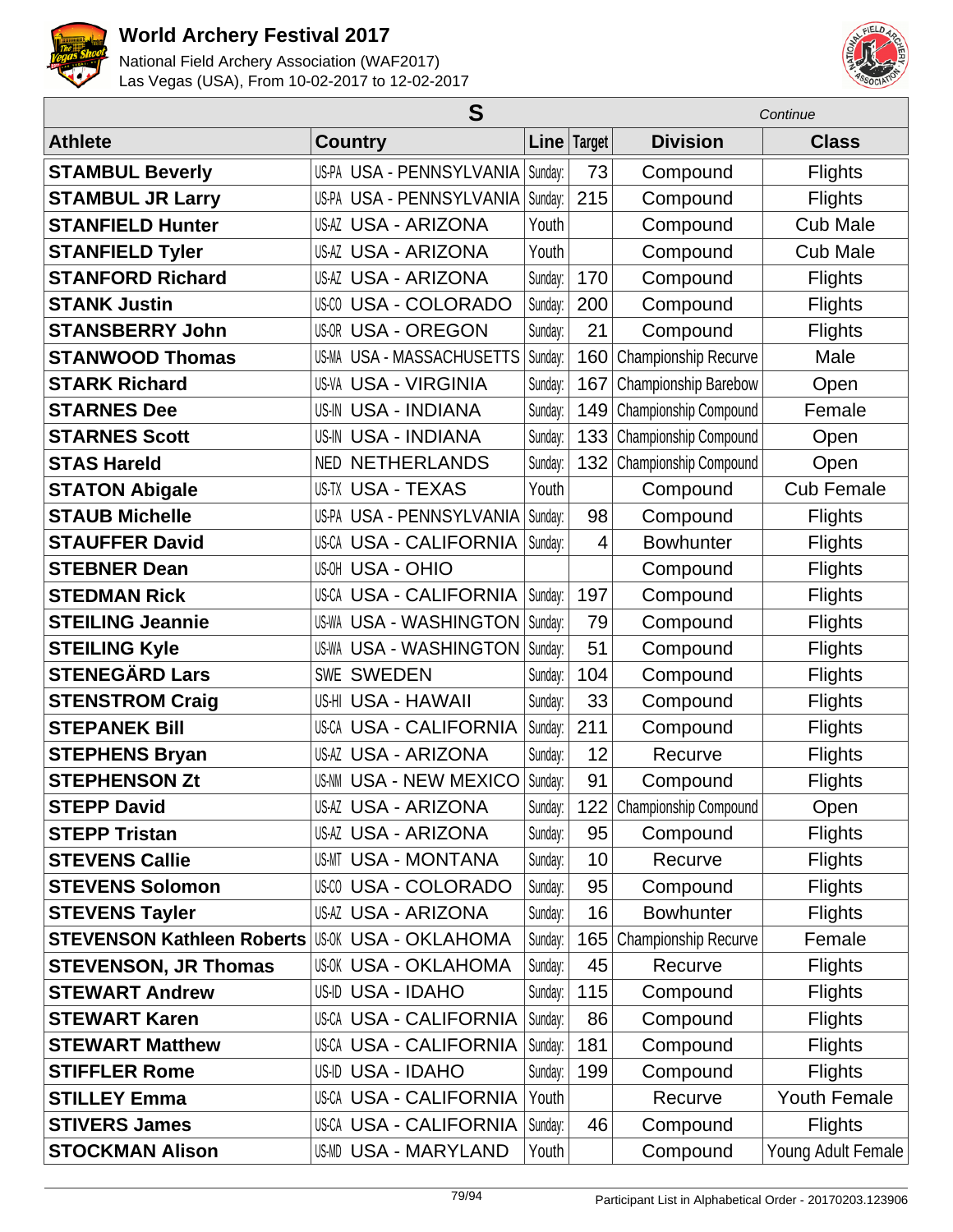



|                            | S                                 |         |             | Continue              |                     |  |
|----------------------------|-----------------------------------|---------|-------------|-----------------------|---------------------|--|
| <b>Athlete</b>             | <b>Country</b>                    |         | Line Target | <b>Division</b>       | <b>Class</b>        |  |
| <b>STOCKTON Nicole</b>     | US-IL USA - ILLINOIS              | Sunday: | 55          | Recurve               | <b>Flights</b>      |  |
| <b>STOCKTON Robert</b>     | <b>US-CO USA - COLORADO</b>       | Sunday: | 158         | Championship Compound | Senior              |  |
| <b>STOLLEIS Karl</b>       | <b>US-NM USA - NEW MEXICO</b>     | Sunday: | 30          | Compound              | <b>Flights</b>      |  |
| <b>STONE Dana</b>          | <b>USA - WASHINGTON</b><br>US-WA  | Sunday: | 34          | Compound              | <b>Flights</b>      |  |
| <b>STONE Mike</b>          | US-AL USA - ALABAMA               | Sunday: | 126         | Championship Compound | Open                |  |
| <b>STONE Vanessa</b>       | US-IN USA - INDIANA               | Sunday: | 35          | Compound              | <b>Flights</b>      |  |
| <b>STOVER Steven</b>       | US-IL USA - ILLINOIS              | Sunday: | 169         | Championship Compound | Senior              |  |
| <b>STOWE Lyle</b>          | <b>US-MI USA - MICHIGAN</b>       | Sunday: | 48          | Compound              | <b>Flights</b>      |  |
| <b>STRADER Shawn</b>       | <b>US-AZ USA - ARIZONA</b>        | Youth   |             | Compound              | Young Adult Male    |  |
| <b>STRALEY Frank</b>       | US-PA USA - PENNSYLVANIA          | Sunday: | 85          | Compound              | <b>Flights</b>      |  |
| <b>STRATMAN Mike</b>       | <b>US-CA USA - CALIFORNIA</b>     | Sunday: | 210         | Compound              | <b>Flights</b>      |  |
| <b>STREET Jason</b>        | <b>US-MI USA - MICHIGAN</b>       | Sunday: | 78          | Compound              | <b>Flights</b>      |  |
| <b>STREET Scott</b>        | <b>USA - IDAHO</b><br>US-ID       | Sunday: | 109         | Compound              | <b>Flights</b>      |  |
| <b>STRICKLAND Sarah</b>    | <b>US-MI USA - MICHIGAN</b>       | Sunday: | 40          | Compound              | <b>Flights</b>      |  |
| <b>STRICKLAND Timothy</b>  | <b>US-CO USA - COLORADO</b>       | Sunday: | 110         | Compound              | <b>Flights</b>      |  |
| <b>STRINGHAM Adam</b>      | <b>USA - UTAH</b><br>US-UT        | Sunday: | 216         | Compound              | <b>Flights</b>      |  |
| <b>STROJEK Trevor</b>      | US-CA USA - CALIFORNIA            | Youth   |             | Compound              | <b>Youth Male</b>   |  |
| <b>STROUD Branduin</b>     | <b>US-CA USA - CALIFORNIA</b>     | Sunday: | 62          | Recurve               | <b>Flights</b>      |  |
| <b>STRYCHALSKI Ted</b>     | USA - PENNSYLVANIA<br>US-PA       | Sunday: | 125         | Championship Compound | Open                |  |
| <b>STUCKER Halle</b>       | <b>US-WI USA - WISCONSIN</b>      | Youth   |             | Compound              | <b>Youth Female</b> |  |
| <b>STUTZMAN Matt</b>       | US-IA USA - IOWA                  | Sunday: | 135         | Championship Compound | Open                |  |
| <b>STYHL Nick</b>          | <b>USA - IDAHO</b><br>US-ID       | Sunday: | 109         | Compound              | Flights             |  |
| <b>SUH David</b>           | <b>US-CA USA - CALIFORNIA</b>     | Sunday: | 191         | Compound              | <b>Flights</b>      |  |
| <b>SUHR Erin</b>           | <b>US-CA USA - CALIFORNIA</b>     | Youth   |             | Recurve               | <b>Youth Female</b> |  |
| <b>SUIZU Taro</b>          | <b>JPN JAPAN</b>                  | Sunday: | 51          | Compound              | <b>Flights</b>      |  |
| <b>SUK Andrew</b>          | US-CA USA - CALIFORNIA            | Youth   |             | Recurve               | Young Adult Male    |  |
| <b>SULLENBERGER Sydney</b> | US-FL USA - FLORIDA               | Youth   |             | Compound              | Youth Female        |  |
| <b>SULLIVAN Matt</b>       | <b>US-NV USA - NEVADA</b>         | Sunday: | 132         | Championship Compound | Open                |  |
| <b>SULLIVAN Michelle</b>   | <b>US-WV USA - WEST VIRGINIA</b>  | Sunday: | 28          | <b>Bowhunter</b>      | <b>Flights</b>      |  |
| <b>SULLIVAN Sawyer</b>     | <b>US-MN USA - MINNESOTA</b>      | Youth   |             | Compound              | <b>Youth Male</b>   |  |
| <b>SULLIVAN Shayne</b>     | US-ID USA - IDAHO                 | Sunday: | 108         | Compound              | <b>Flights</b>      |  |
| <b>SULLIVAN Thomas</b>     | <b>US-AZ USA - ARIZONA</b>        | Sunday: | 13          | Recurve               | <b>Flights</b>      |  |
| <b>SUTTON Victoria</b>     | <b>US-NC USA - NORTH CAROLINA</b> |         |             | Recurve               | <b>Flights</b>      |  |
| <b>SWANSON Keith</b>       | <b>US-OR USA - OREGON</b>         | Sunday: | 174         | Championship Compound | Senior              |  |
| <b>SWANSON Rob</b>         | <b>US-AK USA - ALASKA</b>         | Sunday: | 16          | <b>Bowhunter</b>      | <b>Flights</b>      |  |
| <b>SWEENEY Peter</b>       | <b>US-CT USA - CONNECTICUT</b>    | Sunday: | 30          | Compound              | <b>Flights</b>      |  |
| <b>SWEITZER Craig</b>      | US-PA USA - PENNSYLVANIA          | Sunday: | 89          | Compound              | <b>Flights</b>      |  |
| <b>SWEITZER Marc</b>       | US-PA USA - PENNSYLVANIA          | Sunday: | 102         | Compound              | <b>Flights</b>      |  |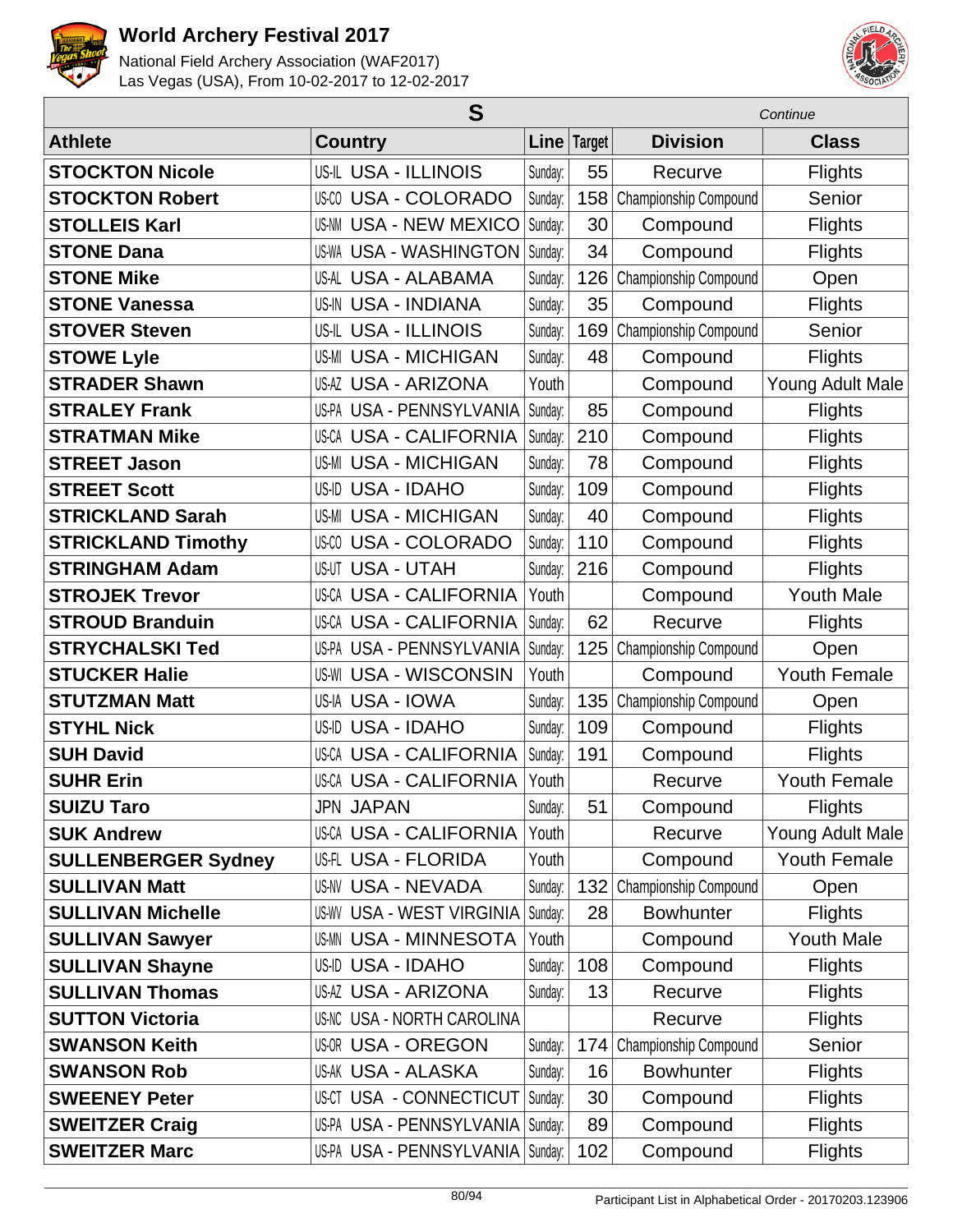

Г

# **World Archery Festival 2017**



| S                      |                                     |         | Continue      |                             |                |
|------------------------|-------------------------------------|---------|---------------|-----------------------------|----------------|
| <b>Athlete</b>         | <b>Country</b>                      |         | Line   Target | <b>Division</b>             | <b>Class</b>   |
| <b>SWENSON Jalyssa</b> | US-MT USA - MONTANA                 | Sunday: |               | 151   Championship Compound | Female         |
| <b>SWISHER Jerry</b>   | US-NV USA - NEVADA                  | Sunday: | 173           | Compound                    | <b>Flights</b> |
| <b>SWORDS Kristen</b>  | <b>US-KY USA - KENTUCKY</b>         | Sunday: | 60            | Compound                    | <b>Flights</b> |
| <b>SYKORA Ron</b>      | <b>US-IA USA - IOWA</b>             | Sunday: | 56            | Compound                    | <b>Flights</b> |
| <b>SZATELA Anna</b>    | US-NH USA - NEW HAMPSHIRE   Sunday: |         | 77            | Compound                    | <b>Flights</b> |

| Τ                      |                                  |             |     |                       |                    |  |  |
|------------------------|----------------------------------|-------------|-----|-----------------------|--------------------|--|--|
| <b>Athlete</b>         | <b>Country</b>                   | Line Target |     | <b>Division</b>       | <b>Class</b>       |  |  |
| <b>TABB Madison</b>    | US-ID USA - IDAHO                | Youth       |     | Compound              | <b>Cub Female</b>  |  |  |
| <b>TABOLT Benjamin</b> | <b>USA - COLORADO</b><br>US-CO   | Sunday:     | 31  | <b>Bowhunter</b>      | <b>Flights</b>     |  |  |
| <b>TACHIBANA Brian</b> | US-HI USA - HAWAII               | Sunday:     | 182 | Compound              | <b>Flights</b>     |  |  |
| <b>TAFOYA Miguel</b>   | <b>US-NM USA - NEW MEXICO</b>    | Sunday:     | 72  | Compound              | <b>Flights</b>     |  |  |
| <b>TAGUDIN Eric</b>    | <b>AUS AUSTRALIA</b>             | Sunday:     | 27  | Compound              | <b>Flights</b>     |  |  |
| <b>TAIT Alex</b>       | <b>US-MI USA - MICHIGAN</b>      | Sunday:     | 83  | Compound              | <b>Flights</b>     |  |  |
| <b>TAJIRI Bruce</b>    | US-HI USA - HAWAII               | Sunday:     | 118 | Compound              | <b>Flights</b>     |  |  |
| <b>TAM Derek</b>       | <b>US-CA USA - CALIFORNIA</b>    | Sunday:     | 52  | Compound              | <b>Flights</b>     |  |  |
| <b>TAM Luann</b>       | US-CA USA - CALIFORNIA           | Sunday:     | 62  | Recurve               | <b>Flights</b>     |  |  |
| <b>TAMON Mito</b>      | <b>JPN JAPAN</b>                 | Sunday:     | 32  | Compound              | <b>Flights</b>     |  |  |
| <b>TANEBE Hiroshi</b>  | <b>JPN JAPAN</b>                 | Sunday:     | 172 | Championship Compound | Senior             |  |  |
| <b>TANIMOTO Roi</b>    | US-HI USA - HAWAII               | Sunday:     | 81  | Compound              | <b>Flights</b>     |  |  |
| <b>TANK lan</b>        | <b>US-TX USA - TEXAS</b>         | Sunday:     | 65  | Recurve               | <b>Flights</b>     |  |  |
| <b>TANNER Bobby</b>    | <b>USA - KENTUCKY</b><br>US-KY   | Sunday:     | 210 | Compound              | <b>Flights</b>     |  |  |
| <b>TAPAN Erdal</b>     | <b>GERMANY</b><br>GER            | Sunday:     | 205 | Compound              | <b>Flights</b>     |  |  |
| <b>TARR Justin</b>     | <b>US-AZ USA - ARIZONA</b>       | Sunday:     | 8   | <b>Bowhunter</b>      | <b>Flights</b>     |  |  |
| <b>TATEYAMA Riley</b>  | US-HI USA - HAWAII               | Youth       |     | Recurve               | <b>Cub Female</b>  |  |  |
| <b>TATGE Troy</b>      | <b>USA - WASHINGTON</b><br>US-WA | Sunday:     | 117 | Compound              | Flights            |  |  |
| <b>TAYLER Thompson</b> | <b>US-NM USA - NEW MEXICO</b>    | Youth       |     | Compound              | <b>Youth Male</b>  |  |  |
| <b>TAYLOR Austin</b>   | CAN CANADA                       | Sunday:     | 168 | Championship Compound | <b>Young Adult</b> |  |  |
| <b>TAYLOR Bradley</b>  | <b>US-NV USA - NEVADA</b>        | Sunday:     | 74  | Compound              | <b>Flights</b>     |  |  |
| <b>TAYLOR David</b>    | <b>US-MO USA - MISSOURI</b>      | Sunday:     | 90  | Compound              | <b>Flights</b>     |  |  |
| <b>TAYLOR Drake</b>    | <b>US-CA USA - CALIFORNIA</b>    | Sunday:     | 176 | Championship Compound | <b>Young Adult</b> |  |  |
| <b>TAYLOR Gale</b>     | <b>US-CO USA - COLORADO</b>      | Sunday:     | 33  | Compound              | <b>Flights</b>     |  |  |
| TAYLOR Katie           | US-CA USA - CALIFORNIA           | Sunday:     | 19  | <b>Bowhunter</b>      | <b>Flights</b>     |  |  |
| <b>TAYLOR Kelly</b>    | CAN CANADA                       | Sunday:     | 184 | Compound              | <b>Flights</b>     |  |  |
| <b>TAYLOR Michael</b>  | US-CA USA - CALIFORNIA           | Sunday:     | 200 | Compound              | <b>Flights</b>     |  |  |
| <b>TAYLOR Nick</b>     | <b>US-UT USA - UTAH</b>          | Sunday:     | 30  | <b>Bowhunter</b>      | <b>Flights</b>     |  |  |
| <b>TAYLOR Rose</b>     | <b>US-CO USA - COLORADO</b>      | Sunday:     | 20  | Compound              | <b>Flights</b>     |  |  |
| <b>TAYLOR Samantha</b> | US-CO USA - COLORADO             | Sunday:     | 154 | Championship Compound | Female             |  |  |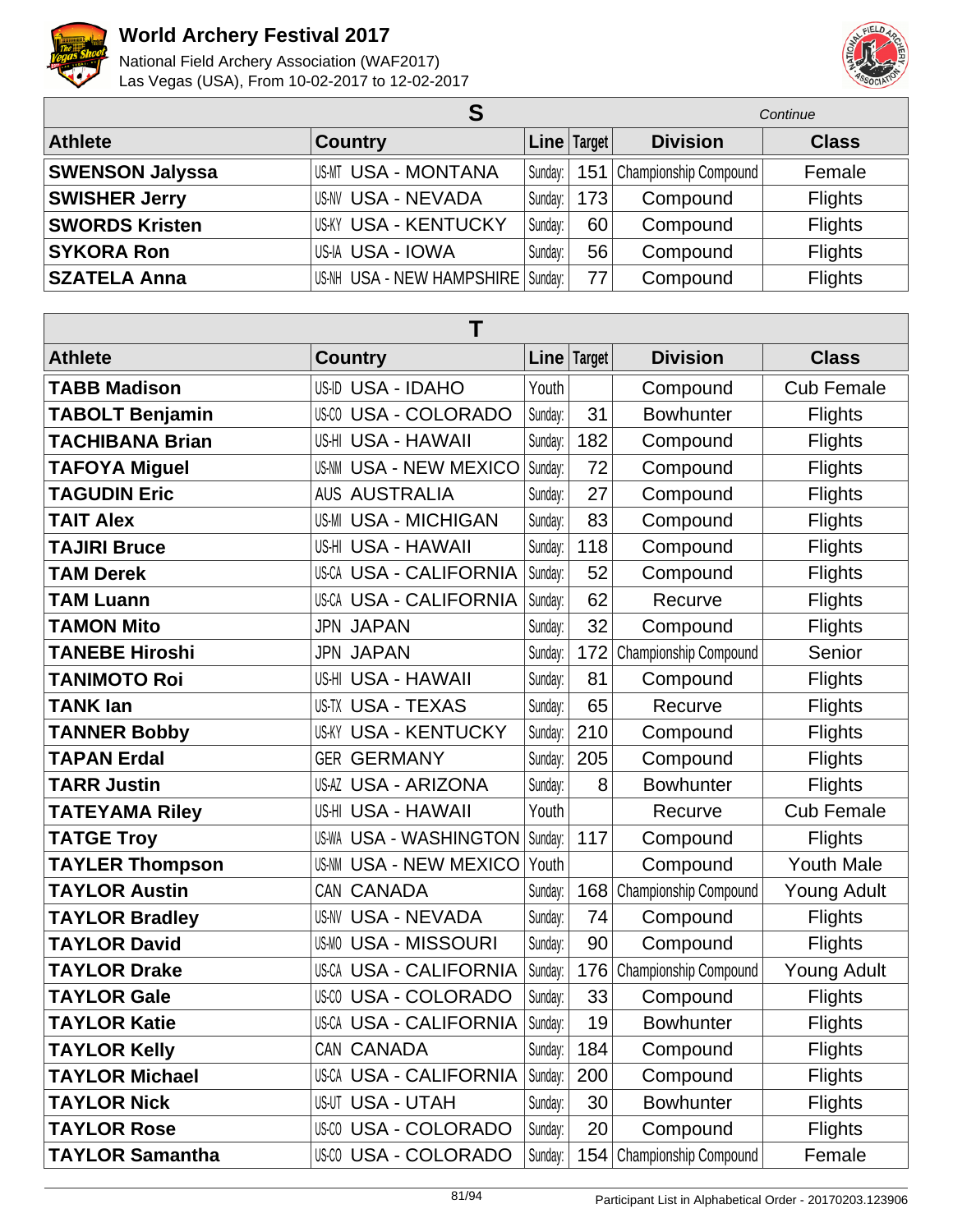



|                          | Τ                               |          |               | Continue                |                     |  |
|--------------------------|---------------------------------|----------|---------------|-------------------------|---------------------|--|
| <b>Athlete</b>           | <b>Country</b>                  |          | Line   Target | <b>Division</b>         | <b>Class</b>        |  |
| <b>TAZZA Tony</b>        | US-PA USA - PENNSYLVANIA        | Shootoff | 4             | Championship Compound   | Senior              |  |
| <b>TEACHENOR Lillian</b> | <b>US-NV USA - NEVADA</b>       | Youth    |               | Compound                | <b>Youth Female</b> |  |
| <b>TEAGUE Faron</b>      | <b>US-MO USA - MISSOURI</b>     | Sunday:  | 74            | <b>Compound Limited</b> | <b>Flights</b>      |  |
| <b>TEAL Ashley</b>       | <b>US-CO USA - COLORADO</b>     | Sunday:  | 212           | Compound                | <b>Flights</b>      |  |
| <b>TEAL Kyle</b>         | <b>US-CO USA - COLORADO</b>     | Sunday:  | 96            | Compound                | <b>Flights</b>      |  |
| <b>TEBELIUS Marc</b>     | <b>US-ND USA - NORTH DAKOTA</b> | Sunday:  | 14            | Compound                | <b>Flights</b>      |  |
| <b>TEDFORD Aaron</b>     | <b>US-MT USA - MONTANA</b>      | Sunday:  | 123           | Championship Compound   | Open                |  |
| <b>TEDFORD Paul</b>      | <b>US-MT USA - MONTANA</b>      | Shootoff | 3             | Championship Compound   | Open                |  |
| <b>TEETS Ben</b>         | <b>US-ND USA - NORTH DAKOTA</b> | Sunday:  | 81            | Compound                | <b>Flights</b>      |  |
| <b>TEETS Bethany</b>     | <b>US-ND USA - NORTH DAKOTA</b> | Youth    |               | Compound                | Young Adult Female  |  |
| <b>TEETS Trent</b>       | US-ND USA - NORTH DAKOTA        | Sunday:  | 206           | Compound                | <b>Flights</b>      |  |
| <b>TENBROOK Ray</b>      | <b>US-CO USA - COLORADO</b>     | Sunday:  | 153           | Championship Compound   | Senior              |  |
| <b>TENBROOK Tyler</b>    | <b>US-CO USA - COLORADO</b>     | Sunday:  | 137           | Championship Compound   | Open                |  |
| <b>TENENBAUM Leo</b>     | <b>US-CA USA - CALIFORNIA</b>   | Youth    |               | Recurve                 | <b>Youth Male</b>   |  |
| <b>TENJIN Satoko</b>     | <b>JPN JAPAN</b>                | Sunday:  | 152           | Championship Compound   | Female              |  |
| <b>TENNER Brandon</b>    | <b>US-OR USA - OREGON</b>       | Sunday:  | 40            | Recurve                 | <b>Flights</b>      |  |
| <b>TERHUNE Jeremy</b>    | <b>US-WY USA - WYOMING</b>      | Sunday:  | 125           | Championship Compound   | Open                |  |
| <b>TERSEY Kolin</b>      | US-AZ USA - ARIZONA             | Youth    |               | Compound                | Young Adult Male    |  |
| <b>TESCH Sadie</b>       | US-SD USA - SOUTH DAKOTA        | Youth    |               | Compound                | <b>Youth Female</b> |  |
| <b>THACKER Donnie</b>    | <b>US-KY USA - KENTUCKY</b>     | Sunday:  | 129           | Championship Compound   | Open                |  |
| <b>THEILIG Rick</b>      | US-MA USA - MASSACHUSETTS       | Sunday:  | 66            | Compound                | <b>Flights</b>      |  |
| <b>THEODORE Breanna</b>  | <b>US-MN USA - MINNESOTA</b>    | Sunday:  | 141           | Championship Compound   | Female              |  |
| <b>THERRIEN Kaci</b>     | US-GA USA - GEORGIA             | Youth    |               | Compound                | <b>Youth Female</b> |  |
| <b>THIBAULT Michelle</b> | <b>US-CA USA - CALIFORNIA</b>   | Youth    |               | Recurve                 | Young Adult Female  |  |
| THISS Caitlyn            | US-CA USA - CALIFORNIA          | Youth    |               | Recurve                 | Young Adult Female  |  |
| <b>THOMAS Kinzie</b>     | <b>US-ND USA - NORTH DAKOTA</b> | Youth    |               | Compound                | Young Adult Female  |  |
| <b>THOMAS Timmy</b>      | <b>US-NV USA - NEVADA</b>       | Sunday:  | 216           | Compound                | <b>Flights</b>      |  |
| <b>THOMAS Tyler</b>      | US-ND USA - NORTH DAKOTA        | Youth    |               | Compound                | <b>Cub Male</b>     |  |
| <b>THOMPSON Dennis</b>   | US-NJ USA - NEW JERSEY          | Sunday:  | 55            | Recurve                 | <b>Flights</b>      |  |
| <b>THOMPSON Kaela</b>    | US-CA USA - CALIFORNIA          | Sunday:  | 63            | Recurve                 | <b>Flights</b>      |  |
| <b>THOMPSON Madison</b>  | <b>US-UT USA - UTAH</b>         | Youth    |               | Compound                | <b>Youth Female</b> |  |
| <b>THOMPSON Nshan</b>    | US-MO USA - MISSOURI            | Sunday:  | 125           | Championship Compound   | Open                |  |
| <b>THOMPSON Peter</b>    | US-ID USA - IDAHO               | Sunday:  | 81            | Compound                | <b>Flights</b>      |  |
| <b>THOMPSON Tracy</b>    | <b>US-IL USA - ILLINOIS</b>     | Sunday:  | 19            | Compound                | <b>Flights</b>      |  |
| <b>THOMPSON Travis</b>   | <b>US-IL USA - ILLINOIS</b>     | Sunday:  | 79            | Compound                | <b>Flights</b>      |  |
| <b>THOMSON Randal</b>    | <b>US-CA USA - CALIFORNIA</b>   | Sunday:  | 18            | Recurve                 | <b>Flights</b>      |  |
| <b>THORLAKSEN Stacyn</b> | <b>US-UT USA - UTAH</b>         | Youth    |               | Compound                | Youth Female        |  |
| <b>THORNBERRY Dave</b>   | <b>US-CA USA - CALIFORNIA</b>   | Sunday:  | 72            | <b>Compound Limited</b> | <b>Flights</b>      |  |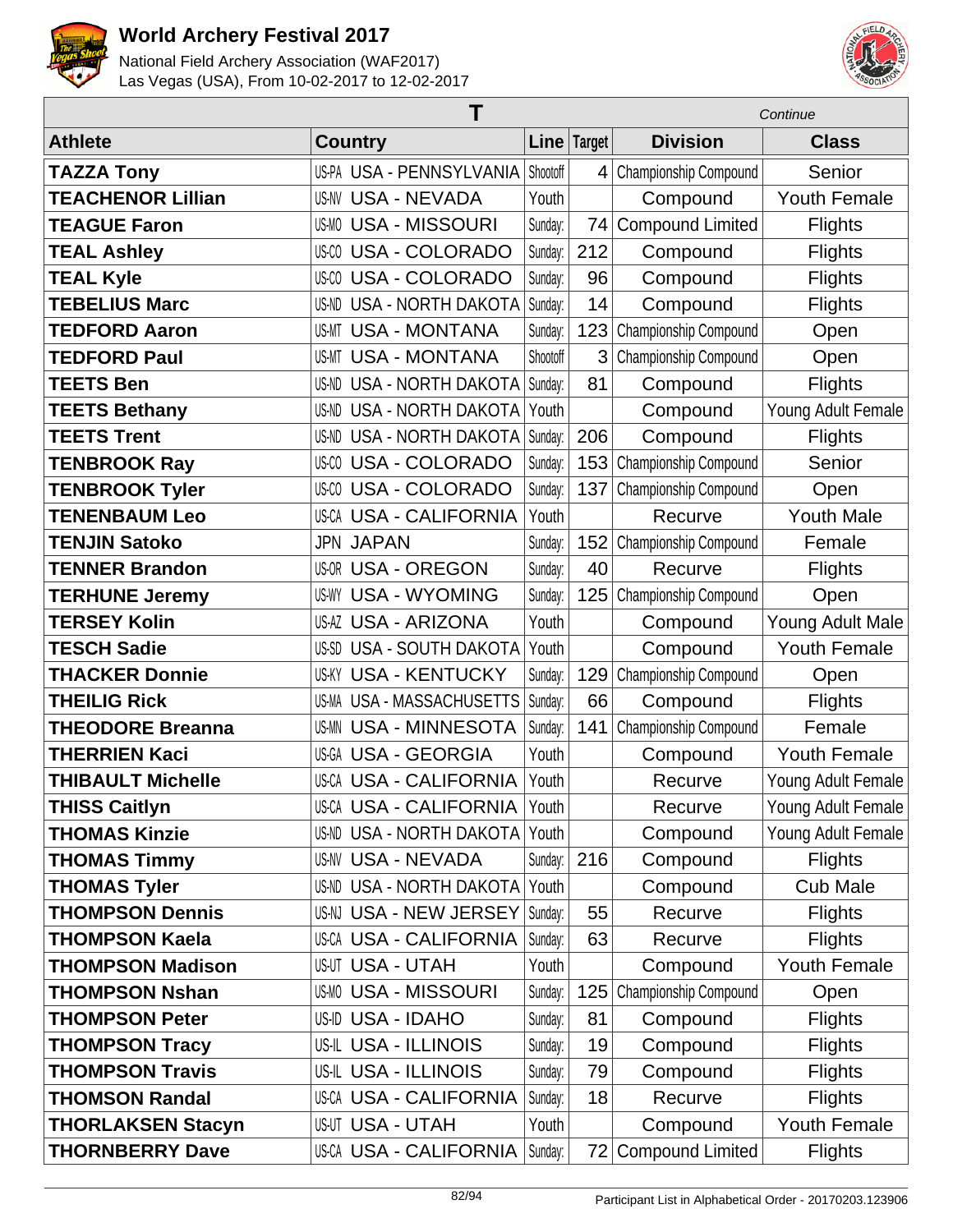



|                                   | Τ                               |         |             | Continue                    |                    |  |
|-----------------------------------|---------------------------------|---------|-------------|-----------------------------|--------------------|--|
| <b>Athlete</b>                    | <b>Country</b>                  |         | Line Target | <b>Division</b>             | <b>Class</b>       |  |
| <b>THORNHILL Chase</b>            | <b>US-CA USA - CALIFORNIA</b>   | Youth   |             | Compound                    | Young Adult Male   |  |
| <b>THORNTON Dean</b>              | CAN CANADA                      | Sunday: | 180         | Championship Compound       | Senior             |  |
| <b>THORNTON Lance</b>             | <b>US-MO USA - MISSOURI</b>     | Sunday: | 144         | Championship Compound       | Open               |  |
| <b>THRUN Jeff</b>                 | <b>USA - MINNESOTA</b><br>US-MN | Sunday: | 209         | Compound                    | <b>Flights</b>     |  |
| <b>THURMAN Bob</b>                | <b>US-CA USA - CALIFORNIA</b>   | Sunday: | 73          | Compound                    | <b>Flights</b>     |  |
| <b>THURMAN Larry</b>              | <b>US-WA USA - WASHINGTON</b>   | Sunday: | 209         | Compound                    | <b>Flights</b>     |  |
| <b>THUROW Joelle</b>              | CAN CANADA                      | Youth   |             | Compound                    | <b>Cub Female</b>  |  |
| <b>THUROW Ty</b>                  | CAN CANADA                      | Youth   |             | Compound                    | <b>Youth Male</b>  |  |
| <b>TIMP Wyatt</b>                 | US-IA USA - IOWA                | Youth   |             | Compound                    | <b>Youth Male</b>  |  |
| <b>TINGLEY Cody</b>               | US-IA USA - IOWA                | Sunday: | 25          | <b>Bowhunter</b>            | <b>Flights</b>     |  |
| <b>TIONGSON Steven</b>            | <b>US-MN USA - MINNESOTA</b>    | Sunday: | 43          | Recurve                     | <b>Flights</b>     |  |
| <b>TITLEY Stephane</b>            | CAN CANADA                      | Sunday: | 82          | Compound                    | <b>Flights</b>     |  |
| <b>TODARO Tiffany</b>             | <b>US-CA USA - CALIFORNIA</b>   | Sunday: | 51          | Recurve                     | <b>Flights</b>     |  |
| <b>TOLLE Tyler</b>                | US-ID USA - IDAHO               | Youth   |             | Compound                    | <b>Youth Male</b>  |  |
| <b>TOM Anthony</b>                | US-HI USA - HAWAII              | Youth   |             | Recurve                     | <b>Youth Male</b>  |  |
| <b>TOMLINSON Steve</b>            | <b>US-OR USA - OREGON</b>       | Sunday: | 140         | Championship Compound       | Open               |  |
| <b>TOMPKINS Jennifer</b>          | <b>US-CA USA - CALIFORNIA</b>   | Sunday: | 24          | Recurve                     | <b>Flights</b>     |  |
| <b>TOMPKINS Mackenzie</b>         | US-IA USA - IOWA                | Sunday: | 85          | Compound                    | <b>Flights</b>     |  |
| <b>TONIOLI Marcella</b>           | <b>ITA ITALY</b>                | Sunday: | 146         | Championship Compound       | Female             |  |
| <b>TONOWICZ Mateusz</b>           | <b>AUS AUSTRALIA</b>            | Sunday: | 216         | Compound                    | <b>Flights</b>     |  |
| <b>TOONE Jackson</b>              | <b>US-UT USA - UTAH</b>         | Youth   |             | Compound                    | <b>Youth Male</b>  |  |
| <b>TOONE Jake</b>                 | <b>US-UT USA - UTAH</b>         | Sunday: | 177         | Championship Compound       | <b>Young Adult</b> |  |
| <b>TOPHAM Taylie</b>              | <b>US-UT USA - UTAH</b>         | Youth   |             | Compound                    | <b>Cub Female</b>  |  |
| <b>TOPHAM Tyler</b>               | <b>US-UT USA - UTAH</b>         | Sunday: | 181         | Championship Compound       | <b>Young Adult</b> |  |
| <b>TOSH Noah</b>                  | <b>US-KS USA - KANSAS</b>       | Sunday: | 109         | Compound                    | <b>Flights</b>     |  |
| <b>TOWELL Brendan</b>             | <b>US-CA USA - CALIFORNIA</b>   | Sunday: | 188         | <b>Championship Recurve</b> | <b>Young Adult</b> |  |
| <b>TOWNSEND David</b>             | US-NY USA - NEW YORK            | Sunday: | 196         | Compound                    | <b>Flights</b>     |  |
| <b>TOY Garrison</b>               | US-NV USA - NEVADA              | Youth   |             | Compound                    | <b>Youth Male</b>  |  |
| <b>TOYOFUKU Hiroshi</b>           | <b>JPN JAPAN</b>                | Sunday: | 158         | Championship Compound       | Senior             |  |
| <b>TRACEY Valerie</b>             | <b>US-OH USA - OHIO</b>         | Sunday: | 153         | Championship Compound       | Female             |  |
| <b>TRAIL Keith</b>                | US-NC USA - NORTH CAROLINA      | Sunday: | 131         | Championship Compound       | Open               |  |
| <b>TRAN Ron</b>                   | <b>US-CA USA - CALIFORNIA</b>   | Sunday: | 204         | Championship Barebow        | Open               |  |
| <b>TRAN Y-Minh</b>                | US-CA USA - CALIFORNIA          | Sunday: | 15          | Recurve                     | <b>Flights</b>     |  |
| <b>TRDINA Nicholas</b>            | US-KY USA - KENTUCKY            | Sunday: | 37          | Recurve                     | <b>Flights</b>     |  |
| <b>TRENTHAM Alex</b>              | <b>US-CA USA - CALIFORNIA</b>   | Sunday: | 104         | Compound                    | <b>Flights</b>     |  |
| <b>TRENTHAM Zoe</b>               | <b>US-CA USA - CALIFORNIA</b>   | Youth   |             | Compound                    | Young Adult Female |  |
| <b>TRIGUERO DE LA JARA Cintia</b> | <b>ESP SPAIN</b>                | Sunday: | 193         | Compound                    | <b>Flights</b>     |  |
| <b>TRIPLETT Gianna</b>            | US-CA USA - CALIFORNIA          | Youth   |             | Compound                    | Youth Female       |  |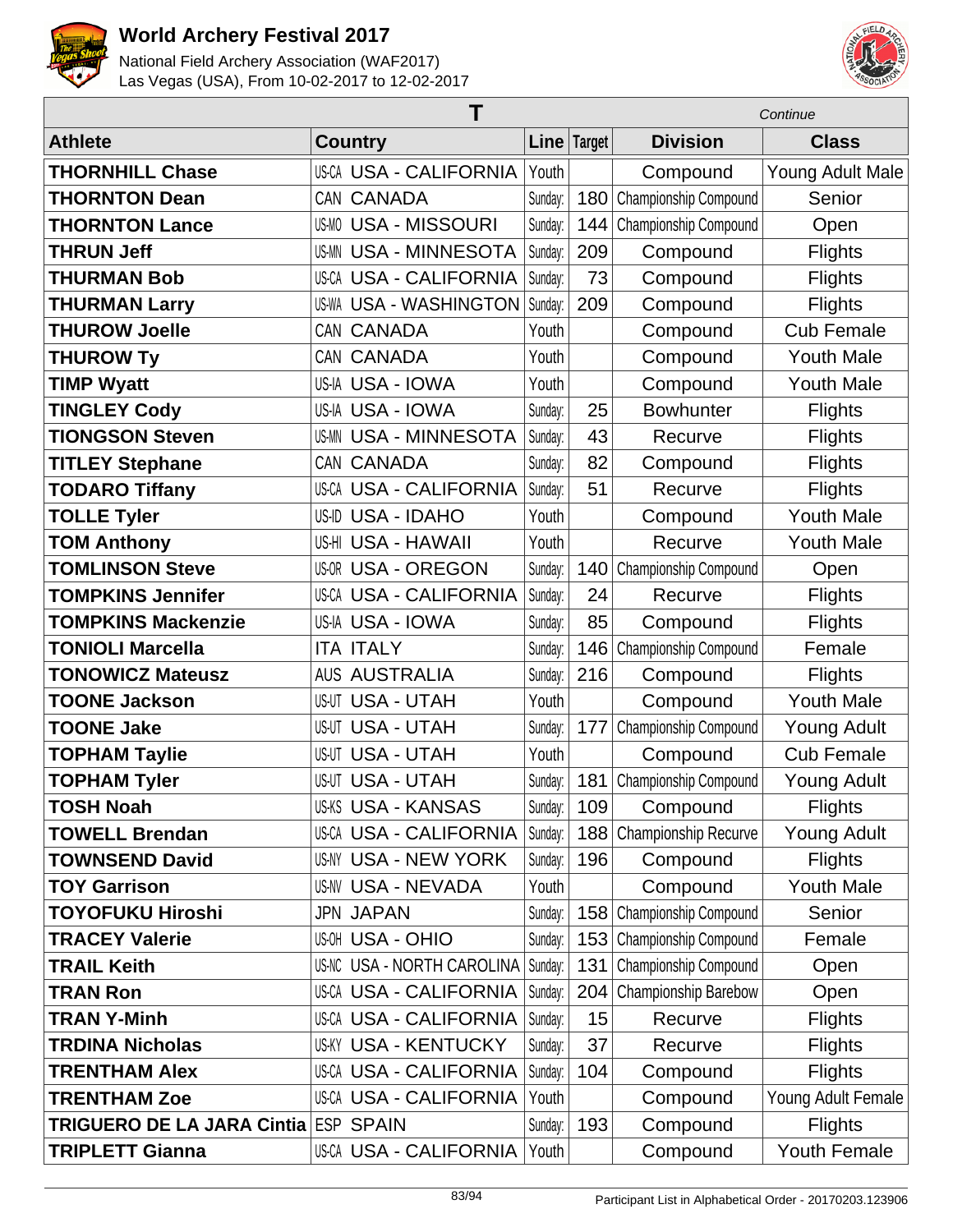



| Τ                          |                               |         | Continue       |                       |                    |
|----------------------------|-------------------------------|---------|----------------|-----------------------|--------------------|
| <b>Athlete</b>             | <b>Country</b>                |         | Line   Target  | <b>Division</b>       | <b>Class</b>       |
| <b>TROGSTAD Mike</b>       | <b>US-UT USA - UTAH</b>       | Sunday: | 3              | <b>Bowhunter</b>      | <b>Flights</b>     |
| <b>TROGSTAD Oaklee</b>     | <b>US-UT USA - UTAH</b>       | Sunday: | 70             | Compound              | <b>Flights</b>     |
| <b>TROYER Chad</b>         | US-00 USA - COLORADO          | Sunday: | 138            | Championship Compound | Open               |
| <b>TRPKOVSKI Mya</b>       | US-HI USA - HAWAII            | Youth   |                | Compound              | <b>Cub Female</b>  |
| <b>TRPKOVSKI Paul</b>      | US-HI USA - HAWAII            | Sunday: | 27             | <b>Bowhunter</b>      | <b>Flights</b>     |
| <b>TRPKOVSKI Tony</b>      | US-HI USA - HAWAII            | Sunday: | $\overline{4}$ | <b>Bowhunter</b>      | <b>Flights</b>     |
| <b>TRUITT Kevin</b>        | <b>US-CA USA - CALIFORNIA</b> | Sunday: | 72             | Compound              | <b>Flights</b>     |
| <b>TRUITT Wendy</b>        | <b>US-WA USA - WASHINGTON</b> | Sunday: | 194            | Compound              | <b>Flights</b>     |
| TRUJILLO VAZQUEZ Alejandra | <b>MEX MEXICO</b>             | Youth   |                | Recurve               | Young Adult Female |
| <b>TRUONG Albert</b>       | US-CA USA - CALIFORNIA        | Sunday: | 14             | <b>Bowhunter</b>      | <b>Flights</b>     |
| <b>TSENG Eddie</b>         | <b>US-CO USA - COLORADO</b>   | Sunday: | 174            | Championship Compound | Senior             |
| <b>TSOSIE Emmett O.</b>    | <b>US-AZ USA - ARIZONA</b>    | Sunday: | 66             | Recurve               | <b>Flights</b>     |
| <b>TUBBS Jaci</b>          | <b>US-NE USA - NEBRASKA</b>   | Youth   |                | Compound              | Young Adult Female |
| <b>TUBBS Jesse</b>         | <b>US-CA USA - CALIFORNIA</b> | Sunday: | 49             | Compound              | <b>Flights</b>     |
| <b>TUCKER Randy</b>        | US-CA USA - CALIFORNIA        | Sunday: | 154            | Championship Compound | Senior             |
| <b>TUCKER Tyler</b>        | <b>US-TX USA - TEXAS</b>      | Sunday: | 11             | <b>Bowhunter</b>      | <b>Flights</b>     |
| <b>TURINA Nicole</b>       | US-HI USA - HAWAII            | Sunday: | 51             | Recurve               | <b>Flights</b>     |
| <b>TURNER Charles</b>      | <b>US-NM USA - NEW MEXICO</b> | Sunday: | 176            | Compound              | <b>Flights</b>     |
| <b>TURNER Nicolas</b>      | US-CA USA - CALIFORNIA        | Sunday: | 45             | Recurve               | <b>Flights</b>     |
| <b>TURNER Randel</b>       | US-NY USA - NEW YORK          | Sunday: | 59             | Recurve               | <b>Flights</b>     |
| <b>TUSON Ron</b>           | CAN CANADA                    | Sunday: | 59             | Compound              | <b>Flights</b>     |
| <b>TUTTLE Debra</b>        | <b>US-CA USA - CALIFORNIA</b> | Sunday: | 60             | Recurve               | <b>Flights</b>     |
| <b>TYLER Russel</b>        | <b>US-CO USA - COLORADO</b>   | Sunday: | 80             | Compound              | <b>Flights</b>     |

| U                         |                               |         |               |                      |                    |  |  |
|---------------------------|-------------------------------|---------|---------------|----------------------|--------------------|--|--|
| <b>Athlete</b>            | <b>Country</b>                |         | Line   Target | <b>Division</b>      | <b>Class</b>       |  |  |
| <b>UIRAGHAILE Saoirse</b> | <b>US-CA USA - CALIFORNIA</b> | Sunday: | 59            | Compound             | <b>Flights</b>     |  |  |
| <b>ULIBARRI Claire</b>    | US-FL USA - FLORIDA           | Youth   |               | Recurve              | Young Adult Female |  |  |
| <b>ULMER Jeremy</b>       | <b>US-AZ USA - ARIZONA</b>    | Sunday: | 211           | Compound             | <b>Flights</b>     |  |  |
| <b>ULMER Zacharie</b>     | US-AZ USA - ARIZONA           | Sunday: | 32            | Compound             | <b>Flights</b>     |  |  |
| <b>ULRICH Kevin</b>       | <b>US-NY USA - NEW YORK</b>   | Sunday: | 11            | <b>Bowhunter</b>     | <b>Flights</b>     |  |  |
| <b>UNRUH Lisa</b>         | <b>GER GERMANY</b>            | Sunday: | 162           | Championship Recurve | Female             |  |  |
| <b>URADOMO Jason</b>      | <b>US-HI USA - HAWAII</b>     | Sunday: | 100           | Compound             | <b>Flights</b>     |  |  |
| <b>URADOMO Kelson</b>     | US-HI USA - HAWAII            | Sunday: | 73            | Compound             | <b>Flights</b>     |  |  |
| <b>URQUIDI Theresa</b>    | US-AZ USA - ARIZONA           | Sunday: | 191           | Compound             | <b>Flights</b>     |  |  |
| <b>URTEL Blaine</b>       | <b>US-MN USA - MINNESOTA</b>  | Sunday: | 205           | Compound             | <b>Flights</b>     |  |  |
| <b>USHERENKO Olga</b>     | US-NJ USA - NEW JERSEY        | Sunday: | 165           | Championship Recurve | Female             |  |  |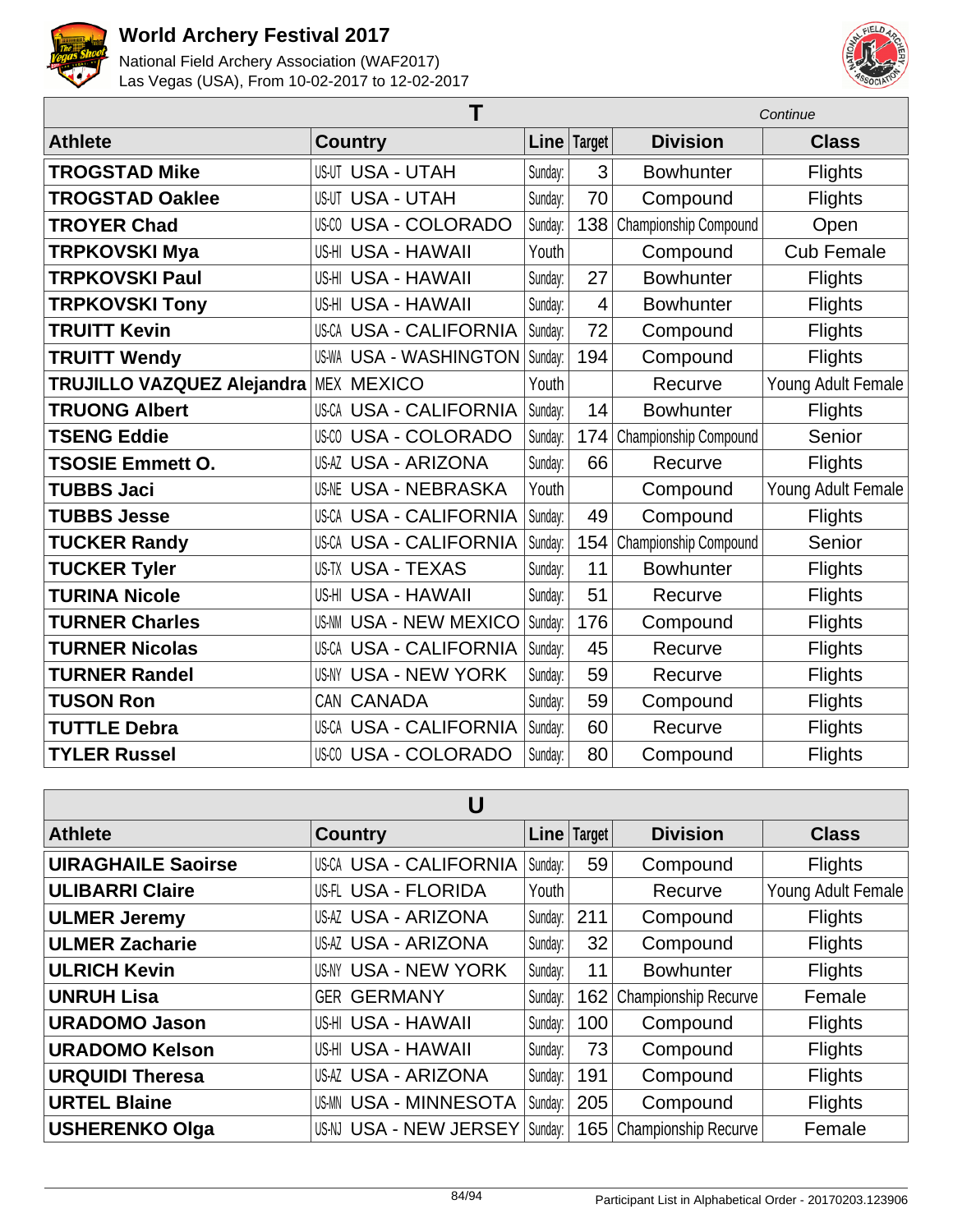



| $\mathbf V$                    |                               |         |               |                           |                    |  |  |
|--------------------------------|-------------------------------|---------|---------------|---------------------------|--------------------|--|--|
| <b>Athlete</b>                 | <b>Country</b>                |         | Line   Target | <b>Division</b>           | <b>Class</b>       |  |  |
| <b>VACCARELLO Jason</b>        | <b>US-CA USA - CALIFORNIA</b> | Sunday: | 68            | Recurve                   | <b>Flights</b>     |  |  |
| <b>VAINAUSKAS Adam</b>         | <b>US-AZ USA - ARIZONA</b>    | Sunday: | 67            | Recurve                   | <b>Flights</b>     |  |  |
| <b>VAJDAK Adam</b>             | <b>US-NY USA - NEW YORK</b>   | Sunday: | 69            | Recurve                   | <b>Flights</b>     |  |  |
| <b>VALDEZ Ana Paula</b>        | <b>MEX MEXICO</b>             | Youth   |               | Compound                  | Young Adult Female |  |  |
| <b>VALDEZ Marco</b>            | <b>MEX MEXICO</b>             | Sunday: | 7             | Compound                  | <b>Flights</b>     |  |  |
| <b>VALENCIA Alejandra</b>      | <b>MEX MEXICO</b>             | Sunday: | 164           | Championship Recurve      | Female             |  |  |
| <b>VALENCIA Margarita</b>      | <b>MEX MEXICO</b>             | Sunday: | 99            | Compound                  | <b>Flights</b>     |  |  |
| <b>VALENCIANO Macklin</b>      | US-HI USA - HAWAII            | Sunday: | 29            | <b>Bowhunter</b>          | <b>Flights</b>     |  |  |
| <b>VALERA Adam</b>             | US-IL USA - ILLINOIS          | Sunday: | 186           | Championship Recurve      | <b>Young Adult</b> |  |  |
| <b>VALLADONT Jean-Charles</b>  | FRA FRANCE                    | Sunday: |               | 158 Championship Recurve  | Male               |  |  |
| <b>VAN CASPEL Inge</b>         | <b>NED NETHERLANDS</b>        | Sunday: |               | 148 Championship Compound | Female             |  |  |
| <b>VAN CASPEL Peter</b>        | <b>NETHERLANDS</b><br>NED.    | Sunday: | 116           | Compound                  | <b>Flights</b>     |  |  |
| <b>VAN CASPEL Tineke</b>       | <b>NED NETHERLANDS</b>        | Sunday: | 204           | Compound                  | <b>Flights</b>     |  |  |
| <b>VAN DALEN Jasper</b>        | <b>NETHERLANDS</b><br>NED     | Sunday: | 138           | Championship Compound     | Open               |  |  |
| VAN DEN BOSCH-SCHWANEN Guido   | <b>NETHERLANDS</b><br>NED     | Sunday: | 111           | Compound                  | <b>Flights</b>     |  |  |
| <b>VAN DEN HURK Marco</b>      | <b>NED NETHERLANDS</b>        | Youth   |               | Compound                  | Young Adult Male   |  |  |
| <b>VAN DER LOOY Sandra</b>     | <b>NED NETHERLANDS</b>        | Sunday: | 151           | Championship Compound     | Female             |  |  |
| <b>VAN DER VEN Rick</b>        | <b>NETHERLANDS</b><br>NED     | Sunday: | 163           | Championship Recurve      | Male               |  |  |
| <b>VAN DORST Tim</b>           | <b>NED NETHERLANDS</b>        | Youth   |               | Compound                  | Young Adult Male   |  |  |
| <b>VAN DRUNEN Johan</b>        | <b>NED NETHERLANDS</b>        | Sunday: | 110           | Compound                  | <b>Flights</b>     |  |  |
| <b>VAN EIL Thomas</b>          | <b>NETHERLANDS</b><br>NED     | Sunday: | 136           | Championship Compound     | Open               |  |  |
| <b>VAN NATTA Jamie</b>         | <b>US-OH USA - OHIO</b>       | Sunday: | 144           | Championship Compound     | Female             |  |  |
| <b>VAN OEVEREN Stany</b>       | <b>BEL BELGIUM</b>            | Sunday: | 87            | Compound                  | <b>Flights</b>     |  |  |
| <b>VAN POTTELBERG Giovanni</b> | <b>BEL BELGIUM</b>            | Sunday: | 146           | Championship Compound     | Open               |  |  |
| <b>VAN VALKENBURG Glenn</b>    | US-NV USA - NEVADA            | Sunday: | 3             | <b>Bowhunter</b>          | <b>Flights</b>     |  |  |
| <b>VANDEPOLL Robert</b>        | US-00 USA - COLORADO          | Sunday: | 94            | Compound                  | <b>Flights</b>     |  |  |
| <b>VANDERHEIDEN Sam</b>        | <b>US-NE USA - NEBRASKA</b>   | Sunday: | 210           | Compound                  | <b>Flights</b>     |  |  |
| <b>VANDERMEER Jacob</b>        | <b>US-OR USA - OREGON</b>     | Sunday: | 215           | Compound                  | <b>Flights</b>     |  |  |
| <b>VANDERVELDEN Vincent</b>    | <b>BEL BELGIUM</b>            | Sunday: | 85            | Compound                  | <b>Flights</b>     |  |  |
| <b>VANDERWIER Savannah</b>     | <b>US-TX USA - TEXAS</b>      | Youth   |               | Compound                  | Young Adult Female |  |  |
| <b>VANDESANDE Tyler</b>        | <b>US-UT USA - UTAH</b>       | Sunday: | 70            | Compound                  | <b>Flights</b>     |  |  |
| <b>VANDONSEL Bill</b>          | <b>US-MT USA - MONTANA</b>    | Sunday: | 73            | <b>Compound Limited</b>   | <b>Flights</b>     |  |  |
| <b>VANHILLO Jason</b>          | US-MA USA - MASSACHUSETTS     | Sunday: | 79            | Compound                  | <b>Flights</b>     |  |  |
| <b>VARGAS Bobby</b>            | US-AZ USA - ARIZONA           | Sunday: | 103           | Compound                  | <b>Flights</b>     |  |  |
| <b>VAROS Leo</b>               | US-TX USA - TEXAS             | Sunday: | 61            | Compound                  | <b>Flights</b>     |  |  |
| <b>VAUGHN Jaime</b>            | <b>US-MO USA - MISSOURI</b>   | Sunday: | 92            | Compound                  | <b>Flights</b>     |  |  |
| <b>VAUGHN Jason</b>            | <b>US-KS USA - KANSAS</b>     | Sunday: | 119           | Compound                  | <b>Flights</b>     |  |  |
| <b>VAUGHN Morgan</b>           | US-KY USA - KENTUCKY          | Sunday: | 14            | <b>Bowhunter</b>          | <b>Flights</b>     |  |  |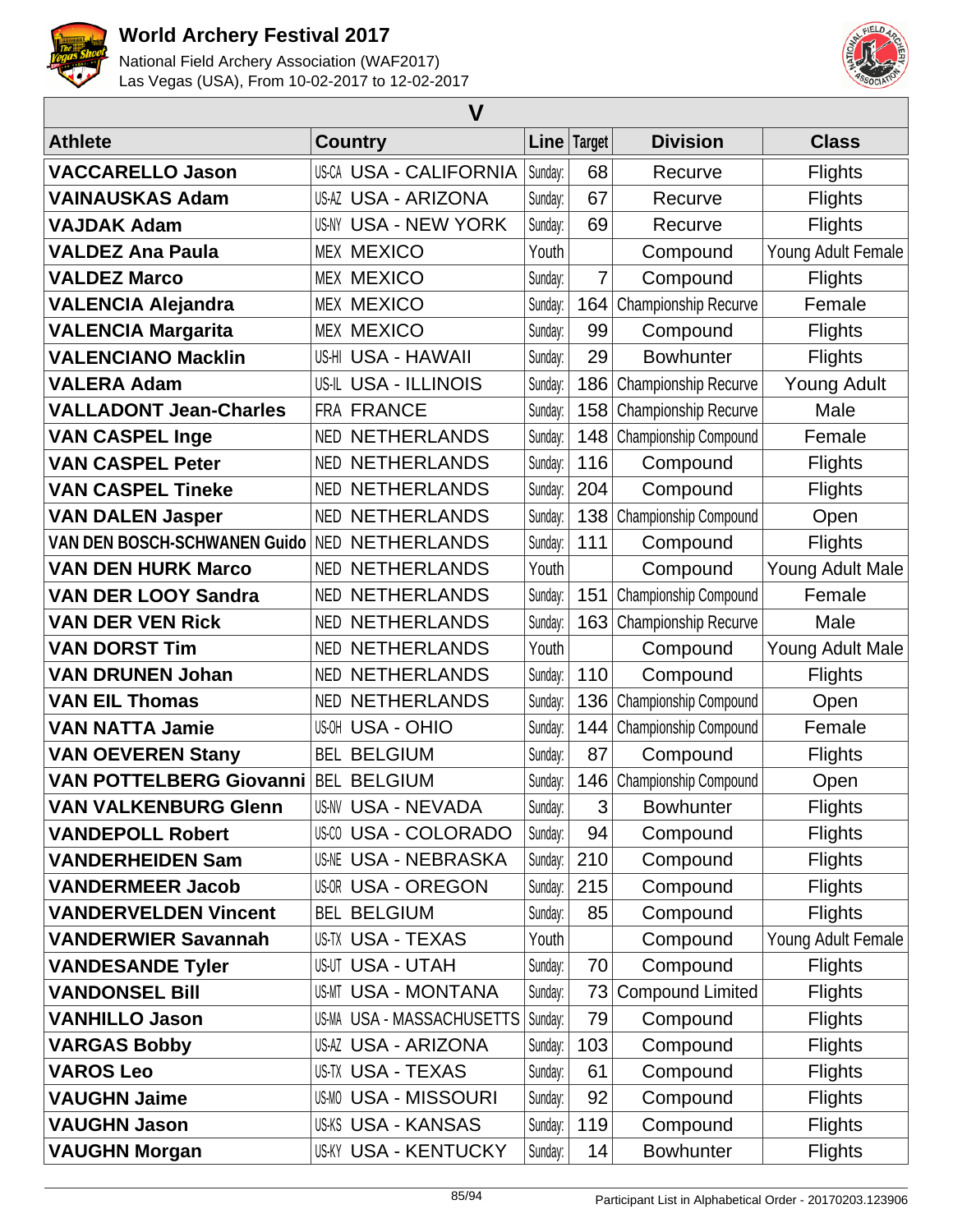



|                                       | $\mathbf V$                      |          |             | Continue              |                     |  |
|---------------------------------------|----------------------------------|----------|-------------|-----------------------|---------------------|--|
| <b>Athlete</b>                        | <b>Country</b>                   |          | Line Target | <b>Division</b>       | <b>Class</b>        |  |
| <b>VAVRO Mario</b>                    | <b>CRO CROATIA</b>               | Shootoff | 7           | Championship Compound | Open                |  |
| <b>VAZQUEZ Ana Paula</b>              | <b>MEX MEXICO</b>                | Sunday:  | 164         | Championship Recurve  | Female              |  |
| <b>VEDELER Sarah</b>                  | <b>US-AZ USA - ARIZONA</b>       | Sunday:  | 40          | Recurve               | <b>Flights</b>      |  |
| <b>VELARDE Isabella</b>               | <b>US-CA USA - CALIFORNIA</b>    | Youth    |             | Recurve               | Young Adult Female  |  |
| <b>VELARDE Sofia</b>                  | <b>US-CA USA - CALIFORNIA</b>    | Youth    |             | Recurve               | <b>Youth Female</b> |  |
| <b>VELASQUEZ Johnny</b>               | <b>US-AZ USA - ARIZONA</b>       | Sunday:  | 193         | Compound              | <b>Flights</b>      |  |
| <b>VELASQUEZ Lexi</b>                 | <b>US-UT USA - UTAH</b>          | Youth    |             | Compound              | <b>Cub Female</b>   |  |
| <b>VELEZ Fernando</b>                 | <b>US-CA USA - CALIFORNIA</b>    | Sunday:  | 21          | Compound              | <b>Flights</b>      |  |
| <b>VENECIA Ted</b>                    | <b>US-TX USA - TEXAS</b>         | Sunday:  | 111         | Compound              | <b>Flights</b>      |  |
| <b>VERA LEYVA Samantha</b>            | <b>US-CA USA - CALIFORNIA</b>    | Youth    |             | Recurve               | Young Adult Female  |  |
| <b>VERHEYDEN Eric</b>                 | <b>US-OR USA - OREGON</b>        | Youth    |             | Compound              | <b>Cub Male</b>     |  |
| <b>VERHEYDEN James P</b>              | <b>US-OR USA - OREGON</b>        | Sunday:  | 182         | Championship Compound | <b>Young Adult</b>  |  |
| <b>VERHEYDEN James R</b>              | <b>US-OR USA - OREGON</b>        | Sunday:  | 30          | <b>Bowhunter</b>      | <b>Flights</b>      |  |
| <b>VERMA Atul</b>                     | <b>IND INDIA</b>                 | Sunday:  | 159         | Championship Recurve  | Male                |  |
| <b>VERMEULEN Jody</b>                 | <b>NED NETHERLANDS</b>           | Sunday:  | 145         | Championship Compound | Female              |  |
| <b>VESTAL-LABORDE Allison</b>         | <b>US-LA USA - LOUISIANA</b>     | Sunday:  | 48          | Recurve               | <b>Flights</b>      |  |
| <b>VICTOR Katelin</b>                 | <b>US-NV USA - NEVADA</b>        | Youth    |             | Compound              | Young Adult Female  |  |
| <b>VIGANO Luciano</b>                 | <b>ITA ITALY</b>                 | Sunday:  | 61          | Recurve               | <b>Flights</b>      |  |
| <b>VIGIL Joey</b>                     | <b>US-NM USA - NEW MEXICO</b>    | Youth    |             | Compound              | <b>Youth Male</b>   |  |
| <b>VILARD Frédéric</b>                | FRA FRANCE                       | Sunday:  | 82          | Compound              | <b>Flights</b>      |  |
| <b>VILLANUEVA Diego</b>               | <b>US-AZ USA - ARIZONA</b>       | Youth    |             | Recurve               | <b>Youth Male</b>   |  |
| <b>VILLASOR Roy</b>                   | <b>US-CA USA - CALIFORNIA</b>    | Sunday:  | 57          | Recurve               | <b>Flights</b>      |  |
| <b>VILLAVICENCIO CHAIDEZ Fernanda</b> | MEX MEXICO                       | Sunday:  | 189         | Compound              | <b>Flights</b>      |  |
| <b>VILLEGAS Luz</b>                   | <b>US-CA USA - CALIFORNIA</b>    | Sunday:  | 27          | Compound              | <b>Flights</b>      |  |
| <b>VINA Fabian</b>                    | US-CA USA - CALIFORNIA           | Sunday:  | 19          | Recurve               | <b>Flights</b>      |  |
| <b>VINCENT Joe</b>                    | <b>US-MT USA - MONTANA</b>       | Sunday:  | 87          | Compound              | <b>Flights</b>      |  |
| <b>VINCENT Shawnn</b>                 | <b>US-WA USA - WASHINGTON</b>    | Sunday:  | 134         | Championship Compound | Open                |  |
| <b>VINCENT Steve</b>                  | <b>US-WV USA - WEST VIRGINIA</b> |          |             | Compound              | <b>Flights</b>      |  |
| <b>VINOGRADOVA Mariia</b>             | <b>RUS RUSSIA</b>                | Sunday:  | 145         | Championship Compound | Female              |  |
| <b>VOELLINGER Gerard</b>              | <b>US-VA USA - VIRGINIA</b>      | Sunday:  | 160         | Championship Compound | Senior              |  |
| <b>VOGT Wayne</b>                     | <b>US-WI USA - WISCONSIN</b>     | Sunday:  | 84          | Compound              | <b>Flights</b>      |  |
| <b>VOLAIN Naomi</b>                   | US-CA USA - CALIFORNIA           |          |             | Recurve               | <b>Flights</b>      |  |
| <b>VOLARD Luc</b>                     | CAN CANADA                       | Sunday:  | 85          | Compound              | <b>Flights</b>      |  |
| <b>VOORN Craig</b>                    | CAN CANADA                       | Sunday:  | 87          | Compound              | <b>Flights</b>      |  |
| <b>VOUTHA Vannak</b>                  | US-CA USA - CALIFORNIA           | Sunday:  | 198         | Compound              | <b>Flights</b>      |  |
| <b>VUONG Alvin</b>                    | US-CA USA - CALIFORNIA           | Sunday:  | 5           | Compound              | <b>Flights</b>      |  |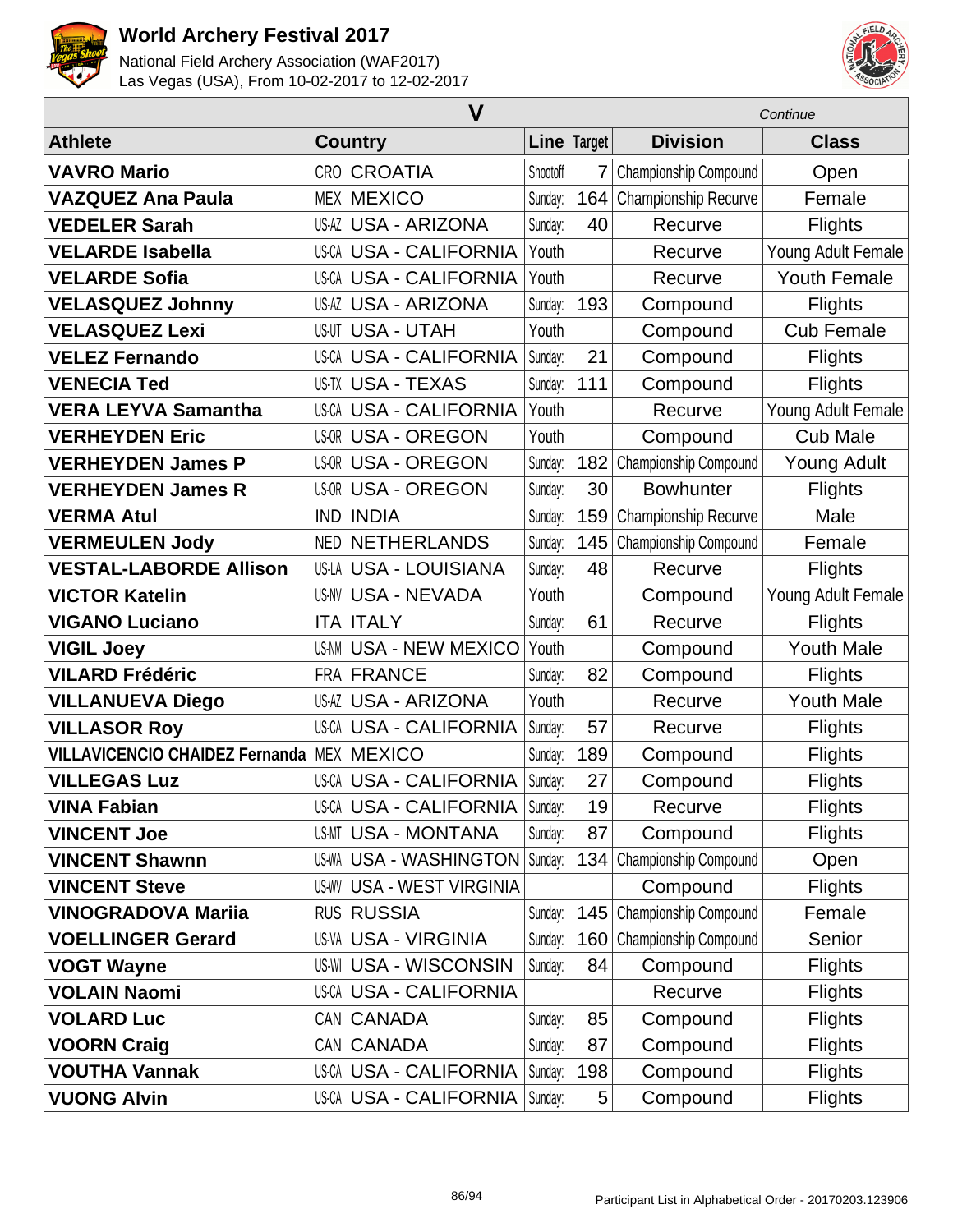



| W                       |                               |         |                |                          |                     |  |  |  |
|-------------------------|-------------------------------|---------|----------------|--------------------------|---------------------|--|--|--|
| <b>Athlete</b>          | <b>Country</b>                |         | Line   Target  | <b>Division</b>          | <b>Class</b>        |  |  |  |
| <b>WACKER Miranda</b>   | US-AZ USA - ARIZONA           | Youth   |                | Compound                 | Young Adult Female  |  |  |  |
| <b>WADE Thomas (TJ)</b> | US-KS USA - KANSAS            | Sunday: | 179            | Championship Compound    | <b>Young Adult</b>  |  |  |  |
| <b>WAGNER Annie</b>     | <b>US-MO USA - MISSOURI</b>   | Youth   |                | Recurve                  | <b>Cub Female</b>   |  |  |  |
| <b>WAGNER Bradley</b>   | <b>US-AZ USA - ARIZONA</b>    | Sunday: | 189            | Compound                 | <b>Flights</b>      |  |  |  |
| <b>WAGNER David</b>     | US-UT USA - UTAH              | Sunday: | 178            | Compound                 | <b>Flights</b>      |  |  |  |
| <b>WAGNER Jackson</b>   | <b>US-MO USA - MISSOURI</b>   | Sunday: | 54             | Compound                 | <b>Flights</b>      |  |  |  |
| <b>WAGNER Ken</b>       | <b>US-CA USA - CALIFORNIA</b> | Sunday: | 5              | <b>Bowhunter</b>         | <b>Flights</b>      |  |  |  |
| <b>WAGNER Mark</b>      | US-IA USA - IOWA              | Sunday: | 3              | <b>Bowhunter</b>         | <b>Flights</b>      |  |  |  |
| <b>WAGNER Steve</b>     | <b>US-MO USA - MISSOURI</b>   | Sunday: | 59             | Recurve                  | <b>Flights</b>      |  |  |  |
| <b>WAGNER Steve</b>     | <b>US-CA USA - CALIFORNIA</b> | Sunday: | 86             | Compound                 | <b>Flights</b>      |  |  |  |
| <b>WAGNER Thompson</b>  | US-AZ USA - ARIZONA           | Youth   |                | Compound                 | Young Adult Male    |  |  |  |
| <b>WALDEN Ethan</b>     | US-NV USA - NEVADA            | Youth   |                | Recurve                  | <b>Youth Male</b>   |  |  |  |
| <b>WALDEN Jesse</b>     | US-TX USA - TEXAS             | Sunday: | 99             | Compound                 | <b>Flights</b>      |  |  |  |
| <b>WALIA Anika</b>      | US-AZ USA - ARIZONA           | Youth   |                | Recurve                  | Youth Female        |  |  |  |
| <b>WALIA Arnaav</b>     | <b>US-AZ USA - ARIZONA</b>    | Youth   |                | Recurve                  | <b>Youth Male</b>   |  |  |  |
| <b>WALKER Alexander</b> | US-AZ USA - ARIZONA           | Youth   |                | Compound                 | Young Adult Male    |  |  |  |
| <b>WALKER Brandy</b>    | US-ID USA - IDAHO             | Sunday: | 34             | Compound                 | <b>Flights</b>      |  |  |  |
| <b>WALKER David</b>     | US-AK USA - ALASKA            | Sunday: | 7              | Compound                 | <b>Flights</b>      |  |  |  |
| <b>WALKER John</b>      | <b>US-CA USA - CALIFORNIA</b> | Sunday: | 17             | <b>Bowhunter</b>         | <b>Flights</b>      |  |  |  |
| <b>WALKER Larry</b>     | US-PA USA - PENNSYLVANIA      | Sunday: | 91             | Compound                 | <b>Flights</b>      |  |  |  |
| <b>WALKER Melissa</b>   | US-WI USA - WISCONSIN         | Sunday: | 76             | <b>Compound Limited</b>  | <b>Flights</b>      |  |  |  |
| <b>WALKER Noel</b>      | US-AZ USA - ARIZONA           | Youth   |                | Compound                 | Young Adult Female  |  |  |  |
| <b>WALKER Ron</b>       | US-PA USA - PENNSYLVANIA      | Sunday: | 96             | Compound                 | <b>Flights</b>      |  |  |  |
| <b>WALKER Zachery</b>   | US-CA USA - CALIFORNIA        | Sunday: | 216            | Compound                 | <b>Flights</b>      |  |  |  |
| <b>WALLER Kent</b>      | US-AZ USA - ARIZONA           |         | Sunday: $ 210$ | Compound                 | <b>Flights</b>      |  |  |  |
| <b>WALLIN Joshua</b>    | US-AZ USA - ARIZONA           | Youth   |                | Compound                 | Young Adult Male    |  |  |  |
| <b>WALSH Katelyn</b>    | US-CA USA - CALIFORNIA        | Youth   |                | Recurve                  | Youth Female        |  |  |  |
| <b>WALTER Ena</b>       | US-PA USA - PENNSYLVANIA      | Youth   |                | Compound                 | <b>Youth Female</b> |  |  |  |
| <b>WALTER Lynn</b>      | <b>US-CO USA - COLORADO</b>   | Sunday: | 68             | Recurve                  | <b>Flights</b>      |  |  |  |
| <b>WALTERS Erich</b>    | US-NV USA - NEVADA            | Sunday: | 24             | <b>Bowhunter</b>         | <b>Flights</b>      |  |  |  |
| <b>WALTERS Jana</b>     | US-NV USA - NEVADA            | Sunday: | 5              | <b>Bowhunter</b>         | <b>Flights</b>      |  |  |  |
| <b>WALTERS Steve</b>    | <b>US-CA USA - CALIFORNIA</b> | Sunday: | 70             | Compound                 | <b>Flights</b>      |  |  |  |
| <b>WALTH Courtney</b>   | US-AZ USA - ARIZONA           | Sunday: | 39             | Recurve                  | <b>Flights</b>      |  |  |  |
| <b>WALTH Janice</b>     | US-CA USA - CALIFORNIA        | Sunday: | 48             | Compound                 | <b>Flights</b>      |  |  |  |
| <b>WALZ Jayana</b>      | US-CA USA - CALIFORNIA        | Sunday: | 37             | Recurve                  | <b>Flights</b>      |  |  |  |
| <b>WANG Hongsheng</b>   | CHN PR CHINA                  | Sunday: | 163            | Championship Recurve     | Male                |  |  |  |
| <b>WANG Shaun</b>       | <b>AUS AUSTRALIA</b>          | Sunday: | 187            | Championship Recurve     | <b>Young Adult</b>  |  |  |  |
| <b>WAPNIARSKI Zoey</b>  | US-AZ USA - ARIZONA           | Sunday: |                | 188 Championship Recurve | Young Adult         |  |  |  |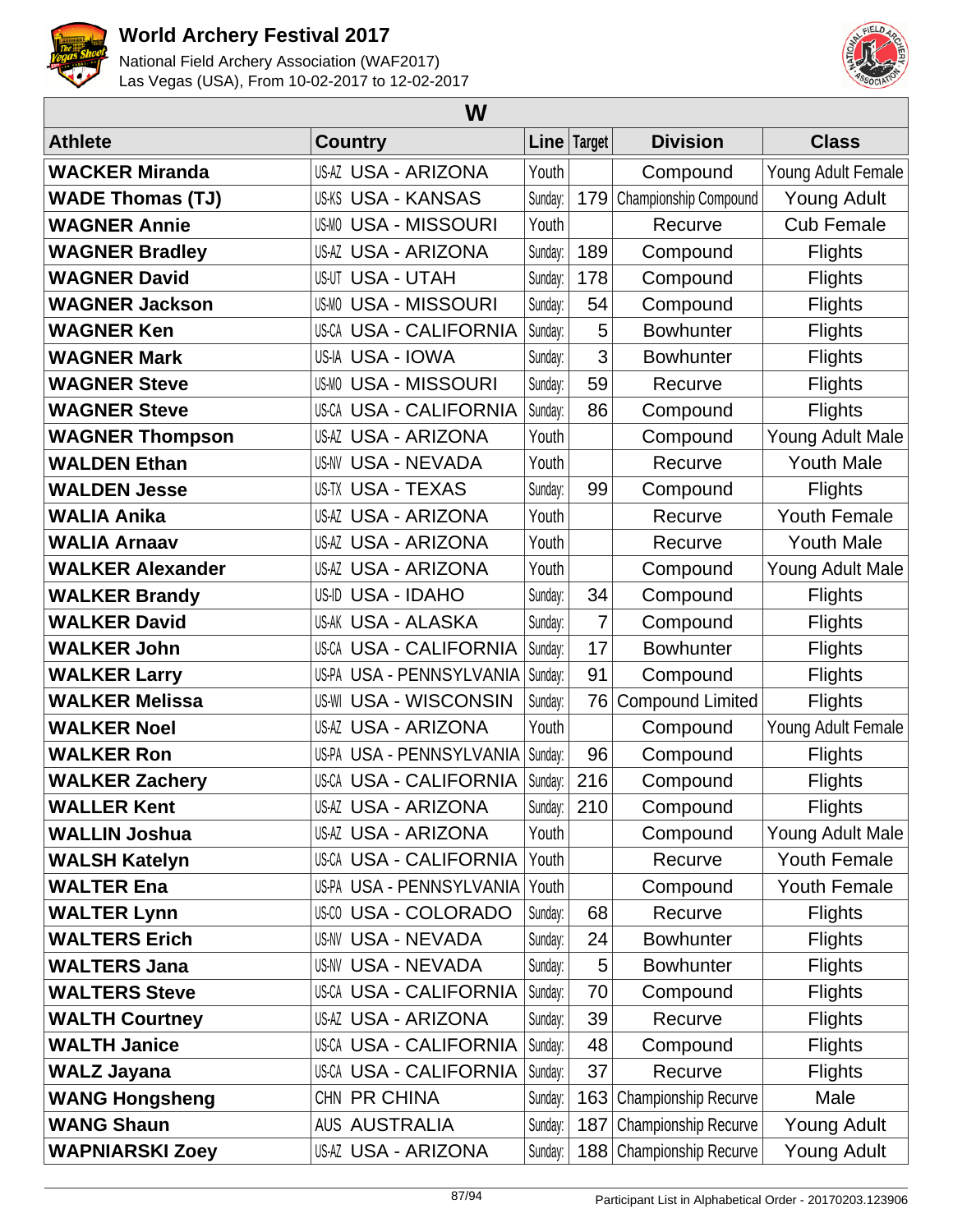



|                              | W                                    |          |                | Continue              |                    |  |
|------------------------------|--------------------------------------|----------|----------------|-----------------------|--------------------|--|
| <b>Athlete</b>               | <b>Country</b>                       |          | Line Target    | <b>Division</b>       | <b>Class</b>       |  |
| <b>WARD Amanda</b>           | <b>US-UT USA - UTAH</b>              | Sunday:  | 27             | <b>Bowhunter</b>      | <b>Flights</b>     |  |
| <b>WARD Andrew</b>           | <b>US-UT USA - UTAH</b>              | Sunday:  | 73             | Compound              | <b>Flights</b>     |  |
| <b>WARD Arlo</b>             | <b>US-UT USA - UTAH</b>              | Sunday:  | 185            | Compound              | <b>Flights</b>     |  |
| <b>WARD Christopher</b>      | <b>US-KS USA - KANSAS</b>            | Sunday:  | 173            | Compound              | <b>Flights</b>     |  |
| <b>WARD Don</b>              | <b>US-WI USA - WISCONSIN</b>         | Shootoff | 3              | Championship Compound | Senior             |  |
| <b>WARD Keith</b>            | <b>US-UT USA - UTAH</b>              | Sunday:  | 179            | Championship Compound | Senior             |  |
| <b>WARD Kelly</b>            | <b>USA - NORTH CAROLINA</b><br>US-NC | Sunday:  | 154            | Championship Compound | Female             |  |
| <b>WARD Larry</b>            | <b>US-TX USA - TEXAS</b>             | Sunday:  | 198            | Compound              | <b>Flights</b>     |  |
| <b>WARD Mike</b>             | <b>US-UT USA - UTAH</b>              | Sunday:  | 8              | <b>Bowhunter</b>      | <b>Flights</b>     |  |
| <b>WARD Ryann</b>            | <b>US-IL USA - ILLINOIS</b>          | Sunday:  | 48             | Recurve               | Flights            |  |
| <b>WARD Seth</b>             | <b>US-UT USA - UTAH</b>              | Sunday:  | 179            | Compound              | <b>Flights</b>     |  |
| <b>WARE Kathy</b>            | <b>US-CA USA - CALIFORNIA</b>        | Sunday:  | 41             | Compound              | <b>Flights</b>     |  |
| <b>WAREHIME Amanda</b>       | <b>ISV VIRGIN ISLANDS, US</b>        | Sunday:  | 58             | Recurve               | <b>Flights</b>     |  |
| <b>WARF Jeffrey</b>          | <b>US-VA USA - VIRGINIA</b>          | Sunday:  | 80             | Compound              | <b>Flights</b>     |  |
| <b>WARFEL Cindy</b>          | US-PA USA - PENNSYLVANIA             | Sunday:  | 14             | Compound              | <b>Flights</b>     |  |
| <b>WARMBY Cameron</b>        | US-CA USA - CALIFORNIA               | Sunday:  | 88             | Compound              | <b>Flights</b>     |  |
| <b>WARNER Thomas</b>         | US-PA USA - PENNSYLVANIA             | Sunday:  | 1              | <b>Bowhunter</b>      | <b>Flights</b>     |  |
| <b>WARNSTROM Ralph</b>       | <b>USA - MONTANA</b><br>US-MT        | Sunday:  | $\overline{2}$ | <b>Bowhunter</b>      | <b>Flights</b>     |  |
| <b>WARREN Carla</b>          | <b>US-TX USA - TEXAS</b>             | Sunday:  | 30             | <b>Bowhunter</b>      | <b>Flights</b>     |  |
| <b>WATHEN Judd</b>           | <b>US-UT USA - UTAH</b>              | Sunday:  | 110            | Compound              | Flights            |  |
| <b>WATSON George</b>         | <b>USA - IDAHO</b><br>US-ID          | Sunday:  | 59             | Compound              | <b>Flights</b>     |  |
| <b>WATSON Thomas</b>         | US-CA USA - CALIFORNIA               | Sunday:  | 102            | Compound              | <b>Flights</b>     |  |
| <b>WATTS Austin</b>          | <b>US-CA USA - CALIFORNIA</b>        | Sunday:  | 87             | Compound              | <b>Flights</b>     |  |
| <b>WATTS Jeff</b>            | <b>US-CA USA - CALIFORNIA</b>        | Sunday:  | 110            | Compound              | <b>Flights</b>     |  |
| <b>WATTS Vicky</b>           | US-CA USA - CALIFORNIA               | Sunday:  | 20             | Recurve               | <b>Flights</b>     |  |
| <b>WEATHERSPOON Lindsay</b>  | <b>US-UT USA - UTAH</b>              | Youth    |                | Compound              | Young Adult Female |  |
| <b>WEATHERSPOON Makenzie</b> | <b>US-UT USA - UTAH</b>              | Youth    |                | Compound              | Youth Female       |  |
| <b>WEAVER Jon</b>            | US-CA USA - CALIFORNIA               | Sunday:  | 96             | Compound              | <b>Flights</b>     |  |
| <b>WEBB Alexis</b>           | <b>US-CA USA - CALIFORNIA</b>        | Sunday:  | 93             | Compound              | <b>Flights</b>     |  |
| <b>WEBB Brian</b>            | US-CA USA - CALIFORNIA               | Sunday:  | 154            | Championship Compound | Senior             |  |
| <b>WEBBER Robert</b>         | <b>US-IN USA - INDIANA</b>           | Sunday:  | 54             | Recurve               | <b>Flights</b>     |  |
| <b>WEBER Nicole</b>          | US-IL USA - ILLINOIS                 | Youth    |                | Recurve               | Young Adult Female |  |
| <b>WEBSTER Chris</b>         | <b>US-UT USA - UTAH</b>              | Sunday:  | 185            | Championship Recurve  | Male               |  |
| <b>WEBSTER Josiah</b>        | US-ID USA - IDAHO                    | Sunday:  | 5              | <b>Bowhunter</b>      | <b>Flights</b>     |  |
| <b>WEED Chad</b>             | US-AZ USA - ARIZONA                  | Sunday:  | 75             | Compound              | <b>Flights</b>     |  |
| <b>WEEMS Scott</b>           | US-AR USA - ARKANSAS                 | Youth    |                | Compound              | <b>Youth Male</b>  |  |
| <b>WEGNER Christopher</b>    | US-NY USA - NEW YORK                 | Sunday:  | 102            | Compound              | <b>Flights</b>     |  |
| <b>WEI Victor</b>            | <b>AUS AUSTRALIA</b>                 | Sunday:  | 186            | Championship Recurve  | Male               |  |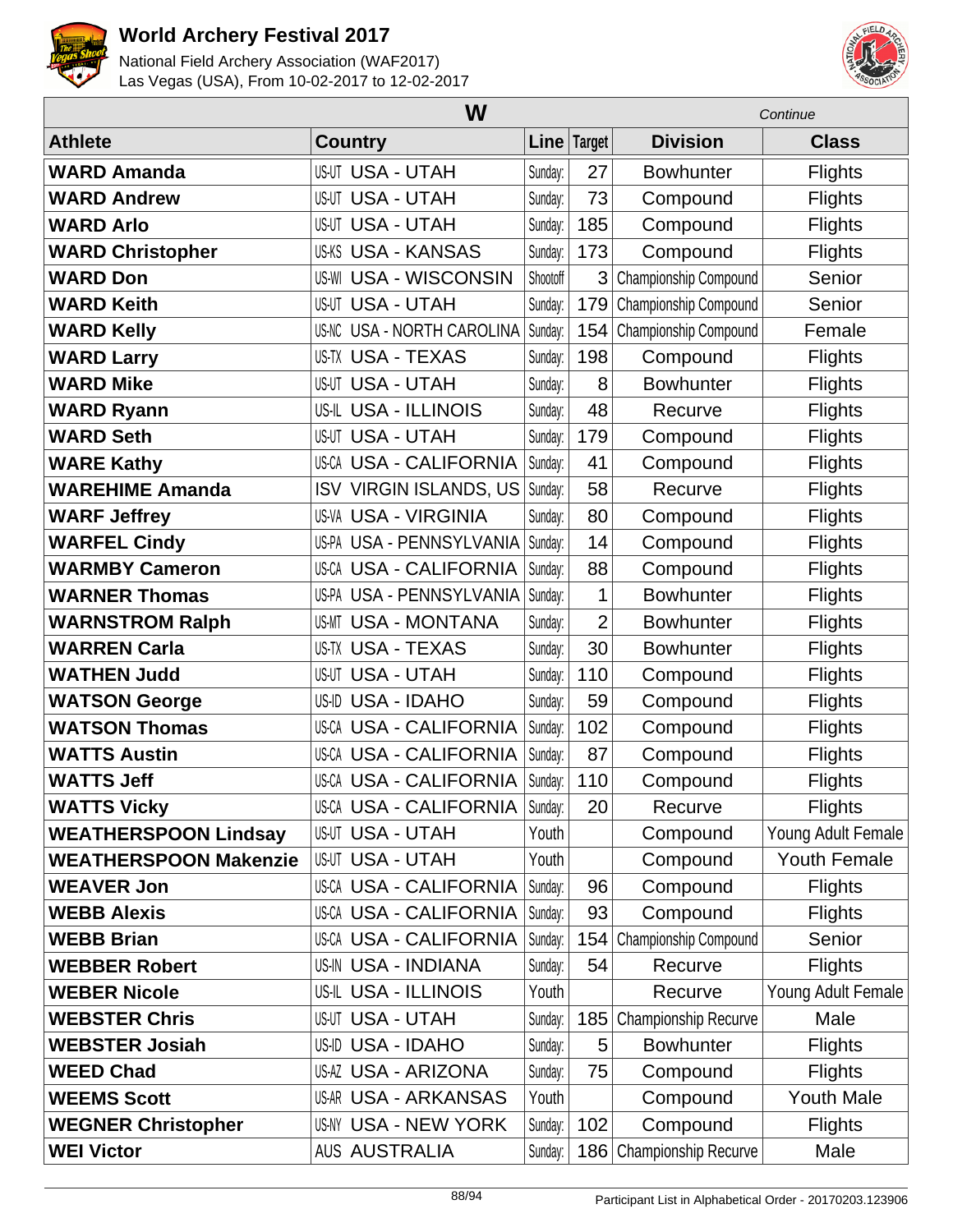



|                              |                                  | Continue |             |                         |                    |
|------------------------------|----------------------------------|----------|-------------|-------------------------|--------------------|
| <b>Athlete</b>               | <b>Country</b>                   |          | Line Target | <b>Division</b>         | <b>Class</b>       |
| <b>WEINMAN Tyler</b>         | <b>US-NY USA - NEW YORK</b>      | Youth    |             | Compound                | Young Adult Male   |
| <b>WEINSTEIN Matthew</b>     | <b>US-GA USA - GEORGIA</b>       | Youth    |             | Compound                | Young Adult Male   |
| <b>WEISS Bryan</b>           | <b>US-IL USA - ILLINOIS</b>      | Sunday:  | 71          | Compound                | <b>Flights</b>     |
| <b>WEISSINGER Reiley</b>     | US-IA USA - IOWA                 | Youth    |             | Recurve                 | Young Adult Male   |
| <b>WEISSINGER Robby</b>      | US-IA USA - IOWA                 | Sunday:  | 38          | Recurve                 | <b>Flights</b>     |
| <b>WELTY Eli</b>             | US-PA USA - PENNSYLVANIA         | Sunday:  | 213         | Compound                | <b>Flights</b>     |
| <b>WENGER James</b>          | <b>US-CA USA - CALIFORNIA</b>    | Sunday:  | 207         | Compound                | <b>Flights</b>     |
| <b>WENTZEL Danelle</b>       | <b>RSA SOUTH AFRICA</b>          | Sunday:  | 141         | Championship Compound   | Female             |
| <b>WENTZEL Dougo</b>         | <b>US-CO USA - COLORADO</b>      | Sunday:  | 169         | Championship Compound   | Senior             |
| <b>WEST Adrienne</b>         | <b>US-NY USA - NEW YORK</b>      | Sunday:  | 19          | Recurve                 | <b>Flights</b>     |
| <b>WEST Dennis</b>           | <b>US-NV USA - NEVADA</b>        | Sunday:  | 89          | Compound                | <b>Flights</b>     |
| <b>WEST Haley</b>            | <b>US-NV USA - NEVADA</b>        | Youth    |             | Compound                | <b>Cub Female</b>  |
| <b>WEST Ronald</b>           | <b>US-MD USA - MARYLAND</b>      | Sunday:  | 99          | Compound                | <b>Flights</b>     |
| <b>WESTPHAL Brayden</b>      | <b>USA - NEW MEXICO</b><br>US-NM | Youth    |             | Compound                | Young Adult Male   |
| <b>WHALEY Chad</b>           | <b>US-WY USA - WYOMING</b>       | Sunday:  | 87          | Compound                | <b>Flights</b>     |
| <b>WHALEY Lesley</b>         | <b>US-AZ USA - ARIZONA</b>       | Sunday:  | 78          | Compound                | <b>Flights</b>     |
| <b>WHALEY Russell</b>        | <b>US-CA USA - CALIFORNIA</b>    | Sunday:  | 169         | Compound                | <b>Flights</b>     |
| <b>WHALEY Ryan</b>           | <b>US-AZ USA - ARIZONA</b>       | Sunday:  | 198         | Compound                | <b>Flights</b>     |
| <b>WHITE Billie</b>          | <b>US-AZ USA - ARIZONA</b>       | Sunday:  | 48          | Compound                | Flights            |
| <b>WHITE Cade</b>            | US-AL USA - ALABAMA              | Sunday:  | 131         | Championship Compound   | Open               |
| <b>WHITE Chris</b>           | <b>GBR GREAT BRITAIN</b>         | Sunday:  | 126         | Championship Compound   | Open               |
| <b>WHITE Erin</b>            | <b>US-WA USA - WASHINGTON</b>    | Youth    |             | Recurve                 | Young Adult Female |
| <b>WHITE Greg</b>            | <b>US-IL USA - ILLINOIS</b>      | Sunday:  | 46          | Compound                | <b>Flights</b>     |
| <b>WHITE Jackie</b>          | <b>US-MO USA - MISSOURI</b>      | Shootoff | 4           | Championship Compound   | Senior             |
| <b>WHITE Melanie</b>         | US-FL USA - FLORIDA              | Sunday:  | 42          | Compound                | <b>Flights</b>     |
| <b>WHITE Rodney</b>          | US-IA USA - IOWA                 | Sunday:  | 134         | Championship Compound   | Open               |
| <b>WHITE Samuel</b>          | <b>US-CO USA - COLORADO</b>      | Sunday:  | 141         | Championship Compound   | Open               |
| <b>WHITESOCK Jason</b>       | US-ND USA - NORTH DAKOTA Sunday: |          | 38          | Compound                | <b>Flights</b>     |
| <b>WHITLATCH Adam</b>        | <b>US-CA USA - CALIFORNIA</b>    | Youth    |             | Recurve                 | Young Adult Male   |
| <b>WHITMAN Bill</b>          | US-PA USA - PENNSYLVANIA         | Sunday:  | 197         | Championship Barebow    | Open               |
| <b>WHITTINGHAM Allistair</b> | <b>GBR GREAT BRITAIN</b>         | Sunday:  | 35          | Compound                | <b>Flights</b>     |
| <b>WHITTLE Abby</b>          | US-GA USA - GEORGIA              | Youth    |             | Compound                | Youth Female       |
| <b>WHITTLE Anna</b>          | US-GA USA - GEORGIA              | Youth    |             | Compound                | Young Adult Female |
| <b>WHYTE Clyde</b>           | <b>US-CO USA - COLORADO</b>      | Sunday:  | 75          | <b>Compound Limited</b> | <b>Flights</b>     |
| <b>WIDEGREN Peter</b>        | <b>SWE SWEDEN</b>                | Sunday:  | 52          | Compound                | <b>Flights</b>     |
| <b>WIETSTRUK Theresa</b>     | US-GA USA - GEORGIA              | Sunday:  | 59          | Recurve                 | <b>Flights</b>     |
| <b>WIFLER Alex</b>           | US-IL USA - ILLINOIS             | Sunday:  | 126         | Championship Compound   | Open               |
| <b>WILCOX Claudia</b>        | <b>US-AZ USA - ARIZONA</b>       | Sunday:  | 178         | Championship Compound   | <b>Young Adult</b> |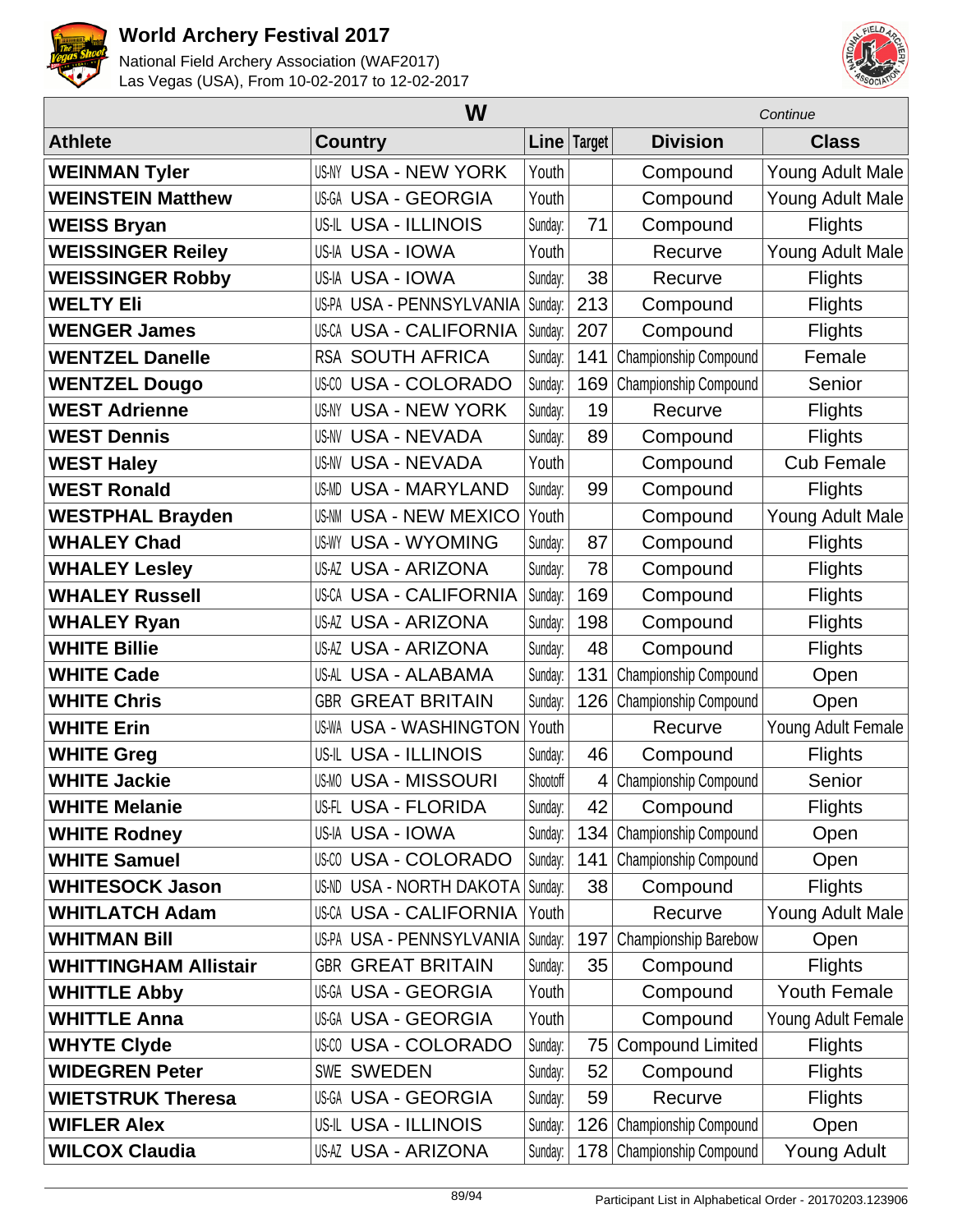



|                           | W                                |          |                | Continue                  |                     |  |
|---------------------------|----------------------------------|----------|----------------|---------------------------|---------------------|--|
| <b>Athlete</b>            | <b>Country</b>                   |          | Line Target    | <b>Division</b>           | <b>Class</b>        |  |
| <b>WILDE Dee</b>          | <b>US-ID USA - IDAHO</b>         | Sunday:  | 172            | Championship Compound     | Senior              |  |
| <b>WILDE Logan</b>        | <b>USA - UTAH</b><br>US-UT       | Sunday:  | 125            | Championship Compound     | Open                |  |
| <b>WILDE Reo</b>          | <b>USA - IDAHO</b><br>US-ID      | Shootoff | $\overline{7}$ | Championship Compound     | Open                |  |
| <b>WILKE Alan</b>         | US-WI<br><b>USA - WISCONSIN</b>  |          |                | Championship Compound     | Open                |  |
| <b>WILKEN Joshua</b>      | <b>US-CO USA - COLORADO</b>      | Youth    |                | Compound                  | <b>Youth Male</b>   |  |
| <b>WILKEN Nathan</b>      | <b>US-CO USA - COLORADO</b>      | Youth    |                | Compound                  | <b>Youth Male</b>   |  |
| <b>WILKENS Jeremy</b>     | <b>US-CA USA - CALIFORNIA</b>    | Sunday:  | 198            | Championship Barebow      | Open                |  |
| <b>WILKENS Madison</b>    | US-CA USA - CALIFORNIA           | Sunday:  | 195            | Championship Barebow      | Open                |  |
| <b>WILKEY Kevin</b>       | US-UT<br><b>USA - UTAH</b>       | Sunday:  | 136            | Championship Compound     | Open                |  |
| <b>WILKIN Joe</b>         | <b>US-MA USA - MASSACHUSETTS</b> | Sunday:  | 123            | Championship Compound     | Open                |  |
| <b>WILKINSON Donald</b>   | <b>US-MI USA - MICHIGAN</b>      | Sunday:  | 39             | Compound                  | <b>Flights</b>      |  |
| <b>WILLETT Rodger</b>     | <b>US-VA USA - VIRGINIA</b>      | Sunday:  | 152            | Championship Compound     | Senior              |  |
| <b>WILLEY Wayne</b>       | <b>US-UT USA - UTAH</b>          | Sunday:  | 213            | Compound                  | <b>Flights</b>      |  |
| <b>WILLIAMS Brogan</b>    | <b>US-OK USA - OKLAHOMA</b>      | Sunday:  |                | 143 Championship Compound | Female              |  |
| <b>WILLIAMS Gary</b>      | <b>US-UT USA - UTAH</b>          | Sunday:  | 10             | <b>Bowhunter</b>          | <b>Flights</b>      |  |
| <b>WILLIAMS Gray</b>      | <b>US-OK USA - OKLAHOMA</b>      | Sunday:  | 119            | Compound                  | <b>Flights</b>      |  |
| <b>WILLIAMS Jack</b>      | <b>US-CA USA - CALIFORNIA</b>    | Sunday:  | 184            | Championship Recurve      | <b>Young Adult</b>  |  |
| <b>WILLIAMS Karen</b>     | <b>US-CA USA - CALIFORNIA</b>    | Sunday:  | 11             | Recurve                   | <b>Flights</b>      |  |
| <b>WILLIAMS Robert</b>    | <b>US-UT USA - UTAH</b>          | Sunday:  | 206            | Compound                  | <b>Flights</b>      |  |
| <b>WILLIAMS Scott</b>     | US-FL USA - FLORIDA              | Sunday:  | 189            | Championship Recurve      | <b>Young Adult</b>  |  |
| <b>WILLIAMS Stephen</b>   | <b>US-CA USA - CALIFORNIA</b>    | Sunday:  | 194            | Championship Barebow      | Open                |  |
| <b>WILLIAMS Tara</b>      | <b>US-KS USA - KANSAS</b>        | Sunday:  | 49             | Compound                  | <b>Flights</b>      |  |
| <b>WILLIAMS Terry</b>     | <b>US-IN USA - INDIANA</b>       | Sunday:  | 32             | Compound                  | <b>Flights</b>      |  |
| <b>WILLIAMSON Anessa</b>  | <b>US-CA USA - CALIFORNIA</b>    | Youth    |                | Recurve                   | <b>Youth Female</b> |  |
| <b>WILLIAMSON Brandon</b> | US-CA USA - CALIFORNIA Sunday:   |          |                | 133 Championship Compound | Open                |  |
| <b>WILLIAMSON Charles</b> | <b>US-CA USA - CALIFORNIA</b>    | Sunday:  | 16             | Compound                  | <b>Flights</b>      |  |
| <b>WILLIAMSON Robert</b>  | <b>US-IN USA - INDIANA</b>       | Sunday:  | 81             | Compound                  | <b>Flights</b>      |  |
| <b>WILLIAMSON Talia</b>   | <b>US-CA USA - CALIFORNIA</b>    | Youth    |                | Compound                  | Young Adult Female  |  |
| <b>WILLIAMSON Trey</b>    | US-GA USA - GEORGIA              | Sunday:  | 127            | Championship Compound     | Open                |  |
| <b>WILLS AI</b>           | CAN CANADA                       | Sunday:  | 19             | Compound                  | <b>Flights</b>      |  |
| <b>WILLS Shane</b>        | US-MD USA - MARYLAND             | Sunday:  | 134            | Championship Compound     | Open                |  |
| <b>WILSON Andrew</b>      | US-AK USA - ALASKA               | Sunday:  | 143            | Championship Compound     | Open                |  |
| <b>WILSON Angie</b>       | <b>US-CA USA - CALIFORNIA</b>    | Sunday:  | 5              | <b>Bowhunter</b>          | <b>Flights</b>      |  |
| <b>WILSON Bradley</b>     | <b>US-UT USA - UTAH</b>          | Youth    |                | Compound                  | <b>Youth Male</b>   |  |
| <b>WILSON Chase</b>       | US-MO USA - MISSOURI             | Sunday:  | 137            | Championship Compound     | Open                |  |
| <b>WILSON Djon</b>        | <b>US-NV USA - NEVADA</b>        | Sunday:  | 94             | Compound                  | <b>Flights</b>      |  |
| <b>WILSON Jan</b>         | US-00 USA - COLORADO             | Sunday:  | 29             | <b>Bowhunter</b>          | <b>Flights</b>      |  |
| <b>WILSON Joel</b>        | <b>US-CA USA - CALIFORNIA</b>    | Sunday:  | 42             | Recurve                   | <b>Flights</b>      |  |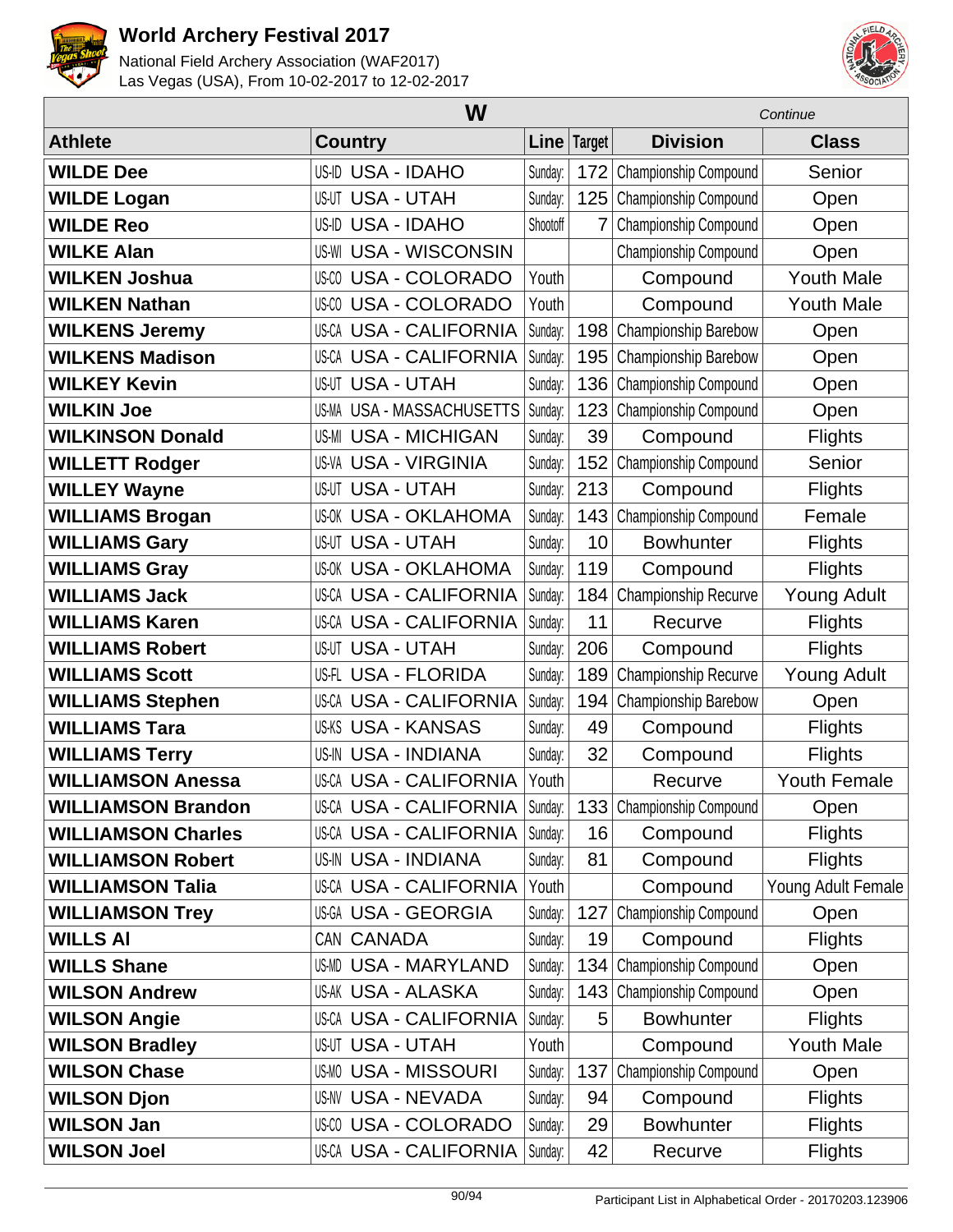



|                           | W                                  |         |             | Continue                |                     |  |
|---------------------------|------------------------------------|---------|-------------|-------------------------|---------------------|--|
| <b>Athlete</b>            | <b>Country</b>                     |         | Line Target | <b>Division</b>         | <b>Class</b>        |  |
| <b>WILSON John</b>        | <b>US-NV USA - NEVADA</b>          | Sunday: | 38          | Compound                | <b>Flights</b>      |  |
| <b>WILSON Kaitlynd</b>    | <b>US-CA USA - CALIFORNIA</b>      | Sunday: | 200         | Compound                | <b>Flights</b>      |  |
| <b>WILSON Kathryn</b>     | <b>US-NV USA - NEVADA</b>          | Sunday: | 47          | Compound                | <b>Flights</b>      |  |
| <b>WILSON Mac</b>         | <b>USA - WYOMING</b><br>US-WY      | Sunday: | 57          | Compound                | <b>Flights</b>      |  |
| <b>WILSON Michelle</b>    | <b>USA - WYOMING</b><br>US-WY      | Sunday: | 201         | Compound                | <b>Flights</b>      |  |
| <b>WILSON Scott</b>       | <b>USA - COLORADO</b><br>US-CO     | Sunday: | 155         | Championship Compound   | Senior              |  |
| <b>WILSON Scott</b>       | <b>US-CA USA - CALIFORNIA</b>      | Sunday: | 201         | Compound                | <b>Flights</b>      |  |
| <b>WILSON Scott</b>       | <b>US-UT USA - UTAH</b>            | Sunday: | 213         | Compound                | <b>Flights</b>      |  |
| <b>WILSON Tina</b>        | <b>USA - NEVADA</b><br>US-NV       | Sunday: | 201         | Compound                | <b>Flights</b>      |  |
| <b>WILSON Tony</b>        | <b>US-NV USA - NEVADA</b>          | Sunday: | 39          | Compound                | Flights             |  |
| <b>WILTHAGEN Jonah</b>    | <b>NED NETHERLANDS</b>             | Sunday: | 184         | Championship Recurve    | <b>Young Adult</b>  |  |
| <b>WILTSE Rebecca</b>     | <b>US-OR USA - OREGON</b>          | Sunday: | 81          | Compound                | <b>Flights</b>      |  |
| <b>WIMSATT Austin</b>     | <b>US-MD USA - MARYLAND</b>        | Sunday: | 10          | <b>Bowhunter</b>        | <b>Flights</b>      |  |
| <b>WINTERBOTTOM Jared</b> | US-ID USA - IDAHO                  | Sunday: | 72          | Compound                | <b>Flights</b>      |  |
| <b>WINTERS Nathan</b>     | US-TN USA - TENNESSEE              | Sunday: | 137         | Championship Compound   | Open                |  |
| <b>WINTERS Walter</b>     | <b>US-NM USA - NEW MEXICO</b>      | Sunday: | 98          | Compound                | <b>Flights</b>      |  |
| <b>WINTERTON Abby</b>     | <b>US-UT USA - UTAH</b>            | Youth   |             | Compound                | <b>Cub Female</b>   |  |
| <b>WINTERTON Bart</b>     | <b>USA - UTAH</b><br>US-UT         | Sunday: | 132         | Championship Compound   | Open                |  |
| <b>WIRTH Brian</b>        | <b>GER GERMANY</b>                 | Sunday: | 187         | Championship Recurve    | Male                |  |
| <b>WISEMAN Luke</b>       | <b>GBR GREAT BRITAIN</b>           | Sunday: | 103         | Compound                | <b>Flights</b>      |  |
| <b>WITHERS Rachel</b>     | <b>US-MN USA - MINNESOTA</b>       | Youth   |             | Compound                | <b>Youth Female</b> |  |
| <b>WITHERS Trent</b>      | <b>USA - SOUTH DAKOTA</b><br>US-SD | Sunday: | 75          | <b>Compound Limited</b> | <b>Flights</b>      |  |
| <b>WITMER Michael</b>     | <b>US-NV USA - NEVADA</b>          | Sunday: | 24          | <b>Bowhunter</b>        | <b>Flights</b>      |  |
| <b>WITZMANN Robert</b>    | <b>US-NV USA - NEVADA</b>          | Sunday: | 23          | <b>Bowhunter</b>        | <b>Flights</b>      |  |
| <b>WOLF Daisy</b>         | US-WA USA - WASHINGTON Youth       |         |             | Compound                | Young Adult Female  |  |
| <b>WOLFRAM Robert</b>     | <b>US-IL USA - ILLINOIS</b>        | Sunday: | 151         | Championship Compound   | Senior              |  |
| <b>WOLSKI Theo</b>        | US-00 USA - COLORADO               | Sunday: | 61          | Recurve                 | <b>Flights</b>      |  |
| <b>WOLTHUIS Sam</b>       | <b>US-MO USA - MISSOURI</b>        | Sunday: | 125         | Championship Compound   | Open                |  |
| <b>WON Nathan</b>         | <b>US-CA USA - CALIFORNIA</b>      | Sunday: | 59          | Recurve                 | <b>Flights</b>      |  |
| <b>WON Noah</b>           | US-CA USA - CALIFORNIA             | Sunday: | 54          | Recurve                 | <b>Flights</b>      |  |
| <b>WONG Amanda</b>        | <b>US-WA USA - WASHINGTON</b>      | Youth   |             | Recurve                 | Youth Female        |  |
| <b>WONG Andrew</b>        | US-NY USA - NEW YORK               | Sunday: | 55          | Recurve                 | <b>Flights</b>      |  |
| <b>WONG Caitlin</b>       | US-HI USA - HAWAII                 | Youth   |             | Recurve                 | Young Adult Female  |  |
| <b>WONG Charles</b>       | CAN CANADA                         | Sunday: | 55          | Recurve                 | <b>Flights</b>      |  |
| <b>WONG Ka Lok</b>        | <b>HKG HKG</b>                     | Sunday: | 187         | Championship Recurve    | Male                |  |
| <b>WONG Myles</b>         | US-CA USA - CALIFORNIA             | Youth   |             | Recurve                 | <b>Youth Male</b>   |  |
| <b>WONG Patricia</b>      | <b>US-AZ USA - ARIZONA</b>         | Sunday: | 34          | Compound                | <b>Flights</b>      |  |
| <b>WONG Wray</b>          | <b>US-AZ USA - ARIZONA</b>         | Sunday: | 186         | Compound                | <b>Flights</b>      |  |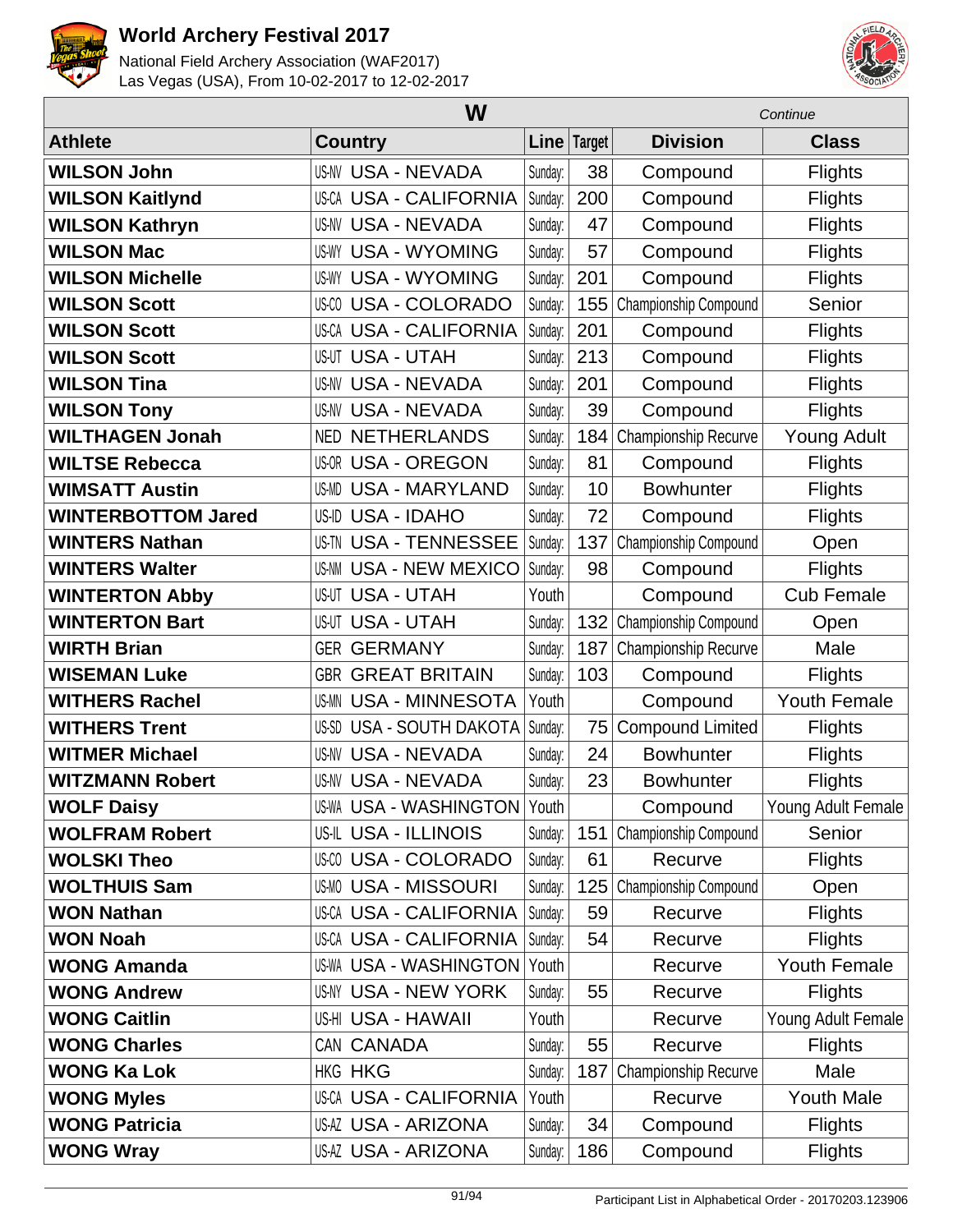



| W                        |                               |         | Continue      |                       |                     |
|--------------------------|-------------------------------|---------|---------------|-----------------------|---------------------|
| <b>Athlete</b>           | <b>Country</b>                |         | Line   Target | <b>Division</b>       | <b>Class</b>        |
| <b>WOOD Kathy</b>        | <b>US-MT USA - MONTANA</b>    | Sunday: | 3             | Compound              | <b>Flights</b>      |
| <b>WOODFORD Jeremey</b>  | <b>US-MN USA - MINNESOTA</b>  | Sunday: | 60            | Recurve               | <b>Flights</b>      |
| <b>WOODIE Danielle</b>   | <b>US-MD USA - MARYLAND</b>   | Youth   |               | Compound              | Young Adult Female  |
| <b>WOODS Ross</b>        | <b>US-CO USA - COLORADO</b>   | Youth   |               | Compound              | <b>Youth Male</b>   |
| <b>WOODWARD Chad</b>     | <b>US-NM USA - NEW MEXICO</b> | Youth   |               | Recurve               | Young Adult Male    |
| <b>WOODWORTH Tyler</b>   | US-PA USA - PENNSYLVANIA      | Sunday: | 171           | Championship Compound | <b>Young Adult</b>  |
| <b>WOODY Kendall</b>     | <b>US-VA USA - VIRGINIA</b>   | Sunday: | 149           | Championship Compound | Senior              |
| <b>WOOLDRIDGE Emalee</b> | <b>US-UT USA - UTAH</b>       | Youth   |               | Compound              | Youth Female        |
| <b>WORGUM Emma</b>       | <b>US-WA USA - WASHINGTON</b> | Youth   |               | Compound              | <b>Youth Female</b> |
| <b>WORKMAN Elliott</b>   | US-OH USA - OHIO              | Sunday: | 139           | Championship Compound | Open                |
| <b>WORKMAN Spencer</b>   | <b>US-IN USA - INDIANA</b>    | Sunday: | 139           | Championship Compound | Open                |
| <b>WORMER Matthew</b>    | <b>US-WI USA - WISCONSIN</b>  | Sunday: | 71            | Compound              | <b>Flights</b>      |
| <b>WORTHAM Tyler</b>     | <b>US-AK USA - ALASKA</b>     | Sunday: | 121           | Championship Compound | Open                |
| <b>WORTHINGTON Bobby</b> | <b>US-TN USA - TENNESSEE</b>  | Sunday: | 167           | Championship Barebow  | Open                |
| <b>WRIGHT Henry</b>      | <b>US-CA USA - CALIFORNIA</b> | Youth   |               | Recurve               | Young Adult Male    |
| <b>WRIGHT Michael</b>    | <b>US-CA USA - CALIFORNIA</b> | Sunday: | 25            | Compound              | <b>Flights</b>      |
| <b>WRIGHT Stephen</b>    | <b>US-NM USA - NEW MEXICO</b> | Sunday: | 143           | Championship Compound | Open                |
| <b>WRIGHT Sydney</b>     | <b>US-NM USA - NEW MEXICO</b> | Youth   |               | Compound              | Young Adult Female  |
| <b>WRINKLE Jason</b>     | <b>US-TX USA - TEXAS</b>      | Sunday: | 6             | <b>Bowhunter</b>      | <b>Flights</b>      |
| <b>WRINKLE Logan</b>     | <b>US-TX USA - TEXAS</b>      | Youth   |               | Compound              | <b>Youth Male</b>   |
| <b>WU Alex</b>           | <b>US-TX USA - TEXAS</b>      | Sunday: | 120           | Crossbow              | <b>Flights</b>      |
| <b>WU Katherine</b>      | <b>US-CA USA - CALIFORNIA</b> | Youth   |               | Recurve               | Young Adult Female  |
| <b>WU Thomas</b>         | <b>US-CA USA - CALIFORNIA</b> | Sunday: | 21            | <b>Bowhunter</b>      | <b>Flights</b>      |
| <b>WUNDERLE Vic</b>      | <b>US-TX USA - TEXAS</b>      | Sunday: | 160           | Championship Recurve  | Male                |
| <b>WYMAN Grace</b>       | <b>US-CA USA - CALIFORNIA</b> | Sunday: | 13            | Compound              | <b>Flights</b>      |
| <b>WYRICK Larry</b>      | <b>US-TX USA - TEXAS</b>      | Sunday: | 103           | Compound              | <b>Flights</b>      |

| Υ                      |                               |         |             |                             |                 |  |  |
|------------------------|-------------------------------|---------|-------------|-----------------------------|-----------------|--|--|
| <b>Athlete</b>         | <b>Country</b>                |         | Line Target | <b>Division</b>             | <b>Class</b>    |  |  |
| <b>YAGER Greg</b>      | <b>US-NV USA - NEVADA</b>     | Sunday: | 34          | <b>Bowhunter</b>            | <b>Flights</b>  |  |  |
| <b>YAMAGUCHI Gary</b>  | <b>US-AZ USA - ARIZONA</b>    | Sunday: | 49          | Recurve                     | <b>Flights</b>  |  |  |
| YAMAGUCHI Karissa      | <b>US-AZ USA - ARIZONA</b>    | Sunday: | 58          | Recurve                     | <b>Flights</b>  |  |  |
| YAMAGUCHI Nathan       | US-AZ USA - ARIZONA           | Sunday: |             | 182 Championship Recurve    | Male            |  |  |
| <b>YAMAMOTO Yuta</b>   | <b>JPN JAPAN</b>              | Sunday: |             | 142   Championship Compound | Open            |  |  |
| <b>YAMANISHI Liann</b> | <b>US-CA USA - CALIFORNIA</b> | Sunday: | 53          | Recurve                     | <b>Flights</b>  |  |  |
| <b>YANEZ Eric</b>      | US-AZ USA - ARIZONA           | Youth   |             | Compound                    | <b>Cub Male</b> |  |  |
| <b>YATES Tom</b>       | <b>US-CA USA - CALIFORNIA</b> | Sunday: | 28          | Recurve                     | <b>Flights</b>  |  |  |
| <b>YAZZIE Matthew</b>  | US-AZ USA - ARIZONA           | Sunday: | 10          | Recurve                     | <b>Flights</b>  |  |  |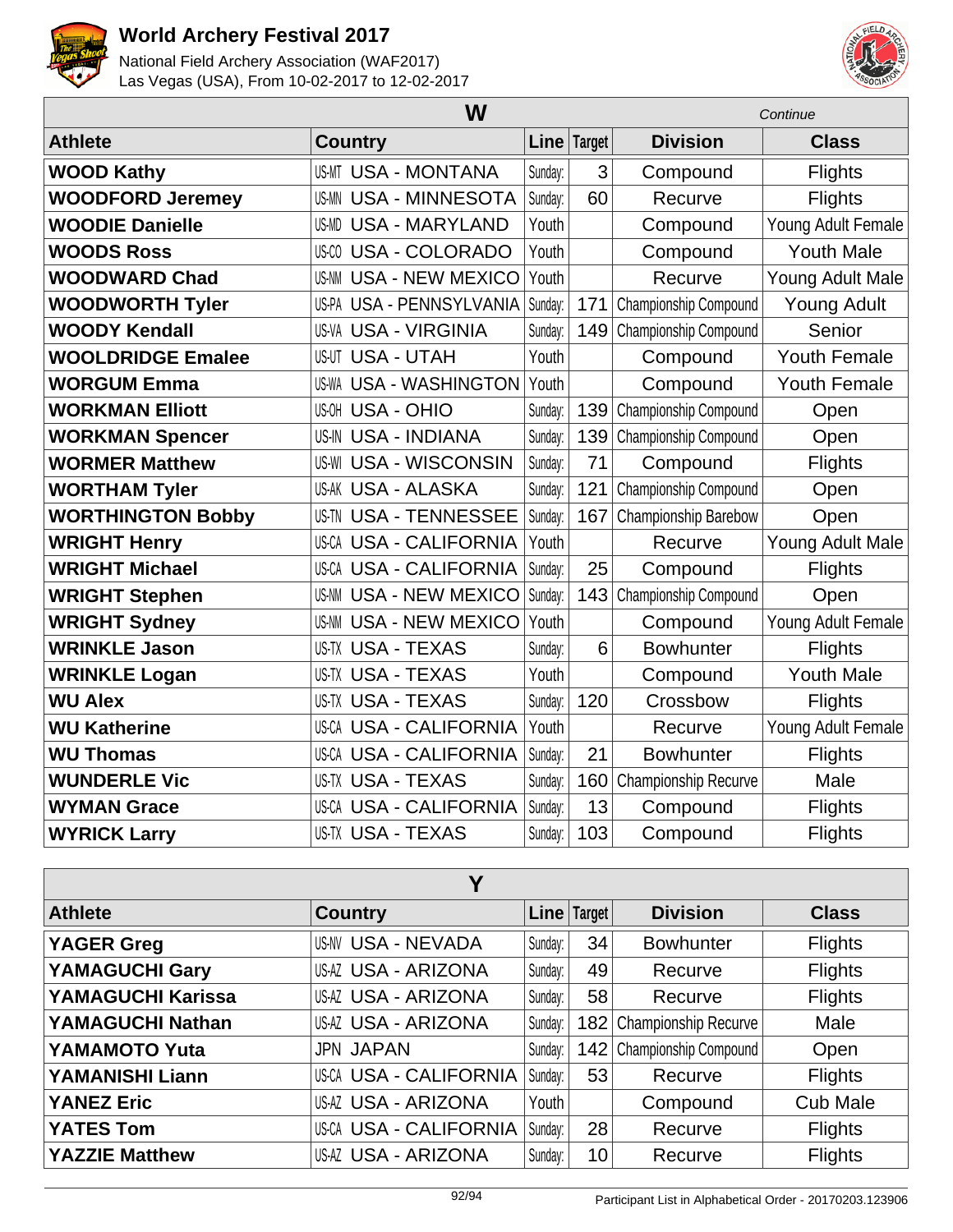



|                         | Y                             |         |             |                             | Continue            |  |  |
|-------------------------|-------------------------------|---------|-------------|-----------------------------|---------------------|--|--|
| <b>Athlete</b>          | <b>Country</b>                |         | Line Target | <b>Division</b>             | <b>Class</b>        |  |  |
| <b>YEE Spencer</b>      | <b>US-AZ USA - ARIZONA</b>    | Sunday: | 126         | Championship Compound       | Open                |  |  |
| <b>YENNE' Jason</b>     | <b>US-CA USA - CALIFORNIA</b> | Sunday: | 18          | <b>Bowhunter</b>            | <b>Flights</b>      |  |  |
| <b>YEREMENKO Wesley</b> | <b>US-CA USA - CALIFORNIA</b> | Sunday: | 138         | Championship Compound       | Open                |  |  |
| <b>YEUNG Megan</b>      | <b>US-CA USA - CALIFORNIA</b> | Youth   |             | Recurve                     | <b>Youth Female</b> |  |  |
| <b>YEUNG Rebecca</b>    | <b>US-WA USA - WASHINGTON</b> | Youth   |             | Recurve                     | <b>Youth Female</b> |  |  |
| <b>YINGLING David</b>   | <b>US-AZ USA - ARIZONA</b>    | Sunday: | 64          | Recurve                     | <b>Flights</b>      |  |  |
| <b>YINGLING Payge</b>   | <b>US-AZ USA - ARIZONA</b>    | Youth   |             | Recurve                     | <b>Youth Female</b> |  |  |
| <b>YOCUM Ellie</b>      | <b>US-KY USA - KENTUCKY</b>   | Sunday: | 8           | <b>Bowhunter</b>            | <b>Flights</b>      |  |  |
| <b>YOON Antonio</b>     | <b>US-CA USA - CALIFORNIA</b> | Youth   |             | Recurve                     | <b>Cub Male</b>     |  |  |
| <b>YOON Eric</b>        | <b>US-CA USA - CALIFORNIA</b> | Sunday: | 42          | Recurve                     | <b>Flights</b>      |  |  |
| <b>YOON James</b>       | <b>US-VA USA - VIRGINIA</b>   | Youth   |             | Recurve                     | <b>Youth Male</b>   |  |  |
| <b>YOON Rani</b>        | <b>US-CA USA - CALIFORNIA</b> | Youth   |             | Recurve                     | <b>Youth Female</b> |  |  |
| <b>YOON Samuel</b>      | <b>US-CA USA - CALIFORNIA</b> | Sunday: | 59          | Recurve                     | <b>Flights</b>      |  |  |
| YOSHII Hirofumi         | <b>JPN JAPAN</b>              | Sunday: | 188         | Compound                    | Flights             |  |  |
| <b>YOST Jenna</b>       | <b>US-CA USA - CALIFORNIA</b> | Youth   |             | Compound                    | Young Adult Female  |  |  |
| <b>YOUNG Danny</b>      | <b>US-NV USA - NEVADA</b>     | Sunday: | 194         | Championship Barebow        | Open                |  |  |
| <b>YOUNG Hunter</b>     | <b>US-WA USA - WASHINGTON</b> | Youth   |             | Compound                    | Young Adult Male    |  |  |
| <b>YOUNG Matthew</b>    | US-PA USA - PENNSYLVANIA      | Sunday: | 124         | Championship Compound       | Open                |  |  |
| <b>YOUNG Mia</b>        | <b>US-WA USA - WASHINGTON</b> | Youth   |             | Compound                    | Young Adult Female  |  |  |
| <b>YOUNG Ray</b>        | <b>US-IN USA - INDIANA</b>    | Sunday: | 157         | Championship Compound       | Senior              |  |  |
| <b>YOUNG Tim</b>        | <b>US-CA USA - CALIFORNIA</b> | Sunday: | 26          | <b>Bowhunter</b>            | <b>Flights</b>      |  |  |
| <b>YOUNGER Dan</b>      | <b>US-MO USA - MISSOURI</b>   | Sunday: | 187         | Compound                    | <b>Flights</b>      |  |  |
| <b>YOUNGER Nick</b>     | <b>US-MO USA - MISSOURI</b>   | Youth   |             | Compound                    | <b>Youth Male</b>   |  |  |
| <b>YOUNGGREN Josh</b>   | <b>US-MT USA - MONTANA</b>    | Sunday: | 67          | Compound                    | <b>Flights</b>      |  |  |
| YU Junghwa              | US-CA USA - CALIFORNIA Youth  |         |             | Recurve                     | Youth Male          |  |  |
| YU Kai                  | US-NY USA - NEW YORK          | Sunday: | 16          | Recurve                     | <b>Flights</b>      |  |  |
| <b>YUAN Galvin</b>      | US-CA USA - CALIFORNIA        | Youth   |             | Recurve                     | Young Adult Male    |  |  |
| <b>YUEN Michael</b>     | <b>US-CA USA - CALIFORNIA</b> | Youth   |             | Recurve                     | <b>Youth Male</b>   |  |  |
| YUN Mi Jin              | <b>KOR KOREA</b>              | Sunday: | 165         | <b>Championship Recurve</b> | Female              |  |  |

| <b>Athlete</b>            | <b>Country</b>                   |         | Line   Target | <b>Division</b>           | <b>Class</b>      |  |  |
|---------------------------|----------------------------------|---------|---------------|---------------------------|-------------------|--|--|
| <b>ZADOK Ido</b>          | <b>ISR ISRAEL</b>                | Sunday: | 22            | Recurve                   | <b>Flights</b>    |  |  |
| <b>ZAMANINEJAD Reza</b>   | <b>US-CA USA - CALIFORNIA</b>    | Sunday: |               | 129 Championship Compound | Open              |  |  |
| <b>ZAUGG Lauden</b>       | <b>US-NV USA - NEVADA</b>        | Sunday: |               | 143 Championship Compound | Open              |  |  |
| <b>ZEBADUA Maria Jose</b> | <b>GUA GUATEMALA</b>             | Sunday: | 202           | Compound                  | <b>Flights</b>    |  |  |
| <b>ZENGER Dave</b>        | US-WA USA - WASHINGTON   Sunday: |         |               | 199 Championship Barebow  | Open              |  |  |
| <b>ZEUG Cole</b>          | <b>US-MN USA - MINNESOTA</b>     | Youth   |               | Compound                  | <b>Youth Male</b> |  |  |